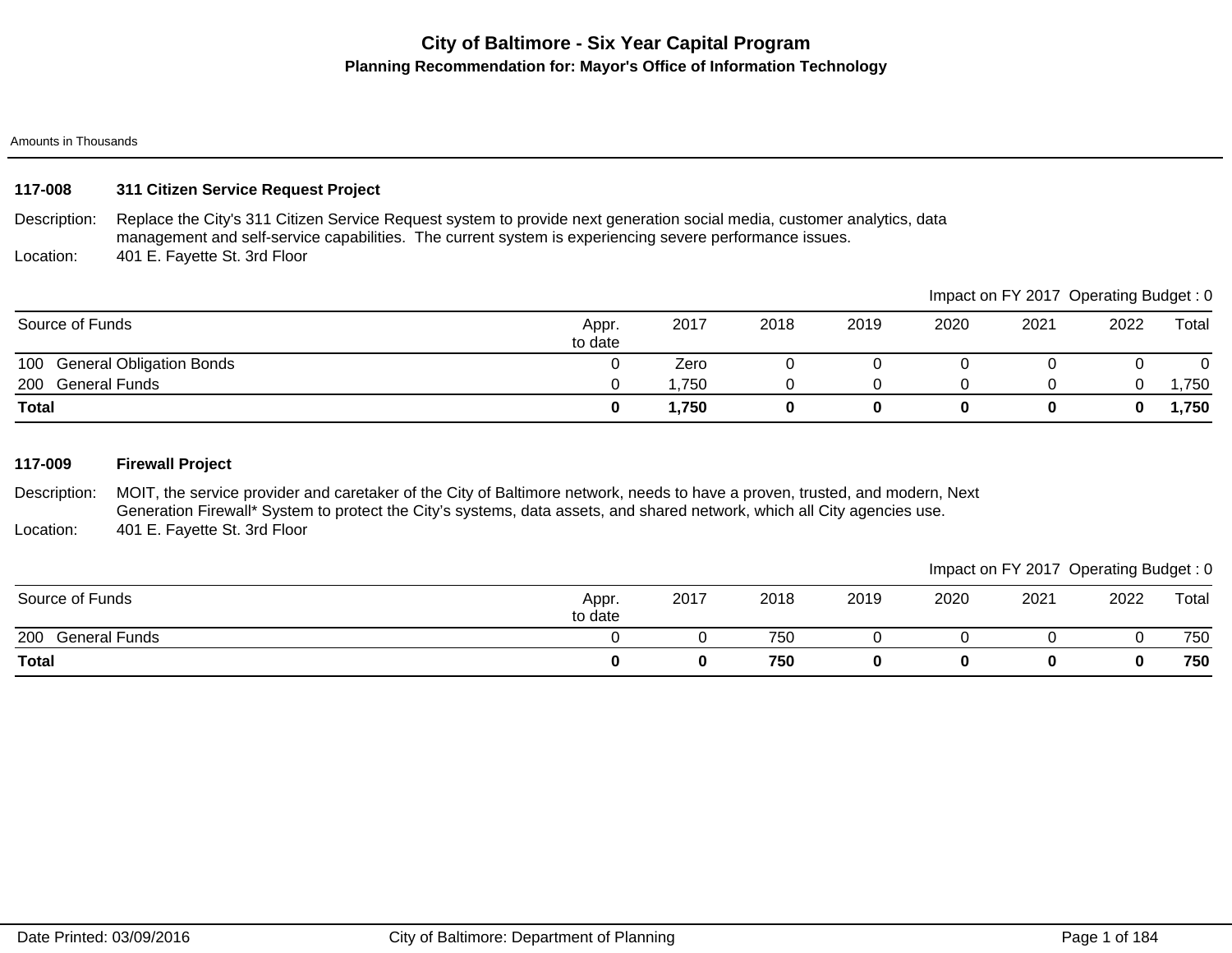# **City of Baltimore - Six Year Capital Program Planning Recommendation for: Mayor's Office of Information Technology**

#### Amounts in Thousands

| 117-010         | <b>Enterprise Software Patch Project</b>                                                                                                          |                  |      |      |      |      |                                       |      |       |
|-----------------|---------------------------------------------------------------------------------------------------------------------------------------------------|------------------|------|------|------|------|---------------------------------------|------|-------|
| Description:    | MOIT, the manager and caretaker of all City of Baltimore workstations and servers, needs to have a proven and trusted patch<br>management system. |                  |      |      |      |      |                                       |      |       |
| Location:       | 401 E. Fayette St. 3rd Floor                                                                                                                      |                  |      |      |      |      |                                       |      |       |
|                 |                                                                                                                                                   |                  |      |      |      |      | Impact on FY 2017 Operating Budget: 0 |      |       |
| Source of Funds |                                                                                                                                                   | Appr.<br>to date | 2017 | 2018 | 2019 | 2020 | 2021                                  | 2022 | Total |
| 200             | <b>General Funds</b>                                                                                                                              |                  |      | 250  |      |      |                                       |      | 250   |
| <b>Total</b>    |                                                                                                                                                   | 0                | 0    | 250  | 0    | 0    | 0                                     | 0    | 250   |
|                 |                                                                                                                                                   |                  |      |      |      |      |                                       |      |       |

# **117-011 IT Infrastructure Expansion and Modernization**

Description: Improve the City's critical fiber infrastructure.

Location: 401 E. Fayette St. 3rd Floor

|                   |                  |      |      |       |        | Impact on FY 2017 Operating Budget: 0 |       |       |
|-------------------|------------------|------|------|-------|--------|---------------------------------------|-------|-------|
| Source of Funds   | Appr.<br>to date | 2017 | 2018 | 2019  | 2020   | 2021                                  | 2022  | Total |
| 200 General Funds |                  |      |      | ,000  | ,000   | 1,000                                 | ,000  | 4,000 |
| <b>Total</b>      |                  |      | 0    | ,000, | 000, ا | 1,000                                 | 1,000 | 4,000 |

# **117-012 South Baltimore Gateway Digital Infrastructure**

Description: Expand City conduit and broadband fiber network to libraries, schools, businesses, and households within the Casino Impact Area.

Location: South Baltimore Gateway Plan Area

|                                                |                  |      |      |      |      | Impact on FY 2017 Operating Budget: 0 |      |       |
|------------------------------------------------|------------------|------|------|------|------|---------------------------------------|------|-------|
| Source of Funds                                | Appr.<br>to date | 2017 | 2018 | 2019 | 2020 | 2021                                  | 2022 | Total |
| 613 Casino Area Local Impact Aid - VLT Revenue |                  | 500  |      |      |      |                                       |      | 500   |
| Total                                          |                  | 500  |      |      |      |                                       |      | 500   |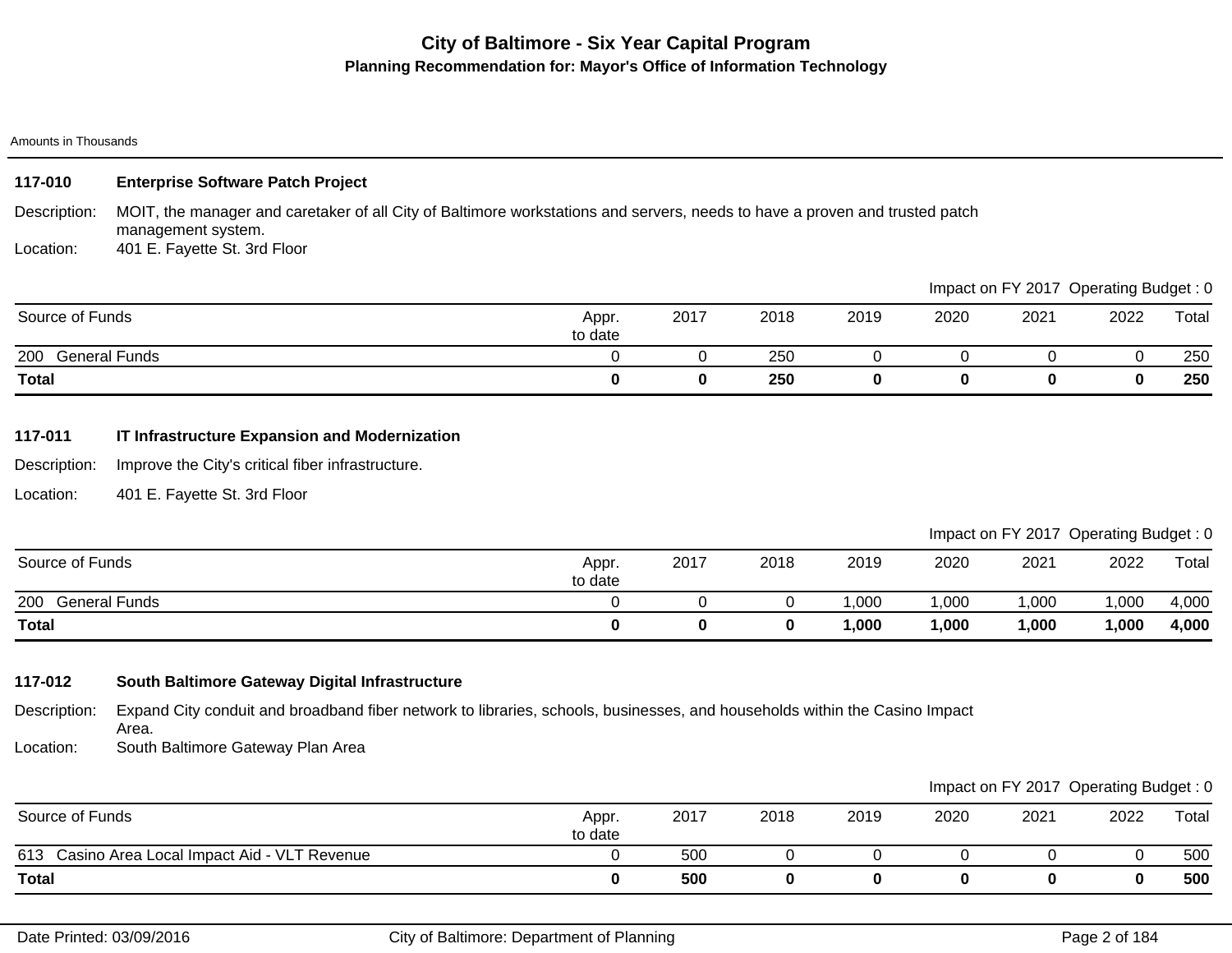| 127-009         | <b>Center Stage Renovation</b>                                                                                                                                                                                             |                  |      |      |      |      |      |                                       |       |
|-----------------|----------------------------------------------------------------------------------------------------------------------------------------------------------------------------------------------------------------------------|------------------|------|------|------|------|------|---------------------------------------|-------|
| Description:    | Center Stage will address upgrades to the physical structure of its 116-year-old building at 700 North Calvert Street in historic<br>Mount Vernon, in addition to enhancing community outreach and education capabilities. |                  |      |      |      |      |      |                                       |       |
| Location:       | 700 N. Calvert Street                                                                                                                                                                                                      |                  |      |      |      |      |      |                                       |       |
|                 |                                                                                                                                                                                                                            |                  |      |      |      |      |      | Impact on FY 2017 Operating Budget: 0 |       |
| Source of Funds |                                                                                                                                                                                                                            | Appr.<br>to date | 2017 | 2018 | 2019 | 2020 | 2021 | 2022                                  | Total |
|                 | 100 General Obligation Bonds                                                                                                                                                                                               | 150              | 50   |      |      |      |      |                                       | 200   |
| Total           |                                                                                                                                                                                                                            | 150              | 50   | 0    | 0    | 0    | 0    | 0                                     | 200   |

### **127-013 Maryland Zoo-Mansion House Renovation**

Description: Renovate the ground floor of the historic Mansion House for administrative space and make exterior changes to maintain current code and standards for historic structures. Funding is primarily from the State.

Location: The Mansion House at the Maryland Zoo

### Impact on FY 2017 Operating Budget : 0

|                                        |                  |      |      |      |      |      | __   | __    |
|----------------------------------------|------------------|------|------|------|------|------|------|-------|
| Source of Funds                        | Appr.<br>to date | 2017 | 2018 | 2019 | 2020 | 2021 | 2022 | Total |
| <b>General Obligation Bonds</b><br>100 | 100              | 100  |      |      |      |      |      | 200   |
| <b>Total</b>                           | 100              | 100  |      |      |      | u    |      | 200   |

# **127-014 National Aquarium Chesapeake Bay Exhibit**

Description: Renovate public spaces in Pier 3 and update the outdoor Waterfront Park and Harbor-side areas with interactive exhibits.

Location: National Aquarium, 501 E Pratt

|                                        |                  |      |      |      |      | Impact on FY 2017 Operating Budget: 0 |      |       |
|----------------------------------------|------------------|------|------|------|------|---------------------------------------|------|-------|
| Source of Funds                        | Appr.<br>to date | 2017 | 2018 | 2019 | 2020 | 2021                                  | 2022 | Total |
| 100<br><b>General Obligation Bonds</b> | 400              | 400  |      |      |      |                                       |      | 800   |
| <b>Total</b>                           | 400              | 400  |      |      |      |                                       |      | 800   |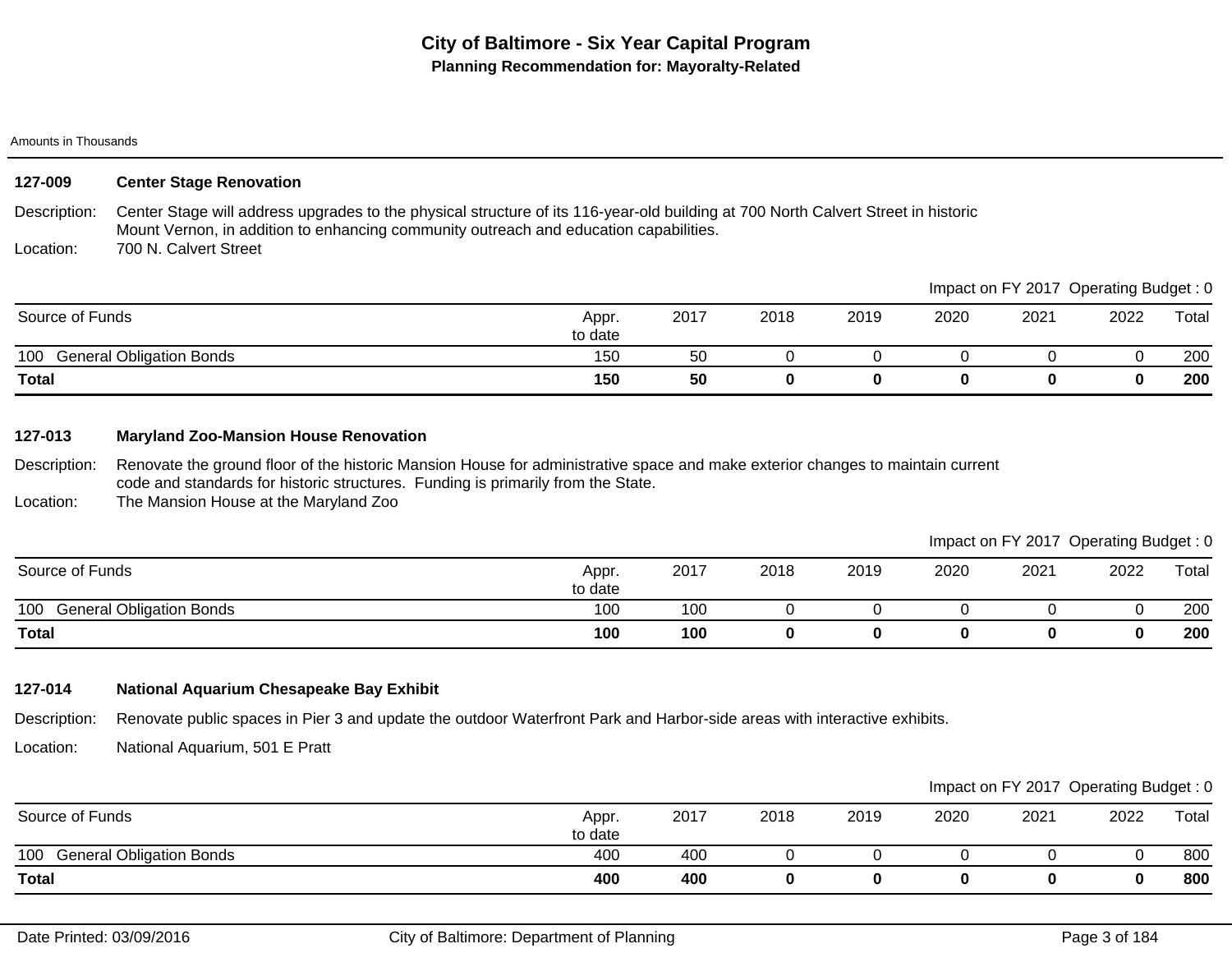# **127-017 Chesapeake Shakespeare New Theater**

Description: Renovate the historic Mercantile Safe Deposit and Trust Building into a 250 seat indoor theater for the Chesapeake Shakespeare Company.

Location: 200 East Redwood Street

|                                        |                  |      |      |      |      | Impact on FY 2017 Operating Budget: 0 |      |       |
|----------------------------------------|------------------|------|------|------|------|---------------------------------------|------|-------|
| Source of Funds                        | Appr.<br>to date | 2017 | 2018 | 2019 | 2020 | 2021                                  | 2022 | Total |
| 100<br><b>General Obligation Bonds</b> | 100              | 100  |      |      |      |                                       |      | 200   |
| <b>Total</b>                           | 100              | 100  |      |      |      |                                       |      | 200   |

### **127-018 MD Science Center - IMAX Drum Panel Replacement**

Description: Location: Replace all exterior IMAX Theater drum panels, visible along the Light Street façade, with aluminum panels. This will enhance the beauty of the southern gateway to the City and eliminate the danger posed by broken glass. Science Center, 601 Light Street

|                                        |                  |      |      |      |      | Impact on FY 2017 Operating Budget: 0 |      |       |
|----------------------------------------|------------------|------|------|------|------|---------------------------------------|------|-------|
| Source of Funds                        | Appr.<br>to date | 2017 | 2018 | 2019 | 2020 | 2021                                  | 2022 | Total |
| <b>General Obligation Bonds</b><br>100 | 150              | 150  |      |      |      |                                       |      | 300   |
| <b>Total</b>                           | 150              | 150  |      |      |      |                                       |      | 300   |

# **127-019 AVAM – Roof Replacement**

Description: Improve the roof on the American Visionary Art Museum's Jim Rouse Visionary Center Building to protect the artwork and treasures housed in the museum's galleries.

Location: American Visionary Arts Museum, 800 Key Highway

|                                        |                  |      |      |      |      |      | Impact on FY 2017 Operating Budget: 0 |       |
|----------------------------------------|------------------|------|------|------|------|------|---------------------------------------|-------|
| Source of Funds                        | Appr.<br>to date | 2017 | 2018 | 2019 | 2020 | 2021 | 2022                                  | Total |
| <b>General Obligation Bonds</b><br>100 |                  | 50   | 125  |      |      |      |                                       | 175   |
| <b>Total</b>                           |                  | 50   | 125  |      |      |      | 0                                     | 175   |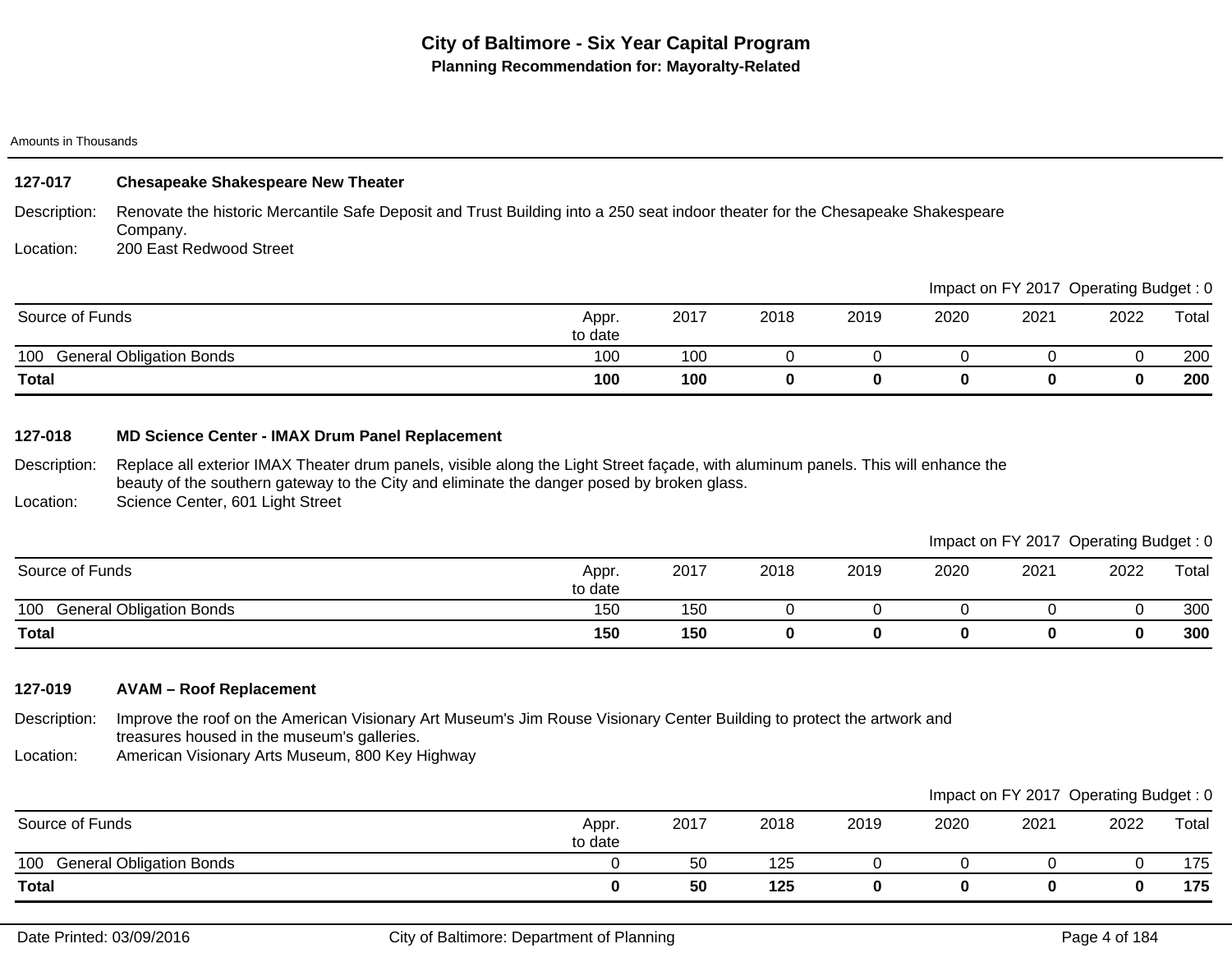### **127-020 B & O Restoring America's First Mile of Railroad**

Description: Repair and restore the railroad bridge over Carey Street and the retaining wall that is situated adjacent to the Southwest Charter School to link the museum and Mt Clare museum house.

Location: B&O Railroad Museum, 901 W Pratt

|                                        |                  |      |      |      |      |      | Impact on FY 2017 Operating Budget: 0 |       |
|----------------------------------------|------------------|------|------|------|------|------|---------------------------------------|-------|
| Source of Funds                        | Appr.<br>to date | 2017 | 2018 | 2019 | 2020 | 2021 | 2022                                  | Total |
| <b>General Obligation Bonds</b><br>100 | 100              | 100  |      |      |      |      |                                       | 200   |
| <b>Total</b>                           | 100              | 100  | 0    |      |      |      |                                       | 200   |

### **127-021 INSPIRE Plan Implementation**

Description: Location: Implement INSPIRE plans to leverage the 21st Century Schools Initiative.The Department of Planning is conducting a planning program for the neighborhoods around each of the new or renovated schools in the 21st Century Schools Initiative. **Citywide** 

|                                        |                  |       |       |       |       | Impact on FY 2017 Operating Budget: 0 |       |        |
|----------------------------------------|------------------|-------|-------|-------|-------|---------------------------------------|-------|--------|
| Source of Funds                        | Appr.<br>to date | 2017  | 2018  | 2019  | 2020  | 2021                                  | 2022  | Total  |
| 100<br><b>General Obligation Bonds</b> | 2,500            | 2,500 | 2,500 | 2,500 | 2,500 | 2,500                                 | 2.500 | 17,500 |
| <b>Total</b>                           | 2,500            | 2,500 | 2,500 | 2,500 | 2,500 | 2,500                                 | 2,500 | 17,500 |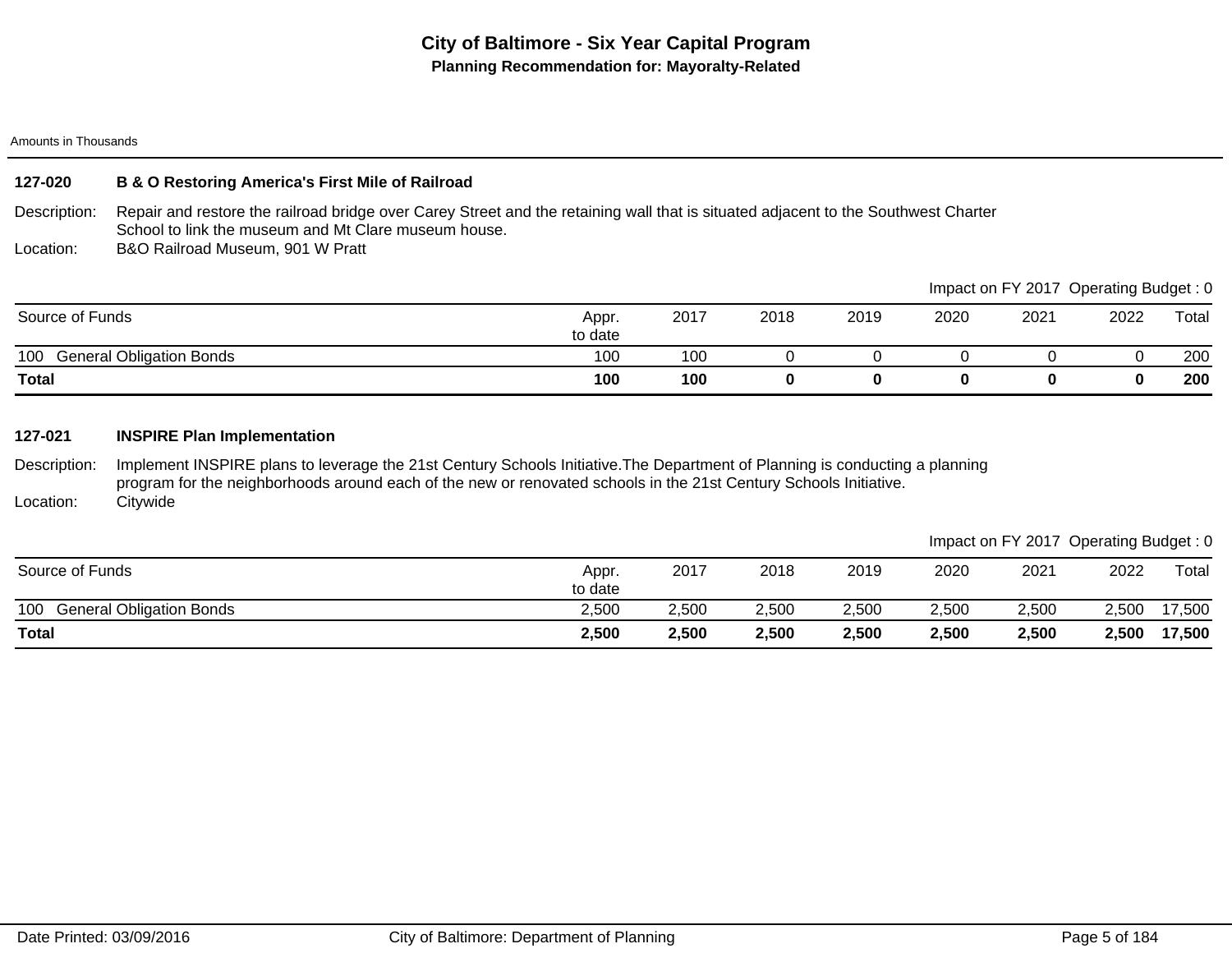## **127-022 Baltimore Museum of Art - Fire Safety Improvements**

Description: Location: Implement plan to fully sprinkler the City-owned 224,000 sq. ft. building complex by 2023. Funding for FY 16 and FY 17 will be used to add sprinklers to three major exhibition galleries, the Meyerhoff Auditorium and Gertrude's Restaurant. 10 Art Museum Drive

|                                 |                  |      |      |      |      | Impact on FY 2017 Operating Budget: 0 |      |       |
|---------------------------------|------------------|------|------|------|------|---------------------------------------|------|-------|
| Source of Funds                 | Appr.<br>to date | 2017 | 2018 | 2019 | 2020 | 2021                                  | 2022 | Total |
| 100 General Obligation Bonds    | 200              | 200  |      |      |      |                                       |      | 400   |
| <b>Other State Funds</b><br>690 | 000,1            |      |      |      |      |                                       |      | ,000  |
| Total                           | 1,200            | 200  |      |      |      |                                       |      | ,400  |

### **127-025 Carrington House Redevelopment**

Description: Mayor's Office of Human Services and Housing will partner with non-profit organization to redevelop a 29 unit affordable housing development.

Location: 3500 Clifton Ave.

|                              |                  |      |      |      |      | Impact on FY 2017 Operating Budget: 0 |      |       |
|------------------------------|------------------|------|------|------|------|---------------------------------------|------|-------|
| Source of Funds              | Appr.<br>to date | 2017 | 2018 | 2019 | 2020 | 2021                                  | 2022 | Total |
| 100 General Obligation Bonds |                  |      | 750  |      |      |                                       |      | 750   |
| <b>Total</b>                 |                  |      | 750  |      |      |                                       |      | 750   |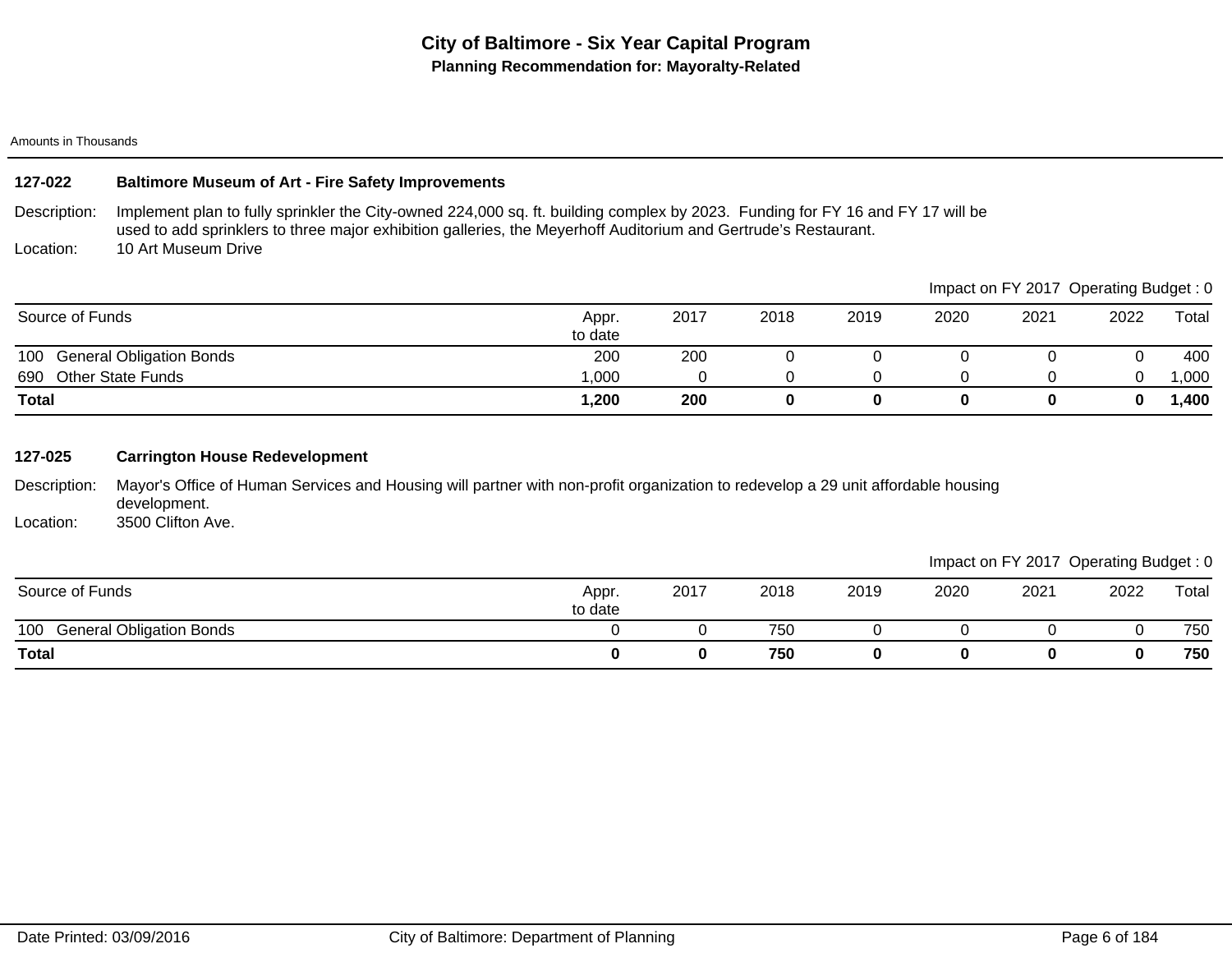# **127-026 Permanent Supportive Housing for the Homeless**

Description: Create permanent housing for the homeless. In conjunction with the Journey Home Board, the Mayor's Office of Human Services will conduct an RFQ process for the development of permanent housing for the homeless.

Location: **Citywide** 

|                                        |                  |      |      |      |      | Impact on FY 2017 Operating Budget: 0 |      |       |
|----------------------------------------|------------------|------|------|------|------|---------------------------------------|------|-------|
| Source of Funds                        | Appr.<br>to date | 2017 | 2018 | 2019 | 2020 | 2021                                  | 2022 | Total |
| 100<br><b>General Obligation Bonds</b> |                  |      |      | 750  | 750  | 750                                   |      | 2,250 |
| <b>Total</b>                           |                  |      |      | 750  | 750  | 750                                   |      | 2,250 |

### **127-027 Property Acquisition**

Description: Strategically acquire and/or rehabilitate properties as needed for City purposes such as City facilities, right-of-way, and/or economic/community development.

Location: **Citywide** 

### Impact on FY 2017 Operating Budget : 0

|                                   |                  |             |      |      |      |      | __       | __    |
|-----------------------------------|------------------|-------------|------|------|------|------|----------|-------|
| Source of Funds                   | Appr.<br>to date | 2017        | 2018 | 2019 | 2020 | 2021 | 2022     | Total |
| Sale of City Real Property<br>901 | 8,300            | ,769<br>. . |      |      |      |      |          | 6,531 |
| <b>Total</b>                      | 8,300            | $-1,769$    |      |      |      |      | $\bf{0}$ | 6,531 |

### **127-028 Former Pinderhughes School - Redevelopment**

Description: Redevelopment of a vacant school to be used to provide neighborhood services, develop a Youth Shelter, and provide a women's overflow shelter.

Location: Fremont St., Baltimore

|                                        |                  |      |      |      |      | Impact on FY 2017 Operating Budget: 0 |      |       |
|----------------------------------------|------------------|------|------|------|------|---------------------------------------|------|-------|
| Source of Funds                        | Appr.<br>to date | 2017 | 2018 | 2019 | 2020 | 2021                                  | 2022 | Total |
| <b>General Obligation Bonds</b><br>100 |                  | 750  |      |      |      |                                       |      | 750   |
| <b>Total</b>                           |                  | 750  |      |      |      |                                       |      | 750   |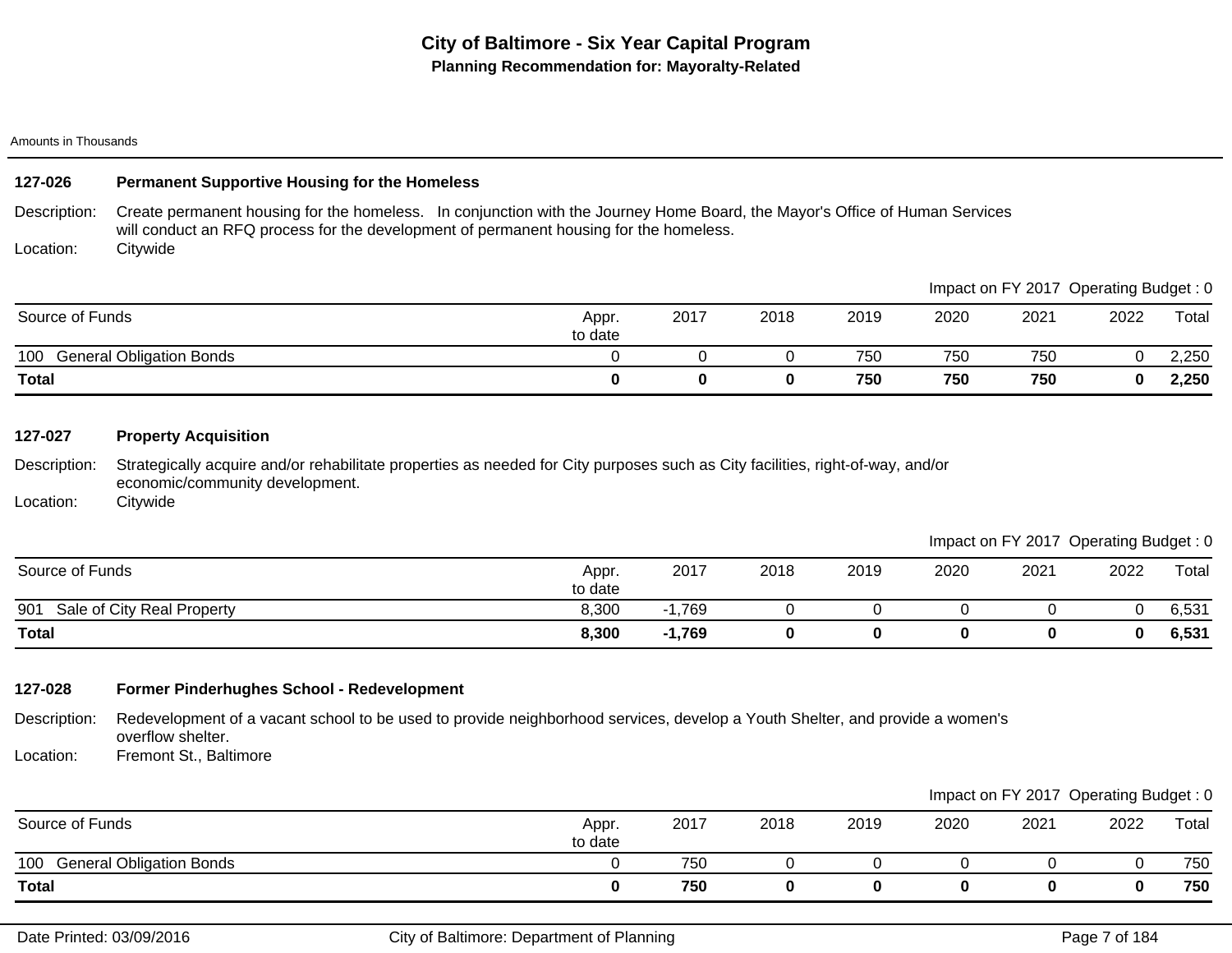## **127-029 MD Science Center - Kids Room**

Description: Location: Enlarge the Kids Room waterplay area by 250 square feet. Install new waterplay unit and rubber floor. Relocate some of the interactive exhibits and redesign the pier deck structure with new STEM play components. Partial funding. 601 Light Street

|                                        |                  |      |      |      |      |      | Impact on FY 2017 Operating Budget: 0 |       |
|----------------------------------------|------------------|------|------|------|------|------|---------------------------------------|-------|
| Source of Funds                        | Appr.<br>to date | 2017 | 2018 | 2019 | 2020 | 2021 | 2022                                  | Total |
| 100<br><b>General Obligation Bonds</b> |                  |      | 50   | 50   |      |      |                                       | 100   |
| Total                                  |                  |      | 50   | 50   |      |      |                                       | 100   |

### **127-031 Maryland Zoo – Parking Lot Improvements**

Description: Perform mandatory improvements to the current Mansion House parking lot and create additional parking for compliance with the Americans with Disabilities Act Guidelines (ADAG).

Location: Maryland Zoo

Impact on FY 2017 Operating Budget : 0

|                                        |                  |      |      |      |      |      | __   | __    |
|----------------------------------------|------------------|------|------|------|------|------|------|-------|
| Source of Funds                        | Appr.<br>to date | 2017 | 2018 | 2019 | 2020 | 2021 | 2022 | Total |
| 100<br><b>General Obligation Bonds</b> |                  |      | 100  | 100  |      |      |      | 200   |
| <b>Total</b>                           |                  |      | 100  | 100  |      |      |      | 200   |

# **127-033 National Aquarium - Model Urban Waterfront (MUW) Project**

Description: Location: Introduce a new model for urban waterfronts, demonstrating that working waterfronts can be thriving and green. MUW will foster stewardship and pride in the Inner Harbor and Bay, creating opportunity for nature exploration and community interactions. 501 East Pratt Street

|                              |                  |      |      |      |      | Impact on FY 2017 Operating Budget: 0 |      |       |
|------------------------------|------------------|------|------|------|------|---------------------------------------|------|-------|
| Source of Funds              | Appr.<br>to date | 2017 | 2018 | 2019 | 2020 | 2021                                  | 2022 | Total |
| 100 General Obligation Bonds |                  |      | 125  | 125  |      |                                       |      | 250   |
| <b>Total</b>                 |                  |      | 125  | 125  |      |                                       |      | 250   |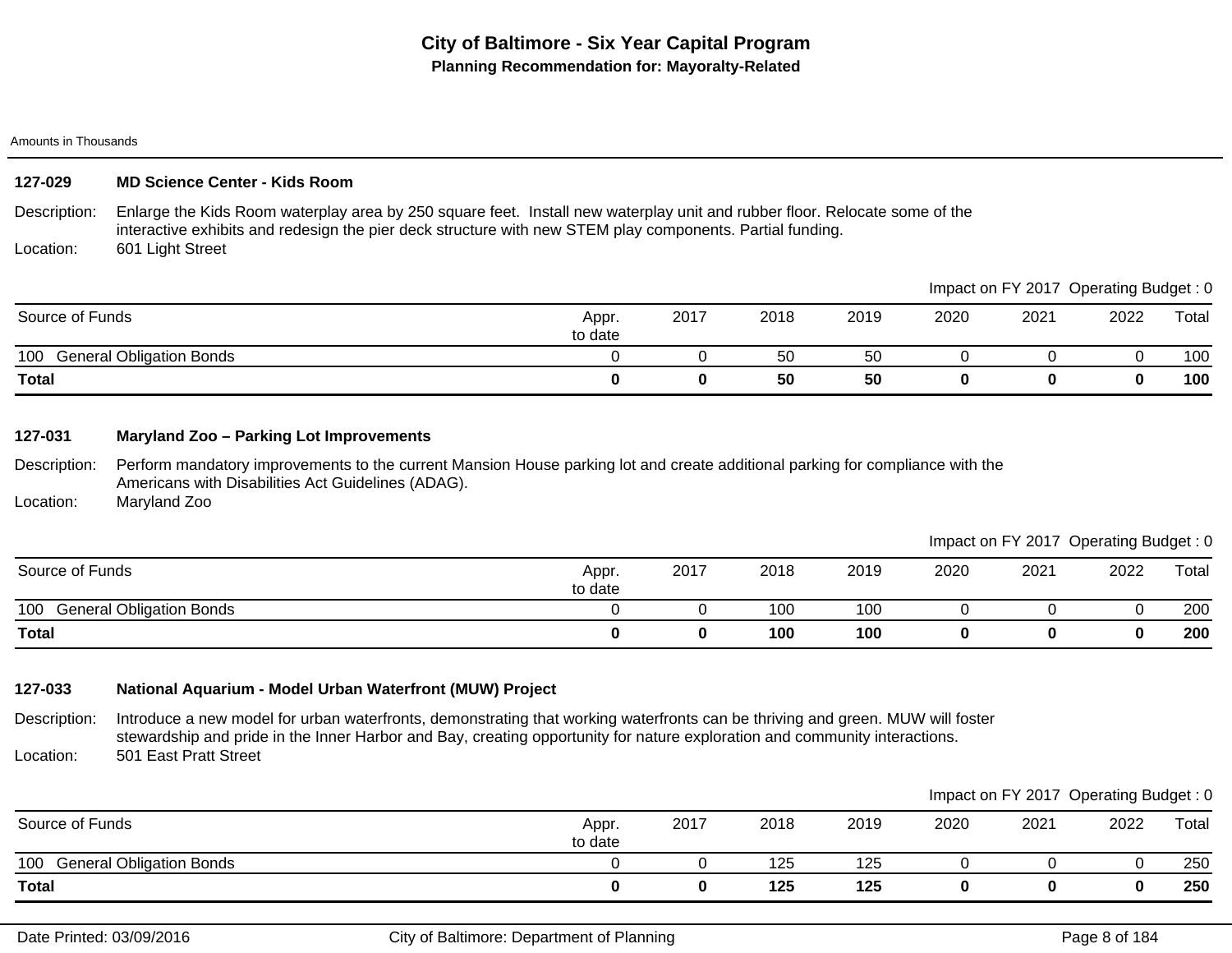### **127-035 B & O - Rail Infrastructure Enhancements**

Description: Location: Enhance the rail infrastructure as part of the Improving America's first mile of railroading Project, including new rail sections, switches, and a crossing gate, to be completed in preparation for the upcoming bicentennial of railroading in America. Southwest Baltimore

|                                        |                  |      |      |      |      |      | mpaol on Fizo Popolamy Badget . 0 |       |
|----------------------------------------|------------------|------|------|------|------|------|-----------------------------------|-------|
| Source of Funds                        | Appr.<br>to date | 2017 | 2018 | 2019 | 2020 | 2021 | 2022                              | Total |
| 100<br><b>General Obligation Bonds</b> |                  |      | 50   | 50   |      |      |                                   | 100   |
| <b>Total</b>                           |                  |      | 50   | 50   |      |      |                                   | 100   |

#### **127-037 Creative Alliance –Education Center Renovation**

Description: Redevelop the vacant building across from The Patterson, at 3137 Eastern Avenue, to house the new Creative Alliance Education Center. Funds will be used for construction and fit-out of the building.

Location: 3137 Eastern Avenue

Impact on FY 2017 Operating Budget : 0

Impact on FV 2017, Operating Budget : 0

|                              |                  |      |      |      |      |      | __   | __    |
|------------------------------|------------------|------|------|------|------|------|------|-------|
| Source of Funds              | Appr.<br>to date | 2017 | 2018 | 2019 | 2020 | 2021 | 2022 | Total |
| 100 General Obligation Bonds |                  |      | 100  | 100  |      |      |      | 200   |
| <b>Total</b>                 |                  |      | 100  | 100  |      |      |      | 200   |

# **127-038 Walters Art Museum - Five West Mt. Vernon Place Exterior**

Description: Location: Exterior work on 5 West Mt Vernon building inclusive of point-up, painting, refurbishment or replacement of windows, upgrade of existing fire escape, and the refurbishment of the exterior foyer and the overhang on this city-owned building built in 1849. 5 West Vernon Place

|                              |                  |      |      |      |      | Impact on FY 2017 Operating Budget: 0 |      |       |
|------------------------------|------------------|------|------|------|------|---------------------------------------|------|-------|
| Source of Funds              | Appr.<br>to date | 2017 | 2018 | 2019 | 2020 | 2021                                  | 2022 | Total |
| 100 General Obligation Bonds |                  |      | 75   | 75   |      |                                       |      | 150   |
| <b>Total</b>                 |                  |      | 75   | 75   |      |                                       |      | 150   |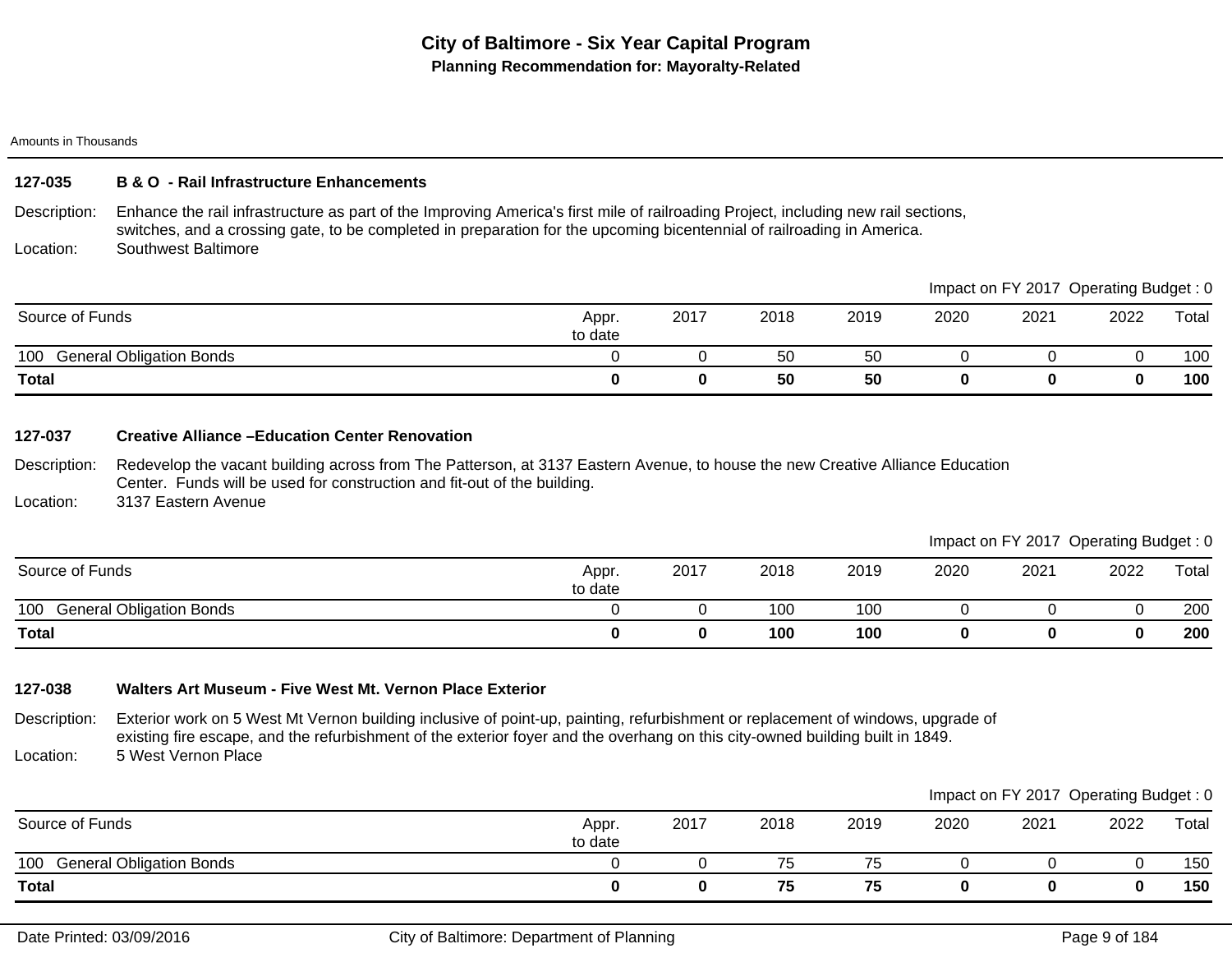## **127-039 Star-Spangled Banner Flag House Building Restoration**

Description: Location: Restore the building exterior by addressing failing of brick and mortar to remedy interior moisture issues; evaluate moisture damage and re-plaster; replace shutters, windowsills, door frames, and gutters. 844 East Pratt St.

|                                        |                  |      |      |      |      | Impact on FY 2017 | Operating Budget : 0 |       |
|----------------------------------------|------------------|------|------|------|------|-------------------|----------------------|-------|
| Source of Funds                        | Appr.<br>to date | 2017 | 2018 | 2019 | 2020 | 2021              | 2022                 | Total |
| <b>General Obligation Bonds</b><br>100 |                  |      | 50   |      |      |                   |                      | -50   |
| <b>Total</b>                           |                  | O    | 50   |      |      |                   |                      | 50    |

# **127-040 Reginald F. Lewis Museum for Maryland African American History and Culture Architectural Assessment**

Description: Construction, renovation and capital equipping of the Museum, including building a new space and hosting new programming within the Permanent Collections Galleries.

Location: 830 E. Pratt Street

### Impact on FY 2017 Operating Budget : 0

 $\blacksquare$ Impact on FY 2004  $\blacksquare$ 

|                                        |                  |      |                                |      |      |      | $\tilde{\phantom{a}}$ | ັ     |
|----------------------------------------|------------------|------|--------------------------------|------|------|------|-----------------------|-------|
| Source of Funds                        | Appr.<br>to date | 2017 | 2018                           | 2019 | 2020 | 2021 | 2022                  | Total |
| <b>General Obligation Bonds</b><br>100 |                  |      | $\overline{\phantom{a}}$<br>/5 |      |      |      |                       | 75    |
| <b>Total</b>                           |                  |      | 75                             |      |      |      |                       | 75    |

# **127-041 Modell Lyric: Heating/Chilling Modernization**

Description: Replace the heating and chilling systems with modern and efficient units.

Location: 140 W. Mount Royal Avenue

| Source of Funds                        | Appr.<br>to date | 2017 | 2018 | 2019 | 2020 | 2021 | 2022 | Total |
|----------------------------------------|------------------|------|------|------|------|------|------|-------|
| 100<br><b>General Obligation Bonds</b> |                  |      | 125  |      |      |      |      | 125   |
| <b>Total</b>                           |                  |      | 125  |      |      |      |      | 125   |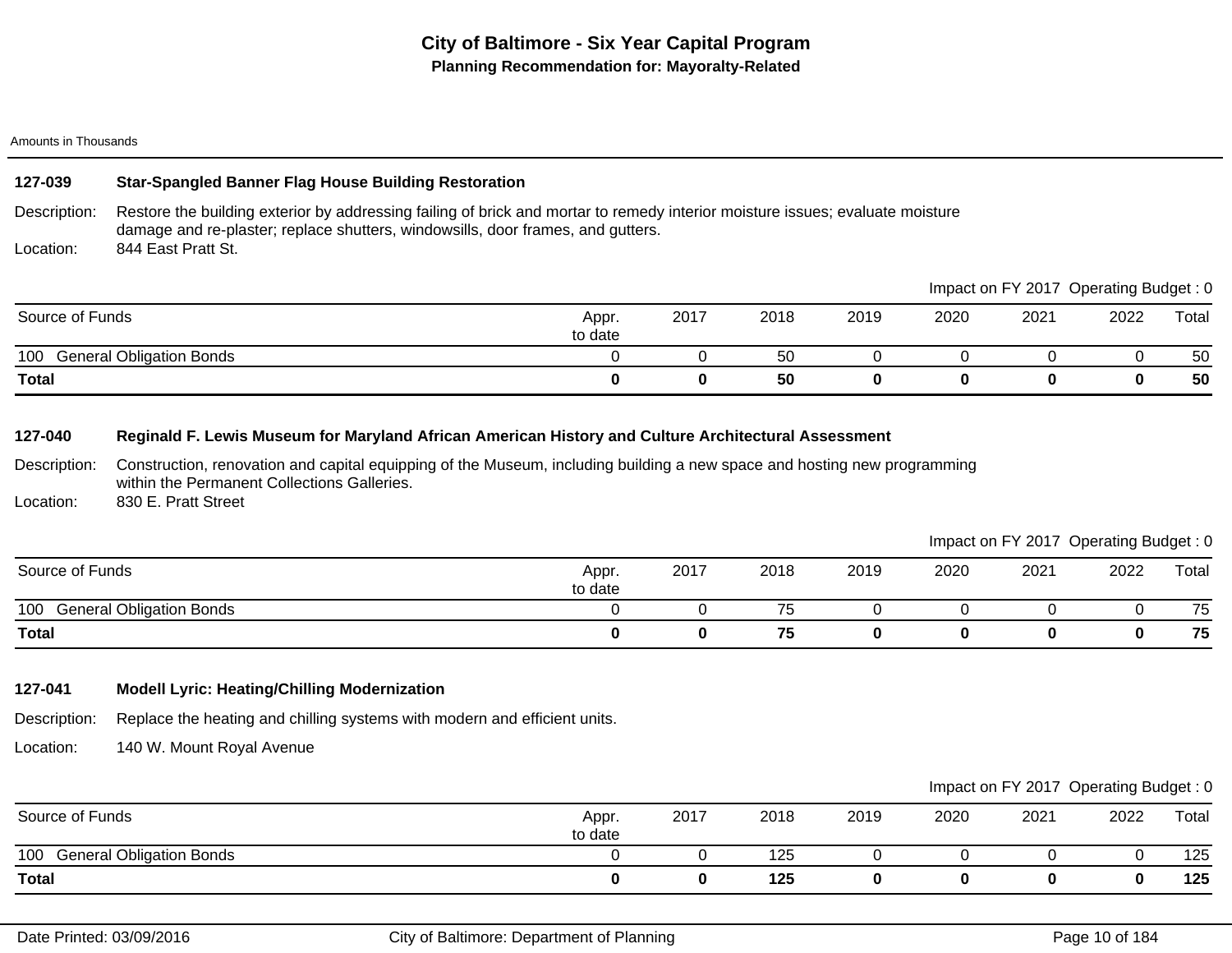## **127-042 National Great Blacks in Wax Museum Accessibility and Building Improvement**

Description: Upgrade and improve the facility to include ADA accessible elements, such as elevator, stair lift, door handles, accessible public restrooms, vertical platform lift, Mansion elevator, and exterior ramp.

Location: 1601-1607 and 1649 East North Avenue

|                                        |                  |      |      |      |      | Impact on FY 2017 Operating Budget: 0 |      |       |
|----------------------------------------|------------------|------|------|------|------|---------------------------------------|------|-------|
| Source of Funds                        | Appr.<br>to date | 2017 | 2018 | 2019 | 2020 | 2021                                  | 2022 | Total |
| <b>General Obligation Bonds</b><br>100 |                  |      | 100  | 100  |      |                                       |      | 200   |
| <b>Total</b>                           |                  |      | 100  | 100  |      |                                       |      | 200   |

### **127-043 Baltimore Museum of Art Fire Suppression and Related Improvements**

Description: Fire suppression and related facility improvements to increase public safety and meet current code regulations. The multi-year project includes sprinklers, roof replacements, improved lighting systems, and an upgraded HVAC system.

Location: 10 Art Museum Drive

| Source of Funds                        | Appr.<br>to date | 2017 | 2018 | 2019 | 2020 | 2021 | 2022 | Total |
|----------------------------------------|------------------|------|------|------|------|------|------|-------|
| 100<br><b>General Obligation Bonds</b> |                  |      | ′5   | 75   |      |      |      | 150   |
| <b>Total</b>                           |                  |      | 75   | 75   |      |      |      | 150   |

### **127-044 Cultural Institutions**

Description: Support capital needs of Baltimore's cultural institutions to leverage state and private funds.

Location: Various

|                                        |                  |      |      |      |        |      | Impact on FY 2017 Operating Budget: 0 |       |
|----------------------------------------|------------------|------|------|------|--------|------|---------------------------------------|-------|
| Source of Funds                        | Appr.<br>to date | 2017 | 2018 | 2019 | 2020   | 2021 | 2022                                  | Total |
| 100<br><b>General Obligation Bonds</b> |                  | -600 |      |      | .000   | ,000 | ,000                                  | 2,400 |
| <b>Total</b>                           |                  | -600 |      |      | 000. ا | 000, | ,000                                  | 2,400 |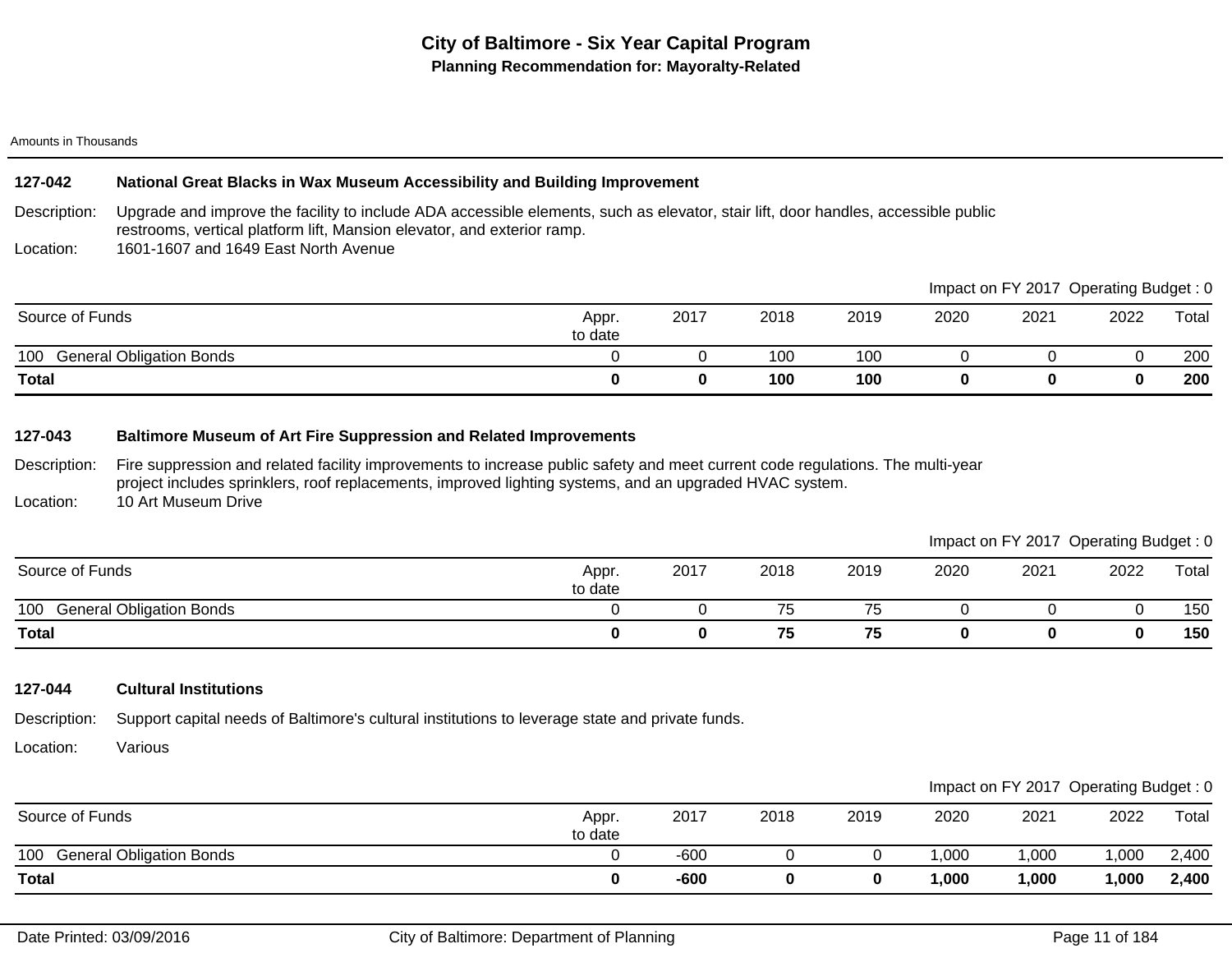| 127-047 | <b>Broadband Infrastructure</b> |
|---------|---------------------------------|
|         |                                 |

Description: Expand the City's broadband infrastructure.

Location: **Citywide** 

|                                        |                  |      |      |      |      | Impact on FY 2017 Operating Budget: 0 |      |        |
|----------------------------------------|------------------|------|------|------|------|---------------------------------------|------|--------|
| Source of Funds                        | Appr.<br>to date | 2017 | 2018 | 2019 | 2020 | 2021                                  | 2022 | Total  |
| <b>General Obligation Bonds</b><br>100 |                  |      | 500  | 500  |      |                                       |      | ,000   |
| <b>Total</b>                           |                  |      | 500  | 500  |      |                                       | 0    | 000, ا |

# **127-048 Growing Green**

Description: Implement the Growing Green Initiative Plan.

Location: **Citywide** 

Impact on FY 2017 Operating Budget : 0

| Source of Funds                        | Appr<br>to date | 2017 | 2018  | 2019  | 2020 | 2021 | 2022 | Total |
|----------------------------------------|-----------------|------|-------|-------|------|------|------|-------|
| 100<br><b>General Obligation Bonds</b> |                 |      | ,000  | ,000  |      |      |      | 2,000 |
| <b>Total</b>                           |                 |      | ,000, | 1,000 |      |      |      | 2,000 |

# **127-152 Baltimore City Heritage Area Capital Grants**

Description: Location: Provide local support for heritage tourism capital projects in order to make sites more visitor-ready and friendly. To be eligible, projects must be consistent with the recommendations of the Baltimore National Heritage Area (BNHA) Management Plan. Various

|                              |                  |      |      |      |      |      | Impact on FY 2017 Operating Budget: 0 |       |
|------------------------------|------------------|------|------|------|------|------|---------------------------------------|-------|
| Source of Funds              | Appr.<br>to date | 2017 | 2018 | 2019 | 2020 | 2021 | 2022                                  | Total |
| 100 General Obligation Bonds | 550              | 100  | 100  | 100  |      |      |                                       | 850   |
| 200 General Funds            | 1,220            |      | 0    |      |      |      |                                       | 1,220 |
| <b>Total</b>                 | 1,770            | 100  | 100  | 100  |      |      |                                       | 2,070 |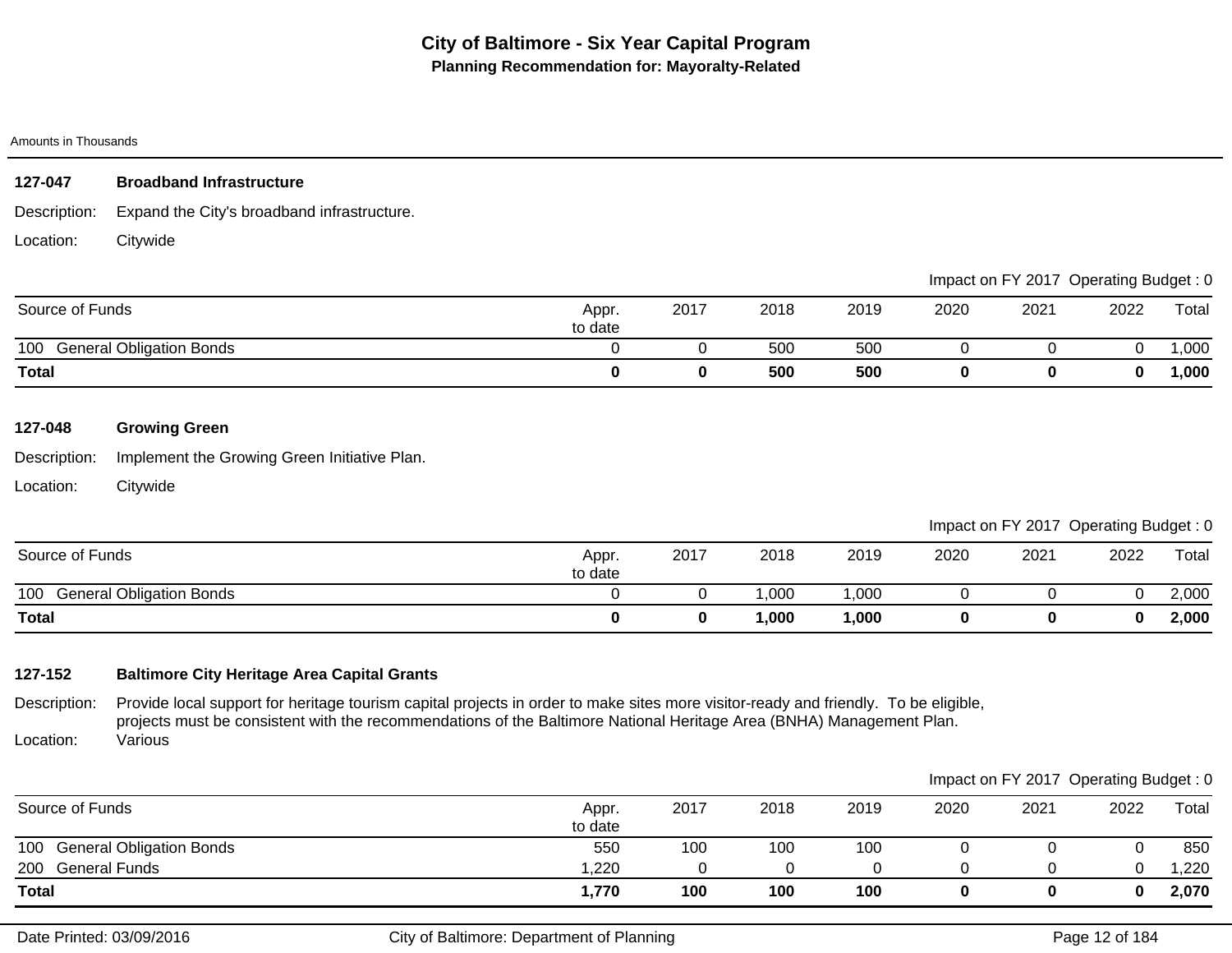#### Description: Location: **127-769 Creative Alliance - The Patterson Renovations** Renovate and upgrade Creative Alliance at The Patterson, including HVAC and roof repairs and gallery, theater and studio upgrades. 3134 Eastern Avenue

|                                        |                  |      |      |      |      | Impact on FY 2017 Operating Budget: 0 |      |       |
|----------------------------------------|------------------|------|------|------|------|---------------------------------------|------|-------|
| Source of Funds                        | Appr.<br>to date | 2017 | 2018 | 2019 | 2020 | 2021                                  | 2022 | Total |
| <b>General Obligation Bonds</b><br>100 | 50               | 50   |      |      |      |                                       |      | 100   |
| <b>Total</b>                           | 50               | 50   |      |      |      |                                       |      | 100   |

### **127-783 Lyric Opera House-Bldg System Replacements**

Description: Modernize technical and mechanical components which include the boilers, HVAC, control systems, orchestra pit, and lighting. This is part of the final phase in a long-term master plan to protect the theater's economic vitality.

Location: 140 W Mt Royal Avenue

| Source of Funds                        | Appr.<br>to date | 2017 | 2018 | 2019 | 2020 | 2021 | 2022 | Total |
|----------------------------------------|------------------|------|------|------|------|------|------|-------|
| 100<br><b>General Obligation Bonds</b> | ,050             | 50   |      |      |      |      |      | ,100  |
| <b>Total</b>                           | 1,050            | 50   |      |      |      |      |      | ,100  |

# **127-787 Port Discovery Children`s Museum`s Renovation**

Description: Location: Renovation of Port Discovery Children's Museum will repair and protect its historic Fish Market home while maximizing the Museum's ability to fulfill its mission as a cultural and informal educational institution dedicated to children and families. 35 Market Place

|                              |                  |      |      |      |      |      | Impact on FY 2017 Operating Budget: 0 |       |
|------------------------------|------------------|------|------|------|------|------|---------------------------------------|-------|
| Source of Funds              | Appr.<br>to date | 2017 | 2018 | 2019 | 2020 | 2021 | 2022                                  | Total |
| 100 General Obligation Bonds | ,000             | 200  |      | 150  |      |      |                                       | ,350  |
| <b>Total</b>                 | 1,000            | 200  | 0    | 150  |      |      |                                       | 1,350 |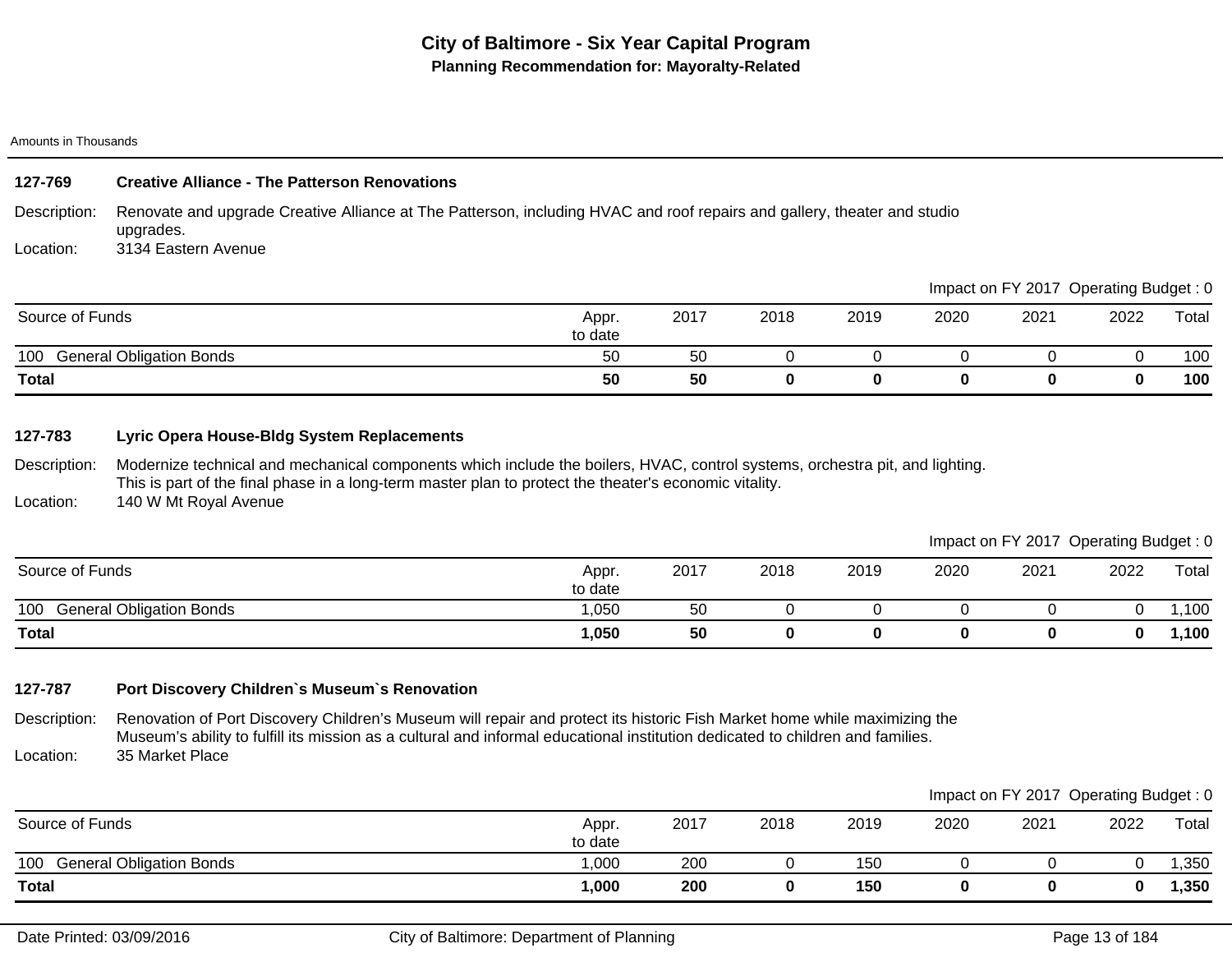| 127-791         | <b>Walters Art Museum</b>                                                                                                                                                                                                                                 |                  |      |      |      |      |      |                                       |       |
|-----------------|-----------------------------------------------------------------------------------------------------------------------------------------------------------------------------------------------------------------------------------------------------------|------------------|------|------|------|------|------|---------------------------------------|-------|
| Description:    | Improve the Walters' five buildings, including upgrades to fire suppression and mechanical systems, refurbishment of public<br>museum spaces, roofs and facade repairs, and renovation of galleries to better serve its public and City-owned collection. |                  |      |      |      |      |      |                                       |       |
| Location:       | 600 N Charles Street                                                                                                                                                                                                                                      |                  |      |      |      |      |      |                                       |       |
|                 |                                                                                                                                                                                                                                                           |                  |      |      |      |      |      | Impact on FY 2017 Operating Budget: 0 |       |
| Source of Funds |                                                                                                                                                                                                                                                           | Appr.<br>to date | 2017 | 2018 | 2019 | 2020 | 2021 | 2022                                  | Total |
| 100             | <b>General Obligation Bonds</b>                                                                                                                                                                                                                           | 2,150            | 400  |      |      |      |      |                                       | 2,550 |
| <b>Total</b>    |                                                                                                                                                                                                                                                           | 2,150            | 400  | 0    | 0    | 0    | 0    |                                       | 2,550 |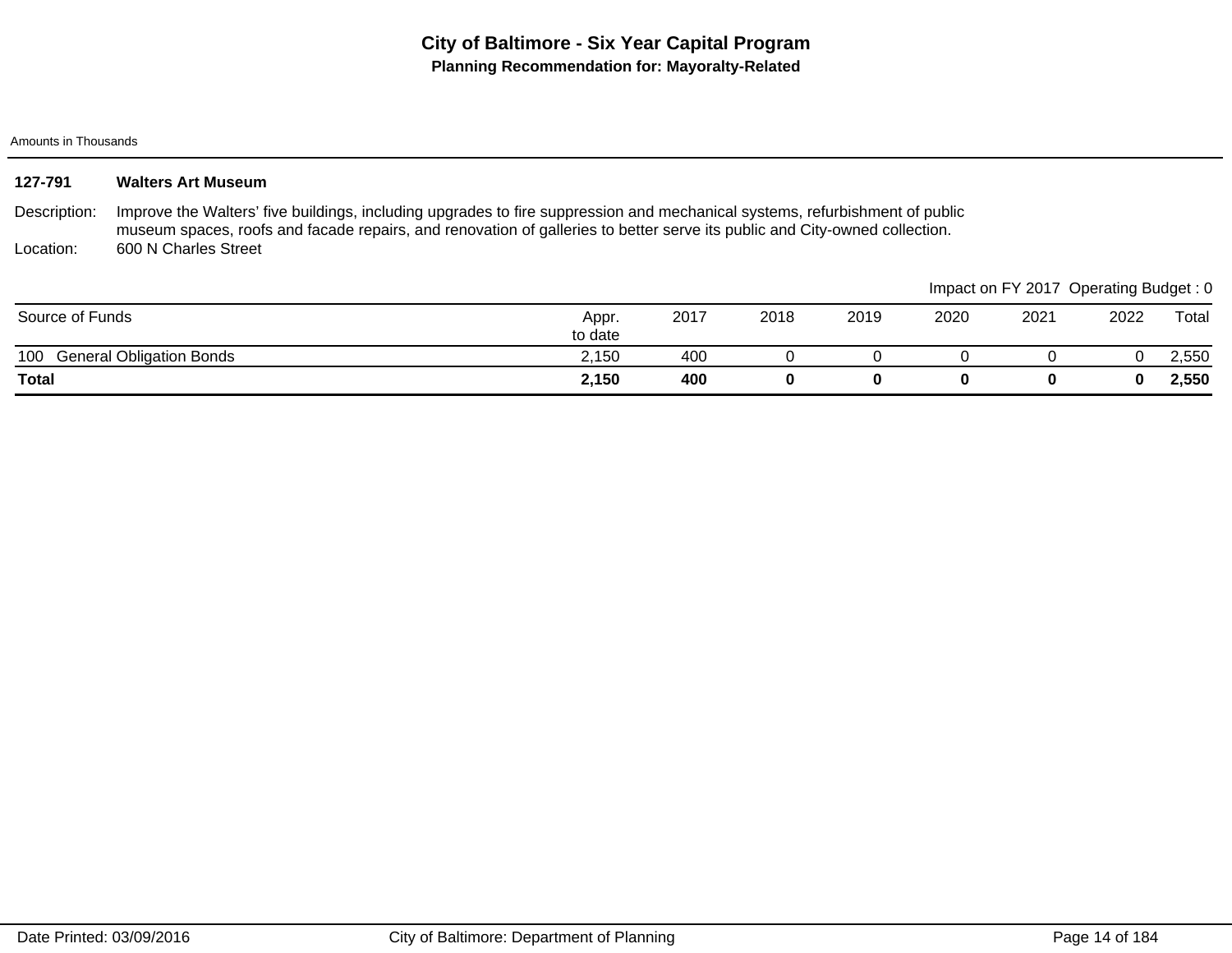| 188-001                   | <b>Capital Improvement Program</b>                                                                                                                       |                  |      |      |      |      |                                       |      |       |
|---------------------------|----------------------------------------------------------------------------------------------------------------------------------------------------------|------------------|------|------|------|------|---------------------------------------|------|-------|
| Description:<br>Location: | Prepare, analyze, and recommend a six-year Capital Improvement Program (CIP) to guide the City in making necessary physical<br>improvements.<br>Citywide |                  |      |      |      |      |                                       |      |       |
|                           |                                                                                                                                                          |                  |      |      |      |      | Impact on FY 2017 Operating Budget: 0 |      |       |
| Source of Funds           |                                                                                                                                                          | Appr.<br>to date | 2017 | 2018 | 2019 | 2020 | 2021                                  | 2022 | Total |
| 200 General Funds         |                                                                                                                                                          | 450              | 150  | 150  | 150  | 150  | 150                                   | 150  | 1,350 |
| <b>Total</b>              |                                                                                                                                                          | 450              | 150  | 150  | 150  | 150  | 150                                   | 150  | 1,350 |
| 188-009                   | <b>Area Master Plans</b>                                                                                                                                 |                  |      |      |      |      |                                       |      |       |
| Description:              | Develop various plans, including neighborhood plans and INSPIRE plans. Hire consultants as needed to develop plans and<br>provide technical assistance.  |                  |      |      |      |      |                                       |      |       |

Location: Various

|                                        |                  |      |      |      |      |      | ັ    | ັ     |
|----------------------------------------|------------------|------|------|------|------|------|------|-------|
| Source of Funds                        | Appr.<br>to date | 2017 | 2018 | 2019 | 2020 | 2021 | 2022 | Total |
| <b>General Obligation Bonds</b><br>100 | 3,147            |      |      |      |      |      | U    | 3,147 |
| 200<br><b>General Funds</b>            | 547              | 50   | 50   | 50   | 50   | 50   | 50   | 847   |
| <b>Total</b>                           | 3,694            | 50   | 50   | 50   | 50   | 50   | 50   | 3,994 |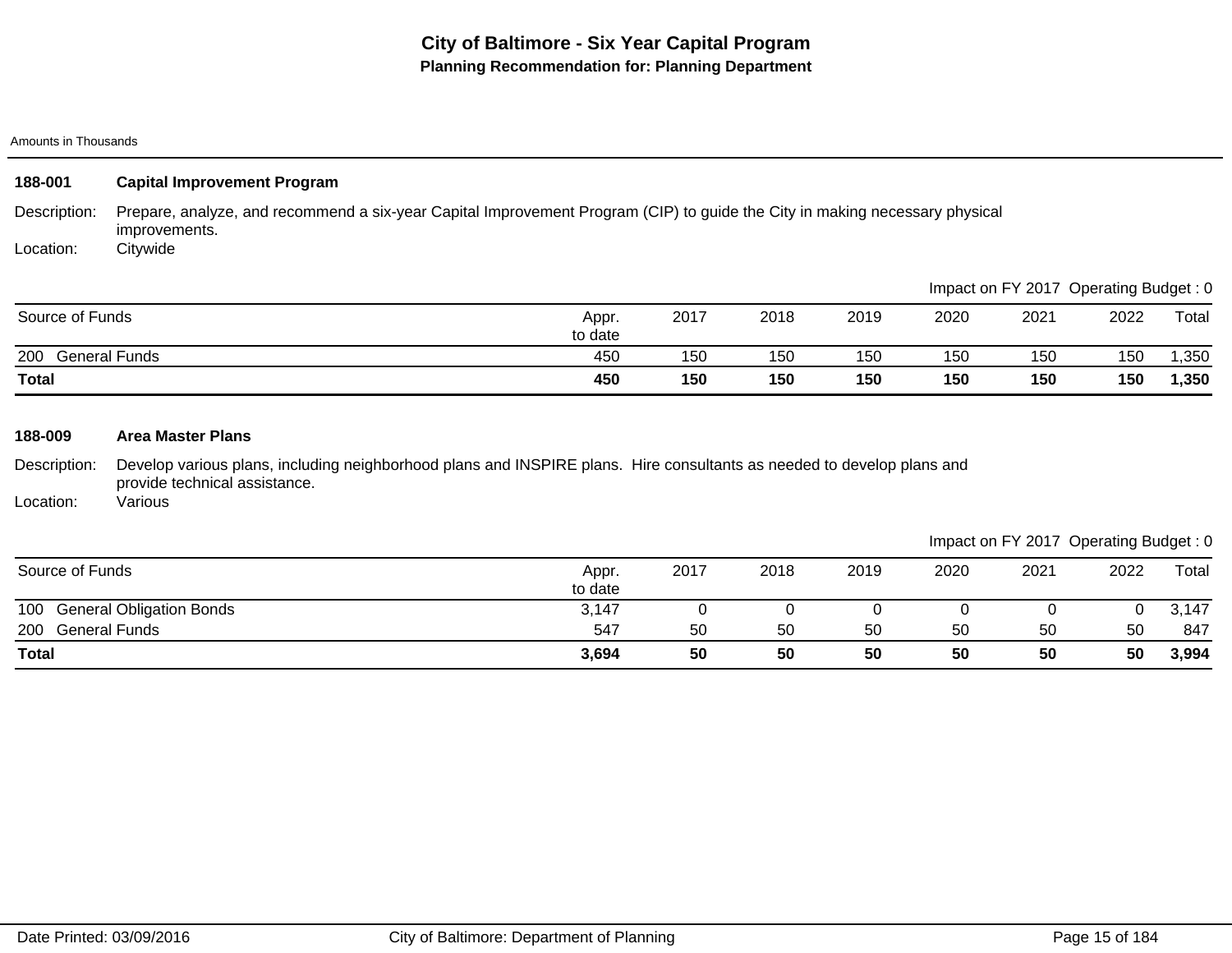| 188-010           | <b>Historic Public Monuments</b>                                                                                                                                    |                  |      |      |      |      |                                       |      |       |
|-------------------|---------------------------------------------------------------------------------------------------------------------------------------------------------------------|------------------|------|------|------|------|---------------------------------------|------|-------|
| Description:      | Restore over 250 monuments & statues in the City of Baltimore that the Commission for Historical & Architectural Preservation<br>(CHAP) is charged with conserving. |                  |      |      |      |      |                                       |      |       |
| Location:         | City wide                                                                                                                                                           |                  |      |      |      |      |                                       |      |       |
|                   |                                                                                                                                                                     |                  |      |      |      |      | Impact on FY 2017 Operating Budget: 0 |      |       |
| Source of Funds   |                                                                                                                                                                     | Appr.<br>to date | 2017 | 2018 | 2019 | 2020 | 2021                                  | 2022 | Total |
| 100               | <b>General Obligation Bonds</b>                                                                                                                                     | 820              |      |      |      |      |                                       |      | 820   |
| 200 General Funds |                                                                                                                                                                     | 50               | 50   | 50   | 50   | 50   | 50                                    | 50   | 350   |
| <b>Total</b>      |                                                                                                                                                                     | 870              | 50   | 50   | 50   | 50   | 50                                    | 50   | 1,170 |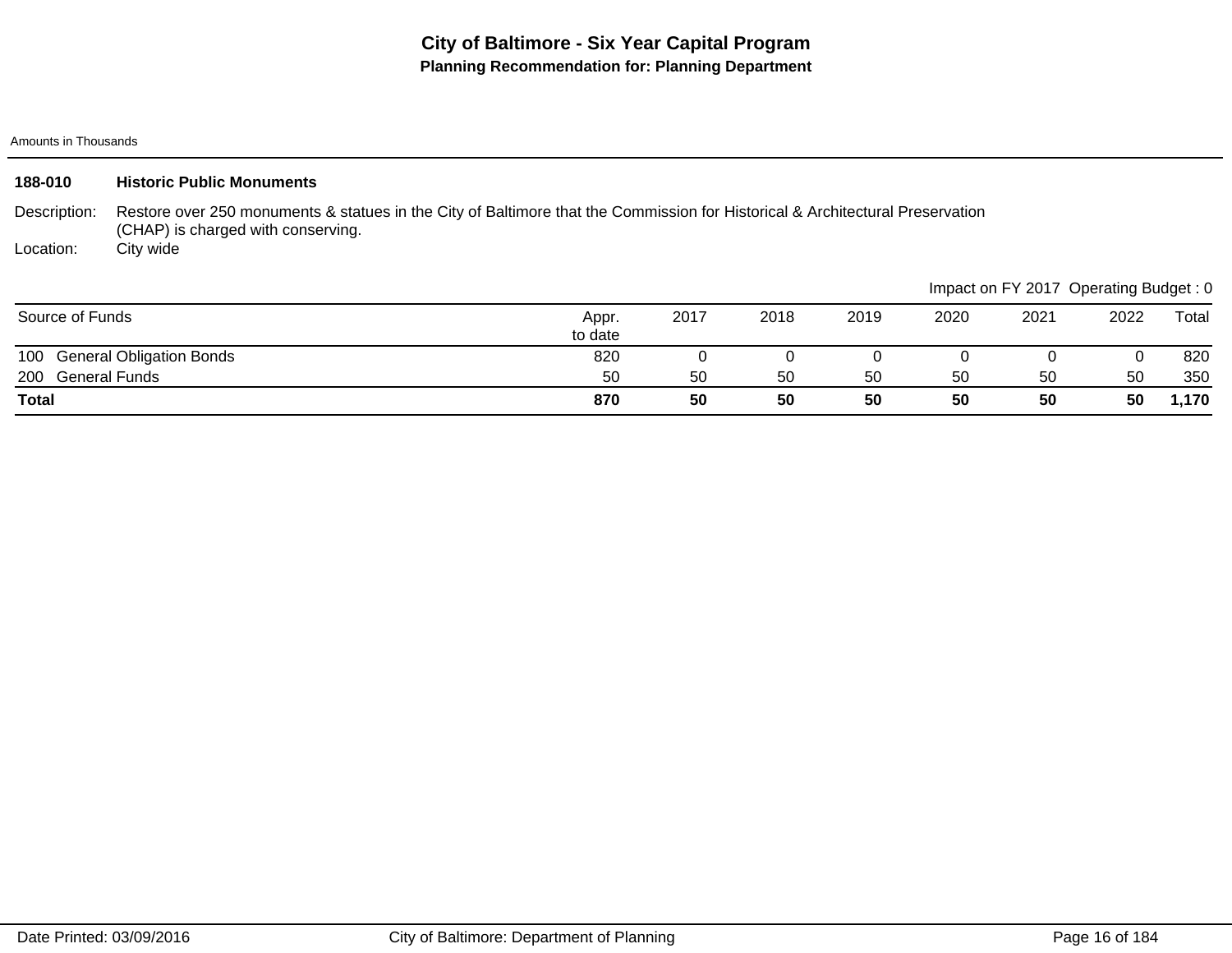#### Amounts in Thousands

### **197-005 City Hall Exterior Stone Walls**

Description: Location: Repair cracks in the existing marble façade of City Hall and refurbish broken or missing stones. In addition to sealing the building envelope, this is a life-safety issue. Recently another stone has fallen to the street/sidewalk below. 100 N. Holliday Street

200 General Funds 680 0 0 0 0 0 0 680 100 General Obligation Bonds<br>
100 General Obligation Bonds<br>
1,800 **Total 680 0 0 0 1,200 600 0 2,480** Source of Funds Appr. to date 2017 2018 2019 2020 2021 2022 Total Impact on FY 2017 Operating Budget : 0

### **197-014 401 E Fayette Mechanical/Electrical/Plumbing Assessment & Design**

Description: Assess the existing Mechanical/Electrical/Plumbing (MEP) systems in 401 E. Fayette Street and develop a design for replacement of these systems and construct the improvements.

Location: 401 East Fayette St

| Source of Funds              | Appr.<br>to date | 2017 | 2018 | 2019  | 2020 | 2021 | 2022 | Total |
|------------------------------|------------------|------|------|-------|------|------|------|-------|
| 100 General Obligation Bonds | 825              |      | ,000 | 1,000 |      |      |      | 2,825 |
| 200 General Funds            | 100              |      | Zero | Zero  |      |      |      | 100   |
| <b>Total</b>                 | 925              |      | ,000 | 1,000 |      |      | 0    | 2,925 |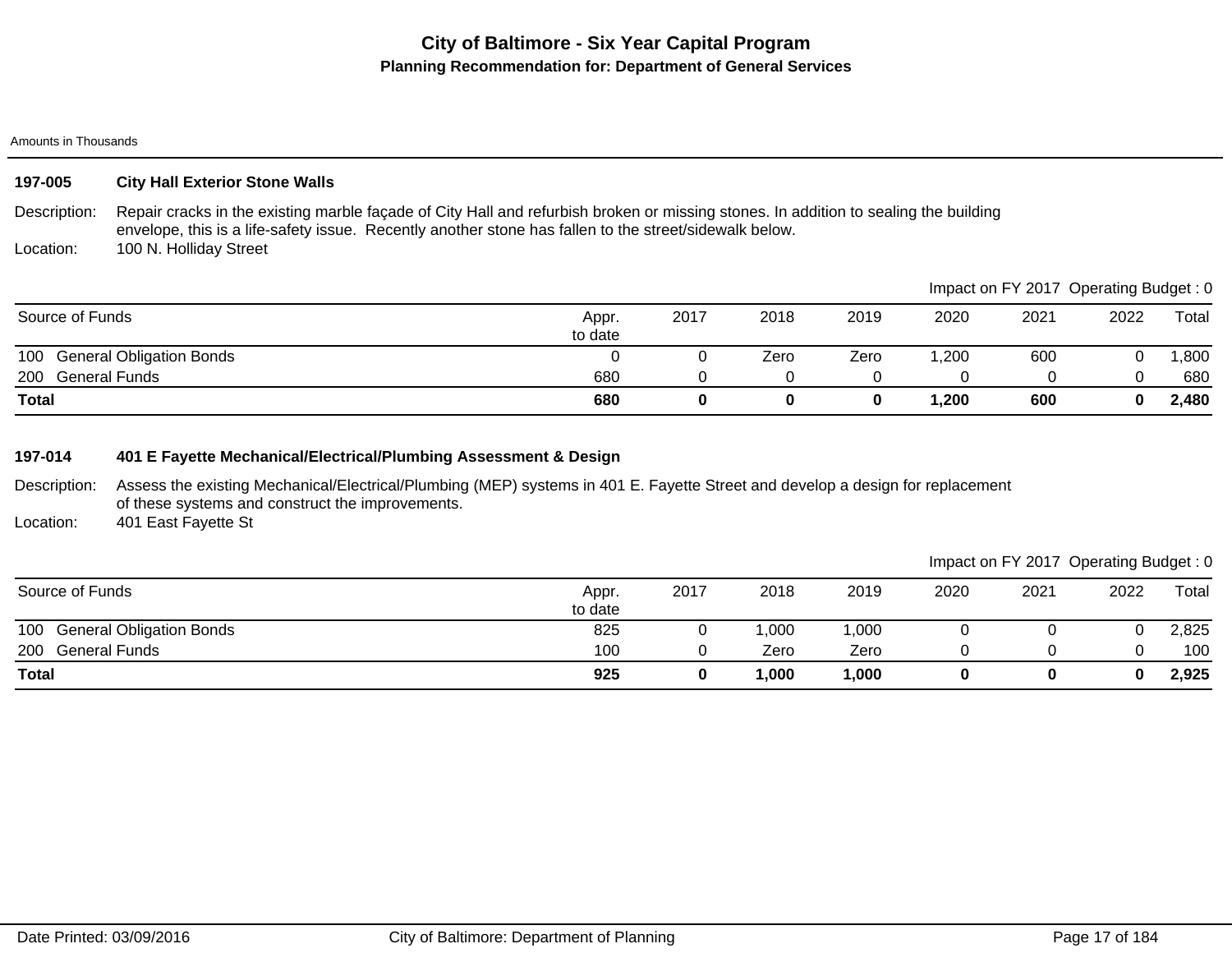#### Amounts in Thousands

# **197-019 Pimlico Police & Fire Training Facility Roof and Walls**

Description: Replace roof and repair cracked exterior walls of the Pimlico Police and Fire Training Facility, originally constructed in 1954 as a public school.

Location: 3500 W. Northern Parkway

|                                        |                  |      |      |       |      | Impact on FY 2017 Operating Budget: 0 |      |          |
|----------------------------------------|------------------|------|------|-------|------|---------------------------------------|------|----------|
| Source of Funds                        | Appr.<br>to date | 2017 | 2018 | 2019  | 2020 | 2021                                  | 2022 | Total    |
| <b>General Obligation Bonds</b><br>100 |                  | Zero | ,000 | 1,000 |      |                                       |      | 2,000    |
| <b>General Funds</b><br>200            |                  | Zero |      |       |      |                                       |      | $\Omega$ |
| <b>Total</b>                           |                  | 0    | ,000 | 1,000 |      |                                       | 0    | 2,000    |

## **197-031 Mitchell Courthouse Window Replacement**

Description: This project will replace all windows in the Courthouse with new windows. The 280 windows in Mitchell Courthouse, built in 1900, are single-pane wood windows are old, leak, are difficult to operate and have reached the end of their useful life. 100 N Calvert St

Location:

|                                        |                  |      |      |      |                 |       | __    | __    |
|----------------------------------------|------------------|------|------|------|-----------------|-------|-------|-------|
| Source of Funds                        | Appr.<br>to date | 2017 | 2018 | 2019 | 2020            | 2021  | 2022  | Total |
| 100<br><b>General Obligation Bonds</b> |                  |      |      |      | 20 <sub>C</sub> | ,150  | 1,150 | 2,500 |
| <b>Total</b>                           |                  |      |      |      | 200             | 1,150 | ,150  | 2,500 |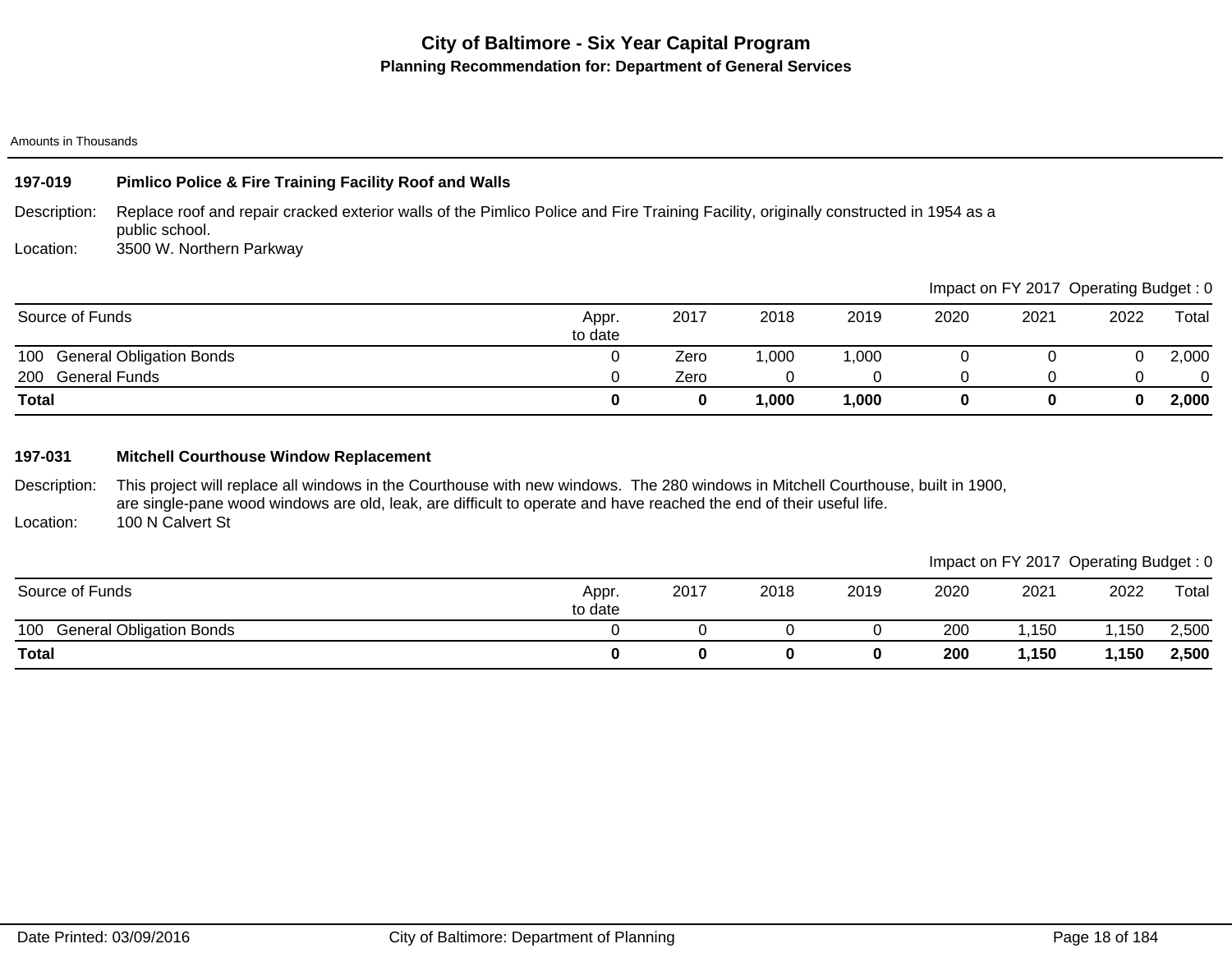#### Amounts in Thousands

### **197-033 Courthouse East Window Replacement/Insulate Walls**

Description: Location: The 699 windows in Courthouse East, which are original to this 1932 building, are old, deteriorating, leaky and have outlived their useful life and must be replaced. Replacement of in-kind windows (wood framed) may be required, which will increase costs. 111 N Calvert St

|                                        |                  |      |      |      |      |       | Impact on FY 2017 Operating Budget: 0 |       |
|----------------------------------------|------------------|------|------|------|------|-------|---------------------------------------|-------|
| Source of Funds                        | Appr.<br>to date | 2017 | 2018 | 2019 | 2020 | 2021  | 2022                                  | Total |
| <b>General Obligation Bonds</b><br>100 |                  |      |      | Zero | 500  | ,500  | 1,875                                 | 3,875 |
| <b>General Funds</b><br>200            |                  |      |      |      |      |       |                                       |       |
| <b>Total</b>                           |                  |      | Ω    | 0    | 500  | 1,500 | 1,875                                 | 3,875 |

## **197-038 Central Library Renovation (457-024)**

Description: Location: For the complete renovation of the EPFL Central Library, including add'tl public space, expanded conference/ multipurpose spaces, teen/young adult/children's areas, family restrooms. The City is required to contribute \$5.3M to State for project. 400 Cathedral Street Baltimore, MD 21201

### Impact on FY 2017 Operating Budget : 0

 $\blacksquare$ 

| Source of Funds              | Appr.<br>to date | 2017 | 2018 | 2019 | 2020 | 2021 | 2022 | Total  |
|------------------------------|------------------|------|------|------|------|------|------|--------|
| 100 General Obligation Bonds | 4,550            | Zero |      |      |      |      |      | 4,550  |
| 690 Other State Funds        | 59,041           | Zero | Zero | Zero |      |      |      | 59,041 |
| <b>Total</b>                 | 63,591           |      |      |      |      | 0    | 0    | 63,591 |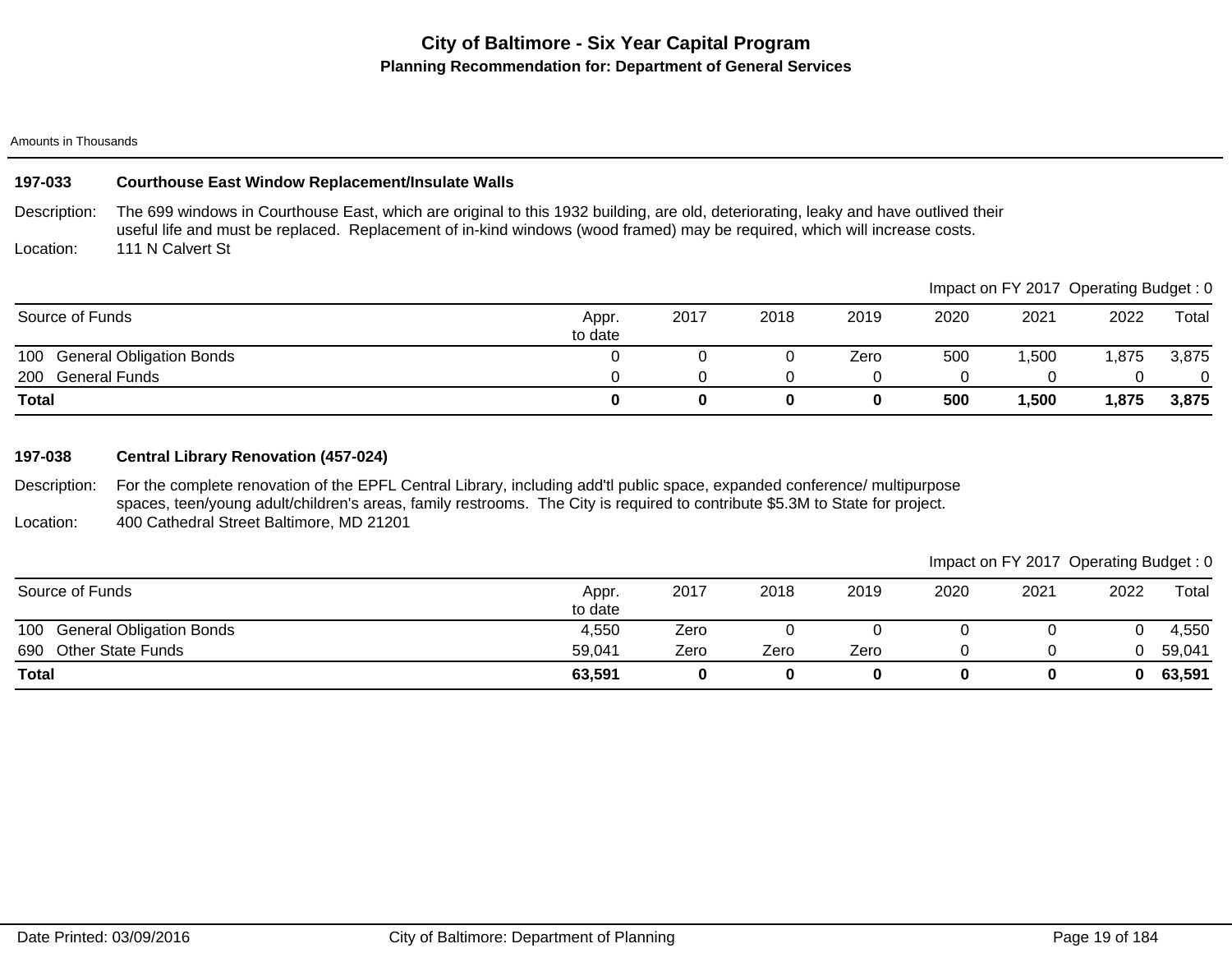#### Amounts in Thousands

# **197-039 Light Street Library Renovation (457-005)**

Description: This project calls for the complete renovation of the Light Street Library located in South Baltimore, to include, if needed, new roof, HVAC, ADA access, lighting and windows and updated restroom and public and staff spaces.

Location: 1251 Light Street Baltimore, MD 21230

|                              |                  |      |      |      |      |      | Impact on FY 2017 Operating Budget: 0 |       |
|------------------------------|------------------|------|------|------|------|------|---------------------------------------|-------|
| Source of Funds              | Appr.<br>to date | 2017 | 2018 | 2019 | 2020 | 2021 | 2022                                  | Total |
| 100 General Obligation Bonds |                  |      |      | Zero | Zero |      |                                       |       |
| 690 Other State Funds        |                  |      |      |      |      |      |                                       | 0     |
| Total                        | O                |      |      |      |      |      |                                       | 0     |

## **197-040 Walbrook Library Renovation (457-004)**

Description: This project calls for the complete renovation of the Walbrook Library located in West Baltimore, to include, if needed, new roof, HVAC, ADA access, lighting and windows and updated restroom and public and staff spaces. 3203 West North Avenue

Location:

| Source of Funds                 | Appr.<br>to date | 2017 | 2018 | 2019 | 2020 | 2021 | 2022 | Total       |
|---------------------------------|------------------|------|------|------|------|------|------|-------------|
| 100 General Obligation Bonds    |                  | Zero | Zero | Zero |      |      |      | 0           |
| <b>Other State Funds</b><br>690 |                  |      |      |      |      |      |      | 0           |
| <b>Total</b>                    |                  |      |      |      |      | 0    |      | $\mathbf 0$ |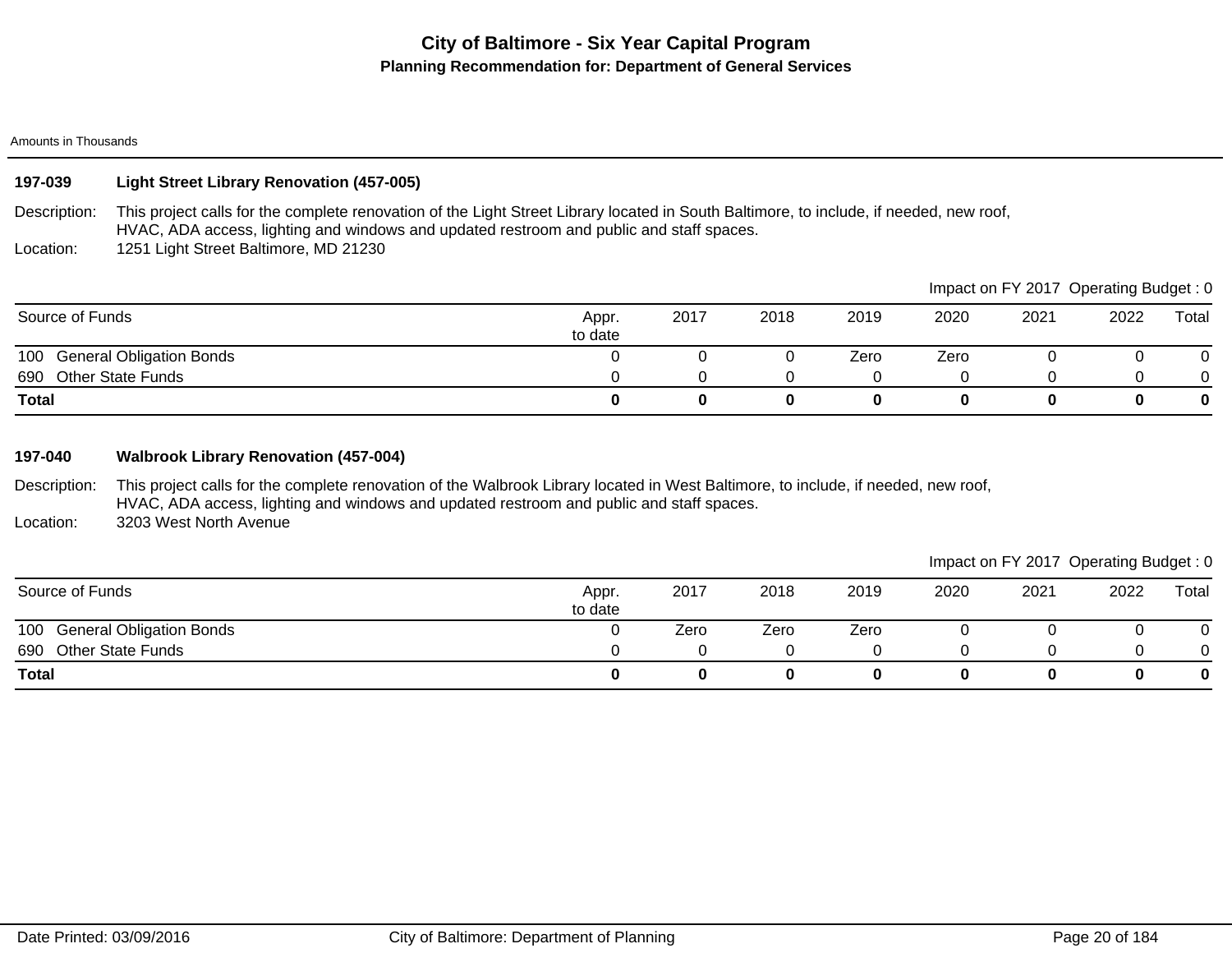### Amounts in Thousands

## **197-041 Washington Village Library Renovation**

Description: Location: This project calls for the complete renovation of the Washington Village Library located in Southwest Baltimore, to include if needed, new roof, HVAC, ADA access, lighting and windows and updated restroom and public and staff spaces. 856 Washington Blvd. Baltimore, MD 21230

690 Other State Funds **690** Other State Funds **690** Other State Funds **690** Other State Funds **690** Other State Funds 100 General Obligation Bonds **0** 0 0 0 0 2ero Zero 0 **Total 0 0 0 0 0 0 0 0** Source of Funds Appr. to date 2017 2018 2019 2020 2021 2022 Total Impact on FY 2017 Operating Budget : 0

### **197-042 City Hall Elevator Upgrades**

Description: Location: Renovate/upgrade elevators, elevator machine room and elevator equipment to bring up to code. The elevators located in City Hall are often out of order and shut down. Replacement of the elevators would ensure reliability and a fully functional building. 100 N. Holliday St

|                              |                  |      |      |      |      |      | Impact on FY 2017 Operating Budget: 0 |       |
|------------------------------|------------------|------|------|------|------|------|---------------------------------------|-------|
| Source of Funds              | Appr.<br>to date | 2017 | 2018 | 2019 | 2020 | 2021 | 2022                                  | Total |
| 100 General Obligation Bonds |                  | 250  | 960  | 950  |      |      |                                       | 2,160 |
| 200 General Funds            |                  | Zero |      |      |      |      |                                       | 0     |
| <b>Total</b>                 |                  | 250  | 960  | 950  |      |      |                                       | 2,160 |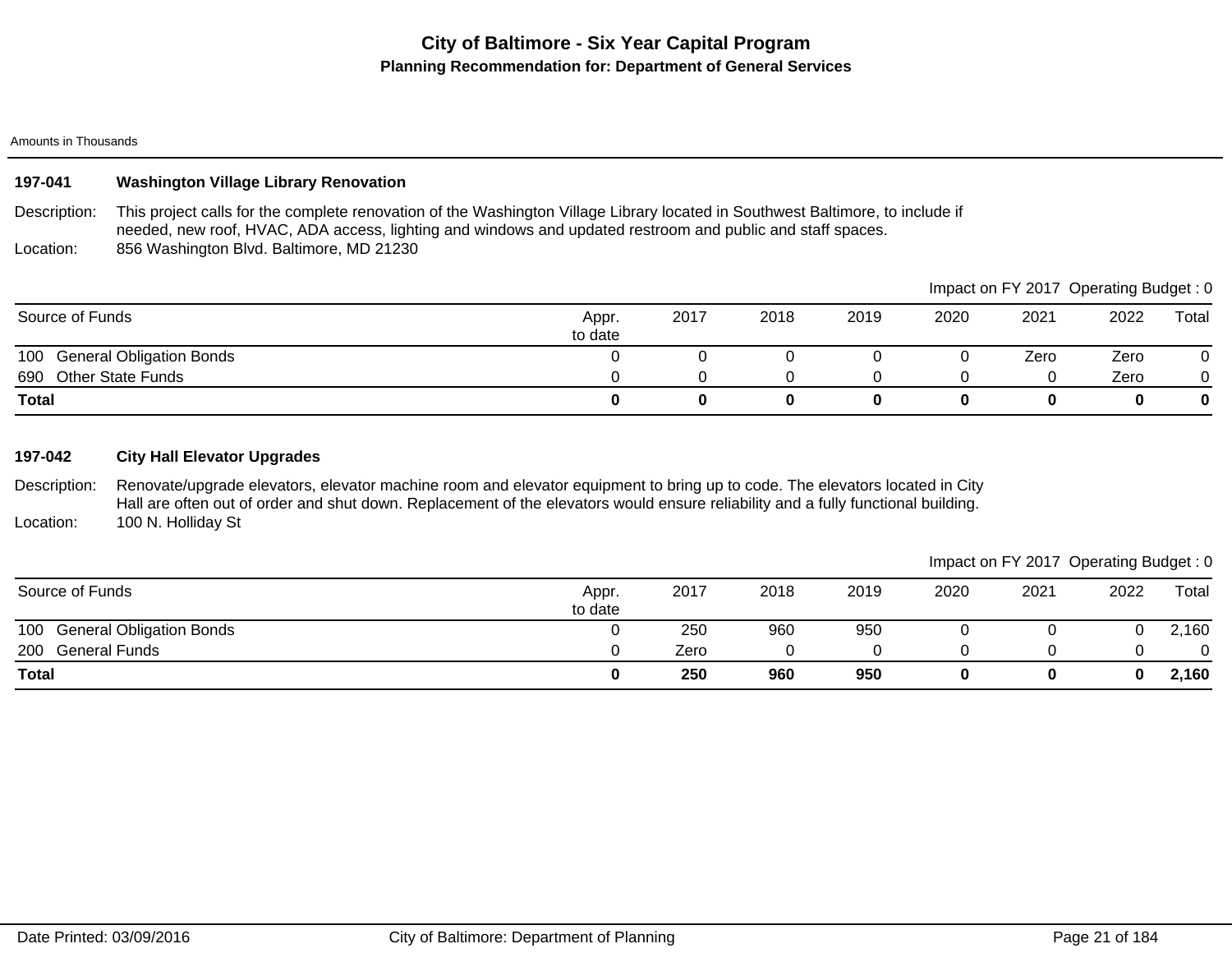#### Amounts in Thousands

## **197-048 Courthouse East - Roof Replacement**

Description: Courthouse East has chronic roof leaks, which affect the normal operation of the court. This request will provide the additional funding necessary to complete the project, which is estimated to cost \$3.4M. 101 N Calvert Street

Location:

|                                        |                  |       |      |      |      |      | Impact on FY 2017 Operating Budget: 0 |       |
|----------------------------------------|------------------|-------|------|------|------|------|---------------------------------------|-------|
| Source of Funds                        | Appr.<br>to date | 2017  | 2018 | 2019 | 2020 | 2021 | 2022                                  | Total |
| <b>General Obligation Bonds</b><br>100 | 1.065            | 2.350 |      |      |      |      |                                       | 3.415 |
| <b>Total</b>                           | 1,065            | 2,350 |      |      |      |      |                                       | 3,415 |

### **197-049 Abel Wolman Municipal Building Renovation**

Description: Renovate the Abel Wolman Municipal Bldg. to bring it to Code, including installing sprinkler system, installing new windows and installing new HVAC for energy efficiency and comfort of the building users.

Location: 200 N Holliday St

| Source of Funds                        | Appr.<br>to date | 2017 | 2018 | 2019 | 2020  | 2021  | 2022  | Total |
|----------------------------------------|------------------|------|------|------|-------|-------|-------|-------|
| <b>General Obligation Bonds</b><br>100 | 650              | Zero | ,500 | ,500 | 2,000 | 2,000 | 2,000 | 9,650 |
| 200<br>General Funds                   |                  |      |      |      |       |       |       |       |
| <b>Total</b>                           | 650              |      | ,500 | ,500 | 2,000 | 2,000 | 2,000 | 9,650 |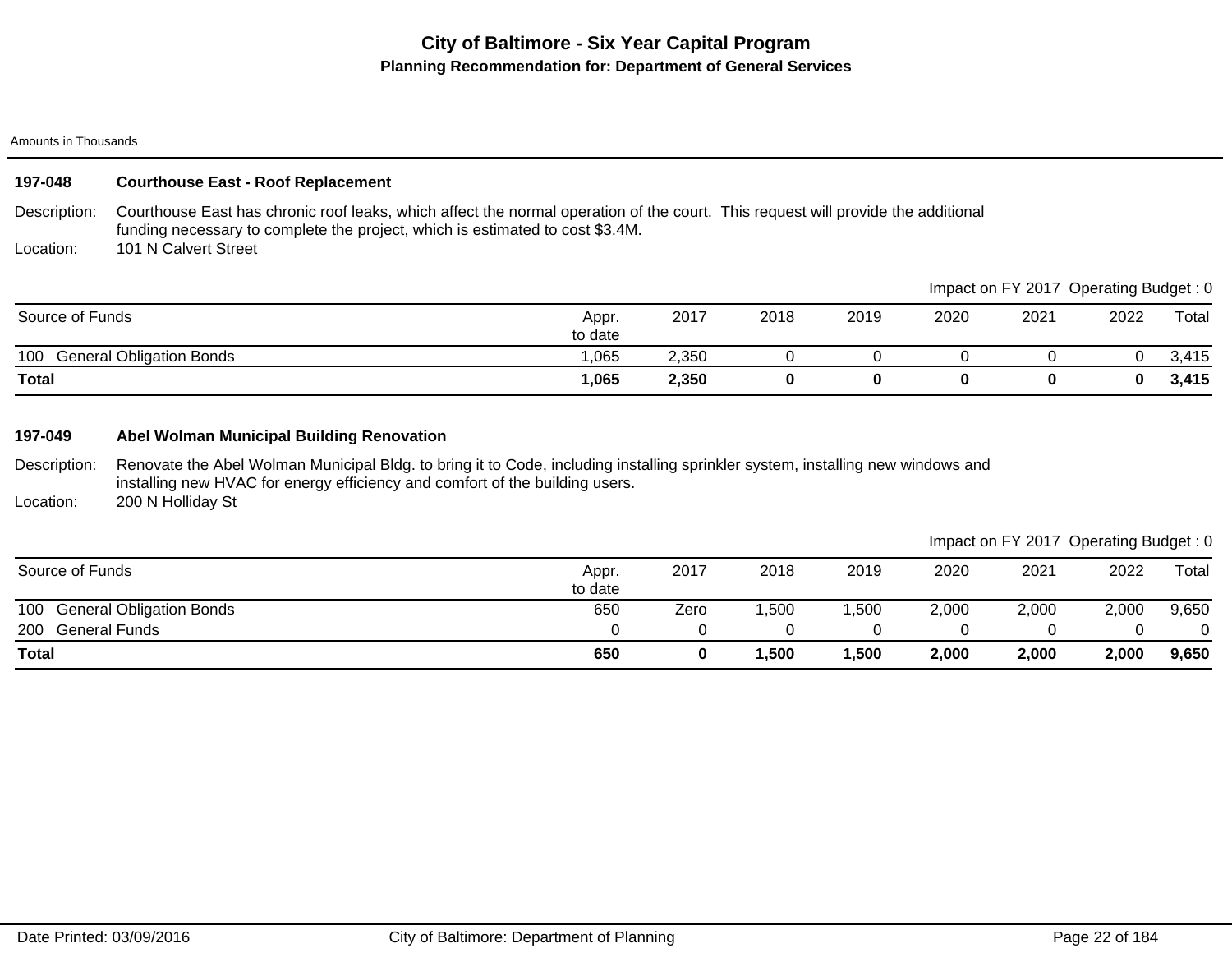#### Amounts in Thousands

# **197-050 Southwestern Police Station Renovation**

Description: The Southwestern District Station was constructed in 1957. Due to the age of the building, it has numerous leaks. This project will fix building code violations and will repair the roof/building envelope so it is watertight and leak-free. 424 Fonthill Ave.

Location:

|                              |                  |      |      |      |      | Impact on FY 2017 Operating Budget: 0 |      |       |
|------------------------------|------------------|------|------|------|------|---------------------------------------|------|-------|
| Source of Funds              | Appr.<br>to date | 2017 | 2018 | 2019 | 2020 | 2021                                  | 2022 | Total |
| 100 General Obligation Bonds | 80               | Zero |      | 500  |      |                                       |      | 580   |
| <b>Total</b>                 | 80               |      | 0    | 500  |      |                                       |      | 580   |

### **197-055 Fire Academy Master Plan & implementation**

Description: Design a complete plan for renovation/upgrade of the Fire Training Academy located on Pulaski Highway and construct the facility in accordance with such design.

Location: 6720 Pulaski Highway

|                             |                  |      |      |      |      |      | $\tilde{\phantom{a}}$ | $\tilde{\phantom{a}}$ |
|-----------------------------|------------------|------|------|------|------|------|-----------------------|-----------------------|
| Source of Funds             | Appr.<br>to date | 2017 | 2018 | 2019 | 2020 | 2021 | 2022                  | Total                 |
| 200<br><b>General Funds</b> | 330              |      |      |      | Zero | Zero | Zero                  | 330                   |
| <b>Total</b>                | 330              |      |      |      |      |      | 0                     | 330                   |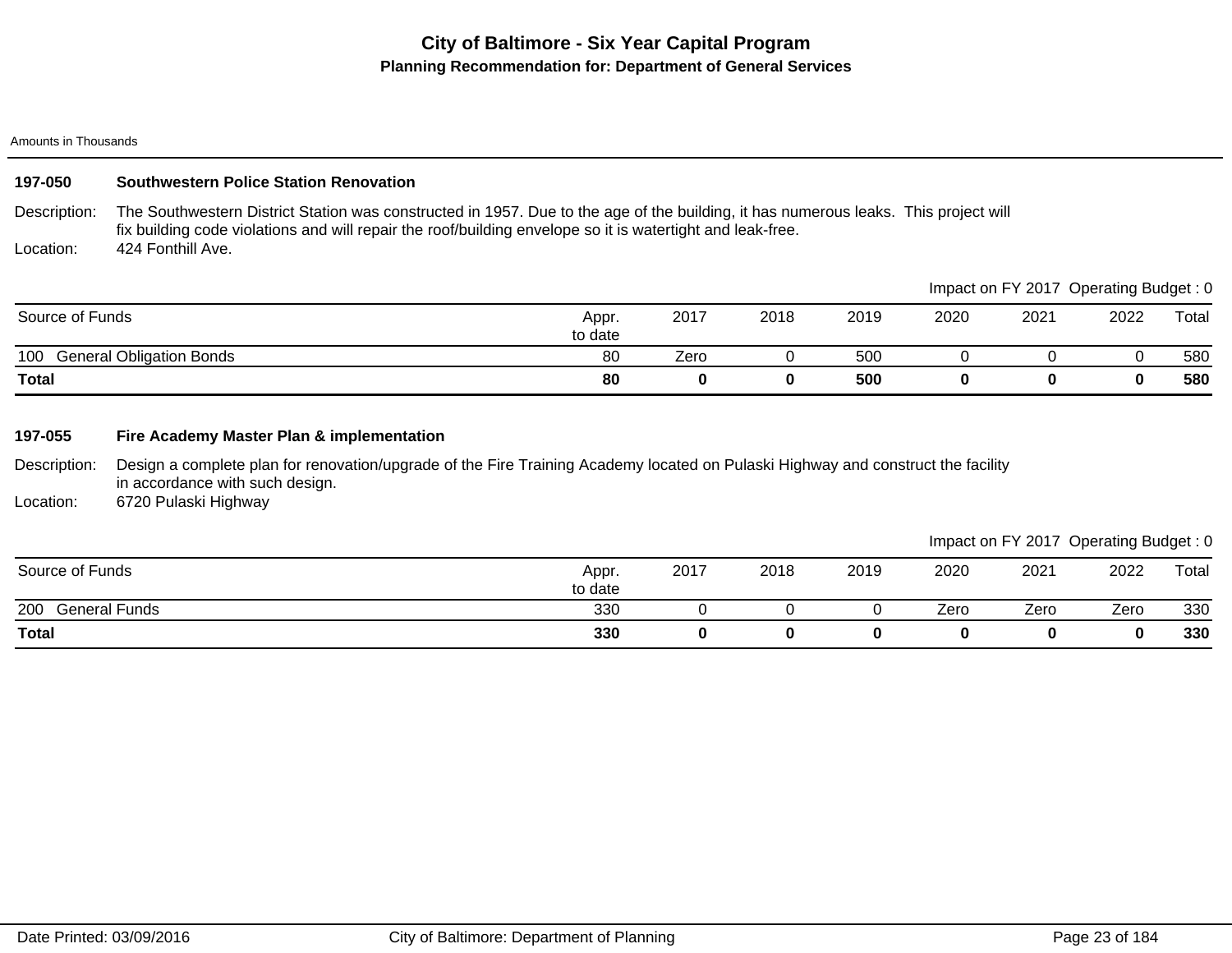#### Amounts in Thousands

#### Description: Location: **197-056 Engine 30 Renovations Upgrade Bathrooms, Generator Transfer switch** Renovate 2nd Floor bathrooms and create two gender-specific bathrooms to serve the men and women who work in the fire service. Install exterior manual transfer switch for future connection to portable generator. 3220 Frederick Ave

|                              |                  |      |      |      |      |      | Impact on FY 2017 Operating Budget: 0 |       |
|------------------------------|------------------|------|------|------|------|------|---------------------------------------|-------|
| Source of Funds              | Appr.<br>to date | 2017 | 2018 | 2019 | 2020 | 2021 | 2022                                  | Total |
| 100 General Obligation Bonds |                  |      | Zero | 500  |      |      |                                       | 500   |
| 200 General Funds            | 75               |      |      |      |      |      |                                       | 75    |
| <b>Total</b>                 | 75               |      | 0    | 500  |      |      |                                       | 575   |

## **197-066 Squad 47 Renovation**

Description: Replace windows at Squad 47. Install manual transfer switch for portable generator.

Location: 2608 Washington Blvd

|                                        |                  |      |      |      |      | Impact on FY 2017 Operating Budget: 0 |      |       |
|----------------------------------------|------------------|------|------|------|------|---------------------------------------|------|-------|
| Source of Funds                        | Appr.<br>to date | 2017 | 2018 | 2019 | 2020 | 2021                                  | 2022 | Total |
| <b>General Obligation Bonds</b><br>100 |                  |      |      | Zero |      | 200                                   |      | 200   |
| <b>Total</b>                           |                  |      |      |      |      | 200                                   |      | 200   |

# **197-067 Engine 58 Renovation**

Description: Upgrade Electrical system at Engine 58. Install manual transfer switch for portable generator.

Location: 2425 Annapolis Rd

|                                        |                  |      |      |      |      |      | Impact on FY 2017 Operating Budget: 0 |       |
|----------------------------------------|------------------|------|------|------|------|------|---------------------------------------|-------|
| Source of Funds                        | Appr.<br>to date | 2017 | 2018 | 2019 | 2020 | 2021 | 2022                                  | Total |
| <b>General Obligation Bonds</b><br>100 |                  |      |      | Zero |      | 150  |                                       | 150   |
| <b>Total</b>                           |                  |      |      |      |      | 150  | 0                                     | 150   |

 $I = I \cup I$  FY 2017  $\bigcap_{i=1}^n I$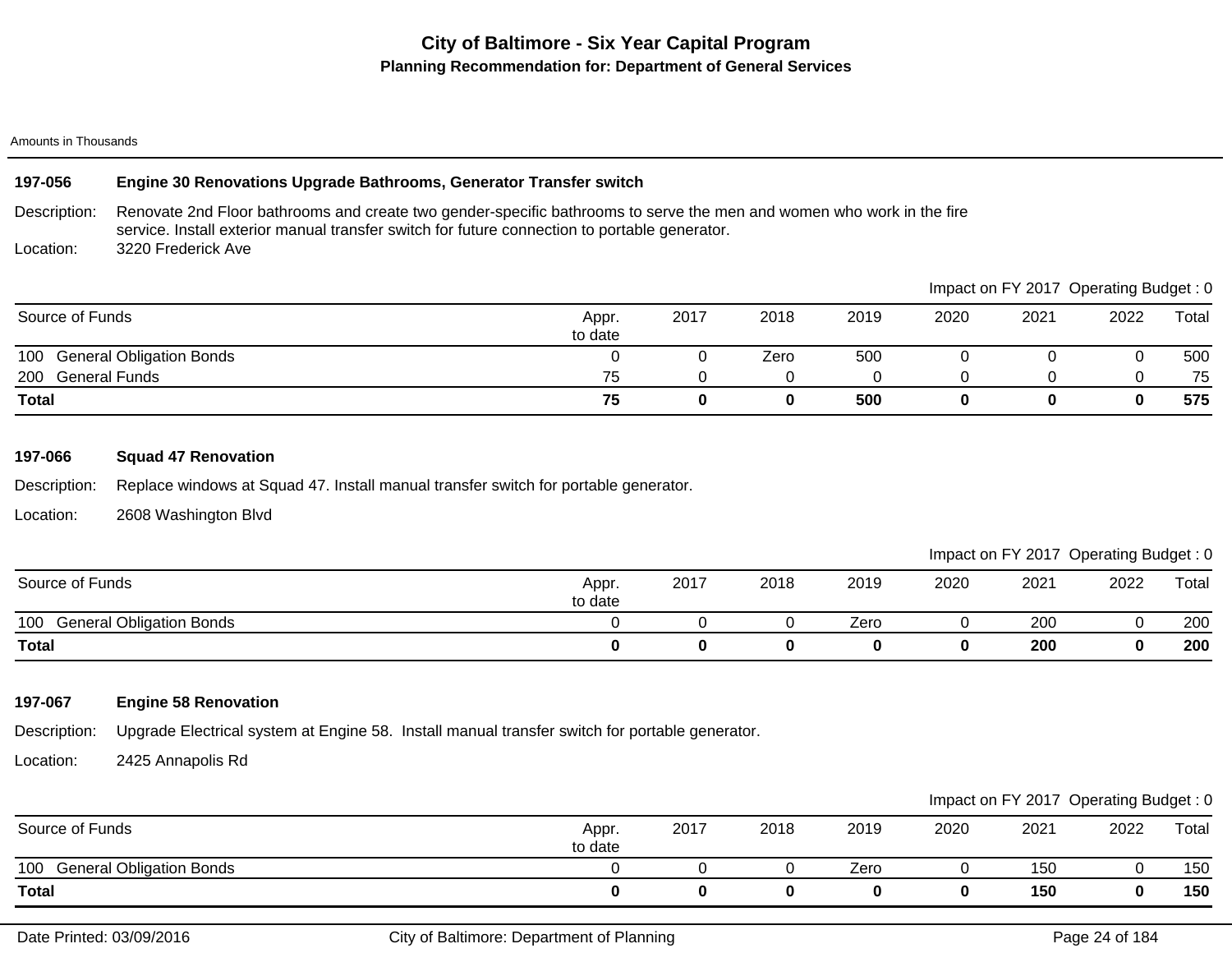## **197-069 Fire Headquarters Building ADA Upgrades**

Description: Upgrade building entrance and interior spaces to comply with ADA requirements.

Location: 410 East Lexington St

|                                        |                  |      |      |      |      |      | Impact on FY 2017 Operating Budget: 0 |       |
|----------------------------------------|------------------|------|------|------|------|------|---------------------------------------|-------|
| Source of Funds                        | Appr.<br>to date | 2017 | 2018 | 2019 | 2020 | 2021 | 2022                                  | Total |
| <b>General Obligation Bonds</b><br>100 |                  |      |      |      | Zero |      |                                       |       |
| <b>Total</b>                           |                  |      |      |      |      |      |                                       | 0     |

# **197-070 Engine 55 Electrical Upgrade**

Description: Replace Engine 55 building's outdated, non-code compliant electrical system and install permanent emergency generator.

Location: 1229 Bush St

Impact on FY 2017 Operating Budget : 0

| Source of Funds                        | Appr.<br>to date | 2017 | 2018 | 2019 | 2020 | 2021 | 2022 | Total |
|----------------------------------------|------------------|------|------|------|------|------|------|-------|
| 100<br><b>General Obligation Bonds</b> |                  |      |      |      | Zero |      | 380  | 380   |
| <b>Total</b>                           |                  |      |      |      |      |      | 380  | 380   |

# **197-071 Engine 52 Electrical Upgrade**

Description: Replace outdated non-code compliant building electrical system and install permanent emergency generator at Engine 52.

Location: 3525 Woodbrook Ave

|                                        |                  |      |      |      |      |      | Impact on FY 2017 Operating Budget: 0 |       |
|----------------------------------------|------------------|------|------|------|------|------|---------------------------------------|-------|
| Source of Funds                        | Appr.<br>to date | 2017 | 2018 | 2019 | 2020 | 2021 | 2022                                  | Total |
| <b>General Obligation Bonds</b><br>100 |                  |      |      |      |      | 370  |                                       | 370   |
| <b>Total</b>                           |                  |      |      |      |      | 370  |                                       | 370   |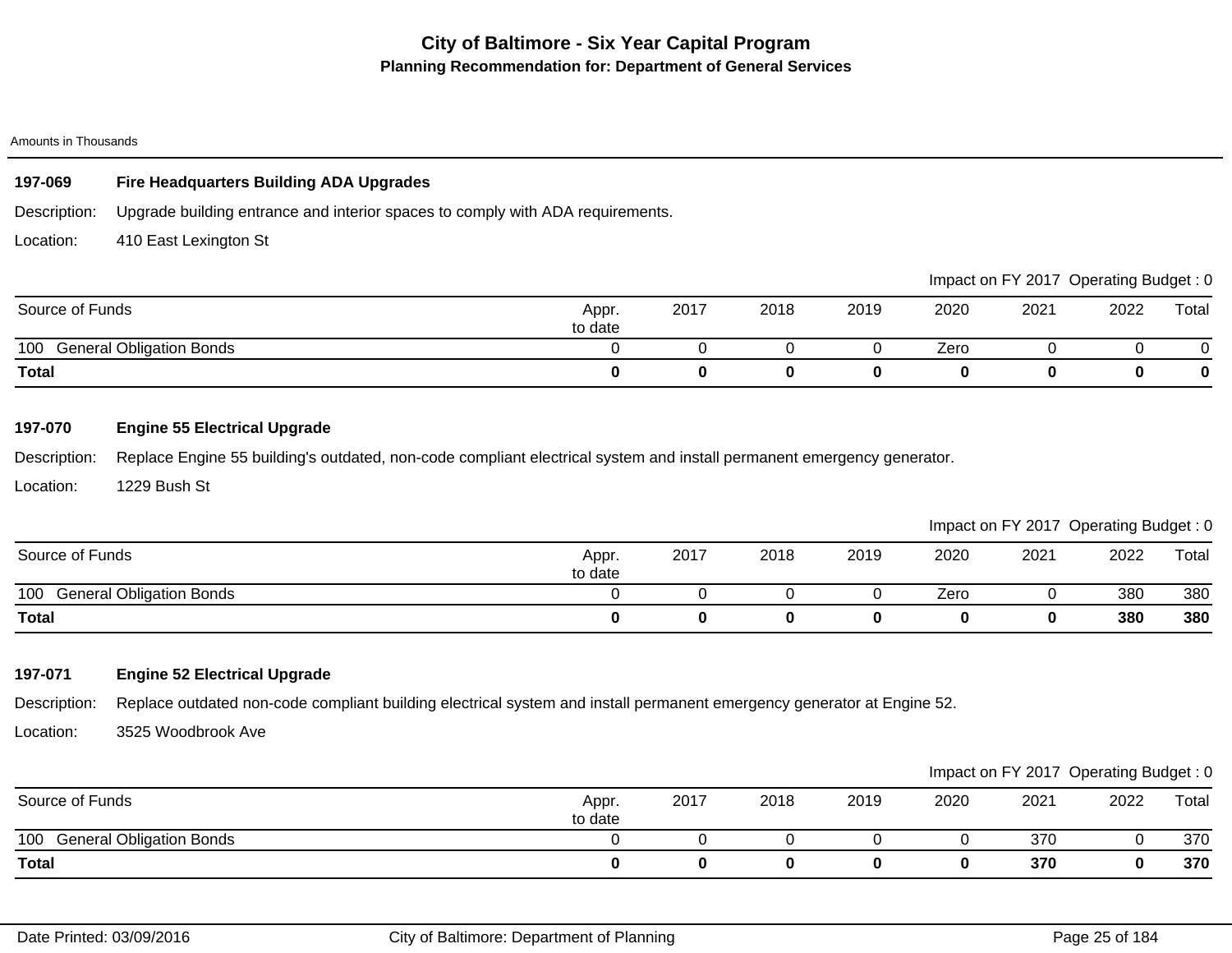#### Amounts in Thousands

# **197-072 Engine 14 Electrical Upgrade**

Description: Replace the Engine 14 building's outdated, non-code compliant electrical system and install a permanent emergency generator.

Location: 1908 Hollins St

|                                        |                  |      |      |      |      |      | Impact on FY 2017 Operating Budget: 0 |       |
|----------------------------------------|------------------|------|------|------|------|------|---------------------------------------|-------|
| Source of Funds                        | Appr.<br>to date | 2017 | 2018 | 2019 | 2020 | 2021 | 2022                                  | Total |
| <b>General Obligation Bonds</b><br>100 |                  |      |      |      |      | 400  |                                       | 400   |
| Total                                  |                  |      |      |      |      | 400  |                                       | 400   |

## **197-073 Engine 33 Electrical Upgrade**

Description: Replace Engine 33 building's outdated, non-code compliant electrical system and install permanent emergency generator.

Location: 1223 Montford Ave

Impact on FY 2017 Operating Budget : 0

| Source of Funds                        | Appr.<br>to date | 2017 | 2018 | 2019 | 2020 | 2021 | 2022 | Total |
|----------------------------------------|------------------|------|------|------|------|------|------|-------|
| 100<br><b>General Obligation Bonds</b> |                  |      |      |      |      | 400  |      | 400   |
| <b>Total</b>                           |                  |      |      |      | 0    | 400  |      | 400   |

# **197-077 Community Action Center Master Plan and Implementation**

Description: Location: Create a master plan for Community Action Centers. Collaborate with Mayor's Office of Human Services and Planning Dept to determine whether centers should be renovated, replaced, or co-located with other facilities and renovate those identified for such Citywide

| <b>Total</b>                 | 500              |      | l,075 | 1,500 | 3,000 | 2,000 |                                       | 8,075 |
|------------------------------|------------------|------|-------|-------|-------|-------|---------------------------------------|-------|
| 200 General Funds            | 500              |      |       |       |       |       |                                       | 500   |
| 100 General Obligation Bonds |                  |      | ,075  | ,500  | 3,000 | 2,000 |                                       | 7,575 |
| Source of Funds              | Appr.<br>to date | 2017 | 2018  | 2019  | 2020  | 2021  | 2022                                  | Total |
|                              |                  |      |       |       |       |       | Impact on FY 2017 Operating Budget: 0 |       |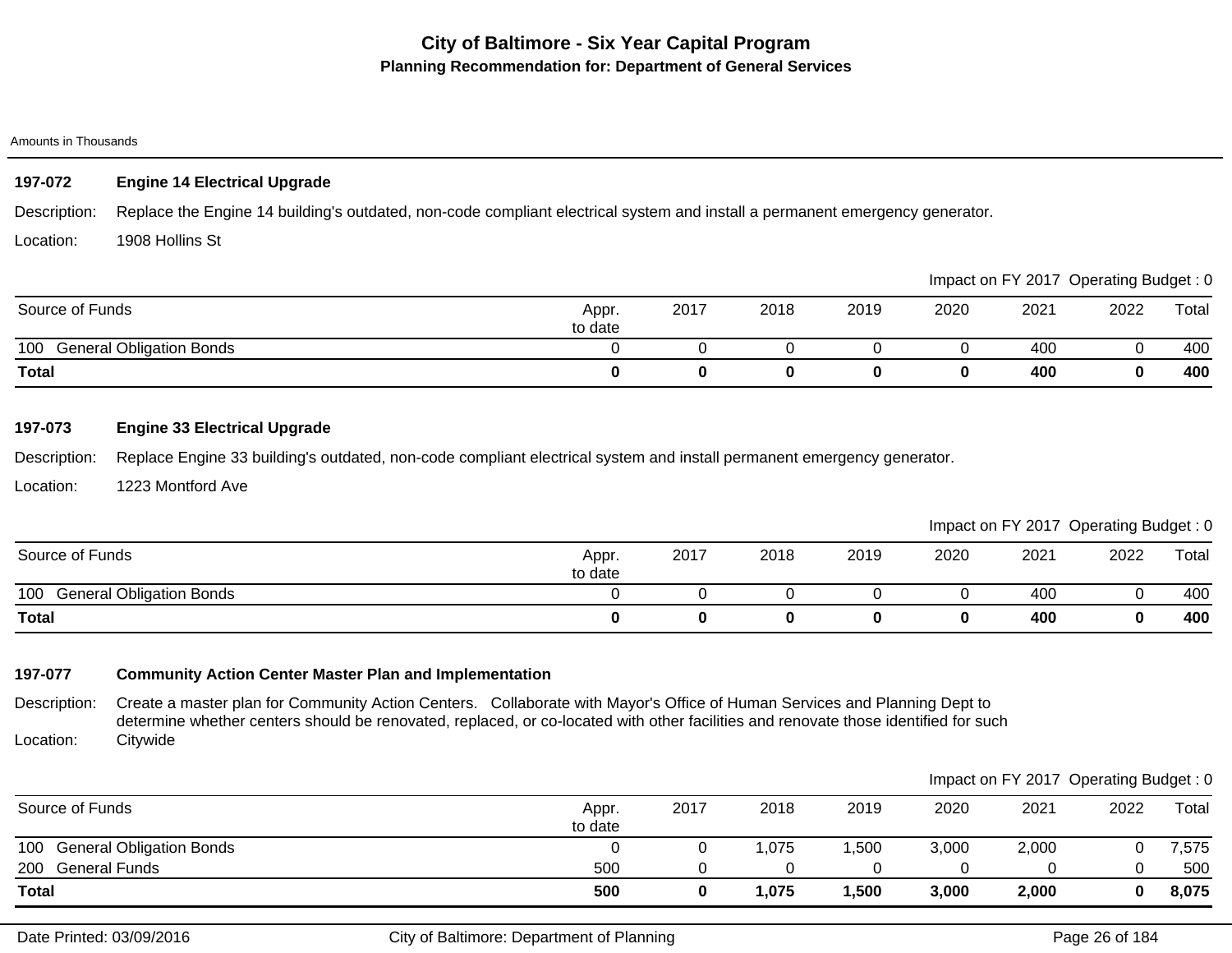#### Amounts in Thousands

## **197-078 Fallsway Service Station Roof Replacement**

Description: Replace the roof on the Fleet Management Facility located at 405 Fallsway in downtown.

Location: 405 Fallsway

|                              |                  |      |      |      |      |      | Impact on FY 2017 Operating Budget: 0 |       |
|------------------------------|------------------|------|------|------|------|------|---------------------------------------|-------|
| Source of Funds              | Appr.<br>to date | 2017 | 2018 | 2019 | 2020 | 2021 | 2022                                  | Total |
| 100 General Obligation Bonds |                  | 125  |      |      |      |      |                                       | 125   |
| 200 General Funds            |                  | Zero |      |      |      |      |                                       |       |
| <b>Total</b>                 |                  | 125  |      |      |      |      |                                       | 125   |

### **197-079 Oliver Multi-Purpose Center Roof Replacement**

Description: Replace the roof on the Oliver Multi-Purpose Center located at 1400 East Federal Street.

Location: 1400 East Federal Street

# Impact on FY 2017 Operating Budget : 0

|                                        |                  |      |      |      |      |      | ___<br>__ | __       |
|----------------------------------------|------------------|------|------|------|------|------|-----------|----------|
| Source of Funds                        | Appr.<br>to date | 2017 | 2018 | 2019 | 2020 | 2021 | 2022      | Total    |
| <b>General Obligation Bonds</b><br>100 |                  |      |      | Zero | Zero |      |           |          |
| <b>Total</b>                           |                  |      |      |      |      |      |           | $\bf{0}$ |

## **197-081 Park Heights Multi-Purpose Center Roof Replacement**

Description: Replace the roof on the Park Heights Multi-Purpose Center located at 3939 Reisterstown Road.

Location: 3939 Reisterstown Road

|                              |                  |      |      |      |      |      | Impact on FY 2017 Operating Budget: 0 |       |
|------------------------------|------------------|------|------|------|------|------|---------------------------------------|-------|
| Source of Funds              | Appr.<br>to date | 2017 | 2018 | 2019 | 2020 | 2021 | 2022                                  | Total |
| 100 General Obligation Bonds |                  |      | Zero | Zero |      |      |                                       |       |
| <b>Total</b>                 |                  |      |      |      |      |      |                                       |       |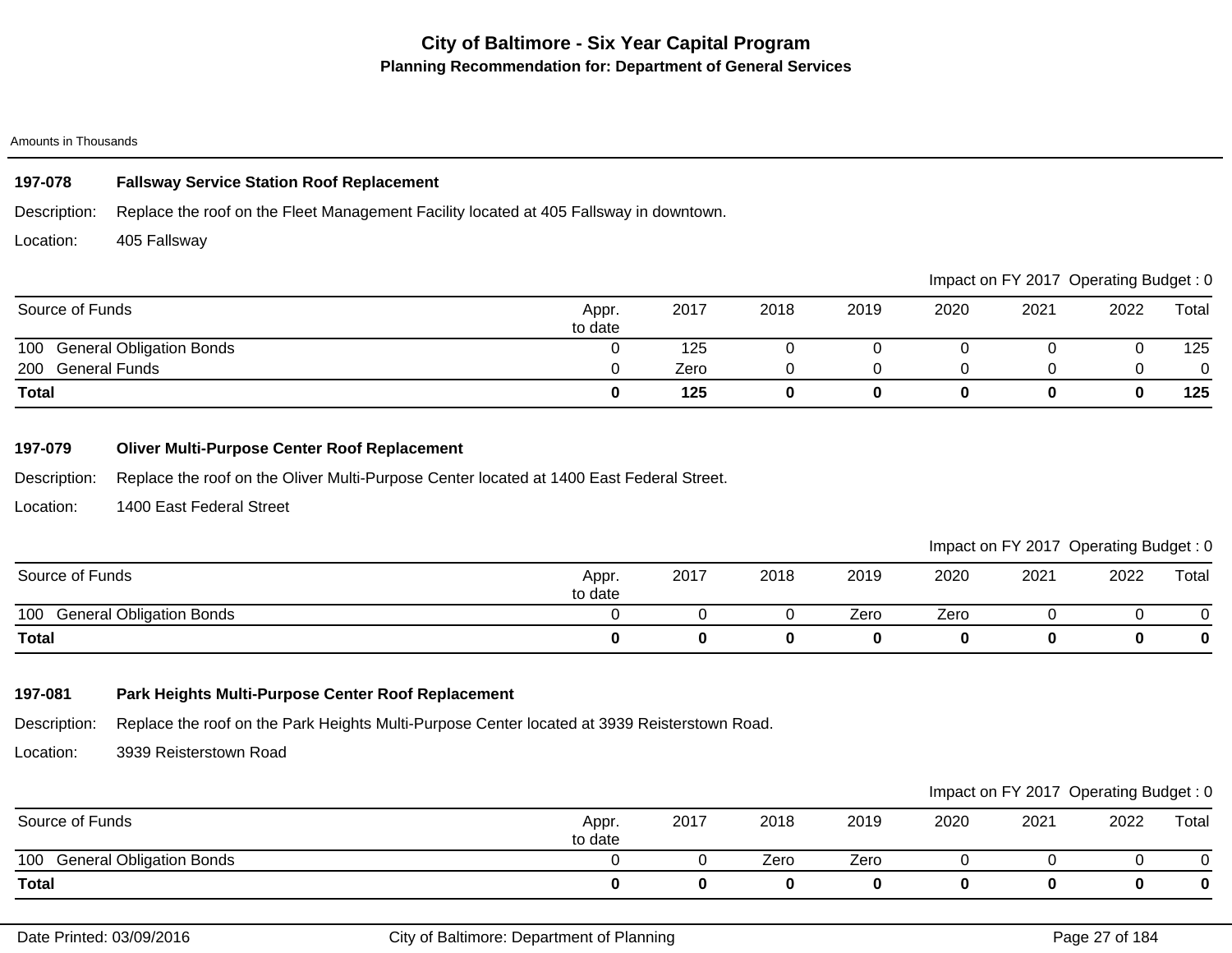#### Amounts in Thousands

## Description: Location: **197-083 Convention Center Roof - Waterproofing Improvements (534-002)** Replace the existing TPO roof and flashings. Insulate the entire facility roof with an energy efficient membrane. This includes the various terrace areas that serve as the roof over the Exhibit Hall. 1 West Pratt Street Source of Funds Appr. According to the Source of Funds Appr. 2017 2018 2019 2020 2021 2022 Total Impact on FY 2017 Operating Budget : 0

| <b>Total</b>                              | ,600             |      |      |      |      |     |      | ,600   |
|-------------------------------------------|------------------|------|------|------|------|-----|------|--------|
| Other Funds (Not Classified Above)<br>990 | .600             |      |      |      |      |     |      | ,600   |
| 100<br><b>General Obligation Bonds</b>    |                  | Zero |      |      |      |     |      |        |
| Source of Furius                          | Appi.<br>to date | 2011 | ZUIO | ZUIY | ZUZU | ZUZ | ZUZZ | ι υιαι |

### **197-089 Forest Park Library Renovation**

Description: Location: This project will renovate the Forest Park Branch Library of the Enoch Pratt Free Library (EPFL) system, to include, if necessary, new roof, HVAC, ADA access, lighting and windows and updated restroom and public and staff spaces. 3023 Garrison Boulevard

|                                 |                  |      |      |      |      | Impact on FY 2017 Operating Budget: 0 |      |       |
|---------------------------------|------------------|------|------|------|------|---------------------------------------|------|-------|
| Source of Funds                 | Appr.<br>to date | 2017 | 2018 | 2019 | 2020 | 2021                                  | 2022 | Total |
| 100 General Obligation Bonds    |                  |      |      |      | Zero | Zero                                  |      |       |
| 690<br><b>Other State Funds</b> |                  |      |      |      |      | Zero                                  |      |       |
| <b>Total</b>                    | 0                |      |      |      |      |                                       |      |       |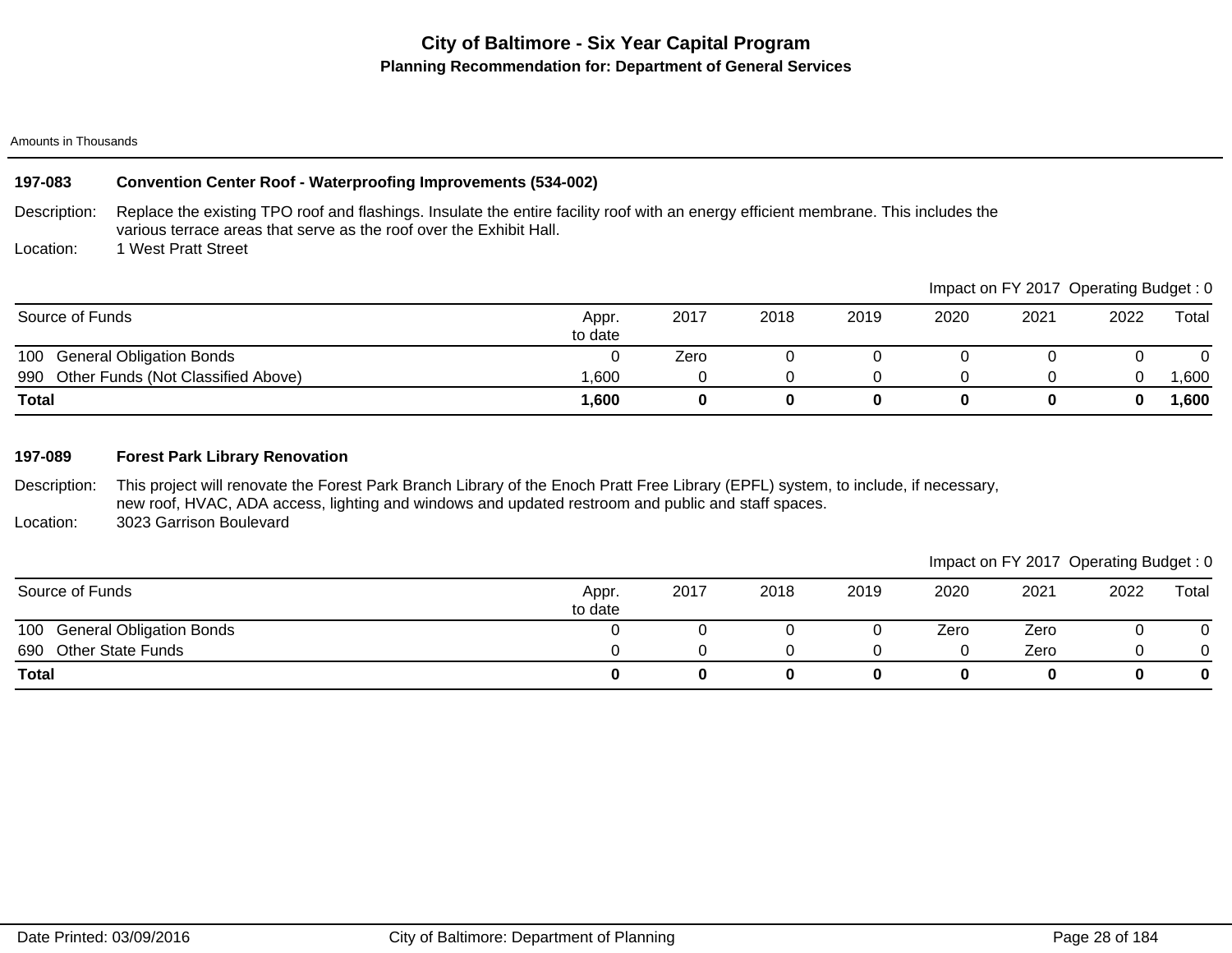#### Amounts in Thousands

# **197-094 Surplus Schools Stabilization**

Description: This project will stabilize Surplus Schools transferred to the Department of General Services and secure them for future use.

Location: Various

|                              |                  |      |      |       |      |      | Impact on FY 2017 Operating Budget: 0 |       |
|------------------------------|------------------|------|------|-------|------|------|---------------------------------------|-------|
| Source of Funds              | Appr.<br>to date | 2017 | 2018 | 2019  | 2020 | 2021 | 2022                                  | Total |
| 100 General Obligation Bonds |                  |      | ,000 | 1,000 |      |      |                                       | 2,000 |
| 200 General Funds            | 450              |      | Zero | Zero  |      |      |                                       | 450   |
| <b>Total</b>                 | 450              |      | ,000 | 1,000 |      |      | 0                                     | 2,450 |

## **197-098 Clarence Mitchell Courthouse Roof Replacement**

Description: Replacement of roof on Mitchell Courthouse to alleviate chronic water leaks due to age of roof.

Location: 100 N. Calvert St

# Impact on FY 2017 Operating Budget : 0

| Source of Funds                        | Appr.<br>to date | 2017 | 2018 | 2019 | 2020 | 2021 | 2022 | Total |
|----------------------------------------|------------------|------|------|------|------|------|------|-------|
| 100<br><b>General Obligation Bonds</b> | 250              | ,580 |      |      |      |      |      | ,830  |
| <b>Total</b>                           | 250              | ,580 |      |      |      |      | 0    | ,830  |

# **197-099 Mitchell Courthouse Petit Jury Assembly Expansion**

Description: Location: Expansion of meeting room for Petit Jury assembly necessary to house jurors due to number of jury trials held in courthouse. This project will allow the jury room to accommodate 110 additional jurors. 100 N. Calvert Street

100 General Obligation Bonds 0 0 Zero 0 0 150 0 150 **Total 0 0 0 0 0 150 0 150** Source of Funds **Appr.** Appr. **Appr.** Appr. **Appr.** 2014 to date 2017 2018 2019 2020 2021 2022 Total Impact on FY 2017 Operating Budget : 0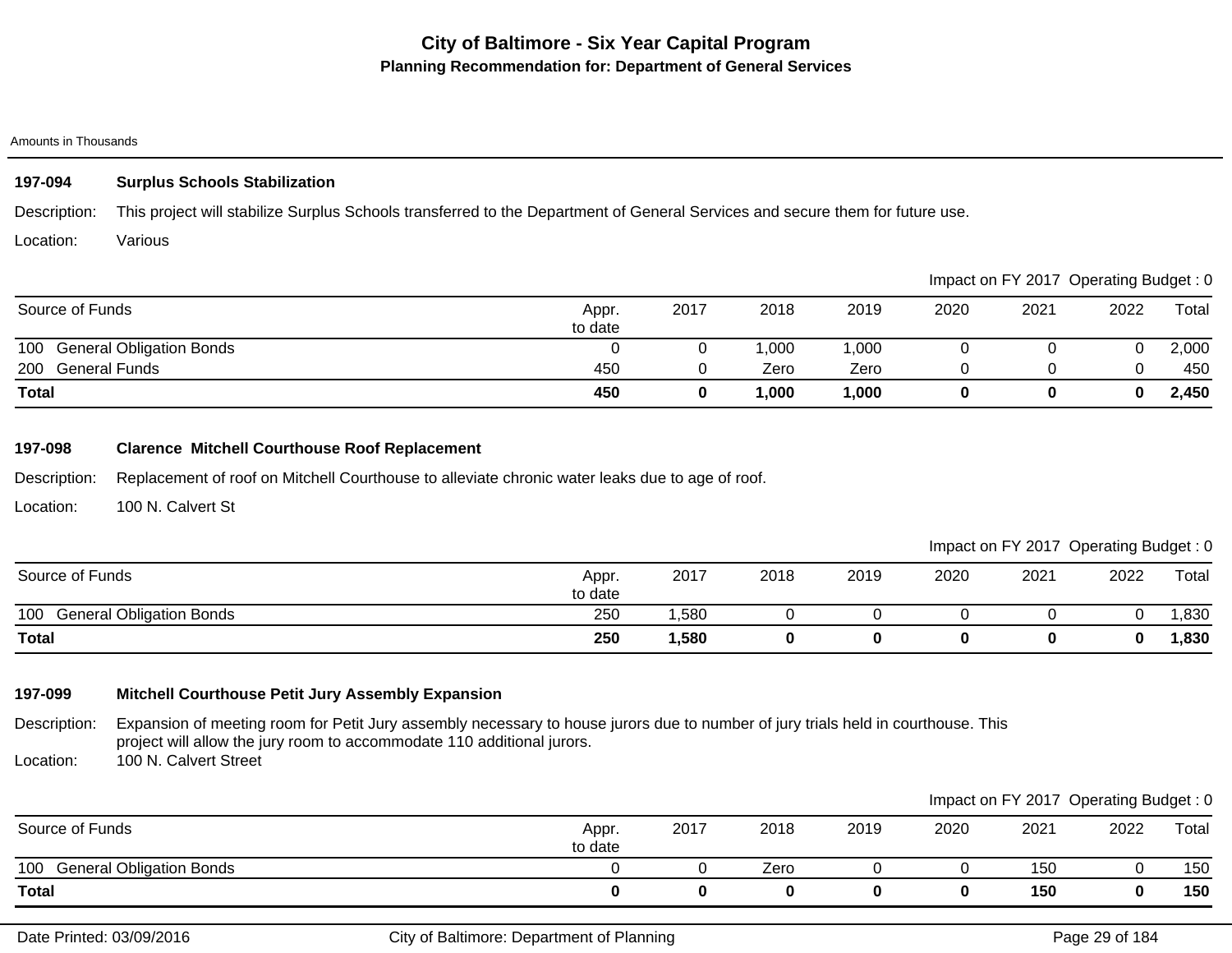#### Amounts in Thousands

## **197-100 Mitchell Courthouse Relocate Grand Jury**

Description: The current Grand Jury Room has been inadequate for many years and is ill-equipped to support the volume and seriousness of cases presented. This project would relocate the Grand jury room to a new updated space.

Location: 111 N. Calvert Street

|                                        |                  |      |      |      |      | Impact on FY 2017 Operating Budget: 0 |      |       |
|----------------------------------------|------------------|------|------|------|------|---------------------------------------|------|-------|
| Source of Funds                        | Appr.<br>to date | 2017 | 2018 | 2019 | 2020 | 2021                                  | 2022 | Total |
| <b>General Obligation Bonds</b><br>100 |                  |      |      | Zero |      | 625                                   |      | 625   |
| <b>Total</b>                           |                  |      |      |      |      | 625                                   |      | 625   |

### **197-101 Clarence Mitchell Courthouse Create Office Space**

Description: Location: The caseload and nature of the cases presented to the Court require the part time services of 17 retired judges. This project would create offices for retired judges who hear cases on a part-time basis to have a place to work within the building. 100 N. Calvert Street

Impact on FY 2017 Operating Budget : 0

| Source of Funds                          | Appr.<br>to date | 2017 | 2018 | 2019 | 2020 | 2021 | 2022 | Total |
|------------------------------------------|------------------|------|------|------|------|------|------|-------|
| <b>General Obligation Bonds</b><br>100 G |                  |      |      |      | Zero |      |      |       |
| <b>Total</b>                             |                  |      | 0    |      |      |      |      |       |

### **197-102 3001 E Madison Street Window Replacement**

Description: Replace windows in DGS' building at 3001 E. Madison Street. The old windows are deteriorating and leaking and new windows will alleviate leaks and be energy efficient.

Location: 3001 E Madison Street

|                                        |                  |      |      |      |      |      | Impact on FY 2017 Operating Budget: 0 |       |
|----------------------------------------|------------------|------|------|------|------|------|---------------------------------------|-------|
| Source of Funds                        | Appr.<br>to date | 2017 | 2018 | 2019 | 2020 | 2021 | 2022                                  | Total |
| 100<br><b>General Obligation Bonds</b> |                  |      |      | 60   |      |      |                                       | 60    |
| <b>Total</b>                           |                  |      | 0    | 60   |      |      |                                       | 60    |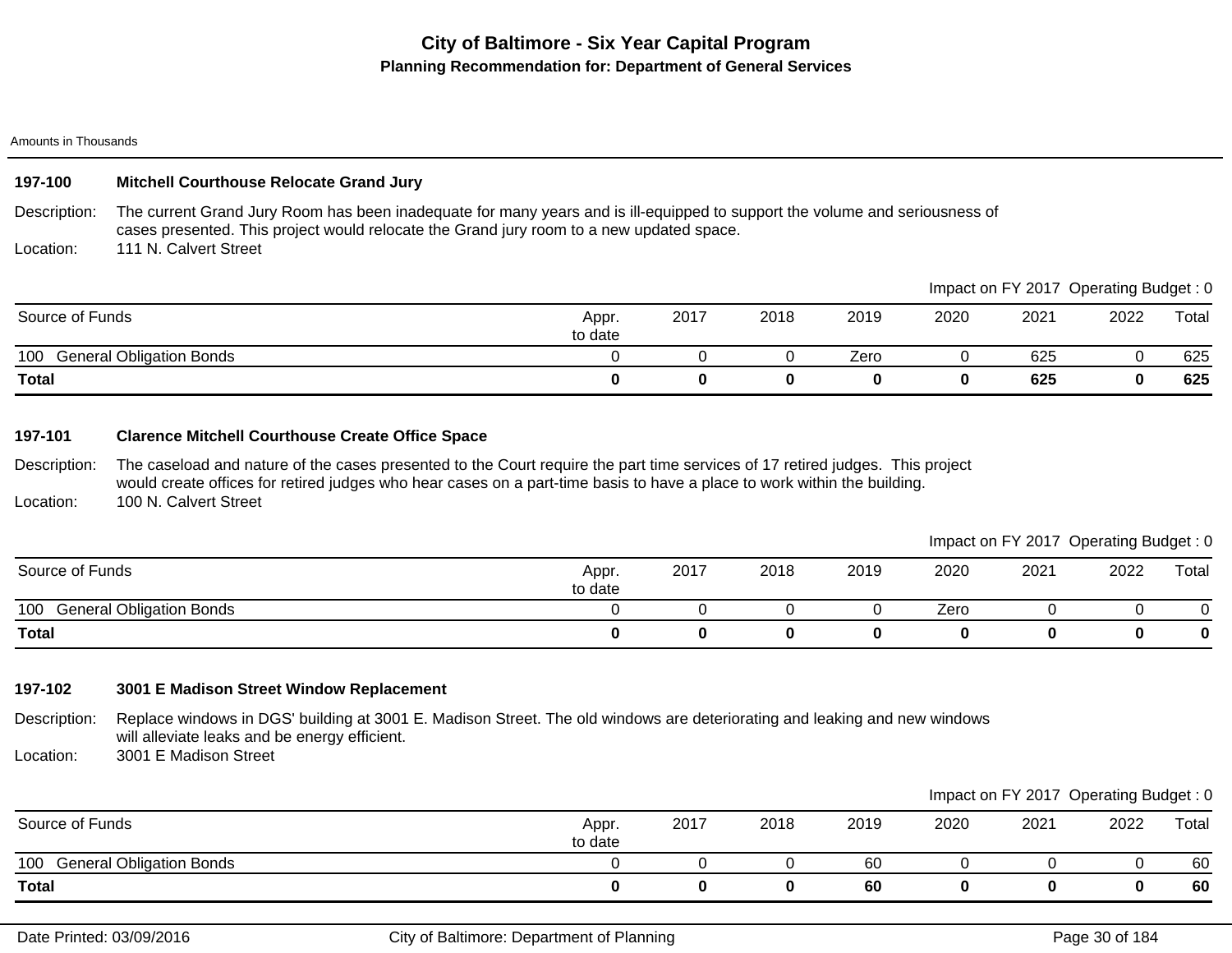#### Amounts in Thousands

| 197-103 | <b>Light Fixture Replacement</b> |
|---------|----------------------------------|
|---------|----------------------------------|

Description: Location: Replacement of old light fixtures at 1510 W. Lafayette Street. The old fixtures are antiquated, replacement parts are becoming difficult to find and they waste energy. Replacement of the light fixtures would be more energy efficient as well. 1510 W. Lafayette Street

|                              |                  |      |      |      |      | Impact on FY 2017 Operating Budget: 0 |      |       |
|------------------------------|------------------|------|------|------|------|---------------------------------------|------|-------|
| Source of Funds              | Appr.<br>to date | 2017 | 2018 | 2019 | 2020 | 2021                                  | 2022 | Total |
| 100 General Obligation Bonds |                  |      | Zero | 75   |      |                                       |      | 75    |
| <b>Total</b>                 |                  |      | 0    | 75   |      |                                       |      | 75    |

### **197-104 Elevator Replacement at 4 S. Frederick St.**

Description: Location: This property is an Internal Service Fund building and has a tremendous amount of Tenant turnover. In order to make the property more attractive to potential tenants, the elevators must be upgraded and brought to reliable working condition. 4 South Frederick

|                              |                  |      |      |      |      |      | Impact on FY 2017 Operating Budget: 0 |       |
|------------------------------|------------------|------|------|------|------|------|---------------------------------------|-------|
| Source of Funds              | Appr.<br>to date | 2017 | 2018 | 2019 | 2020 | 2021 | 2022                                  | Total |
| 100 General Obligation Bonds |                  | 150  | 400  |      |      |      |                                       | 550   |
| 200 General Funds            | 100              |      |      |      |      |      |                                       | 100   |
| <b>Total</b>                 | 100              | 150  | 400  |      |      |      |                                       | 650   |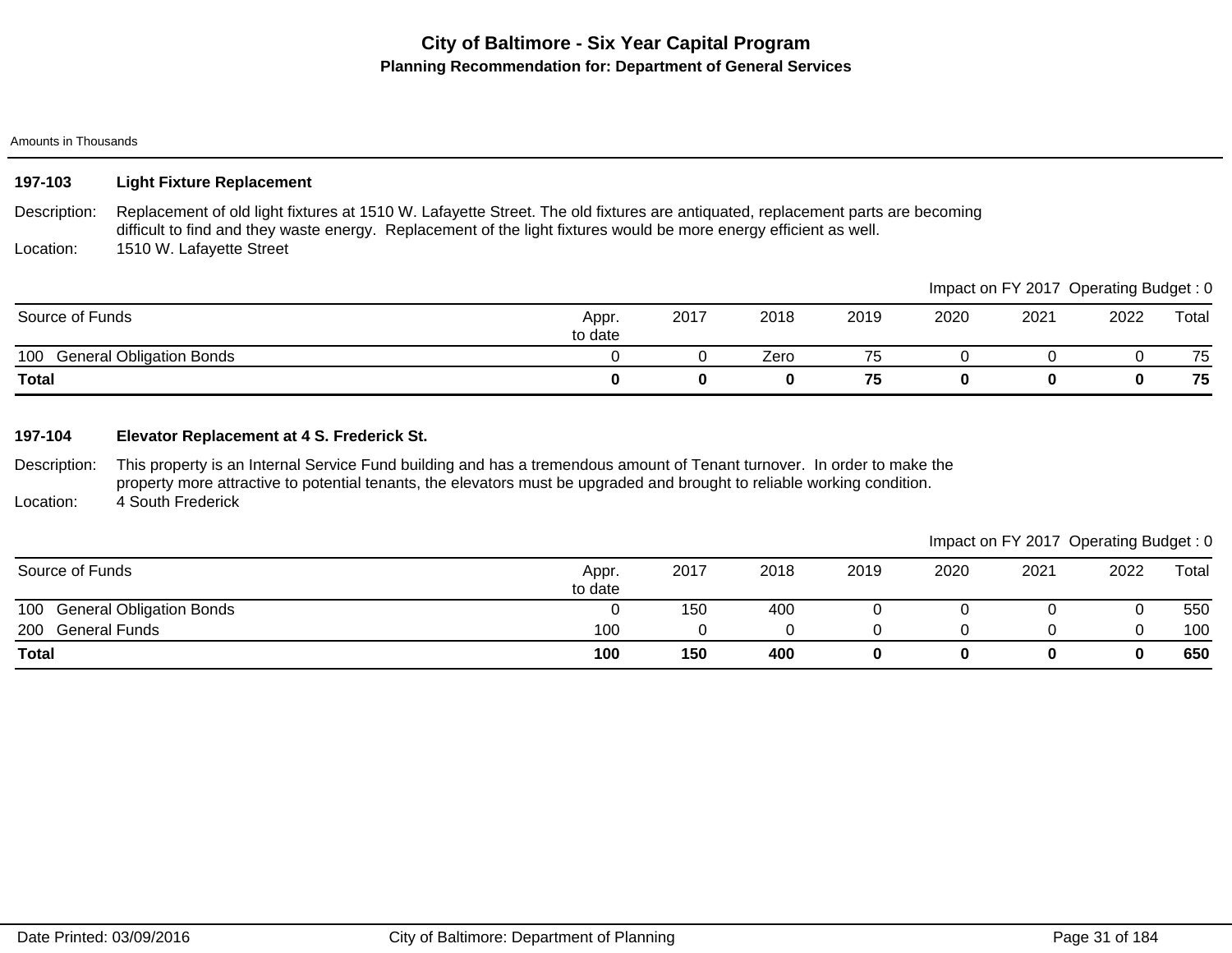#### Amounts in Thousands

### **197-106 DGS - Fleet Relocation/ Consolidation**

Description: Location: Consolidation of some existing Fleet facilities into a more centralized location on the west side of the City to allow DGS to close several smaller shops, saving operating money while increasing efficiency. New technology would also increase efficiency. TBD

|                                           |                  |       |        |        |      |      | Impact on FY 2017 Operating Budget: 0 |       |
|-------------------------------------------|------------------|-------|--------|--------|------|------|---------------------------------------|-------|
| Source of Funds                           | Appr.<br>to date | 2017  | 2018   | 2019   | 2020 | 2021 | 2022                                  | Total |
| 990<br>Other Funds (Not Classified Above) |                  | 4.000 | ,000   | 000, ا | ,000 |      |                                       | 7,000 |
| <b>Total</b>                              |                  | 4.000 | 000, ا | 1,000  | ,000 |      | 0                                     | 7,000 |

### **197-107 Parking Lot & Drainage at Pimlico Training Facility**

Description: Location: Upgrade to surface parking lot and correction of drainage issues at Pimlico Police and Fire Training facility at 3500 Northern Parkway. 3500 Northern Parkway

Impact on FY 2017 Operating Budget : 0

| Source of Funds                        | Appr.<br>to date | 2017 | 2018 | 2019 | 2020 | 2021 | 2022 | Total |
|----------------------------------------|------------------|------|------|------|------|------|------|-------|
| 100<br><b>General Obligation Bonds</b> |                  |      |      | Zero |      |      | 500  | 500   |
| <b>Total</b>                           |                  |      |      |      |      |      | 500  | 500   |

### **197-109 Fire Squad 54 Window Replacement**

Description: Replace windows. Windows are old and original to the building and are not energy efficient.

Location: 5821 Belair Road

|                              |                  |      |      |      |      | Impact on FY 2017 Operating Budget: 0 |      |       |
|------------------------------|------------------|------|------|------|------|---------------------------------------|------|-------|
| Source of Funds              | Appr.<br>to date | 2017 | 2018 | 2019 | 2020 | 2021                                  | 2022 | Total |
| 100 General Obligation Bonds |                  |      | Zero |      | 250  |                                       |      | 250   |
| Total                        |                  |      | 0    |      | 250  |                                       | 0    | 250   |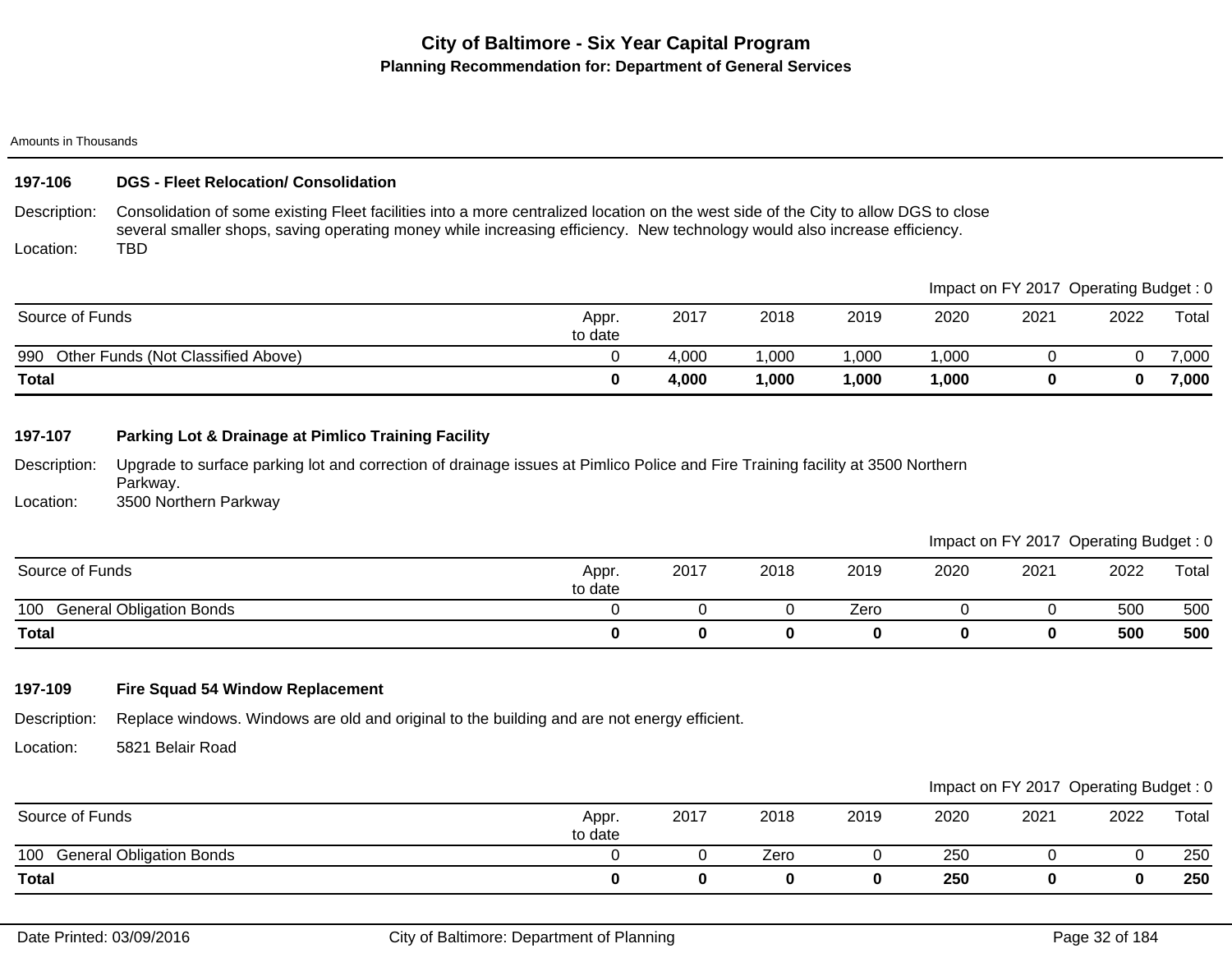#### Amounts in Thousands

## **197-112 War Memorial Building Roof**

Description: Replace the aged roof of the War Memorial Building which has outlived its useful life. The roof is old and exhibits minor leaking. While not yet urgent, a new roof is needed to prevent further damage to the building.

Location: 101 N. Gay Street

| 100<br><b>General Obligation Bonds</b><br>Total |         |      | 250<br>250 | 250<br>250 |      |                                       |      | 500<br>500 |
|-------------------------------------------------|---------|------|------------|------------|------|---------------------------------------|------|------------|
|                                                 | to date |      |            |            |      |                                       |      |            |
| Source of Funds                                 | Appr.   | 2017 | 2018       | 2019       | 2020 | 2021                                  | 2022 | Total      |
|                                                 |         |      |            |            |      | Impact on FY 2017 Operating Budget: 0 |      |            |

### **197-114 Convention Center - West Side Freight Elevator (534-004)**

Description: The freight elevator has endured heavy use and abuse and has not held up well. Breakdowns of the elevator occur almost daily. An extensive renovation of the elevator is required to allow large items to be moved in and out of exhibition spaces.

Location: 1 West Pratt Street

|                              |                  |      |      |      |      | Impact on FY 2017 Operating Budget: 0 |      |       |
|------------------------------|------------------|------|------|------|------|---------------------------------------|------|-------|
| Source of Funds              | Appr.<br>to date | 2017 | 2018 | 2019 | 2020 | 2021                                  | 2022 | Total |
| 100 General Obligation Bonds |                  |      | Zero |      |      |                                       |      |       |
| <b>General Funds</b><br>200  |                  | Zero |      |      |      |                                       |      |       |
| <b>Total</b>                 |                  |      |      |      |      |                                       |      | 0     |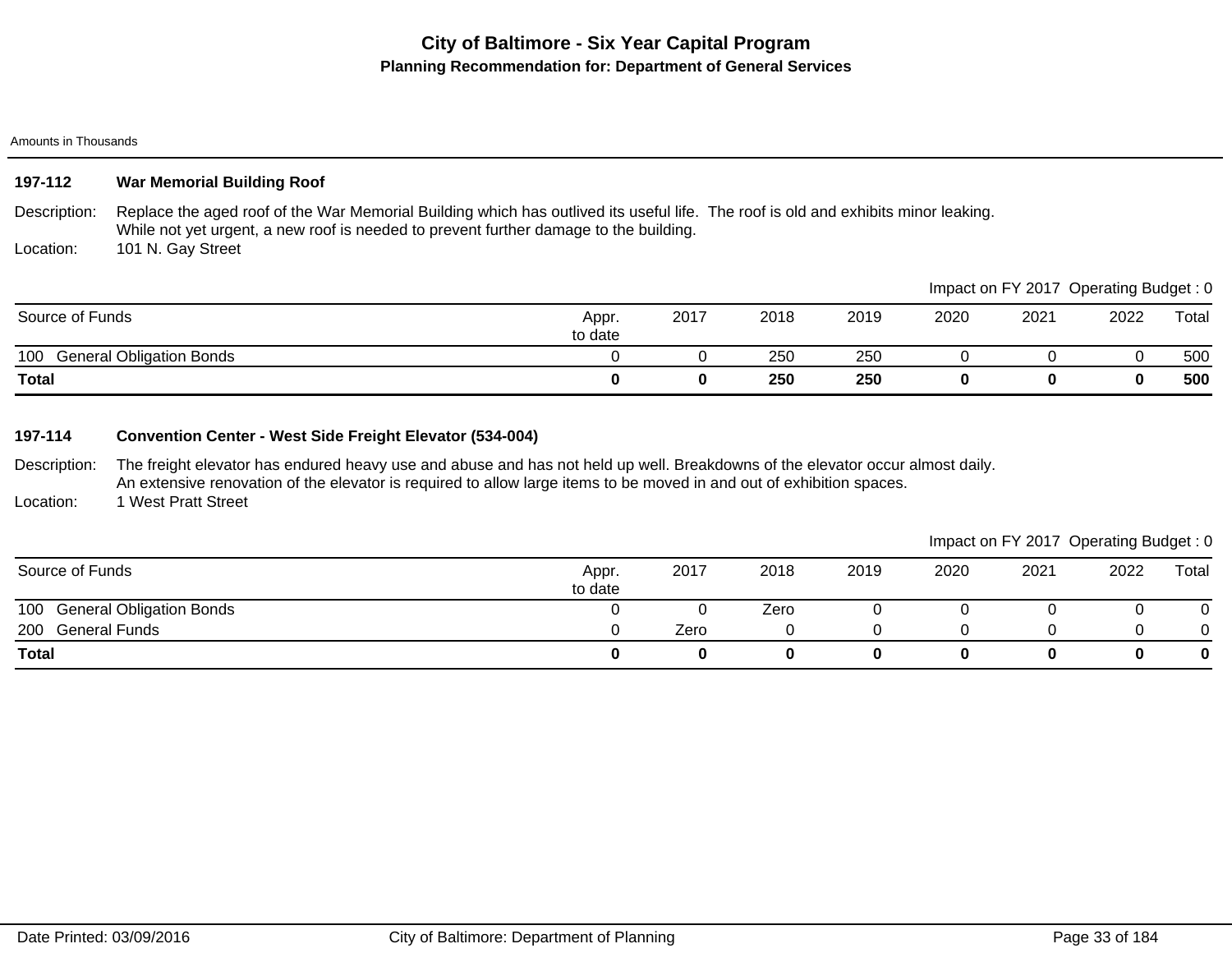#### Amounts in Thousands

#### Description: Location: **197-115 Convention Center - East Side Visitors Elevator (534-003)** Replacement of four elevators in East Building, which were installed in 1979. They are antiquated and have outlived their useful life. 1 West Pratt Street

|                              |                  |      |      |      |      | Impact on FY 2017 Operating Budget: 0 |      |          |
|------------------------------|------------------|------|------|------|------|---------------------------------------|------|----------|
| Source of Funds              | Appr.<br>to date | 2017 | 2018 | 2019 | 2020 | 2021                                  | 2022 | Total    |
| 100 General Obligation Bonds |                  |      | Zero | Zero |      |                                       |      |          |
| 200 General Funds            |                  | Zero |      |      |      |                                       |      |          |
| <b>Total</b>                 |                  |      |      |      |      |                                       |      | $\bf{0}$ |

### **197-116 Convention Center East Side Escalator**

Description: Replacement of escalators in east building, which have outlived their useful life and are difficult to repair when they break down due to their age and availability of parts for equipment that is this old.

Location: 1 West Pratt Street

|                                        |                  |      |      |      |      |      |      | ______ |
|----------------------------------------|------------------|------|------|------|------|------|------|--------|
| Source of Funds                        | Appr.<br>to date | 2017 | 2018 | 2019 | 2020 | 2021 | 2022 | Total  |
| 100<br><b>General Obligation Bonds</b> |                  |      |      |      | Zero | Zero |      |        |
| <b>Total</b>                           |                  |      |      |      |      |      |      |        |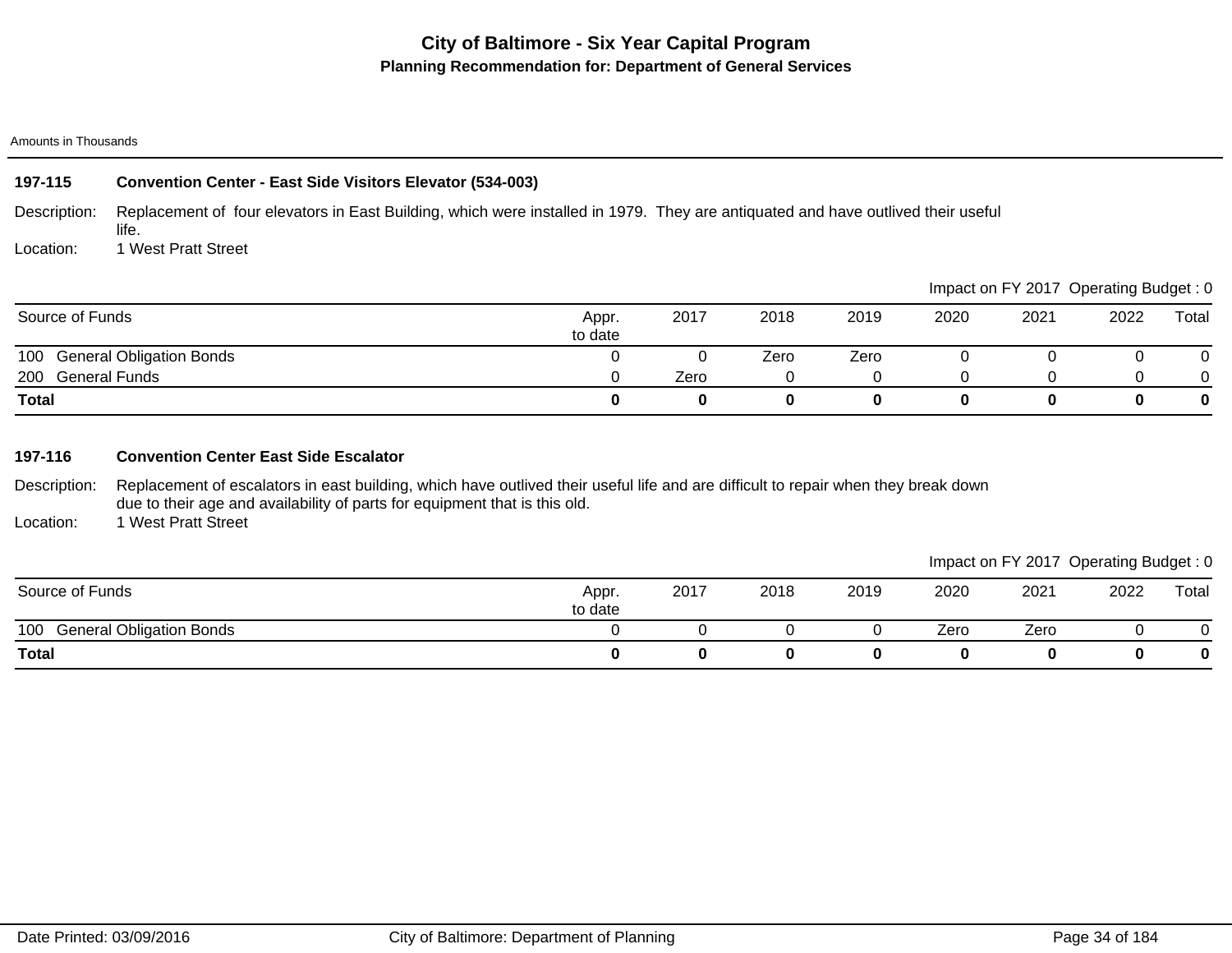#### Amounts in Thousands

| 197-117         | <b>Convention Center Annual Capital Contribution (534-001)</b>                                                                     |                  |      |      |      |      |                                       |      |       |
|-----------------|------------------------------------------------------------------------------------------------------------------------------------|------------------|------|------|------|------|---------------------------------------|------|-------|
| Description:    | City's annual Capital Contribution to Convention Center, as required under agreement between City, State and Convention<br>Center. |                  |      |      |      |      |                                       |      |       |
| Location:       | 1 West Pratt Street                                                                                                                |                  |      |      |      |      |                                       |      |       |
|                 |                                                                                                                                    |                  |      |      |      |      | Impact on FY 2017 Operating Budget: 0 |      |       |
| Source of Funds |                                                                                                                                    | Appr.<br>to date | 2017 | 2018 | 2019 | 2020 | 2021                                  | 2022 | Total |
| 100             | <b>General Obligation Bonds</b>                                                                                                    | 200              | Zero | Zero | Zero | Zero | Zero                                  | Zero | 200   |
| 690             | <b>Other State Funds</b>                                                                                                           | 200              | Zero | Zero | Zero | Zero | Zero                                  | Zero | 200   |
| <b>Total</b>    |                                                                                                                                    | 400              | 0    | 0    | 0    | 0    | 0                                     | 0    | 400   |

# **197-123 Engine 14 Lead Abatement**

Description: Abatement of lead paint from staff's interior living spaces

Location: 1908 Hollins St

|                                        |                  |      |      |      |      |      | Impact on FY 2017 Operating Budget: 0 |       |
|----------------------------------------|------------------|------|------|------|------|------|---------------------------------------|-------|
| Source of Funds                        | Appr.<br>to date | 2017 | 2018 | 2019 | 2020 | 2021 | 2022                                  | Total |
| <b>General Obligation Bonds</b><br>100 |                  |      |      |      | Zero |      | 500                                   | 500   |
| <b>Total</b>                           |                  |      |      |      |      |      | 500                                   | 500   |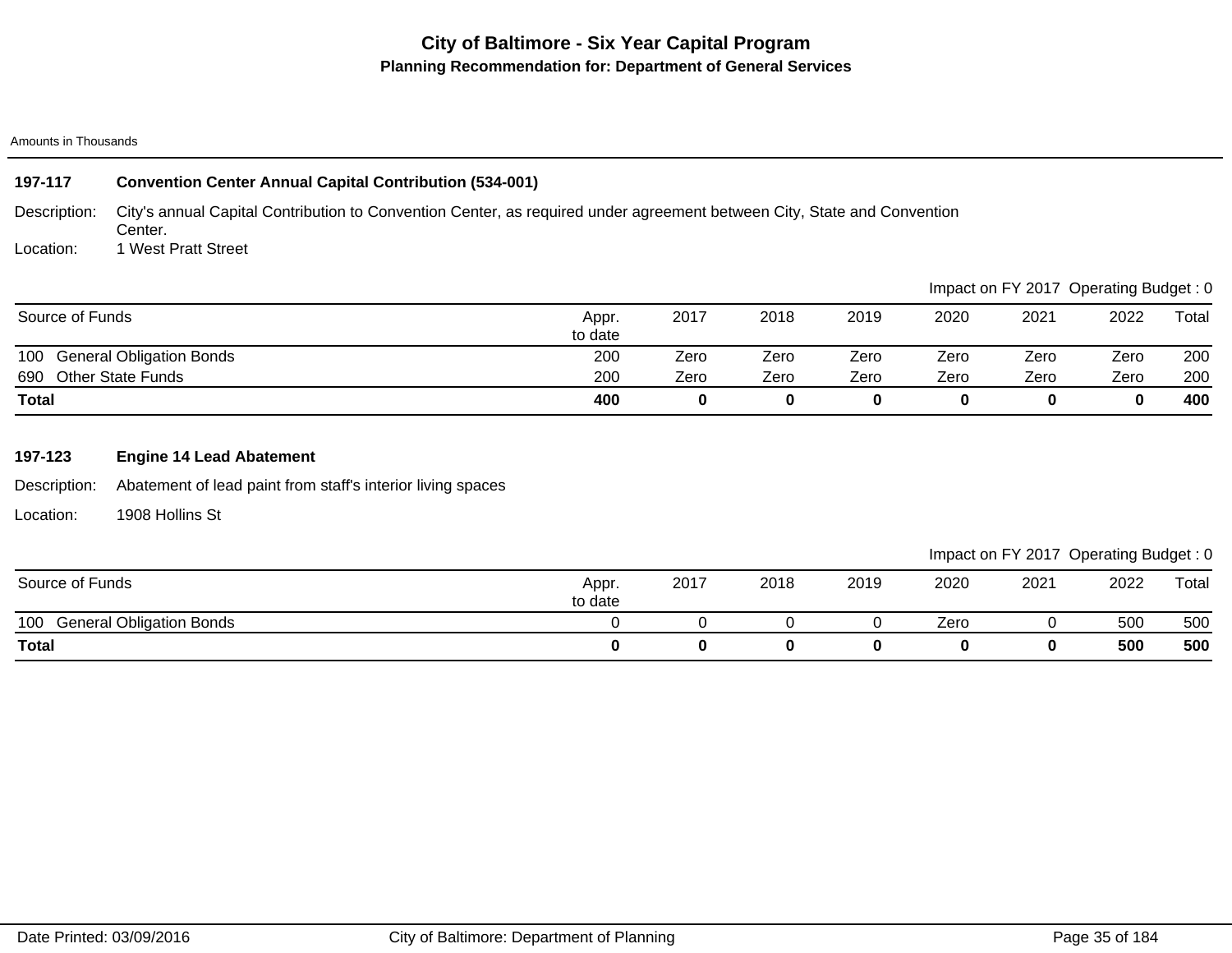Amounts in Thousands

# **197-125 Clifton Branch Library Renovation (457-002)**

Description: This project calls for the complete renovation of the EPFL Clifton Library Branch, to include, if necessary, new roof, HVAC, ADA access, lighting and windows and updated restroom and public and staff spaces. 20th and Wolfe Streets

Location:

|                                        |                  |      |      |      |      |      | Impact on FY 2017 Operating Budget: 0 |       |
|----------------------------------------|------------------|------|------|------|------|------|---------------------------------------|-------|
| Source of Funds                        | Appr.<br>to date | 2017 | 2018 | 2019 | 2020 | 2021 | 2022                                  | Total |
| <b>General Obligation Bonds</b><br>100 |                  | Zero |      |      |      |      |                                       |       |
| <b>Total</b>                           |                  |      |      |      |      |      |                                       |       |

# **197-126 Engine 55/Truck 23/Medic 22 - Addition to accommodate additional personnel for medic unit**

Description: Location: Construct addition to Engine House 55 to provide expanded sleeping/living quarters for increase in personnel due to addition of medic unit at station. 1229 Bush Street

|                                        |                  |      |      |      |      |      | __   | __    |
|----------------------------------------|------------------|------|------|------|------|------|------|-------|
| Source of Funds                        | Appr.<br>to date | 2017 | 2018 | 2019 | 2020 | 2021 | 2022 | Total |
| 100<br><b>General Obligation Bonds</b> |                  |      |      | Zero | 400  |      |      | 400   |
| <b>Total</b>                           |                  |      |      | 0    | 400  |      |      | 400   |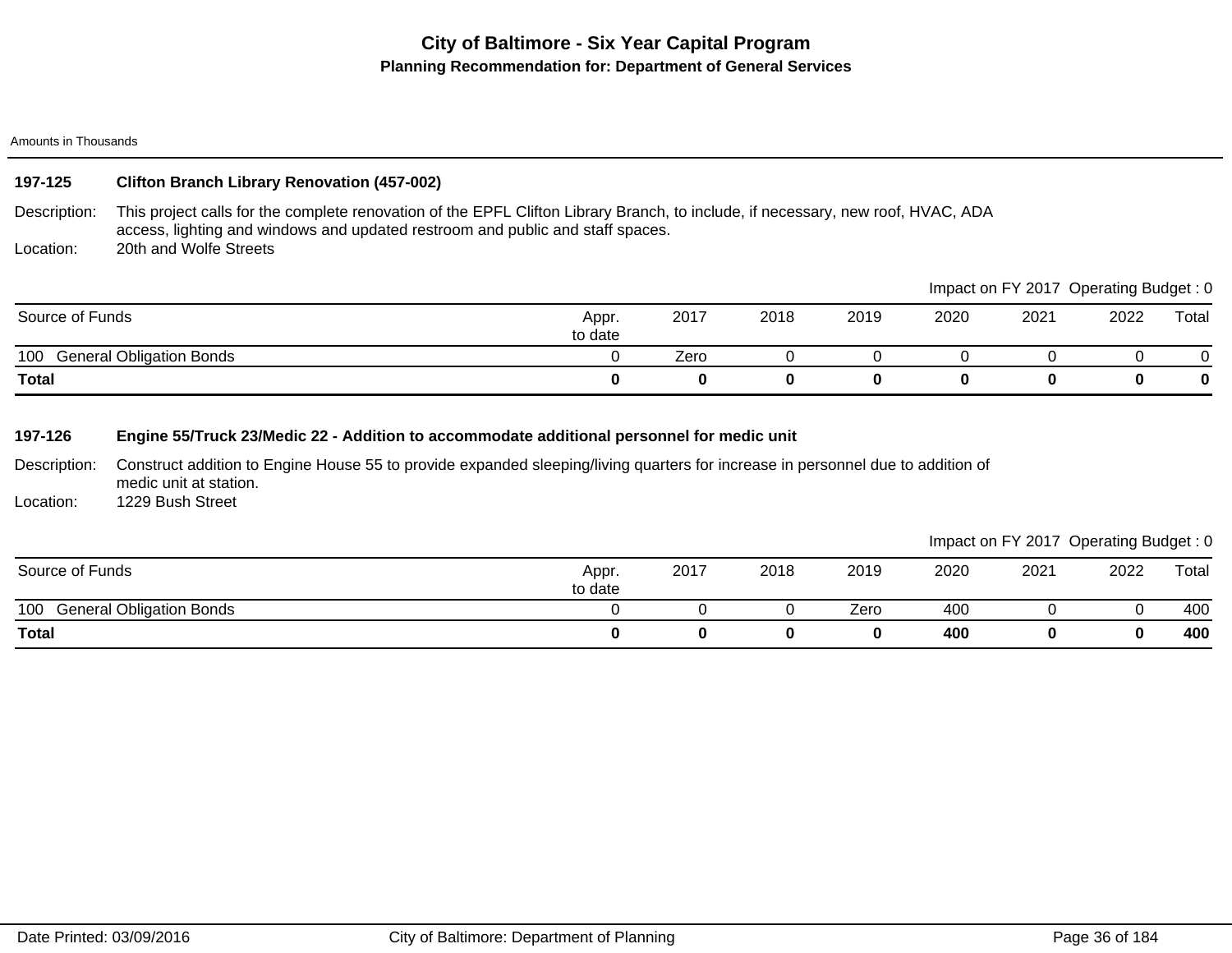Amounts in Thousands

## **197-127 Fire Station Renovation - Riverside & Fort**

Description: Project is to relocate the Fire Dept.'s facilities/operations to the closed station at Riverside & Fort and use the current Facilities building for medic unit. Install new windows, floors, water service, electrical upgrade, etc.

Location: Riverside and Fort Ave

|                              |                  |      |      |      |      | Impact on FY 2017 Operating Budget: 0 |      |       |
|------------------------------|------------------|------|------|------|------|---------------------------------------|------|-------|
| Source of Funds              | Appr.<br>to date | 2017 | 2018 | 2019 | 2020 | 2021                                  | 2022 | Total |
| 100 General Obligation Bonds |                  | 300  |      |      |      |                                       |      | 300   |
| <b>General Funds</b><br>200  |                  | Zero |      |      |      |                                       |      | 0     |
| <b>Total</b>                 |                  | 300  |      |      |      |                                       |      | 300   |

### **197-128 Hanover & Ostend Fire Facilities Building renovation**

Description: Location: Renovate Fire department's current facilities building to accommodate medic unit, to include new windows, new boiler, water heater and upgraded plumbing, interior walls to separate sleeping quarters from living spaces, new restrooms for both genders Hanover & Ostend Streets

| Source of Funds                                | Appr.<br>to date | 2017 | 2018 | 2019 | 2020 | 2021 | 2022 | $\tau$ otal |
|------------------------------------------------|------------------|------|------|------|------|------|------|-------------|
| 100 General Obligation Bonds                   |                  | 45   |      |      |      |      |      | 45          |
| 200 General Funds                              |                  |      |      |      |      |      |      |             |
| 613 Casino Area Local Impact Aid - VLT Revenue |                  | 625  |      |      |      |      |      | 625         |
| <b>Total</b>                                   |                  | 670  |      |      |      |      |      | 670         |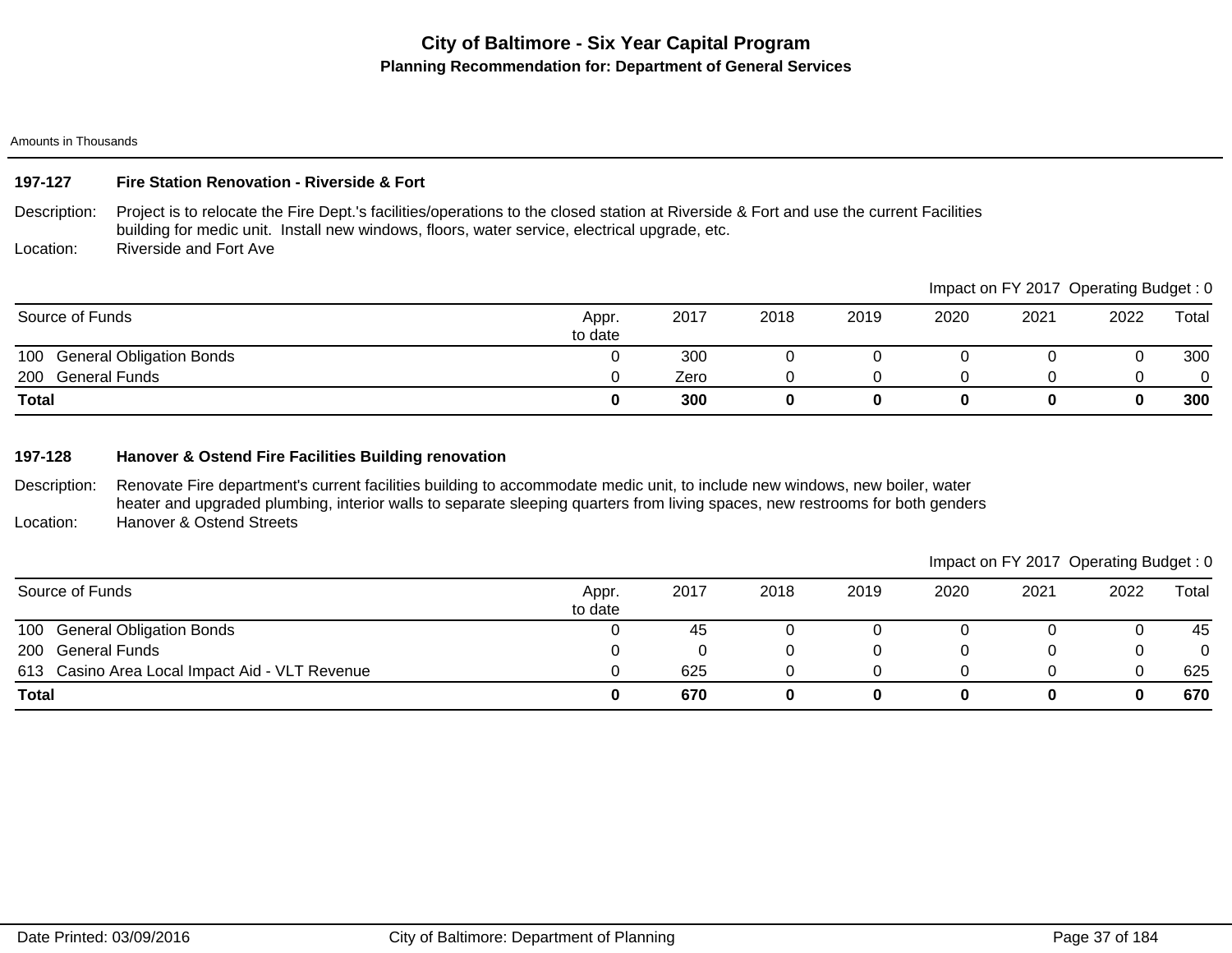#### Amounts in Thousands

## **197-129 Animal Control and BARCS Relocation Study**

Description: This project will fund the planning and design of a new BARCS facility once the location for the facility has been selected through the study and planning process.

Location: TBD

|                                        |                  |      |      |      |      |      | Impact on FY 2017 Operating Budget: 0 |       |
|----------------------------------------|------------------|------|------|------|------|------|---------------------------------------|-------|
| Source of Funds                        | Appr.<br>to date | 2017 | 2018 | 2019 | 2020 | 2021 | 2022                                  | Total |
| <b>General Obligation Bonds</b><br>100 |                  |      |      | 250  |      |      |                                       | 250   |
| <b>General Funds</b><br>200            | 50               |      |      |      |      |      |                                       | 50    |
| <b>Total</b>                           | 50               |      | 0    | 250  |      |      |                                       | 300   |

## **197-133 Hamilton Library Renovation**

Description: Hamilton branch built in 1959 is well utilized but in need of significant modernization. Additional funding for extensive renovation of the building will be needed in future years.

Location: 5910 Harford Rd.

# Impact on FY 2017 Operating Budget : 0

 $\blacksquare$ Impact on Figure : 0

| Source of Funds                        | Appr.<br>to date | 2017 | 2018 | 2019 | 2020 | 2021 | 2022 | Total |
|----------------------------------------|------------------|------|------|------|------|------|------|-------|
| 100<br><b>General Obligation Bonds</b> |                  |      |      |      |      |      | Zero |       |
| <b>Total</b>                           |                  |      |      |      |      |      | u    | 0     |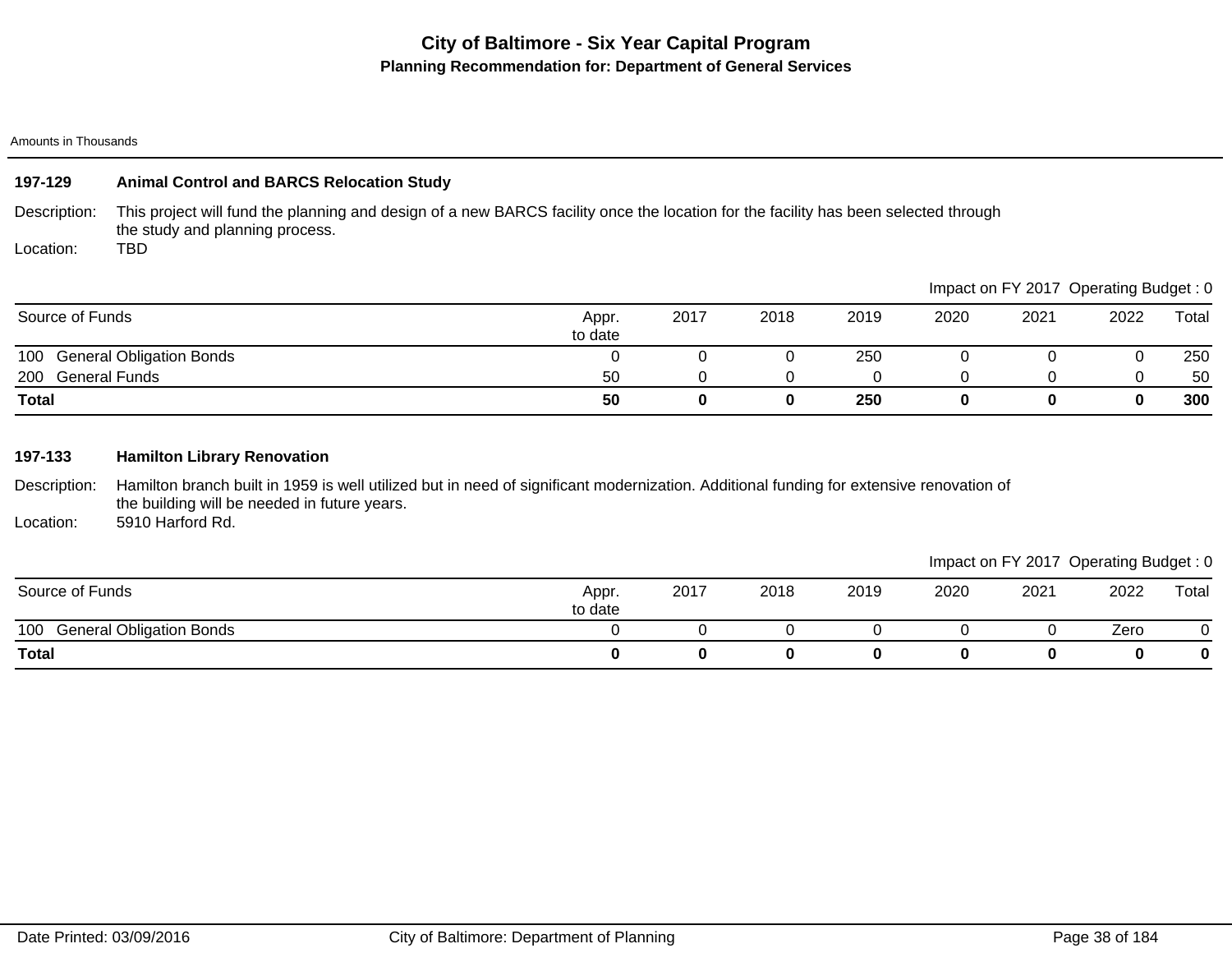#### Amounts in Thousands

## **197-138 Clarence Mitchell Courthouse Fire Alarm Upgrade**

Description: The fire alarm system in the Clarence Mitchell Courthouse is old and is in need of updating to comply with current codes, etc.

Location: 100 North Calvert Street

|                                        |                  |      |      |      |      |      | Impact on FY 2017 Operating Budget: 0 |       |
|----------------------------------------|------------------|------|------|------|------|------|---------------------------------------|-------|
| Source of Funds                        | Appr.<br>to date | 2017 | 2018 | 2019 | 2020 | 2021 | 2022                                  | Total |
| <b>General Obligation Bonds</b><br>100 |                  |      |      | Zero | Zero | 250  | 1,500                                 | ,750  |
| <b>Total</b>                           |                  |      |      |      |      | 250  | 1,500                                 | 1,750 |

## **197-139 Courthouse East Fire Alarm Upgrade**

Description: The fire alarm system in Courthouse East Courthouse is old and is in need of updating to comply with current codes, etc.

Location: 100 N. Calvert Street

Impact on FY 2017 Operating Budget : 0

| Source of Funds                        | Appr.<br>to date | 2017 | 2018 | 2019 | 2020 | 2021 | 2022 | Total    |
|----------------------------------------|------------------|------|------|------|------|------|------|----------|
| 100<br><b>General Obligation Bonds</b> |                  |      |      |      |      | Zero | Zero | ີ        |
| <b>Total</b>                           |                  |      |      |      |      |      |      | $\bf{0}$ |

## **197-140 Courthouse East HVAC Renovation**

Description: The HVAC system in Courthouse East Courthouse is old, operates inefficiently and is in need of updating to comply with current codes, etc.

Location: 100 N. Calvert Street

|                                        |                  |      |      |      |      |      | Impact on FY 2017 Operating Budget: 0 |       |
|----------------------------------------|------------------|------|------|------|------|------|---------------------------------------|-------|
| Source of Funds                        | Appr.<br>to date | 2017 | 2018 | 2019 | 2020 | 2021 | 2022                                  | Total |
| <b>General Obligation Bonds</b><br>100 |                  |      |      |      | Zero | Zero | 400                                   | 400   |
| <b>Total</b>                           | O                |      |      |      |      |      | 400                                   | 400   |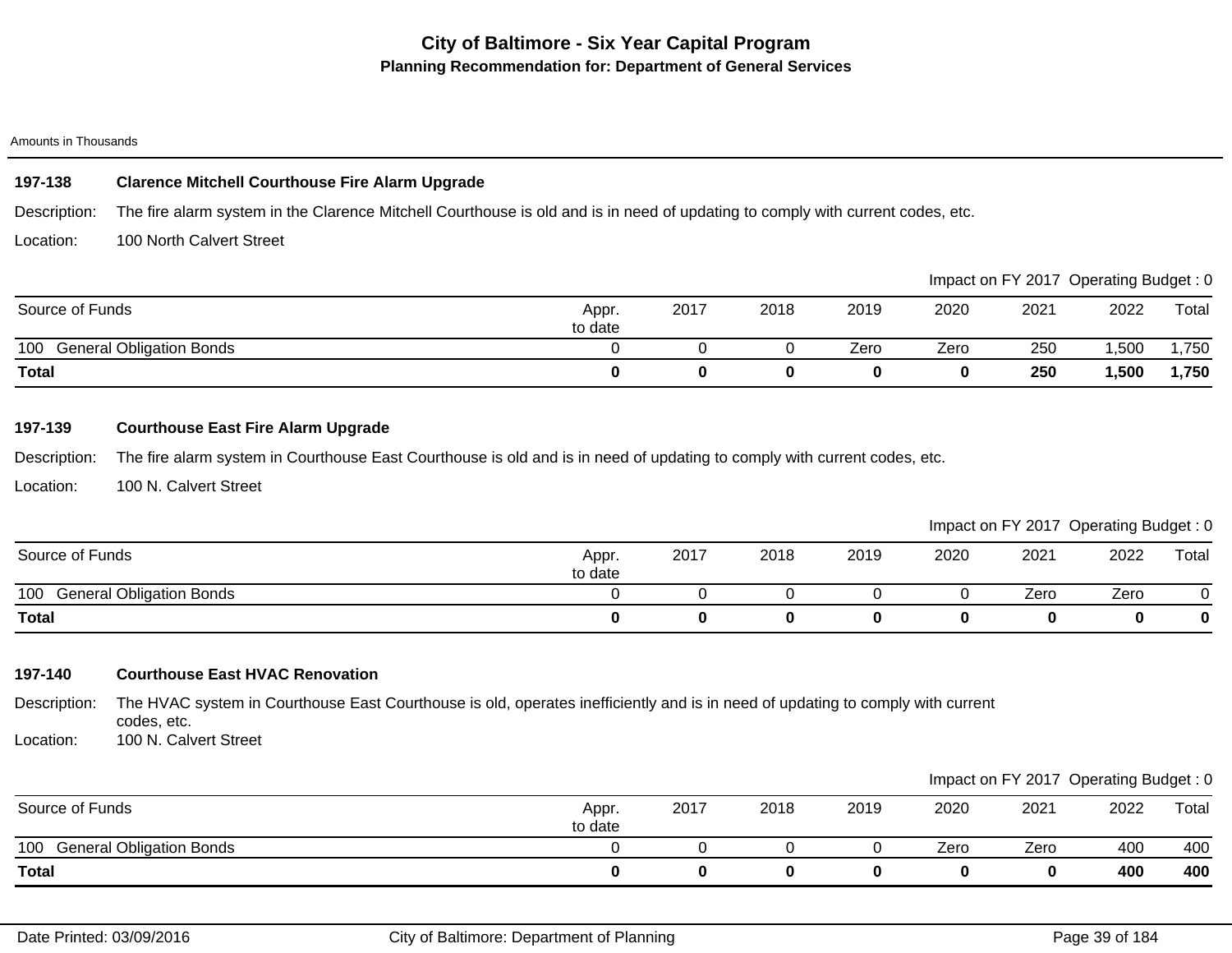#### Amounts in Thousands

## **197-141 3001 E. Madison St. ADA Ramp**

Description: Renovate/replace the ADA accessibility ramp at the MOED facility at 3001 E. Madison Street.

Location: 3001 E Madison Street

|                                        |                  |      |      |      |      |      | Impact on FY 2017 Operating Budget: 0 |       |
|----------------------------------------|------------------|------|------|------|------|------|---------------------------------------|-------|
| Source of Funds                        | Appr.<br>to date | 2017 | 2018 | 2019 | 2020 | 2021 | 2022                                  | Total |
| <b>General Obligation Bonds</b><br>100 |                  |      | Zero |      |      |      |                                       | 75    |
| <b>Total</b>                           |                  |      |      |      | 75   |      |                                       | 75    |

## **197-161 HVAC renovation at MOED Facility**

Description: The heating and cooling system in the MOED facilities at W. 24th Street is old, operates inefficiently and is in need of updating to comply with current codes, etc.

Location: 101 W. 24th Street

|                                        |                  |      |      |      |      | Impact on FY 2017 Operating Budget: 0 |      |       |
|----------------------------------------|------------------|------|------|------|------|---------------------------------------|------|-------|
| Source of Funds                        | Appr.<br>to date | 2017 | 2018 | 2019 | 2020 | 2021                                  | 2022 | Total |
| 100<br><b>General Obligation Bonds</b> |                  |      | Zero | 50   | 300  |                                       |      | 350   |
| <b>Total</b>                           |                  |      |      | 50   | 300  |                                       | 0    | 350   |

## **197-162 Fire Alarm Replacement/Upgrade at 4 S. Frederick St.**

Description: This project will replacement the existing fire alarm system in the 4 South Frederick Street Building, which is old and must be replaced to comply with current codes.

Location: 4 South Frederick Street

|                              |                  |      |      |      |      | Impact on FY 2017 Operating Budget: 0 |      |       |
|------------------------------|------------------|------|------|------|------|---------------------------------------|------|-------|
| Source of Funds              | Appr.<br>to date | 2017 | 2018 | 2019 | 2020 | 2021                                  | 2022 | Total |
| 100 General Obligation Bonds |                  |      | 250  |      |      |                                       |      | 250   |
| Total                        |                  |      | 250  |      |      |                                       |      | 250   |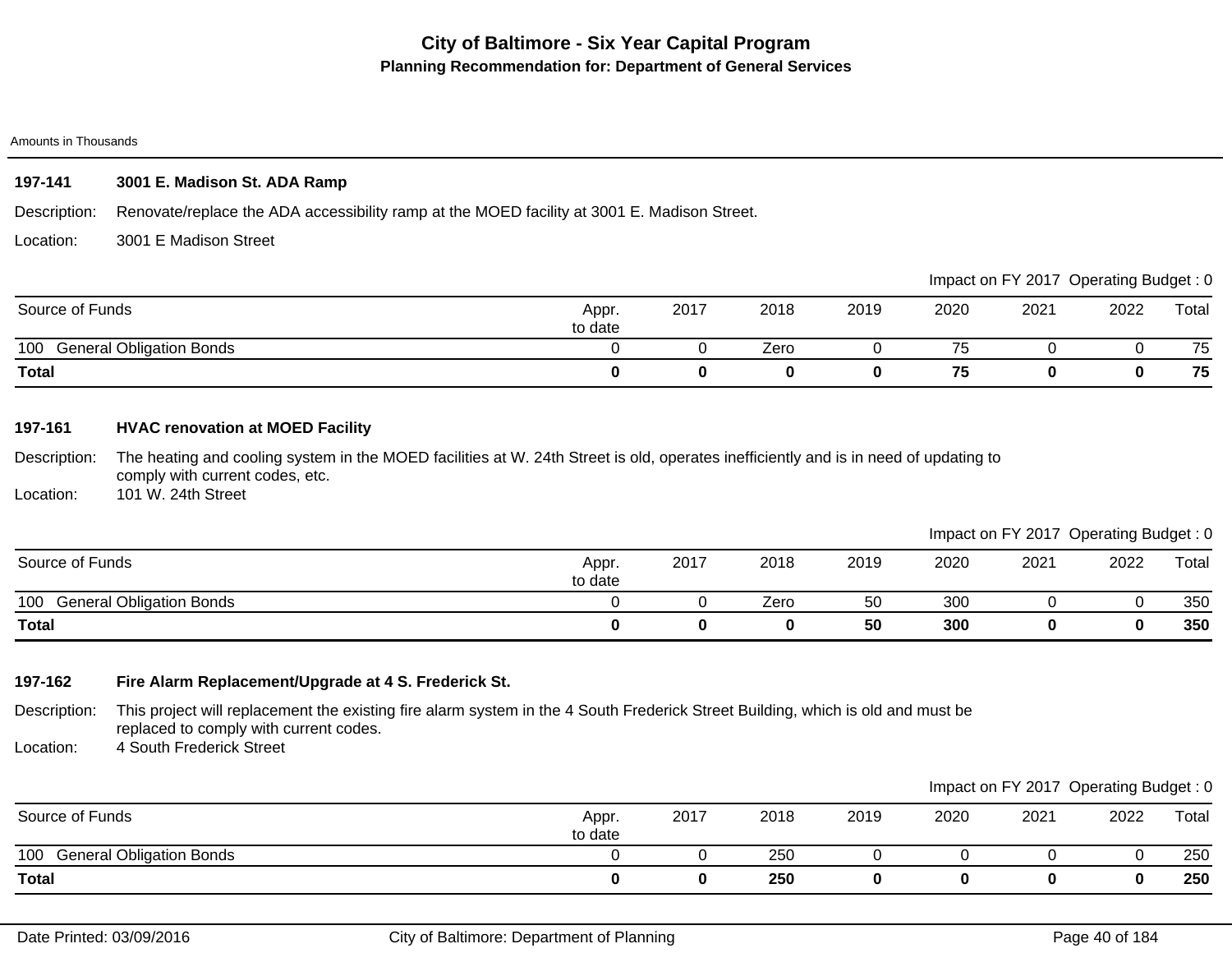Amounts in Thousands

## Description: **197-164 Oliver Multi-Purpose Center HVAC upgrade** The HVAC system at the Oliver Multi-Purpose Center is old, operates inefficiently and is in need of updating to comply with

Location: current codes, etc. 1400 East Federal Street

100 General Obligation Bonds 0 0 0 0 Zero 0 0 0 **Total 0 0 0 0 0 0 0 0** Source of Funds Appr. to date 2017 2018 2019 2020 2021 2022 Total Impact on FY 2017 Operating Budget : 0

## **197-165 Park Heights Multi Purpose Center Elevator Upgrade**

Description: This project will replace the existing elevator at the Park Heights MultiPurpose Center. The existing elevator is old, unreliable and must be updated to comply with current codes.

Location: 3939 Reisterstown Road

## Impact on FY 2017 Operating Budget : 0

|                                        |                  |      |      |      |      |      | $\sim$ | $\tilde{\phantom{a}}$ |
|----------------------------------------|------------------|------|------|------|------|------|--------|-----------------------|
| Source of Funds                        | Appr.<br>to date | 2017 | 2018 | 2019 | 2020 | 2021 | 2022   | Total                 |
| 100<br><b>General Obligation Bonds</b> |                  |      |      | Zero | Zero |      |        |                       |
| <b>Total</b>                           |                  |      |      |      |      |      |        |                       |

## **197-166 Park Heights Multi-Purpose Center HVAC upgrade**

Description: This project will upgrade the HVAC system at the Park Heights MultiPurpose Center, which is old, operates inefficiently and has outlived its useful life.

Location: 3939 Reisterstown Road

|                                        |                  |      |      |      |      |      | Impact on FY 2017 Operating Budget: 0 |       |
|----------------------------------------|------------------|------|------|------|------|------|---------------------------------------|-------|
| Source of Funds                        | Appr.<br>to date | 2017 | 2018 | 2019 | 2020 | 2021 | 2022                                  | Total |
| <b>General Obligation Bonds</b><br>100 |                  |      | Zero | Zero |      |      |                                       |       |
| <b>Total</b>                           |                  |      |      |      |      |      |                                       |       |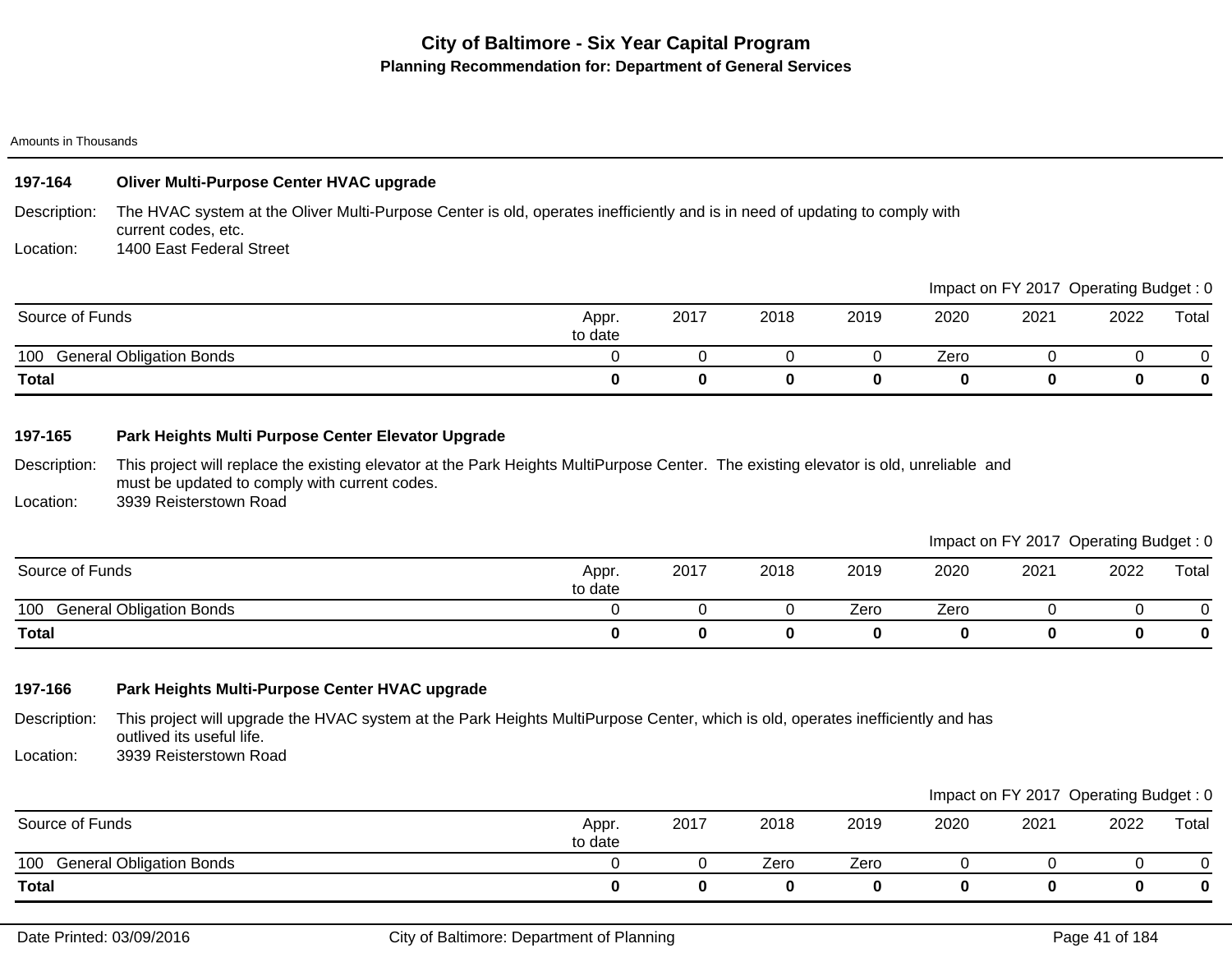#### Amounts in Thousands

## **197-168 Northern Community Action Center - (Govans) Fire Alarm Upgrade**

Description: This project will replace the current fire alarm system at the Northern Community Action Center, which is outdated and doesn't meet current codes. 5225 York Road

Location:

|                                        |                  |      |      |      |      | Impact on FY 2017 Operating Budget: 0 |      |             |
|----------------------------------------|------------------|------|------|------|------|---------------------------------------|------|-------------|
| Source of Funds                        | Appr.<br>to date | 2017 | 2018 | 2019 | 2020 | 2021                                  | 2022 | Total       |
| 100<br><b>General Obligation Bonds</b> |                  |      |      |      | Zero |                                       |      |             |
| <b>Total</b>                           |                  |      |      |      |      |                                       |      | $\mathbf 0$ |

### **197-169 Southeast Community Action Center - Elevator Upgrade**

Description: The HVAC system in the Southeast Community Action Center is old, operates inefficiently and is in need of updating/replacement to comply with current codes, etc.

Location: 3411 Bank Street

### Impact on FY 2017 Operating Budget : 0

| Source of Funds                        | Appr.<br>to date | 2017 | 2018 | 2019 | 2020 | 2021 | 2022 | Total |
|----------------------------------------|------------------|------|------|------|------|------|------|-------|
| <b>General Obligation Bonds</b><br>100 |                  |      |      |      | Zero |      |      | U     |
| <b>Total</b>                           |                  |      |      |      |      |      |      | 0     |

## **197-175 Southeast Community Action Center - Fire Alarm Upgrade**

Description: The fire alarm system in the Southeast Community Action Center is old and is in need of updating to comply with current codes, etc.

Location: 3411 Bank Street

|                                        |                  |      |      |      |      |      | Impact on FY 2017 Operating Budget: 0 |       |
|----------------------------------------|------------------|------|------|------|------|------|---------------------------------------|-------|
| Source of Funds                        | Appr.<br>to date | 2017 | 2018 | 2019 | 2020 | 2021 | 2022                                  | Total |
| <b>General Obligation Bonds</b><br>100 |                  |      |      | Zero |      |      |                                       |       |
| <b>Total</b>                           |                  |      |      |      |      |      |                                       |       |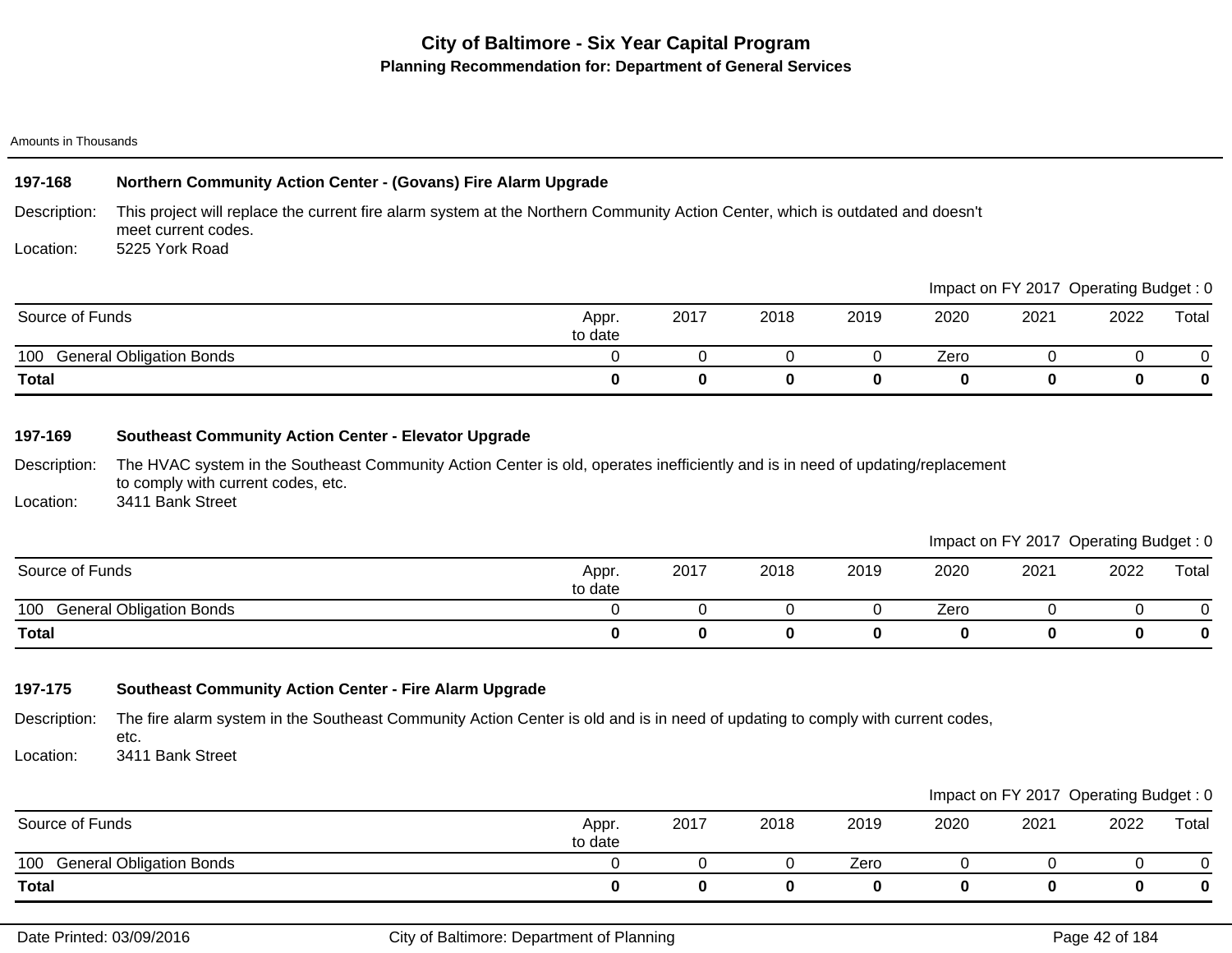#### Amounts in Thousands

## **197-177 City Hall HVAC Upgrade**

Description: This project will provide for the replacement/upgrade of the existing HVAC system in City Hall.

Location: 100 N. Holiday Street

|                                        |                  |      |      |      |      |      | Impact on FY 2017 Operating Budget: 0 |       |
|----------------------------------------|------------------|------|------|------|------|------|---------------------------------------|-------|
| Source of Funds                        | Appr.<br>to date | 2017 | 2018 | 2019 | 2020 | 2021 | 2022                                  | Total |
| <b>General Obligation Bonds</b><br>100 |                  |      |      | Zero | Zero | 250  | 2,000                                 | 2,250 |
| <b>Total</b>                           |                  |      |      |      |      | 250  | 2,000                                 | 2,250 |

## **197-179 Visitor's Center HVAC Upgrade**

Description: This project will replace and upgrade the existing HVAC system in the Visitor's Center, which operates inefficiently and often needs repair.

Location: 401 Light Street

|                                        |                  |      |      |      |      | Impact on FY 2017 Operating Budget: 0 |      |       |
|----------------------------------------|------------------|------|------|------|------|---------------------------------------|------|-------|
| Source of Funds                        | Appr.<br>to date | 2017 | 2018 | 2019 | 2020 | 2021                                  | 2022 | Total |
| <b>General Obligation Bonds</b><br>100 |                  | 330  |      |      |      |                                       |      | 330   |
| <b>Total</b>                           |                  | 330  |      |      |      |                                       |      | 330   |

## **197-180 Benton Building Fire Alarm Upgrade**

Description: This project will provide for the design and construction of a new fire alarm system in the Benton Building.

Location: 417 East Fayette Street

|                                        |                  |      |      |      |      | Impact on FY 2017 Operating Budget: 0 |      |       |
|----------------------------------------|------------------|------|------|------|------|---------------------------------------|------|-------|
| Source of Funds                        | Appr.<br>to date | 2017 | 2018 | 2019 | 2020 | 2021                                  | 2022 | Total |
| 100<br><b>General Obligation Bonds</b> |                  |      | 150  | 600  |      |                                       |      | 750   |
| <b>Total</b>                           |                  |      | 150  | 600  |      |                                       |      | 750   |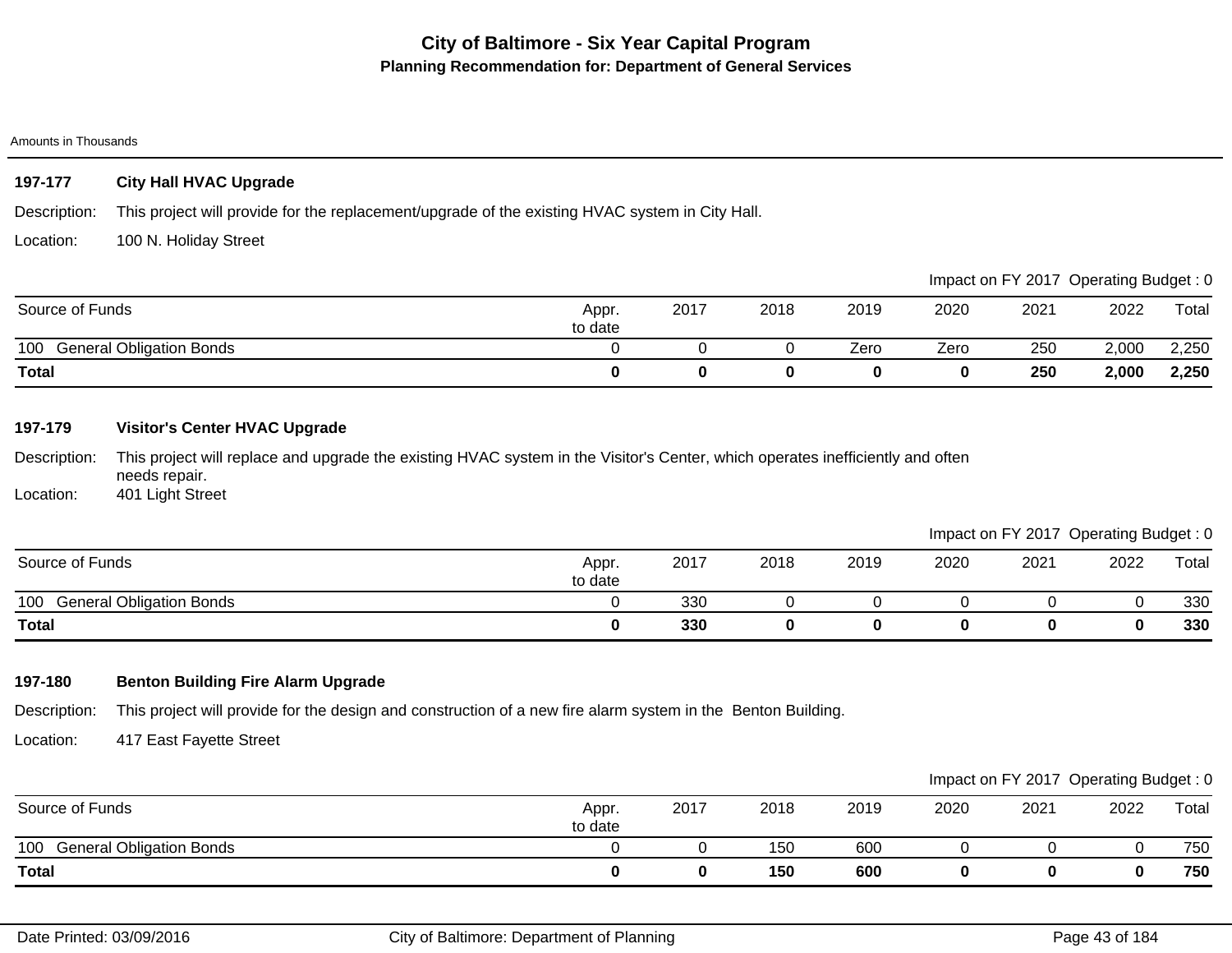#### Amounts in Thousands

### **197-181 Greenmount School Roof Replacement**

Description: This project is for the design and construction of a new roof on the Greenmount School.

Location: 501 W 30th St

|                                        |                  |      |      |      |      | Impact on FY 2017 Operating Budget: 0 |      |       |
|----------------------------------------|------------------|------|------|------|------|---------------------------------------|------|-------|
| Source of Funds                        | Appr.<br>to date | 2017 | 2018 | 2019 | 2020 | 2021                                  | 2022 | Total |
| <b>General Obligation Bonds</b><br>100 |                  |      | 50   | 350  |      |                                       |      | 400   |
| <b>Total</b>                           |                  |      | 50   | 350  |      |                                       |      | 400   |

## **197-182 Greenmount School Structural Stabilization**

Description: This project will stabilize the building structure and repoint the brick facade. The City is responsible for the maintenance of this building, used as a charter school.

Location: 501 W 30th St

|                              |                  |      |      |      |      |      | Impact on FY 2017 Operating Budget: 0 |       |
|------------------------------|------------------|------|------|------|------|------|---------------------------------------|-------|
| Source of Funds              | Appr.<br>to date | 2017 | 2018 | 2019 | 2020 | 2021 | 2022                                  | Total |
| 100 General Obligation Bonds |                  | 80   | 150  |      |      |      | U                                     | 230   |
| 200 General Funds            |                  | Zero |      |      |      |      |                                       |       |
| <b>Total</b>                 |                  | 80   | 150  |      |      |      | 0                                     | 230   |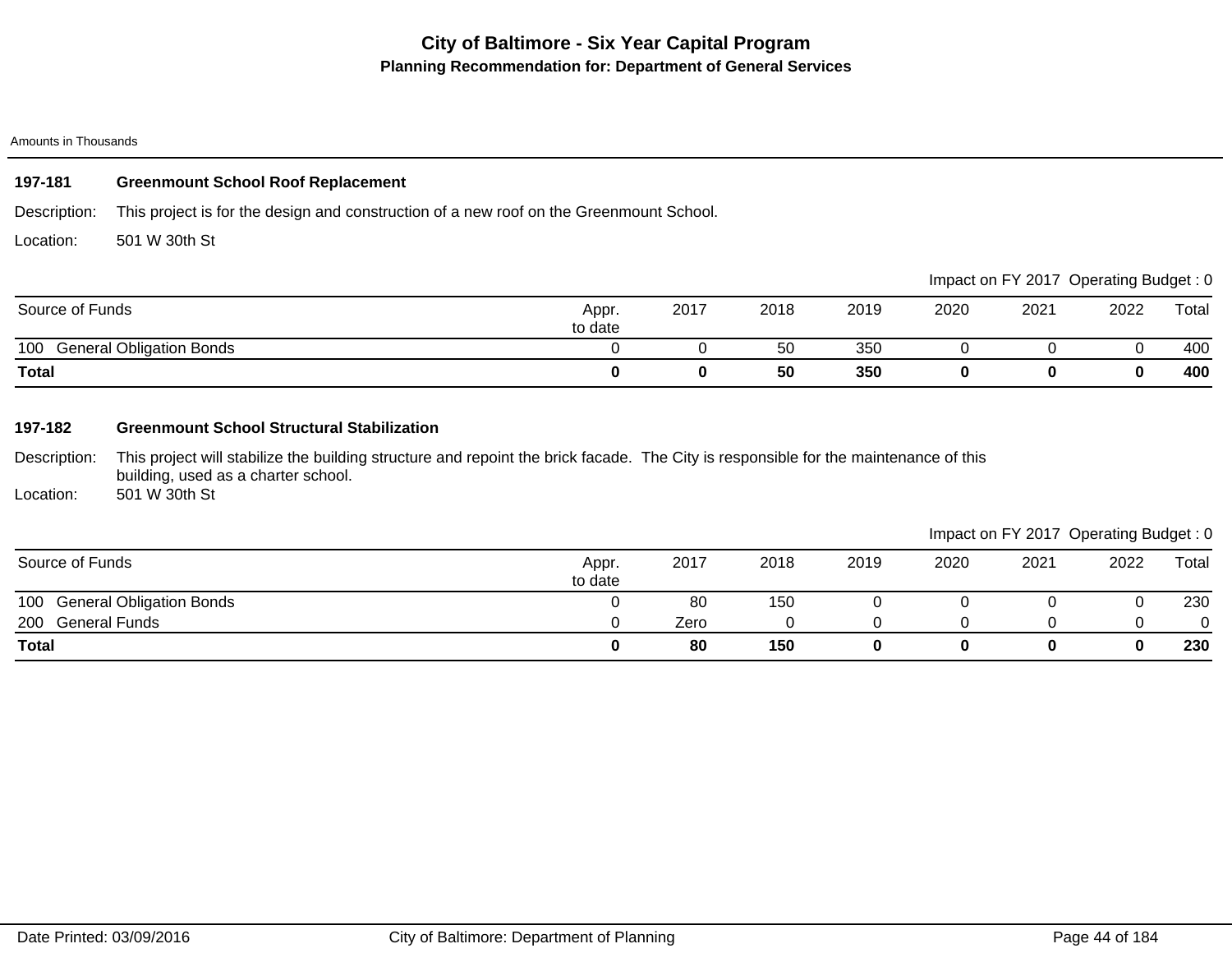#### Amounts in Thousands

### **197-184 Infrastructure and Envelope Upgrades for 88 State Circle**

Description: Location: The City-owned property at 88 State Circle in Annapolis is in severe need of overall repairs to building, particularly repairs to the building's infrastructure. This project will provide for design and construction of new windows, roof, etc. 88 State Circle, Annapolis

|                                        |                  |      |      |      |      |      | Impact on FY 2017 Operating Budget: 0 |       |
|----------------------------------------|------------------|------|------|------|------|------|---------------------------------------|-------|
| Source of Funds                        | Appr.<br>to date | 2017 | 2018 | 2019 | 2020 | 2021 | 2022                                  | Total |
| <b>General Obligation Bonds</b><br>100 |                  |      | Zero | 500  |      |      |                                       | 500   |
| <b>Total</b>                           |                  |      | 0    | 500  |      |      |                                       | 500   |

### **197-185 Engine 42 Boiler and Roof Replacement**

Description: This project will provide for the installation of a new roof and installation of a new boiler at the station.

Location: 4522 Harford Road

|                                        |                  |      |      |      |      |      | Impact on FY 2017 Operating Budget: 0 |       |
|----------------------------------------|------------------|------|------|------|------|------|---------------------------------------|-------|
| Source of Funds                        | Appr.<br>to date | 2017 | 2018 | 2019 | 2020 | 2021 | 2022                                  | Total |
| 100<br><b>General Obligation Bonds</b> |                  |      |      | Zero |      | 350  |                                       | 350   |
| <b>Total</b>                           |                  |      |      |      |      | 350  |                                       | 350   |

### **197-186 Waxter Center Elevator Upgrade**

Description: The elevator in the Waxter Center is old and unreliable and is in need of updating to better serve the building's users.

Location: 1000 Cathedral Street

|                              |                  |      |      |      |      |      | Impact on FY 2017 Operating Budget: 0 |       |
|------------------------------|------------------|------|------|------|------|------|---------------------------------------|-------|
| Source of Funds              | Appr.<br>to date | 2017 | 2018 | 2019 | 2020 | 2021 | 2022                                  | Total |
| 100 General Obligation Bonds |                  | 550  |      |      |      |      |                                       | 550   |
| General Funds<br>200         |                  | Zero |      |      |      |      |                                       |       |
| <b>Total</b>                 |                  | 550  |      |      |      |      |                                       | 550   |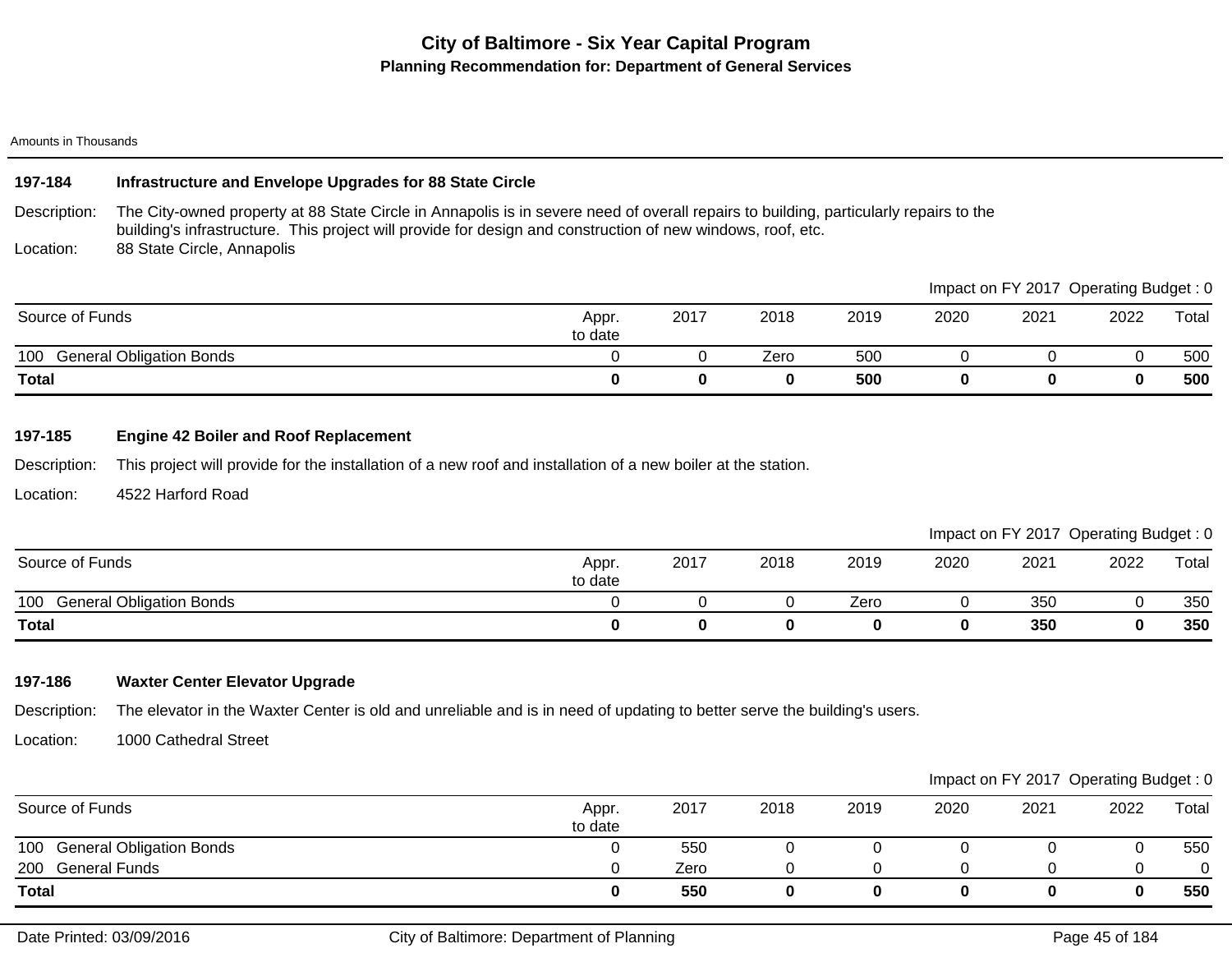#### Amounts in Thousands

## **197-187 Waxter Center HVAC Upgrade**

Description: The heating and cooling system in the Waxter Center is old and operates inefficiently and is in need of updating

Location: 1000 Catherdral Street

|                                        |                  |      |      |      |      |      | Impact on FY 2017 Operating Budget: 0 |       |
|----------------------------------------|------------------|------|------|------|------|------|---------------------------------------|-------|
| Source of Funds                        | Appr.<br>to date | 2017 | 2018 | 2019 | 2020 | 2021 | 2022                                  | Total |
| <b>General Obligation Bonds</b><br>100 |                  |      | 150  | 700  |      |      |                                       | 850   |
| <b>Total</b>                           |                  |      | 150  | 700  |      |      |                                       | 850   |

## **197-188 Engine 50 Boiler Replacement**

Description: The boiler at Engine 51 is old and in need of replacement.

Location: 1601 Broening Highway

Impact on FY 2017 Operating Budget : 0

| Source of Funds                        | Appr.<br>to date | 2017 | 2018 | 2019 | 2020 | 2021 | 2022 | Total |
|----------------------------------------|------------------|------|------|------|------|------|------|-------|
| 100<br><b>General Obligation Bonds</b> |                  |      | Zero | 75   |      |      |      | 75    |
| <b>Total</b>                           |                  |      |      | 75   |      |      |      | 75    |

## **197-190 Engine 51 Window Replacement**

Description: This project will replace the windows in the building, which are old and original to the building and are not energy efficient.

Location: 645 N. Highland Ave.

|                                        |                  |      |      |      |      |      | Impact on FY 2017 Operating Budget: 0 |       |
|----------------------------------------|------------------|------|------|------|------|------|---------------------------------------|-------|
| Source of Funds                        | Appr.<br>to date | 2017 | 2018 | 2019 | 2020 | 2021 | 2022                                  | Total |
| <b>General Obligation Bonds</b><br>100 |                  |      | Zero |      | 200  |      |                                       | 200   |
| <b>Total</b>                           |                  |      |      |      | 200  |      |                                       | 200   |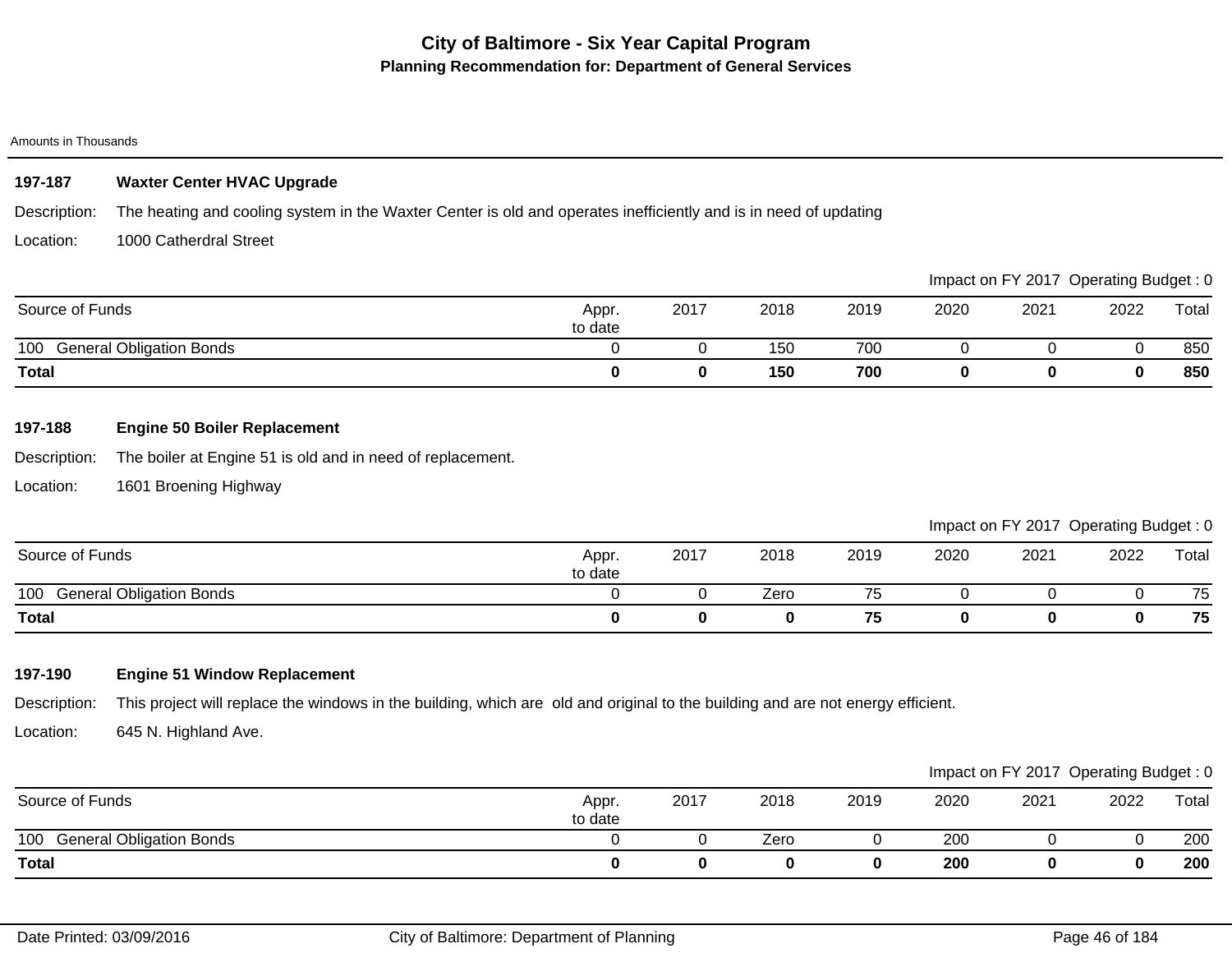#### Amounts in Thousands

### **197-191 Druid Health Center HVAC upgrade**

Description: Location: The HVAC system in the Druid Health Center is old, operates inefficiently and is in need of updating to comply with current codes, etc. 1515 W North Ave

|                                        |                  |      |      |      |      |      | $m$ pack on $n \times 20$ if $\sigma$ belonging badged. |       |
|----------------------------------------|------------------|------|------|------|------|------|---------------------------------------------------------|-------|
| Source of Funds                        | Appr.<br>to date | 2017 | 2018 | 2019 | 2020 | 2021 | 2022                                                    | Total |
| <b>General Obligation Bonds</b><br>100 |                  | Zero | 845  |      |      |      |                                                         | 845   |
| <b>Total</b>                           |                  |      | 845  |      |      |      |                                                         | 845   |

### **197-193 Renovation of 210 Guilford for MOIT offices and Innovation Lab**

Description: This project would renovate Floors 3, 4, and 5 of the building at 210 Guilford for MOIT's offices and to create an innovation lab and a space for hotelling for remote workers.

Location: 210 Guilford Ave

Impact on FY 2017 Operating Budget : 0

Impact on FY 2017, Operating Budget : 0

|                                        |                  |      |      |      |      |      | ____ | ____  |
|----------------------------------------|------------------|------|------|------|------|------|------|-------|
| Source of Funds                        | Appr.<br>to date | 2017 | 2018 | 2019 | 2020 | 2021 | 2022 | Total |
| 100<br><b>General Obligation Bonds</b> |                  |      | Zero | Zero |      |      |      |       |
| <b>Total</b>                           |                  |      |      |      |      |      |      |       |

## **197-196 Police Warrant Task Force Building HVAC upgrade**

Description: The HVAC system at 242 West 29th Street, which houses the Police's Warrant Task Force, is old, operates inefficiently and is in need of updating to comply with current codes, etc.

Location: 242 West 29th Street

|                                        |                  |      |      |      |      |      | Impact on FY 2017 Operating Budget: 0 |       |
|----------------------------------------|------------------|------|------|------|------|------|---------------------------------------|-------|
| Source of Funds                        | Appr.<br>to date | 2017 | 2018 | 2019 | 2020 | 2021 | 2022                                  | Total |
| <b>General Obligation Bonds</b><br>100 |                  |      | Zero |      |      |      | 250                                   | 250   |
| <b>Total</b>                           |                  |      |      |      |      |      | 250                                   | 250   |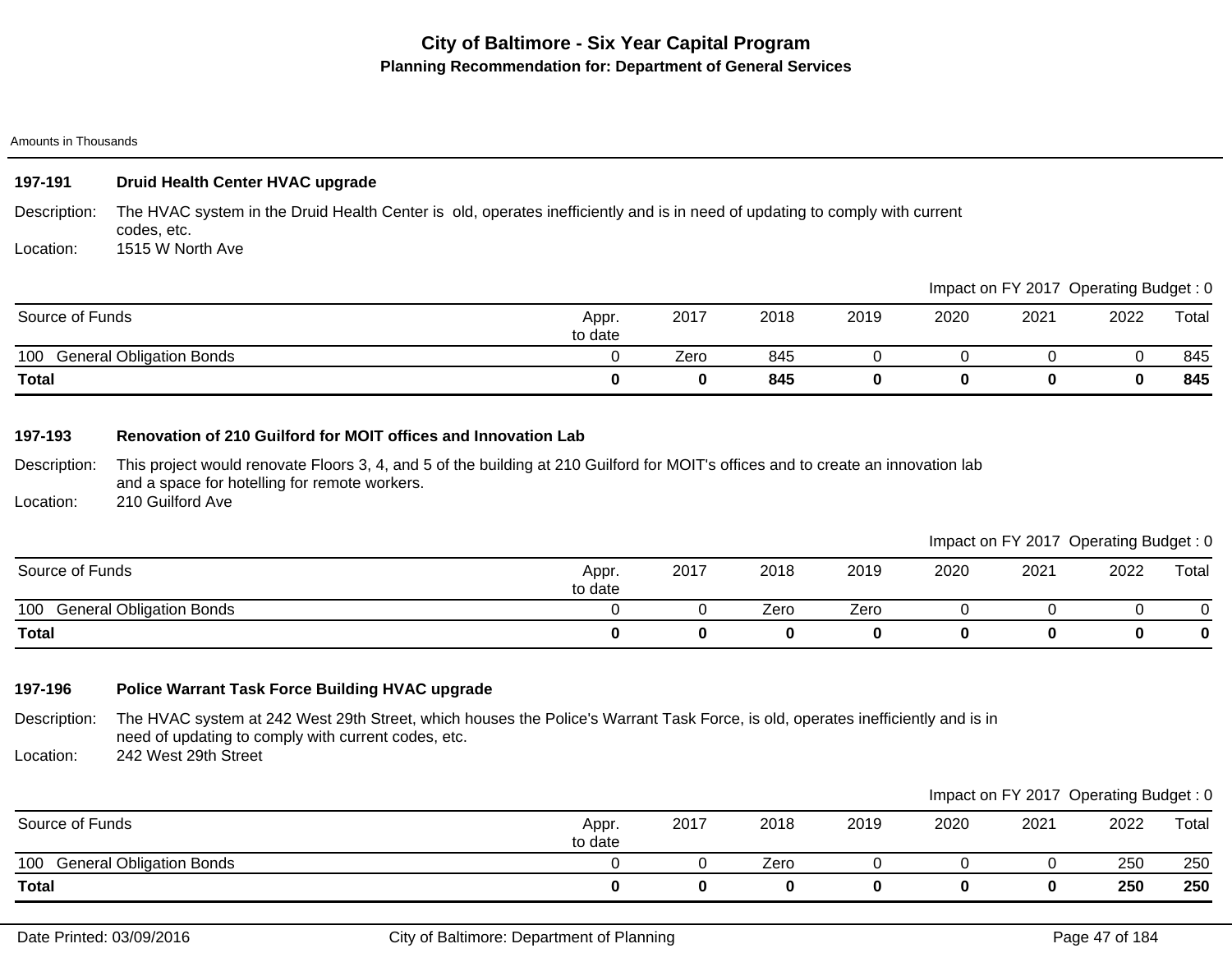#### Amounts in Thousands

## **197-197 Pimlico, Police and Fire Training Facility HVAC Upgrade**

Description: The HVAC system in the Police Public Safety Training Facility is old and operates inefficiently and is in need of replacement to comply with current codes.

Location: 3500 W. Northern Parkway

|                                        |                  |      |      |      | impact on Fit 2017 Operating Budget. 0 |      |       |       |
|----------------------------------------|------------------|------|------|------|----------------------------------------|------|-------|-------|
| Source of Funds                        | Appr.<br>to date | 2017 | 2018 | 2019 | 2020                                   | 2021 | 2022  | Total |
| 100<br><b>General Obligation Bonds</b> |                  |      |      | Zero | Zero                                   | 200  | ,400  | ,600  |
| <b>Total</b>                           |                  |      |      |      |                                        | 200  | 1,400 | 1,600 |

### **197-198 Police Crime Lab Facility**

Description: Fully renovate 210 Guilford Ave. for use by Police as Crime Lab facility and supporting Police administrative functions

Location: 210 Guilford Ave

## 100 General Obligation Bonds **business and Contact Contact Contact Contact Contact Contact Contact Contact Contact Contact Contact Contact Contact Contact Contact Contact Contact Contact Contact Contact Contact Contact Con Total 0 0 0 0 0 0 0 0** Source of Funds Appr. Appr. to date 2017 2018 2019 2020 2021 2022 Total Impact on FY 2017 Operating Budget : 0

### **197-199 Southwest Police District Station New Roof**

Description: The Southwestern District Station was constructed in 1957. The roof is original to the building and has outlived its useful life. A full roof replacement is necessary.

Location: 424 Fonthill Ave.

|                              |                  |      |      |      |      | Impact on FY 2017 Operating Budget: 0 |      |       |
|------------------------------|------------------|------|------|------|------|---------------------------------------|------|-------|
| Source of Funds              | Appr.<br>to date | 2017 | 2018 | 2019 | 2020 | 2021                                  | 2022 | Total |
| 100 General Obligation Bonds |                  | Zero |      | 500  |      |                                       |      | 500   |
| Total                        |                  |      |      | 500  |      |                                       | 0    | 500   |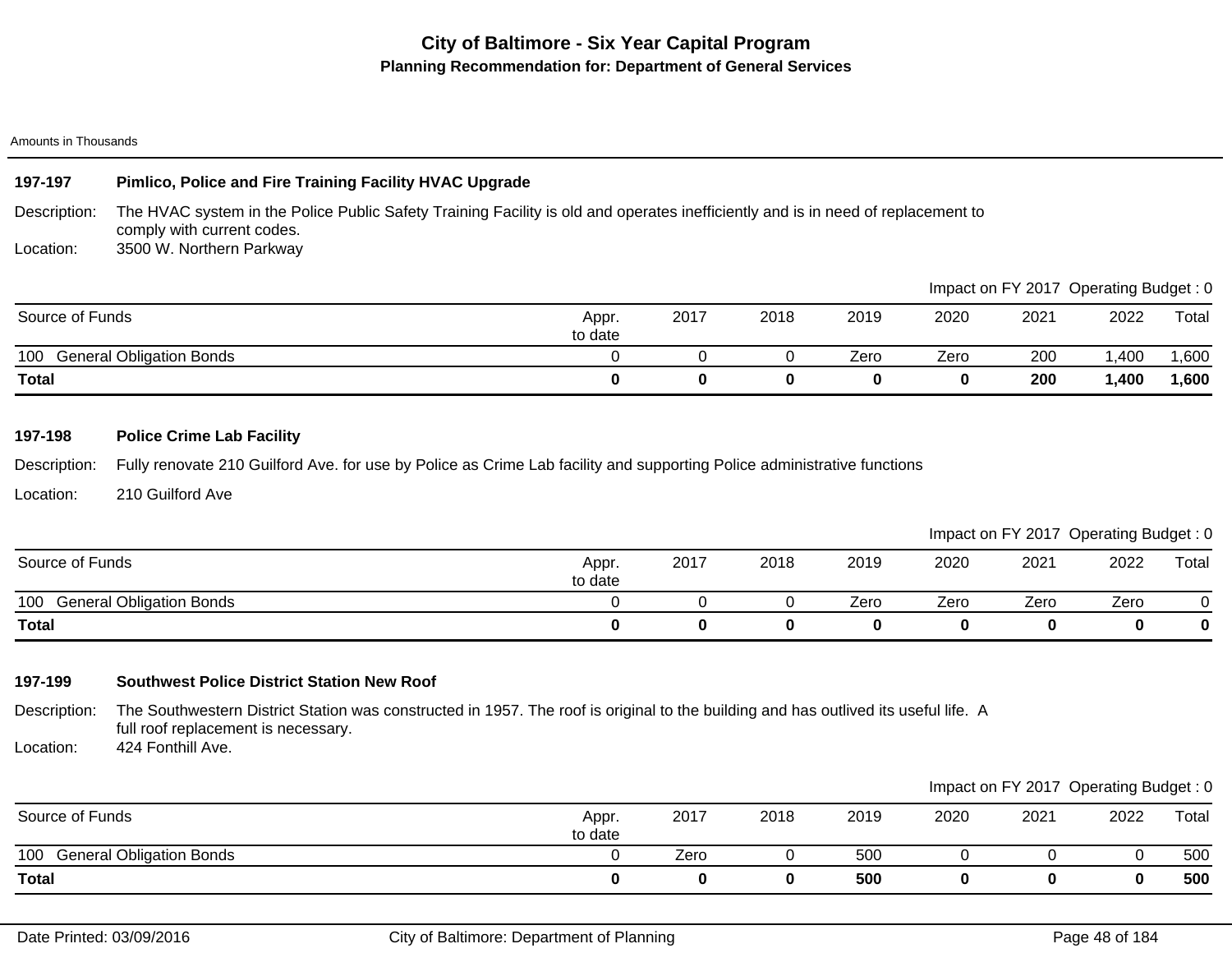#### Amounts in Thousands

| 197-200      | <b>Southern Police District Station New Roof</b>                                                                                                 |
|--------------|--------------------------------------------------------------------------------------------------------------------------------------------------|
| Description: | The roof of the Southern District Station is original to the building and has outlived its useful life. A full roof replacement is<br>necessary. |
| Location:    | 10 Cherry Hill Rd                                                                                                                                |

|                              |                  |      |      |      | impact on Fig. 2017 Operating Dauget. 0 |      |      |       |
|------------------------------|------------------|------|------|------|-----------------------------------------|------|------|-------|
| Source of Funds              | Appr.<br>to date | 2017 | 2018 | 2019 | 2020                                    | 2021 | 2022 | Total |
| 100 General Obligation Bonds |                  | Zero |      | 320  |                                         |      |      | 320   |
| 200 General Funds            |                  | Zero |      |      |                                         |      |      |       |
| <b>Total</b>                 |                  |      | 0    | 320  |                                         |      |      | 320   |

#### **197-201 Northwestern Police District Station Bathroom Renovation**

Description: The Northwestern Police District Station was constructed in 1958. The restrooms are in need of renovation so that they meet ADA compliance and meet the needs of a 21st century police force.

Location: 5271 Reisterstown Road

## Impact on FY 2017 Operating Budget : 0

| Source of Funds              | Appr.<br>to date | 2017 | 2018 | 2019 | 2020 | 2021 | 2022 | Total  |
|------------------------------|------------------|------|------|------|------|------|------|--------|
| 100 General Obligation Bonds |                  | 300  |      |      |      |      |      | 300    |
| 200<br><b>General Funds</b>  |                  | Zero |      |      |      |      |      | ∩<br>υ |
| <b>Total</b>                 |                  | 300  |      |      |      |      |      | 300    |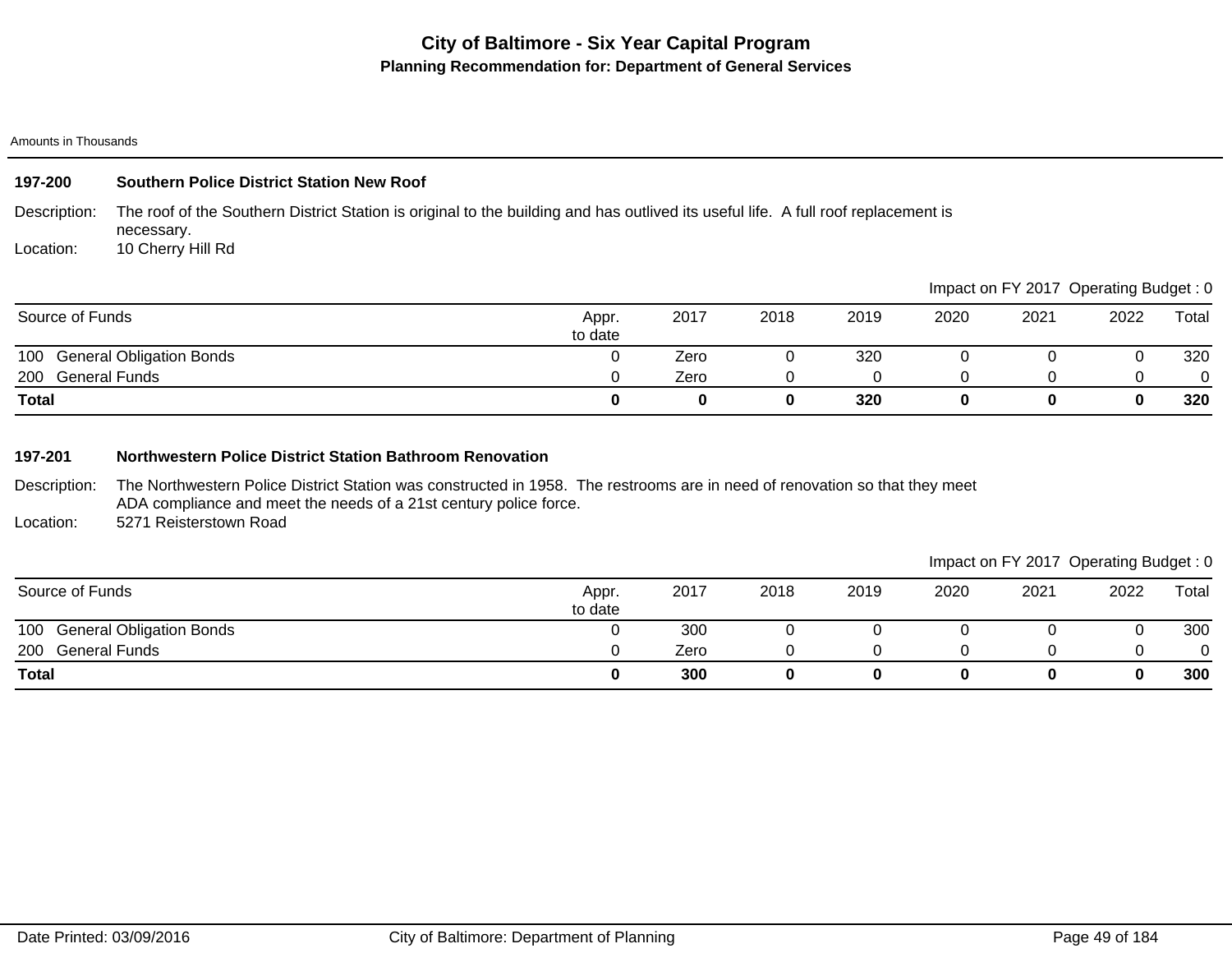#### Amounts in Thousands

### **197-202 Eastern District Police Station New Roof and Bathroom Upgrades**

Description: Location: The Eastern District Station was constructed in 1957. The roof is original to the building and is now in need of replacement. The bathrooms are in need of renovation to meet the existing codes and the operations of the 21st century police force. 1620 Edison Highway

|                              |                  |      |      |      | Impact on FY 2017 Operating Budget: 0 |      |      |       |
|------------------------------|------------------|------|------|------|---------------------------------------|------|------|-------|
| Source of Funds              | Appr.<br>to date | 2017 | 2018 | 2019 | 2020                                  | 2021 | 2022 | Total |
| 100 General Obligation Bonds | 80               | 250  | 300  |      |                                       |      |      | 630   |
| 200 General Funds            |                  | Zero |      |      |                                       |      |      |       |
| <b>Total</b>                 | 80               | 250  | 300  |      |                                       |      |      | 630   |

## **197-206 Police Headquarters Elevator Upgrades**

Description: Replace and upgrade the elevator system in Police Headquarters, which are old, unreliable and do not meet existing codes.

Location: 601 East Fayette

| Source of Funds              | Appr.<br>to date | 2017 | 2018 | 2019 | 2020 | 2021 | 2022 | Total  |
|------------------------------|------------------|------|------|------|------|------|------|--------|
| 100 General Obligation Bonds |                  | Zero | ,650 |      |      |      |      | ,650   |
| 200<br>General Funds         |                  | Zero |      |      |      |      |      | 0      |
| <b>Total</b>                 |                  |      | ,650 |      |      |      |      | 650, ا |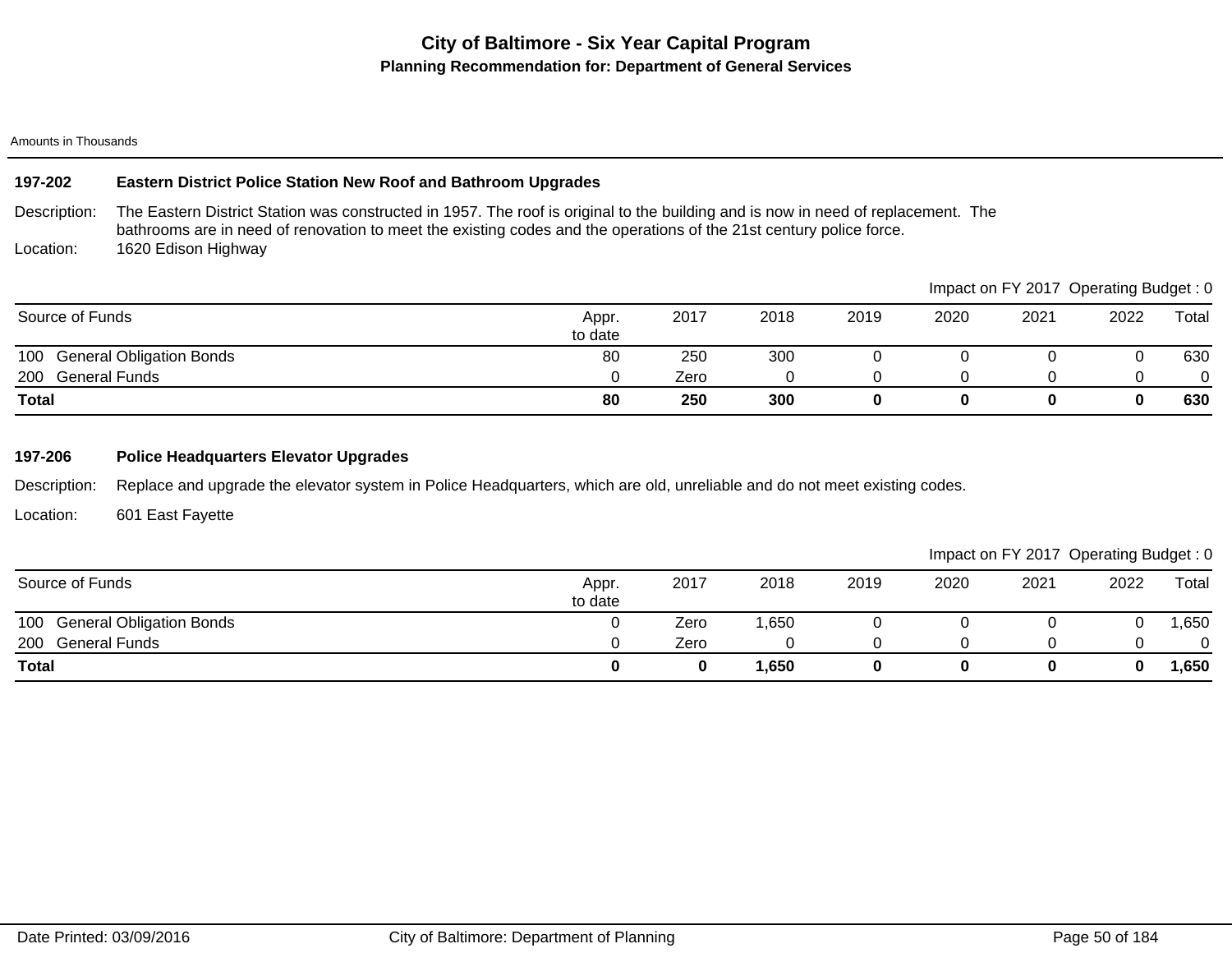Amounts in Thousands

| 197-207         | <b>Renovation of Police Drug Chemistry Section</b>                                                                                      |                  |      |      |      |      |      |                                       |       |
|-----------------|-----------------------------------------------------------------------------------------------------------------------------------------|------------------|------|------|------|------|------|---------------------------------------|-------|
| Description:    | In lieu of a building/renovating new crime Lab Facility, renovate the existing Police Drug Chemistry Section at Police<br>Headquarters. |                  |      |      |      |      |      |                                       |       |
| Location:       | 601 East Fayette                                                                                                                        |                  |      |      |      |      |      |                                       |       |
|                 |                                                                                                                                         |                  |      |      |      |      |      | Impact on FY 2017 Operating Budget: 0 |       |
| Source of Funds |                                                                                                                                         | Appr.<br>to date | 2017 | 2018 | 2019 | 2020 | 2021 | 2022                                  | Total |

|                                           | to date |  |      |  |       |       |
|-------------------------------------------|---------|--|------|--|-------|-------|
| 100<br><b>Obligation Bonds</b><br>enera'، |         |  | ∠ero |  | 2,000 | 2,000 |
| <b>Total</b>                              |         |  |      |  | 2,000 | 2,000 |

### **197-208 Renovate Police Homicide Unit**

Description: This project would renovate the space currently used by the Homicide Unit in Police Headquarters and would provide secure space for storage of Homicide files.

Location: 601 East Fayette

|                                |                  |      |      |      |      |      | ັ    | ັ     |
|--------------------------------|------------------|------|------|------|------|------|------|-------|
| Source of Funds                | Appr.<br>to date | 2017 | 2018 | 2019 | 2020 | 2021 | 2022 | Total |
| 200<br><b>General Funds</b>    |                  | Zero |      |      |      |      |      |       |
| 901 Sale of City Real Property |                  | 245  |      |      |      |      |      | 245   |
| <b>Total</b>                   |                  | 245  |      |      |      |      |      | 245   |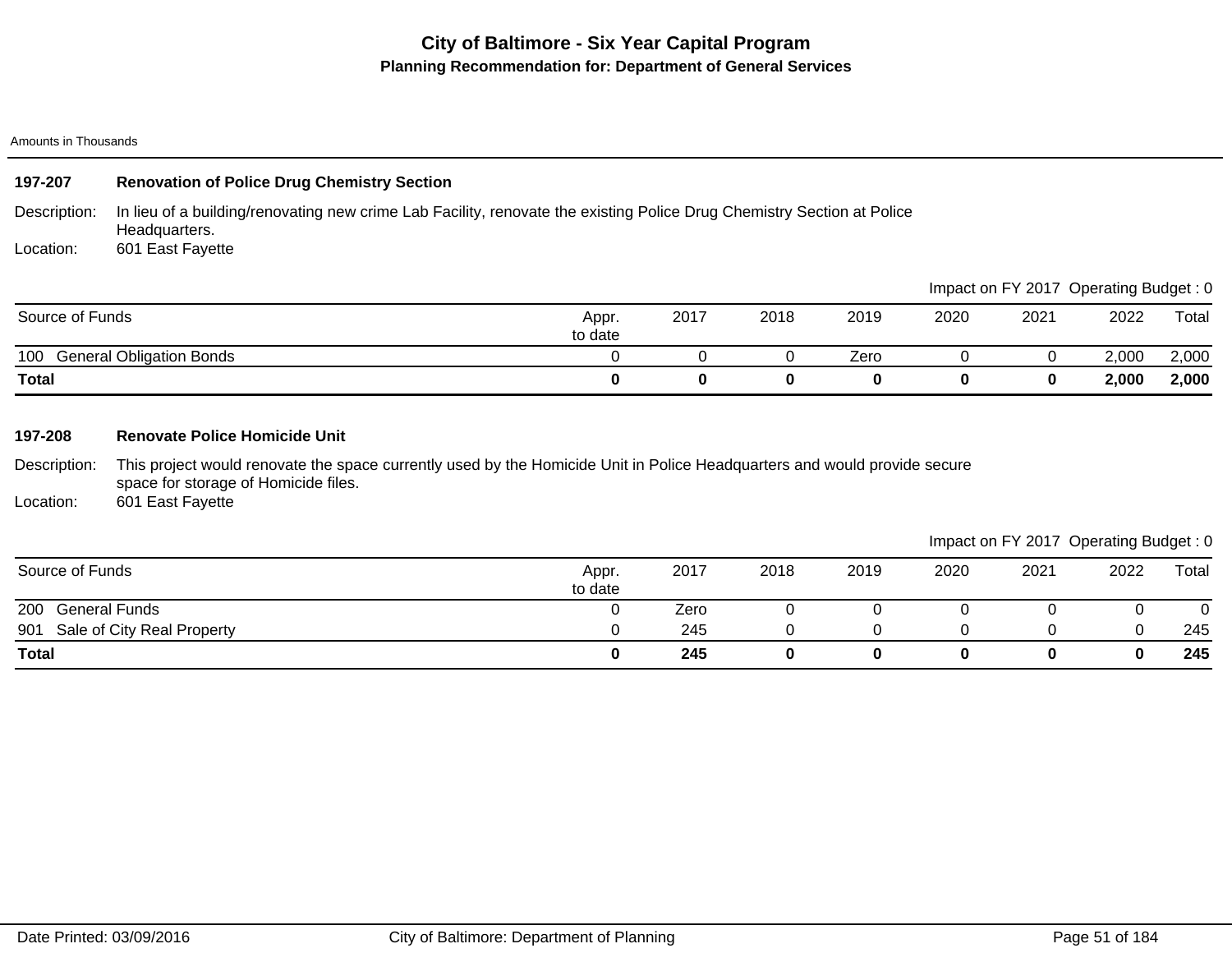#### Amounts in Thousands

### **197-209 Convention Center HVAC Upgrade**

Description: The Convention Center's Air Handling Units 18-21 in the East Building are old, operate inefficiently and should be replaced.

#### Location: 1 West Pratt Street

|                                        |                  |      |      |      |      |      | Impact on FY 2017 Operating Budget: 0 |       |
|----------------------------------------|------------------|------|------|------|------|------|---------------------------------------|-------|
| Source of Funds                        | Appr.<br>to date | 2017 | 2018 | 2019 | 2020 | 2021 | 2022                                  | Total |
| <b>General Obligation Bonds</b><br>100 |                  |      |      |      |      |      | Zero                                  |       |
| <b>Total</b>                           |                  |      |      |      |      |      |                                       | 0     |

## **197-213 Elevator Upgrades at 210 Guilford Ave.**

Description: The elevators in the building at 210 Guilford Ave. are old, operate inefficiently and need to be upgraded. New elevators are only one component of upgrades to the building that are needed to make the building attractive to potential tenants

Location: 210 Guilford Ave

|                                        |                  |      |      |      |      | Impact on FY 2017 Operating Budget: 0 |      |       |
|----------------------------------------|------------------|------|------|------|------|---------------------------------------|------|-------|
| Source of Funds                        | Appr.<br>to date | 2017 | 2018 | 2019 | 2020 | 2021                                  | 2022 | Total |
| <b>General Obligation Bonds</b><br>100 |                  |      |      | Zero | Zero |                                       |      |       |
| <b>Total</b>                           |                  |      |      |      |      |                                       |      |       |

### **197-214 HVAC Upgrades at 210 Guilford Ave.**

Description: Location: The HVAC system in 210 Guilford Ave is old, operates inefficiently and is in need of updating to comply with current codes, etc. New HVAC system is only one of the building component upgrades needed to make the building attractive to potential tenants. 210 Guilford Ave.

|                                        |                  |      |      |      |      | Impact on FY 2017 Operating Budget: 0 |      |       |
|----------------------------------------|------------------|------|------|------|------|---------------------------------------|------|-------|
| Source of Funds                        | Appr.<br>to date | 2017 | 2018 | 2019 | 2020 | 2021                                  | 2022 | Total |
| 100<br><b>General Obligation Bonds</b> |                  |      |      |      | Zero |                                       |      |       |
| <b>Total</b>                           |                  |      |      |      |      |                                       |      | 0     |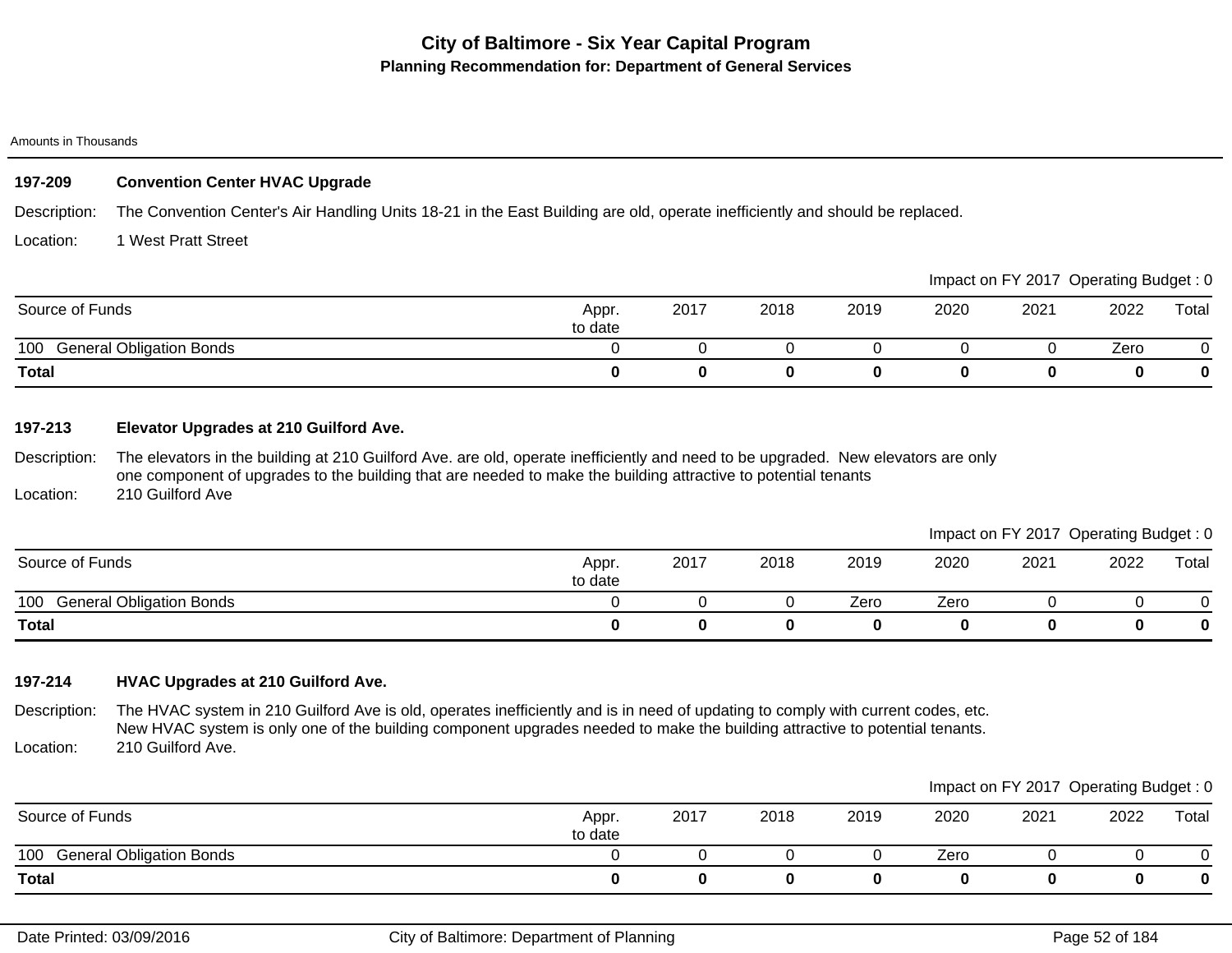Amounts in Thousands

## **197-215 Fire Alarm Upgrades at 210 Guilford Ave.**

Description: Location: The fire alarm system in 210 Guilford Ave. must be replaced in order to function properly, meet current codes and satisfy the requirements of the Fire Marshall. This upgrade will make the property more attractive to potential tenants. 210 Guilford Ave.

|                                        |                  |      |      |      |      |      | Impact on FY 2017 Operating Budget: 0 |       |
|----------------------------------------|------------------|------|------|------|------|------|---------------------------------------|-------|
| Source of Funds                        | Appr.<br>to date | 2017 | 2018 | 2019 | 2020 | 2021 | 2022                                  | Total |
| 100<br><b>General Obligation Bonds</b> |                  |      | Zero | Zero | Zero |      |                                       |       |
| <b>Total</b>                           |                  |      | 0    |      |      |      |                                       | 0     |

## **197-216 Renovation of Vehicle Processing Bay at Police Headquarters**

Description: In lieu of renovating 210 Guilford Ave (Signet Building) to accommodate a full, state-of-the-art crime lab, this project would renovate the existing vehicle processing bay at Police Headquarters (where vehicles are processed for evidence).

Location: 601 E. Fayette Street

| Impact on FY 2017 Operating Budget: 0 |
|---------------------------------------|
|---------------------------------------|

| Source of Funds                        | Appr.<br>to date | 2017 | 2018 | 2019 | 2020 | 2021 | 2022 | Total |
|----------------------------------------|------------------|------|------|------|------|------|------|-------|
| 100<br><b>General Obligation Bonds</b> |                  |      |      | Zero |      | 150  |      | 150   |
| <b>Total</b>                           |                  |      |      |      |      | 150  |      | 150   |

## **197-217 Renovation of Trace Evidence Lab at Police Headquarters**

Description: Location: In lieu of renovating 210 Guilford Ave (Signet Building) to accommodate a full, state-of-the-art crime lab, renovate and upgrade the current Trace Evidence Lab to upgrade the existing facility and incorporate technological advances. 601 E. Fayette St.

|                                        |                  |      |      |      |      |      | Impact on FY 2017 Operating Budget: 0 |       |
|----------------------------------------|------------------|------|------|------|------|------|---------------------------------------|-------|
| Source of Funds                        | Appr.<br>to date | 2017 | 2018 | 2019 | 2020 | 2021 | 2022                                  | Total |
| 100<br><b>General Obligation Bonds</b> |                  |      |      | Zero |      | 60   |                                       | 60    |
| <b>Total</b>                           |                  |      |      |      |      | 60   |                                       | 60    |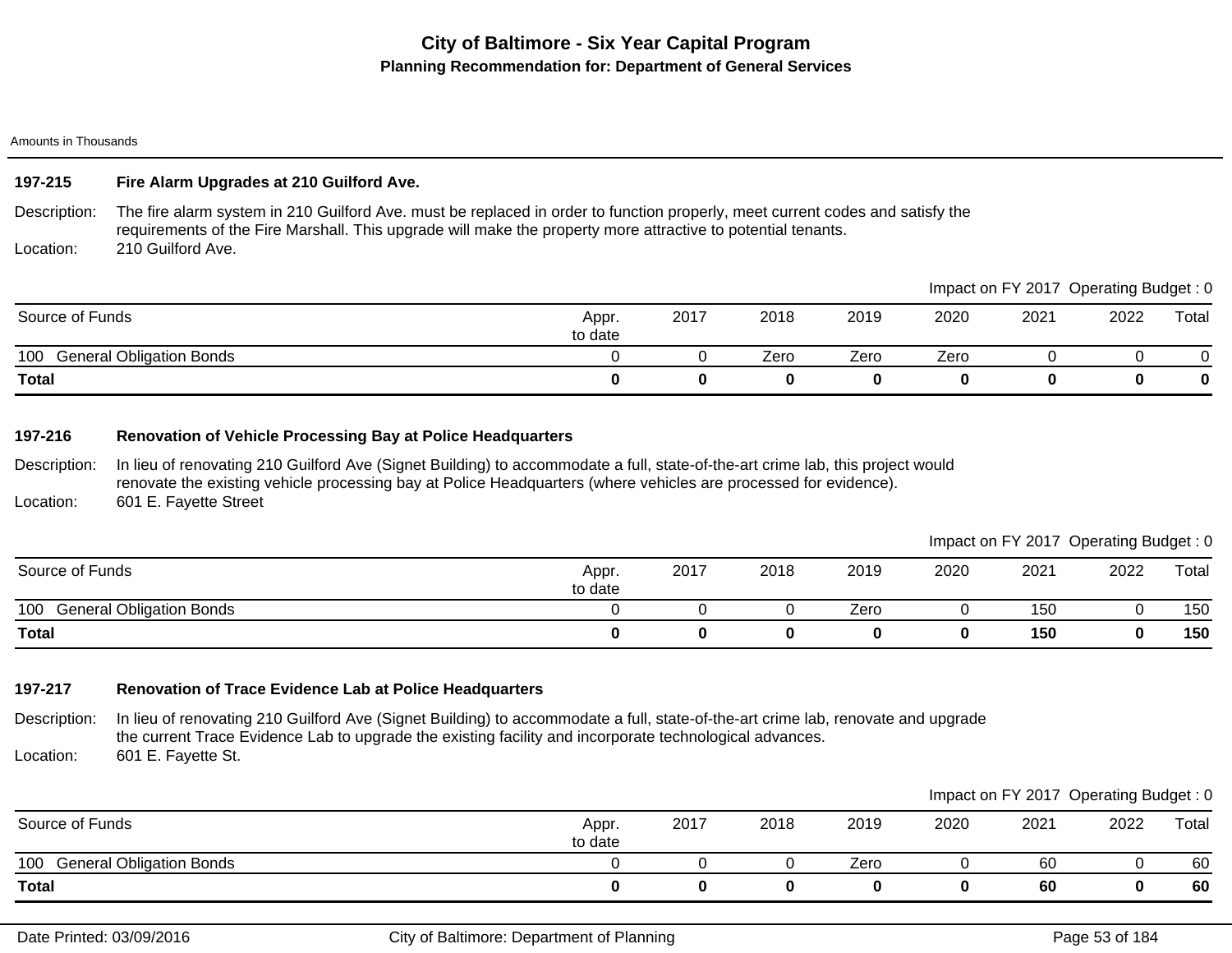Amounts in Thousands

## **197-218 Renovation of Forensic Biology Lab at Police**

Description: In lieu of renovating 210 Guilford Ave (Signet Building) to accommodate a full, state-of-the-art crime lab, this project would renovate the existing forensic biology lab at Police Headquarters

Location: 601 E. Fayette Street

|                                        |                  |      |      |      |      |      | Impact on FY 2017 Operating Budget : 0 |       |
|----------------------------------------|------------------|------|------|------|------|------|----------------------------------------|-------|
| Source of Funds                        | Appr.<br>to date | 2017 | 2018 | 2019 | 2020 | 2021 | 2022                                   | Total |
| <b>General Obligation Bonds</b><br>100 |                  |      |      | Zero |      | 200  |                                        | 200   |
| <b>Total</b>                           |                  |      |      |      |      | 200  |                                        | 200   |

## **197-219 Renovation of Photo and Computer Forensic Lab at Police Headquarters**

Description: In lieu of renovating 210 Guilford Ave (Signet Building) to accommodate a full, state-of-the-art crime lab, renovate the existing photo and computer Forensic Lab at Police Headquarters

Location: 601 E. Fayette Street

Impact on FY 2017 Operating Budget : 0

 $\blacksquare$ 

|                                        |                  |      |      |      |      |      | $\tilde{\phantom{a}}$ | ີ     |
|----------------------------------------|------------------|------|------|------|------|------|-----------------------|-------|
| Source of Funds                        | Appr.<br>to date | 2017 | 2018 | 2019 | 2020 | 2021 | 2022                  | Total |
| <b>General Obligation Bonds</b><br>100 |                  |      |      | Zero |      | 400  |                       | 400   |
| <b>Total</b>                           |                  |      |      |      | 0    | 400  |                       | 400   |

## **197-220 Renovation of Crime Scene Analysis area at Police Headquarters**

Description: In lieu of renovating 210 Guilford Ave (Signet Building) to accommodate a full, state-of-the-art crime lab, renovate the existing crime scene analysis area at Police Headquarters

Location: 601 E. Fayette Street

|                                        |                  |      |      |      |      |      | Impact on FY 2017 Operating Budget: 0 |       |
|----------------------------------------|------------------|------|------|------|------|------|---------------------------------------|-------|
| Source of Funds                        | Appr.<br>to date | 2017 | 2018 | 2019 | 2020 | 2021 | 2022                                  | Total |
| <b>General Obligation Bonds</b><br>100 |                  |      |      | Zero |      | 245  |                                       | 245   |
| <b>Total</b>                           |                  |      |      |      |      | 245  |                                       | 245   |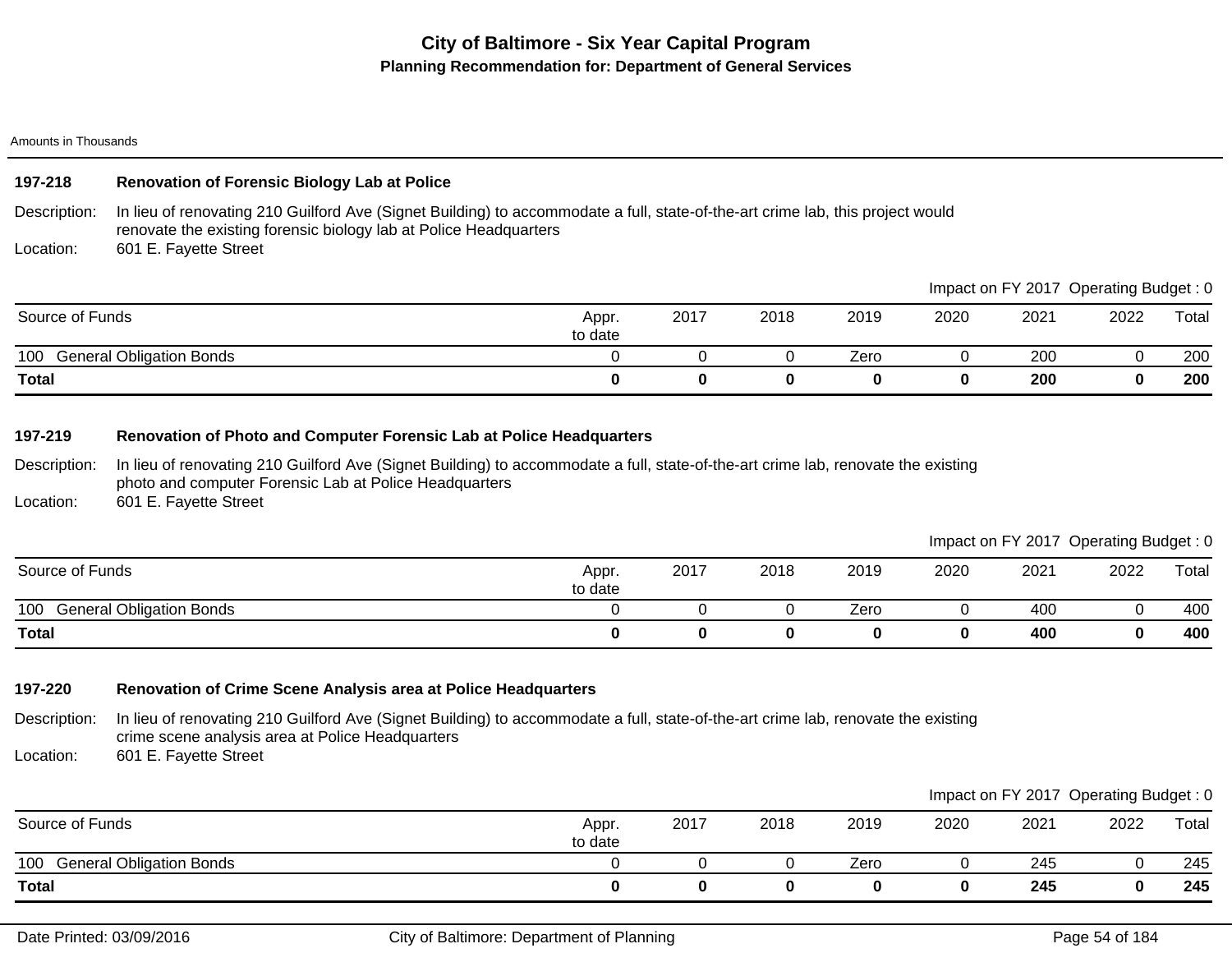#### Amounts in Thousands

### **197-221 Baltimore Streetcar Museum Fire Suppression System**

Description: The Visitor Center at the Baltimore Street Car Museum has no fire suppression system. This project will design and install a modern sprinkler system to current building code.

Location: 1901 Falls Road

|                                        |                  |      |      |      |      | Impaction Fit ZUTT | Operating Budget. U |       |
|----------------------------------------|------------------|------|------|------|------|--------------------|---------------------|-------|
| Source of Funds                        | Appr.<br>to date | 2017 | 2018 | 2019 | 2020 | 2021               | 2022                | Total |
| <b>General Obligation Bonds</b><br>100 |                  |      | 300  |      |      |                    |                     | 300   |
| <b>Total</b>                           |                  |      | 300  |      |      | O                  |                     | 300   |

## **197-222 McKim Free School HVAC installation**

Description: This project will install HVAC in the building at an estimated cost of \$150,000.

Location: 1120 E. Baltimore St.

|  | Impact on FY 2017 Operating Budget: 0 |
|--|---------------------------------------|
|--|---------------------------------------|

Impact on FY 2017 Operating Budget : 0

| Source of Funds                        | Appr.<br>to date | 2017 | 2018 | 2019 | 2020 | 2021 | 2022 | Total |
|----------------------------------------|------------------|------|------|------|------|------|------|-------|
| <b>General Obligation Bonds</b><br>100 |                  |      |      | 125  |      |      |      | 125   |
| <b>Total</b>                           |                  |      | 0    | 125  |      |      |      | 125   |

## **197-413 Mitchell Courthouse Elevator Upgrades**

Description: Location: Replace the elevators in the Mitchell Courthouse, which are old and require frequent repairs due to breakdowns and problems with proper operation. This project would provide the funding needed to complete the project. 100 North Calvert Street

|                                        |                  |       |      |      |      | Impact on FY 2017 Operating Budget: 0 |      |       |
|----------------------------------------|------------------|-------|------|------|------|---------------------------------------|------|-------|
| Source of Funds                        | Appr.<br>to date | 2017  | 2018 | 2019 | 2020 | 2021                                  | 2022 | Total |
| <b>General Obligation Bonds</b><br>100 | .025             | .975  |      |      |      |                                       |      | 3,000 |
| <b>Total</b>                           | 1,025            | l,975 |      |      |      |                                       | 0    | 3,000 |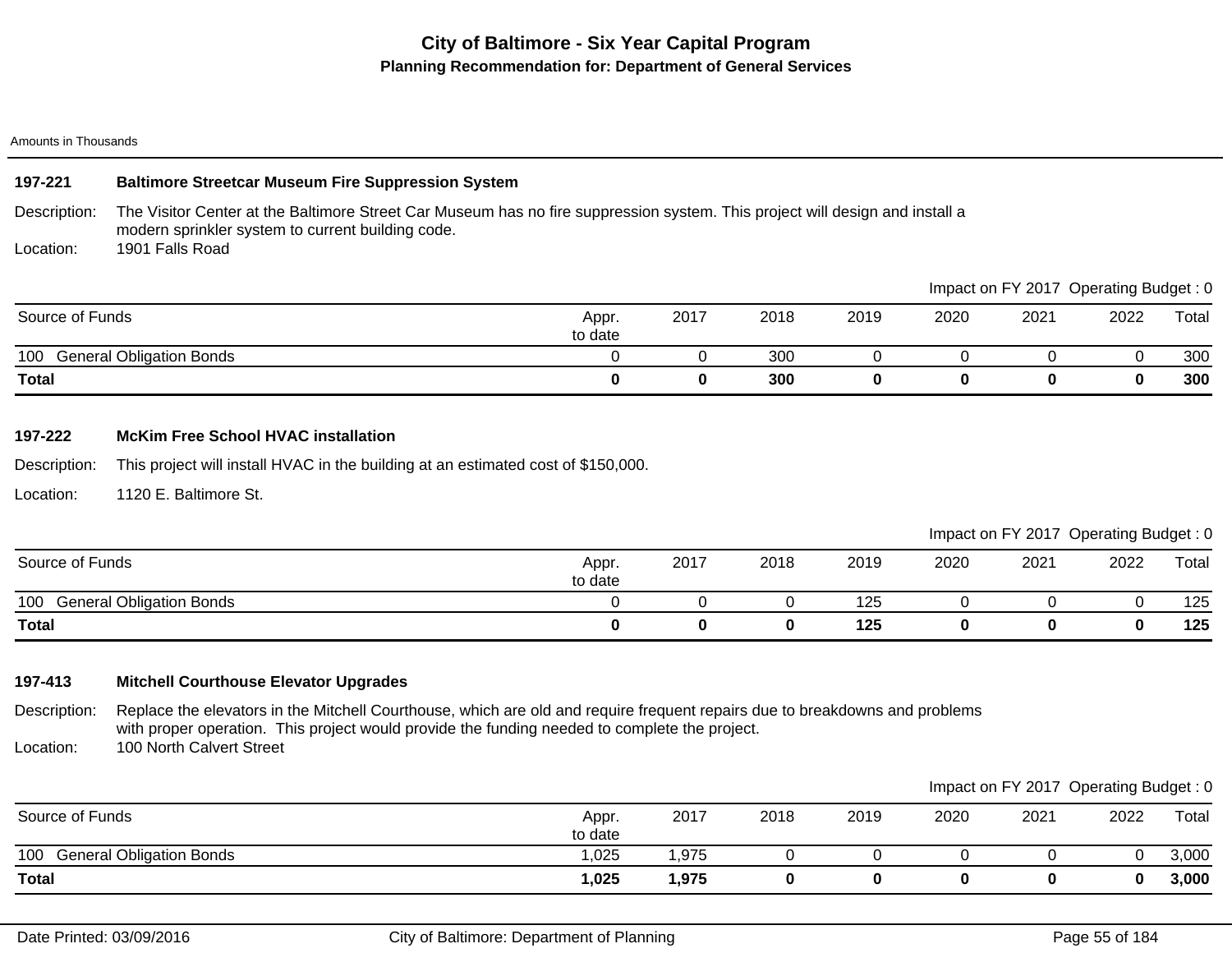#### Amounts in Thousands

| 197-617         | Park Heights Multipurpose Fire Alarm Upgrades                                                                                                         |                  |      |      |      |      |                                       |      |       |
|-----------------|-------------------------------------------------------------------------------------------------------------------------------------------------------|------------------|------|------|------|------|---------------------------------------|------|-------|
| Description:    | This project will replace the current fire alarm system at the Park Heights MultiPurpose Center, which is outdated and doesn't<br>meet current codes. |                  |      |      |      |      |                                       |      |       |
| Location:       | 3939 Reisterstown Road & 620 North Caroline Street                                                                                                    |                  |      |      |      |      |                                       |      |       |
|                 |                                                                                                                                                       |                  |      |      |      |      | Impact on FY 2017 Operating Budget: 0 |      |       |
| Source of Funds |                                                                                                                                                       | Appr.<br>to date | 2017 | 2018 | 2019 | 2020 | 2021                                  | 2022 | Total |
| 100             | <b>General Obligation Bonds</b>                                                                                                                       | 100              | U    | Zero |      |      |                                       |      | 100   |
| <b>Total</b>    |                                                                                                                                                       | 100              | 0    | 0    | 0    | 0    | 0                                     |      | 100   |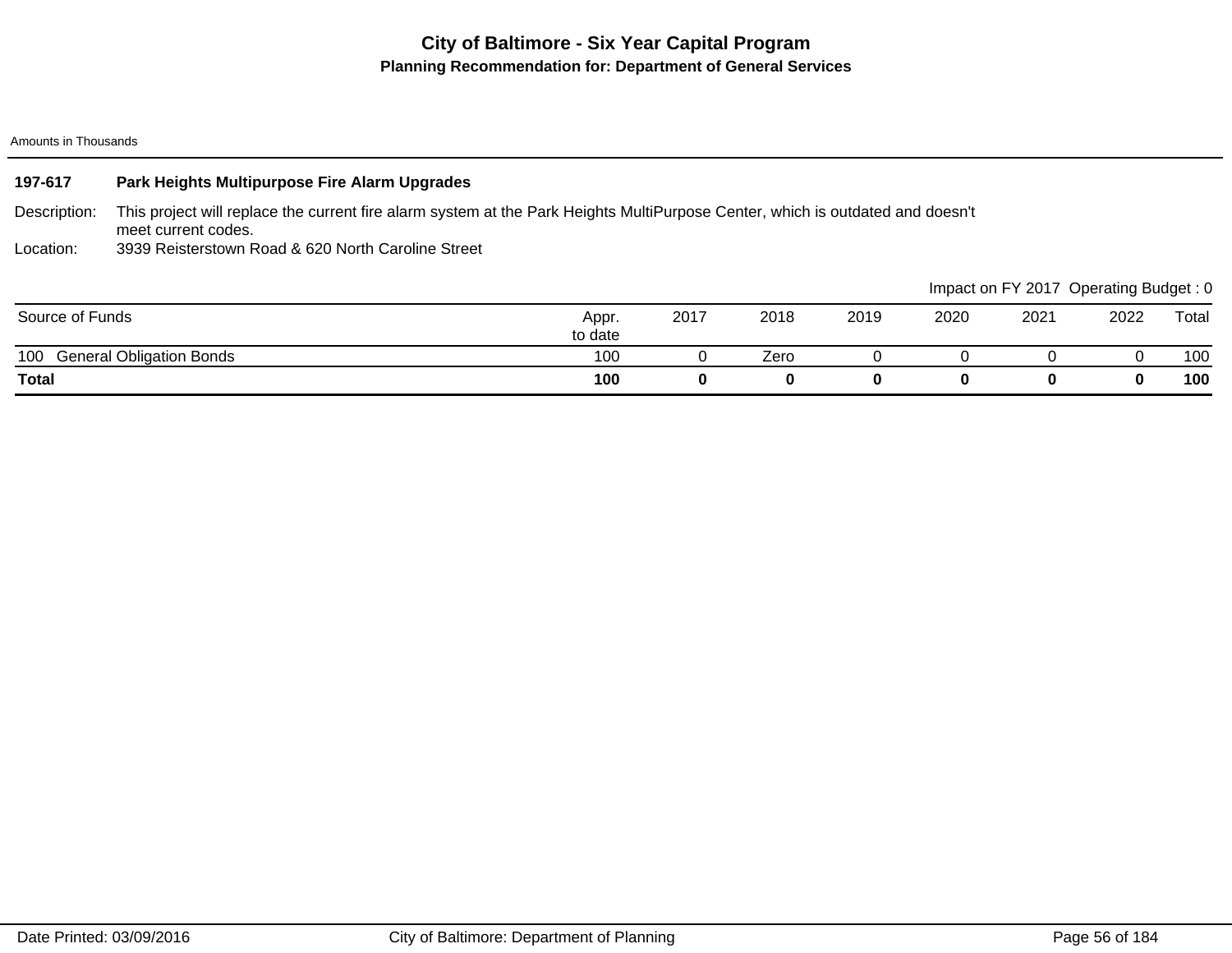# **City of Baltimore - Six Year Capital Program Planning Recommendation for: City School System - Systemics Program**

Amounts in Thousands

| 417-212         | Systemic Improvements (FY 2017-2022)                                                                                                                            |                  |        |        |        |        |                                       |      |                |
|-----------------|-----------------------------------------------------------------------------------------------------------------------------------------------------------------|------------------|--------|--------|--------|--------|---------------------------------------|------|----------------|
| Description:    | Replace, renovate, repair or provide various building systems such as boilers, chillers, air conditioning, elevators, fire safety,<br>roofs, windows and doors. |                  |        |        |        |        |                                       |      |                |
| Location:       | Various                                                                                                                                                         |                  |        |        |        |        |                                       |      |                |
|                 |                                                                                                                                                                 |                  |        |        |        |        | Impact on FY 2017 Operating Budget: 0 |      |                |
| Source of Funds |                                                                                                                                                                 | Appr.<br>to date | 2017   | 2018   | 2019   | 2020   | 2021                                  | 2022 | Total          |
| 100             | <b>General Obligation Bonds</b>                                                                                                                                 | 46,150           | 15,000 | 15,000 | 13,900 | 15,750 | 16,266                                |      | 17,000 139,066 |
| <b>Total</b>    |                                                                                                                                                                 | 46,150           | 15,000 | 15,000 | 13,900 | 15,750 | 16,266                                |      | 17,000 139,066 |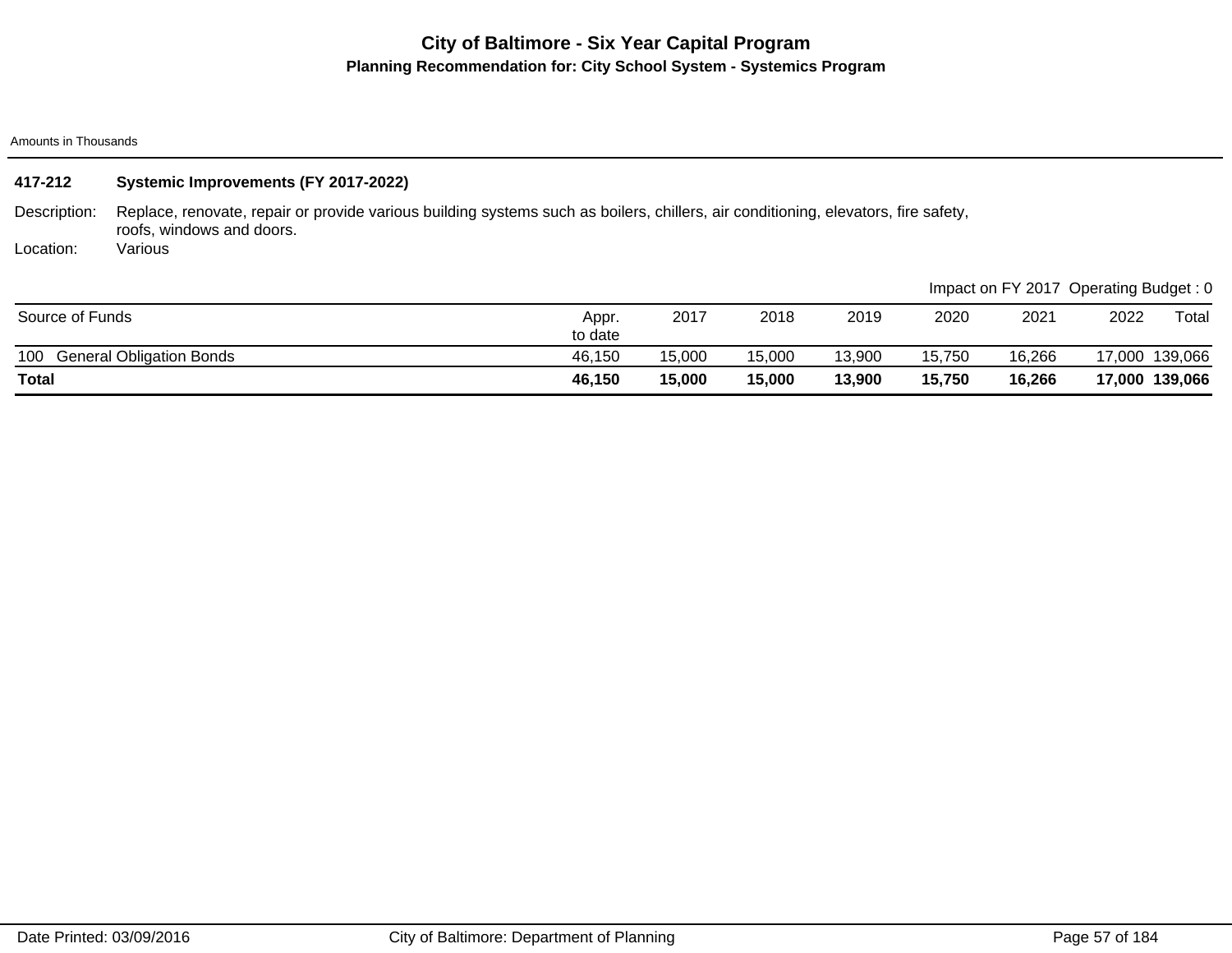## **City of Baltimore - Six Year Capital Program Planning Recommendation for: City School System - Construction**

Amounts in Thousands

## **418-001 Graceland Park-O'Donnell Heights PK-8 #240**

Description: Location: Replace the existing school building (75,613sf) that is in poor condition, over-subscribed, and will be drawing from new housing units in the redeveloped O'Donnell Heights area with a newly constructed modern sustainable school facility. 6300 O'Donnell Street

|                                        |                  |       |      |        |      |      | mpaol on F zo n Operaling Baagol . 0 |        |
|----------------------------------------|------------------|-------|------|--------|------|------|--------------------------------------|--------|
| Source of Funds                        | Appr.<br>to date | 2017  | 2018 | 2019   | 2020 | 2021 | 2022                                 | Total  |
| <b>General Obligation Bonds</b><br>100 | 10,090           | 000,  | ,000 | ,000   |      |      |                                      | 13,090 |
| <b>Total</b>                           | 10,090           | 1,000 | ,000 | 000, ا |      |      |                                      | 13,090 |

#### **418-003 Holabird ES/MS #229**

Description: Replace the existing school building (49,754 sf) that is in poor condition, oversubscribed, and will be adjacent to 900 new units in the area with.

Location: 1500 Imla Street

Impact on FY 2017 Operating Budget : 0

Impact on FV 2017, Operating Budget : 0

| Source of Funds                        | Appr.<br>to date | 2017  | 2018 | 2019   | 2020 | 2021 | 2022 | Total  |
|----------------------------------------|------------------|-------|------|--------|------|------|------|--------|
| 100<br><b>General Obligation Bonds</b> | 10,090           | ,000  | ,000 | ,000   |      |      |      | 13,090 |
| <b>Total</b>                           | 10,090           | 1,000 | ,000 | 000, ا |      |      |      | 13,090 |

### **418-177 Armistead Gardens ES # 243**

Description: Location: Renovate and add an addition to the existing Armistead Gardens PK-8 building that is outdated and overcrowded. The building renovation/addition will provide a modern, state of the art, 21st century educational environment for the PK-8 students. 5001 East Eager St

|                                        |                  |      |      |       |       |      | Impact on FY 2017 Operating Budget: 0 |       |
|----------------------------------------|------------------|------|------|-------|-------|------|---------------------------------------|-------|
| Source of Funds                        | Appr.<br>to date | 2017 | 2018 | 2019  | 2020  | 2021 | 2022                                  | Total |
| <b>General Obligation Bonds</b><br>100 |                  |      |      | ,100  | ,250  | 734  |                                       | 3,084 |
| <b>Total</b>                           |                  |      |      | 1,100 | 1,250 | 734  |                                       | 3,084 |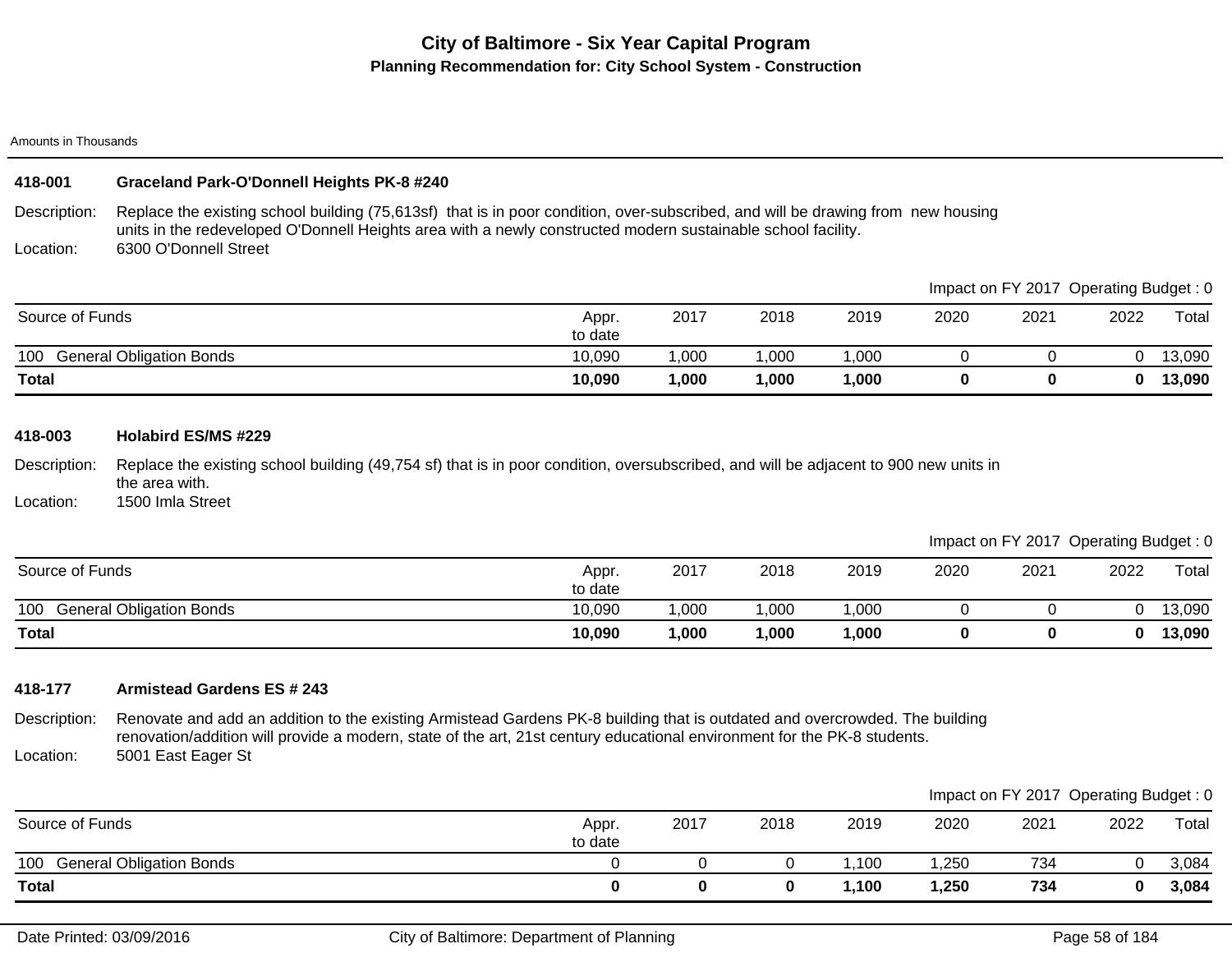## **City of Baltimore - Six Year Capital Program Planning Recommendation for: Pratt Library**

#### Amounts in Thousands

### **457-002 Clifton Branch Library Renovation**

Description: Complete renovation of Clifton Library Branch to include new roof, HVAC, ADA access, lighting, windows, updated restroom, and public and staff spaces, as necessary.

Location: 20th and Wolfe Streets

|                                        |                  |      |      |      |      |      | impact on Fit 2017 Operating Budget. U |        |
|----------------------------------------|------------------|------|------|------|------|------|----------------------------------------|--------|
| Source of Funds                        | Appr.<br>to date | 2017 | 2018 | 2019 | 2020 | 2021 | 2022                                   | Total  |
| 100<br><b>General Obligation Bonds</b> |                  | .250 |      |      |      |      |                                        | ,250   |
| <b>Total</b>                           |                  | ,250 |      |      |      |      |                                        | 250, ا |

### **457-004 Walbrook Library Renovation**

Description: Complete renovation of the Walbrook Library to include new roof, HVAC, ADA access, lighting, windows, updated restrooms, and public and staff spaces, as necessary.

Location: 3203 W. North Avenue

### Impact on FY 2017 Operating Budget : 0

Impact on FY 2017 Operating Budget : 0

|                                        |                  |      |      |      |      |      | $\sim$ | __    |
|----------------------------------------|------------------|------|------|------|------|------|--------|-------|
| Source of Funds                        | Appr.<br>to date | 2017 | 2018 | 2019 | 2020 | 2021 | 2022   | Total |
| <b>General Obligation Bonds</b><br>100 |                  |      | ,500 | ,500 | ,500 |      |        | 4,500 |
| <b>Total</b>                           |                  |      | ,500 | ,500 | ,500 |      | 0      | 4,500 |

## **457-005 Light Street Library Renovation**

Description: Renovate the Light Street Library located in South Baltimore, to include, if needed, new roof, HVAC, ADA access, lighting and windows and updated restroom and public and staff spaces.

Location: 1251 Light Street

|                                        |                  |      |      |      |      |       | Impact on FY 2017 Operating Budget: 0 |       |
|----------------------------------------|------------------|------|------|------|------|-------|---------------------------------------|-------|
| Source of Funds                        | Appr.<br>to date | 2017 | 2018 | 2019 | 2020 | 2021  | 2022                                  | Total |
| <b>General Obligation Bonds</b><br>100 |                  |      |      |      |      | ,500  | ,500                                  | 3,000 |
| <b>Total</b>                           |                  |      |      |      |      | 1,500 | ,500                                  | 3,000 |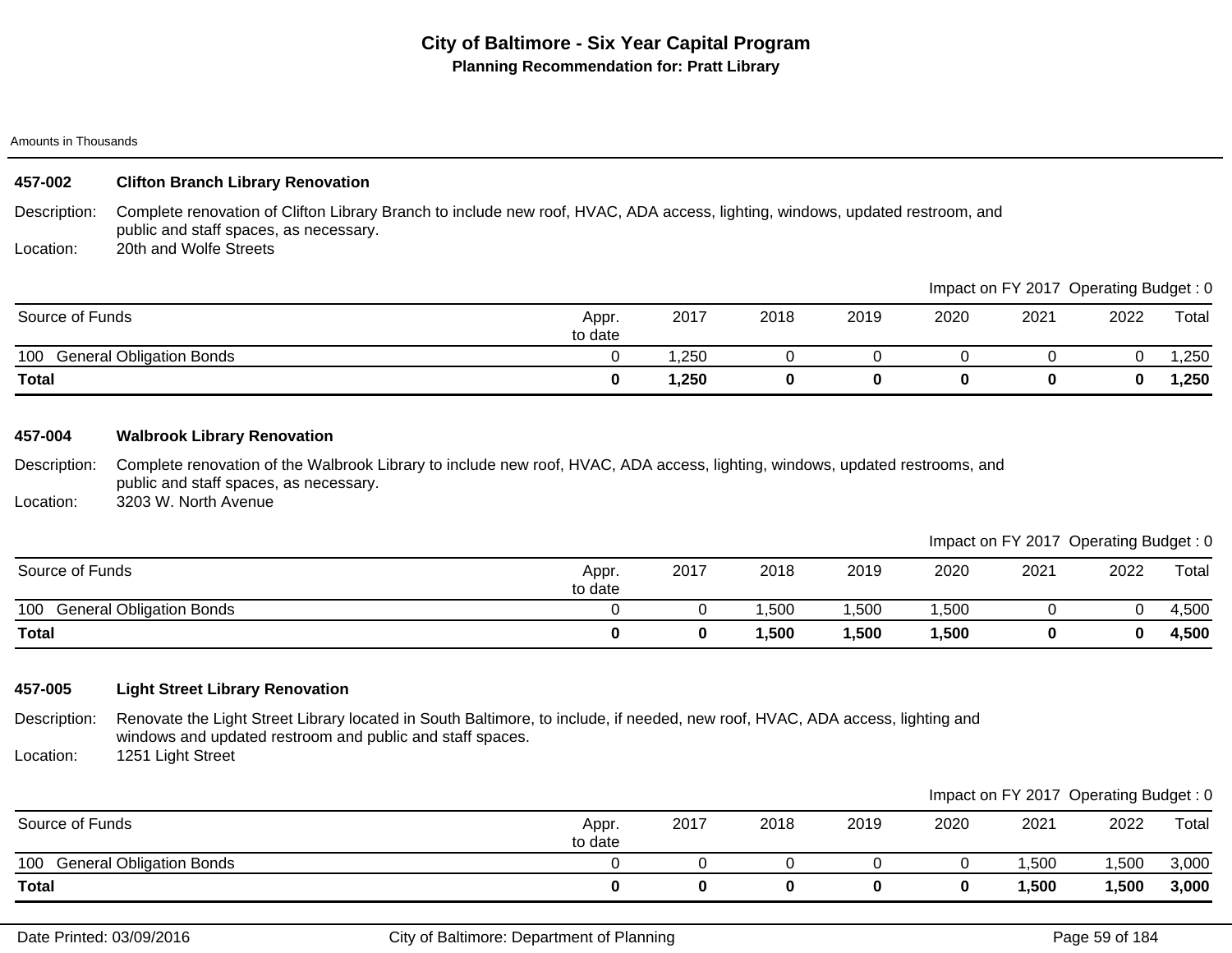# **City of Baltimore - Six Year Capital Program Planning Recommendation for: Pratt Library**

Amounts in Thousands

| 457-024         | <b>Central Library Renovation</b>                                                                                                                                                                                                                |                  |        |        |        |      |                                       |      |        |
|-----------------|--------------------------------------------------------------------------------------------------------------------------------------------------------------------------------------------------------------------------------------------------|------------------|--------|--------|--------|------|---------------------------------------|------|--------|
| Description:    | Complete renovation of the Central Library, including additional public space, expanded conference/multi-purpose spaces,<br>teen/young adult/children's areas, family restrooms. The City is required to contribute \$5.3m to State for project. |                  |        |        |        |      |                                       |      |        |
| Location:       | 400 Cathedral St.                                                                                                                                                                                                                                |                  |        |        |        |      |                                       |      |        |
|                 |                                                                                                                                                                                                                                                  |                  |        |        |        |      | Impact on FY 2017 Operating Budget: 0 |      |        |
| Source of Funds |                                                                                                                                                                                                                                                  | Appr.<br>to date | 2017   | 2018   | 2019   | 2020 | 2021                                  | 2022 | Total  |
|                 | 100 General Obligation Bonds                                                                                                                                                                                                                     |                  | 750    |        |        |      |                                       |      | 750    |
| 690             | <b>Other State Funds</b>                                                                                                                                                                                                                         |                  | 23,200 | 24,700 | 15.550 | 0    |                                       | 0    | 63,450 |
| <b>Total</b>    |                                                                                                                                                                                                                                                  | 0                | 23,950 | 24,700 | 15,550 | 0    | 0                                     | 0    | 64,200 |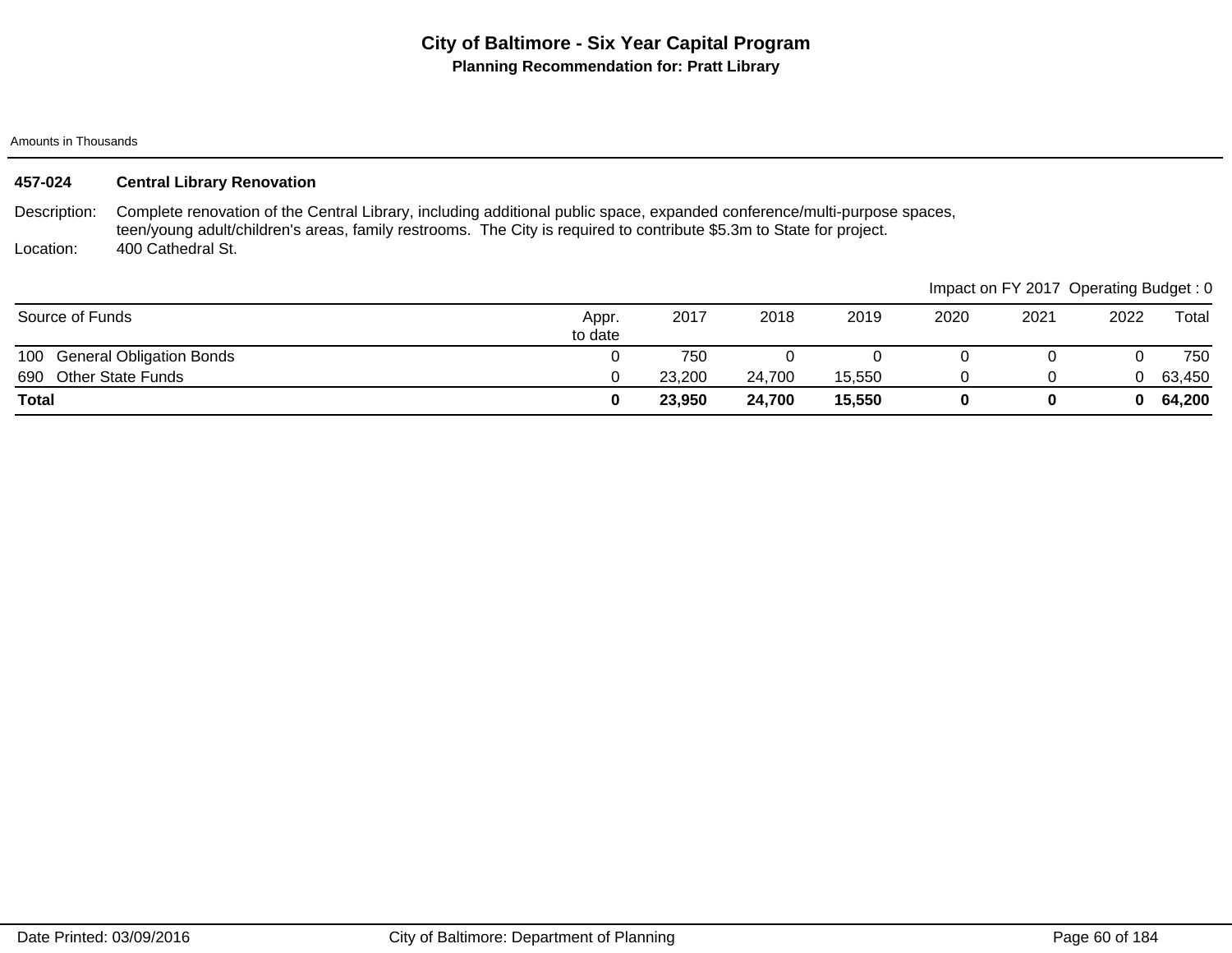#### Amounts in Thousands

## **474-013 FY 2018-2022 Tree Baltimore Program**

Description: Purchase & install trees through Tree Baltimore. The Dept's Tree Baltimore staff and Forestry Division shall determine locations for new trees including city sidewalks, grass medians, parks and private property.

Location: Various

| Total                               |                  |      | 400  | 400  | 400  | 400  | 400                                   | 2,000 |
|-------------------------------------|------------------|------|------|------|------|------|---------------------------------------|-------|
| 800<br>General Funds (HUR Eligible) |                  |      | 400  | 400  | 400  | 400  | 400                                   | 2,000 |
| Source of Funds                     | Appr.<br>to date | 2017 | 2018 | 2019 | 2020 | 2021 | 2022                                  | Total |
|                                     |                  |      |      |      |      |      | Impact on FY 2017 Operating Budget: 0 |       |

### **474-014 FY 2018-2022 Maryland Community Parks and Playground Program**

Description: Renovate park playgrounds and nearby basketball courts through the Community Parks and Playgrounds Program.

Location: Various

|                                 |                  |      |      |      |      | Impact on FY 2017 Operating Budget: 0 |      |       |
|---------------------------------|------------------|------|------|------|------|---------------------------------------|------|-------|
| Source of Funds                 | Appr.<br>to date | 2017 | 2018 | 2019 | 2020 | 2021                                  | 2022 | Total |
| <b>Other State Funds</b><br>690 |                  |      | 500  | 500  | 500  | 500                                   | 500  | 2,500 |
| <b>Total</b>                    |                  |      | 500  | 500  | 500  | 500                                   | 500  | 2,500 |

## **474-015 FY 2018-2022 Baltimore Playlot Program**

Description: Renovate park playgrounds. The sites for the Baltimore Playlot Program will be selected closer to the fiscal year.

Location: Various

|                                        |                  |      |      |      |      |      | Impact on FY 2017 Operating Budget: 0 |       |
|----------------------------------------|------------------|------|------|------|------|------|---------------------------------------|-------|
| Source of Funds                        | Appr.<br>to date | 2017 | 2018 | 2019 | 2020 | 2021 | 2022                                  | Total |
| <b>General Obligation Bonds</b><br>100 |                  |      | 500  | 500  | 500  | 500  | 500                                   | 2,500 |
| <b>Total</b>                           |                  |      | 500  | 500  | 500  | 500  | 500                                   | 2,500 |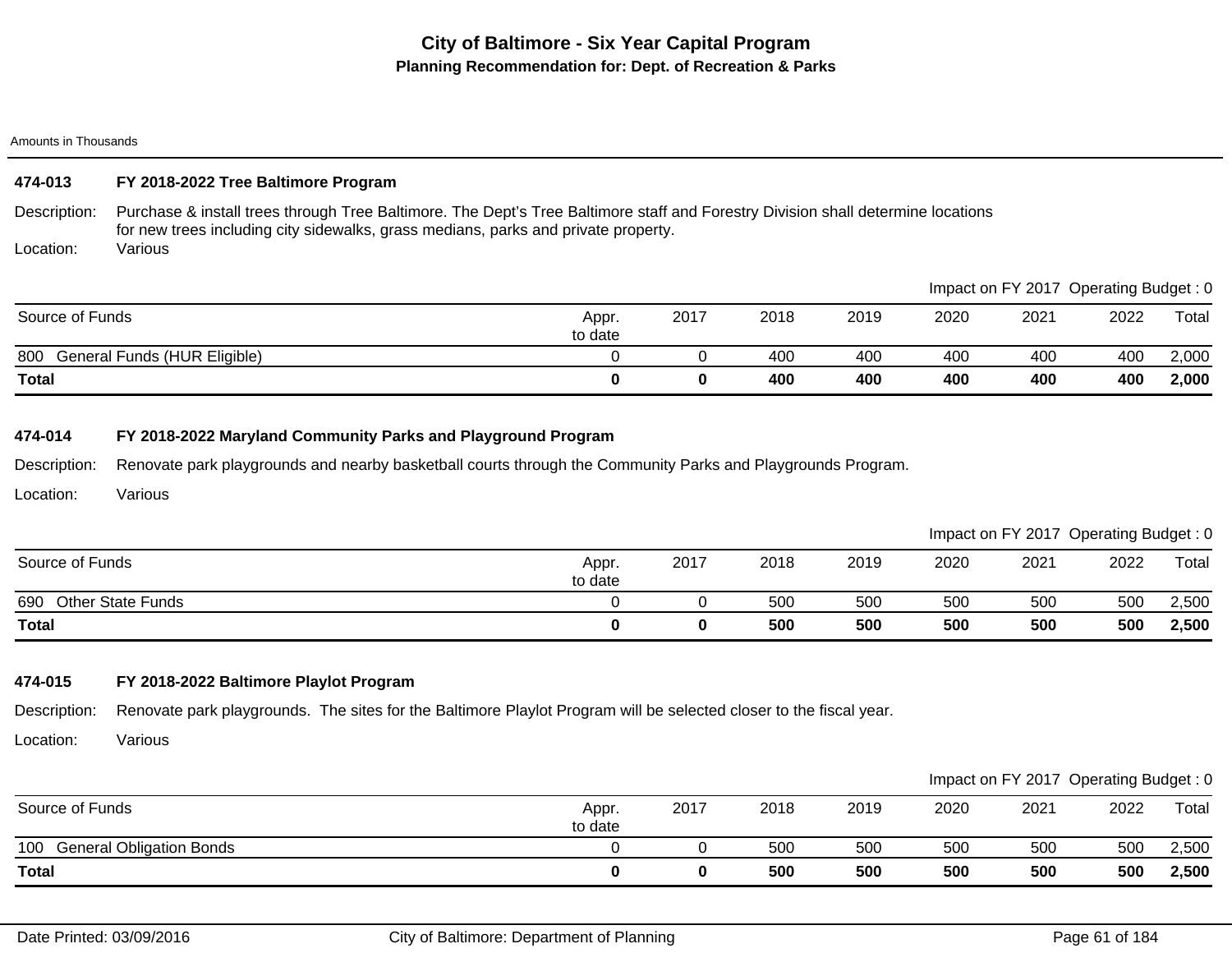Amounts in Thousands

## **474-016 FY 2018-2022 Park Rehabilitation Program**

Description: Install new trash and recycling bins, benches, lighting, signage, paths, utilities, fencing, fountains, dog areas and other park amenities in a comprehensive manner throughout the park system.

Location: **Citywide** 

|                                         |                  |      |        |       |      | Impact on FY 2017 Operating Budget: 0 |       |        |
|-----------------------------------------|------------------|------|--------|-------|------|---------------------------------------|-------|--------|
| Source of Funds                         | Appr.<br>to date | 2017 | 2018   | 2019  | 2020 | 2021                                  | 2022  | Total  |
| 100<br><b>General Obligation Bonds</b>  |                  |      | Zero   | 750   | Zero | 900                                   | 900   | 2,550  |
| State Open Space Matching Grants<br>604 |                  |      | .500   | 1,500 | ,500 | ,500                                  | ,500  | 7,500  |
| Total                                   |                  |      | 500. ا | 2,250 | ,500 | 2,400                                 | 2,400 | 10,050 |

## **474-017 FY17 Riverside Park Improvements**

Description: Implement high-priority projects from the Riverside Park Master Plan (2010), including the renovation of existing athletic fields, basketball courts, construction of a new dog park, and purchase of the CSX property.

Location: Riverside Park, 1800 Covington Street

| Source of Funds                        | Appr.<br>to date | 2017 | 2018 | 2019 | 2020 | 2021 | 2022 | Total |
|----------------------------------------|------------------|------|------|------|------|------|------|-------|
| <b>General Obligation Bonds</b><br>100 | 840              | 275  |      |      |      |      |      | ,115  |
| 604 State Open Space Matching Grants   | 410              | 375  |      |      |      |      |      | 785   |
| <b>Total</b>                           | 250, ا           | 650  |      |      |      |      | 0    | ,900  |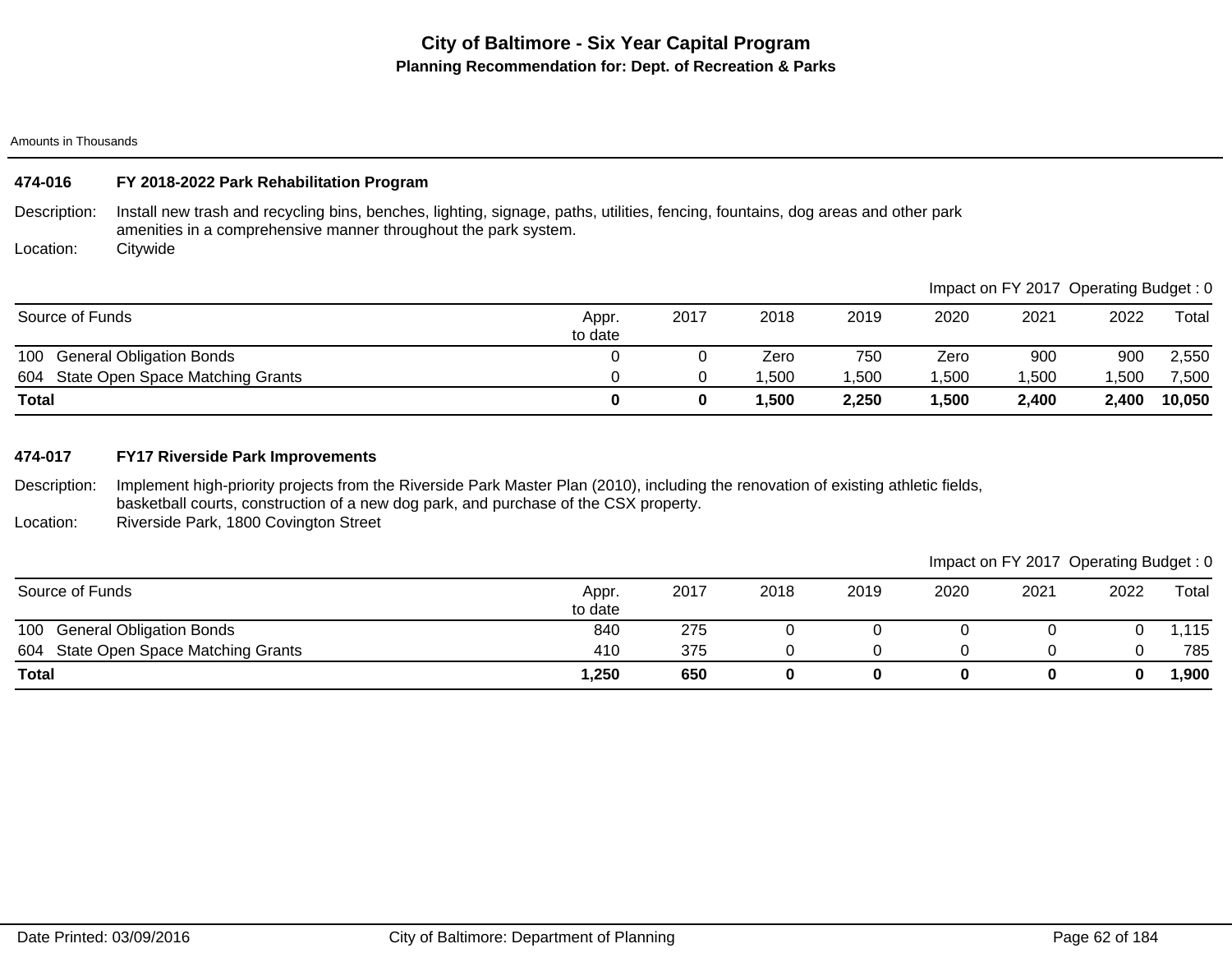#### Amounts in Thousands

## **474-026 CC Jackson Pool and Parking**

Description: Location: Replace the existing CC Jackson neighborhood "walk-to" and wading pools with a updated and redesigned outdoor pool to be attached to CC Jackson Recreation Center. This is Phase II of the CC Jackson Community Center renovation project. 4910 Park Heights Avenue

|                                                 |                  |       |      |      |      | Impact on FY 2017 Operating Budget: 0 |      |        |
|-------------------------------------------------|------------------|-------|------|------|------|---------------------------------------|------|--------|
| Source of Funds                                 | Appr.<br>to date | 2017  | 2018 | 2019 | 2020 | 2021                                  | 2022 | Total  |
| 100 General Obligation Bonds                    | 350              | 275   |      |      |      |                                       |      | 625    |
| 604 State Open Space Matching Grants            | 1,050            | 825   |      |      |      |                                       |      | 875, ا |
| 612 Pimlico Area Local Impact Aid - VLT Revenue | 400              |       |      |      |      |                                       |      | 400    |
| <b>Total</b>                                    | 1,800            | 1,100 |      |      |      |                                       |      | 2,900  |

### **474-033 FY 2018-2022 Athletic Court Renovations**

Description: In future budget years, basketball & tennis courts will be renovated including court resurfacing, seal-coat, new fences and lights. Wherever necessary, paths will be added to meet ADA requirements.

Location: Various

|                                        |                  |      |      |      |      | Impact on FY 2017 Operating Budget: 0 |      |       |
|----------------------------------------|------------------|------|------|------|------|---------------------------------------|------|-------|
| Source of Funds                        | Appr.<br>to date | 2017 | 2018 | 2019 | 2020 | 2021                                  | 2022 | Total |
| <b>General Obligation Bonds</b><br>100 |                  |      | 600  | 600  | 600  | 60 <sub>C</sub>                       | 600  | 3,000 |
| <b>Total</b>                           |                  |      | 600  | 600  | 600  | 600                                   | 600  | 3,000 |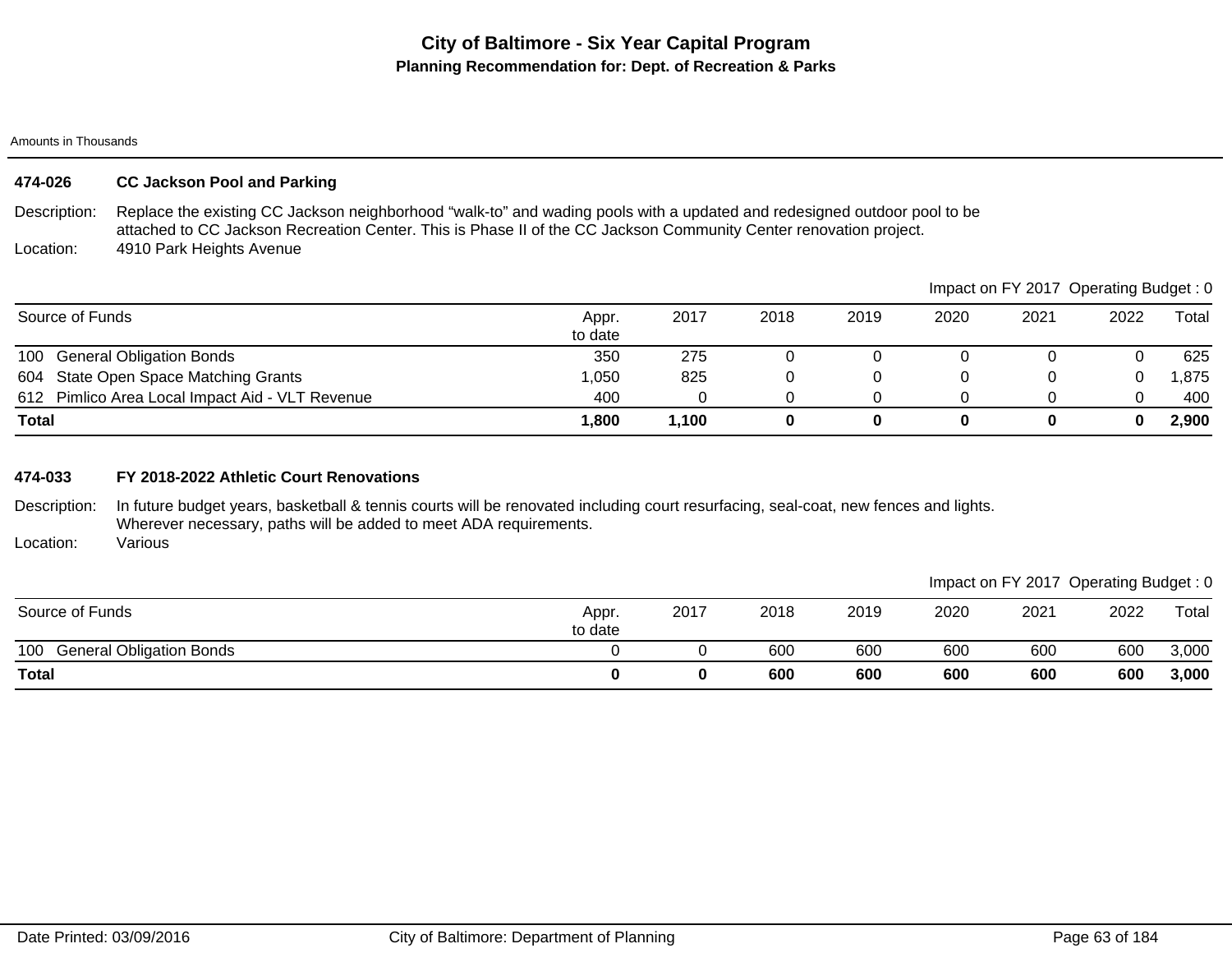#### Amounts in Thousands

| 474-034         | Fy 2018-2022 Athletic Field Renovations                                                                                                                            |                  |          |      |      |       |                                       |        |          |
|-----------------|--------------------------------------------------------------------------------------------------------------------------------------------------------------------|------------------|----------|------|------|-------|---------------------------------------|--------|----------|
| Description:    | Athletic fields throughout the city's park system will be renovated to accommodate a variety of team sports on either irrigated<br>grass or synthetic turf fields. |                  |          |      |      |       |                                       |        |          |
| Location:       | Various                                                                                                                                                            |                  |          |      |      |       |                                       |        |          |
|                 |                                                                                                                                                                    |                  |          |      |      |       | Impact on FY 2017 Operating Budget: 0 |        |          |
| Source of Funds |                                                                                                                                                                    | Appr.<br>to date | 2017     | 2018 | 2019 | 2020  | 2021                                  | 2022   | Total    |
| 100             | <b>General Obligation Bonds</b>                                                                                                                                    |                  |          | Zero | 750  | 000.1 | 1,000                                 | 000. ا | 3,750    |
|                 | 613 Casino Area Local Impact Aid - VLT Revenue                                                                                                                     |                  |          |      |      | Zero  |                                       | 0      | $\Omega$ |
| <b>Total</b>    |                                                                                                                                                                    | 0                | $\bf{0}$ | 0    | 750  | 1.000 | 1,000                                 | ,000   | 3,750    |

## **474-046 FY17 Neighborhood Pool Renovation (Cherry Hill)**

Description: Renovate the Cherry Hill, Clifton, Patterson Outdoor Pools and the Callow Hill Indoor Pool to bring them up to current building code and American Disability Act (ADA) standards.

Location: Various

| Source of Funds                        | Appr.<br>to date | 2017 | 2018 | 2019 | 2020 | 2021 | 2022 | Total |
|----------------------------------------|------------------|------|------|------|------|------|------|-------|
| <b>General Obligation Bonds</b><br>100 |                  | 400  |      |      |      |      |      | 400   |
| <b>Total</b>                           |                  | 400  |      |      |      |      |      | 400   |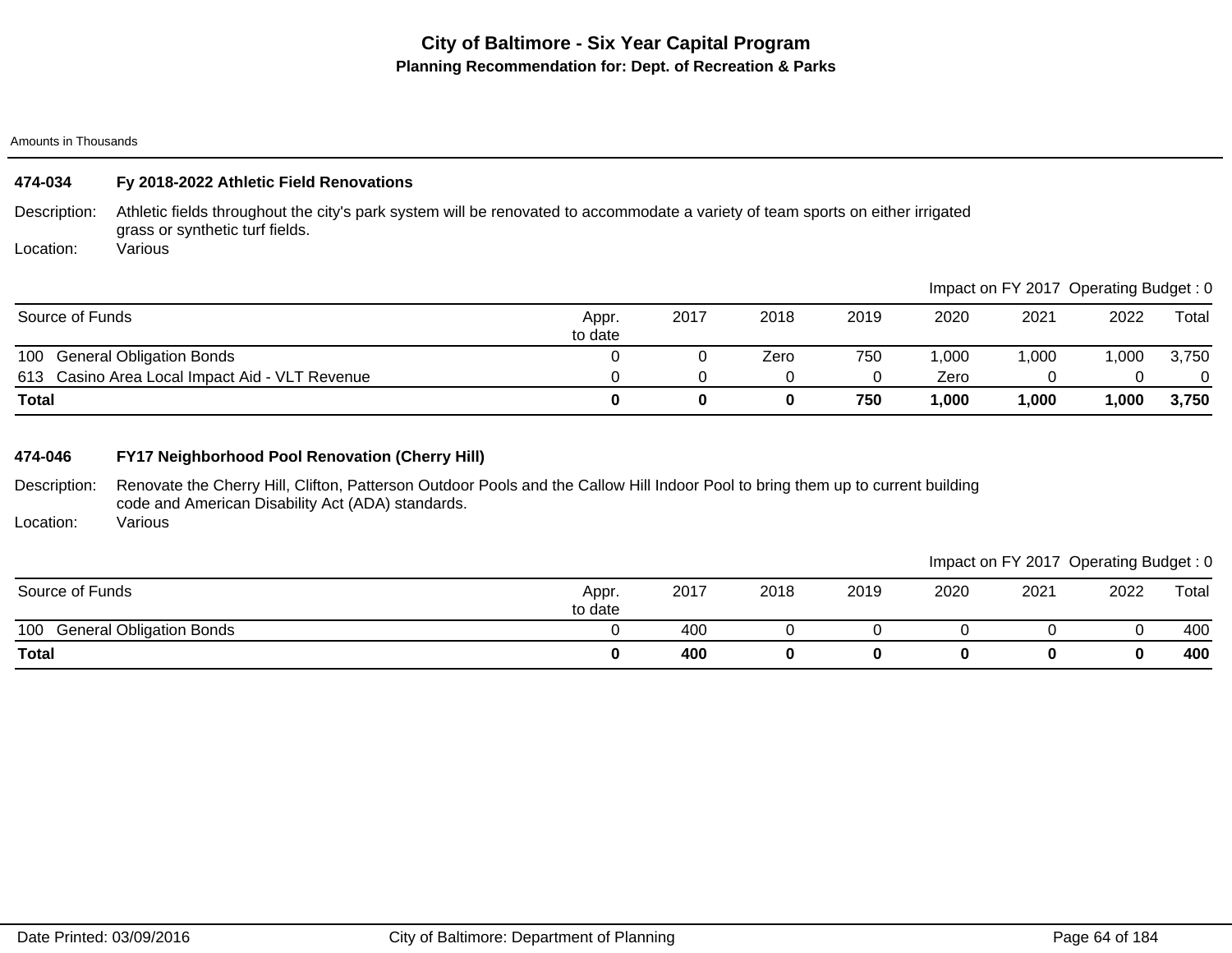#### Amounts in Thousands

### **474-049 Cahill Fitness and Wellness Center**

Description: Construct a new Cahill Fitness and Wellness Center focused on outdoor recreation and environmental activities. The new building will replace the existing Rec. Center.

Location: 4001 Clifton Avenue

|                                      |                  |      |      |      |      | Impact on FY 2017 Operating Budget: 0 |      |        |
|--------------------------------------|------------------|------|------|------|------|---------------------------------------|------|--------|
| Source of Funds                      | Appr.<br>to date | 2017 | 2018 | 2019 | 2020 | 2021                                  | 2022 | Total  |
| 100 General Obligation Bonds         | 4,435            | 220  | 300  |      |      |                                       |      | 4,955  |
| 200 General Funds                    | 2,365            |      |      |      | 0    |                                       |      | 2,365  |
| 603 State Open Space Grants          | 5,000            |      |      |      |      |                                       |      | 5,000  |
| 604 State Open Space Matching Grants | 500              | 486  |      |      |      |                                       |      | 986    |
| <b>Total</b>                         | 12,300           | 706  | 300  | 0    | 0    | 0                                     | 0    | 13,306 |

## **474-051 Winans Meadow Nature Center**

Description: Construct a small nature center that will include educational exhibits, visitor space, a classroom, office, storage and restrooms.

Location: Gwynns Falls/Leakin Park

|                              |                  |      |      |      |      |      | Impact on FY 2017 Operating Budget: 0 |       |
|------------------------------|------------------|------|------|------|------|------|---------------------------------------|-------|
| Source of Funds              | Appr.<br>to date | 2017 | 2018 | 2019 | 2020 | 2021 | 2022                                  | Total |
| 100 General Obligation Bonds |                  | 550  |      |      |      |      |                                       | 550   |
| 603 State Open Space Grants  | .000             |      |      |      |      |      |                                       | ,000  |
| <b>Total</b>                 | 1,000            | 550  |      |      |      |      |                                       | ,550  |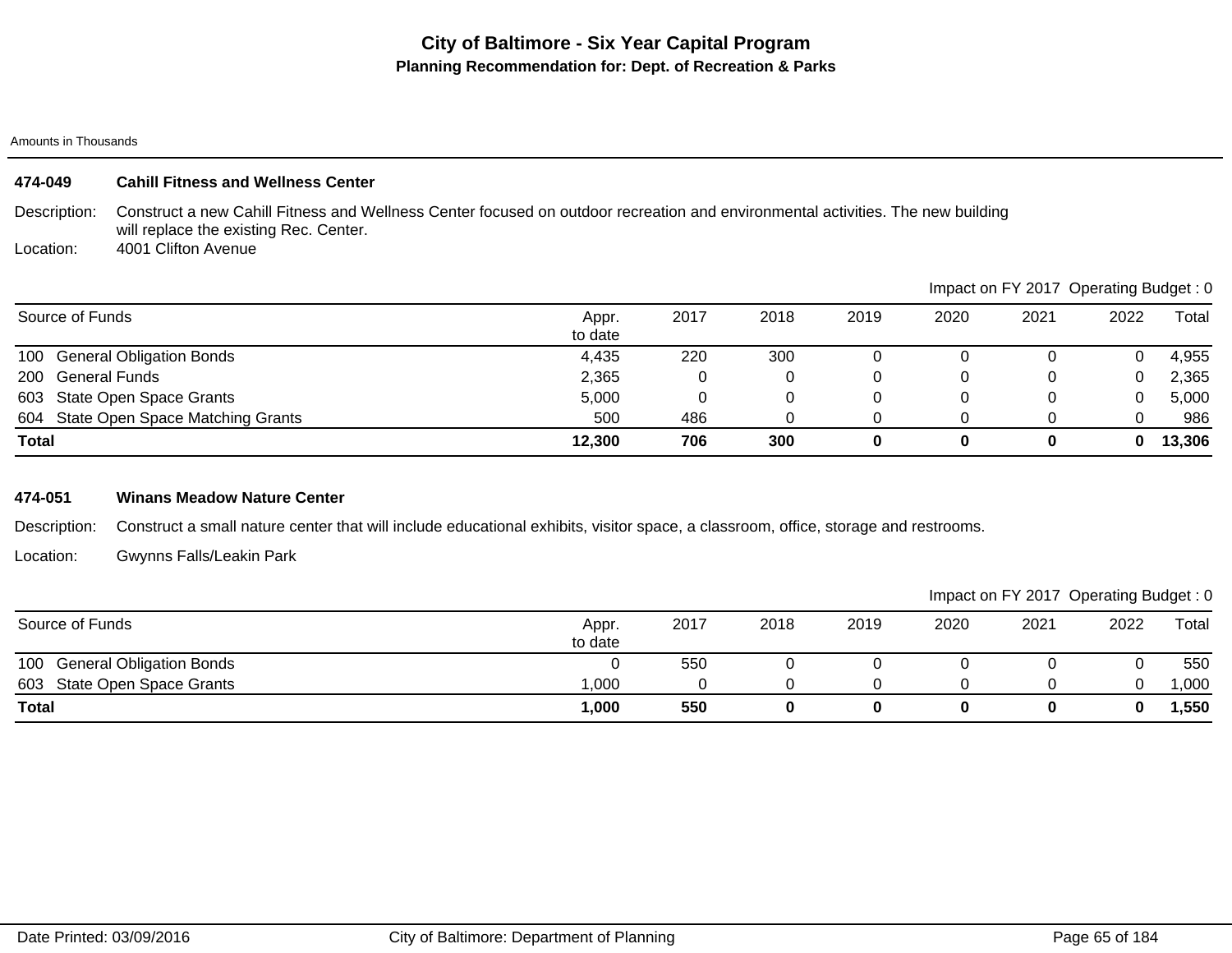#### Amounts in Thousands

| Druid Hill Park: Community Service Center and Ball Field<br>474-052 |                                                                                                                                                                                                       |                  |             |      |      |      |                                       |      |       |
|---------------------------------------------------------------------|-------------------------------------------------------------------------------------------------------------------------------------------------------------------------------------------------------|------------------|-------------|------|------|------|---------------------------------------|------|-------|
| Description:                                                        | Convert the former reptile house in Druid Hill Park into a community service center to provide park access services for the public,<br>restrooms and ADA amenities. Renovate the adjacent ball field. |                  |             |      |      |      |                                       |      |       |
| Location:                                                           | Druid Hill Park                                                                                                                                                                                       |                  |             |      |      |      |                                       |      |       |
|                                                                     |                                                                                                                                                                                                       |                  |             |      |      |      | Impact on FY 2017 Operating Budget: 0 |      |       |
| Source of Funds                                                     |                                                                                                                                                                                                       | Appr.<br>to date | 2017        | 2018 | 2019 | 2020 | 2021                                  | 2022 | Total |
|                                                                     | 100 General Obligation Bonds                                                                                                                                                                          | 0                | Zero        | 0    |      | 0    | 1,650                                 |      | ,650  |
| 200                                                                 | General Funds                                                                                                                                                                                         | 500              | 0           | 0    | 0    | 0    |                                       |      | 500   |
|                                                                     | 603 State Open Space Grants                                                                                                                                                                           | 200              | $\Omega$    | 0    | 0    | 0    | 0                                     | 0    | 200   |
| <b>Total</b>                                                        |                                                                                                                                                                                                       | 700              | $\mathbf 0$ | 0    | 0    | 0    | 1,650                                 | 0    | 2,350 |

## **474-059 FY17 Recreation Facility Renovation (Lakeland)**

Description: Replace basic operating systems (hvac, roof, ADA) at Lakeland recreation center facility.

Location: 2921 Stranden Rd

| Source of Funds                                | Appr.<br>to date | 2017 | 2018 | 2019 | 2020 | 2021 | 2022 | Total |
|------------------------------------------------|------------------|------|------|------|------|------|------|-------|
| <b>General Obligation Bonds</b><br>100         |                  | 200  |      |      |      |      |      | 200   |
| 613 Casino Area Local Impact Aid - VLT Revenue |                  | 100  |      |      |      |      |      | 100   |
| <b>Total</b>                                   |                  | 300  |      |      |      |      |      | 300   |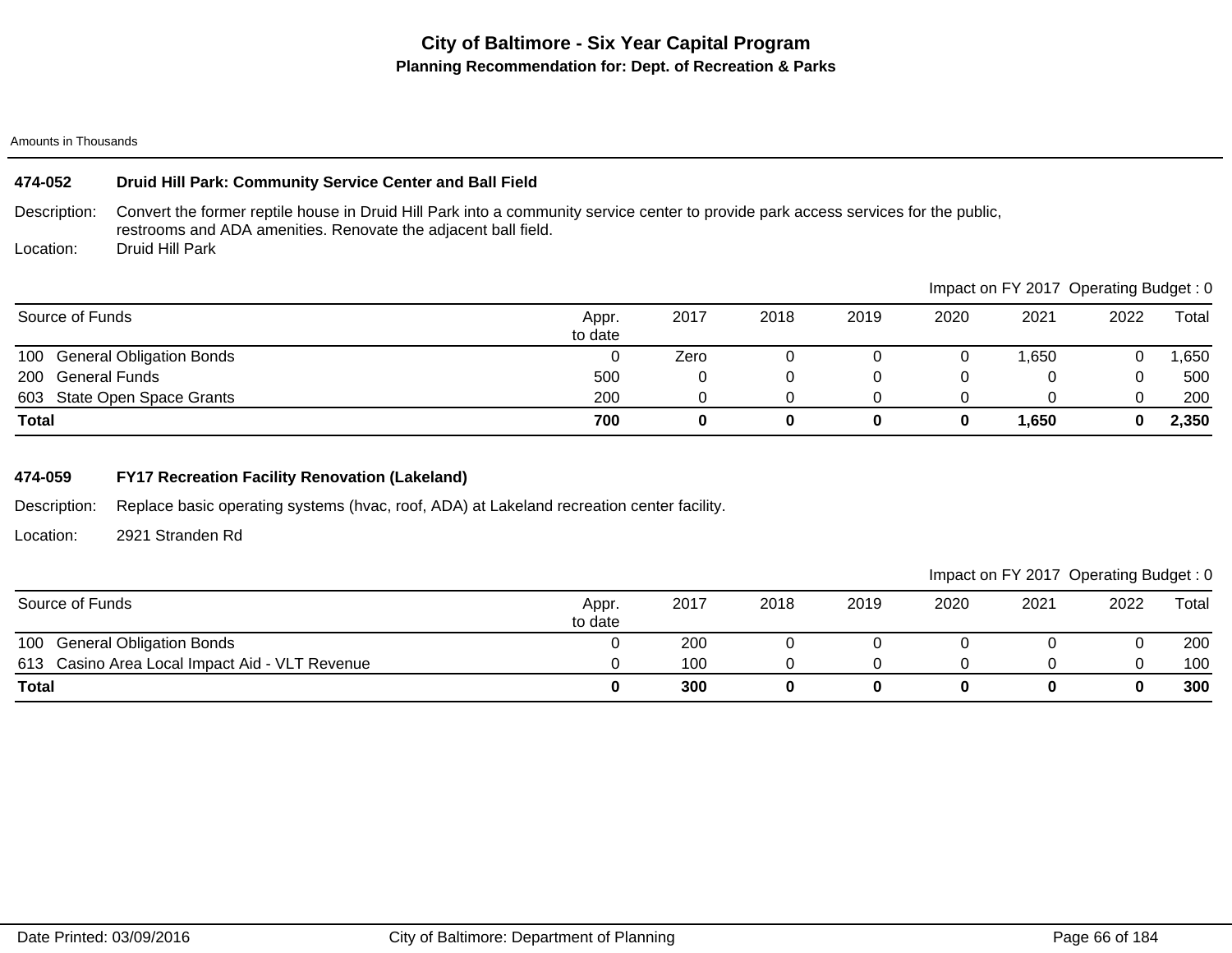Amounts in Thousands

| 474-066         | <b>Northwest Park Improvements</b>                                                                                                                                                       |                  |      |      |      |      |      |                                       |       |
|-----------------|------------------------------------------------------------------------------------------------------------------------------------------------------------------------------------------|------------------|------|------|------|------|------|---------------------------------------|-------|
| Description:    | Redesign and improve an existing parking lot to serve users of the park, athletic fields and the Jones Falls Trail. Redesign will<br>also strengthen the character of the park entrance. |                  |      |      |      |      |      |                                       |       |
| Location:       | <b>Northwest Park</b>                                                                                                                                                                    |                  |      |      |      |      |      |                                       |       |
|                 |                                                                                                                                                                                          |                  |      |      |      |      |      | Impact on FY 2017 Operating Budget: 0 |       |
| Source of Funds |                                                                                                                                                                                          | Appr.<br>to date | 2017 | 2018 | 2019 | 2020 | 2021 | 2022                                  | Total |
|                 | 612 Pimlico Area Local Impact Aid - VLT Revenue                                                                                                                                          |                  | 32   |      |      |      |      |                                       | 32    |
| <b>Total</b>    |                                                                                                                                                                                          | 0                | 32   | 0    | 0    | 0    | 0    |                                       | 32    |

## **474-069 FY 2018-2022 Recreation and Aquatic Facility Expansion/Modernization "R-A PLAN"**

Description: Location: Expand and upgrade recreation and aquatic facilities as part of BCRP's 2015 Recreation and Aquatic Facilities Plan to create a network of high quality recreation and aquatic facilities and sustainable recreation services for Baltimore City. citywide

|              |                                                |                  |      |      |      |       |       | Impact on FY 2017 Operating Budget: 0 |                |
|--------------|------------------------------------------------|------------------|------|------|------|-------|-------|---------------------------------------|----------------|
|              | Source of Funds                                | Appr.<br>to date | 2017 | 2018 | 2019 | 2020  | 2021  | 2022                                  | Total          |
|              | 100 General Obligation Bonds                   |                  |      |      | 600  | Zero  | 5,000 | 5.000                                 | 10,600         |
|              | 200 General Funds                              |                  |      |      |      | Zero  | Zero  | Zero                                  | $\mathbf{0}$   |
|              | 604 State Open Space Matching Grants           |                  |      |      | 0    | 1,000 | 1,000 | ,000                                  | 3,000          |
|              | 613 Casino Area Local Impact Aid - VLT Revenue |                  |      | 0    | Zero | 0     |       |                                       | $\overline{0}$ |
|              | 614 State Table Game Revenue                   |                  |      |      |      | 0     |       |                                       | $\Omega$       |
| <b>Total</b> |                                                | 0                | 0    | 0    | 600  | 1,000 | 6,000 | 6.000                                 | 13,600         |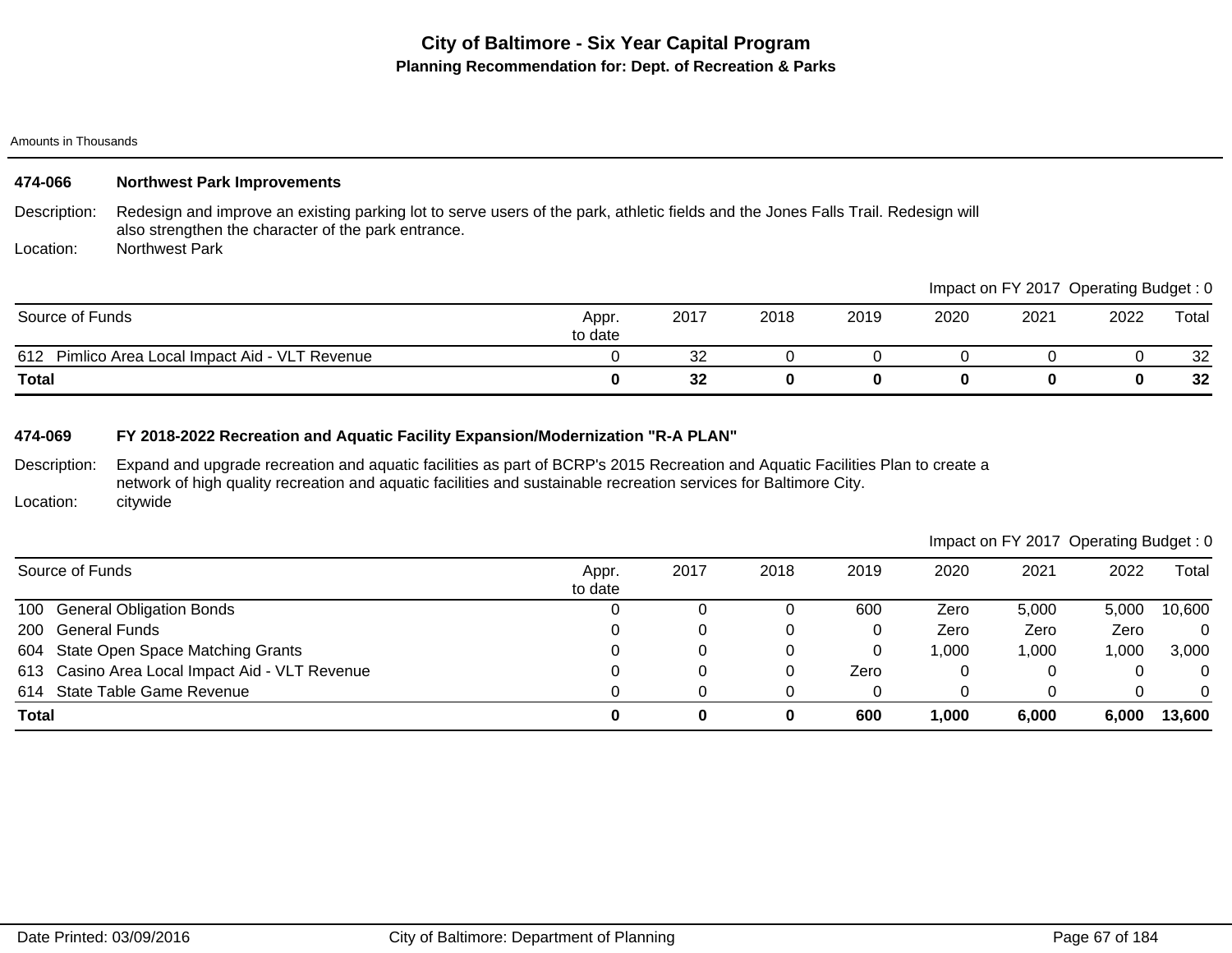#### Amounts in Thousands

## **474-070 FY17 Park and Recreation Signage**

Description: Install new signage at parks and recreation facilities to improve identification and orient users at Department facilities. The new signage standard will create a distinct and consistent identify for all BCRP facilities.

Location: **Citywide** 

|                                        |                  |      |      |      |      | Impact on FY 2017 Operating Budget: 0 |      |       |
|----------------------------------------|------------------|------|------|------|------|---------------------------------------|------|-------|
| Source of Funds                        | Appr.<br>to date | 2017 | 2018 | 2019 | 2020 | 2021                                  | 2022 | Total |
| 100<br><b>General Obligation Bonds</b> |                  | Zero |      |      |      |                                       |      |       |
| Total                                  |                  |      |      |      |      |                                       | 0    | 0     |

### **474-071 FY17 Tree Baltimore Program**

Description: Location: Purchase & install trees in support of Tree Baltimore. The Department's Tree Baltimore staff and Forestry Division shall determine locations for new trees including city sidewalks, grass medians, parks and private property. **Citywide** 

## Impact on FY 2017 Operating Budget : 0

| Source of Funds                     | Appr.<br>to date | 2017 | 2018 | 2019 | 2020 | 2021 | 2022 | Total |
|-------------------------------------|------------------|------|------|------|------|------|------|-------|
| 800<br>General Funds (HUR Eligible) |                  | 400  |      |      |      |      |      | 400   |
| <b>Total</b>                        |                  | 400  |      |      |      |      | 0    | 400   |

## **474-072 FY17 Maryland Community Parks and Playgrounds**

Description: Renovate the park and playgrounds at Clifton and Collington Square Parks.

Location: Clifton & Collington Sq Parks

|                                 |                  |      |      |      |      |      | $\sim$ | $\sim$ |
|---------------------------------|------------------|------|------|------|------|------|--------|--------|
| Source of Funds                 | Appr.<br>to date | 2017 | 2018 | 2019 | 2020 | 2021 | 2022   | Total  |
| 690<br><b>Other State Funds</b> |                  | 360  |      |      |      |      |        | 360    |
| <b>Total</b>                    |                  | 360  |      |      |      |      |        | 360    |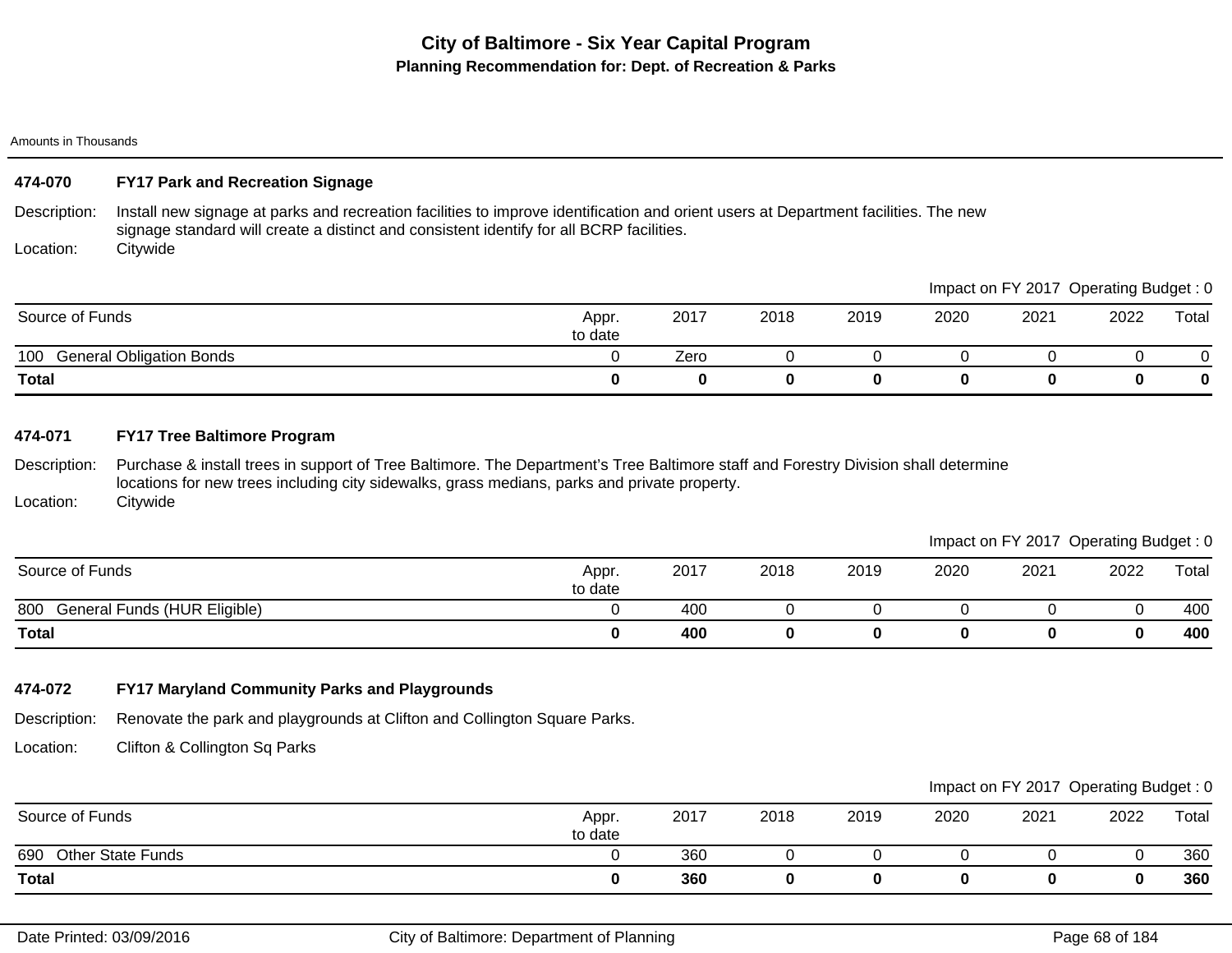#### Amounts in Thousands

### **474-073 FY17 Park Building Renovation: Riverside, Roosevelt, Slentz Field, Clifton**

Description: Location: Renovate four (4) park comfort stations including interior improvements for ADA compliance, replacement of roofs and building systems upgrades: Riverside Park, Roosevelt Park, Slentz Field, and Clifton Park. various

|                                        |                  |      |      |      |      |      | Impact on FY 2017 Operating Budget: 0 |       |
|----------------------------------------|------------------|------|------|------|------|------|---------------------------------------|-------|
| Source of Funds                        | Appr.<br>to date | 2017 | 2018 | 2019 | 2020 | 2021 | 2022                                  | Total |
| <b>General Obligation Bonds</b><br>100 |                  | 820  |      |      |      |      |                                       | 820   |
| <b>Total</b>                           |                  | 820  |      |      |      |      |                                       | 820   |

### **474-074 FY17 Park Roadway Improvements**

Description: Renovate the vehicular circulation system inside Druid Hill Park and Clifton Parks, including roads, curbs, sidewalks, curb cuts, park lighting and storm water inlets. Provide parking at Morrell Park Community Center.

Location: Druid Hill, Clifton, Morrell Park

### Impact on FY 2017 Operating Budget : 0

 $\blacksquare$ Impact on Fy 2017 Operation Budget : 0.00

| Source of Funds                        | Appr.<br>to date | 2017 | 2018 | 2019 | 2020 | 2021 | 2022 | Total |
|----------------------------------------|------------------|------|------|------|------|------|------|-------|
| 100<br><b>General Obligation Bonds</b> |                  | 180  |      |      |      |      |      | 180   |
| General Funds (HUR Eligible)<br>800    |                  | 500  |      |      |      |      |      | 500   |
| <b>Total</b>                           |                  | 680  |      |      |      |      |      | 680   |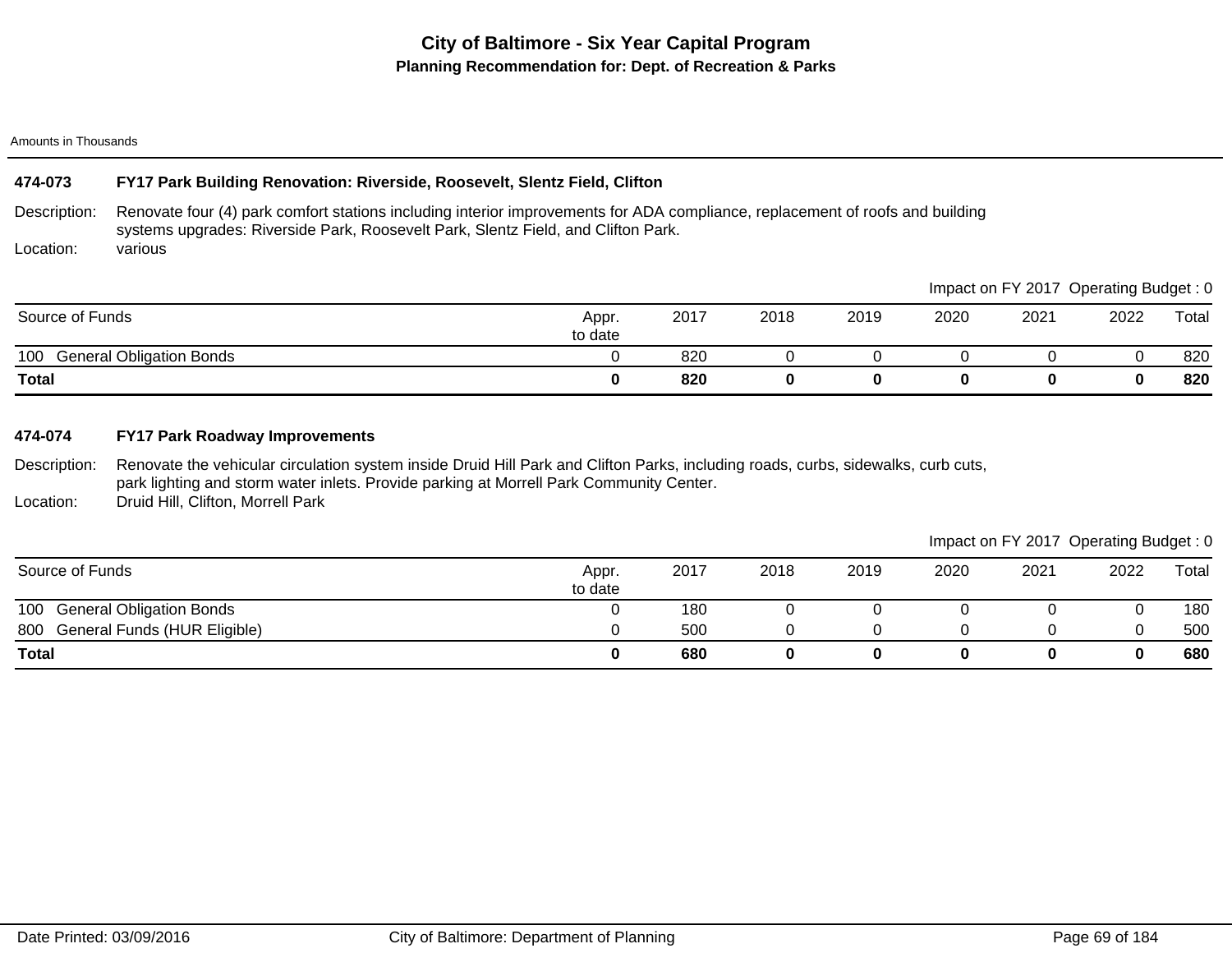#### Amounts in Thousands

### **474-076 FY17 Baltimore Playground Program: Violetville Park**

Description: Renovate park Playground and Athletic courts at Violetville Park. Improvements will include new playground, asphalt surfacing, fencing and landscaping. All renovations will include related ADA improvements.

Location: 1095 Joh Ave

|                                        |                  |      |      |      |      | Impact on FY 2017 Operating Budget: 0 |      |       |
|----------------------------------------|------------------|------|------|------|------|---------------------------------------|------|-------|
| Source of Funds                        | Appr.<br>to date | 2017 | 2018 | 2019 | 2020 | 2021                                  | 2022 | Total |
| <b>General Obligation Bonds</b><br>100 |                  | Zero |      |      |      |                                       |      |       |
| <b>Total</b>                           |                  |      | 0    |      |      |                                       | 0    |       |

### **474-077 Catherine St./ ABC Park Sprayground**

Description: Location: Renovate the Catherine St./ ABC Park Sprayground to bring them up to current building code and American Disability Act (ADA) standards. INSPIRE Recommendation 2311 Ashton St

Impact on FY 2017 Operating Budget : 0

|                                        |                  |      |      |      |      |      | ____ | _____ |
|----------------------------------------|------------------|------|------|------|------|------|------|-------|
| Source of Funds                        | Appr.<br>to date | 2017 | 2018 | 2019 | 2020 | 2021 | 2022 | Total |
| 100<br><b>General Obligation Bonds</b> |                  | 250  |      |      |      |      |      | 250   |
| <b>Total</b>                           |                  | 250  |      |      |      |      |      | 250   |

### **474-078 Federal Hill Slope Stabilization**

Description: Stabilize the east slope of Federal Hill.

Location: 300 Warren Ave

| Source of Funds                        | Appr.<br>to date | 2017 | 2018 | 2019 | 2020 | 2021 | 2022 | Total |
|----------------------------------------|------------------|------|------|------|------|------|------|-------|
| 100<br><b>General Obligation Bonds</b> |                  | 150  |      |      |      |      |      | 150   |
| <b>Total</b>                           |                  | 150  |      |      |      |      |      | 150   |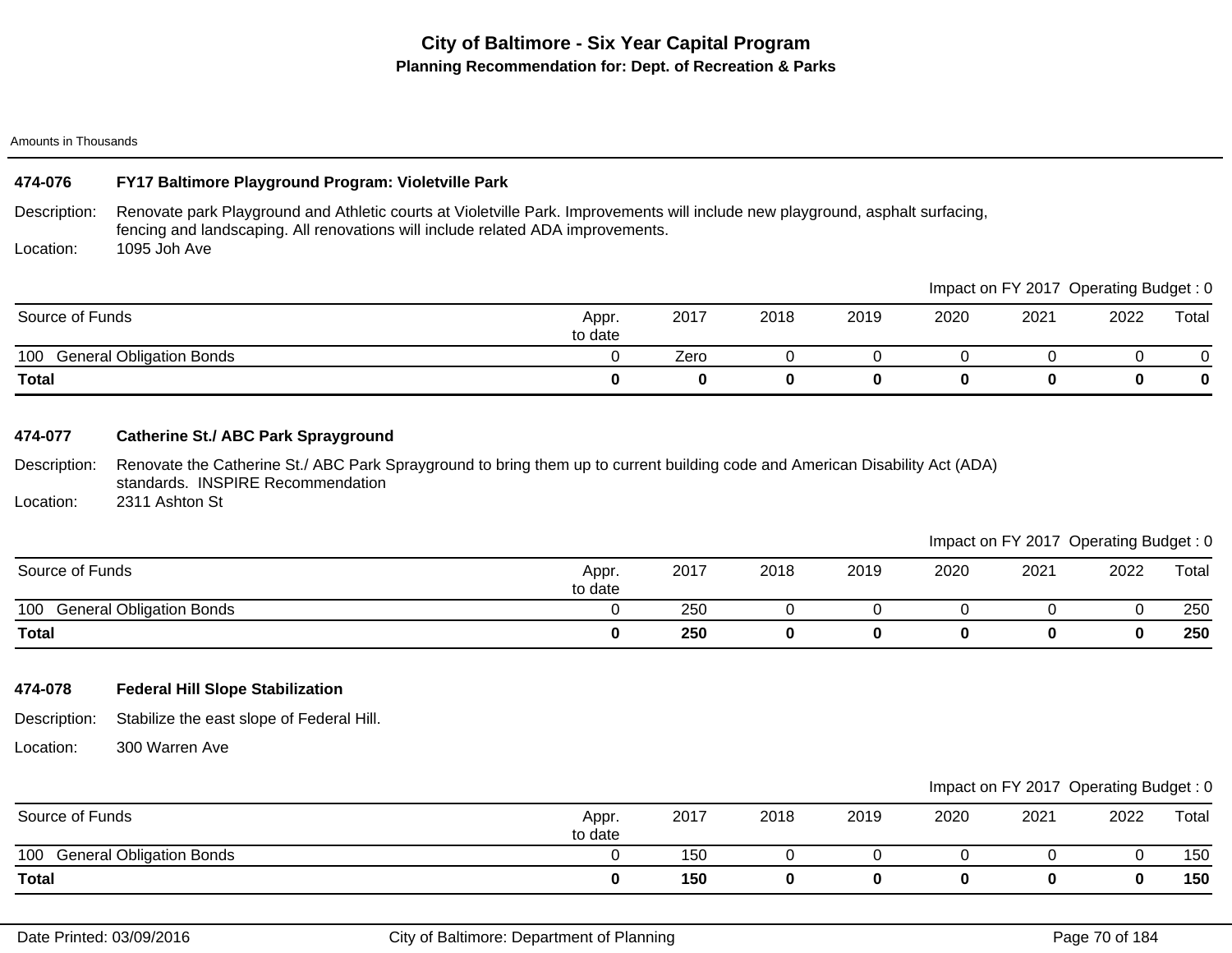#### Amounts in Thousands

| 474-079           | <b>Bocek Park Athletic Center</b>                                                                                                                                                                                     |                  |      |       |      |      |                                       |      |          |
|-------------------|-----------------------------------------------------------------------------------------------------------------------------------------------------------------------------------------------------------------------|------------------|------|-------|------|------|---------------------------------------|------|----------|
| Description:      | Renovate the facilities at Bocek Park including the existing field house, two softball fields and 2 multi-purpose fields (one with<br>artificial turf) with surface improvements and lighting. INSPIRE recommendation |                  |      |       |      |      |                                       |      |          |
| Location:         | 3000 E. Madison St.                                                                                                                                                                                                   |                  |      |       |      |      |                                       |      |          |
|                   |                                                                                                                                                                                                                       |                  |      |       |      |      | Impact on FY 2017 Operating Budget: 0 |      |          |
| Source of Funds   |                                                                                                                                                                                                                       | Appr.<br>to date | 2017 | 2018  | 2019 | 2020 | 2021                                  | 2022 | Total    |
| 100               | <b>General Obligation Bonds</b>                                                                                                                                                                                       |                  | 400  | 4.700 | O    |      |                                       |      | 5,100    |
| 200 General Funds |                                                                                                                                                                                                                       |                  | 0    | Zero  | 0    | 0    |                                       | 0    | $\Omega$ |
| <b>Total</b>      |                                                                                                                                                                                                                       | 0                | 400  | 4,700 | 0    | 0    | 0                                     | 0    | 5,100    |

## **474-080 Canton Waterfront Plan Implementation**

Description: Implement park improvements identified in community based plan for Canton Waterfront Park. Funds will be used for improvements to Canton Waterfront Park.

Location: 3001 Boston Street/1200 Block Ellwood Avenue

| Source of Funds                        | Appr.<br>to date | 2017 | 2018 | 2019 | 2020   | 2021 | 2022 | Total |
|----------------------------------------|------------------|------|------|------|--------|------|------|-------|
| 100<br><b>General Obligation Bonds</b> |                  | 300  | 500  |      | ,000   |      |      | ,800  |
| <b>Total</b>                           |                  | 300  | 500  |      | 000, ا |      | 0    | ,800  |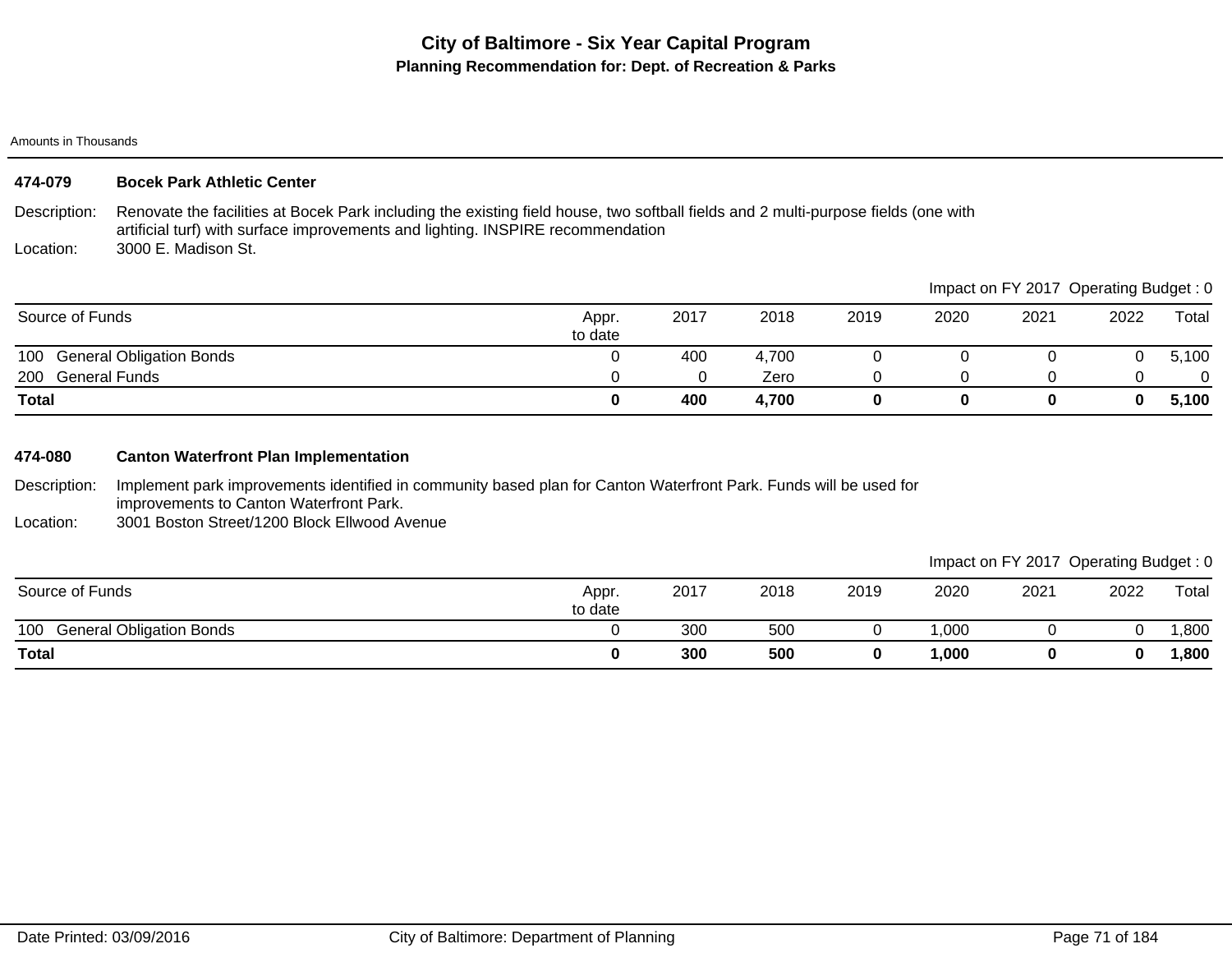#### Amounts in Thousands

## **474-081 Park Trail Network (Gwynns Falls, Herring Run, Jones Falls)**

Description: Construct Jones Falls Trail Phase V and Herring Run Greenway Phase I. Repair damaged trail sections on the Gwynns Falls Trail. Develop a trail assessment and plan for Gywnns Falls/ Leakin Park.

Location: **Citywide** 

|                                        |                  |      |      |      | Impact on FY 2017 Operating Budget: 0 |      |      |       |  |
|----------------------------------------|------------------|------|------|------|---------------------------------------|------|------|-------|--|
| Source of Funds                        | Appr.<br>to date | 2017 | 2018 | 2019 | 2020                                  | 2021 | 2022 | Total |  |
| <b>General Obligation Bonds</b><br>100 |                  | 900  | 200  |      |                                       |      |      | .100  |  |
| <b>Total</b>                           |                  | 900  | 200  |      |                                       |      | 0    | 1,100 |  |

### **474-082 Roosevelt Park Site Improvements**

Description: Address post construction site issues around the new Roosevelt Skate Park. Improvements will include skatepark lighting, ADA pathways, drainage adjustments and other site improvements.

Location: West 36th Street and Falls Road

Impact on FY 2017 Operating Budget : 0

|                                        |                  |      |      |      |      |      | ____ | ____  |
|----------------------------------------|------------------|------|------|------|------|------|------|-------|
| Source of Funds                        | Appr.<br>to date | 2017 | 2018 | 2019 | 2020 | 2021 | 2022 | Total |
| 100<br><b>General Obligation Bonds</b> |                  | 180  |      |      |      |      |      | 180   |
| <b>Total</b>                           |                  | 180  |      |      |      |      |      | 180   |

## **474-083 FY17 Historic Park Facility Renovations**

Description: Renovate five (5) park facilities. Crimea Mansion, Gwynns Falls Leakin Park Chapel, Cylburn Carriage house, Druid Hill Conservatory, and Eutaw median fountain.

Location: various

|                                        |                  |      |      |      | Impact on FY 2017 Operating Budget: 0 |      |      |       |  |
|----------------------------------------|------------------|------|------|------|---------------------------------------|------|------|-------|--|
| Source of Funds                        | Appr.<br>to date | 2017 | 2018 | 2019 | 2020                                  | 2021 | 2022 | Total |  |
| <b>General Obligation Bonds</b><br>100 |                  | 450  |      |      |                                       |      |      | 450   |  |
| <b>Total</b>                           |                  | 450  | 0    |      |                                       |      |      | 450   |  |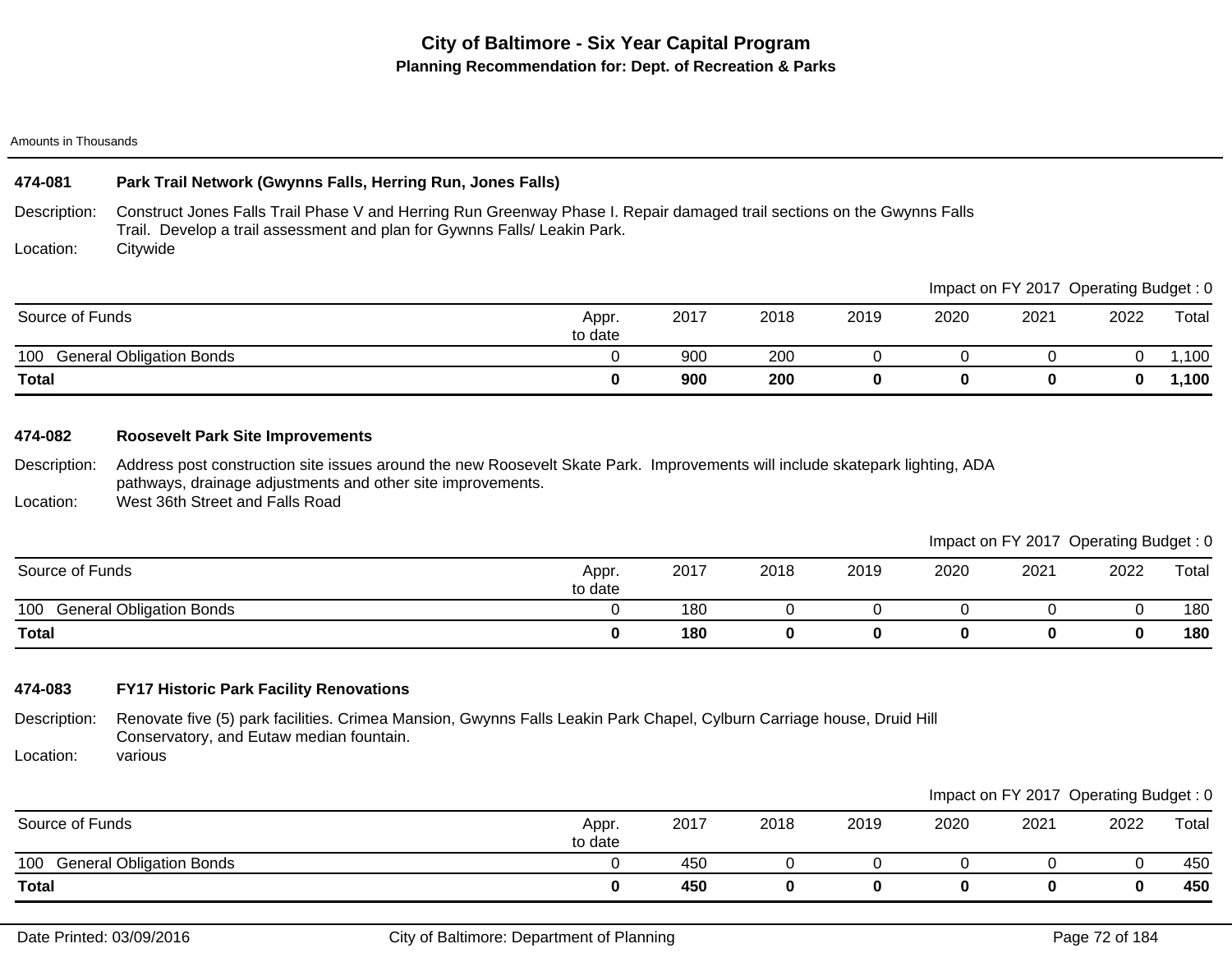| 474-084 | <b>Talbot Road Acquisition</b>                                       |
|---------|----------------------------------------------------------------------|
|         | Description: Acquire two privately owned parcels (approx 8 acres) in |

Description: the 2400 and 2500 blocks of Talbot Road in Windsor Hills to add to Gwynns Falls/Leakin Park. The property is adjacent the park.

Location: 2400/2500 Blocks of Talbot Road, Windsor Hills

|                                        |                  |      |      |      |      |      | Impact on FY 2017 Operating Budget: 0 |       |
|----------------------------------------|------------------|------|------|------|------|------|---------------------------------------|-------|
| Source of Funds                        | Appr.<br>to date | 2017 | 2018 | 2019 | 2020 | 2021 | 2022                                  | Total |
| <b>General Obligation Bonds</b><br>100 |                  | Zero |      |      |      |      |                                       |       |
| <b>Total</b>                           |                  |      |      |      |      |      |                                       | 0     |

# **474-085 Patterson Park Masterplan Implementation**

Description: Location: Implement priority park improvements (lighting, community garden expansion, secondary park entrance renovations) and identify, assess/estimate potential sites and project costs to relocate the Mimi DiPietro Ice Rink in support of the park's new masterplan Patterson Park, 200 S. Linwood Ave

|                              |                  |      |      |      |      | Impact on FY 2017 Operating Budget: 0 |      |       |
|------------------------------|------------------|------|------|------|------|---------------------------------------|------|-------|
| Source of Funds              | Appr.<br>to date | 2017 | 2018 | 2019 | 2020 | 2021                                  | 2022 | Total |
| 100 General Obligation Bonds |                  | Zero |      | 570  |      |                                       |      | 570   |
| <b>Total</b>                 |                  |      | 0    | 570  |      |                                       |      | 570   |

# **474-086 Latrobe Park Site Improvements**

Description: Construct a new event space and site improvements to complement the new Field House. Improvements will include pathways, seating, turf and planting.

Location: 1529 Fort Avenue

|                                        |                  |      |      |      |      |      | Impact on FY 2017 Operating Budget: 0 |       |
|----------------------------------------|------------------|------|------|------|------|------|---------------------------------------|-------|
| Source of Funds                        | Appr.<br>to date | 2017 | 2018 | 2019 | 2020 | 2021 | 2022                                  | Total |
| <b>General Obligation Bonds</b><br>100 |                  | 300  |      |      |      |      |                                       | 300   |
| Total                                  |                  | 300  |      |      |      |      |                                       | 300   |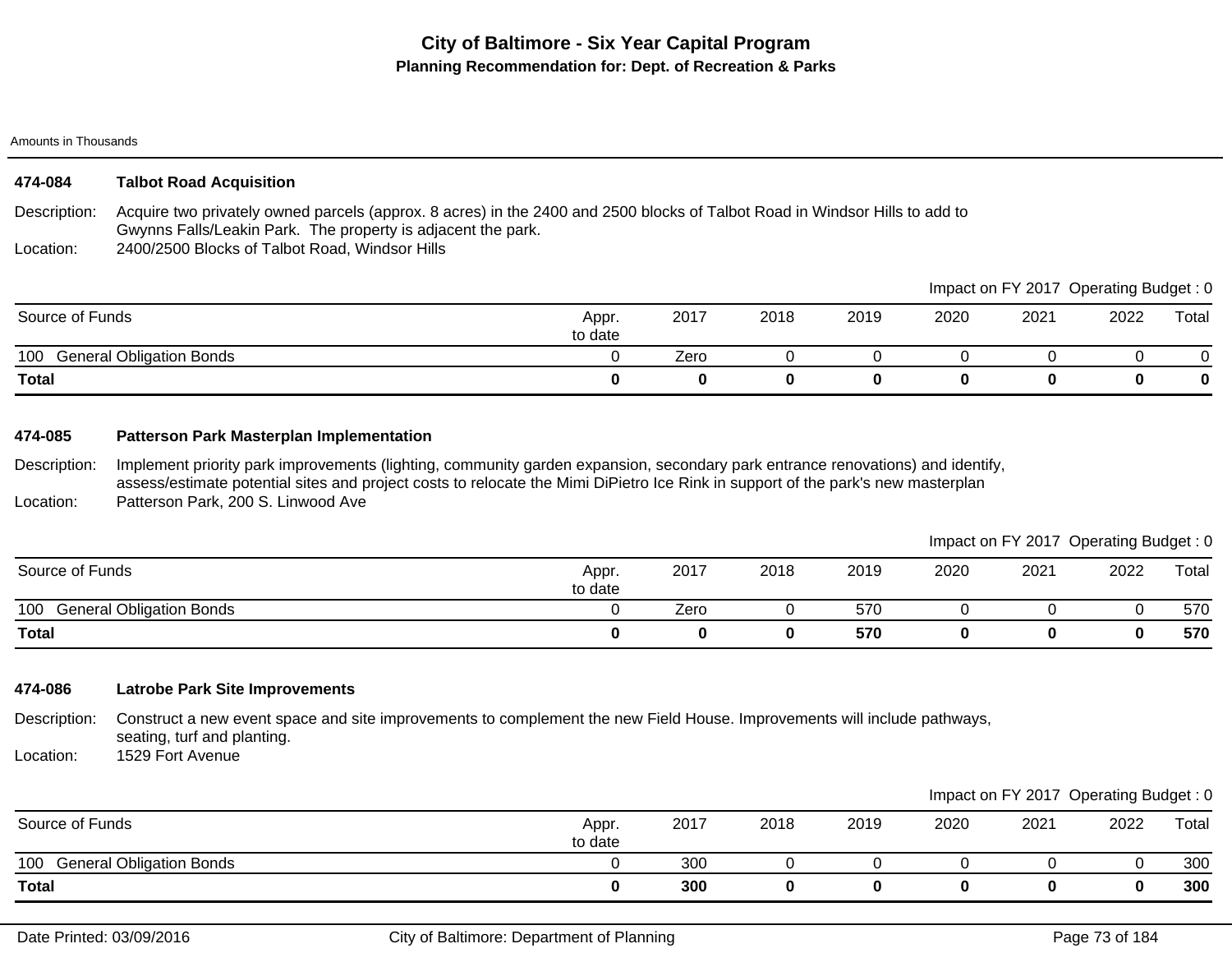| 474-087 |  | <b>North Harford Fitness &amp; Wellness Center</b> |
|---------|--|----------------------------------------------------|
|---------|--|----------------------------------------------------|

Description: Location: Develop conceptual and construction documents for a renovated and expanded North Harford Fitness and Wellness Center with Indoor Pool.The project will include community participation as part of the design development process. 6800 Hamlet Ave

604 State Open Space Matching Grants 0 0 Zero 500 500 0 0 1,000 100 General Obligation Bonds 0 Zero 1,200 3,500 6,900 0 0 11,600 200 General Funds 0 0 Zero 0 0 0 0 **Total 0 0 1,200 4,000 7,400 0 0 12,600** Source of Funds Appr. to date 2017 2018 2019 2020 2021 2022 Total Impact on FY 2017 Operating Budget : 0

### **474-088 Recreation Management Software**

Description: Replace our existing recreation management system RecPro with RecTrac. This new software will be installed at of our recreation centers, community centers, special facilities and administrative offices.

Location: Various

|                             |                  |      |      |      |      | Impact on FY 2017 Operating Budget: 0 |      |       |
|-----------------------------|------------------|------|------|------|------|---------------------------------------|------|-------|
| Source of Funds             | Appr.<br>to date | 2017 | 2018 | 2019 | 2020 | 2021                                  | 2022 | Total |
| 200<br><b>General Funds</b> |                  | 180  |      |      |      |                                       |      | 180   |
| <b>Total</b>                |                  | 180  |      |      |      |                                       |      | 180   |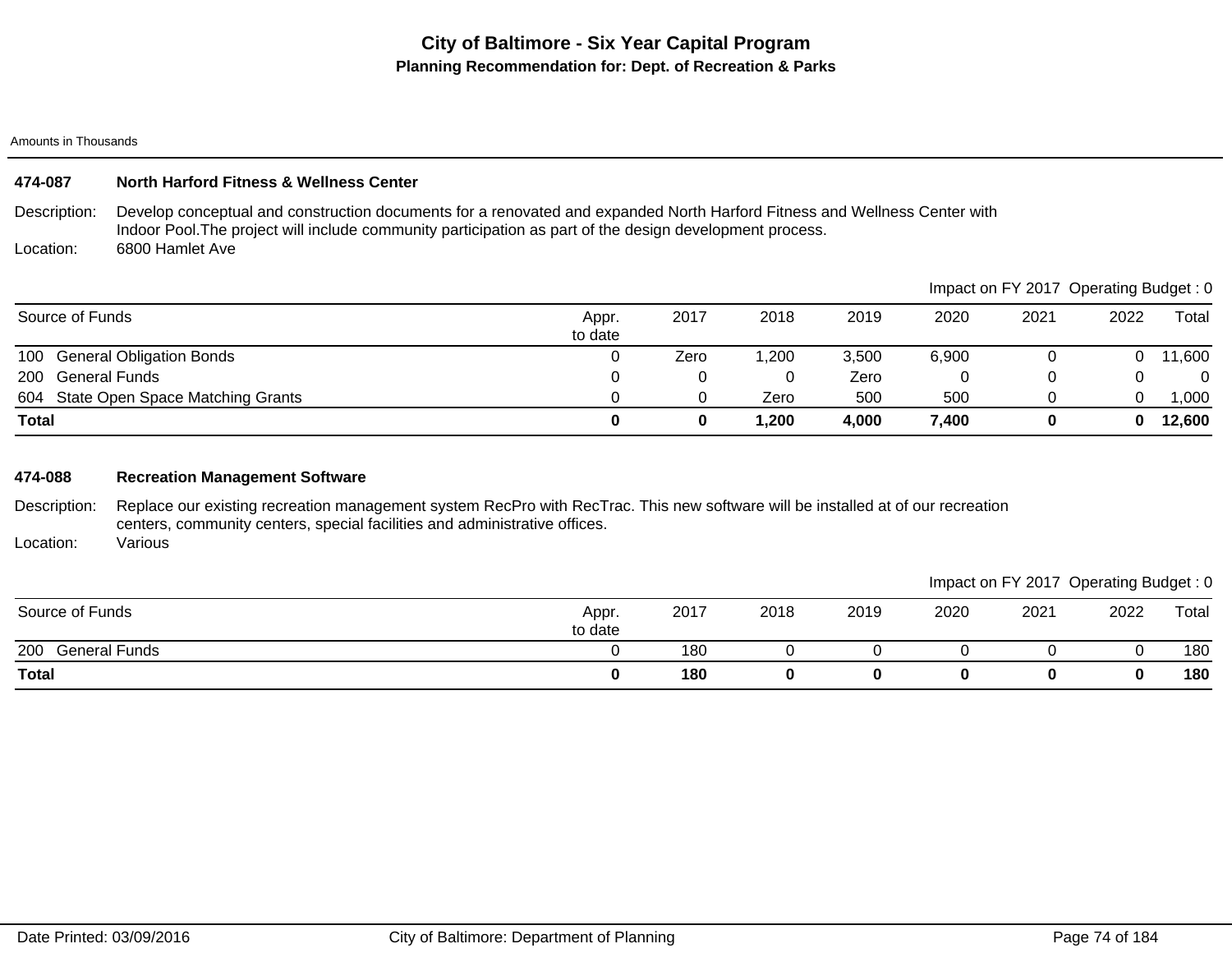# **474-771 FY 2018-2022 Park Building Renovations**

Description: Renovate park buildings to meet accessibility standards and allow continued use.

Location: Various

|                                        |                  |      |      |      |      |      | Impact on FY 2017 Operating Budget: 0 |       |
|----------------------------------------|------------------|------|------|------|------|------|---------------------------------------|-------|
| Source of Funds                        | Appr.<br>to date | 2017 | 2018 | 2019 | 2020 | 2021 | 2022                                  | Total |
| 100<br><b>General Obligation Bonds</b> |                  |      | 800  | 800  | 800  | 800  | 800                                   | 4,000 |
| <b>Total</b>                           |                  |      | 800  | 800  | 800  | 800  | 800                                   | 4,000 |

## **474-779 Druid Hill Park: Pool and Bathhouse Renovation**

Description: Renovate the Druid Hill Park Pool Bathhouse and restructure the pool layout and features.

Location: 800 Wyman Park Drive

| Source of Funds                      | Appr.<br>to date | 2017 | 2018 | 2019 | 2020 | 2021 | 2022 | Total |
|--------------------------------------|------------------|------|------|------|------|------|------|-------|
| 100 General Obligation Bonds         | 5,130            | 400  |      |      |      |      |      | 5,530 |
| 200 General Funds                    | 110              |      |      |      |      |      |      | 110   |
| 604 State Open Space Matching Grants | 738              | 600  |      |      |      |      |      | .338  |
| <b>Total</b>                         | 5,978            | ,000 |      |      |      |      | 0    | 6,978 |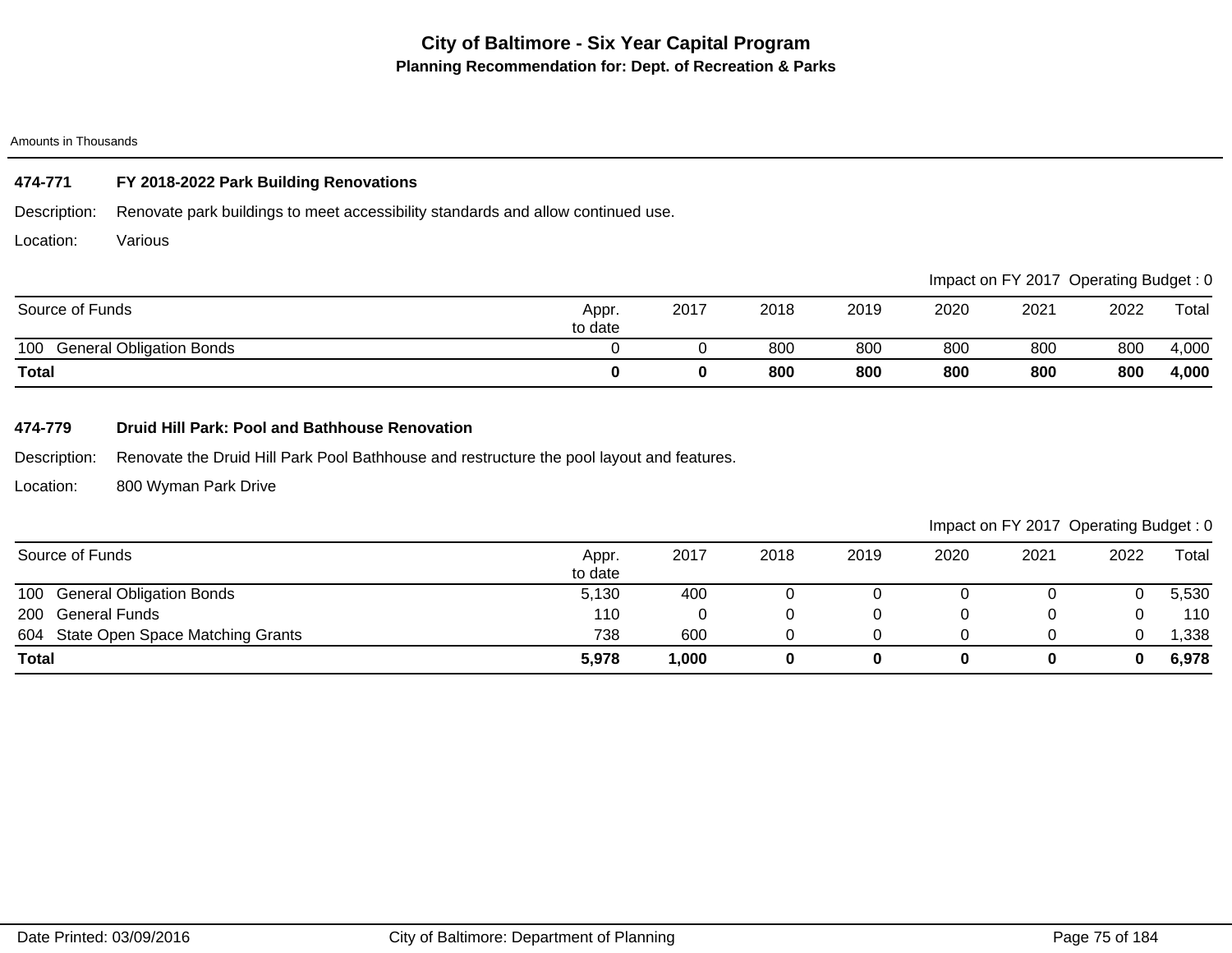### Amounts in Thousands

| 504-100         | <b>Sidewalk Reconstruction</b>                                                                                                                         |                  |      |      |      |      |      |                                       |       |
|-----------------|--------------------------------------------------------------------------------------------------------------------------------------------------------|------------------|------|------|------|------|------|---------------------------------------|-------|
| Description:    | Repair pedestrian footways. The city has 11790 locations with approximate square footage of 1.6 Million Sq. Ft. and estimated<br>cost of \$10 Million. |                  |      |      |      |      |      |                                       |       |
| Location:       | Various Locations                                                                                                                                      |                  |      |      |      |      |      |                                       |       |
|                 |                                                                                                                                                        |                  |      |      |      |      |      | Impact on FY 2017 Operating Budget: 0 |       |
| Source of Funds |                                                                                                                                                        | Appr.<br>to date | 2017 | 2018 | 2019 | 2020 | 2021 | 2022                                  | Total |
| 657             | <b>MDOT-County Transportation Revenue Bond</b>                                                                                                         | 500              | 0    |      |      |      |      | 0                                     | 500   |
| 800             | General Funds (HUR Eligible)                                                                                                                           | $\Omega$         | 200  | 200  | 200  | 200  | 200  | 300                                   | 1,300 |
|                 | 906 Private Payments - Sidewalks                                                                                                                       | 700              | 400  | 400  | 400  | 400  | 400  | 400                                   | 3,100 |
| Total           |                                                                                                                                                        | 1,200            | 600  | 600  | 600  | 600  | 600  | 700                                   | 4,900 |

# **504-200 Alley Reconstruction**

Description: Rehabilitate alleys. Property owners request alley rehabilitation and share 50% of the costs with the City.

Location: Various Locations

|              | Source of Funds                                | Appr.<br>to date | 2017  | 2018   | 2019  | 2020  | 2021 | 2022 | Total  |
|--------------|------------------------------------------------|------------------|-------|--------|-------|-------|------|------|--------|
| 657          | <b>MDOT-County Transportation Revenue Bond</b> | 2,090            |       |        |       |       |      |      | 2,090  |
|              | 800 General Funds (HUR Eligible)               |                  | 500   | 500    | 500   | 500   | 500  | 500  | 3,000  |
|              | 905 Private Payments - Alleys                  | 2,220            | 500   | 500    | 500   | 500   | 500  | 500  | 5,220  |
| <b>Total</b> |                                                | 4,310            | 1,000 | 000, ا | 1,000 | 1,000 | 000, | ,000 | 10,310 |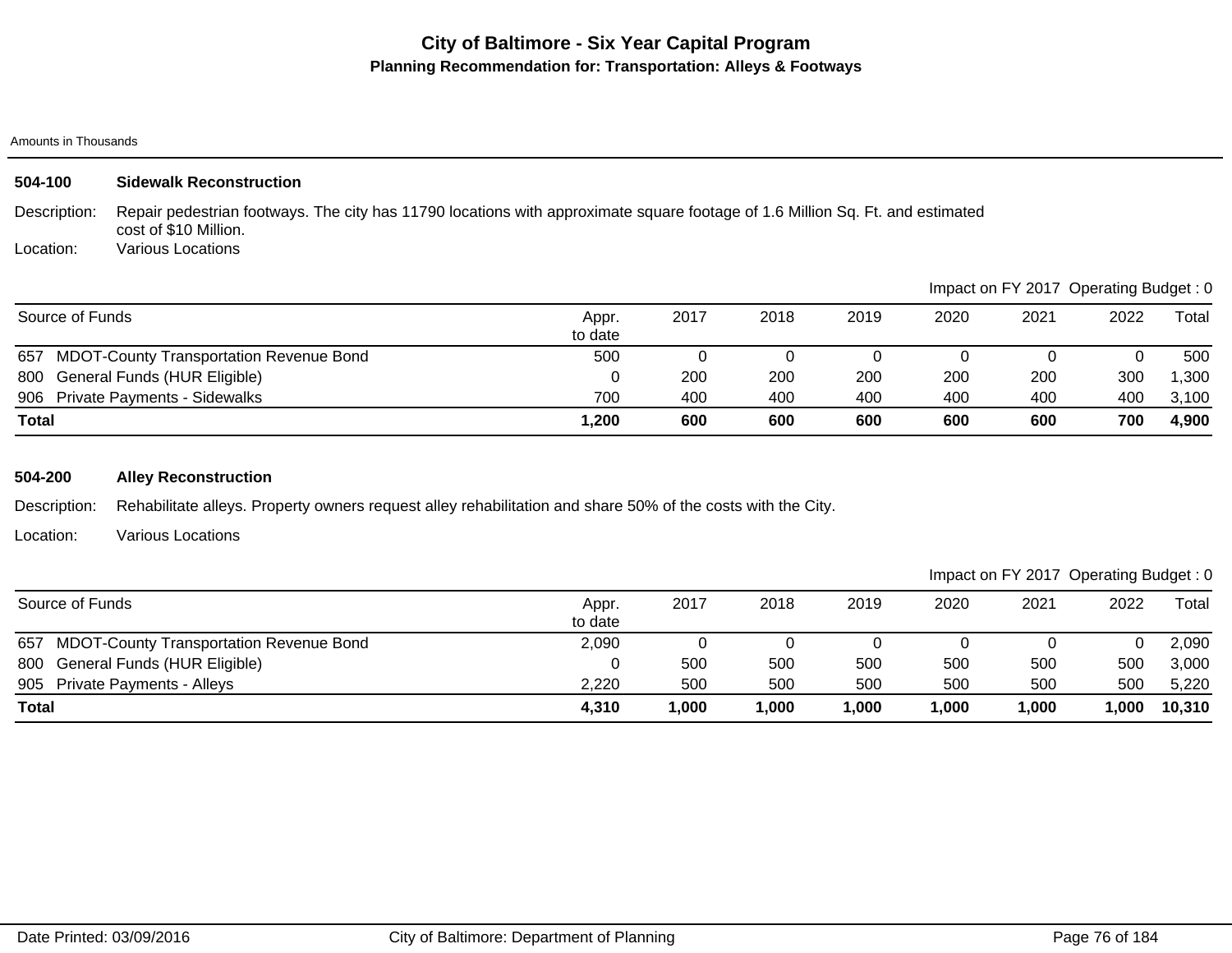#### Amounts in Thousands

| 504-300         | <b>Reconstruct Tree Root Damaged Sidewalks</b>                                                                                                                                       |                  |       |       |       |       |                                       |       |        |
|-----------------|--------------------------------------------------------------------------------------------------------------------------------------------------------------------------------------|------------------|-------|-------|-------|-------|---------------------------------------|-------|--------|
| Description:    | Reconstruct sidewalks that have been damaged by tree roots. When city owned and maintained trees grow, the root systems can<br>displace sidewalk surfaces and inhibit safe mobility. |                  |       |       |       |       |                                       |       |        |
| Location:       | Various                                                                                                                                                                              |                  |       |       |       |       |                                       |       |        |
|                 |                                                                                                                                                                                      |                  |       |       |       |       | Impact on FY 2017 Operating Budget: 0 |       |        |
| Source of Funds |                                                                                                                                                                                      | Appr.<br>to date | 2017  | 2018  | 2019  | 2020  | 2021                                  | 2022  | Total  |
| 657             | <b>MDOT-County Transportation Revenue Bond</b>                                                                                                                                       | 2.900            | .500  | 1.000 | 2,000 | 2,000 | 2,000                                 | 2.000 | 13,400 |
| <b>Total</b>    |                                                                                                                                                                                      | 2,900            | 1,500 | 1,000 | 2,000 | 2,000 | 2,000                                 | 2.000 | 13,400 |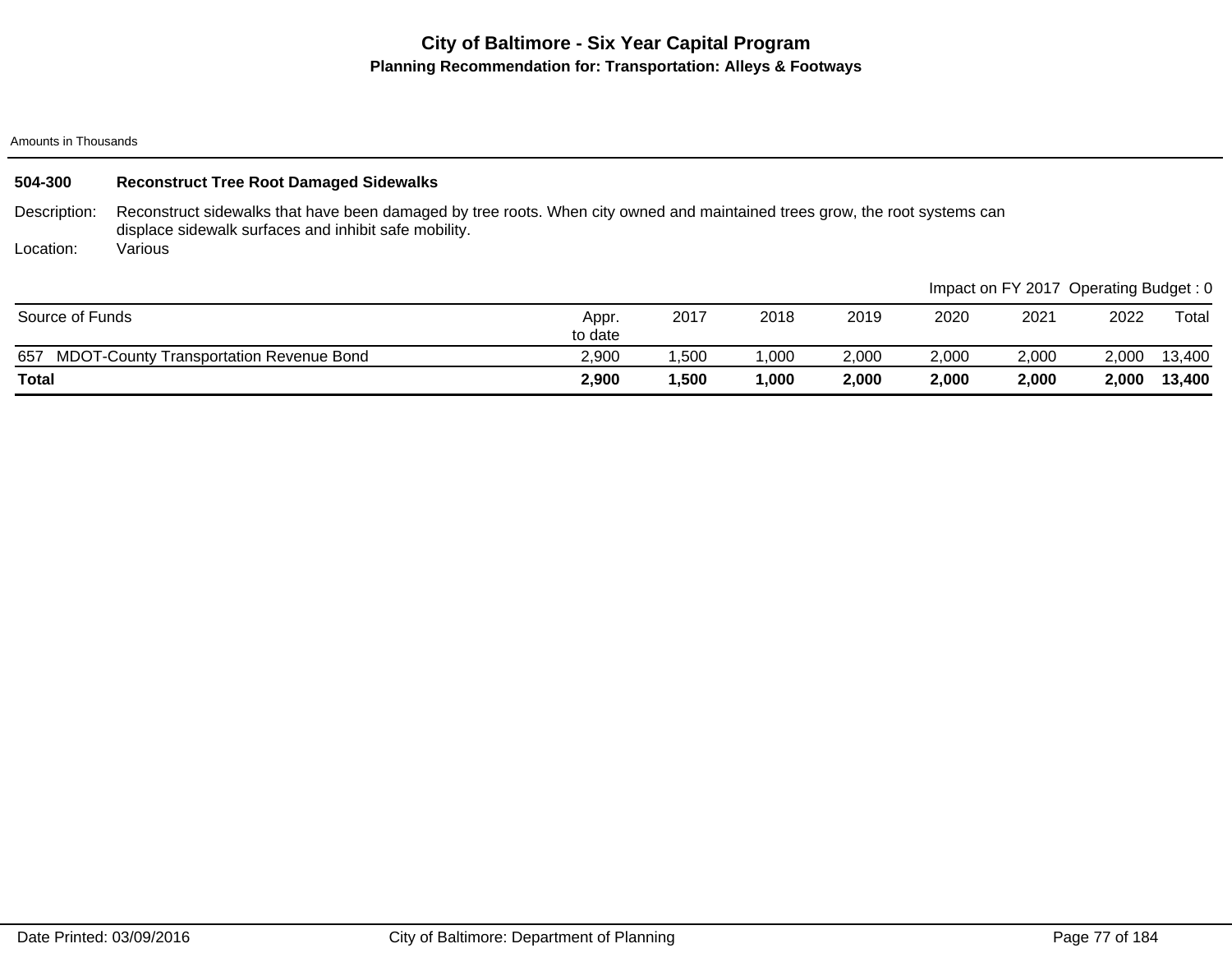# **506-005 Replacement of the Dartmouth Retaining Wall**

Description: Replace the deteriorated retaining wall along Dartmouth Road. The existing wooden retaining wall has deteriorated to the point where replacement is necessary. This project is necessary for public safety.

Location: Dartmouth Road

|                                             |                  |      |        |      |      | Impact on FY 2017 Operating Budget: 0 |      |          |
|---------------------------------------------|------------------|------|--------|------|------|---------------------------------------|------|----------|
| Source of Funds                             | Appr.<br>to date | 2017 | 2018   | 2019 | 2020 | 2021                                  | 2022 | Total    |
| 506 Federal Highway Transportation Funds    |                  | 520  | 320, ا |      |      |                                       |      | ,840     |
| 657 MDOT-County Transportation Revenue Bond |                  |      |        |      |      |                                       |      | $\Omega$ |
| 800 General Funds (HUR Eligible)            |                  | 130  | 330    |      |      |                                       |      | 460      |
| Total                                       |                  | 650  | 1,650  | 0    |      |                                       | 0    | 2,300    |

### **506-006 Orleans Street Bridge over I-83 and City Streets**

Description: Rehabilitation of Orleans Street over I-83 and City Streets. The bridge sufficiency rating (BSR) is 64.8. This project is necessary for public safety.

Location: Orleans Street over I-83

|                                          |                  |      |      |       |      | Impact on FY 2017 Operating Budget: 0 |      |       |
|------------------------------------------|------------------|------|------|-------|------|---------------------------------------|------|-------|
| Source of Funds                          | Appr.<br>to date | 2017 | 2018 | 2019  | 2020 | 2021                                  | 2022 | Total |
| 506 Federal Highway Transportation Funds |                  | 800  | 320  | 3,000 |      |                                       |      | 4,120 |
| 800 General Funds (HUR Eligible)         |                  | Zero | 80   | 750   |      |                                       |      | 830   |
| <b>Total</b>                             |                  | 800  | 400  | 3,750 |      |                                       | 0    | 4,950 |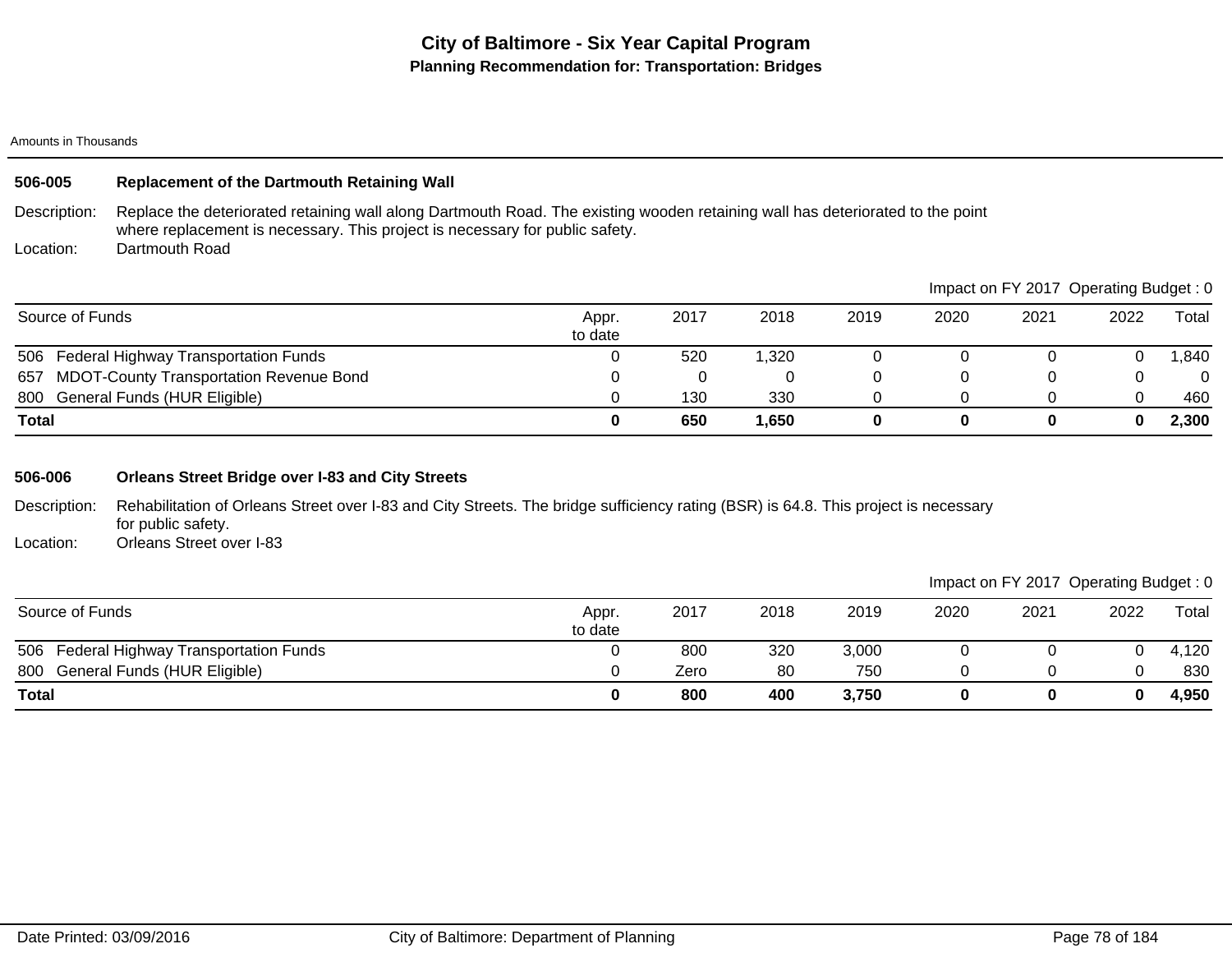# **506-519 Hanover Street Bridge Over CSX RR (BC5212)**

Description: The existing structure of the Hanover Street Bridge over the CSX railroad is deteriorated and is to be replaced.

Location: Hanover Street South Of McComas Street

|                                          |                  |      |      |      |       |      | Impact on FY 2017 Operating Budget: 0 |        |
|------------------------------------------|------------------|------|------|------|-------|------|---------------------------------------|--------|
| Source of Funds                          | Appr.<br>to date | 2017 | 2018 | 2019 | 2020  | 2021 | 2022                                  | Total  |
| 506 Federal Highway Transportation Funds | 2,200            |      |      |      | 2,200 |      |                                       | 4,400  |
| 990 Other Funds (Not Classified Above)   | 6,800            |      |      |      | 6.800 |      |                                       | 13,600 |
| <b>Total</b>                             | 9,000            |      |      |      | 9,000 |      |                                       | 18,000 |

### **506-754 Annual Urgent Needs Bridge Repairs**

Description: This is an annual sustaining program for citywide urgent needs bridge repairs and unforeseen bridge failures. These repairs will extend the life cycle of the bridge structure.

Location: Various

|              | Source of Funds                             | Appr.<br>to date | 2017  | 2018 | 2019  | 2020  | 2021   | 2022 | Total |
|--------------|---------------------------------------------|------------------|-------|------|-------|-------|--------|------|-------|
|              | 390 Other Revenue Bonds                     | 400              |       |      |       |       |        |      | 400   |
|              | 657 MDOT-County Transportation Revenue Bond | 3,000            | 1,000 | ,000 | 1,000 | ,000  | ,000   | ,000 | 9,000 |
|              | 800 General Funds (HUR Eligible)            | 280              |       |      |       |       |        |      | 280   |
| <b>Total</b> |                                             | 3,680            | 1,000 | ,000 | 1,000 | 1,000 | 000, I | ,000 | 9,680 |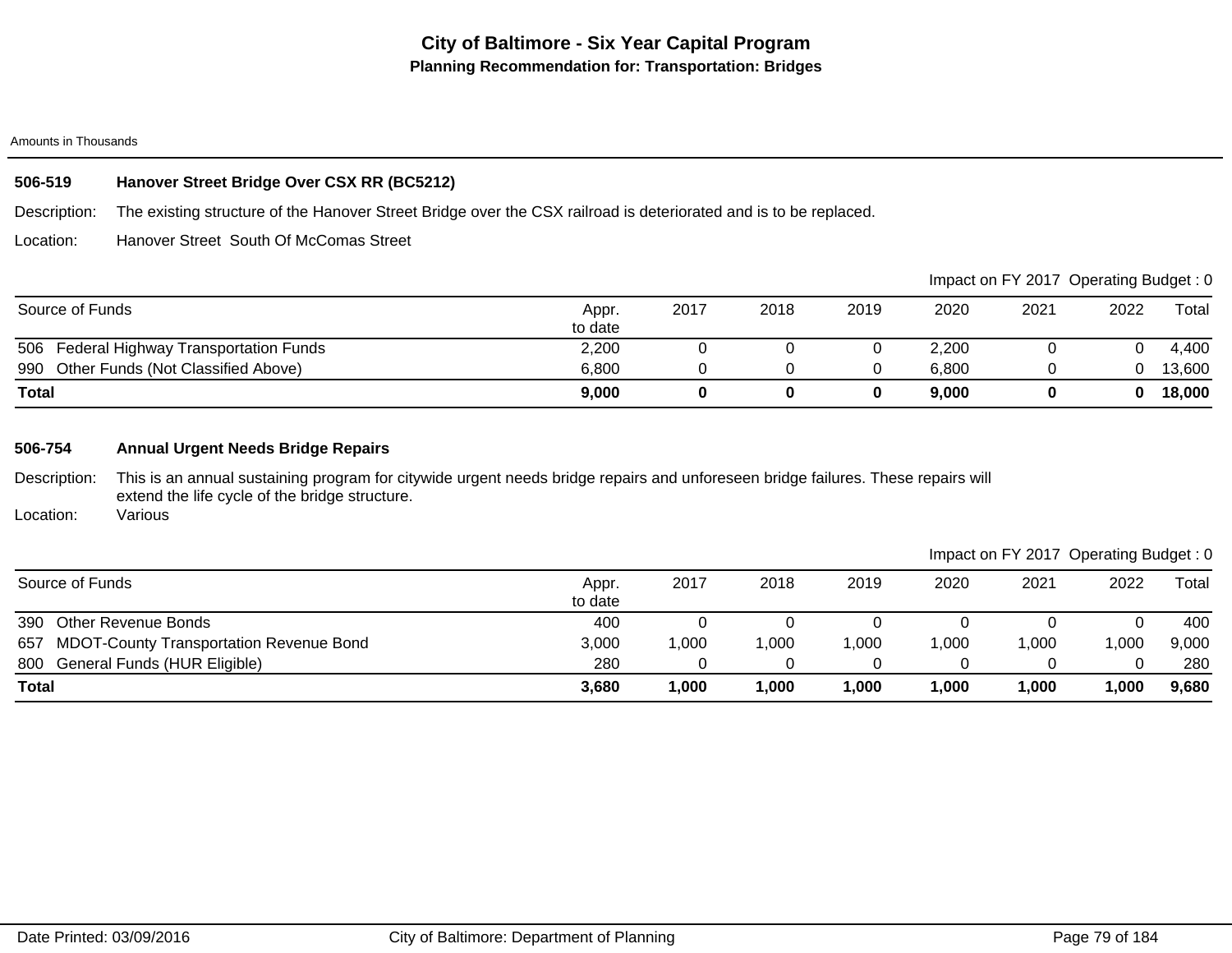# **506-760 Hillen Rd/Perring Pkwy Bridges Over Herring Run (BC 3504)**

Description: Bridge is in very poor condition and needs full replacement. The bridge sufficiency rating is 58.8. This project is necessary to protect public safety. City funding will leverage other fund sources, including an 80/20 federal aid match.

Location: Hillen Rd Over Herring Run

| Impact on FY 2017 Operating Budget: 20                |                  |      |      |      |       |      |      |          |
|-------------------------------------------------------|------------------|------|------|------|-------|------|------|----------|
| Source of Funds                                       | Appr.<br>to date | 2017 | 2018 | 2019 | 2020  | 2021 | 2022 | Total    |
| 506 Federal Highway Transportation Funds              | 400              |      | 480  |      | 4.000 |      |      | 4,880    |
| <b>MDOT-County Transportation Revenue Bond</b><br>657 | 100              |      |      |      |       |      |      | 100      |
| 800 General Funds (HUR Eligible)                      |                  |      | 120  |      | .000  |      |      | 1,120    |
| 990 Other Funds (Not Classified Above)                |                  |      |      |      |       |      |      | $\Omega$ |
| <b>Total</b>                                          | 500              | 0    | 600  |      | 5.000 |      |      | 6,100    |

## **506-761 Remington Ave Bridge Over Stoney Run (BC 3456)**

Description: Location: Design and replace the bridge. The Remington bridge was built in 1900, reconstructed in 1930 and has not been repaired in 83 years. The bridge sufficiency rating is 17.1. This project is necessary for public safety. Remington Ave Bridge Over Stoney Run

|                                          |                  |      |      |      |       |      | Impact on FY 2017 Operating Budget: 0 |       |
|------------------------------------------|------------------|------|------|------|-------|------|---------------------------------------|-------|
| Source of Funds                          | Appr.<br>to date | 2017 | 2018 | 2019 | 2020  | 2021 | 2022                                  | Total |
| 506 Federal Highway Transportation Funds | 800              |      | 560  | J    | 2.880 |      |                                       | 4,240 |
| 800 General Funds (HUR Eligible)         | 200              |      | 140  |      |       |      |                                       | 340   |
| 990 Other Funds (Not Classified Above)   |                  |      | 0    |      | 720   |      |                                       | 720   |
| <b>Total</b>                             | 1,000            |      | 700  | 0    | 3,600 |      |                                       | 5,300 |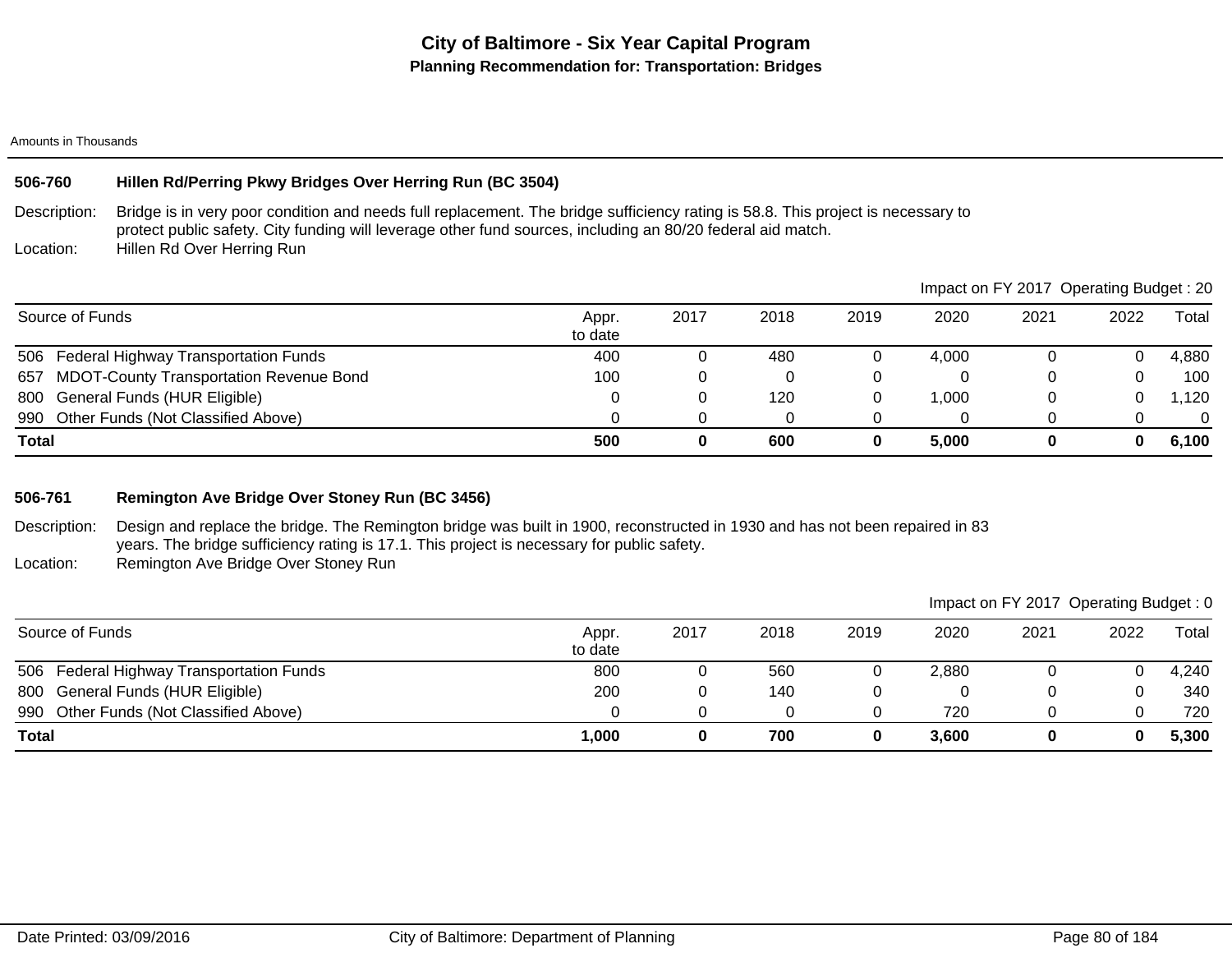# **506-762 Radecke Ave Bridge over Moores Run (BC 4405)**

Description: Design and replace deteriorated bridge. The bridge sufficiency rating is 51.4 and has deteriorated beyond repair.

Location: Radecke Ave Bridge over Moores Run

|                                             |                  |      |      |      |       | Impact on FY 2017 Operating Budget: 0 |      |          |
|---------------------------------------------|------------------|------|------|------|-------|---------------------------------------|------|----------|
| Source of Funds                             | Appr.<br>to date | 2017 | 2018 | 2019 | 2020  | 2021                                  | 2022 | Total    |
| 506 Federal Highway Transportation Funds    | 200              |      | 600  |      | 2.640 |                                       |      | 3.440    |
| 657 MDOT-County Transportation Revenue Bond |                  |      |      |      |       |                                       |      | $\Omega$ |
| 800 General Funds (HUR Eligible)            |                  |      | 150  |      | 660   |                                       |      | 810      |
| Total                                       | 200              |      | 750  |      | 3,300 |                                       |      | 4,250    |

### **506-766 Sisson Street over CSX**

Description: Total replacement of bridge. Originally built in 1914, rehabilitated in 1950, but severe deterioration is now evident throughout the structure. 75% of cost will be covered by CSX, 25% with City funds. 2400 block of Sisson Street

Location:

| Source of Funds                          | Appr.<br>to date | 2017 | 2018  | 2019 | 2020 | 2021 | 2022 | $\tau$ otal |
|------------------------------------------|------------------|------|-------|------|------|------|------|-------------|
| 506 Federal Highway Transportation Funds | ,200             | 92   | ,300  |      |      |      |      | 2,592       |
| 800 General Funds (HUR Eligible)         | 250              | 20   | 325   |      |      |      |      | 595         |
| 908 Other Private Funds & Grants         | 5,000            | 338  | 4.875 |      |      |      |      | 10,213      |
| <b>Total</b>                             | 6,450            | 450  | 6,500 |      |      |      |      | 13,400      |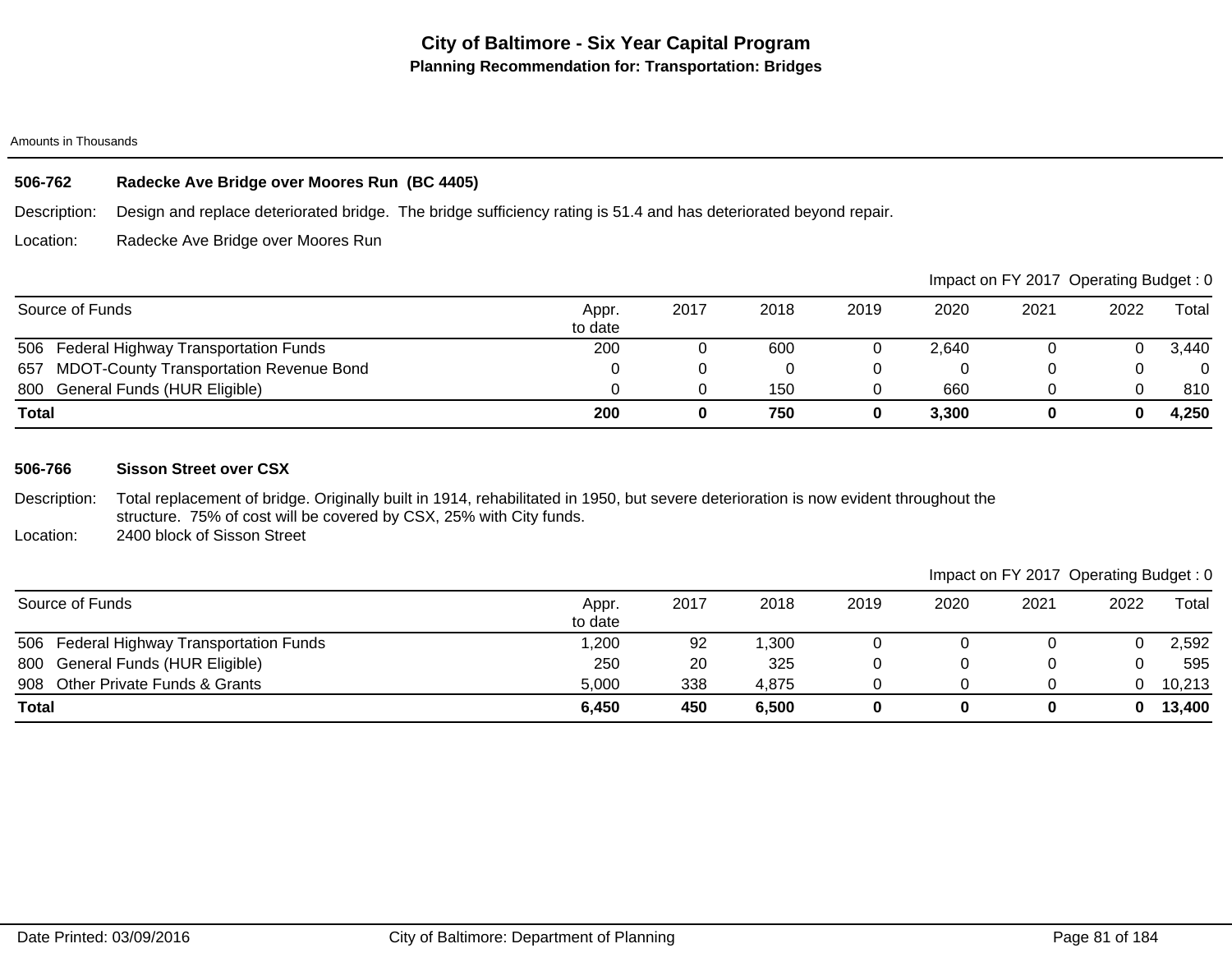### Amounts in Thousands

| 508-019         | Citywide Bike and Pedestrian Improvements / Bike Master Plan                                                                                                                  |                  |      |      |      |       |      |                                       |        |
|-----------------|-------------------------------------------------------------------------------------------------------------------------------------------------------------------------------|------------------|------|------|------|-------|------|---------------------------------------|--------|
| Description:    | Implement the Bike Master Plan. Install bike infrastructure throughout the city, including markings, bike lanes, signals, bike racks,<br>and dedicated off-street bike paths. |                  |      |      |      |       |      |                                       |        |
| Location:       | City-wide                                                                                                                                                                     |                  |      |      |      |       |      |                                       |        |
|                 |                                                                                                                                                                               |                  |      |      |      |       |      | Impact on FY 2017 Operating Budget: 0 |        |
| Source of Funds |                                                                                                                                                                               | Appr.<br>to date | 2017 | 2018 | 2019 | 2020  | 2021 | 2022                                  | Total  |
| 506             | Federal Highway Transportation Funds                                                                                                                                          | 2,740            | 400  | 400  | 400  | 1.600 | 400  | 006,                                  | 7,540  |
| 690             | <b>Other State Funds</b>                                                                                                                                                      | 625              | 100  | 0    | 0    | 0     |      | C                                     | 725    |
|                 | 800 General Funds (HUR Eligible)                                                                                                                                              | 984              | 0    | 100  | 100  | 400   | 100  | 400                                   | 2,084  |
| <b>Total</b>    |                                                                                                                                                                               | 4,349            | 500  | 500  | 500  | 2,000 | 500  | 2.000                                 | 10,349 |

# **508-028 I-83 Joint Repairs Phase II**

Description: Restore I-83 Joints at various locations and Emergency Turn around at the median.

Location: I-83

| Source of Funds                          | Appr.<br>to date | 2017  | 2018 | 2019 | 2020 | 2021 | 2022 | Total |
|------------------------------------------|------------------|-------|------|------|------|------|------|-------|
| 506 Federal Highway Transportation Funds | 2,240            | 2,080 |      |      |      |      |      | 4,320 |
| 800 General Funds (HUR Eligible)         | 550              | 520   |      |      |      |      |      | 1,070 |
| <b>Total</b>                             | 2,790            | 2,600 |      |      |      |      |      | 5,390 |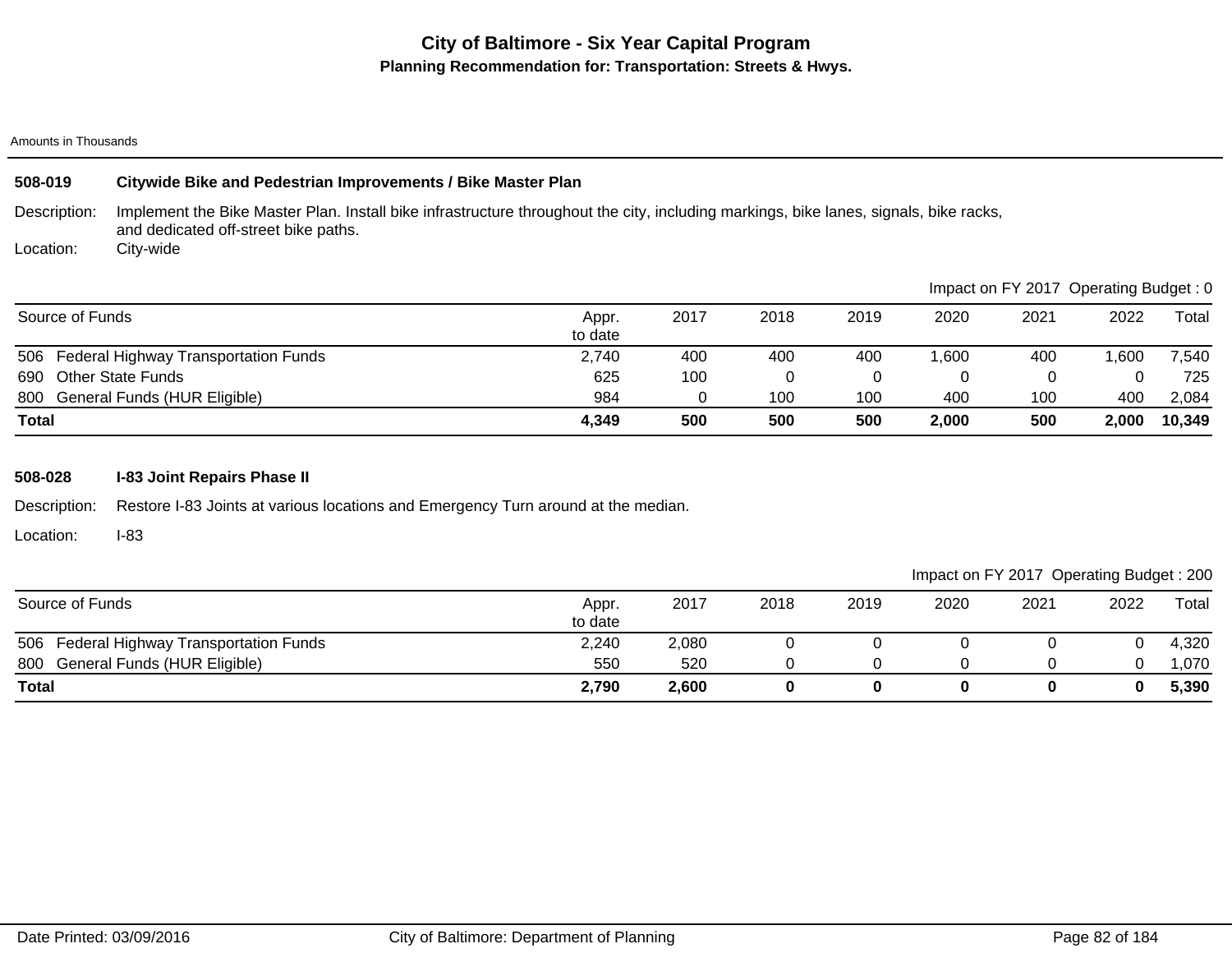### Amounts in Thousands

## **508-029 Materials and Compliance Testing**

Description: Location: Test concrete, soil, aggregate, hot mix asphalt. Certified technicians are available on an on-call basis to provide the needed equipment to provide field or laboratory testing following AASHTO R18 for QA purposes mandated by Federal Highways/SHA. City-wide

|                                             |                  |      |      |      |      | Impact on FY 2017 Operating Budget: 50 |      |       |
|---------------------------------------------|------------------|------|------|------|------|----------------------------------------|------|-------|
| Source of Funds                             | Appr.<br>to date | 2017 | 2018 | 2019 | 2020 | 2021                                   | 2022 | Total |
| 657 MDOT-County Transportation Revenue Bond |                  |      |      |      |      |                                        |      |       |
| 800 General Funds (HUR Eligible)            | 150              | 200  | 200  | 200  | 200  | 200                                    | 200  | ,350  |
| <b>Total</b>                                | 150              | 200  | 200  | 200  | 200  | 200                                    | 200  | 1,350 |

### **508-044 Federal Routes Reconstruction JOC - NE**

Description: As per 2013 Pavement Management Survey around 20% of city roads needed total reconstruction. Locations for these projects will be identified based on 2013 Pavement Management Survey data.

Location: NE Baltimore

|                                          |                  |      |       |      |       | Impact on FY 2017 Operating Budget: 0 |       |        |
|------------------------------------------|------------------|------|-------|------|-------|---------------------------------------|-------|--------|
| Source of Funds                          | Appr.<br>to date | 2017 | 2018  | 2019 | 2020  | 2021                                  | 2022  | Total  |
| 506 Federal Highway Transportation Funds | 610              |      | 2.150 | 710  | 800   | 3,000                                 | 3,000 | 10,270 |
| 690 Other State Funds                    | 140              |      | 525   | 175  |       | 360                                   | 600   | ,800   |
| 800 General Funds (HUR Eligible)         |                  |      |       |      | 200   | 240                                   |       | 440    |
| <b>Total</b>                             | 750              |      | 2,675 | 885  | 1,000 | 3,600                                 | 3,600 | 12,510 |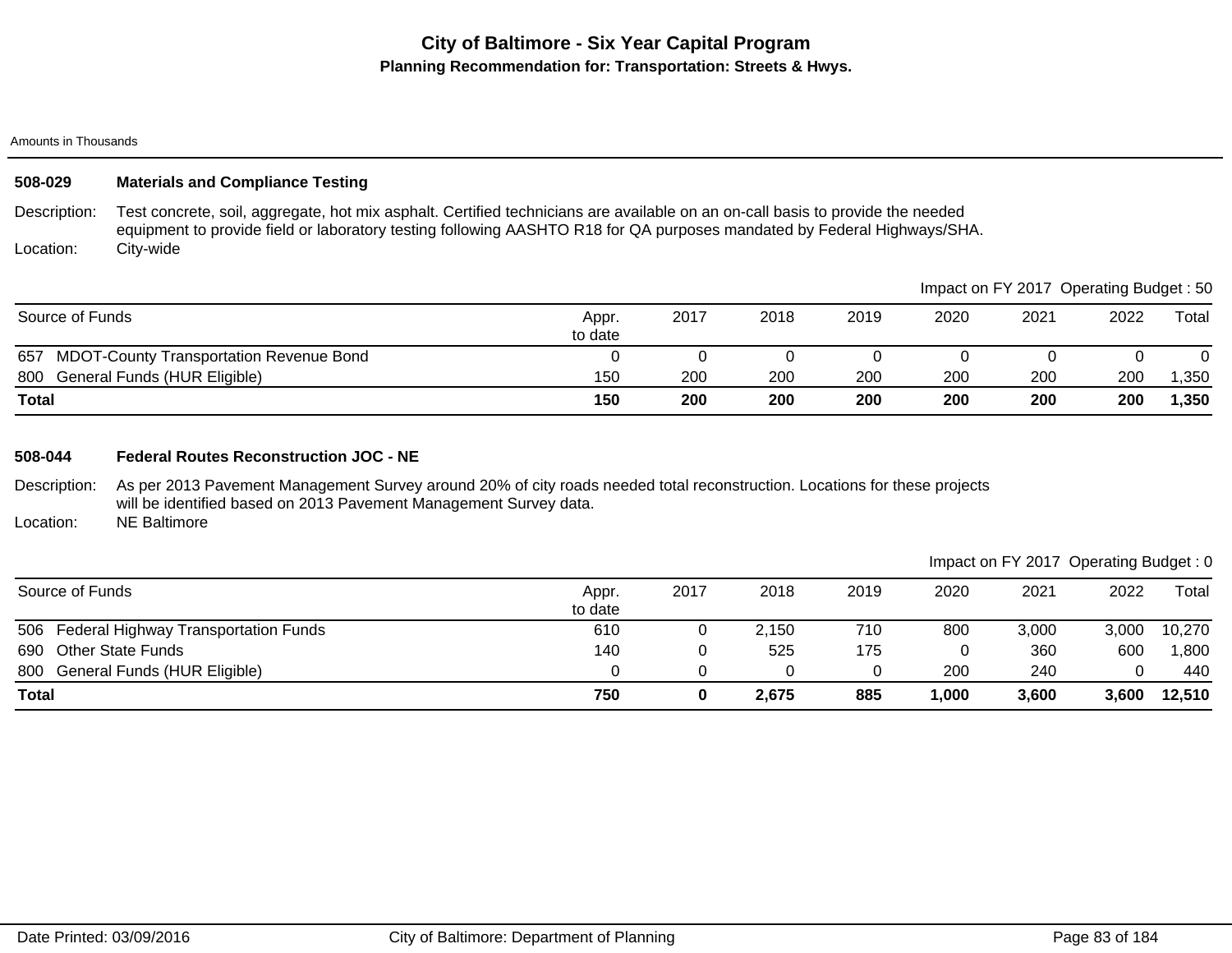Amounts in Thousands

## **508-046 Federal Routes Reconstruction JOC - NW**

Description: As per 2013 Pavement Management Survey around 20% of city roads needed total reconstruction. Locations for these projects will be identified based on 2013 Pavement Management Survey data.

Location: NW Baltimore

|                                          |                  |      |       |      |       | Impact on FY 2017 Operating Budget: 0 |       |        |
|------------------------------------------|------------------|------|-------|------|-------|---------------------------------------|-------|--------|
| Source of Funds                          | Appr.<br>to date | 2017 | 2018  | 2019 | 2020  | 2021                                  | 2022  | Total  |
| 506 Federal Highway Transportation Funds | 400              |      | 2,150 | 710  | 800   | 3,000                                 | 3,000 | 10,060 |
| <b>Other State Funds</b><br>690          | 100              |      | 525   | 175  |       | 360                                   | 600   | ,760   |
| 800 General Funds (HUR Eligible)         |                  |      |       |      | 200   | 240                                   |       | 440    |
| Total                                    | 500              |      | 2.675 | 885  | 1.000 | 3,600                                 | 3,600 | 12,260 |

### **508-051 Federal Routes Reconstruction JOC - SW**

Description: As per 2013 Pavement Management Survey around 20% of city roads needed total reconstruction. Locations for these projects will be identified based on 2013 Pavement Management Survey data.

Location: SW Baltimore

|                                          |                  |      |       |      |      |       | Impact on FY 2017 Operating Budget: 0 |        |
|------------------------------------------|------------------|------|-------|------|------|-------|---------------------------------------|--------|
| Source of Funds                          | Appr.<br>to date | 2017 | 2018  | 2019 | 2020 | 2021  | 2022                                  | Total  |
| 506 Federal Highway Transportation Funds | 400              |      | 2.150 | 710  | 800  | 3,000 | 3.000                                 | 10,060 |
| 690 Other State Funds                    | 100              |      | 525   | 175  |      | 360   | 600                                   | 1,760  |
| 800 General Funds (HUR Eligible)         |                  |      | 0     |      | 200  | 240   |                                       | 440    |
| <b>Total</b>                             | 500              | 0    | 2,675 | 885  | ,000 | 3,600 | 3.600                                 | 12,260 |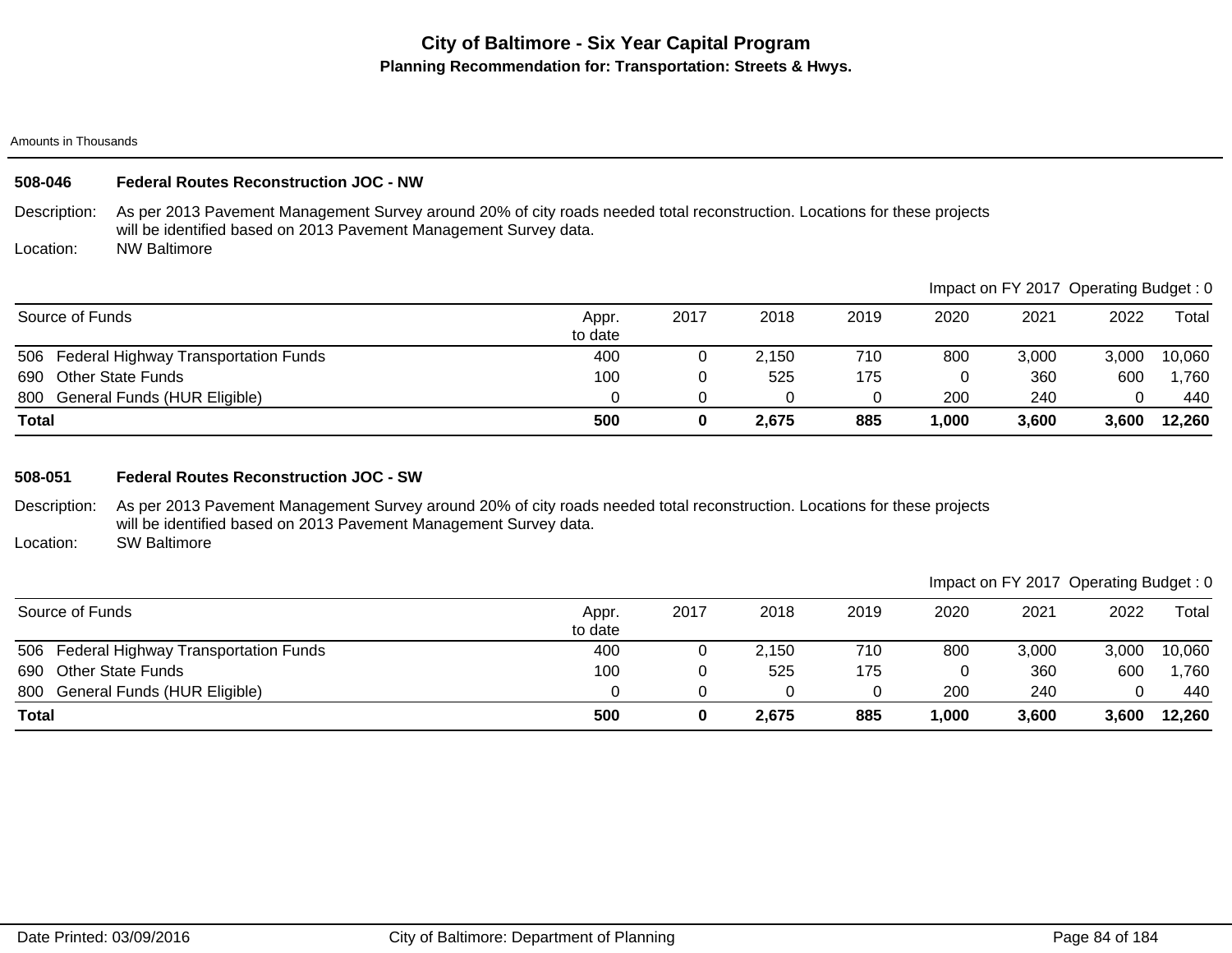Amounts in Thousands

## **508-053 Federal Routes Reconstruction JOC - SE**

Description: As per 2013 Pavement Management Survey around 20% of city roads needed total reconstruction. Locations for these projects will be identified based on 2013 Pavement Management Survey data.

Location: SE Baltimore

|                                          |                  |      |       |      | Impact on FY 2017 Operating Budget: 0 |       |       |        |  |
|------------------------------------------|------------------|------|-------|------|---------------------------------------|-------|-------|--------|--|
| Source of Funds                          | Appr.<br>to date | 2017 | 2018  | 2019 | 2020                                  | 2021  | 2022  | Total  |  |
| 506 Federal Highway Transportation Funds | 400              |      | 2,150 | 710  | 800                                   | 3,000 | 3,000 | 10,060 |  |
| <b>Other State Funds</b><br>690          | 100              |      | 525   | 175  |                                       | 360   | 600   | ,760   |  |
| 800 General Funds (HUR Eligible)         |                  |      |       |      | 200                                   | 240   |       | 440    |  |
| <b>Total</b>                             | 500              |      | 2.675 | 885  | 1,000                                 | 3,600 | 3,600 | 12,260 |  |

### **508-056 Citywide System Preservation**

Description: Investigate, report, recommend, design and prepare biddable documents for the repair and rehabilitation of DOT Infrastructure on federal routes within the City.

Location: **Citywide** 

|                                          |                  |      |       |       |       |       |       | ___    |
|------------------------------------------|------------------|------|-------|-------|-------|-------|-------|--------|
| Source of Funds                          | Appr.<br>to date | 2017 | 2018  | 2019  | 2020  | 2021  | 2022  | Total  |
| 506 Federal Highway Transportation Funds | 5,000            | 400  | 2,500 | 2,500 | 2,500 | 4,000 | 3,600 | 20,500 |
| 690 Other State Funds                    | ,250             |      |       |       | 625   | 1,000 | 900   | 3,775  |
| 800 General Funds (HUR Eligible)         |                  | 100  | 625   | 625   | 100   |       |       | .450   |
| <b>Total</b>                             | 6,250            | 500  | 3,125 | 3,125 | 3,225 | 5,000 | 4,500 | 25,725 |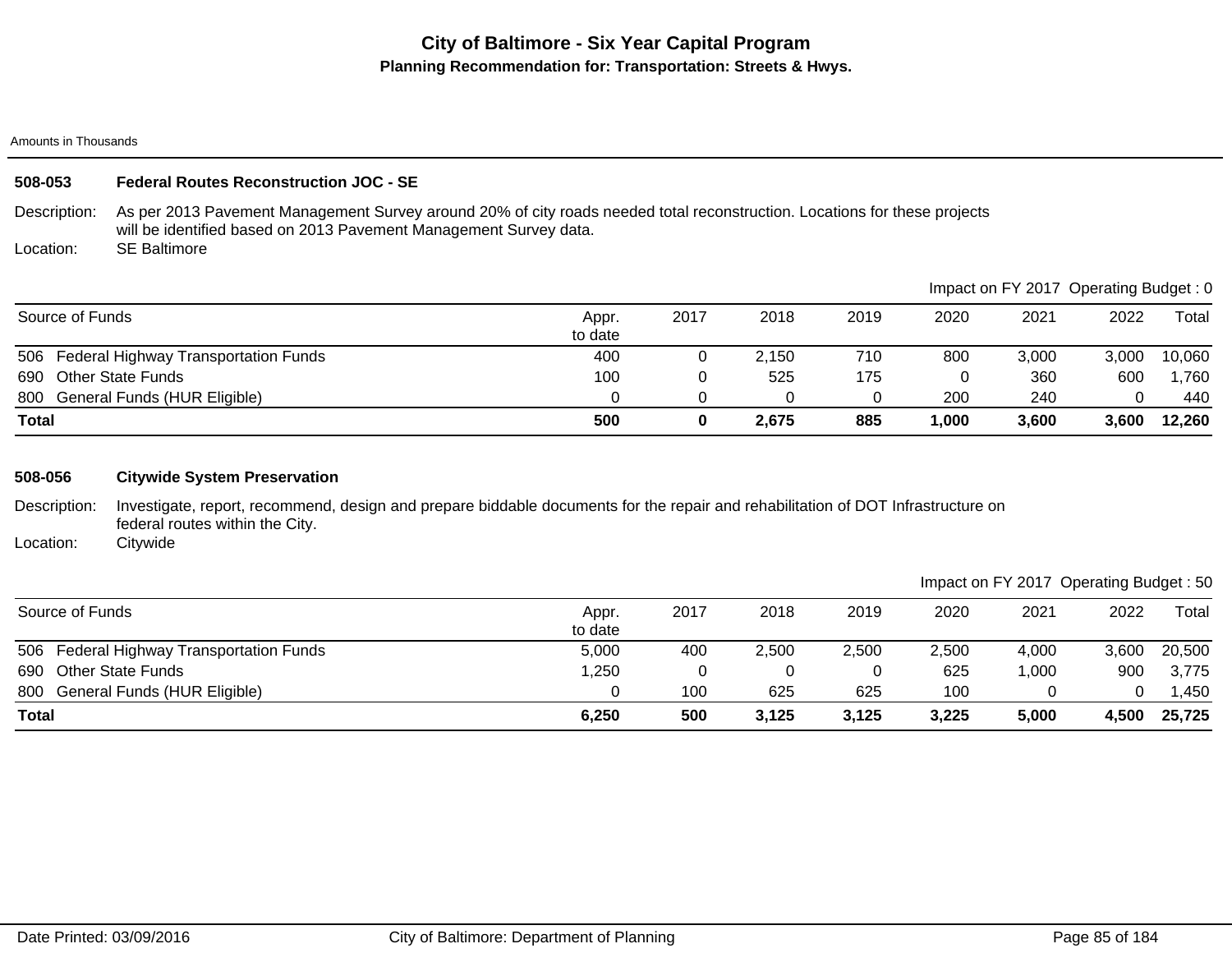### Amounts in Thousands

| 508-059                        | <b>Northwest Transportation Improvements</b>                         |                                        |      |      |      |      |     |                                       |                    |
|--------------------------------|----------------------------------------------------------------------|----------------------------------------|------|------|------|------|-----|---------------------------------------|--------------------|
| Description:                   | Improve the Dolfield commercial area public realm.                   |                                        |      |      |      |      |     |                                       |                    |
| Location:                      | Dolfield Commercial Area, Garrison Blvd, and Dorchester Neighborhood |                                        |      |      |      |      |     |                                       |                    |
|                                |                                                                      |                                        |      |      |      |      |     | Impact on FY 2017 Operating Budget: 0 |                    |
| $O_{\text{a}1}$ and $I$ $\Box$ |                                                                      | $\mathbf{A}$ $\mathbf{A}$ $\mathbf{A}$ | 0017 | 0010 | 0010 | 0000 | 001 | הממ                                   | $T_{\text{shell}}$ |

| Source of Funds                                    | Appr.<br>to date | 2017    | 2018 | 2019 | 2020 | 2021 | 2022 | Total     |
|----------------------------------------------------|------------------|---------|------|------|------|------|------|-----------|
| Pimlico Area Local Impact Aid - VLT Revenue<br>612 |                  | ື       |      |      |      |      |      | 24<br>ູບ. |
| <b>Total</b>                                       |                  | 21<br>ິ |      |      |      |      |      | 31        |

## **508-060 Hanover Street Bridge Multimodal Corridor - TIGER Award**

Description: BCDOT was successfully awarded \$1.1M from the USDOT's TIGER VI Discretionary Grant for the Hanover Street Bridge Multimodal Corridor Study under the FY2014 Appropriations Act with City Matching Funds.

Location: Hanover Street

|                                          |                  |      |      |       | Impact on FY 2017 Operating Budget: 0 |      |      |        |
|------------------------------------------|------------------|------|------|-------|---------------------------------------|------|------|--------|
| Source of Funds                          | Appr.<br>to date | 2017 | 2018 | 2019  | 2020                                  | 2021 | 2022 | Total  |
| 506 Federal Highway Transportation Funds | 1,100            |      |      | 4,000 | 6,400                                 |      |      | 11,500 |
| 800 General Funds (HUR Eligible)         | 150              |      |      |       |                                       |      |      | 150    |
| 990 Other Funds (Not Classified Above)   | 600              |      |      | 1.000 | .600                                  |      |      | 3,200  |
| <b>Total</b>                             | 1,850            |      | 0    | 5.000 | 8,000                                 |      |      | 14,850 |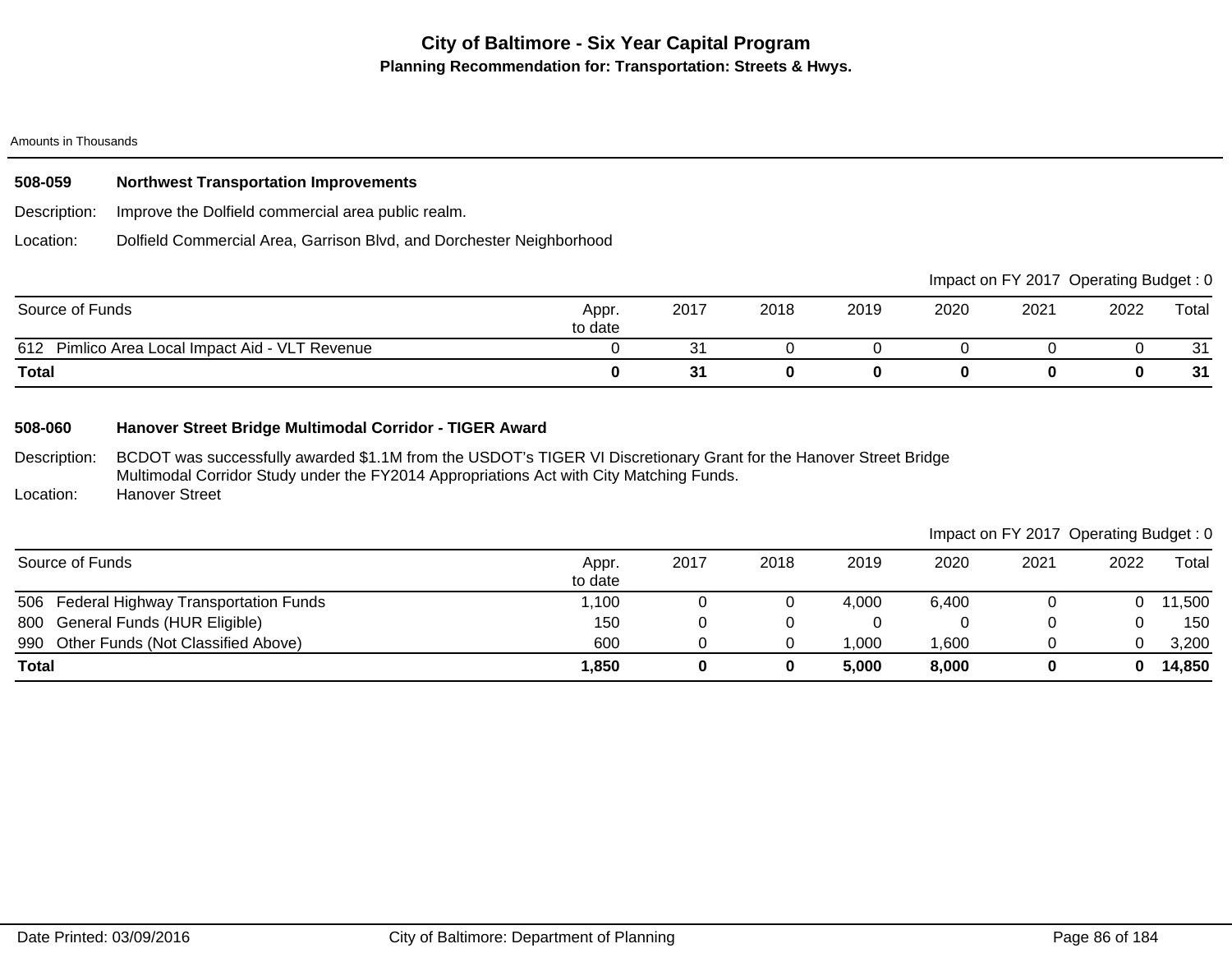#### Amounts in Thousands

# **508-062 Two Way Potomac Street Cycle Track**

Description: Two-way cycle track on Potomac Street from Eastern Avenue to Boston Street

Location: City Wide

|                                               |                  |      |      |      |      | Impact on FY 2017 Operating Budget: 0 |      |       |
|-----------------------------------------------|------------------|------|------|------|------|---------------------------------------|------|-------|
| Source of Funds                               | Appr.<br>to date | 2017 | 2018 | 2019 | 2020 | 2021                                  | 2022 | Total |
| 508 Federal Transportation Enhancement Grants |                  | 500  |      |      |      |                                       |      | 500   |
| 800 General Funds (HUR Eligible)              |                  | 125  |      |      |      |                                       |      | 125   |
| <b>Total</b>                                  |                  | 625  |      |      |      |                                       | 0    | 625   |

## **508-072 Concrete Roadway Slab Repairs**

Description: Repairs are to be made to concrete roadway slabs at various locations. These slab repairs may help to avoid more costly street reconstructions.

Location: **Citywide** 

|  | Impact on FY 2017 Operating Budget: 0 |  |
|--|---------------------------------------|--|
|  |                                       |  |

| Source of Funds                             | Appr.<br>to date | 2017 | 2018 | 2019  | 2020 | 2021  | 2022  | Total  |
|---------------------------------------------|------------------|------|------|-------|------|-------|-------|--------|
| 506 Federal Highway Transportation Funds    |                  |      |      | 1.600 |      | 4,000 | 4,000 | 9,600  |
| 657 MDOT-County Transportation Revenue Bond | 500              |      |      |       |      |       |       | 500    |
| 800 General Funds (HUR Eligible)            |                  |      |      | 400   |      | ,000  | ,000  | 2,400  |
| <b>Total</b>                                | 500              |      | 0    | 2,000 |      | 5,000 | 5,000 | 12,500 |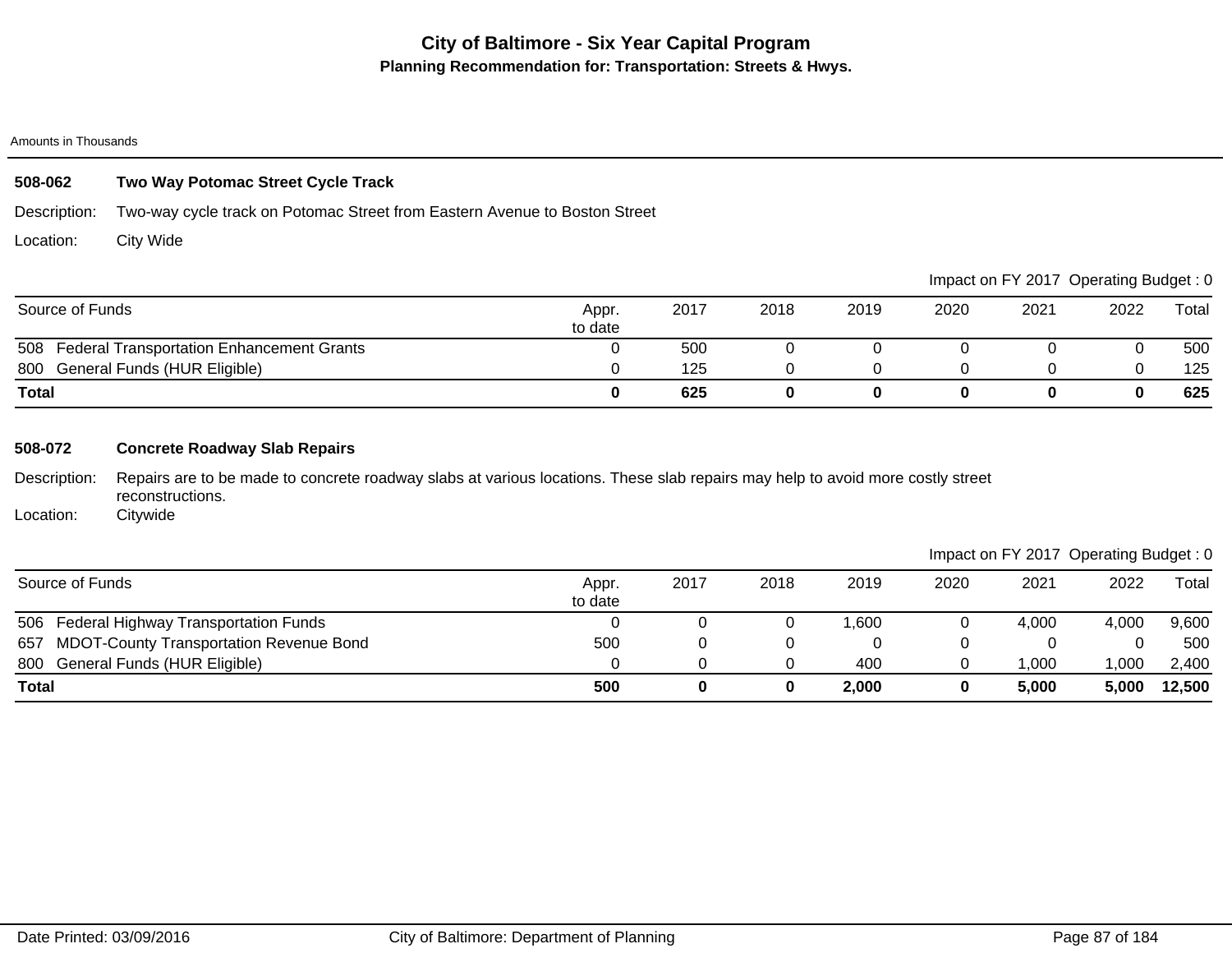### Amounts in Thousands

## **508-077 Jones Falls Greenway Phase V: Cylburn to Mt Washington**

Description: Location: Construct Phase V of the Jones Falls Greenway, a two-mile trail between Cylburn Arboretum and the neighborhood of Mt. Washington. The trail alignment will utilize neighborhood roads & dedicated bicycle paths along the Jones Falls Greenway. Cylburn to Mt Washington

|                                          |                  |       |      |      |      |      | Impact on FY 2017 Operating Budget: 0 |       |
|------------------------------------------|------------------|-------|------|------|------|------|---------------------------------------|-------|
| Source of Funds                          | Appr.<br>to date | 2017  | 2018 | 2019 | 2020 | 2021 | 2022                                  | Total |
| 506 Federal Highway Transportation Funds |                  | 2,400 |      |      |      |      |                                       | 2,400 |
| 800 General Funds (HUR Eligible)         |                  | 600   |      |      |      |      |                                       | 600   |
| <b>Total</b>                             |                  | 3,000 |      |      |      |      |                                       | 3,000 |

### **508-085 ADA Self Evaluation**

Description: Evaluate the ADA Ramps throughout Baltimore City for compliance with Federal and MD SHA ADA Guidelines.

Location: **Citywide** 

| Source of Funds                          | Appr.<br>to date | 2017 | 2018 | 2019 | 2020 | 2021 | 2022 | Total |
|------------------------------------------|------------------|------|------|------|------|------|------|-------|
| 506 Federal Highway Transportation Funds |                  |      |      |      |      |      |      |       |
| 800 General Funds (HUR Eligible)         |                  | 500  | 500  | 500  | 500  | 500  | 500  | 3,000 |
| <b>Total</b>                             |                  | 500  | 500  | 500  | 500  | 500  | 500  | 3,000 |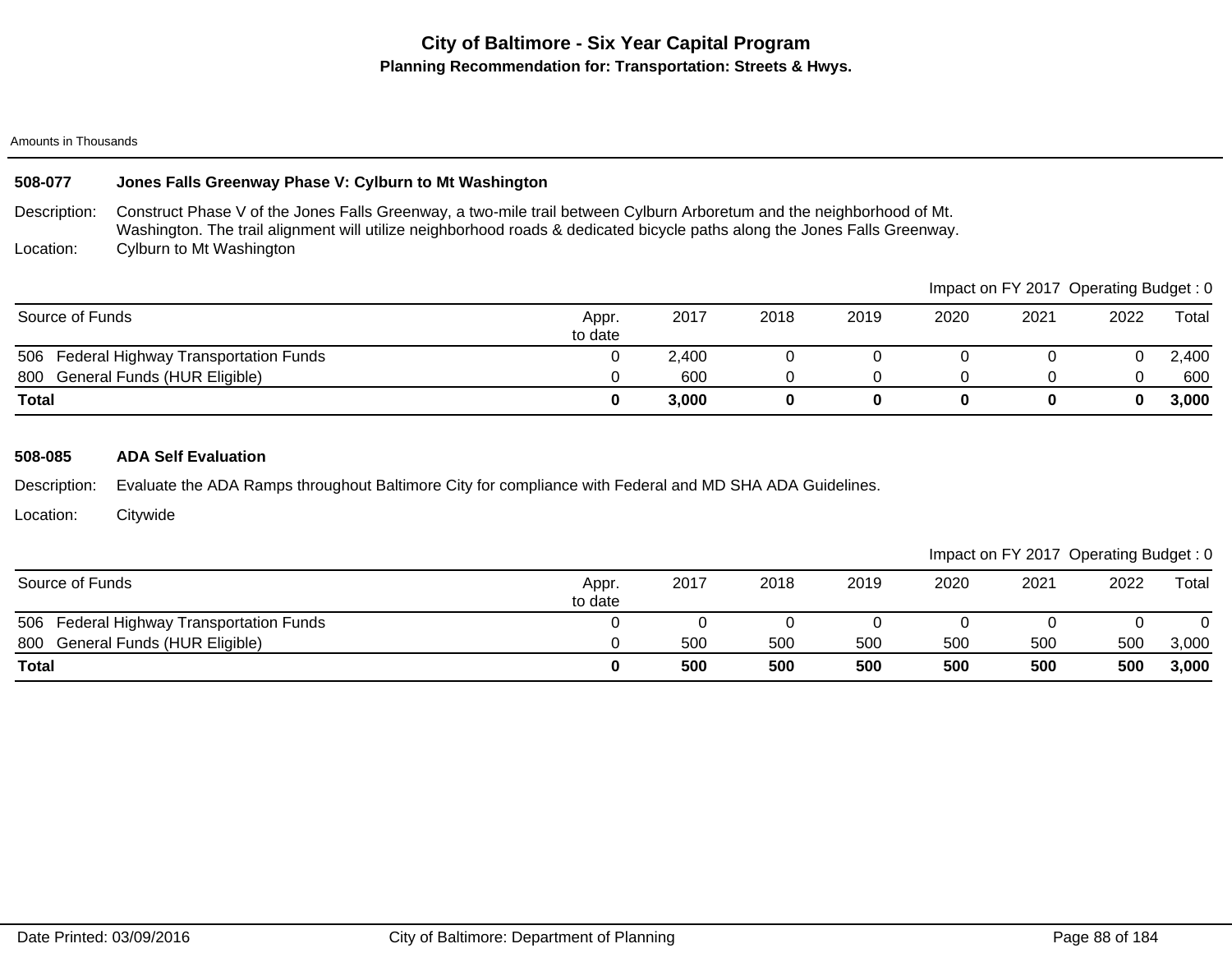### Amounts in Thousands

# **508-086 Curtis Avenue (Phase I & Phase II)**

Description: Location: Environmental Site Assessment studies for reconfiguration of Curtis/ Pennington/ Patapsco Ave Intersection on the north and Curtis/ Pennington/Birch St Intersection on the south for proposed lane use and geometric reconfiguration of these roads. Curtis Ave

|                                          |                  |      |      |      |      |      | Impact on FY 2017 Operating Budget: 0 |       |
|------------------------------------------|------------------|------|------|------|------|------|---------------------------------------|-------|
| Source of Funds                          | Appr.<br>to date | 2017 | 2018 | 2019 | 2020 | 2021 | 2022                                  | Total |
| 506 Federal Highway Transportation Funds |                  |      | 400  |      |      |      |                                       | 400   |
| 800 General Funds (HUR Eligible)         |                  | 100  | 100  |      |      |      |                                       | 200   |
| <b>Total</b>                             |                  | 100  | 500  |      |      |      |                                       | 600   |

## **508-090 Two Way Pratt Street Cycle Track**

Description: A two-way cycle track on W Pratt Street between MLK, Jr. Boulevard and Light Street

Location: W Pratt Street between MLK, Jr. Boulevard and Light Street

| Source of Funds                               | Appr.<br>to date | 2017 | 2018 | 2019 | 2020 | 2021 | 2022 | Total |
|-----------------------------------------------|------------------|------|------|------|------|------|------|-------|
| 508 Federal Transportation Enhancement Grants |                  |      | 500  |      |      |      |      | 500   |
| 800<br>General Funds (HUR Eligible)           |                  |      | 125  |      |      |      |      | 125   |
| <b>Total</b>                                  |                  |      | 625  |      |      |      |      | 625   |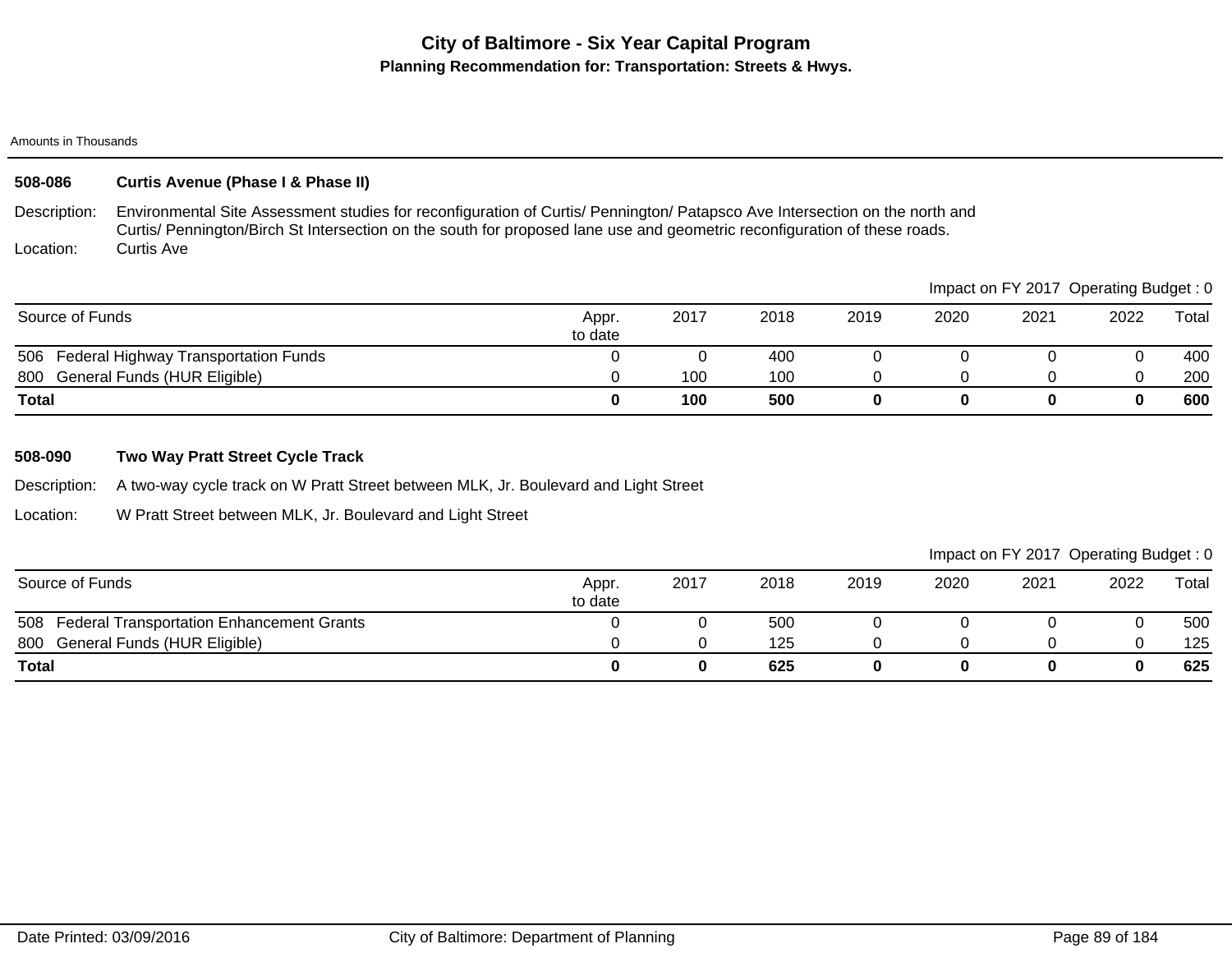### Amounts in Thousands

### **508-092 Jones Falls Trail - Inner Harbor Intersection Improvement**

Description: Upgrade 10 intersections around the Inner Harbor on Pratt Street and President Street with new crosswalks, improved ADA ramps, audible push buttons and pedestrian signals

Location: Pratt Street and President Street

|                                                         |                  |      |      |      |      |      | Impact on $FY$ 2017 Uperating Budget : 0 |       |
|---------------------------------------------------------|------------------|------|------|------|------|------|------------------------------------------|-------|
| Source of Funds                                         | Appr.<br>to date | 2017 | 2018 | 2019 | 2020 | 2021 | 2022                                     | Total |
| <b>Federal Transportation Enhancement Grants</b><br>508 |                  | 500  |      |      |      |      |                                          | 500   |
| General Funds (HUR Eligible)<br>800                     |                  | 125  |      |      |      |      |                                          | 125   |
| <b>Total</b>                                            |                  | 625  |      |      |      |      |                                          | 625   |

### **508-093 Jones Falls Trail - Inner Harbor Concrete Stain**

Description: Stain the concrete portion of the Jones Falls Trail in the Inner Harbor green to better delineate the path as a bicycle path

Location: Inner Harbor - Light Street - Market Place

## Impact on FY 2017 Operating Budget : 0

 $\blacksquare$ Impact on Fy 2017 Operations on Fy 2017 Operations of  $\blacksquare$ 

| Source of Funds                                         | Appr.<br>to date | 2017 | 2018 | 2019 | 2020 | 2021 | 2022 | Total |
|---------------------------------------------------------|------------------|------|------|------|------|------|------|-------|
| 508<br><b>Federal Transportation Enhancement Grants</b> |                  |      | 500  |      |      |      |      | 500   |
| General Funds (HUR Eligible)<br>800                     |                  |      | 125  |      |      |      |      | 125   |
| <b>Total</b>                                            |                  |      | 625  |      |      |      | 0    | 625   |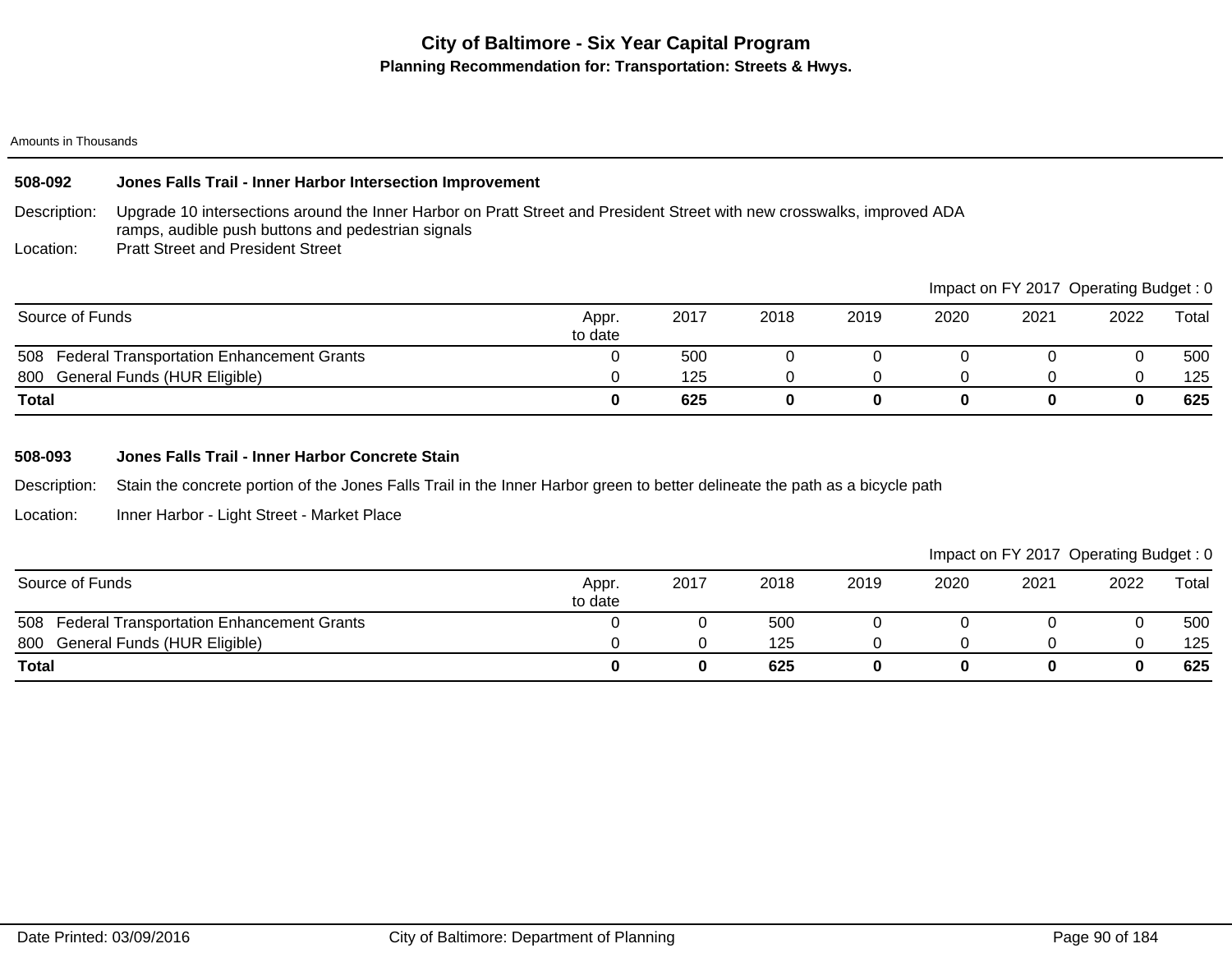### Amounts in Thousands

## **508-095 South Baltimore Gateway Transportation Connectivity**

Description: Implement transportation connectivity projects resulting from South Baltimore Complete Streets Study in the Casino Impact Area.

Location: South Baltimore Gateway Plan Area

|                                                   |                  |      |      |      |      |      | Impact on FY 2017 Operating Budget: 0 |       |
|---------------------------------------------------|------------------|------|------|------|------|------|---------------------------------------|-------|
| Source of Funds                                   | Appr.<br>to date | 2017 | 2018 | 2019 | 2020 | 2021 | 2022                                  | Total |
| Casino Area Local Impact Aid - VLT Revenue<br>613 |                  | 600  |      |      |      |      |                                       | 600   |
| Total                                             |                  | 600  |      |      |      |      |                                       | 600   |

# **508-184 Moravia Road Ramp E Bridge over Pulaski Highway**

Description: Rehabilitate the deteriorated bridge. This bridge has deteriorated and is need of rehabilitation. The bridge sufficiency rating is 80.8. This project is necessary for public safety.

Location: Moravia Road Ramp E over Pulaski Highway

|                                          |                  |      |      |      |       | Impact on FY 2017 Operating Budget: 0 |      |       |
|------------------------------------------|------------------|------|------|------|-------|---------------------------------------|------|-------|
| Source of Funds                          | Appr.<br>to date | 2017 | 2018 | 2019 | 2020  | 2021                                  | 2022 | Total |
| 506 Federal Highway Transportation Funds |                  |      | 320  |      | 3,500 |                                       |      | 3,820 |
| 800 General Funds (HUR Eligible)         | 78               |      | 80   |      | 630   |                                       |      | 788   |
| 990 Other Funds (Not Classified Above)   |                  |      |      |      | 150   |                                       |      | 150   |
| <b>Total</b>                             | 78               |      | 400  | 0    | 4,280 |                                       | 0    | 4,758 |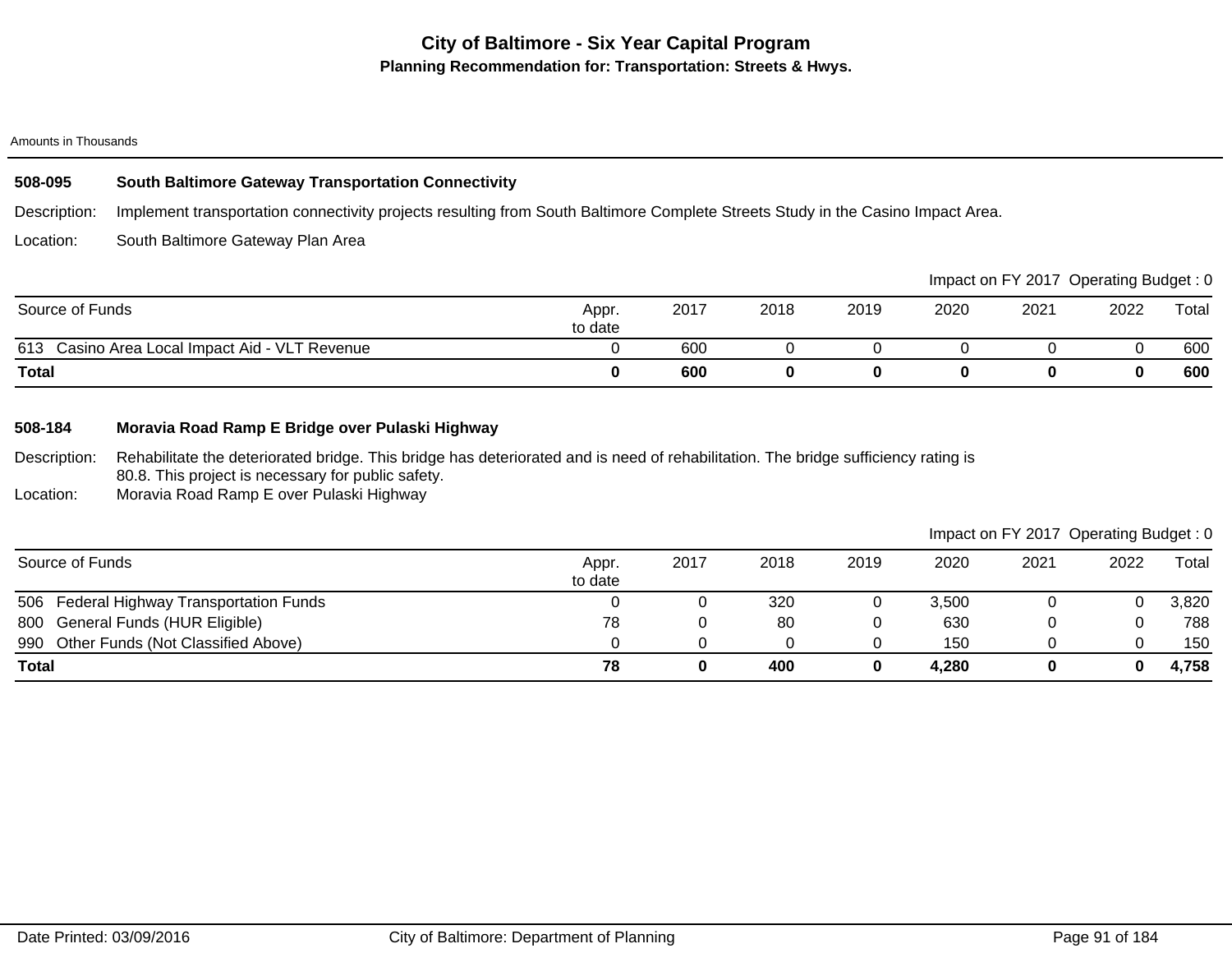### Amounts in Thousands

## **508-378 Capital Program Management Technology Support**

Description: Provide technical support to implement Primavera, Capital project management software. Primavera is used to support design and construction of major capital projects through project tracking/scheduling. DOT - TEC

Location:

|                                                       |                  |      |      |      |      | Impact on FY 2017 Operating Budget: 0 |      |       |
|-------------------------------------------------------|------------------|------|------|------|------|---------------------------------------|------|-------|
| Source of Funds                                       | Appr.<br>to date | 2017 | 2018 | 2019 | 2020 | 2021                                  | 2022 | Total |
| 657<br><b>MDOT-County Transportation Revenue Bond</b> |                  |      |      |      |      |                                       |      |       |
| General Funds (HUR Eligible)<br>800                   | 105              | 100  | 50   | 150  | 100  | 200                                   | 200  | 905   |
| <b>Total</b>                                          | 105              | 100  | 50   | 150  | 100  | 200                                   | 200  | 905   |

## **508-465 Curb Repair-Slab Repairs - ADA Ramps Upgrades Citywide**

Description: Repair and replace curbs along roadways. This is an annual sustaining program for the City's infrastructure. Projects are prioritized on SR requests (1st come 1st serve) and Administration requests. Various

Location:

| Source of Funds                             | Appr.<br>to date | 2017 | 2018 | 2019 | 2020  | 2021  | 2022 | Total |
|---------------------------------------------|------------------|------|------|------|-------|-------|------|-------|
| 506 Federal Highway Transportation Funds    | 800              |      |      |      |       |       |      | 800   |
| 657 MDOT-County Transportation Revenue Bond |                  | 500  | 0    | 0    | 1.000 |       |      | .500  |
| 800 General Funds (HUR Eligible)            | 610              | Zero | 300  | 500  | 20    | ,000  | ,000 | 3,430 |
| 990 Other Funds (Not Classified Above)      |                  |      | 200  |      |       |       |      | 200   |
| <b>Total</b>                                | 1,410            | 500  | 500  | 500  | 1,020 | 1,000 | ,000 | 5,930 |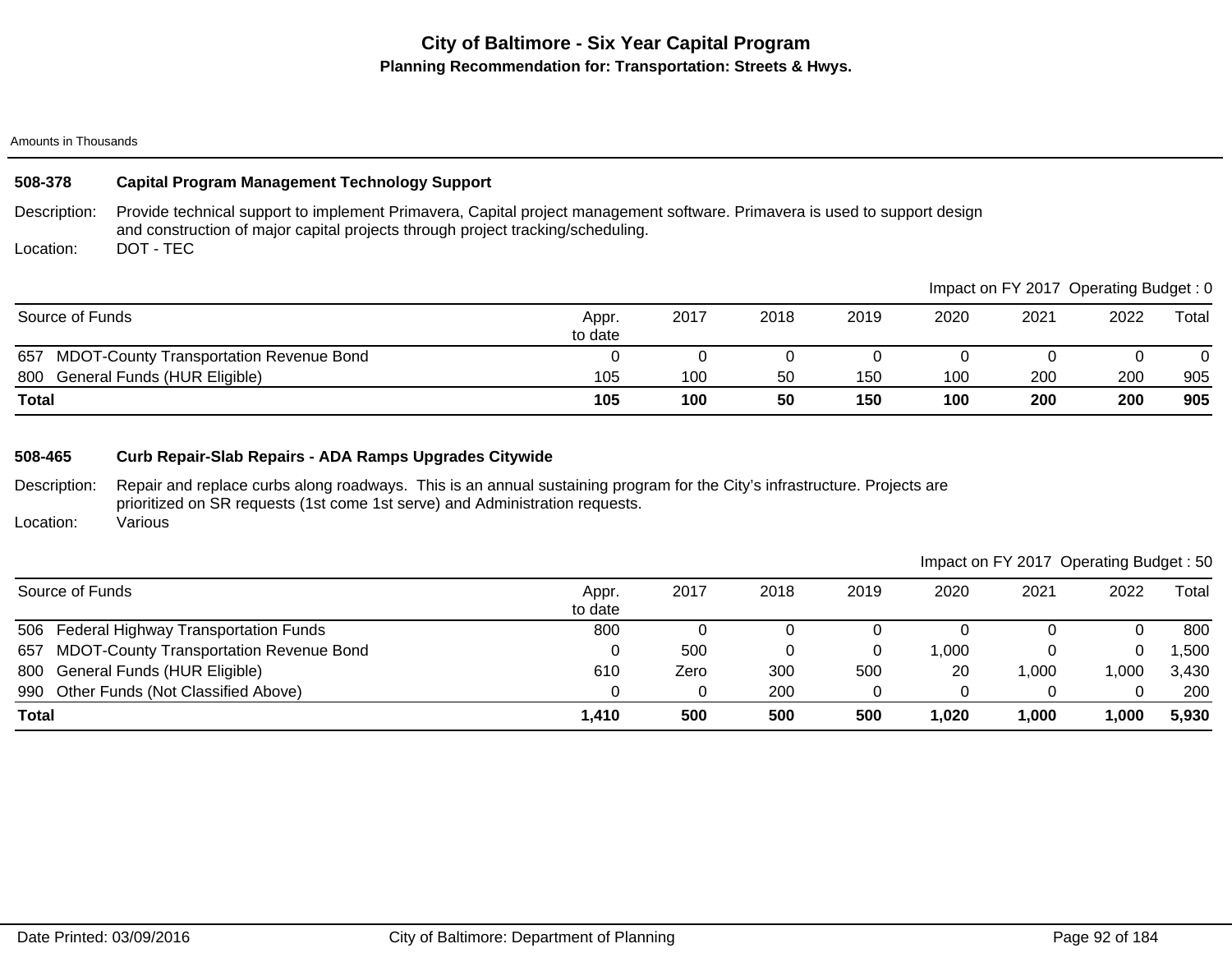### Amounts in Thousands

# **508-550 Neighborhood Street Reconstruction (Laeden Hall, Cross St, Race St, Ostend St)**

Description: Rehabilitation of Laeden Hall, Cross St, Race St, and Ostend St due to poor pavement condition index.

Location: Laeden Hall, Cross St, Race St, and Ostend St

|                                                       |                  |      |      |      |      | Impact on FY 2017 Operating Budget: 0 |      |        |
|-------------------------------------------------------|------------------|------|------|------|------|---------------------------------------|------|--------|
| Source of Funds                                       | Appr.<br>to date | 2017 | 2018 | 2019 | 2020 | 2021                                  | 2022 | Total  |
| 200<br><b>General Funds</b>                           | 2,000            |      |      |      |      |                                       |      | 2,000  |
| <b>MDOT-County Transportation Revenue Bond</b><br>657 |                  | 300  |      |      |      |                                       |      | 300    |
| 800 General Funds (HUR Eligible)                      | 3,778            | Zero | 300  | 535  | 200  | 640                                   | 750  | 6,203  |
| 990 Other Funds (Not Classified Above)                | 3.360            |      |      |      |      |                                       | 0    | 3,360  |
| <b>Total</b>                                          | 9,138            | 300  | 300  | 535  | 200  | 640                                   | 750  | 11,863 |

## **508-641 Feasibility Studies**

Description: Location: Conduct transportation studies and planning/concept designs for capital projects on an as needed basis. Also includes concept designs for support of Department of Planning master plans and traffic safety studies which support capital safety improvements. Various

|                                     |                  |      |      |      |      |      | Impact on FY 2017 Operating Budget: 0 |       |
|-------------------------------------|------------------|------|------|------|------|------|---------------------------------------|-------|
| Source of Funds                     | Appr.<br>to date | 2017 | 2018 | 2019 | 2020 | 2021 | 2022                                  | Total |
| General Funds (HUR Eligible)<br>800 | -50              | 50   | 50   | 50   | 50   | 50   | 50                                    | 350   |
| <b>Total</b>                        | 50               | 50   | 50   | 50   | 50   | 50   | 50                                    | 350   |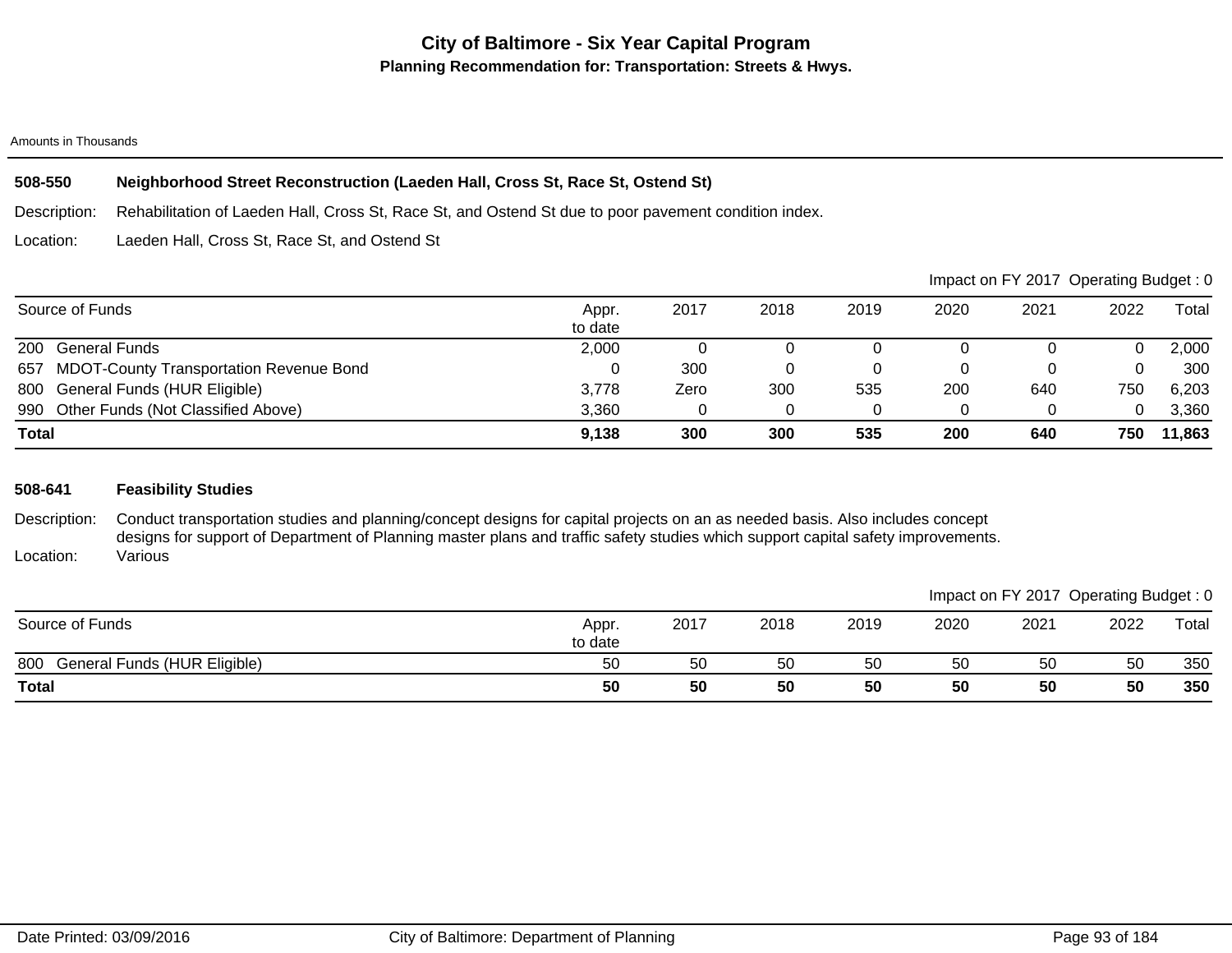Amounts in Thousands

| 508-899                   | Facilities Master Plan (Pulaski HWY & Lombard St)                                                                                                                                                                                        |                  |      |      |      |          |      |                                       |          |  |
|---------------------------|------------------------------------------------------------------------------------------------------------------------------------------------------------------------------------------------------------------------------------------|------------------|------|------|------|----------|------|---------------------------------------|----------|--|
| Description:<br>Location: | Develop and implement plan to update and/or consolidate DOT Facilities to streamline operations and implement efficiencies.<br>This update includes the Pulaski Hwy DoT Maintenance Facility and Lombard Street DoT Facility.<br>Various |                  |      |      |      |          |      |                                       |          |  |
|                           |                                                                                                                                                                                                                                          |                  |      |      |      |          |      | Impact on FY 2017 Operating Budget: 0 |          |  |
| Source of Funds           |                                                                                                                                                                                                                                          | Appr.<br>to date | 2017 | 2018 | 2019 | 2020     | 2021 | 2022                                  | Total    |  |
| 100                       | <b>General Obligation Bonds</b>                                                                                                                                                                                                          | 225              |      |      |      |          |      |                                       | 225      |  |
| 200                       | General Funds                                                                                                                                                                                                                            |                  | 0    | 0    |      | 0        | 0    | 0                                     | $\Omega$ |  |
| 657                       | <b>MDOT-County Transportation Revenue Bond</b>                                                                                                                                                                                           |                  | 0    | 0    |      | $\Omega$ | 0    | 0                                     | $\Omega$ |  |
|                           | 800 General Funds (HUR Eligible)                                                                                                                                                                                                         |                  |      | 100  | 200  | 100      | 200  | 200                                   | 800      |  |

**Total 225 0 100 200 100 200 200 1,025**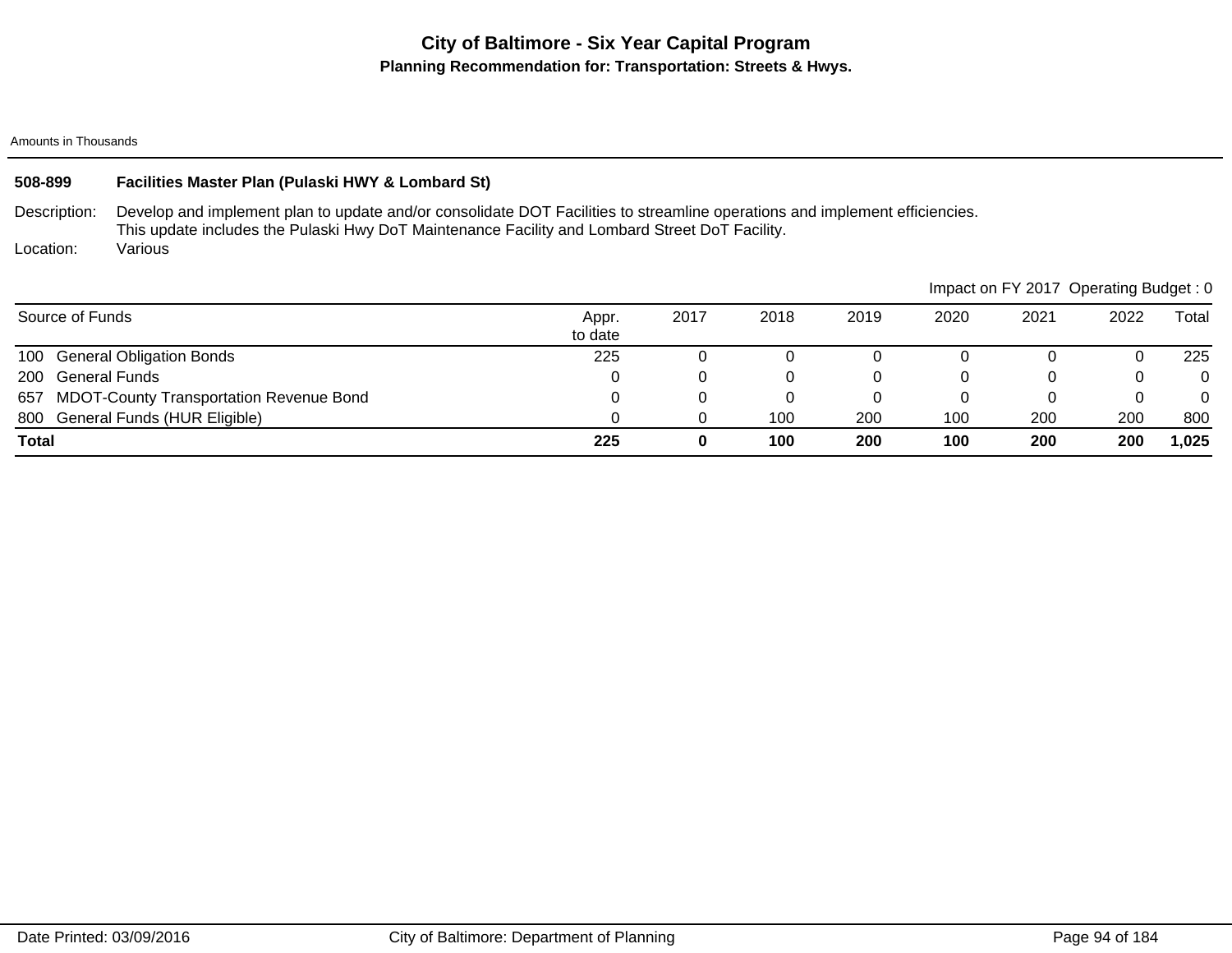## **509-004 Broening Highway Bridge over Colgate Creek**

Description: Replace the deteriorated bridge. This bridge has deteriorated beyond repair. The bridge sufficiency rating is 42.3. This project is necessary for public safety.

Location: Broening Highway Bridge over Colgate Creek

|                                                       |                  |        |       |      | Impact on FY 2017 Operating Budget: 70 |      |      |        |
|-------------------------------------------------------|------------------|--------|-------|------|----------------------------------------|------|------|--------|
| Source of Funds                                       | Appr.<br>to date | 2017   | 2018  | 2019 | 2020                                   | 2021 | 2022 | Total  |
| 506 Federal Highway Transportation Funds              | U                | 4.000  | 2,520 |      |                                        |      | 0    | 6,520  |
| Other Federal Funds<br>590                            | 0                | 10.000 |       |      | O                                      |      | 0    | 10,000 |
| <b>MDOT-County Transportation Revenue Bond</b><br>657 |                  |        | 320   |      | 0                                      |      | 0    | 320    |
| <b>Other State Funds</b><br>690                       | 0                | 2,000  |       |      |                                        |      | 0    | 2,000  |
| 800 General Funds (HUR Eligible)                      | 0                | 1.850  | Zero  |      | 0                                      | 0    | 0    | 850, ا |
| 908 Other Private Funds & Grants                      |                  | 6,500  | 300   |      |                                        |      | 0    | 6,800  |
| <b>Total</b>                                          | 0                | 24,350 | 3,140 |      | 0                                      | 0    | 0    | 27,490 |

### **509-005 I-83 Concrete Deck Mill and Resurface**

Description: Mill and resurface the reinforced concrete deck of I-83.

Location: Fayette St to City Line

| Source of Funds                             | Appr.<br>to date | 2017 | 2018 | 2019   | 2020 | 2021 | 2022 | Total  |
|---------------------------------------------|------------------|------|------|--------|------|------|------|--------|
| 506 Federal Highway Transportation Funds    |                  |      | 400  | 8,800  |      |      |      | 9,200  |
| 657 MDOT-County Transportation Revenue Bond |                  |      | 100  | ,980   |      |      | 0    | 2,080  |
| 800 General Funds (HUR Eligible)            |                  |      |      | 220    |      |      |      | 220    |
| <b>Other Transportation Funds</b><br>890    |                  |      |      |        |      |      |      |        |
| <b>Total</b>                                |                  |      | 500  | 11,000 |      |      | 0    | 11,500 |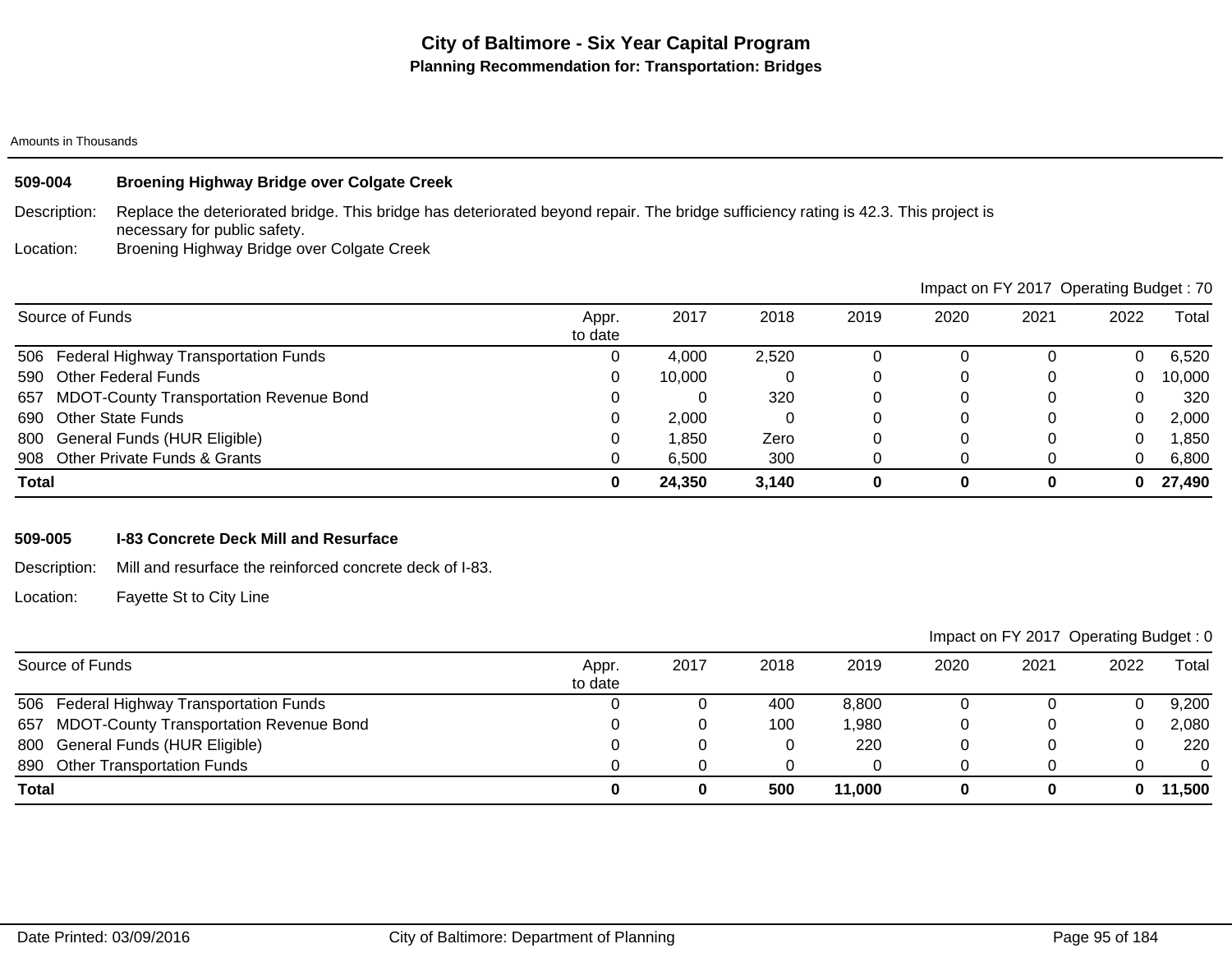## **509-326 Replacement of Wilkens Ave. Bridge Over Gwynns Falls**

Description: Replace bridge, which has deteriorated beyond repair. City funding will leverage other fund sources, including an 80-20 federal aid match to MVR. Project coordination involves SHA, MdTA, MTA, DNR, MDE, MHT, USACE and USF&W

Location: Wilkens Ave. Over Gwynns Falls

|                                                       |                  |      |       |      |      | Impact on FY 2017 Operating Budget : 50 |      |          |
|-------------------------------------------------------|------------------|------|-------|------|------|-----------------------------------------|------|----------|
| Source of Funds                                       | Appr.<br>to date | 2017 | 2018  | 2019 | 2020 | 2021                                    | 2022 | Total    |
| 506 Federal Highway Transportation Funds              |                  |      | 6.480 |      |      |                                         |      | 6,480    |
| <b>MDOT-County Transportation Revenue Bond</b><br>657 |                  |      | 680   |      |      |                                         | 0    | 680      |
| 800 General Funds (HUR Eligible)                      |                  |      | Zero  |      |      |                                         | 0    | $\Omega$ |
| 990 Other Funds (Not Classified Above)                |                  |      | 950   |      |      |                                         |      | 950      |
| <b>Total</b>                                          |                  |      | 8.110 |      |      |                                         | 0    | 8,110    |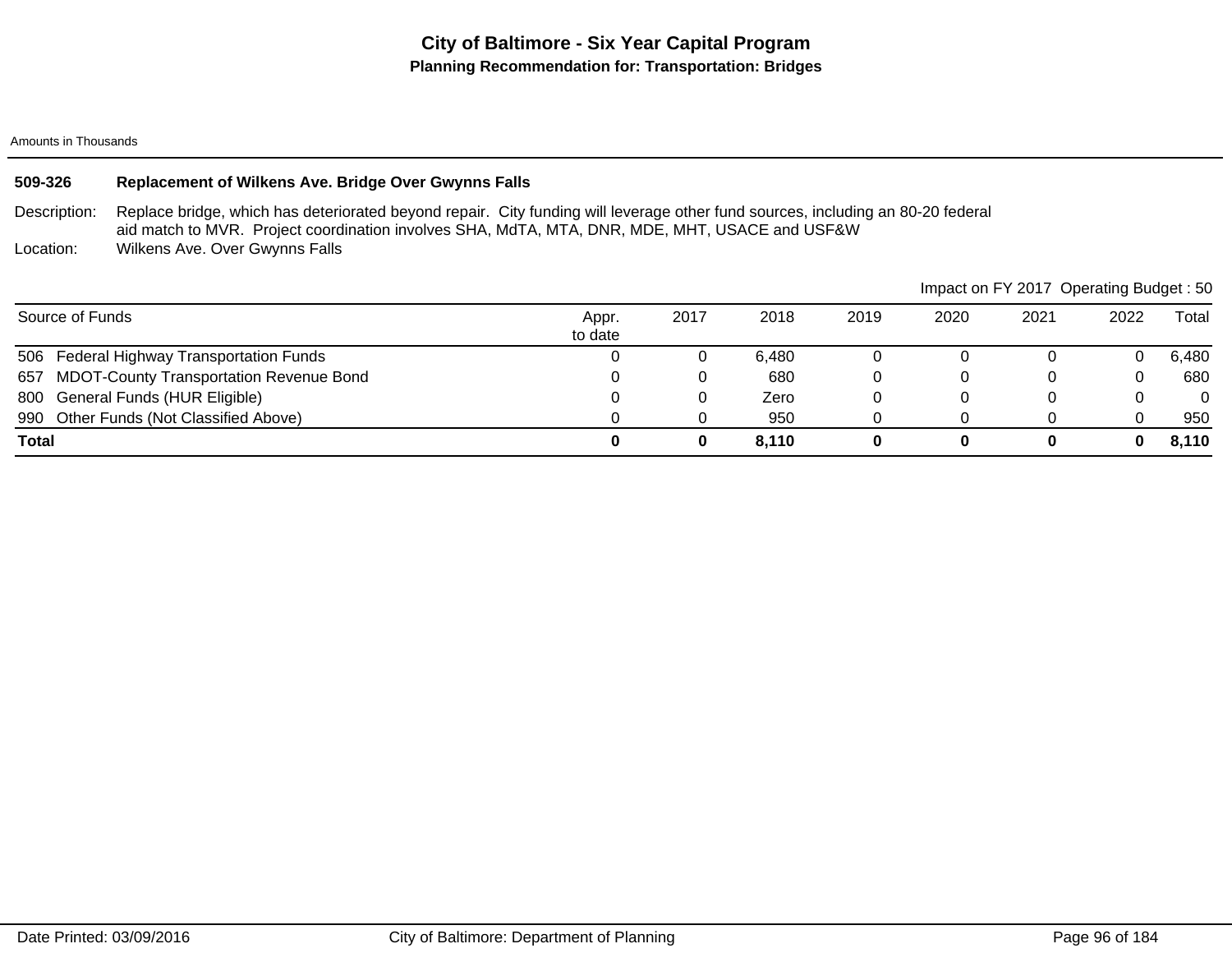# **512-005 Transportation Management Center Upgrade**

Description: System Integration and Facility Equipment - Phased out during next four Fiscal Years

Location: **Citywide** 

|                                          |                  |       |        |       |      |      | Impact on FY 2017 Operating Budget: 0 |        |
|------------------------------------------|------------------|-------|--------|-------|------|------|---------------------------------------|--------|
| Source of Funds                          | Appr.<br>to date | 2017  | 2018   | 2019  | 2020 | 2021 | 2022                                  | Total  |
| 506 Federal Highway Transportation Funds |                  | 2,400 | 800    | 800   | 400  |      |                                       | 4,400  |
| 800 General Funds (HUR Eligible)         |                  | 600   | 200    | 200   | 100  |      |                                       | .100 ا |
| <b>Total</b>                             |                  | 3,000 | 000, ا | 1,000 | 500  |      |                                       | 5,500  |

### **512-077 Signal Construction Program**

Description: Location: Rehab or upgrade traffic signals that have become deteriorated or outdated; including replacing deteriorated signal heads, pole foundations, poles, pedestrian signals, hand boxes, conduit and controller, etc. This is an annual sustaining program. Various locations citywide

|              |                                             |                  |      |      |      |      |       | Impact on FY 2017 Operating Budget: 0 |        |
|--------------|---------------------------------------------|------------------|------|------|------|------|-------|---------------------------------------|--------|
|              | Source of Funds                             | Appr.<br>to date | 2017 | 2018 | 2019 | 2020 | 2021  | 2022                                  | Total  |
|              | 506 Federal Highway Transportation Funds    | 2,650            | 160  | 400  | 160  | 160  | 3,200 | 3.200                                 | 9,930  |
|              | 657 MDOT-County Transportation Revenue Bond | 850              |      | 0    | 520  | 500  | 500   | 500                                   | 2,870  |
|              | 800 General Funds (HUR Eligible)            |                  | 40   | 40   | 80   | 40   | 300   | 300                                   | 800    |
|              | 990 Other Funds (Not Classified Above)      |                  |      | 60   |      |      |       | 0                                     | 60     |
| <b>Total</b> |                                             | 3,500            | 200  | 500  | 760  | 700  | 4,000 | 4.000                                 | 13,660 |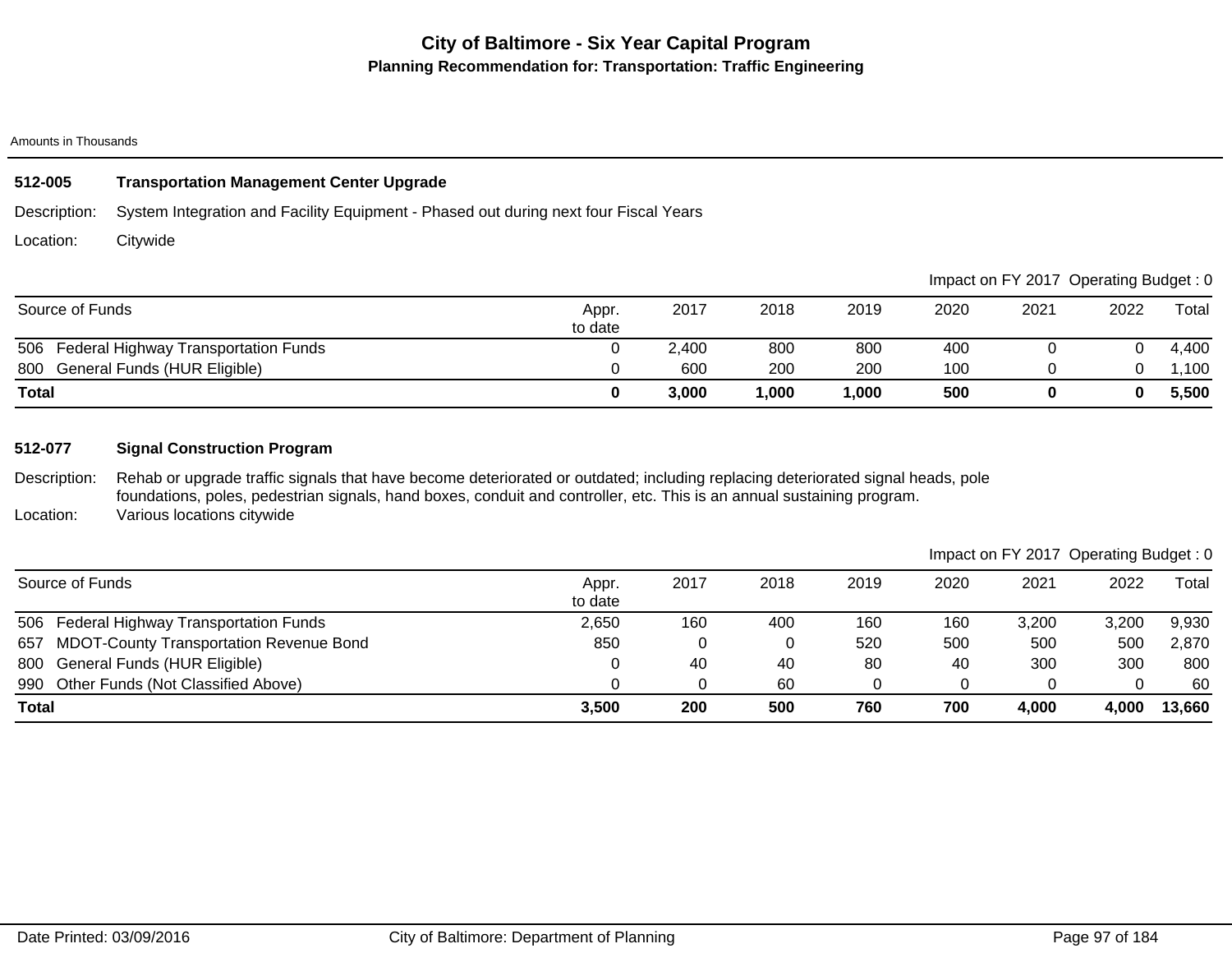# **City of Baltimore - Six Year Capital Program Planning Recommendation for: Transportation: Traffic Engineering**

### Amounts in Thousands

## **512-078 Intelligent Transportation System (ITS) Improvements**

Description: Design and construct Intelligent Transportation Systems city-wide, including variable message signs, speed flasher warnings, reversible lane systems, and remote signal timing. This is an annual sustaining program.

Location: Various locations citywide

|                                                       |                  |      |      |      |      | Impact on FY 2017 Operating Budget: 0 |       |       |
|-------------------------------------------------------|------------------|------|------|------|------|---------------------------------------|-------|-------|
| Source of Funds                                       | Appr.<br>to date | 2017 | 2018 | 2019 | 2020 | 2021                                  | 2022  | Total |
| 506 Federal Highway Transportation Funds              | 400              | 160  | 160  | 160  | 160  | 800                                   | 3,200 | 5,040 |
| <b>MDOT-County Transportation Revenue Bond</b><br>657 | 100              |      | 0    |      |      |                                       |       | 100   |
| 800 General Funds (HUR Eligible)                      |                  | Zero | 40   | 40   | 40   | 200                                   | 800   | .120  |
| <b>Total</b>                                          | 500              | 160  | 200  | 200  | 200  | 1,000                                 | 4,000 | 6,260 |

### **512-080 Traffic Safety Improvements Citywide**

Description: Implement various projects aimed at improving traffic safety throughout the City, such as geometric improvements, flashing beacons and traffic calming. Prioritized based on crash/speed data.

Location: **Citywide** 

| 506 Federal Highway Transportation Funds<br>657 MDOT-County Transportation Revenue Bond | 3,650<br>,250 | 800    | 600, ا | 3.000 | 160<br>500 | 2.400<br>500 | 2,400 | 14,010<br>2,250 |
|-----------------------------------------------------------------------------------------|---------------|--------|--------|-------|------------|--------------|-------|-----------------|
| 800 General Funds (HUR Eligible)                                                        | ,550          | 200    | 400    |       | -40        | 100          | 750   | 3,040           |
| 990 Other Funds (Not Classified Above)                                                  |               |        |        | 600   |            |              |       | 600             |
| Total                                                                                   | 6,450         | 000, ا | 2,000  | 3,600 | 700        | 3,000        | 3.150 | 19,900          |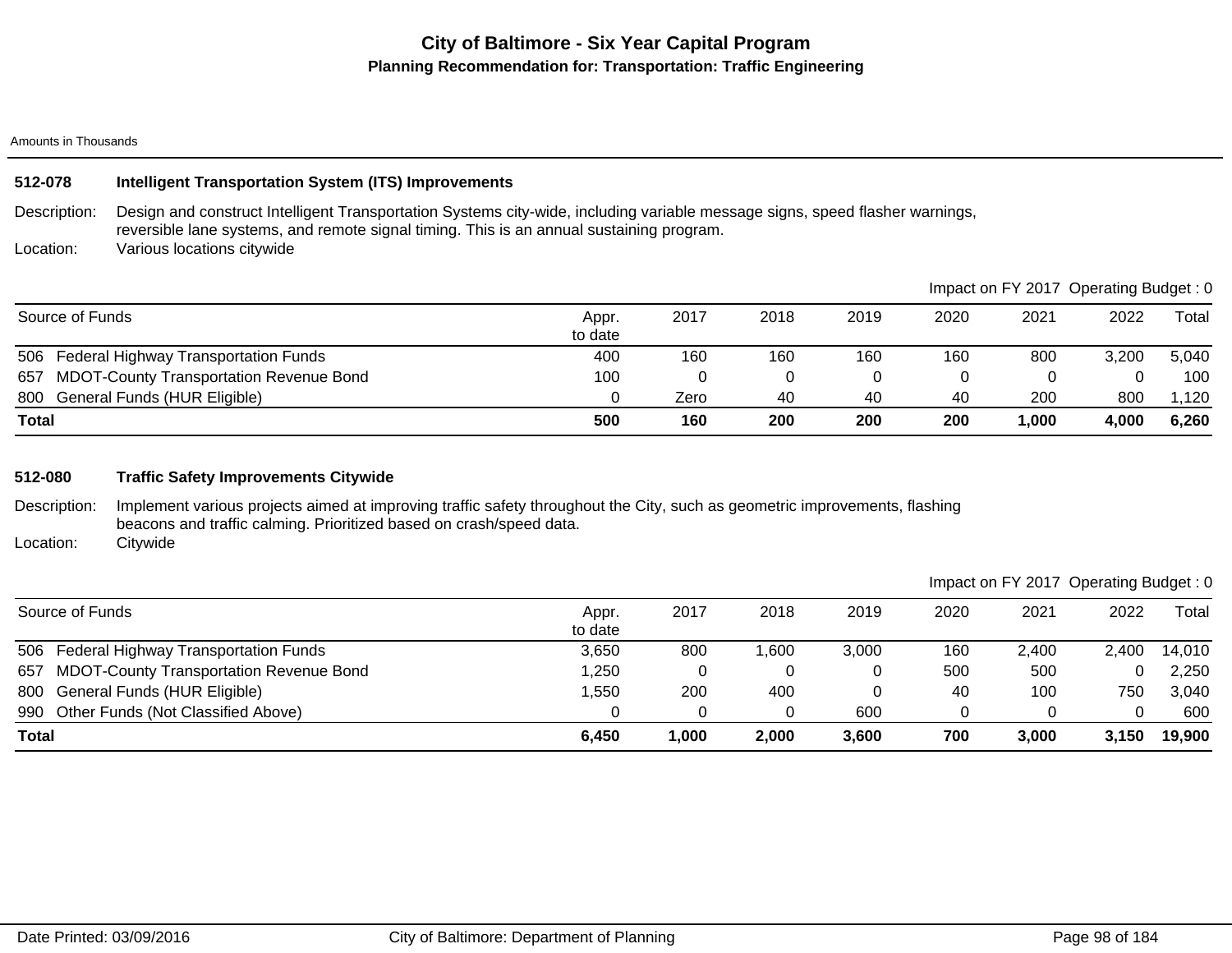### Amounts in Thousands

## **514-002 Resurfacing JOC - Urgent Needs**

Description: Resurfacing of City Wide streets on Urgent Need basis to maintain state of good repair.

Location: **Citywide** 

|                                                       |                  |       |       |       |       | Impact on FY 2017 Operating Budget: 50 |       |        |
|-------------------------------------------------------|------------------|-------|-------|-------|-------|----------------------------------------|-------|--------|
| Source of Funds                                       | Appr.<br>to date | 2017  | 2018  | 2019  | 2020  | 2021                                   | 2022  | Total  |
| <b>MDOT-County Transportation Revenue Bond</b><br>657 | 4,200            | 2,100 | 2,380 | ,900  | 2,000 | 2,200                                  | 2,300 | 17,080 |
| <b>Total</b>                                          | 4,200            | 2,100 | 2,380 | 1,900 | 2,000 | 2,200                                  | 2,300 | 17,080 |

## **514-214 Resurfacing - Northwest**

Description: Replace existing asphalt surfaces. It may also include base repairs, minor curb and sidewalk repairs, and other isolated roadway appurtenance modifications. Physical deterioration of streets jeopardizes motorist safety and increases maintenance costs.

Location: Northwest Sector

|                                                       |                  |       |       |      |       | Impact on FY 2017 Operating Budget: 50 |       |        |
|-------------------------------------------------------|------------------|-------|-------|------|-------|----------------------------------------|-------|--------|
| Source of Funds                                       | Appr.<br>to date | 2017  | 2018  | 2019 | 2020  | 2021                                   | 2022  | Total  |
| 657<br><b>MDOT-County Transportation Revenue Bond</b> | 4.200            | 2,400 | 2,380 | 900, | 2.000 | 2.200                                  | 2.300 | 17,380 |
| <b>Total</b>                                          | 4,200            | 2,400 | 2,380 | 900, | 2,000 | 2,200                                  | 2,300 | 17,380 |

### **514-215 Resurfacing - Southwest**

Description: Location: Replace existing asphalt surfaces. It may also include base repairs, minor curb and sidewalk repairs, and other isolated roadway appurtenance modifications. Physical deterioration of streets jeopardizes motorist safety and increases maintenance costs. Southwest Sector

|                                             |                  |       |       |       |       | Impact on FY 2017 Operating Budget: 50 |       |             |
|---------------------------------------------|------------------|-------|-------|-------|-------|----------------------------------------|-------|-------------|
| Source of Funds                             | Appr.<br>to date | 2017  | 2018  | 2019  | 2020  | 2021                                   | 2022  | $\tau$ otal |
| 657 MDOT-County Transportation Revenue Bond | 4.200            | 2.400 | 2,380 | .900  | 2,000 | 2,200                                  | 2,300 | 17,380      |
| <b>Total</b>                                | 4,200            | 2,400 | 2,380 | 1,900 | 2,000 | 2,200                                  | 2,300 | 17,380      |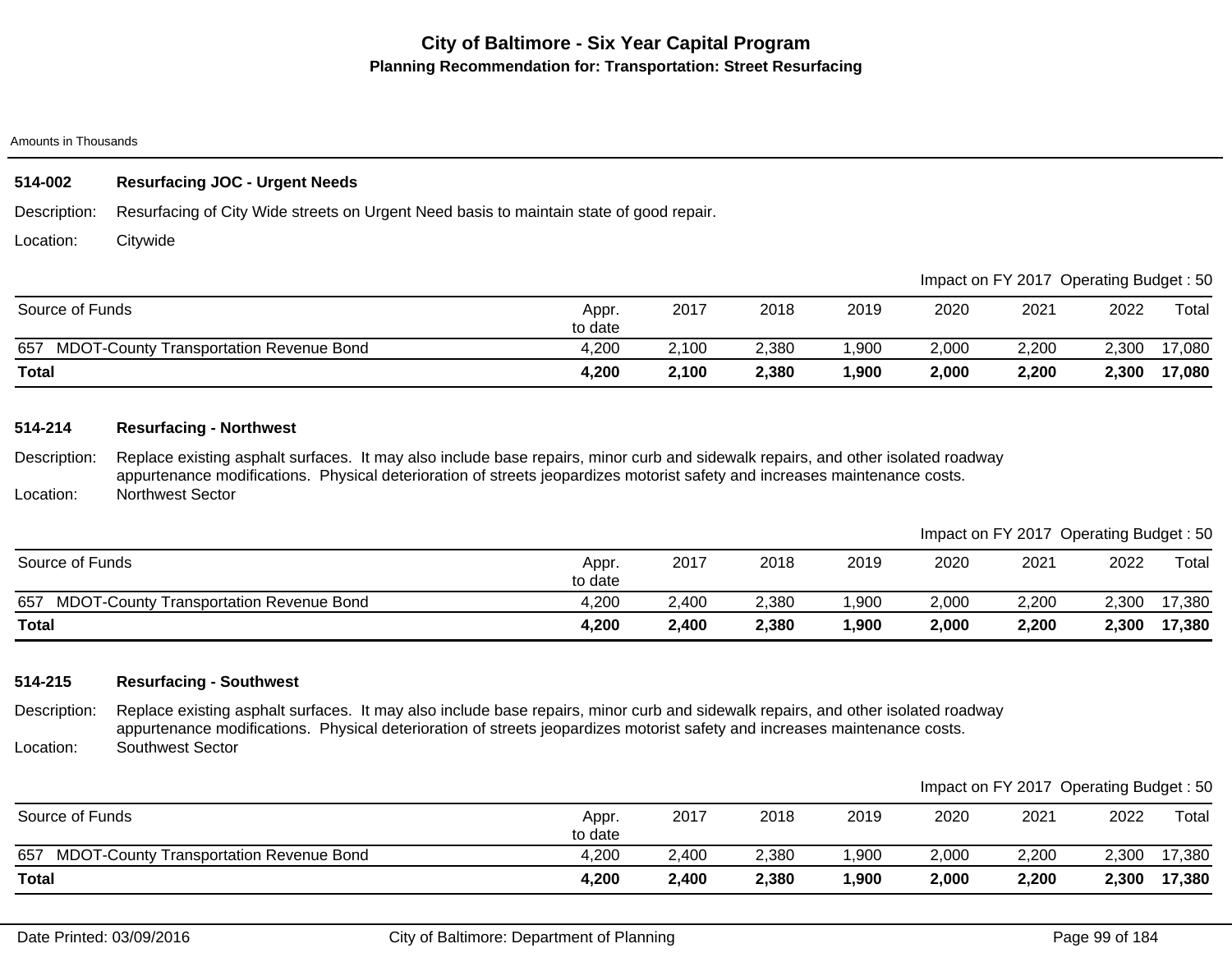### Amounts in Thousands

| 514-216      | <b>Resurfacing - Southeast</b>                                                                                                                                                                                                                                 |
|--------------|----------------------------------------------------------------------------------------------------------------------------------------------------------------------------------------------------------------------------------------------------------------|
| Description: | Replace existing asphalt surfaces. It may also include base repairs, minor curb and sidewalk repairs, and other isolated roadway<br>appurtenance modifications. Physical deterioration of streets jeopardizes motorist safety and increases maintenance costs. |
| Location:    | Southeast Sector                                                                                                                                                                                                                                               |

|                                                       |                  |       |       |      |       | Impact on FY 2017 Operating Budget : 50 |       |                  |
|-------------------------------------------------------|------------------|-------|-------|------|-------|-----------------------------------------|-------|------------------|
| Source of Funds                                       | Appr.<br>to date | 2017  | 2018  | 2019 | 2020  | 2021                                    | 2022  | $\mathsf{Total}$ |
| 657<br><b>MDOT-County Transportation Revenue Bond</b> | 4,200            | 2.400 | 2,380 | ,900 | 2,000 | 2,200                                   | 2,300 | 17,380           |
| <b>Total</b>                                          | 4,200            | 2,400 | 2,380 | ,900 | 2,000 | 2,200                                   | 2,300 | 17,380           |

## **514-846 Resurfacing - Northeast**

Description: Location: Replace existing asphalt surfaces. It may also include base repairs, minor curb and sidewalk repairs, and other isolated roadway appurtenance modifications. Physical deterioration of streets jeopardizes motorist safety and increases maintenance costs. Northeast Sector

|                                                       |                  |       |       |      |       | Impact on FY 2017 Operating Budget: 100 |       |        |
|-------------------------------------------------------|------------------|-------|-------|------|-------|-----------------------------------------|-------|--------|
| Source of Funds                                       | Appr.<br>to date | 2017  | 2018  | 2019 | 2020  | 2021                                    | 2022  | Total  |
| <b>MDOT-County Transportation Revenue Bond</b><br>657 | 4,200            | 2.400 | 2,380 | ,900 | 2.000 | 2.200                                   | 2.300 | 17,380 |
| <b>Total</b>                                          | 4,200            | 2,400 | 2,380 | ,900 | 2,000 | 2,200                                   | 2,300 | 17,380 |

 $\blacksquare$ Impact on Figure : 500  $\blacksquare$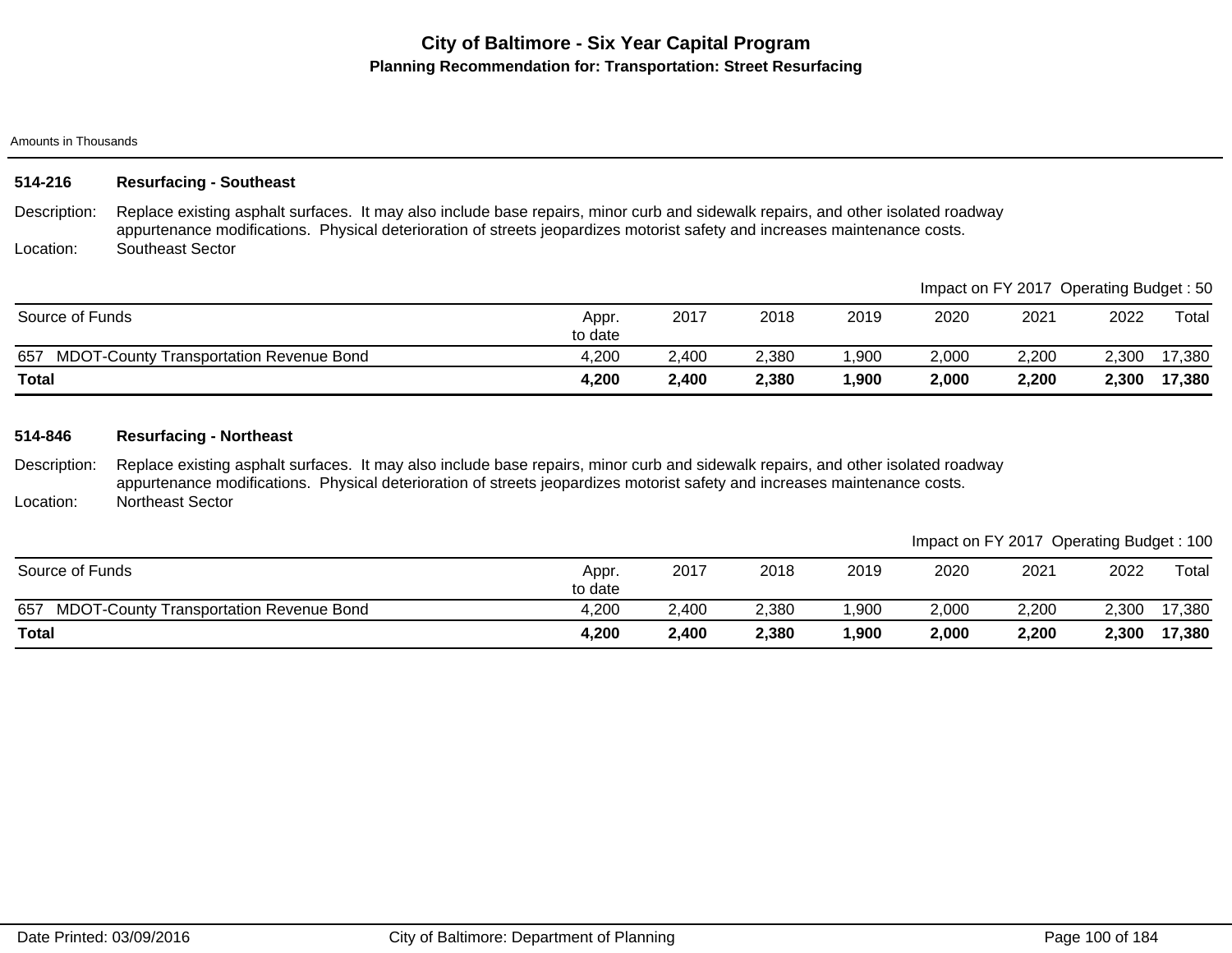| <b>Total</b>    |                                                                                                                                                                                                                                    | 0                | 1,524 | 1,500 | 1,500 | 1,500 | 0                                     | 0    | 6,024 |
|-----------------|------------------------------------------------------------------------------------------------------------------------------------------------------------------------------------------------------------------------------------|------------------|-------|-------|-------|-------|---------------------------------------|------|-------|
| 901             | Sale of City Real Property                                                                                                                                                                                                         | $\Omega$         | ,524  | 0     | 0     | 0     | 0                                     | 0    | 1,524 |
| 200             | <b>General Funds</b>                                                                                                                                                                                                               | 0                |       | Zero  | Zero  | 0     | 0                                     | 0    | 0     |
| 100             | <b>General Obligation Bonds</b>                                                                                                                                                                                                    | $\Omega$         | 0     | 1,500 | 1,500 | 1,500 | 0                                     | 0    | 4,500 |
| Source of Funds |                                                                                                                                                                                                                                    | Appr.<br>to date | 2017  | 2018  | 2019  | 2020  | 2021                                  | 2022 | Total |
|                 |                                                                                                                                                                                                                                    |                  |       |       |       |       | Impact on FY 2017 Operating Budget: 0 |      |       |
| Location:       | 6101 Bowleys Lane                                                                                                                                                                                                                  |                  |       |       |       |       |                                       |      |       |
| Description:    | Construct citizens' convenience center, fuel depot, parking lot improvement and upgrade existing administrative building to<br>accommodate additional staff. These improvements will enhance safety and operations at the facility |                  |       |       |       |       |                                       |      |       |
| 517-001         | <b>Bowleys Lane NE Collection Yard Improvement</b>                                                                                                                                                                                 |                  |       |       |       |       |                                       |      |       |
|                 |                                                                                                                                                                                                                                    |                  |       |       |       |       |                                       |      |       |

Description: Street sweeping signs are required to facilitate clear access to street areas where street parking is permitted but must be suspended during street sweeping activities.

Location: **Citywide** 

|                      |                  |      |      |      |      |      | ັ    | ັ           |
|----------------------|------------------|------|------|------|------|------|------|-------------|
| Source of Funds      | Appr.<br>to date | 2017 | 2018 | 2019 | 2020 | 2021 | 2022 | Total       |
| 200<br>General Funds |                  | Zero |      |      |      |      |      | ъ.          |
| <b>Total</b>         |                  |      |      |      |      | 0    |      | $\mathbf 0$ |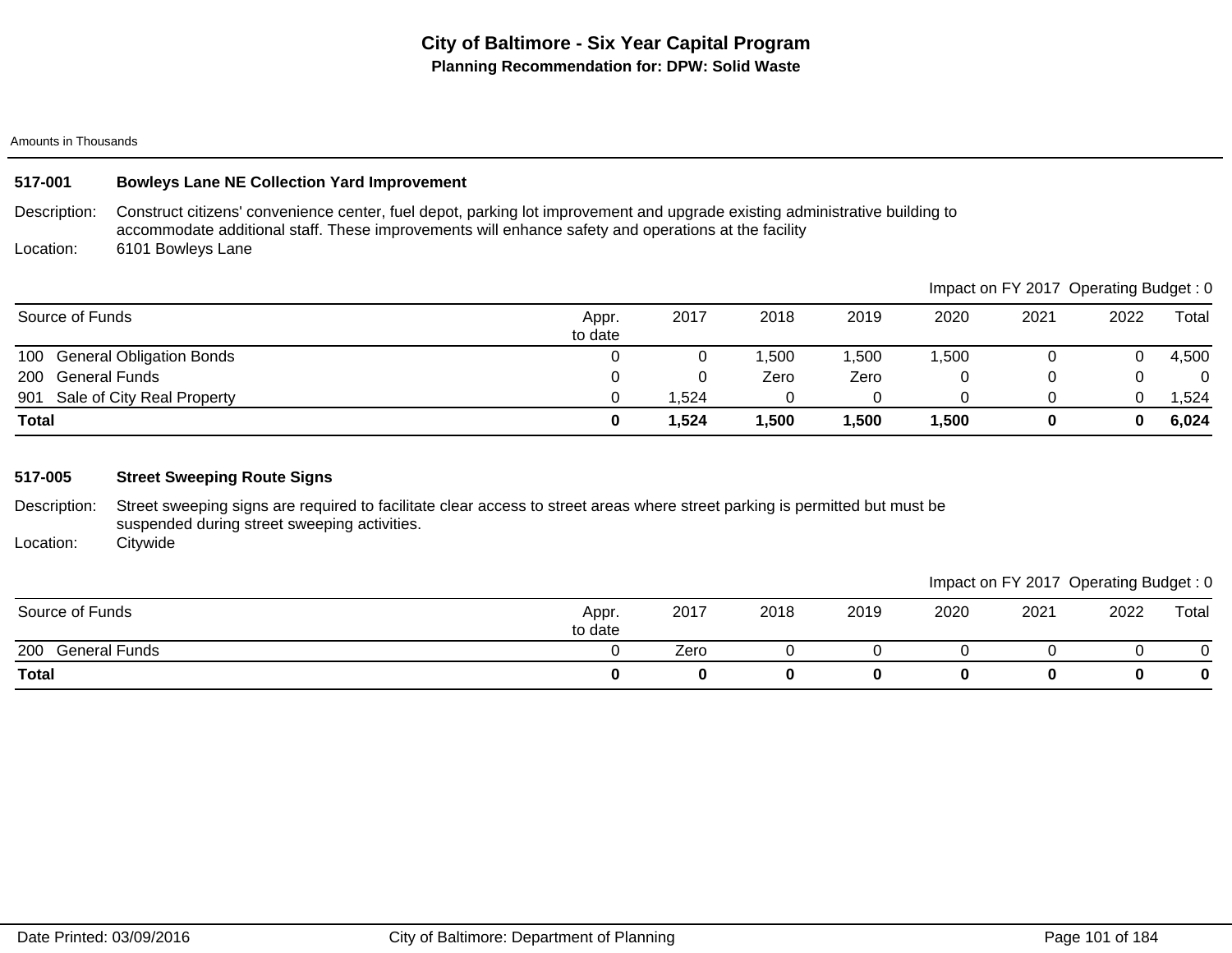| 517-006      | 225 N. Franklintown Rd. Facility Rehab                                                                                                    |
|--------------|-------------------------------------------------------------------------------------------------------------------------------------------|
| Description: | 225 N. Franklintown Road Facility Rehabilitation required to facilitate continued operations and service to the Solid Waste<br>customers. |
| Location:    | 225 North Franklintown Road                                                                                                               |
|              | Impact on FY 2017 Operating Budget: 0                                                                                                     |
|              |                                                                                                                                           |

| <b>Total</b>                |                  |      |      |      |      |      |      | 0     |
|-----------------------------|------------------|------|------|------|------|------|------|-------|
| 200<br>General Funds        |                  |      |      |      | Zero |      |      | ັ     |
| . .<br>Source of I<br>Funds | Appr.<br>to date | 2017 | 2018 | 2019 | 2020 | 2021 | 2022 | Total |

## **517-047 Quarantine Road Landfill Expansion**

Description: Location: Create a much greater surface area footprint, which, in turn, allows for greater vertical expansion with the merging of the existing Quarantine Road Landfill and the Millennium Landfill across the road to lengthen the landfill`s life. 5901 and 6100 Quarantine Road

|                                        |                  |      |      |        |      | Impact on FY 2017 Operating Budget: 0 |      |        |
|----------------------------------------|------------------|------|------|--------|------|---------------------------------------|------|--------|
| Source of Funds                        | Appr.<br>to date | 2017 | 2018 | 2019   | 2020 | 2021                                  | 2022 | Total  |
| 990 Other Funds (Not Classified Above) | 11.000           |      |      | 14.561 |      | 20,000                                |      | 45.561 |
| <b>Total</b>                           | 11,000           |      | 0    | 14,561 |      | 20,000                                |      | 45,561 |

# **517-911 Quarantine Road Landfill Site Improvements**

Description: The project improves Quarantine Road landfill leachate storage system from in-ground pond to above ground stainless steel tank.

Location: 6100 Quarantine Road

|                             |                  |      |      |      |      |      | Impact on FY 2017 Operating Budget: 0 |       |
|-----------------------------|------------------|------|------|------|------|------|---------------------------------------|-------|
| Source of Funds             | Appr.<br>to date | 2017 | 2018 | 2019 | 2020 | 2021 | 2022                                  | Total |
| 200<br><b>General Funds</b> | 7,500            |      |      |      | Zero |      |                                       | ,500  |
| <b>Total</b>                | 7,500            |      |      |      |      |      | 0                                     | 7,500 |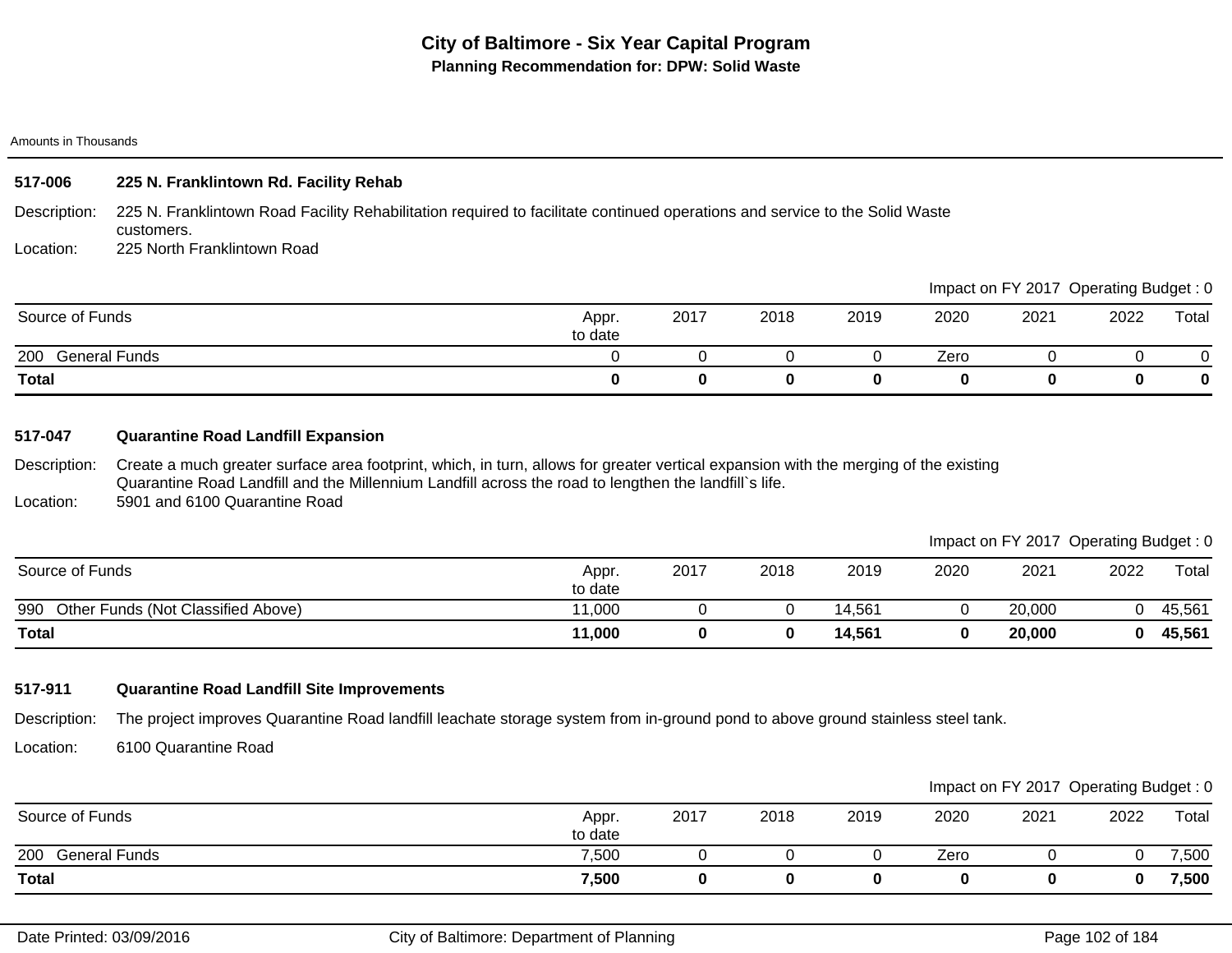| 520-003                   | <b>Cherry Hill Drainage</b>                                                                                                                                                                                                                                                   |                  |      |       |          |      |                                       |      |        |
|---------------------------|-------------------------------------------------------------------------------------------------------------------------------------------------------------------------------------------------------------------------------------------------------------------------------|------------------|------|-------|----------|------|---------------------------------------|------|--------|
| Description:<br>Location: | This project will re-align a major storm drain system and implement quantitative controls to decrease flooding. It addresses<br>complaints from the Cherry Hill neighborhood regarding recurring flood problems, resulting in the evacuation of homes in 2011.<br>Cherry Hill |                  |      |       |          |      |                                       |      |        |
|                           |                                                                                                                                                                                                                                                                               |                  |      |       |          |      | Impact on FY 2017 Operating Budget: 0 |      |        |
| Source of Funds           |                                                                                                                                                                                                                                                                               | Appr.<br>to date | 2017 | 2018  | 2019     | 2020 | 2021                                  | 2022 | Total  |
| 305                       | <b>Stormwater Revenue Bonds</b>                                                                                                                                                                                                                                               | 0                |      | 2,722 | 0        | 0    | $\Omega$                              | 0    | 2,722  |
| 405                       | <b>Stormwater Utility Funds</b>                                                                                                                                                                                                                                               | 120              |      | 769   | 0        | 0    | $\Omega$                              | 0    | 889    |
| 490                       | <b>Other Utility Funds</b>                                                                                                                                                                                                                                                    | 462              |      | 0     | 0        | 0    | 0                                     | 0    | 462    |
| 657                       | <b>MDOT-County Transportation Revenue Bond</b>                                                                                                                                                                                                                                | 5,914            |      | 0     | 0        | 0    | 0                                     | 0    | 5,914  |
| 990                       | Other Funds (Not Classified Above)                                                                                                                                                                                                                                            | 23               |      | 0     | 0        | 0    | 0                                     | 0    | 23     |
| <b>Total</b>              |                                                                                                                                                                                                                                                                               | 6,519            | 0    | 3,491 | $\bf{0}$ | 0    | 0                                     | 0    | 10,010 |

# **520-005 Harris Creek Storm Drainage**

Description: The projects will support both the Grow Green Initiative and the implementation of DP3 principal in Chapter 5 – IN-16 to enhance the stormwater infrastructure and systems by reducing peak flow rates. City-Wide

Location:

|                              |                  |      |       |      |      | Impact on FY 2017 Operating Budget: 0 |      |       |
|------------------------------|------------------|------|-------|------|------|---------------------------------------|------|-------|
| Source of Funds              | Appr.<br>to date | 2017 | 2018  | 2019 | 2020 | 2021                                  | 2022 | Total |
| 305 Stormwater Revenue Bonds | 400              |      | 5,832 |      |      |                                       |      | 6,232 |
| 405 Stormwater Utility Funds | 1.000            |      | ,885  |      |      |                                       |      | 2,885 |
| <b>Total</b>                 | 1,400            |      | 7.717 |      |      |                                       |      | 9,117 |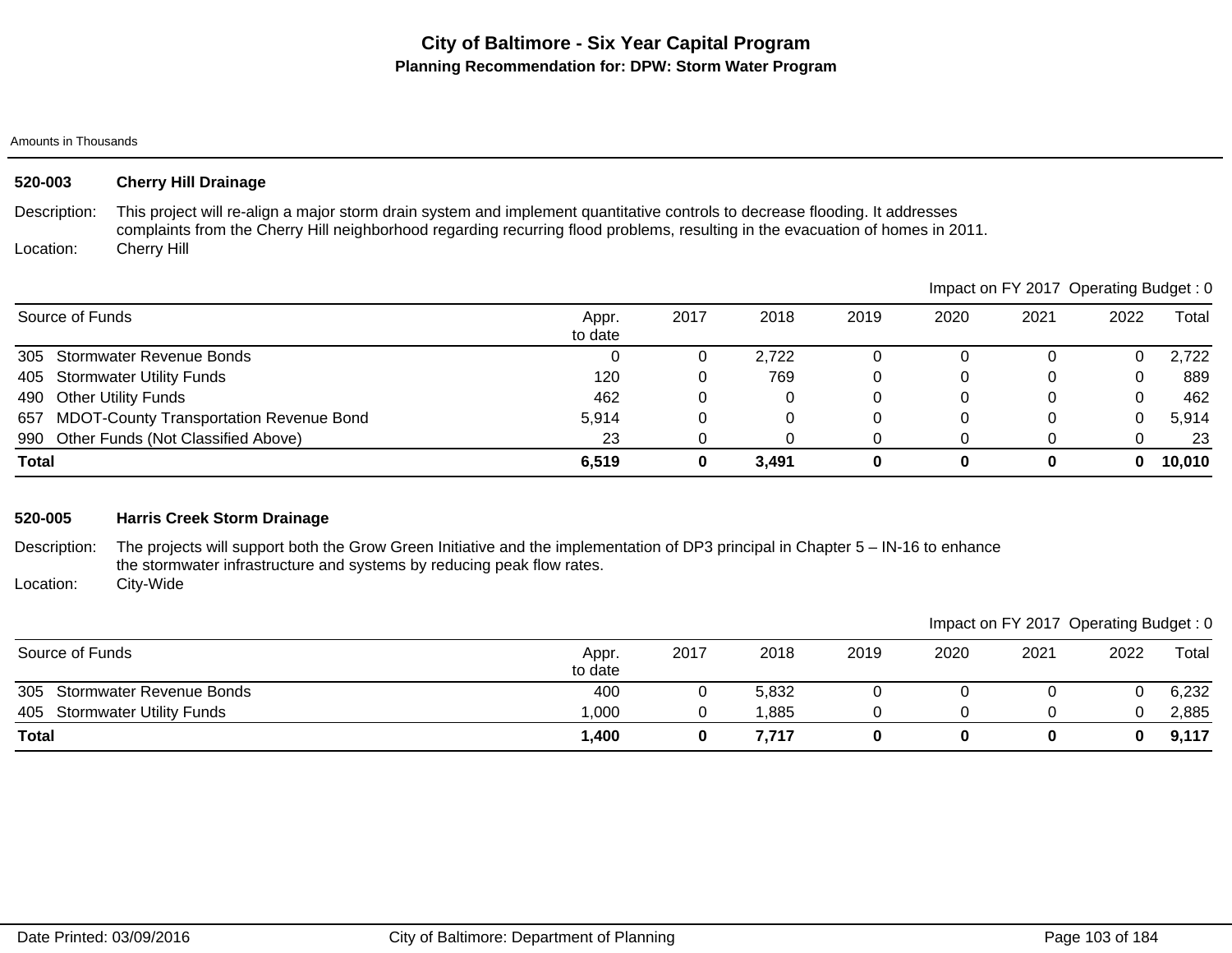# **City of Baltimore - Six Year Capital Program Planning Recommendation for: DPW: Storm Water Program**

### Amounts in Thousands

| 520-009      | <b>Urgent Needs Small Storm Drain Rehabilitation</b>                                                                                        |
|--------------|---------------------------------------------------------------------------------------------------------------------------------------------|
| Description: | Identify and rehabilitate stormwater management infrastructure according to a systematic evaluation of condition, criticality, and<br>cost. |
| Location:    | Citvwide                                                                                                                                    |

|                                 |                  |      |       |      |       |      | Impact on FY 2017 Operating Budget: 0 |       |
|---------------------------------|------------------|------|-------|------|-------|------|---------------------------------------|-------|
| Source of Funds                 | Appr.<br>to date | 2017 | 2018  | 2019 | 2020  | 2021 | 2022                                  | Total |
| 305<br>Stormwater Revenue Bonds |                  |      | 2,430 |      | 2.430 |      |                                       | 4,860 |
| 405 Stormwater Utility Funds    |                  | 432  | 2,128 |      | 724   |      |                                       | 3,284 |
| <b>Total</b>                    |                  | 432  | 4,558 |      | 3,154 |      |                                       | 8,144 |

# **520-010 Gwynns Falls Drainage Improvements**

Description: Provide solutions to potentially dangerous storm water management systems. Alleviate erosion and flooding in the area of Gwynns Falls.

Location: Gwynns Falls Area

|                          |      |      |      |      | Impact on FY 2017 Operating Budget: 0 |       |
|--------------------------|------|------|------|------|---------------------------------------|-------|
| 2017<br>Appr.<br>to date | 2018 | 2019 | 2020 | 2021 | 2022                                  | Total |

| Source of Funds                        | Appr.<br>to date | 2017 | 2018 | 2019 | 2020   | 2021 | 2022  | Total |
|----------------------------------------|------------------|------|------|------|--------|------|-------|-------|
| 405<br><b>Stormwater Utility Funds</b> |                  |      |      |      | .040   | 324  | 2,500 | 3,864 |
| <b>Total</b>                           |                  |      |      |      | 040, ا | 324  | 2,500 | 3,864 |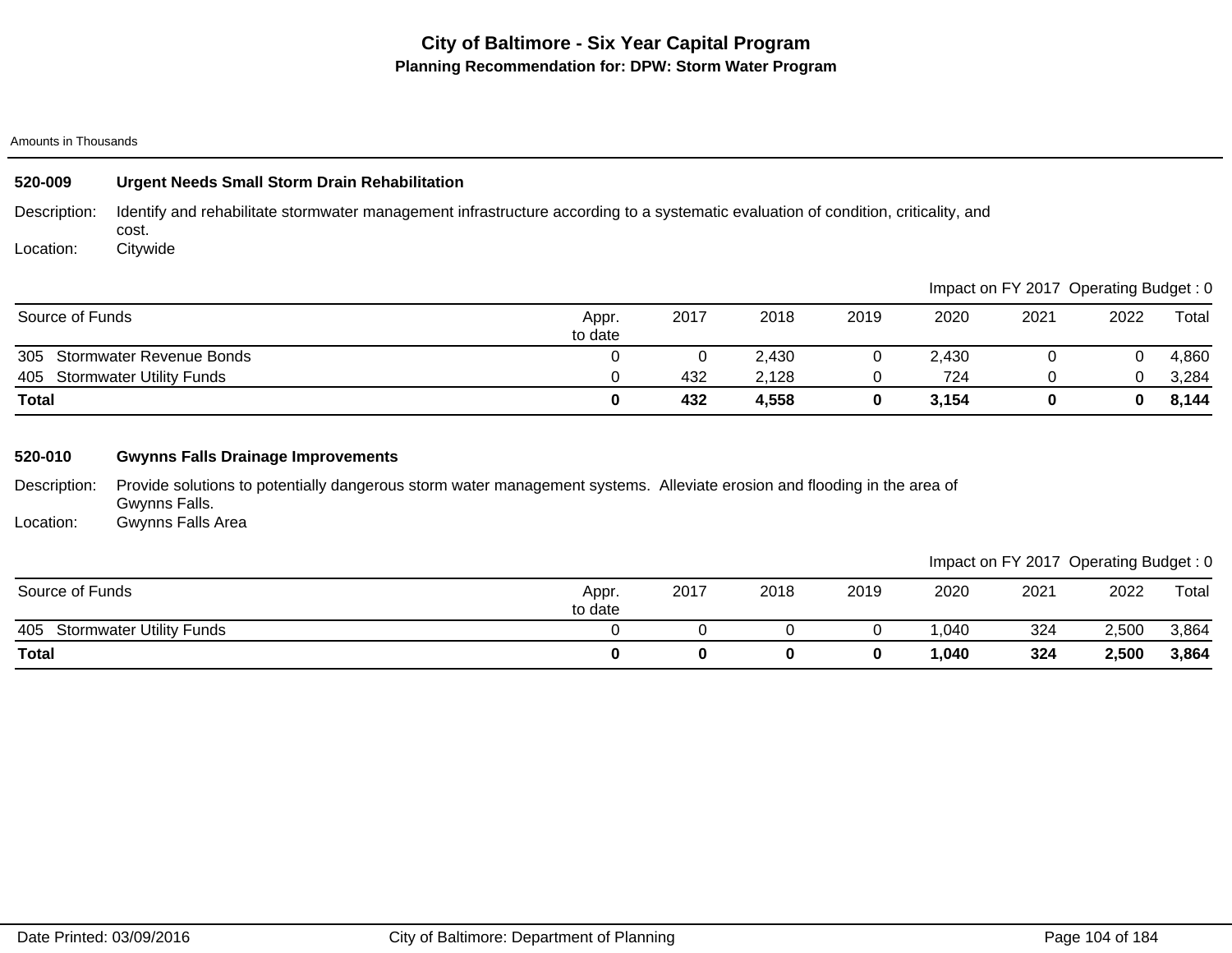| 520-011         | <b>SWM Mitigation</b>                            |                  |      |       |      |      |                                       |      |       |
|-----------------|--------------------------------------------------|------------------|------|-------|------|------|---------------------------------------|------|-------|
| Description:    | Improvements to citywide storm water management. |                  |      |       |      |      |                                       |      |       |
| Location:       | Citywide                                         |                  |      |       |      |      |                                       |      |       |
|                 |                                                  |                  |      |       |      |      | Impact on FY 2017 Operating Budget: 0 |      |       |
| Source of Funds |                                                  | Appr.<br>to date | 2017 | 2018  | 2019 | 2020 | 2021                                  | 2022 | Total |
| 490             | <b>Other Utility Funds</b>                       |                  |      | 1,853 |      | υ    |                                       | 0    | 1,853 |

**Total 0 0 1,853 0 0 0 0 1,853**

## **520-069 North Point Road Storm Drain**

Description: Improvements to the storm drain system at North Point Boulevard at Quad Avenue in the Back River Watershed

Location: North Point Boulevard at Quad Avenue

| Source of Funds                  | Appr.<br>to date | 2017 | 2018  | 2019 | 2020 | 2021 | 2022     | Total |
|----------------------------------|------------------|------|-------|------|------|------|----------|-------|
| 305 Stormwater Revenue Bonds     |                  |      | 3,694 |      |      |      |          | 3,694 |
| 405 Stormwater Utility Funds     |                  |      | ,027  |      |      |      | $\Omega$ | 1,027 |
| 800 General Funds (HUR Eligible) | 2,826            |      |       |      |      |      | 0        | 2,826 |
| <b>Total</b>                     | 2,826            |      | 4,721 |      |      |      | 0        | 7,547 |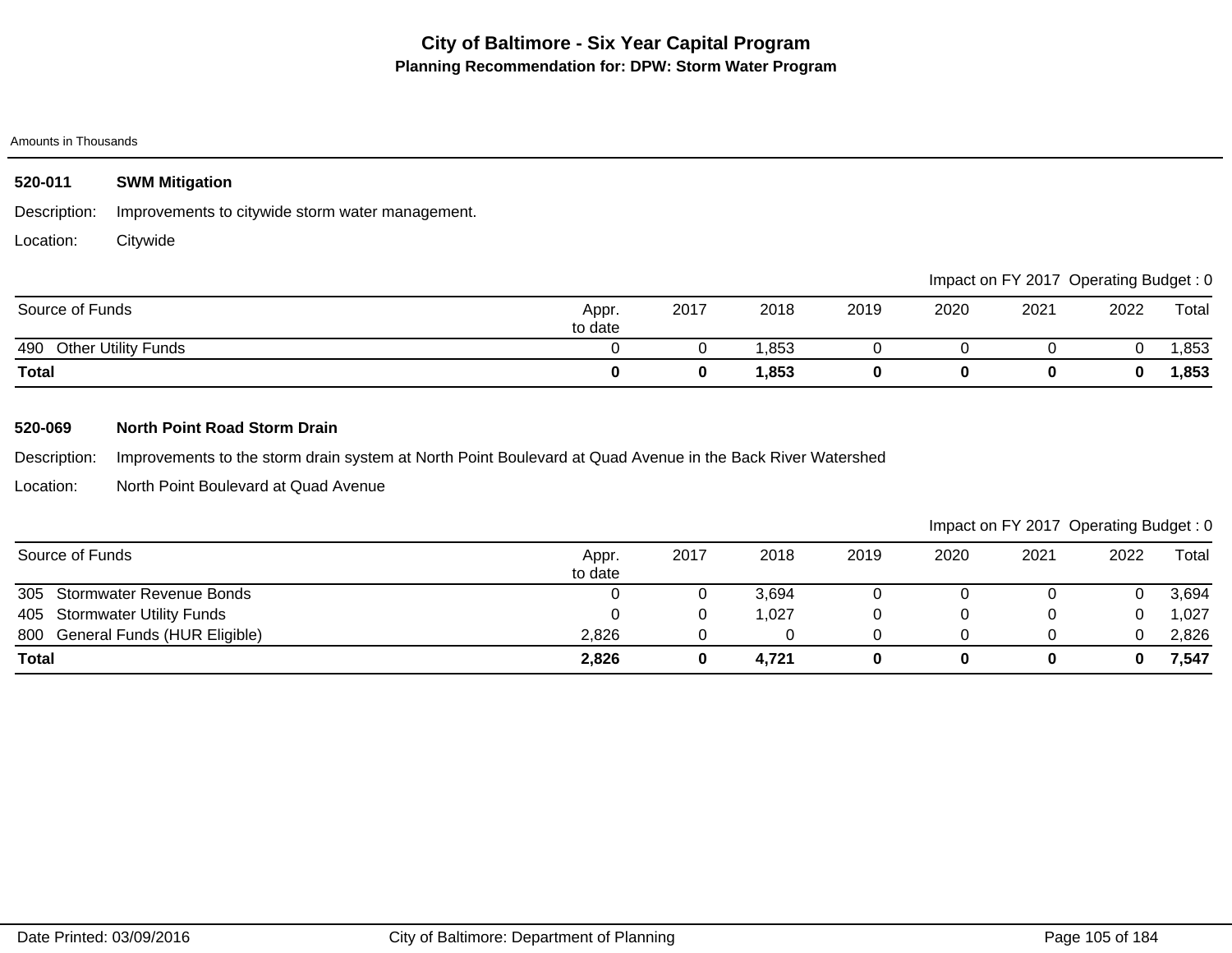## **520-099 Storm Drain and Inlet Rehabilitation**

Description: Provide solutions to potentially dangerous storm water management systems. Investigation of piping systems will require upgrades in Baltimore City. Reconstruct, repair, and replace collapsing and obsolete storm drains and inlets. Various

Location:

|                                             |                  |      |      |      |       | impact on F t 2017 Operating Budget. U |       |        |
|---------------------------------------------|------------------|------|------|------|-------|----------------------------------------|-------|--------|
| Source of Funds                             | Appr.<br>to date | 2017 | 2018 | 2019 | 2020  | 2021                                   | 2022  | Total  |
| 305 Stormwater Revenue Bonds                |                  |      |      |      | ,458  |                                        |       | ,458   |
| 405 Stormwater Utility Funds                | 965              |      |      |      | 908   |                                        | 2.212 | 4,085  |
| 610 State Water Quality Revolving Loan Fund | 800              |      | 0    |      |       |                                        |       | 800    |
| 657 MDOT-County Transportation Revenue Bond | 4.884            |      |      |      |       |                                        | 0     | 4,884  |
| 800 General Funds (HUR Eligible)            | 12,325           |      |      |      |       |                                        |       | 12,325 |
| 990 Other Funds (Not Classified Above)      | 800              |      |      |      |       |                                        | 0     | 800    |
| <b>Total</b>                                | 19,774           | 0    | 0    | 0    | 2,366 |                                        | 2.212 | 24,352 |

### **520-400 Pulaski Highway Storm Water Improvements**

- Description: Alleviate erosion and flooding at Pulaski Highway and Monument Street. This project helps meet the mandates of the City`s MDE MS4 Stormwater Permit and addresses neighborhood flooding issues.
- Location: Pulaski Highway and Monument Street

|                                          |                  |      |      |      | Impact on FY 2017 Operating Budget: 0 |       |      |       |
|------------------------------------------|------------------|------|------|------|---------------------------------------|-------|------|-------|
| Source of Funds                          | Appr.<br>to date | 2017 | 2018 | 2019 | 2020                                  | 2021  | 2022 | Total |
| 100 General Obligation Bonds             | 435              |      |      |      |                                       |       |      | 435   |
| 405 Stormwater Utility Funds             |                  |      |      |      | 0                                     | 1.104 | 0    | 1,104 |
| <b>Other Transportation Funds</b><br>890 | 3,164            |      | U    |      | 0                                     |       | 0    | 3,164 |
| 990 Other Funds (Not Classified Above)   | 15               |      |      |      |                                       |       |      | 15    |
| <b>Total</b>                             | 3,614            |      | 0    |      | 0                                     | 1,104 | 0    | 4,718 |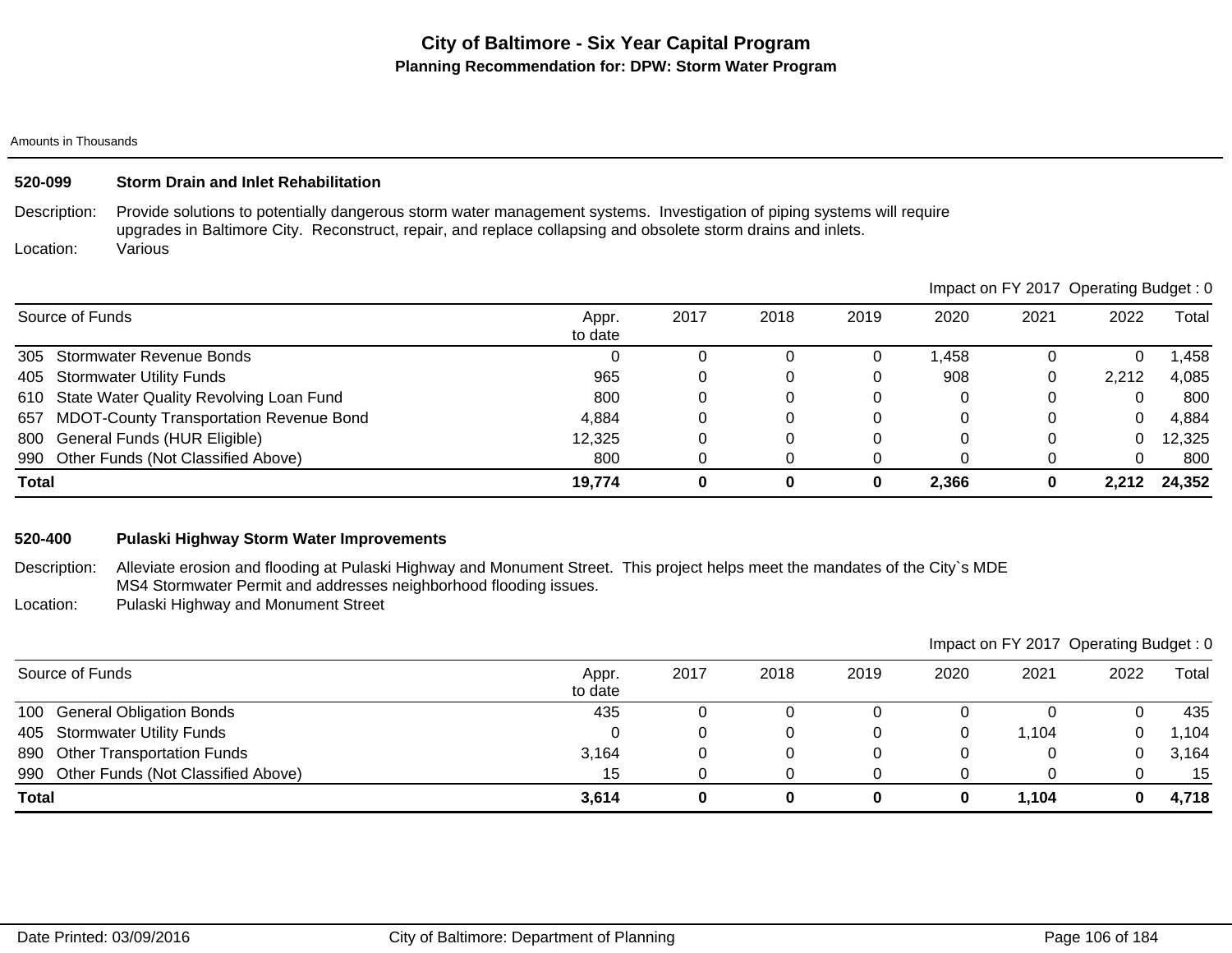# **City of Baltimore - Six Year Capital Program Planning Recommendation for: DPW: Storm Water Program**

Amounts in Thousands

| 520-715         | <b>Northeast Baltimore Drainage Improvements</b>                                                                                                                                                          |                  |      |       |      |      |      |                                       |       |  |  |
|-----------------|-----------------------------------------------------------------------------------------------------------------------------------------------------------------------------------------------------------|------------------|------|-------|------|------|------|---------------------------------------|-------|--|--|
| Description:    | This project includes the design and construction of storm drain system improvements associated with the neighborhoods of<br>Beverly Hills and Arcadia, in order to address persistent flooding problems. |                  |      |       |      |      |      |                                       |       |  |  |
| Location:       | <b>Northeast Baltimore</b>                                                                                                                                                                                |                  |      |       |      |      |      |                                       |       |  |  |
|                 |                                                                                                                                                                                                           |                  |      |       |      |      |      | Impact on FY 2017 Operating Budget: 0 |       |  |  |
| Source of Funds |                                                                                                                                                                                                           | Appr.<br>to date | 2017 | 2018  | 2019 | 2020 | 2021 | 2022                                  | Total |  |  |
| 405             | <b>Stormwater Utility Funds</b>                                                                                                                                                                           |                  |      | 3,566 | 0    | 0    |      | 0                                     | 3,566 |  |  |
| 657             | <b>MDOT-County Transportation Revenue Bond</b>                                                                                                                                                            | 264              |      | 0     | 0    | 0    | 0    | 0                                     | 264   |  |  |
|                 | 800 General Funds (HUR Eligible)                                                                                                                                                                          | 250              |      | 0     | 0    |      | 0    | 0                                     | 250   |  |  |
| Total           |                                                                                                                                                                                                           | 514              |      | 3,566 | 0    | 0    | 0    |                                       | 4,080 |  |  |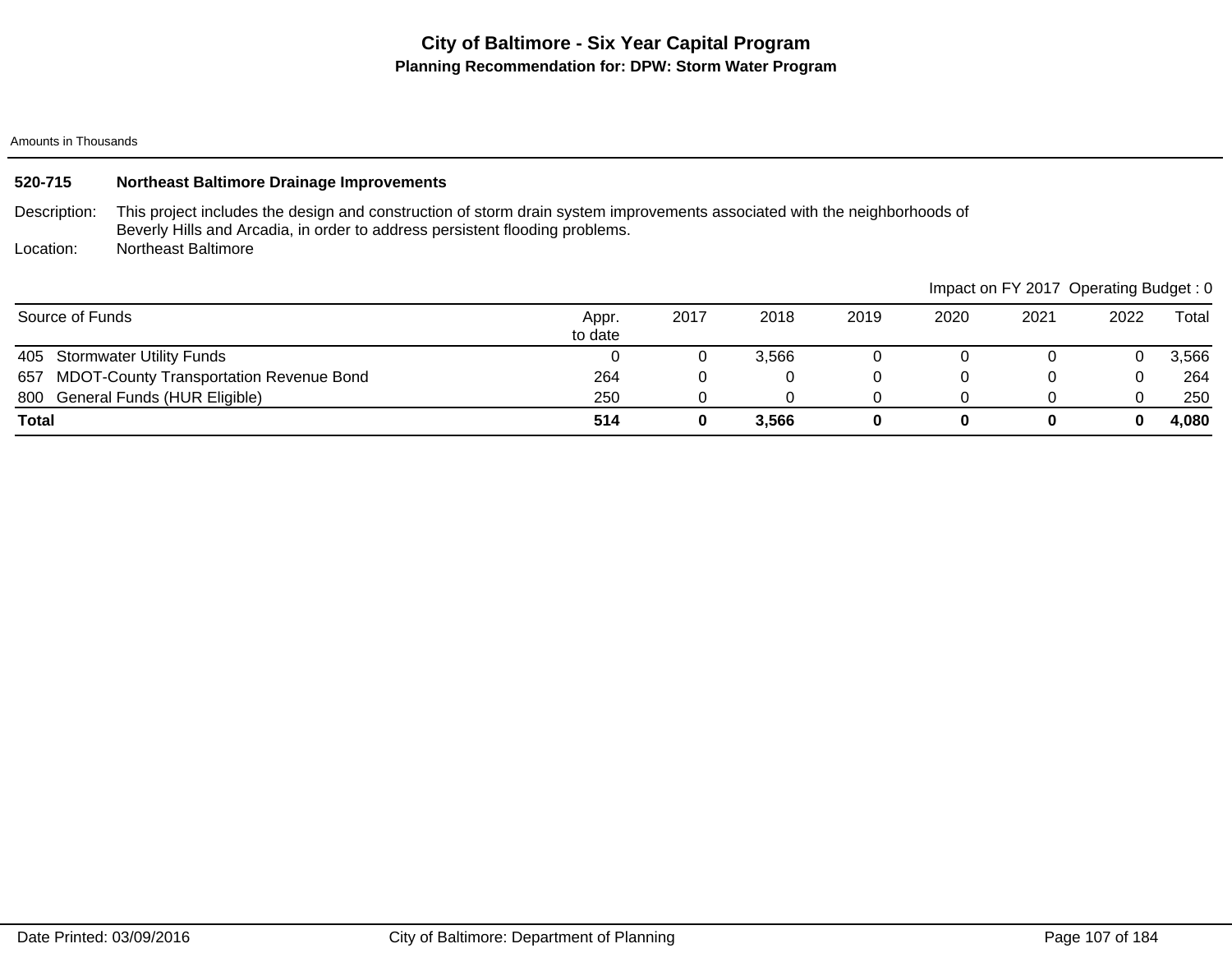## **525-004 Small SWM BMP's**

Description: Small stormwater management BMP projects. This project will support the City's Grown Green Initiative.

Location: City-Wide

|                              |                  |       |        |      |      |      | Impact on FY 2017 Operating Budget: 0 |        |
|------------------------------|------------------|-------|--------|------|------|------|---------------------------------------|--------|
| Source of Funds              | Appr.<br>to date | 2017  | 2018   | 2019 | 2020 | 2021 | 2022                                  | Total  |
| 305 Stormwater Revenue Bonds |                  | 583   | 6,026  |      |      |      | 2,333                                 | 8,942  |
| 405 Stormwater Utility Funds | 1,904            | .422  | 4,804  | 735  |      | 864  | 773                                   | 10,502 |
| <b>Total</b>                 | 1,904            | 2,005 | 10,830 | 735  |      | 864  | 3,106                                 | 19,444 |

## **525-005 Moore's Run Environmental Restoration #1 & #2**

Description: Design and implement prioritized areas identified in the open channel database plan required under the MS4 Permit

Location: Moore's Run Stream area in Back River Watershed

| Source of Funds                        | Appr.<br>to date | 2017 | 2018 | 2019            | 2020 | 2021 | 2022 | Total |
|----------------------------------------|------------------|------|------|-----------------|------|------|------|-------|
| 305<br><b>Stormwater Revenue Bonds</b> |                  |      | υ    | 6,124           |      |      |      | 6,124 |
| <b>Stormwater Utility Funds</b><br>405 | 600              |      |      | $^{\circ}$ ,919 |      |      |      | 2,519 |
| <b>Total</b>                           | 600              |      | 0    | 8,043           |      |      |      | 8,643 |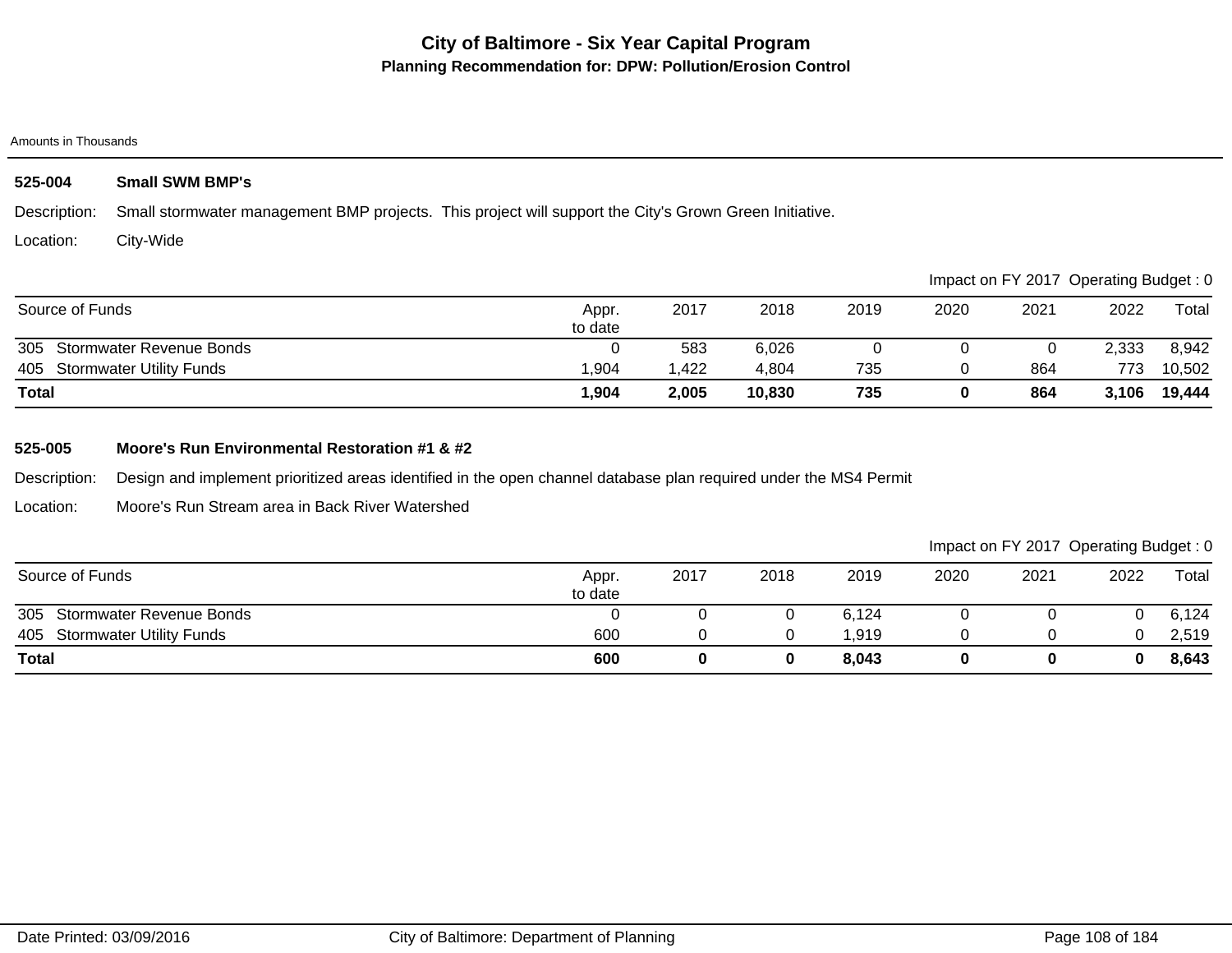Amounts in Thousands

| 525-006         | Moore's Run Environmental Restoration #1 & #2                                                                                          |                  |      |      |      |      |                                       |      |       |
|-----------------|----------------------------------------------------------------------------------------------------------------------------------------|------------------|------|------|------|------|---------------------------------------|------|-------|
| Description:    | Design and implement prioritized areas identified in the open channel database plan required under the NPDES Permit for<br>stormwater. |                  |      |      |      |      |                                       |      |       |
| Location:       | Citywide                                                                                                                               |                  |      |      |      |      |                                       |      |       |
|                 |                                                                                                                                        |                  |      |      |      |      | Impact on FY 2017 Operating Budget: 0 |      |       |
| Source of Funds |                                                                                                                                        | Appr.<br>to date | 2017 | 2018 | 2019 | 2020 | 2021                                  | 2022 | Total |

|                                                                | $A^{\sim}$<br>to uate |  |  |     |                                            |      |
|----------------------------------------------------------------|-----------------------|--|--|-----|--------------------------------------------|------|
| $\overline{\phantom{0}}$<br>405<br>Funds<br>stormwater<br>litv | 320                   |  |  | 654 | $\overline{A}$<br>$\overline{\phantom{a}}$ | ,086 |
| <b>Total</b>                                                   | 320                   |  |  | 654 | .<br>╹╹∠                                   | ,086 |

# **525-007 Street Sweeping Route Signs**

Description: Street sweeping signs are required to facilitate clear access to street areas where street parking is permitted but must be suspended during street sweeping activities.

Location: **Citywide** 

|                                        |                  |       |      |      |      |      | $\tilde{\phantom{a}}$ | $\tilde{\phantom{a}}$ |
|----------------------------------------|------------------|-------|------|------|------|------|-----------------------|-----------------------|
| Source of Funds                        | Appr.<br>to date | 2017  | 2018 | 2019 | 2020 | 2021 | 2022                  | Total                 |
| 405<br><b>Stormwater Utility Funds</b> |                  | 3,900 |      |      |      |      |                       | 3,900                 |
| <b>Total</b>                           |                  | 3,900 |      |      |      |      | $\bf{0}$              | 3,900                 |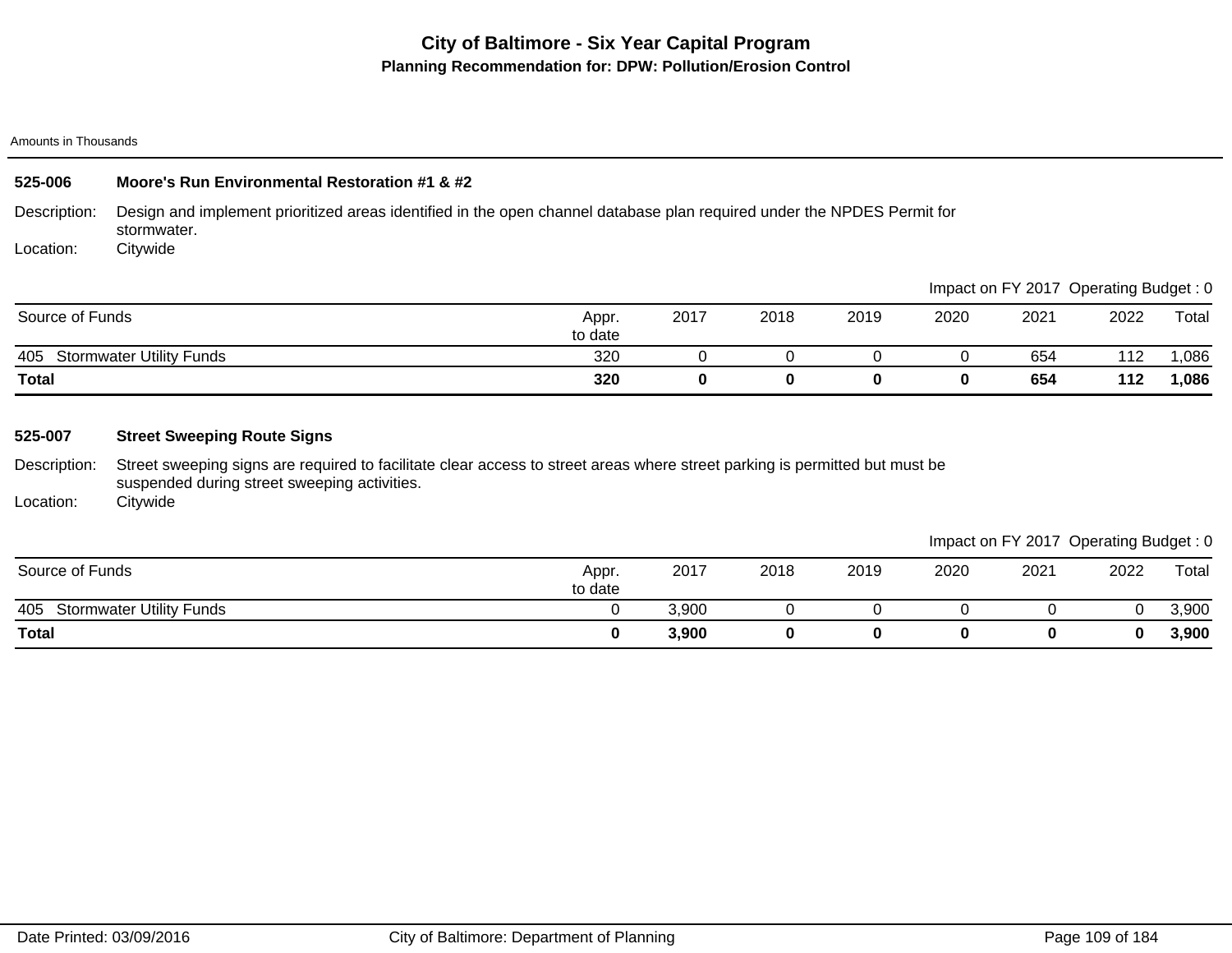## Amounts in Thousands

# **525-008 Stormwater MS4 Grant Funding**

Description: State Grants through the Bay Restoration Fund Wastewater Program to be applied toward Stormwater MS4 projects.

Location: City-Wide

|                                 |                  |       |      |      |      |      | Impact on FY 2017 Operating Budget: 0 |       |
|---------------------------------|------------------|-------|------|------|------|------|---------------------------------------|-------|
| Source of Funds                 | Appr.<br>to date | 2017  | 2018 | 2019 | 2020 | 2021 | 2022                                  | Total |
| 590 Other Federal Funds         |                  | 2,000 |      |      |      |      |                                       | 2,000 |
| <b>Other State Funds</b><br>690 |                  | 4,100 |      |      |      |      | 0                                     | 4,100 |
| <b>Total</b>                    |                  | 6,100 |      |      |      |      | $\mathbf{0}$                          | 6,100 |

# **525-403 Urgent Need Stream Repair Projects 1-3**

Description: Repair and restore streambeds severely damaged by storms. Construct small Best Management Practices to mitigate future storm damage. Various

Location:

| Source of Funds                             | Appr.<br>to date | 2017 | 2018 | 2019 | 2020   | 2021 | 2022 | Total  |
|---------------------------------------------|------------------|------|------|------|--------|------|------|--------|
| 305<br><b>Stormwater Revenue Bonds</b>      |                  |      |      |      |        |      | 778  | 778    |
| 405 Stormwater Utility Funds                |                  |      |      |      | 467, ا |      | 689  | 2,156  |
| 657 MDOT-County Transportation Revenue Bond | .672             |      |      |      |        |      |      | .672 ا |
| <b>Total</b>                                | 1,672            |      |      |      | 1,467  |      | .467 | 4,606  |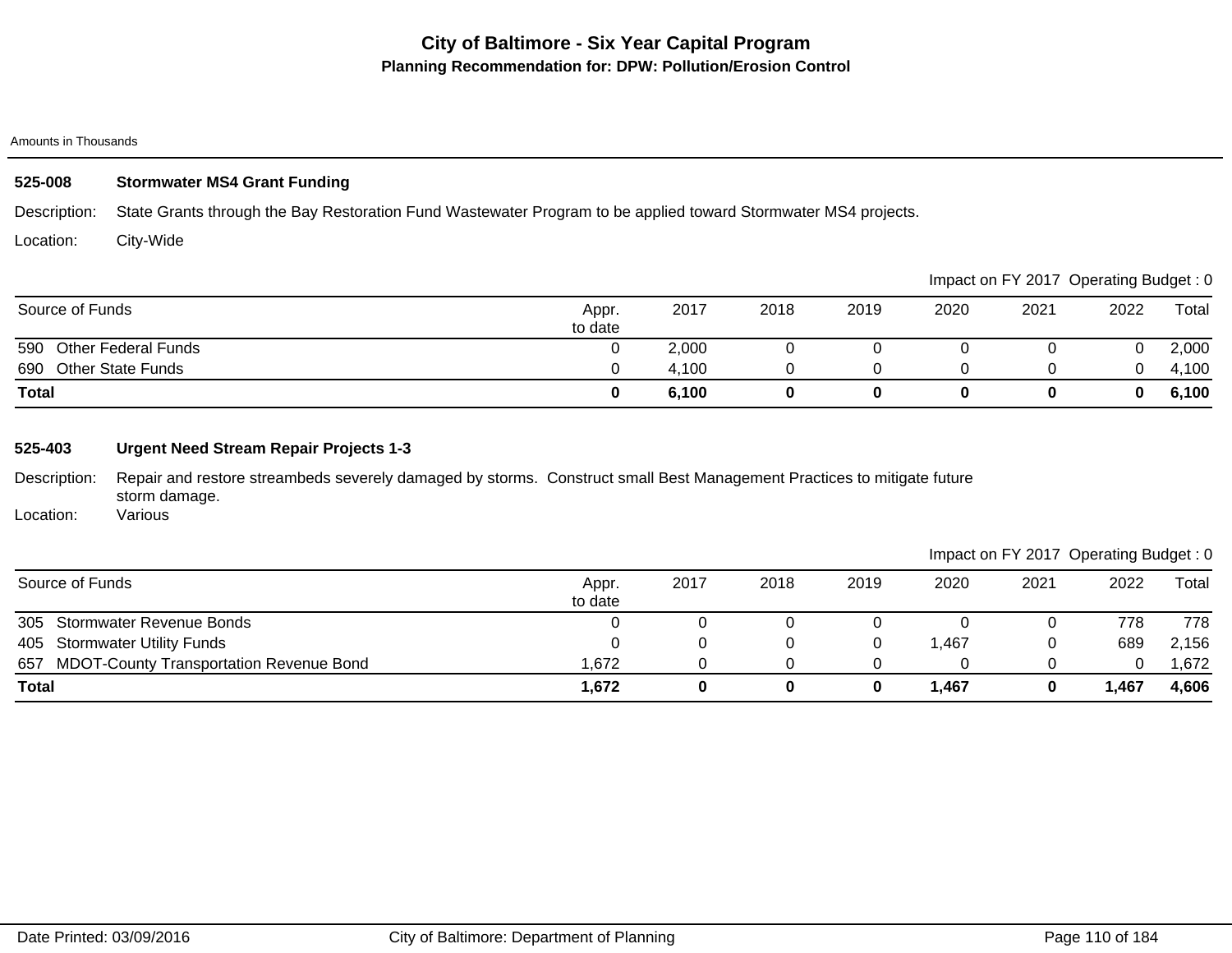## Amounts in Thousands

| 525-405         | <b>Citywide Stream Restoration</b>                                                                                                                                                                                                                           |                  |       |        |        |      |                                       |          |        |
|-----------------|--------------------------------------------------------------------------------------------------------------------------------------------------------------------------------------------------------------------------------------------------------------|------------------|-------|--------|--------|------|---------------------------------------|----------|--------|
| Description:    | Restore streambeds in Lower Moore's Run, Biddison Run, Powder Mill Run, Chinguapin Run, Lower Stony Run, and other<br>locations as required by the MDE/EPA NPDES Permit to restore polluted stream water to measurable fishable and swimmable<br>conditions. |                  |       |        |        |      |                                       |          |        |
| Location:       | Various                                                                                                                                                                                                                                                      |                  |       |        |        |      |                                       |          |        |
|                 |                                                                                                                                                                                                                                                              |                  |       |        |        |      | Impact on FY 2017 Operating Budget: 0 |          |        |
| Source of Funds |                                                                                                                                                                                                                                                              | Appr.<br>to date | 2017  | 2018   | 2019   | 2020 | 2021                                  | 2022     | Total  |
| 100             | <b>General Obligation Bonds</b>                                                                                                                                                                                                                              | 1,000            |       | 0      | 0      | 0    | $\Omega$                              | $\Omega$ | 000, ا |
| 305             | Stormwater Revenue Bonds                                                                                                                                                                                                                                     | 0                | 0     | 12.471 | 23,036 | 0    | 0                                     | 0        | 35,507 |
| 405             | <b>Stormwater Utility Funds</b>                                                                                                                                                                                                                              | 2,397            | 1,555 | 3,131  | 6,016  | 0    | 0                                     | 0        | 13,099 |
| 657             | <b>MDOT-County Transportation Revenue Bond</b>                                                                                                                                                                                                               | 14,050           | 0     | 0      |        | 0    | 0                                     | 0        | 14,050 |
| 690             | <b>Other State Funds</b>                                                                                                                                                                                                                                     | 3,000            | 0     | 0      |        | 0    | 0                                     | 0        | 3,000  |
| 990             | Other Funds (Not Classified Above)                                                                                                                                                                                                                           | 4,018            | 0     | 0      |        | 0    | 0                                     | 0        | 4,018  |
| Total           |                                                                                                                                                                                                                                                              | 24,465           | 1,555 | 15,602 | 29,052 | 0    | $\bf{0}$                              | 0        | 70,674 |

# **525-406 Impervious Removal/Greening**

Description: Location: Remove impervious surfaces at various Baltimore City Public Schools, such as Northwood Elementary and Arundel Elementary/Middle School. This project will support the City's Grown Green Initiative. Various

|                                        |                  |      |       |       |      |      |      | $\tilde{\phantom{a}}$ |
|----------------------------------------|------------------|------|-------|-------|------|------|------|-----------------------|
| Source of Funds                        | Appr.<br>to date | 2017 | 2018  | 2019  | 2020 | 2021 | 2022 | Total                 |
| 305<br><b>Stormwater Revenue Bonds</b> | 75               |      | .701  | 896,  |      |      | 680  | 4,352                 |
| <b>Stormwater Utility Funds</b><br>405 | 136              | 863  | .787  | .123  |      | 324  | 876  | 5,109                 |
| <b>Total</b>                           | 211              | 863  | 3,488 | 3,019 |      | 324  | ,556 | 9,461                 |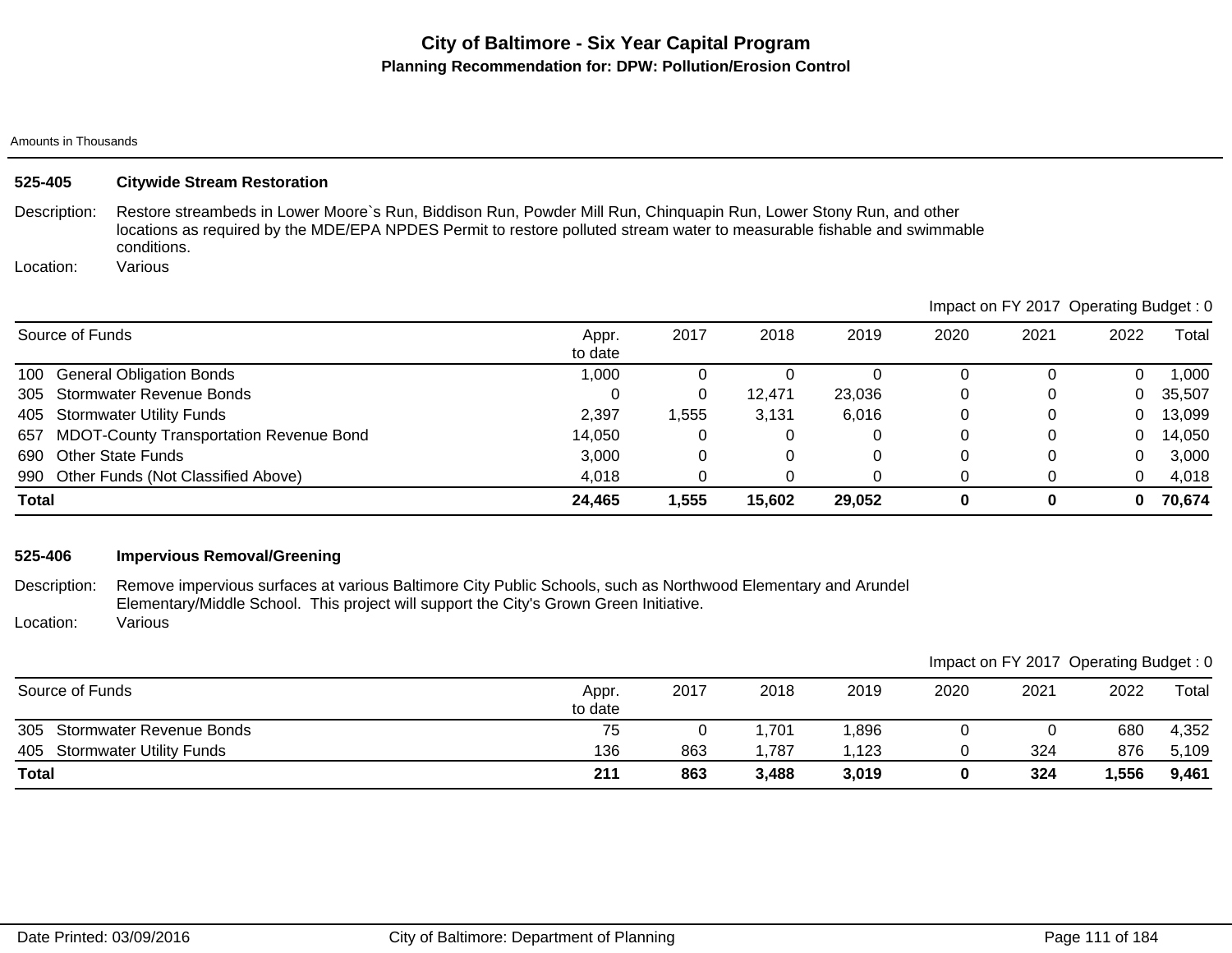# **525-407 Large Stormwater BMP**

Description: Identify optimum locations and construct large stormwater ponds/wetland projects.

Location: Various

|                                             |                  |      |      |       |      | Impact on FY 2017 Operating Budget: 0 |      |        |
|---------------------------------------------|------------------|------|------|-------|------|---------------------------------------|------|--------|
| Source of Funds                             | Appr.<br>to date | 2017 | 2018 | 2019  | 2020 | 2021                                  | 2022 | Total  |
| 405 Stormwater Utility Funds                | 1,238            | 613  | U    | 1.416 |      | 200                                   |      | 3,467  |
| 610 State Water Quality Revolving Loan Fund |                  |      | 0    | 3,694 |      | 545                                   |      | 4,239  |
| 690 Other State Funds                       | 1,800            |      |      |       |      |                                       |      | ,800   |
| 990 Other Funds (Not Classified Above)      | 2,485            |      |      |       |      |                                       |      | 2,485  |
| <b>Total</b>                                | 5,523            | 613  | 0    | 5.110 |      | 745                                   |      | 11,991 |

# **525-448 Harbor Debris Collectors**

Description: Funding will be used to provide debris collectors to protect the harbor.

Location: **Citywide** 

|                              |                  |      |       |      |       |      | Impact on FY 2017 Operating Budget: 0 |        |
|------------------------------|------------------|------|-------|------|-------|------|---------------------------------------|--------|
| Source of Funds              | Appr.<br>to date | 2017 | 2018  | 2019 | 2020  | 2021 | 2022                                  | Total  |
| 305 Stormwater Revenue Bonds |                  |      | 5,832 |      |       |      | 4,666                                 | 10,498 |
| 405 Stormwater Utility Funds |                  |      | 2,322 |      | .728  |      | ,858                                  | 5,908  |
| Total                        |                  |      | 8.154 |      | 1.728 |      | 6.524                                 | 16,406 |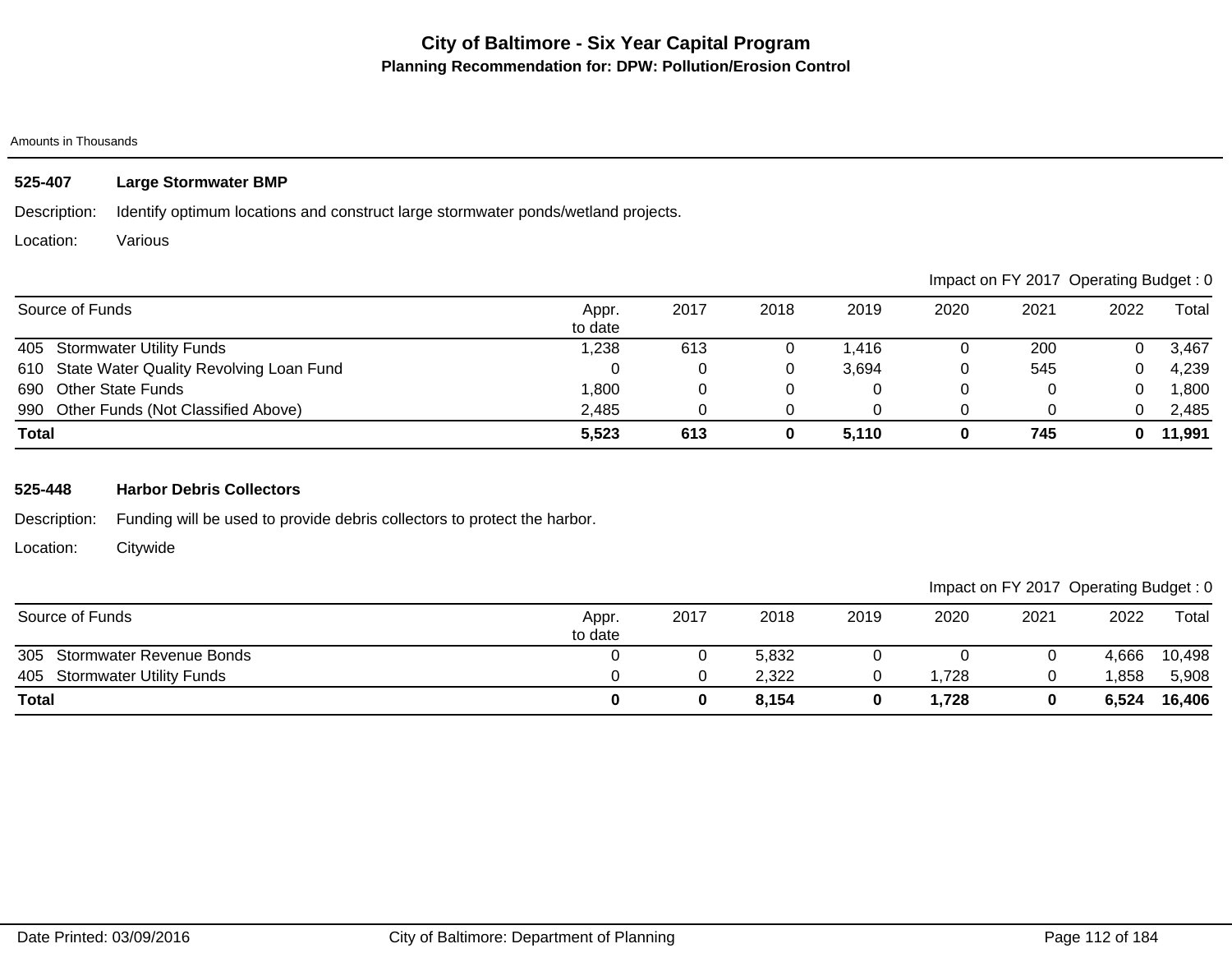## **525-449 Baltimore Harbor and Middle Branch Debris Collectors**

Description: Identify optimum large stormwater outfall locations, design, and install Best Management Practice trash and debris collectors.

Location: Baltimore Harbor

|                                                       |                  |      |      |      |      | Impact on FY 2017 Operating Budget: 0 |          |              |
|-------------------------------------------------------|------------------|------|------|------|------|---------------------------------------|----------|--------------|
| Source of Funds                                       | Appr.<br>to date | 2017 | 2018 | 2019 | 2020 | 2021                                  | 2022     | Total        |
| 100 General Obligation Bonds                          | 800              |      |      |      |      |                                       |          | 800          |
| 305 Stormwater Revenue Bonds                          |                  |      |      |      |      |                                       |          | $\mathbf{0}$ |
| 405 Stormwater Utility Funds                          | 161              | 984  |      |      | 0    |                                       | 0        | 1,145        |
| <b>MDOT-County Transportation Revenue Bond</b><br>657 | 287              |      |      |      |      |                                       |          | 287          |
| 690 Other State Funds                                 | 1,049            |      |      |      |      |                                       | 0        | 1,049        |
| 800 General Funds (HUR Eligible)                      | 330              |      |      |      |      |                                       |          | 330          |
| 890 Other Transportation Funds                        | 1,200            |      |      |      |      |                                       | $\Omega$ | 1,200        |
| <b>Total</b>                                          | 3,827            | 984  |      | 0    |      | 0                                     | 0        | 4,811        |

**Total 3,270 0 4,259 0 0 0 0 7,529**

## **525-994 Powder Mill Run Stream Restoration**

Description: Design and implement prioritized area identified in the stream and watershed restoration plan and open channel database study required under the NPDES Permit for stormwater.

Location: Powder Mill Run Stream

|                                  |                  |      |       |      |      | Impact on FY 2017 Operating Budget: 0 |      |       |
|----------------------------------|------------------|------|-------|------|------|---------------------------------------|------|-------|
| Source of Funds                  | Appr.<br>to date | 2017 | 2018  | 2019 | 2020 | 2021                                  | 2022 | Total |
| 305 Stormwater Revenue Bonds     |                  |      | 3.888 |      |      |                                       |      | 3,888 |
| 405 Stormwater Utility Funds     | 1,020            |      | 371   |      |      |                                       |      | 1,391 |
| 800 General Funds (HUR Eligible) | 2,250            |      |       |      |      |                                       |      | 2,250 |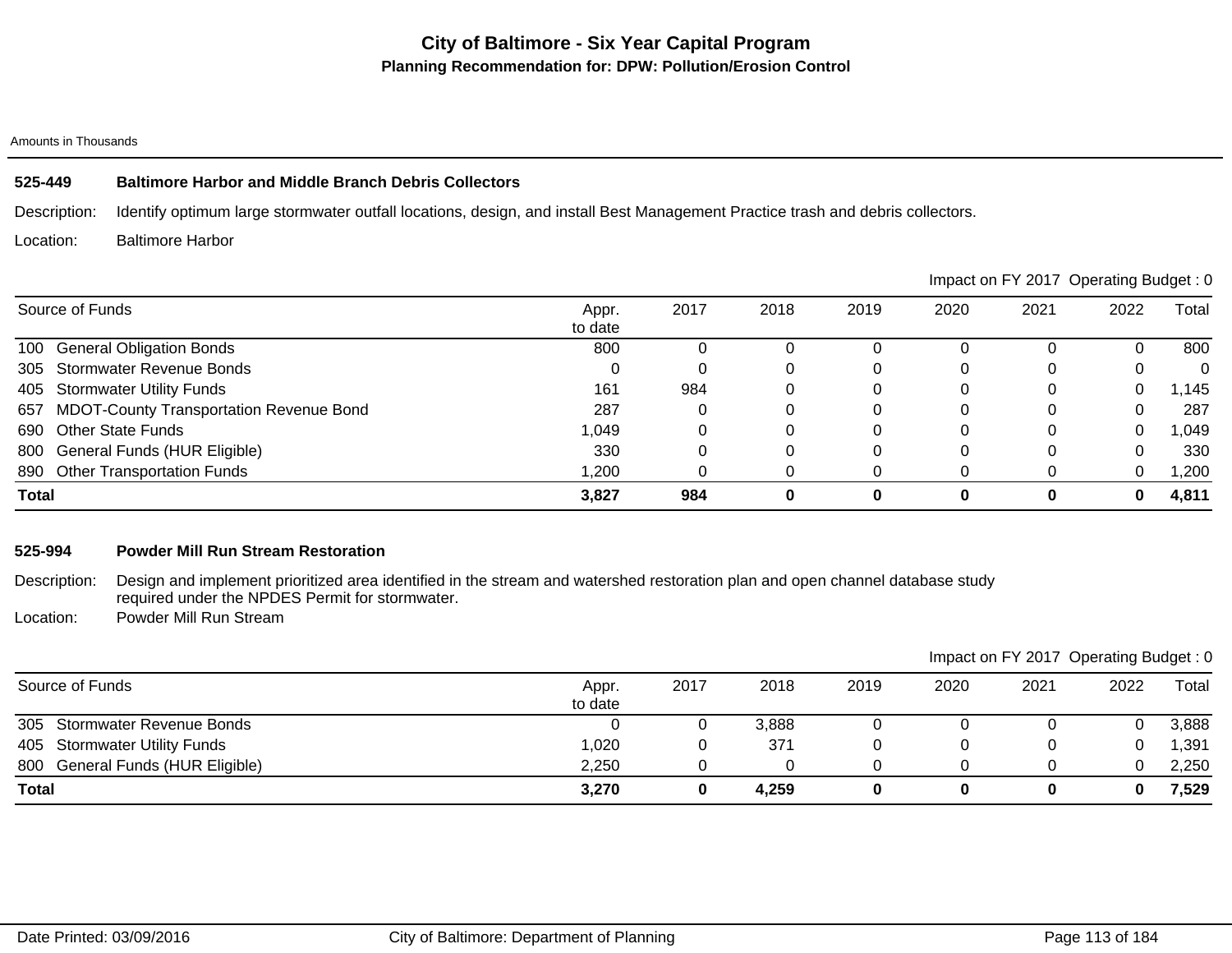Amounts in Thousands

| 525-998         | <b>Western Run Stream Restoration</b>                                                                                                  |                  |      |       |      |          |      |                                       |        |
|-----------------|----------------------------------------------------------------------------------------------------------------------------------------|------------------|------|-------|------|----------|------|---------------------------------------|--------|
| Description:    | Design and implement prioritized areas identified in the open channel database plan required under the NPDES Permit for<br>stormwater. |                  |      |       |      |          |      |                                       |        |
| Location:       | Chinquapin Run area                                                                                                                    |                  |      |       |      |          |      |                                       |        |
|                 |                                                                                                                                        |                  |      |       |      |          |      | Impact on FY 2017 Operating Budget: 0 |        |
| Source of Funds |                                                                                                                                        | Appr.<br>to date | 2017 | 2018  | 2019 | 2020     | 2021 | 2022                                  | Total  |
| 305             | <b>Stormwater Revenue Bonds</b>                                                                                                        | 0                | 0    | 7,776 | 0    |          |      | $\Omega$                              | 7,776  |
| 405             | <b>Stormwater Utility Funds</b>                                                                                                        | 240              | 0    | 2,127 | 0    | 0        |      | 0                                     | 2,367  |
| 800             | General Funds (HUR Eligible)                                                                                                           | 200              | 0    | 0     | 0    | $\Omega$ |      | $\Omega$                              | 200    |
|                 | 990 Other Funds (Not Classified Above)                                                                                                 | 5,000            | 0    | 0     | 0    | 0        |      | 0                                     | 5,000  |
| <b>Total</b>    |                                                                                                                                        | 5,440            | 0    | 9,903 | 0    | 0        | 0    | 0                                     | 15,343 |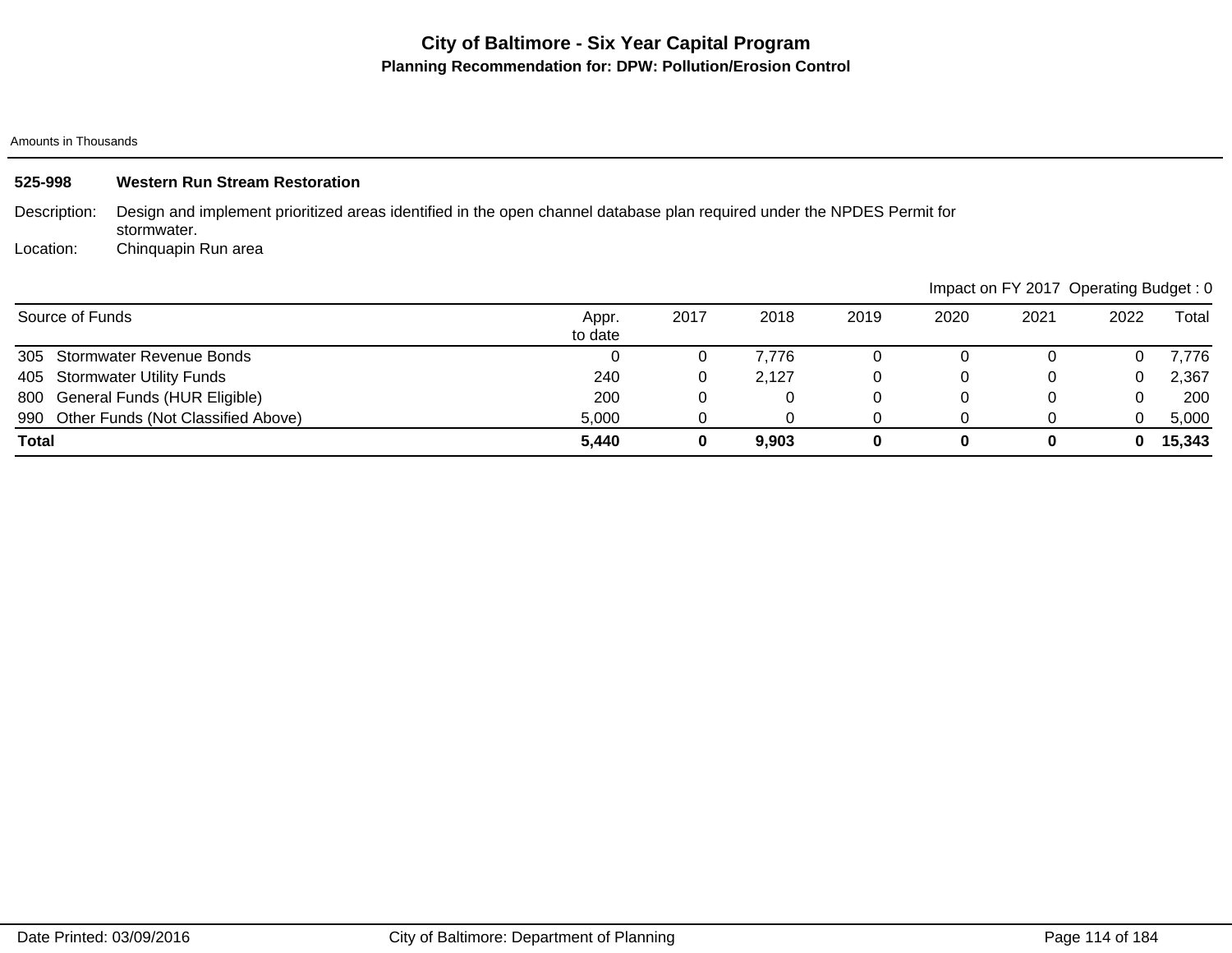Amounts in Thousands

# **527-008 Belair Rd-Reconstruction (601-007/508-004)**

Description: Belair Road is to be reconstructed between Erdman, Frankford and Fleetwood. Work may include planning and design for streets, sidewalks, bike improvements and greening.

Location: Frankford Ave and Belair Road Intersection

|                                          |                  |      |       |      |       |      | Impact on FY 2017 Operating Budget: 0 |        |
|------------------------------------------|------------------|------|-------|------|-------|------|---------------------------------------|--------|
| Source of Funds                          | Appr.<br>to date | 2017 | 2018  | 2019 | 2020  | 2021 | 2022                                  | Total  |
| 506 Federal Highway Transportation Funds | 2.480            | 240  | 2,800 | 240  | 3,200 | Zero |                                       | 8,960  |
| General Funds (HUR Eligible)<br>800      | 1.945            | 610  | 500   | 60   | 500   | Zero |                                       | 3,615  |
| <b>Total</b>                             | 4,425            | 850  | 3,300 | 300  | 3,700 |      | 0                                     | 12,575 |

# **527-009 Greenmount Avenue Streetscape (601-010/066)**

Description: Roadway resurfacing, new sidewalks, Curb and Gutters, ADA compliant ramps and driveways, replacement of Signals and Pedestrian signals for safety, aesthetics and foot traffic

Location: Greenmount Avenue 29th to 43rd and Eager to 28th St.

| Source of Funds                             | Appr.<br>to date | 2017   | 2018  | 2019 | 2020 | 2021 | 2022 | Total |
|---------------------------------------------|------------------|--------|-------|------|------|------|------|-------|
| Federal Highway Transportation Funds<br>506 | 690              | 4,800  | 800   |      |      |      |      | 6,290 |
| 800 General Funds (HUR Eligible)            | 185              | 400    | 200   | 500  |      |      |      | ,285  |
| 990 Other Funds (Not Classified Above)      |                  | 200. ا |       |      |      |      |      | ,200  |
| <b>Total</b>                                | 875              | 6,400  | 1,000 | 500  |      |      | 0    | 8,775 |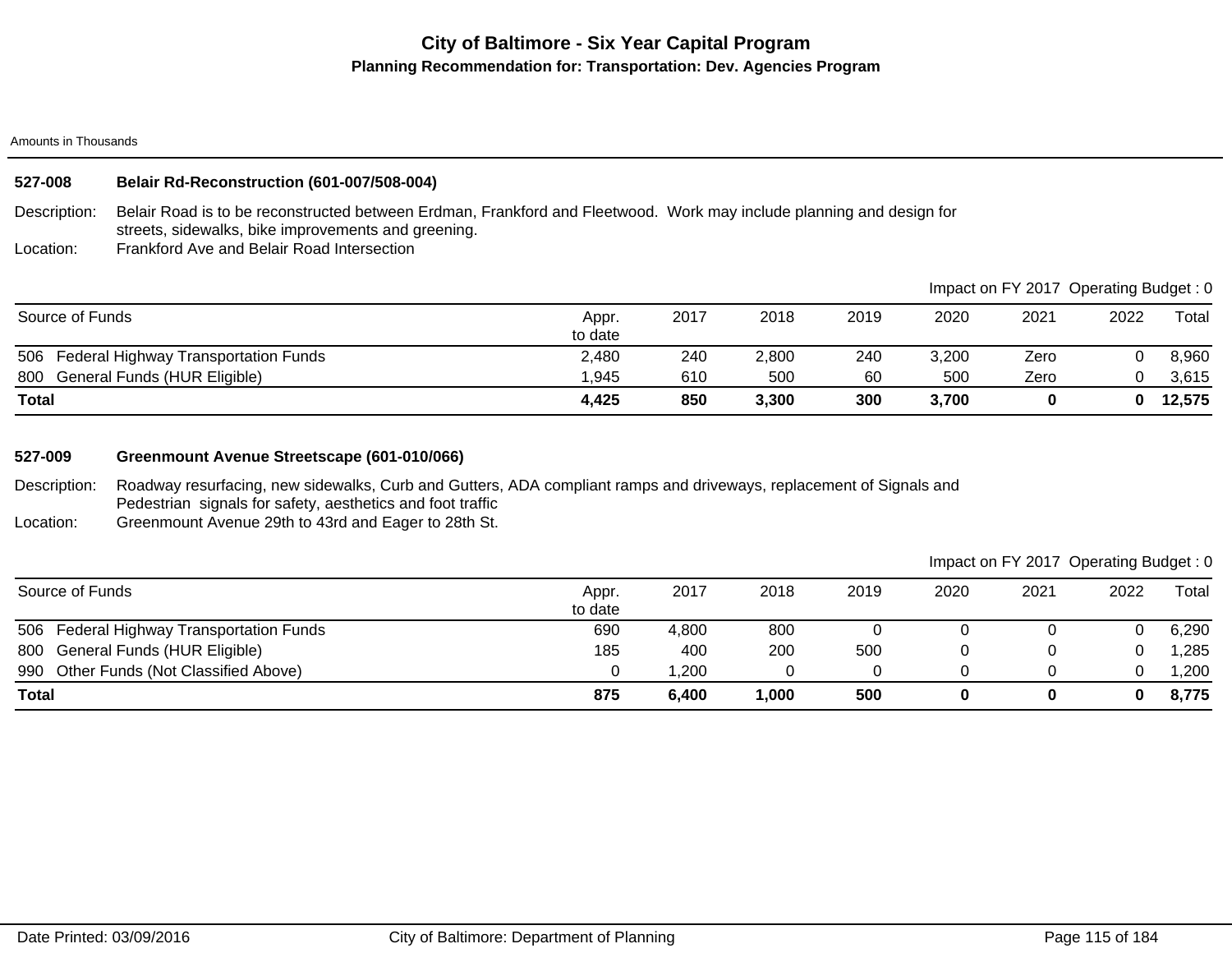## Amounts in Thousands

# **527-014 O'Donnell Heights Infras (588-965)**

Description: Redevelop the functionally obsolete and blighted O'Donnell Heights public housing site into a mixed-income residential community by providing pre-development and infrastructure funds. (VtV 5)

Location: O'Donnell Heights Infrastructure

|                                            |                  |      |      |      |      | impact on F t ZOTT Operating Budget. U |      |       |
|--------------------------------------------|------------------|------|------|------|------|----------------------------------------|------|-------|
| Source of Funds                            | Appr.<br>to date | 2017 | 2018 | 2019 | 2020 | 2021                                   | 2022 | Total |
| <b>General Obligation Bonds</b><br>100     | 319              |      |      |      |      |                                        |      | 319   |
| <b>General Funds</b><br>200                |                  |      |      |      |      |                                        |      |       |
| <b>General Funds (HUR Eligible)</b><br>800 | 2,750            | 380  |      |      |      |                                        |      | 3,130 |
| Total                                      | 3,069            | 380  |      |      | 0    |                                        |      | 3,449 |

## **527-038 Electric Ferry Boat**

Description: The BCDOT was awarded an FTA Grant in the amount of \$854,000 to design and construct an all electric passenger ferry boat. The electric ferry will become a part of the existing Water Connector Fleet.

Location: Charm City Circulator Harbor Connector

| Impact on FY 2017 Operating Budget: 0 |  |  |
|---------------------------------------|--|--|
|                                       |  |  |

|                                                    |                  |       |      |      |      |      | ັ    | ັ      |
|----------------------------------------------------|------------------|-------|------|------|------|------|------|--------|
| Source of Funds                                    | Appr.<br>to date | 2017  | 2018 | 2019 | 2020 | 2021 | 2022 | Total  |
| <b>Federal Transit Transportation Funds</b><br>507 |                  | 850   | u    |      |      |      |      | 850    |
| 800 General Funds (HUR Eligible)                   |                  | 150   |      |      |      |      |      | 150    |
| <b>Total</b>                                       |                  | 1,000 |      |      |      |      | 0    | 000, ا |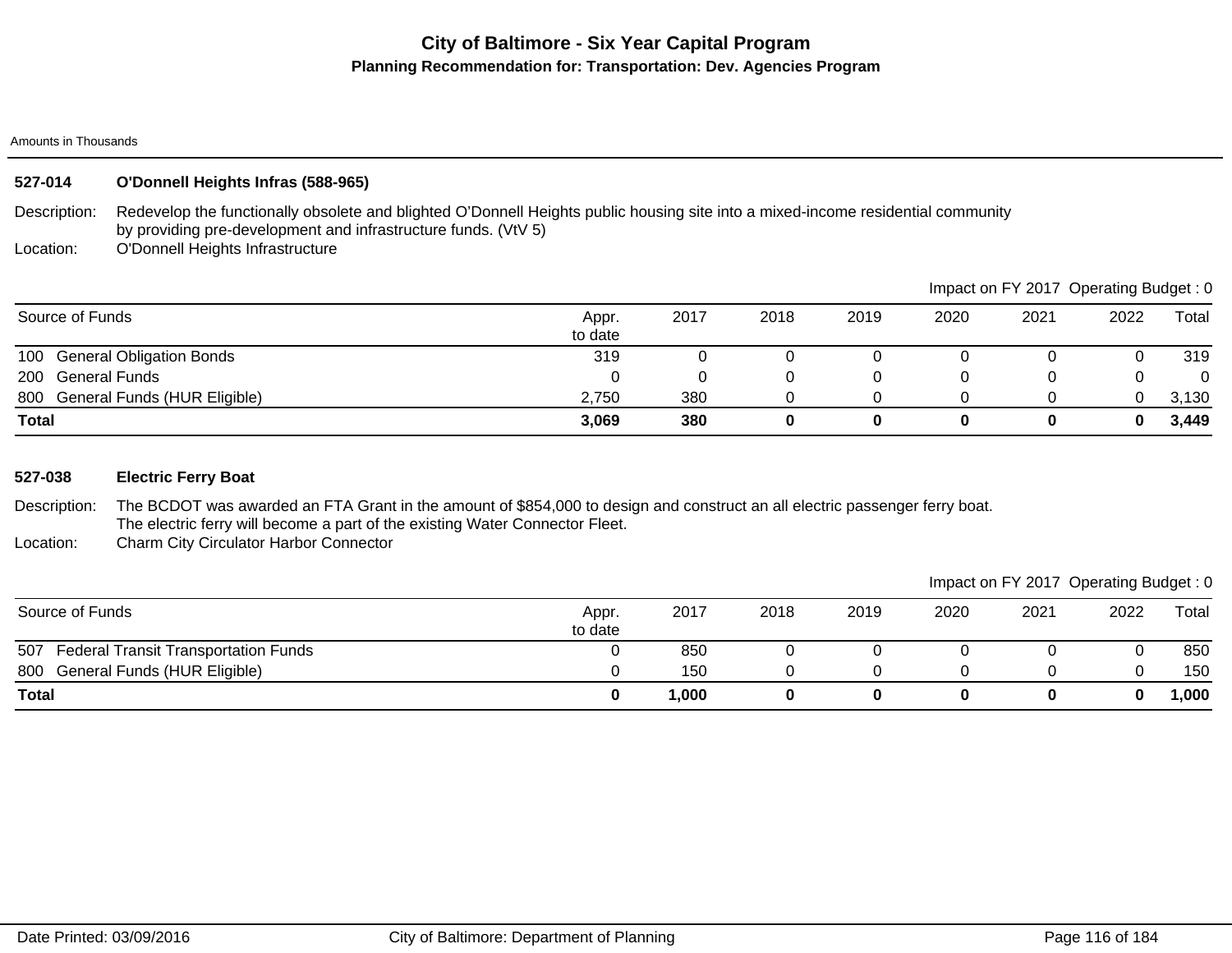Amounts in Thousands

| 527-039                              | <b>Jonestown (601-058)</b>                                                                                                                                                                                                                                                                                           |                  |      |      |          |      |          |                                       |       |
|--------------------------------------|----------------------------------------------------------------------------------------------------------------------------------------------------------------------------------------------------------------------------------------------------------------------------------------------------------------------|------------------|------|------|----------|------|----------|---------------------------------------|-------|
| Description:                         | This project is part of the Mayor's LINCS Initiative. Implementation of the Jonestown Vision Plan to include: park enhancements,<br>street trees, lighting, public art, traffic calming and support for redevelopment of various sites in the area.                                                                  |                  |      |      |          |      |          |                                       |       |
| Location:                            | Jonestown                                                                                                                                                                                                                                                                                                            |                  |      |      |          |      |          |                                       |       |
|                                      |                                                                                                                                                                                                                                                                                                                      |                  |      |      |          |      |          | Impact on FY 2017 Operating Budget: 0 |       |
| Source of Funds                      |                                                                                                                                                                                                                                                                                                                      | Appr.<br>to date | 2017 | 2018 | 2019     | 2020 | 2021     | 2022                                  | Total |
|                                      | 800 General Funds (HUR Eligible)                                                                                                                                                                                                                                                                                     | 0                | 150  | 700  | 700      | 0    | 0        | 0                                     | 1,550 |
| <b>Total</b>                         |                                                                                                                                                                                                                                                                                                                      | 0                | 150  | 700  | 700      | 0    | $\bf{0}$ | 0                                     | 1,550 |
| 527-040<br>Description:<br>Location: | Sharp Leadenhall (601-077)<br>The proposed infrastructure improvements to the blocks bounded by W. Cross, Leadenhall, Stockholm and Race Streets are<br>needed to assist in the retention and attraction of residents, retail establishments, and commercial businesses in the immediate<br>area.<br>South Baltimore |                  |      |      |          |      |          |                                       |       |
|                                      |                                                                                                                                                                                                                                                                                                                      |                  |      |      |          |      |          | Impact on FY 2017 Operating Budget: 0 |       |
|                                      |                                                                                                                                                                                                                                                                                                                      |                  |      |      |          |      |          |                                       |       |
| Source of Funds                      |                                                                                                                                                                                                                                                                                                                      | Appr.<br>to date | 2017 | 2018 | 2019     | 2020 | 2021     | 2022                                  | Total |
| 800                                  | General Funds (HUR Eligible)                                                                                                                                                                                                                                                                                         | 0                | 850  | 850  | 0        | 0    | 0        | 0                                     | 1,700 |
| <b>Total</b>                         |                                                                                                                                                                                                                                                                                                                      | 0                | 850  | 850  | $\bf{0}$ |      | $\bf{0}$ | 0                                     | 1,700 |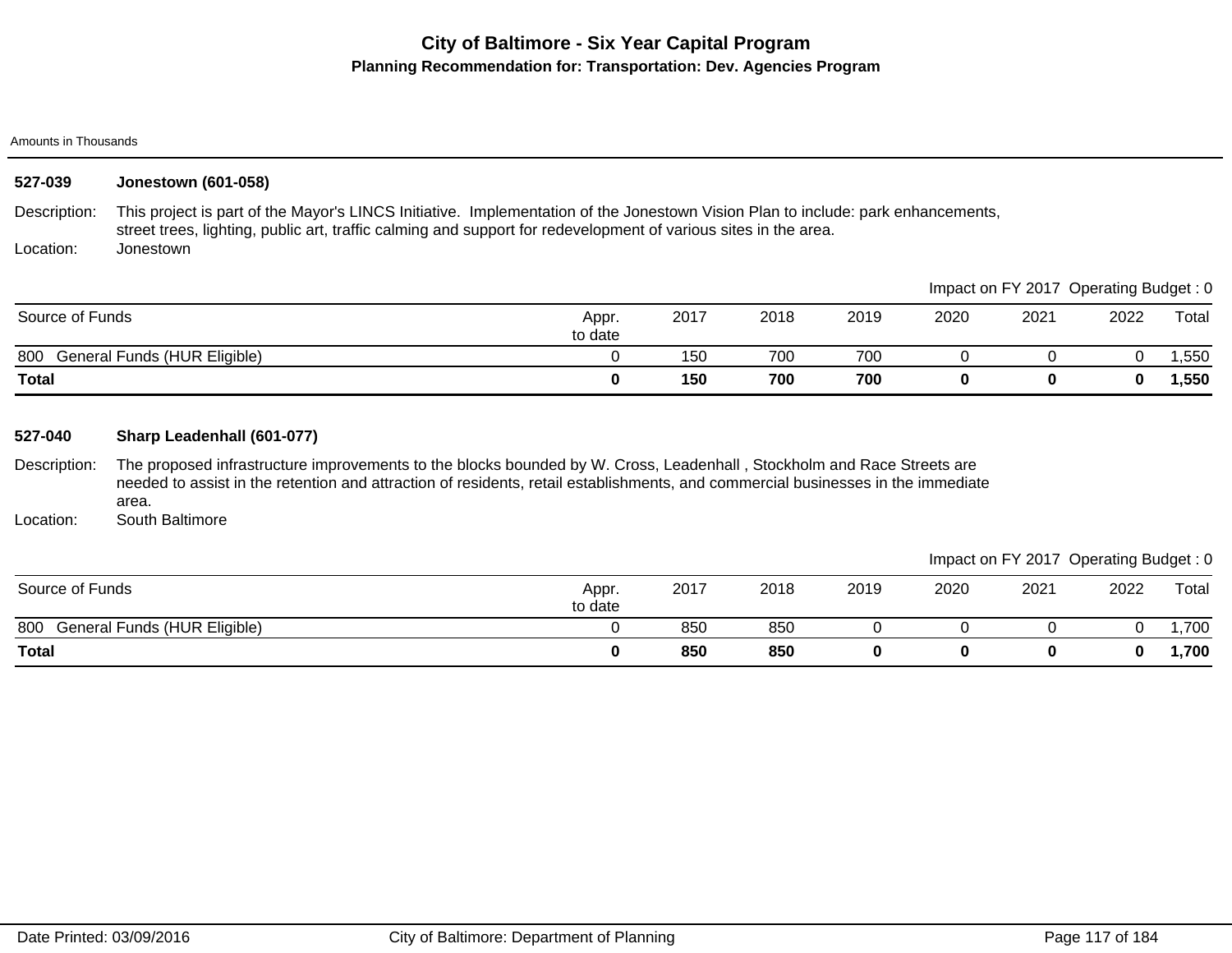Amounts in Thousands

# **527-041 E. North Avenue (601-073)**

Description: This project is part of the Mayor's LINCS Initiative and entails improving the physical appearance of the East North Avenue gateway, investing in signage and other improvements that will assist area businesses and promote job growth.

Location: E. North Avenue

|                                     |                  |      |      |       |      |      | Impact on FY 2017 Operating Budget: 0 |        |
|-------------------------------------|------------------|------|------|-------|------|------|---------------------------------------|--------|
| Source of Funds                     | Appr.<br>to date | 2017 | 2018 | 2019  | 2020 | 2021 | 2022                                  | Total  |
| General Funds (HUR Eligible)<br>800 |                  | 200  | 750  | ,000  |      |      |                                       | ,950   |
| <b>Total</b>                        |                  | 200  | 750  | 1,000 |      |      |                                       | 950, ا |

# **527-313 Midtown Streetscape/Traffic Improvements**

Description: Location: Provide for a streetscape and functional improvements of Mt Royal Ave., with intersections improvements to include roadway rehabilitation, resurfacing, pedestrian and bicycle improvements, ADA ramps, traffic signal upgrades, and landscaping. Mt Royal Ave from North Ave. to Guilford, Maryland ave @ Oliver Street, Cathedral St @ Preston and Biddle Streets

|                                             |                  |       |      |      |      | Impact on FY 2017 Operating Budget: 0 |      |       |
|---------------------------------------------|------------------|-------|------|------|------|---------------------------------------|------|-------|
| Source of Funds                             | Appr.<br>to date | 2017  | 2018 | 2019 | 2020 | 2021                                  | 2022 | Total |
| 506 Federal Highway Transportation Funds    | 4,000            | 3,200 |      |      |      |                                       |      | 7,200 |
| 657 MDOT-County Transportation Revenue Bond | 1,000            |       |      |      |      |                                       |      | 000,1 |
| 990 Other Funds (Not Classified Above)      |                  | 800   |      |      |      |                                       |      | 800   |
| <b>Total</b>                                | 5,000            | 4.000 |      |      |      |                                       | 0    | 9,000 |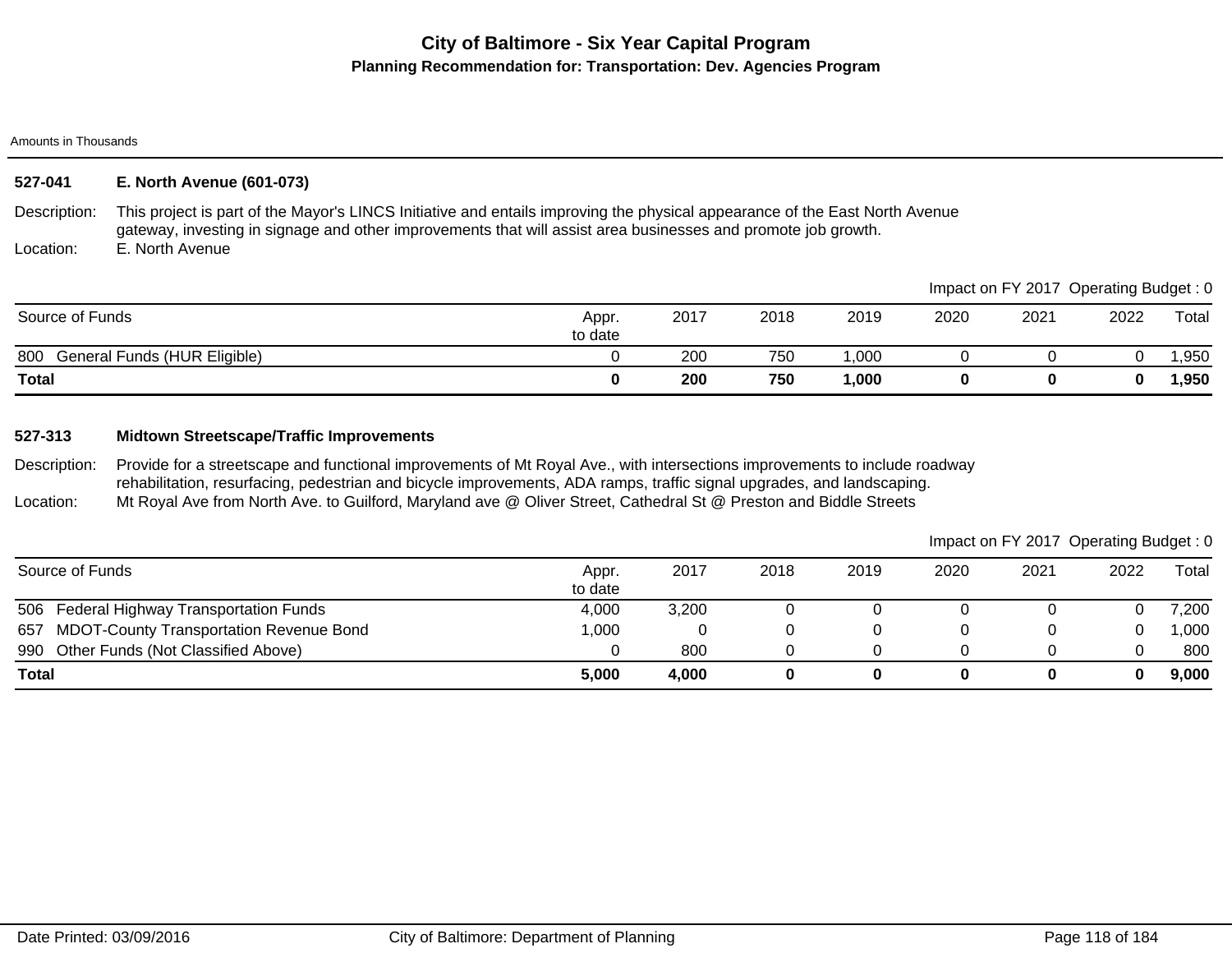| 534-001         | <b>Convention Center Annual Contribution</b>                                                                                                       |                  |      |      |      |      |                                       |      |       |
|-----------------|----------------------------------------------------------------------------------------------------------------------------------------------------|------------------|------|------|------|------|---------------------------------------|------|-------|
| Description:    | The City's annual capital contribution to the Convention Center, as required under agreement between City, State, and<br><b>Convention Center.</b> |                  |      |      |      |      |                                       |      |       |
| Location:       | 1 W. Pratt Street                                                                                                                                  |                  |      |      |      |      |                                       |      |       |
|                 |                                                                                                                                                    |                  |      |      |      |      | Impact on FY 2017 Operating Budget: 0 |      |       |
| Source of Funds |                                                                                                                                                    | Appr.<br>to date | 2017 | 2018 | 2019 | 2020 | 2021                                  | 2022 | Total |

|                                        | . .<br>to date |     |     |     |     |     |     |       |
|----------------------------------------|----------------|-----|-----|-----|-----|-----|-----|-------|
| 100<br><b>General Obligation Bonds</b> |                | 200 | 200 | 200 | 200 | 200 | 200 | ,200  |
| 690<br><b>Other State Funds</b>        |                | 200 | 200 | 200 | 200 | 200 | 200 | 1,200 |
| <b>Total</b>                           |                | 400 | 400 | 400 | 400 | 400 | 400 | 2,400 |

# **534-002 Convention Center Waterproofing**

Description: Replace the existing TPO roof and flashings. Insulate the entire facility roof with an energy efficient membrane. This includes the various terrace areas that serve as the roof over the Exhibit Hall.

Location: 1 W. Pratt Street

| Source of Funds                        | Appr.<br>to date | 2017 | 2018 | 2019 | 2020 | 2021 | 2022     | Total |
|----------------------------------------|------------------|------|------|------|------|------|----------|-------|
| 100<br><b>General Obligation Bonds</b> |                  | ,690 |      |      |      |      |          | ,690  |
| <b>Total</b>                           |                  | ,690 |      |      |      |      | $\bf{0}$ | ,690  |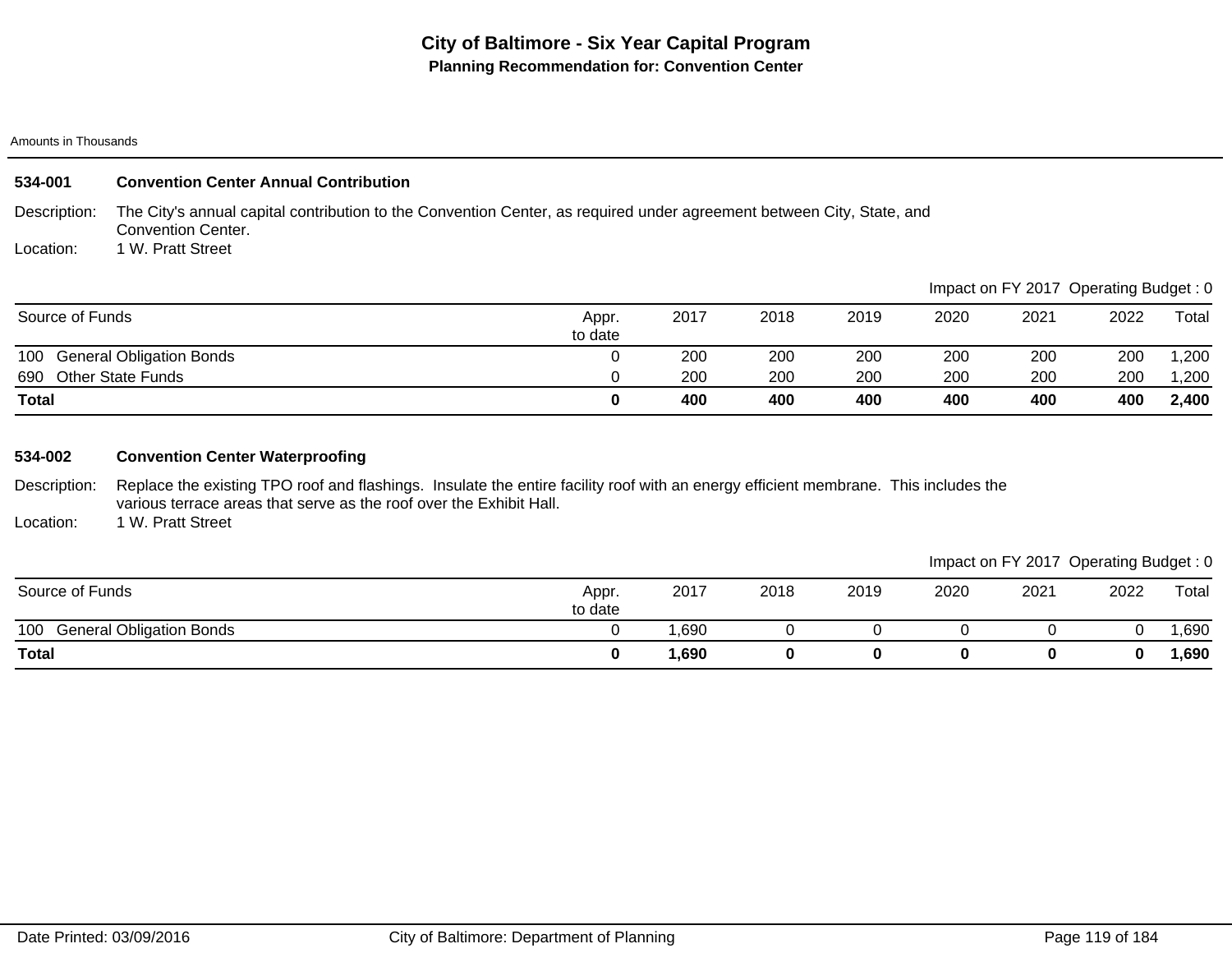# **534-003 Convention Center East Side Visitors' Elevator (197-115)**

Description: Replace four elevators in East Building, which were installed in 1979. They are antiquated and have outlived their useful life.

Location: 1 W. Pratt Street

|                                        |                  |      |      |      |      |      | Impact on FY 2017 Operating Budget: 0 |       |
|----------------------------------------|------------------|------|------|------|------|------|---------------------------------------|-------|
| Source of Funds                        | Appr.<br>to date | 2017 | 2018 | 2019 | 2020 | 2021 | 2022                                  | Total |
| <b>General Obligation Bonds</b><br>100 |                  |      |      |      | .750 | ,700 |                                       | 3,450 |
| <b>Total</b>                           |                  |      |      |      | ,750 | 700, |                                       | 3,450 |

# **534-004 Convention Center West Side Freight Elevator**

Description: The freight elevator has endured heavy use and abuse and has not held up well. Breakdowns of the elevator occur almost daily. An extensive renovation of the elevator is required to allow large items to be moved in and out of exhibition spaces.

Location: 1 W Pratt Street

|                                        |                  |      |      |      |      | Impact on FY 2017 Operating Budget: 0 |      |       |
|----------------------------------------|------------------|------|------|------|------|---------------------------------------|------|-------|
| Source of Funds                        | Appr.<br>to date | 2017 | 2018 | 2019 | 2020 | 2021                                  | 2022 | Total |
| <b>General Obligation Bonds</b><br>100 |                  |      |      |      |      |                                       | 395  | 395   |
| <b>Total</b>                           |                  |      |      | 0    |      |                                       | 395  | 395   |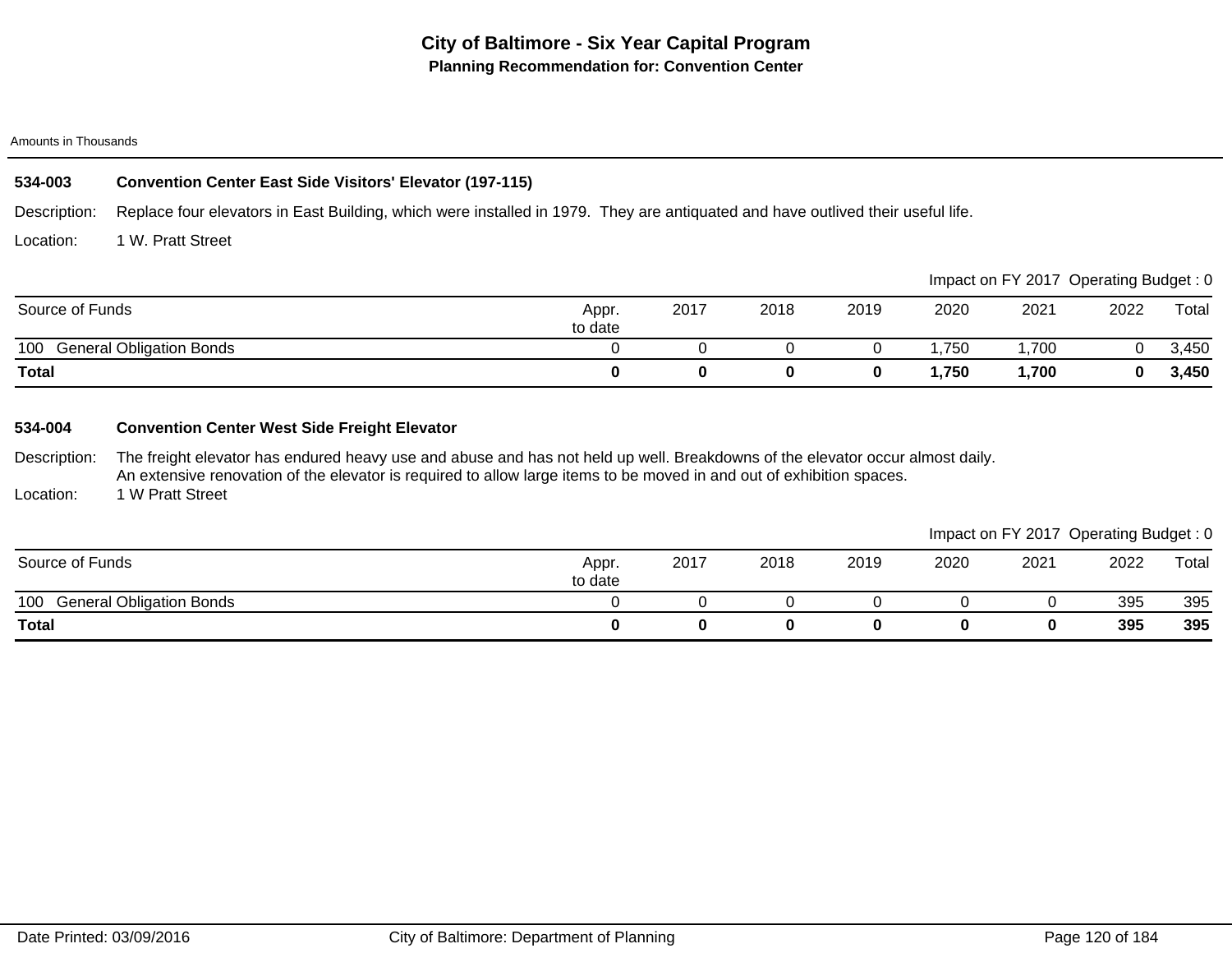| 551-003   | <b>House Lateral Connection Upgrade Program</b>                          |
|-----------|--------------------------------------------------------------------------|
|           | Description: Rehabilitate, repair, and replace defective house laterals. |
| Location: | Various                                                                  |

|                                         |                  |        |      |        |      |      | Impact on FY 2017 Operating Budget: 0 |        |
|-----------------------------------------|------------------|--------|------|--------|------|------|---------------------------------------|--------|
| Source of Funds                         | Appr.<br>to date | 2017   | 2018 | 2019   | 2020 | 2021 | 2022                                  | Total  |
| 302 Waste Water Revenue Bonds           | 720              | 2.281  | O    | 2.757  |      |      |                                       | 5,758  |
| <b>Waste Water Utility Funds</b><br>401 | 7.507            | 10.000 |      | 9.524  |      |      |                                       | 27,031 |
| Total                                   | 8,227            | 12,281 | 0    | 12,281 |      |      |                                       | 32,789 |

# **551-008 Back River Sparrows Point Outfall**

Description: Location: Funds needed to evaluate existing Sparrow Point Outfall to determine options for continued use. Design and construct identified improvements. Back River WWTP

|                               |                  |      |      |      |        | $m$ pack on $r + 2$ if $r - 3$ potating Baago, $r - 3$ |      |        |
|-------------------------------|------------------|------|------|------|--------|--------------------------------------------------------|------|--------|
| Source of Funds               | Appr.<br>to date | 2017 | 2018 | 2019 | 2020   | 2021                                                   | 2022 | Total  |
| 302 Waste Water Revenue Bonds | 300, ا           |      | 30   |      | 13,522 |                                                        |      | 14,852 |
| 700 County Grants             | 1,300            |      | 30   |      | 13,522 |                                                        |      | 14,852 |
| <b>Total</b>                  | 2,600            |      | 60   |      | 27,044 |                                                        |      | 29,704 |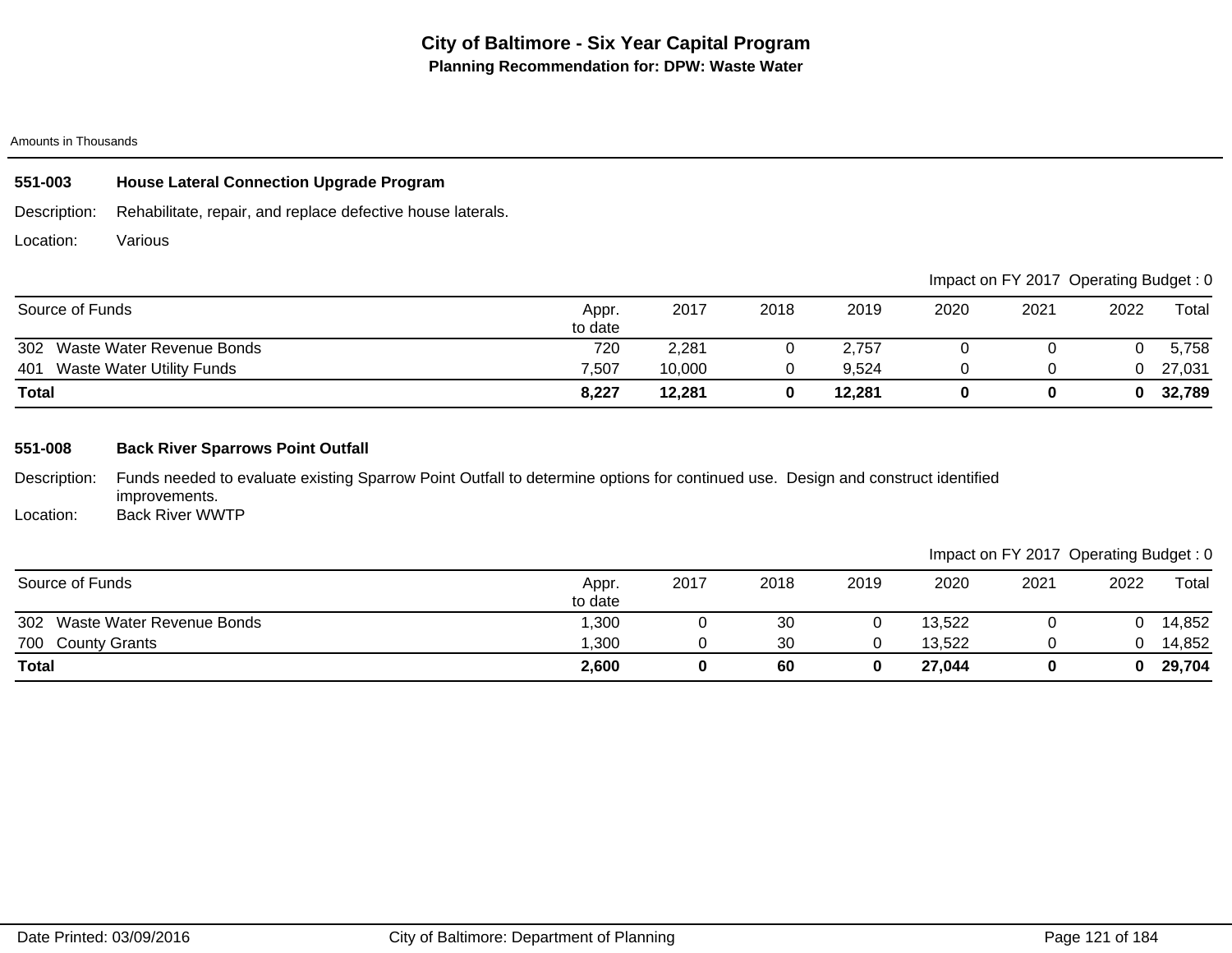## **551-009 Comprehensive Biosolids Management Plan**

Description: Funds needed to evaluate, design, and construct long-term biosolids management, stabilization, and disposal facilities.

Location: Back River and Patapsco WWTPs

|                                         |                  |      |      |      |        | Impact on FY 2017 Operating Budget: 0 |      |        |
|-----------------------------------------|------------------|------|------|------|--------|---------------------------------------|------|--------|
| Source of Funds                         | Appr.<br>to date | 2017 | 2018 | 2019 | 2020   | 2021                                  | 2022 | Total  |
| 302 Waste Water Revenue Bonds           | 644              |      | 269  |      | 9.190  |                                       |      | 10,103 |
| <b>Waste Water Utility Funds</b><br>401 |                  |      |      |      |        |                                       |      | 0      |
| 700 County Grants                       | 643              |      | 531  |      | 11.173 |                                       |      | 12,347 |
| <b>Total</b>                            | 1,287            |      | 800  |      | 20,363 |                                       |      | 22,450 |

## **551-013 Back River Plant-Wide Odor Control**

Description: Study, design and construction of plant-wide odor control facilities.

Location: Back River WWTP

|                               |                  |      |      |      |      | Impact on FY 2017 Operating Budget: 0 |        |        |
|-------------------------------|------------------|------|------|------|------|---------------------------------------|--------|--------|
| Source of Funds               | Appr.<br>to date | 2017 | 2018 | 2019 | 2020 | 2021                                  | 2022   | Total  |
| 302 Waste Water Revenue Bonds | 1.138            |      |      |      |      |                                       | 3,358  | 4,496  |
| 700 County Grants             | 1.138            |      |      |      |      |                                       | 7.110  | 8,248  |
| <b>Total</b>                  | 2,276            |      | 0    |      |      |                                       | 10,468 | 12,744 |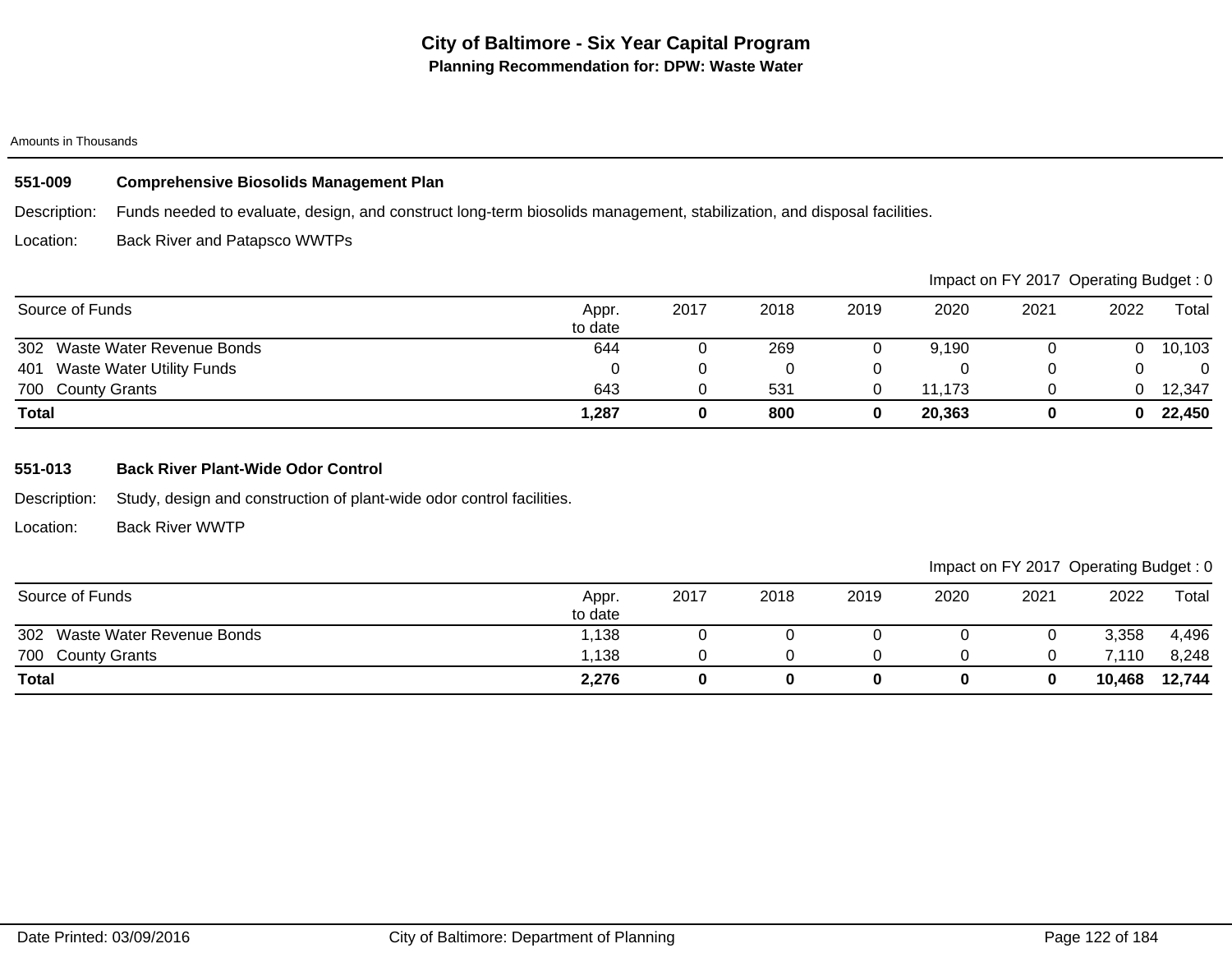# **551-017 Wastewater Pumping Station Upgrades**

Description: The existing raw wastewater pump stations are aging and are in need of replacement.

Location: Caroline Street, Stony Run, & Brooklyn Pump Station

|                               |                  |      |       |      |      |      | Impact on FY 2017 Operating Budget: 0 |       |
|-------------------------------|------------------|------|-------|------|------|------|---------------------------------------|-------|
| Source of Funds               | Appr.<br>to date | 2017 | 2018  | 2019 | 2020 | 2021 | 2022                                  | Total |
| 302 Waste Water Revenue Bonds |                  |      | 6.953 |      |      |      |                                       | 6,953 |
| 700 County Grants             |                  |      | 293   |      |      |      |                                       | 293   |
| <b>Total</b>                  |                  |      | 7.246 |      |      |      |                                       | 7,246 |

# **551-018 Interceptor Sewers and Siphon Renewal**

Description: Rehabilitation, repair, and replacement of interceptor sewers and siphons.

Location: City Wide

| Source of Funds                  | Appr.<br>to date | 2017 | 2018  | 2019  | 2020   | 2021  | 2022  | $\tau$ <sub>otal</sub> |
|----------------------------------|------------------|------|-------|-------|--------|-------|-------|------------------------|
| 302 Waste Water Revenue Bonds    | 1,680            |      |       |       |        |       |       | ,680                   |
| 401<br>Waste Water Utility Funds |                  |      | 8,924 | 4,666 | 13,768 | 2,441 | 3,199 | 32,998                 |
| <b>Total</b>                     | <b>1,680</b>     |      | 8,924 | 4,666 | 13,768 | 2,441 | 3,199 | 34,678                 |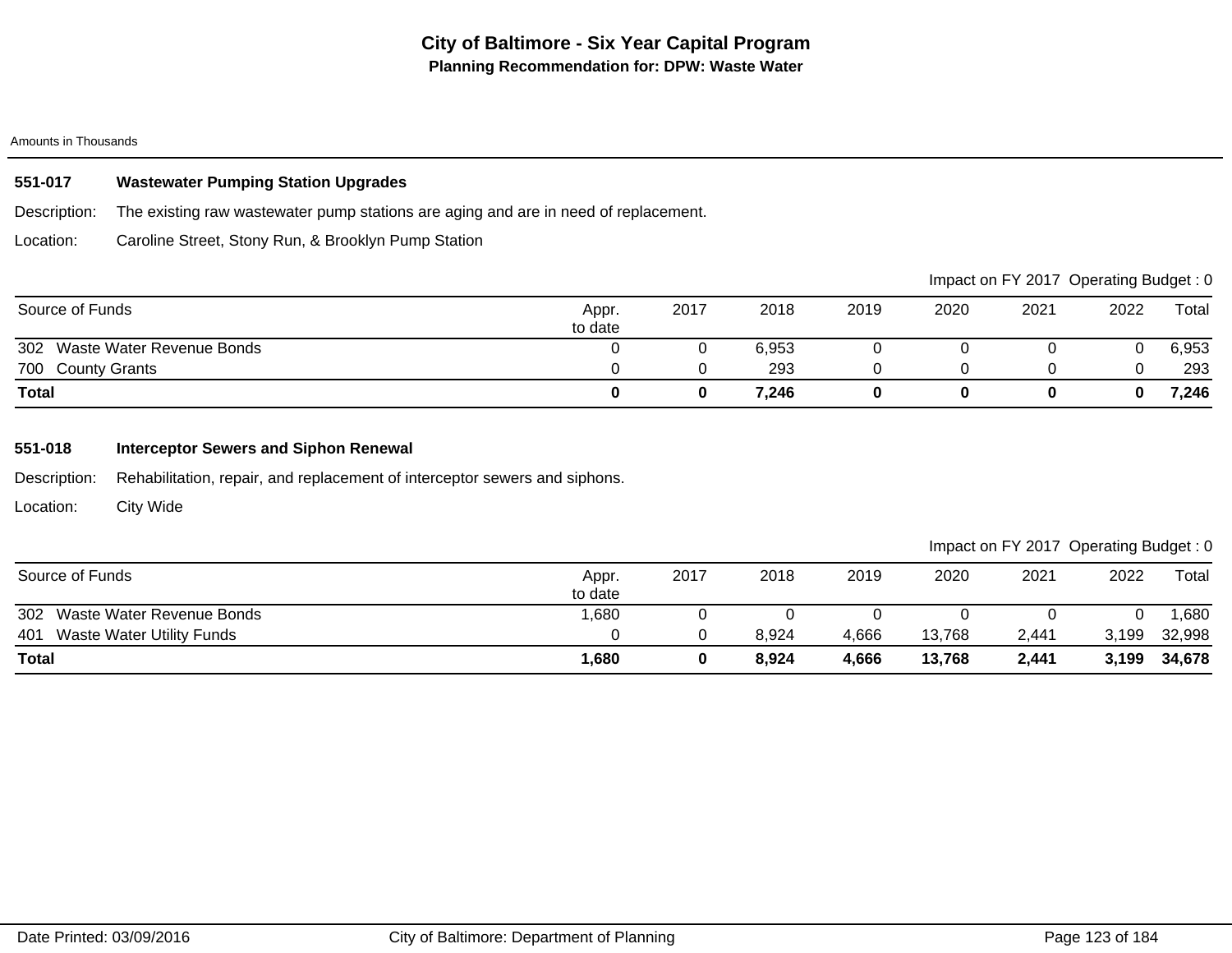## **551-019 Patapsco WWETP Secondary Reactor Rehabilitation - AW**

Description: Rehabilitate the concrete structure and update the equipment of the Secondary Reactors at Patapsco WWTP in order to reliably meet NPDES Permit criteria and continue to serve the Metro Baltimore region.

Location: Patapsco Wastewater Treatment Plant

|                                         |                  |      |      |       |      |        | Impact on FY 2017 Operating Budget: 0 |            |
|-----------------------------------------|------------------|------|------|-------|------|--------|---------------------------------------|------------|
| Source of Funds                         | Appr.<br>to date | 2017 | 2018 | 2019  | 2020 | 2021   | 2022                                  | Total      |
| 302 Waste Water Revenue Bonds           |                  | 86   |      | 1,382 |      | 5,859  |                                       | 7,327      |
| <b>Waste Water Utility Funds</b><br>401 |                  | 86   |      | 1,382 |      | 9,689  |                                       | $0$ 11,157 |
| 700 County Grants                       |                  | 184  |      | 2,938 |      | 33.039 |                                       | 36,161     |
| <b>Total</b>                            |                  | 356  |      | 5,702 |      | 48,587 | 0                                     | 54,645     |

## **551-021 Wastewater BRF Grant Appropriations**

Description: State Grants through the Bay Restoration Fund Wastewater Program to be applied toward improvements to wastewater conveyance systems.

Location: System-Wide

|                                 |                  |         |      |      |      |      | ັ    | ັ         |
|---------------------------------|------------------|---------|------|------|------|------|------|-----------|
| Source of Funds                 | Appr.<br>to date | 2017    | 2018 | 2019 | 2020 | 2021 | 2022 | Total     |
| <b>Other State Funds</b><br>690 |                  | 130,000 |      |      |      |      |      | 130,000   |
| <b>Total</b>                    |                  | 130,000 |      |      |      |      |      | 0 130,000 |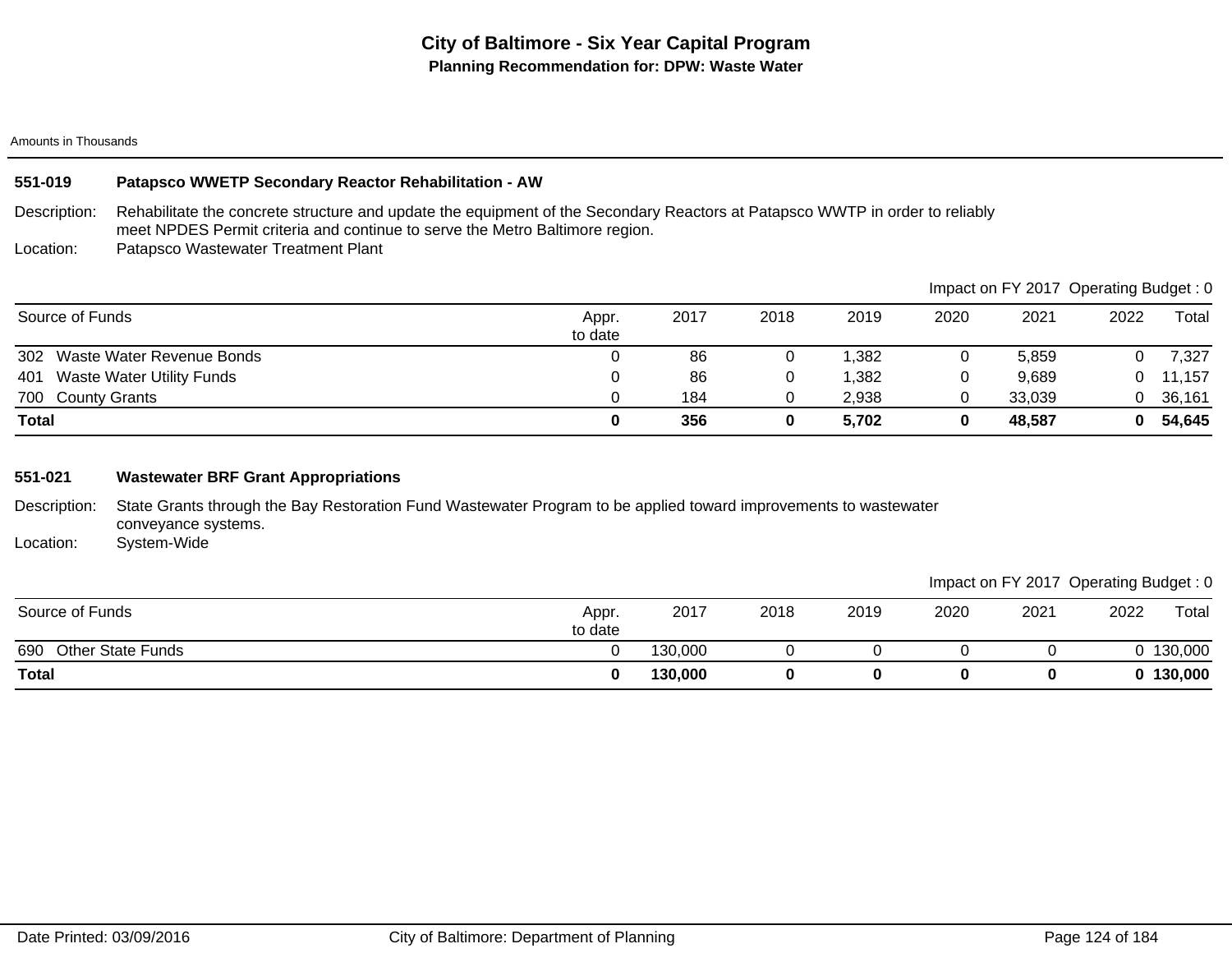# **551-022 Eastern Avenue Pump Station Rehabilitation**

Description: Upgrade existing Eastern Avenue Wastewater Pumping Station

Location: Eastern Avenue

|                                  |                  |       |      |        |      |      | Impact on FY 2017 Operating Budget: 0 |        |
|----------------------------------|------------------|-------|------|--------|------|------|---------------------------------------|--------|
| Source of Funds                  | Appr.<br>to date | 2017  | 2018 | 2019   | 2020 | 2021 | 2022                                  | Total  |
| 302<br>Waste Water Revenue Bonds |                  | 864   |      | 5,939  |      |      |                                       | 6,803  |
| 700 County Grants                |                  | 864   |      | 5,939  |      |      |                                       | 6,803  |
| <b>Total</b>                     |                  | 1,728 |      | 11,878 |      |      | 0                                     | 13,606 |

# **551-533 Annual Facilities Improvements**

Description: Rehabilitate, repair, and/or replace wastewater facility systems to maintain the operational function and performance reliability of aging systems. **Various** 

Location:

| Source of Funds                         | Appr.<br>to date | 2017  | 2018   | 2019   | 2020   | 2021   | 2022   | $\tau$ otal    |
|-----------------------------------------|------------------|-------|--------|--------|--------|--------|--------|----------------|
| 302 Waste Water Revenue Bonds           | 18,569           | 1,011 | 12,471 | 7,538  | 392    | 7,403  | 18,798 | 66,182         |
| <b>Waste Water Utility Funds</b><br>401 | 14,100           |       | 4.103  |        | 3.509  | 280    | 280    | 22,272         |
| 700 County Grants                       | 30,129           | 1.873 | 8.770  | 10.069 | 7.117  | 12,931 | 24.961 | 95,850         |
| <b>Total</b>                            | 62,798           | 2,884 | 25,344 | 17,607 | 11,018 | 20,614 |        | 44,039 184,304 |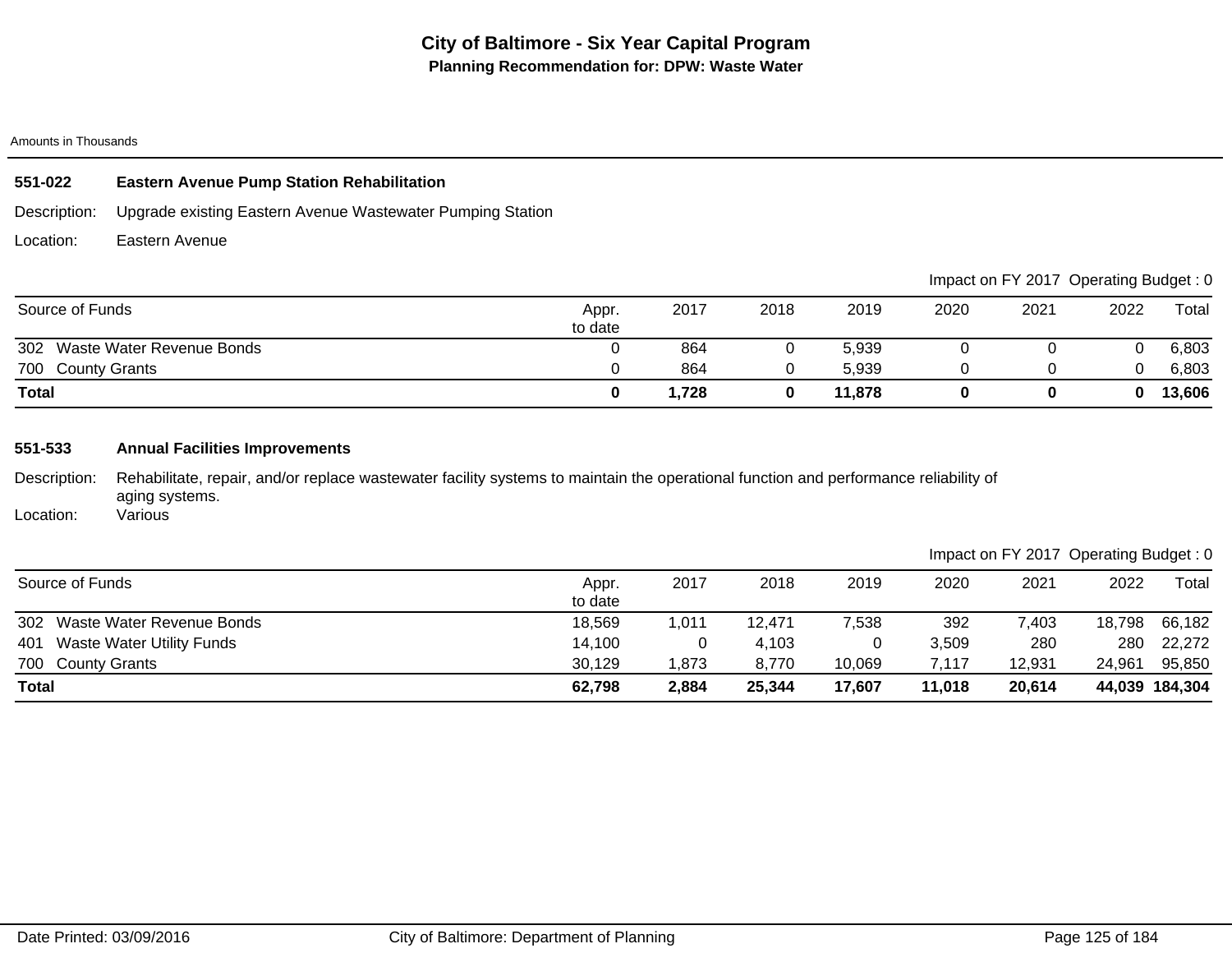# **551-557 Enhanced Nutrient Removal at Back River WWTP, SC-877, SC-882**

Description: Design and modify existing Biological Nutrient Removal (BNR) Facilities to optimize the removal of ammonia and nitrogen from the Back River Wastewater Treatment Plant effluent.

Location: 8201 Eastern Blvd

|                                  |                  |      |      |      |      |       | Impact on F r ZO T Operating Budget. 0 |                |
|----------------------------------|------------------|------|------|------|------|-------|----------------------------------------|----------------|
| Source of Funds                  | Appr.<br>to date | 2017 | 2018 | 2019 | 2020 | 2021  | 2022                                   | Total          |
| 302 Waste Water Revenue Bonds    | 141,662          |      | U    |      |      |       |                                        | 2,802 144,464  |
| Waste Water Utility Funds<br>401 |                  |      |      | 810  |      | 7.474 | 0                                      | 8,284          |
| 690 Other State Funds            | 504,212          |      | 0    |      |      |       |                                        | 0 504,212      |
| 700 County Grants                | 141,662          |      |      |      |      |       |                                        | 11,086 152,748 |
| <b>Total</b>                     | 787,536          |      | 0    | 810  |      | 7,474 |                                        | 13,888 809,708 |

# **551-569 Urgent Need Sanitary Services**

Description: Rehabilitate, investigate and design sanitary sewers at various locations.

Location: Various

Impact on FY 2017 Operating Budget : 0

| Source of Funds                         | Appr.<br>to date | 2017 | 2018  | 2019 | 2020 | 2021  | 2022 | $\tau$ otal |
|-----------------------------------------|------------------|------|-------|------|------|-------|------|-------------|
| 302<br>Waste Water Revenue Bonds        | 98,728           |      | 9,400 |      |      |       |      | 0, 108, 128 |
| <b>Waste Water Utility Funds</b><br>401 | 9,000            |      |       |      |      | 5.116 |      | 14,116      |
| 700 County Grants                       | 13,000           |      |       |      |      |       |      | 13,000      |
| <b>Total</b>                            | 120,728          |      | 9,400 |      |      | 5.116 |      | 0 135,244   |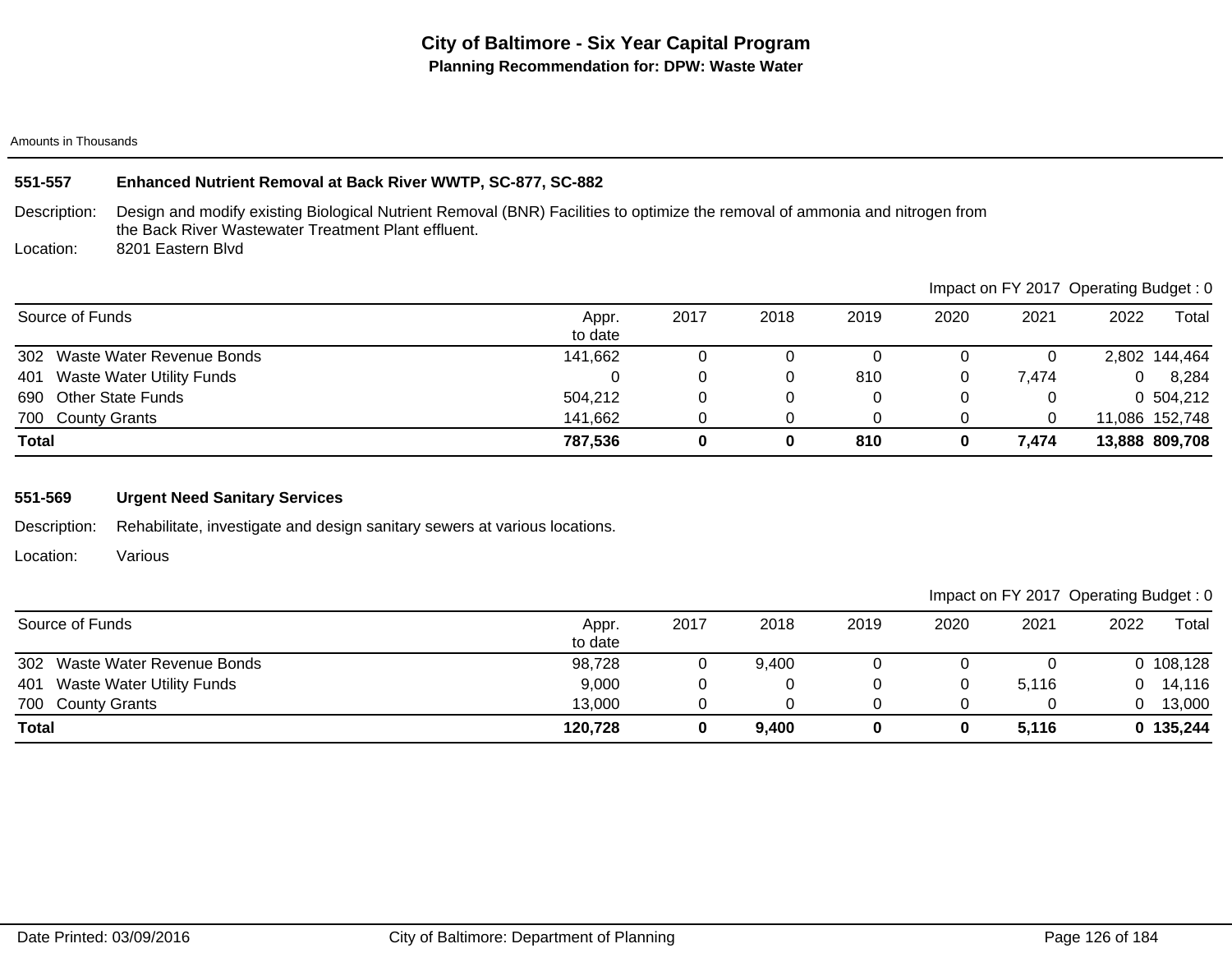# **551-611 Low Level Sewershed Rehab**

Description: Rehabilitate, repair, and replace wastewater collection and conveyance system. Subject to EPA/MDE Consent Decree.

#### Location: Low Level Sewershed

|                                         |                  |      |      |      |       |      | Impact on FY 2017 Operating Budget: 0 |        |
|-----------------------------------------|------------------|------|------|------|-------|------|---------------------------------------|--------|
| Source of Funds                         | Appr.<br>to date | 2017 | 2018 | 2019 | 2020  | 2021 | 2022                                  | Total  |
| 302 Waste Water Revenue Bonds           | 58,076           |      |      |      |       |      | 6.887                                 | 64,963 |
| <b>Waste Water Utility Funds</b><br>401 |                  |      | .972 |      | 2,559 |      | 21,521                                | 26,052 |
| 700 County Grants                       | 521              |      |      |      | 33    | 54   | 363                                   | 988    |
| <b>Total</b>                            | 58,597           |      | .980 |      | 2,592 | 54   | 28,771                                | 92,003 |

# **551-612 Sewer System Rehabilitation Program - Main Outfall Sewershed**

Description: Repair and replace the wastewater collection and conveyance system. Subject to EPA/MDE Consent Decree.

Location: Main Outfall Sewershed

| Source of Funds                         | Appr.<br>to date | 2017 | 2018 | 2019 | 2020 | 2021    | 2022 | Total     |
|-----------------------------------------|------------------|------|------|------|------|---------|------|-----------|
| 302 Waste Water Revenue Bonds           | 41,783           |      |      |      |      | 58,658  |      | 0 100,441 |
| <b>Waste Water Utility Funds</b><br>401 |                  |      |      |      |      |         |      |           |
| 700 County Grants                       | 35,774           |      |      |      |      | 54,281  |      | 90,055    |
| <b>Total</b>                            | 77,557           |      |      |      |      | 112,939 |      | 0 190,496 |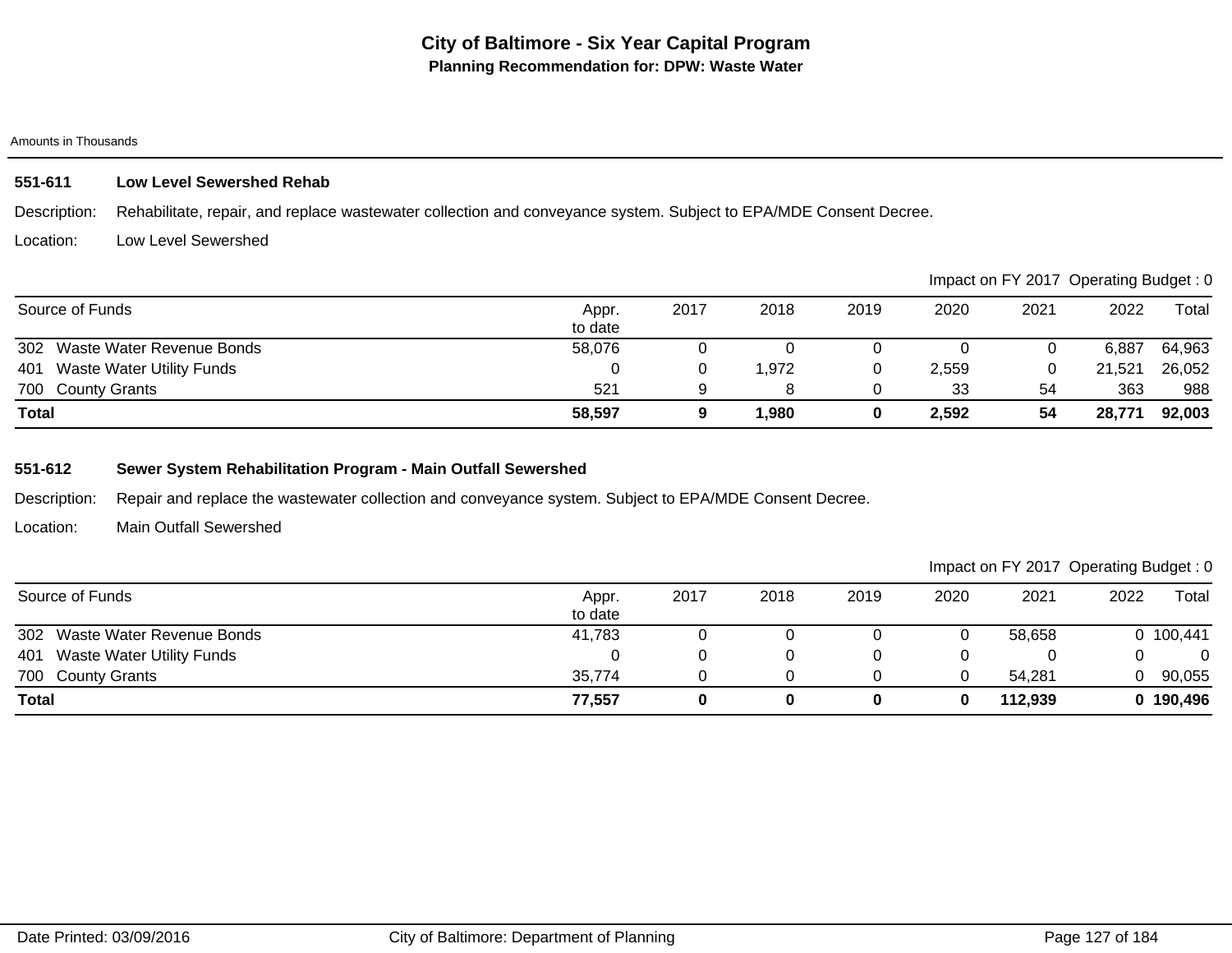## **551-614 Sewer System Rehabilitation Program - Dundalk Sewershed**

Description: Repair and replace the wastewater collection and conveyance system. Subject to EPA/MDE Consent Decree.

Location: Dundalk Sewershed

|                               |                  |      |      |      |      |      | Impact on FY 2017 Operating Budget: 0 |        |
|-------------------------------|------------------|------|------|------|------|------|---------------------------------------|--------|
| Source of Funds               | Appr.<br>to date | 2017 | 2018 | 2019 | 2020 | 2021 | 2022                                  | Total  |
| 302 Waste Water Revenue Bonds | 14,241           | 354  | 354  |      |      |      | 526                                   | 15,475 |
| 700 County Grants             | 10,530           | 321  | 321  |      |      |      |                                       | 11,172 |
| <b>Total</b>                  | 24,771           | 675  | 675  |      |      |      | 526                                   | 26,647 |

# **551-620 Sewer System Rehabilitation Program - High Level Sewershed**

Description: Repair and replace wastewater collection and conveyance system. Subject to EPA/MDE Consent Decree.

Location: High Level Sewershed

| Source of Funds                         | Appr.<br>to date | 2017 | 2018 | 2019 | 2020 | 2021  | 2022  | Total  |
|-----------------------------------------|------------------|------|------|------|------|-------|-------|--------|
| 302<br>Waste Water Revenue Bonds        | 86,727           |      |      |      |      | ,221  | 3,888 | 91,836 |
| <b>Waste Water Utility Funds</b><br>401 | 8,000            |      |      |      |      |       |       | 8,000  |
| <b>Total</b>                            | 94.727           |      |      |      |      | 1,221 | 3,888 | 99,836 |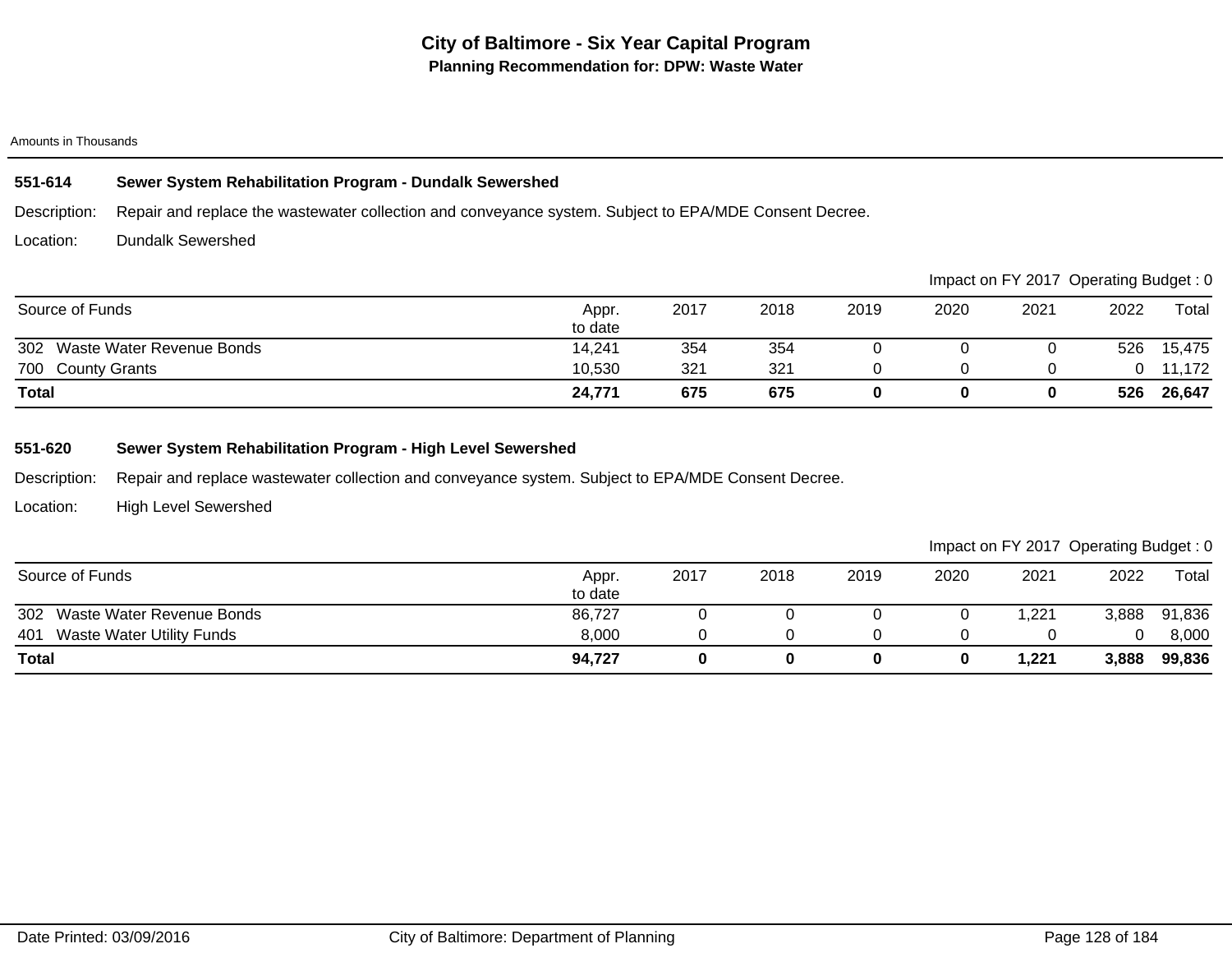## **551-622 Sewer System Rehabilitation Program - Gwynns Falls Sewershed**

Description: Repair and replace wastewater collection and conveyance system. Subject to EPA/MDE Consent Decree.

Location: Gwynns Falls Sewershed

|                               |                  |       |      |      |      |      | Impact on FY 2017 Operating Budget: 0 |        |
|-------------------------------|------------------|-------|------|------|------|------|---------------------------------------|--------|
| Source of Funds               | Appr.<br>to date | 2017  | 2018 | 2019 | 2020 | 2021 | 2022                                  | Total  |
| 302 Waste Water Revenue Bonds | 21,646           |       |      |      |      |      |                                       | 21,646 |
| 700 County Grants             | 34,245           | 4,416 | 430  |      |      |      |                                       | 39,091 |
| <b>Total</b>                  | 55,891           | 4,416 | 430  |      |      |      |                                       | 60,737 |

# **551-624 Sewer System Rehabilitation Program - Herring Run Sewershed**

Description: Repair and replace the wastewater collection and conveyance system. Subject to EPA/MDE Consent Decree.

Location: Herring Run Sewershed

| Source of Funds                  | Appr.<br>to date | 2017 | 2018 | 2019 | 2020 | 2021 | 2022 | Total       |
|----------------------------------|------------------|------|------|------|------|------|------|-------------|
| 302<br>Waste Water Revenue Bonds | 69,987           |      |      |      |      |      | 992  | 70,979      |
| 700 County Grants                | 30,301           |      |      |      |      |      |      | 30,301      |
| <b>Total</b>                     | 100,288          |      |      |      |      |      |      | 992 101,280 |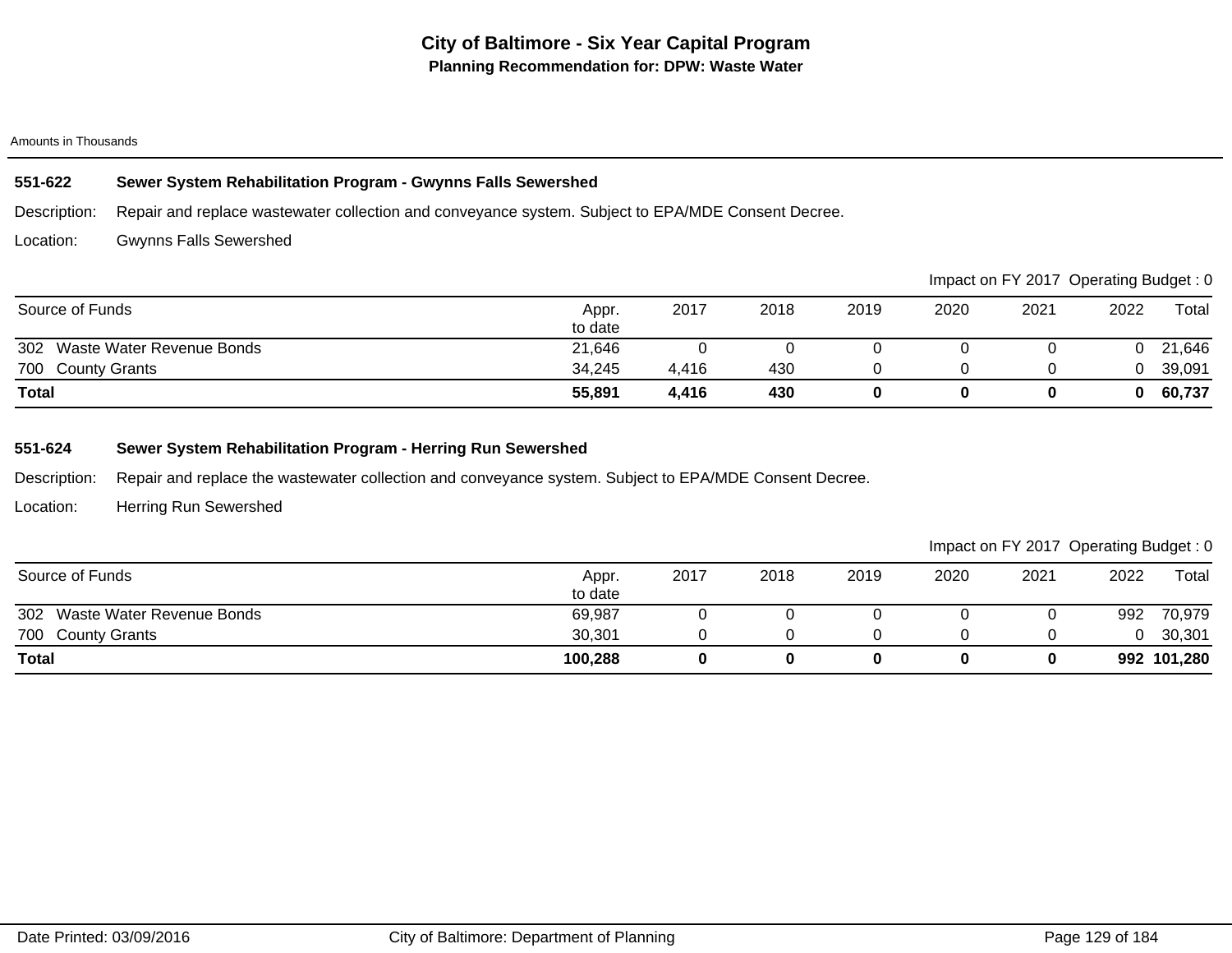## **551-626 Sewer System Rehabilitation Program - Jones Falls Sewershed**

Description: Repair and replace the wastewater collection and conveyance system. Subject to EPA/MDE Consent Decree.

Location: Jones Falls Sewershed

|                                         |                  |      |      |      |       | Impact on FY 2017 Operating Budget: 0 |      |           |
|-----------------------------------------|------------------|------|------|------|-------|---------------------------------------|------|-----------|
| Source of Funds                         | Appr.<br>to date | 2017 | 2018 | 2019 | 2020  | 2021                                  | 2022 | Total     |
| 302<br>Waste Water Revenue Bonds        | 84,326           |      |      |      | 3,600 | 2,652                                 | 0.   | 90,578    |
| <b>Waste Water Utility Funds</b><br>401 |                  |      |      |      | 164   |                                       |      | 164       |
| 700 County Grants                       | 38,309           |      |      |      |       |                                       | 0.   | 38,309    |
| <b>Total</b>                            | 122,635          | 0    |      |      | 3,764 | 2,652                                 |      | 0 129,051 |

# **551-689 Improvements to the Headworks and Wet Weather Flow Equalization at Back River WWTP, SC-918H**

Description: Evaluate capacity of Back River WWTP primary and influent facilities to handle anticipated future flows, design and construct modifications and/or additions to the facilities.

Location: Back River WWTP

| Source of Funds                  | Appr.<br>to date | 2017   | 2018 | 2019 | 2020 | 2021 | 2022 | Total     |
|----------------------------------|------------------|--------|------|------|------|------|------|-----------|
| Waste Water Revenue Bonds<br>302 | 192,780          | 20,620 |      |      |      |      |      | 0 213,400 |
| 700 County Grants                | 192,780          | 20,620 |      |      |      |      |      | 0 213,400 |
| <b>Total</b>                     | 385,560          | 41.240 |      |      |      |      |      | 0426,800  |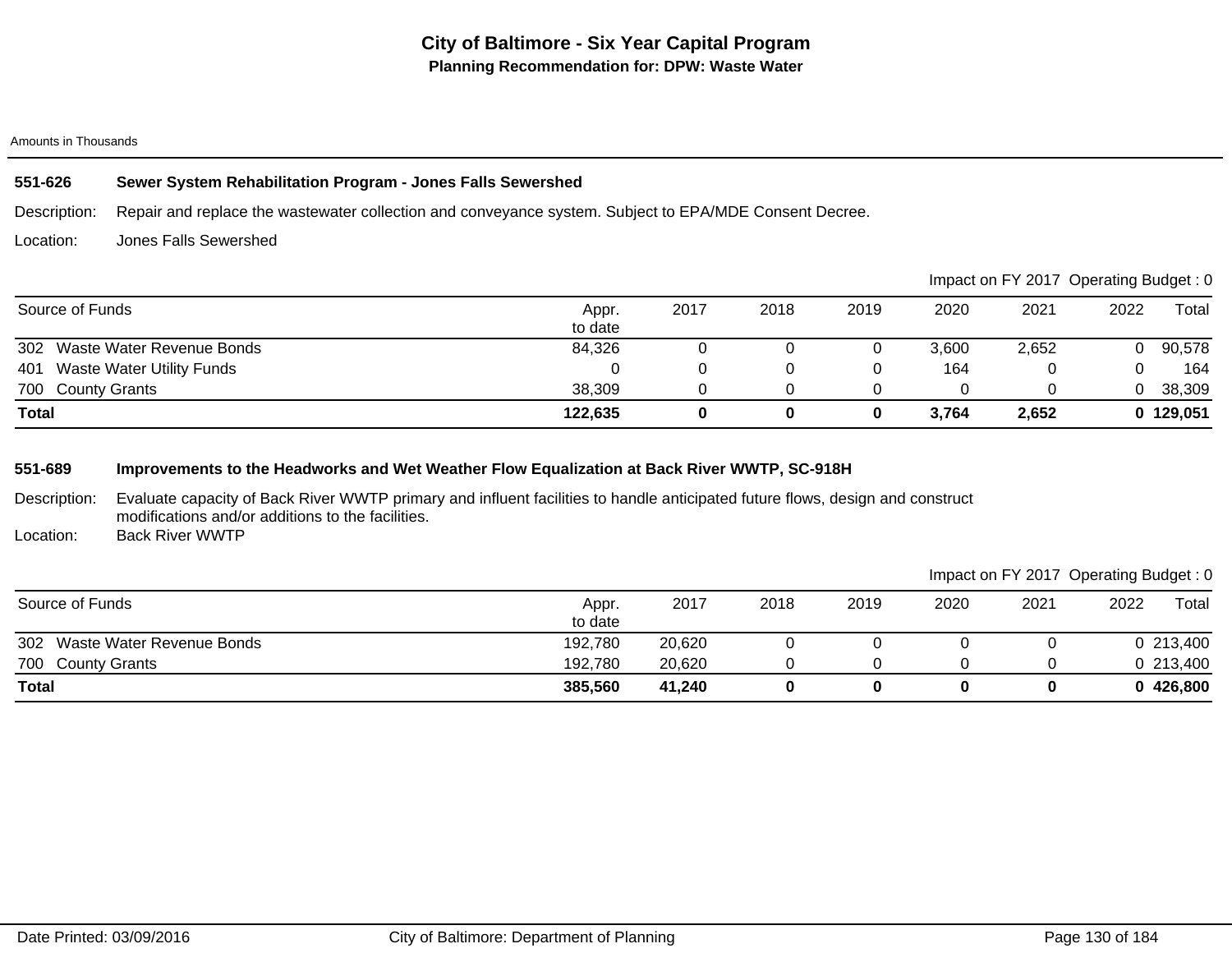| 551-692 | <b>Electrical Systems Upgrade</b> |
|---------|-----------------------------------|
|---------|-----------------------------------|

Description: Upgrade, replace or rehabilitate critical electrical and control systems at the Back River and Patapsco Wastewater Treatment Plants to assure reliable performance and operations to allow the facilities to meet NPDES Permit criteria.

Location: Back River and Patapsco Wastewater Treatment Plants

|                               |                  |      |        |      |      |      | Impact on FY 2017 Operating Budget: 0 |             |
|-------------------------------|------------------|------|--------|------|------|------|---------------------------------------|-------------|
| Source of Funds               | Appr.<br>to date | 2017 | 2018   | 2019 | 2020 | 2021 | 2022                                  | Total       |
| 302 Waste Water Revenue Bonds | 68,908           |      |        |      |      |      |                                       | 68,908      |
| 700 County Grants             | 68,908           |      | 14,286 |      |      |      |                                       | 83,194      |
| Total                         | 137,816          |      | 14,286 |      |      | 0    |                                       | 0, 152, 102 |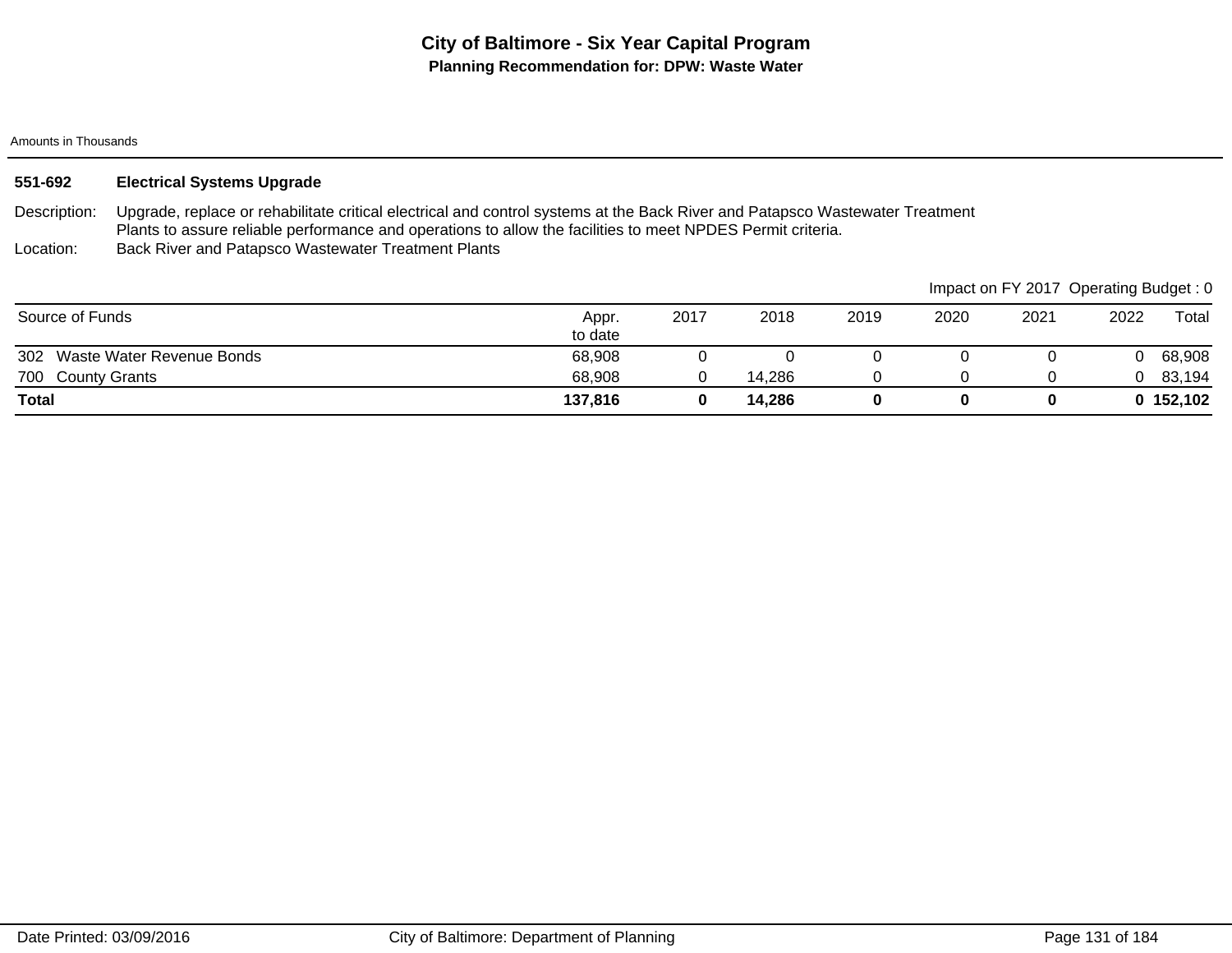| 557-005           | <b>Water Supply Tunnels Inspection &amp; Rehabilitation</b>                                                                                                                                                                |                  |      |      |       |      |                                       |      |       |
|-------------------|----------------------------------------------------------------------------------------------------------------------------------------------------------------------------------------------------------------------------|------------------|------|------|-------|------|---------------------------------------|------|-------|
| Description:      | Investigate and rehabilitate as necessary the three main water supply tunnels: Loch Raven Reservoir to Montebello WFP(raw<br>water); Liberty Reservoir to Ashburton WFP (raw water); and, Montebello WFP to Ashburton WFP. |                  |      |      |       |      |                                       |      |       |
| Location:         | Various                                                                                                                                                                                                                    |                  |      |      |       |      |                                       |      |       |
|                   |                                                                                                                                                                                                                            |                  |      |      |       |      | Impact on FY 2017 Operating Budget: 0 |      |       |
| Source of Funds   |                                                                                                                                                                                                                            | Appr.<br>to date | 2017 | 2018 | 2019  | 2020 | 2021                                  | 2022 | Total |
| 301               | <b>Water Revenue Bonds</b>                                                                                                                                                                                                 | 305              |      |      | 4,076 |      |                                       |      | 4,381 |
| 700 County Grants |                                                                                                                                                                                                                            | 476              | 0    | 0    | 2,578 |      |                                       |      | 3,054 |
| Total             |                                                                                                                                                                                                                            | 781              | 0    | 0    | 6,654 | 0    | 0                                     | 0    | 7,435 |

## **557-007 Ashburton WFP Rehabilitation**

Description: Rehabilitation of portions of the Ashburton WFP to maintain reliable and continued service to provide safe drinking water to the City's water system customers.

Location: Ashburton WFP

|                                   |                  |      |      |       |      |      | Impact on FY 2017 Operating Budget: 0 |       |
|-----------------------------------|------------------|------|------|-------|------|------|---------------------------------------|-------|
| Source of Funds                   | Appr.<br>to date | 2017 | 2018 | 2019  | 2020 | 2021 | 2022                                  | Total |
| 301<br><b>Water Revenue Bonds</b> |                  |      | 324  | 5,278 |      |      |                                       | 5,602 |
| Total                             |                  |      | 324  | 5,278 |      |      |                                       | 5,602 |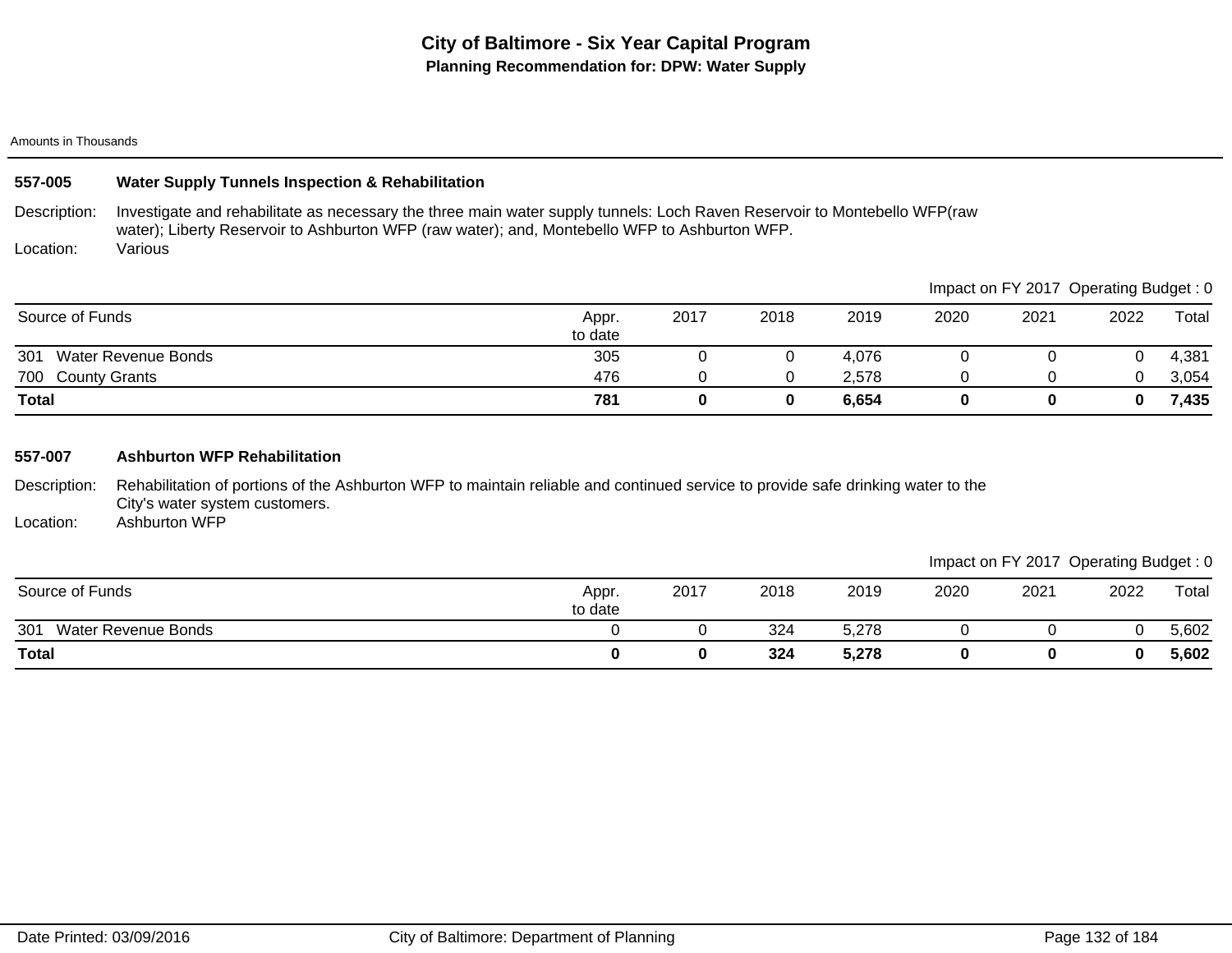## **557-008 Montebello WFP 1 Finished Water Reservoir Structural Repairs**

Description: Structural repairs are required to the Finished Water Reservoir at Montebello WFP 1 for continued reliable service to provide safe drinking water to the City customers.

Location: Montebello WFP 1

|                            |                  |      |      |        |      | Impact on FY 2017 Operating Budget: 0 |      |        |
|----------------------------|------------------|------|------|--------|------|---------------------------------------|------|--------|
| Source of Funds            | Appr.<br>to date | 2017 | 2018 | 2019   | 2020 | 2021                                  | 2022 | Total  |
| Water Revenue Bonds<br>301 |                  |      | .620 | 18,781 |      |                                       |      | 20,401 |
| <b>Total</b>               |                  |      | ,620 | 18,781 |      |                                       |      | 20,401 |

## **557-011 Washington Blvd. Pump Station Rehabilitation**

Description: Rehabilitation of the equipment and structure of the Washington Blvd. Pump Station is required for continued reliable service to the City customers.

Location: Washington Blvd.

|                            |                  |      |      |      |       |      | ____ | _____ |
|----------------------------|------------------|------|------|------|-------|------|------|-------|
| Source of Funds            | Appr.<br>to date | 2017 | 2018 | 2019 | 2020  | 2021 | 2022 | Total |
| 301<br>Water Revenue Bonds |                  |      | 54   |      | 113.' |      |      | ,167  |
| <b>Total</b>               |                  |      | 54   |      | 7,113 |      | 0    | 7,167 |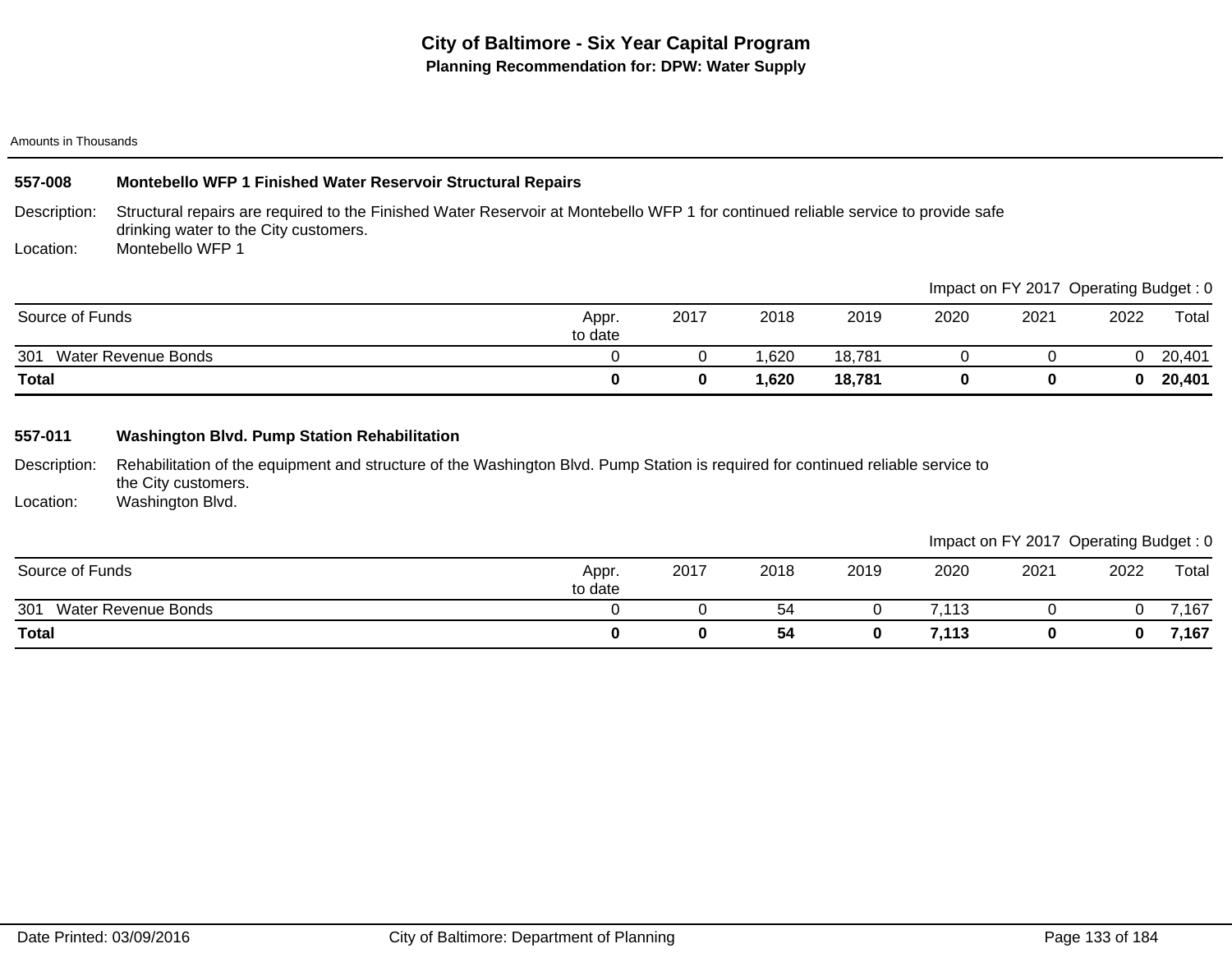| 557-100         | Water Infrastructure Rehabilitation                                                                                                                                                  |                  |        |        |        |        |                                       |        |                 |
|-----------------|--------------------------------------------------------------------------------------------------------------------------------------------------------------------------------------|------------------|--------|--------|--------|--------|---------------------------------------|--------|-----------------|
| Description:    | Rehabilitate water infrastructure by cleaning and cement lining, looping dead end water mains, abandoning stubs, and replacing<br>appurtenances in various communities as necessary. |                  |        |        |        |        |                                       |        |                 |
| Location:       | Various                                                                                                                                                                              |                  |        |        |        |        |                                       |        |                 |
|                 |                                                                                                                                                                                      |                  |        |        |        |        | Impact on FY 2017 Operating Budget: 0 |        |                 |
| Source of Funds |                                                                                                                                                                                      | Appr.<br>to date | 2017   | 2018   | 2019   | 2020   | 2021                                  | 2022   | Total           |
| 301             | Water Revenue Bonds                                                                                                                                                                  | 373,505          | 6,105  | 29,602 | 50,873 | 27,828 | 64,225                                |        | 88,143 640,281  |
| 402             | <b>Water Utility Funds</b>                                                                                                                                                           | 6,060            | 7,000  | 10,000 | 15,000 | 15,000 | 15,000                                | 15,000 | 83,060          |
| 700             | <b>County Grants</b>                                                                                                                                                                 | 8,130            | 5,652  | 8,274  | 9,629  | 10,238 | 15,458                                | 8,783  | 66,164          |
| <b>Total</b>    |                                                                                                                                                                                      | 387,695          | 18,757 | 47,876 | 75,502 | 53,066 | 94,683                                |        | 111,926 789,505 |
|                 |                                                                                                                                                                                      |                  |        |        |        |        |                                       |        |                 |
| 557-300         | <b>Urgent Needs Water Facilities - Annual Improvements</b>                                                                                                                           |                  |        |        |        |        |                                       |        |                 |

Description: Repair and maintain water treatment and conveyance facilities as required as a result of unanticipated failures of equipment, operating systems or facilities.

Location: Various

|  | Impact on FY 2017 Operating Budget: 0 |
|--|---------------------------------------|
|--|---------------------------------------|

| Source of Funds            | Appr.<br>to date | 2017 | 2018 | 2019  | 2020  | 2021  | 2022 | Total  |
|----------------------------|------------------|------|------|-------|-------|-------|------|--------|
| 301<br>Water Revenue Bonds | 22,740           |      | 0    | 9,353 | 6,833 | 2,073 | 560  | 41,559 |
| 402 Water Utility Funds    | 4,800            |      |      |       |       |       |      | 4,800  |
| 700 County Grants          | 17.764           |      |      |       |       |       |      | 17,764 |
| <b>Total</b>               | 45,304           |      | 0    | 9,353 | 6,833 | 2,073 | 560  | 64,123 |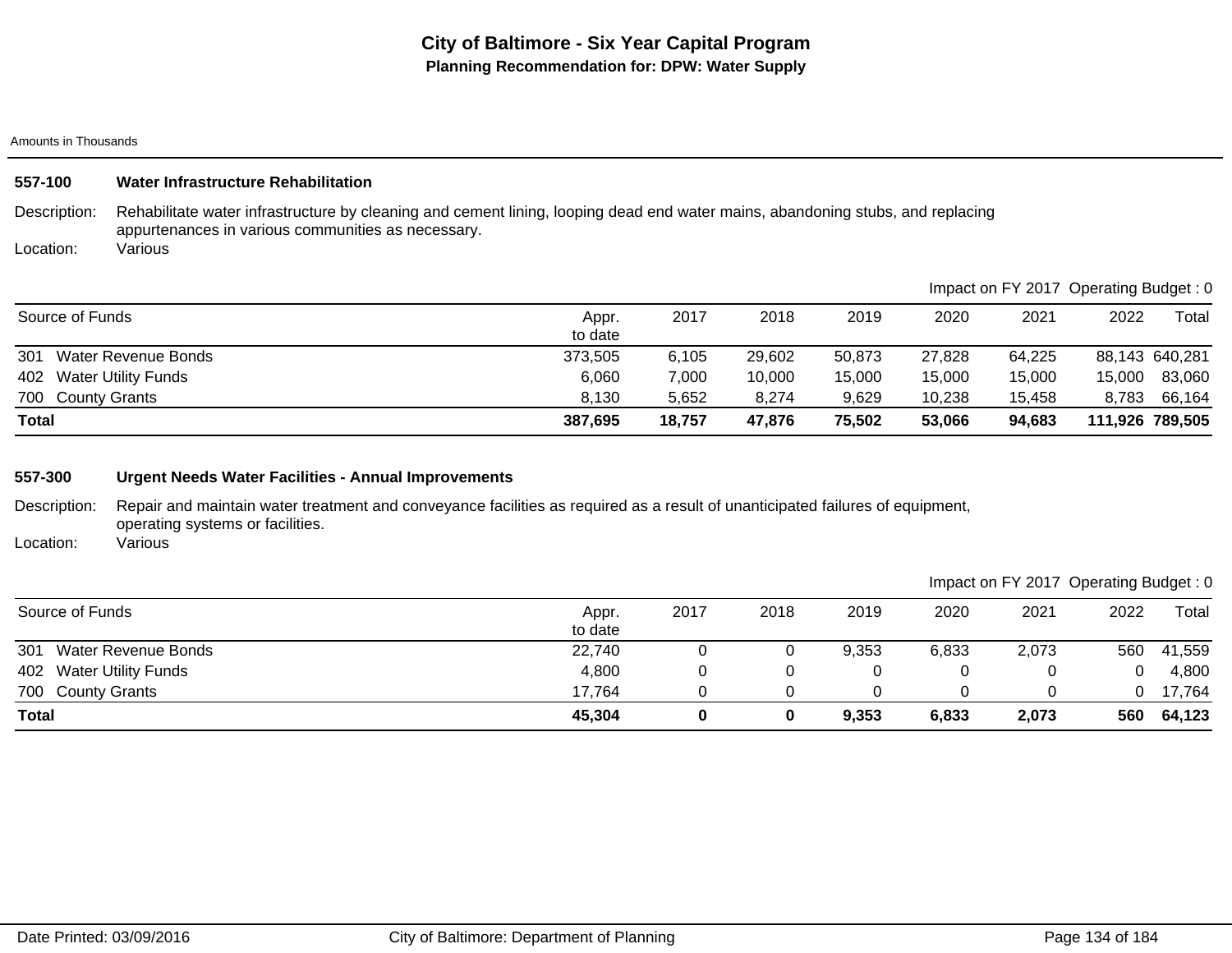# Description: Location: **557-687 Susquehanna Transmission Main Valve Replacement** Removal and replacement of air release & vacuum release water valves located along the length of the Susquehanna Raw Water Transmission Main from Abington Road to Montebello WFP. Abington Road to Montebello WFP 700 County Grants 2,754 2,947 0 0 807 0 0 0 3,754 301 Water Revenue Bonds 3,495 0 0 69 0 0 0 3,564 **Total 6,442 0 0 876 0 0 0 7,318** Source of Funds Appr. to date 2017 2018 2019 2020 2021 2022 Total Impact on FY 2017 Operating Budget : 0

# **557-696 Chlorine Handling Safety Improvements WC-1327**

Description: Provide safety improvements by eliminating gaseous chlorine at each of the fifteen chlorination facilities, including the Montebello Plants and substitution of sodium hypochlorite facilities.

Location: Various

|                         |                  |      |      |        |      |      | Impact on FY 2017 Operating Budget: 0 |        |
|-------------------------|------------------|------|------|--------|------|------|---------------------------------------|--------|
| Source of Funds         | Appr.<br>to date | 2017 | 2018 | 2019   | 2020 | 2021 | 2022                                  | Total  |
| 301 Water Revenue Bonds | 25,201           |      |      | 12.621 |      |      |                                       | 37,822 |
| 700 County Grants       | 22,899           |      |      | 2.164  |      |      |                                       | 25,063 |
| <b>Total</b>            | 48,100           |      | 0    | 14,785 |      |      |                                       | 62,885 |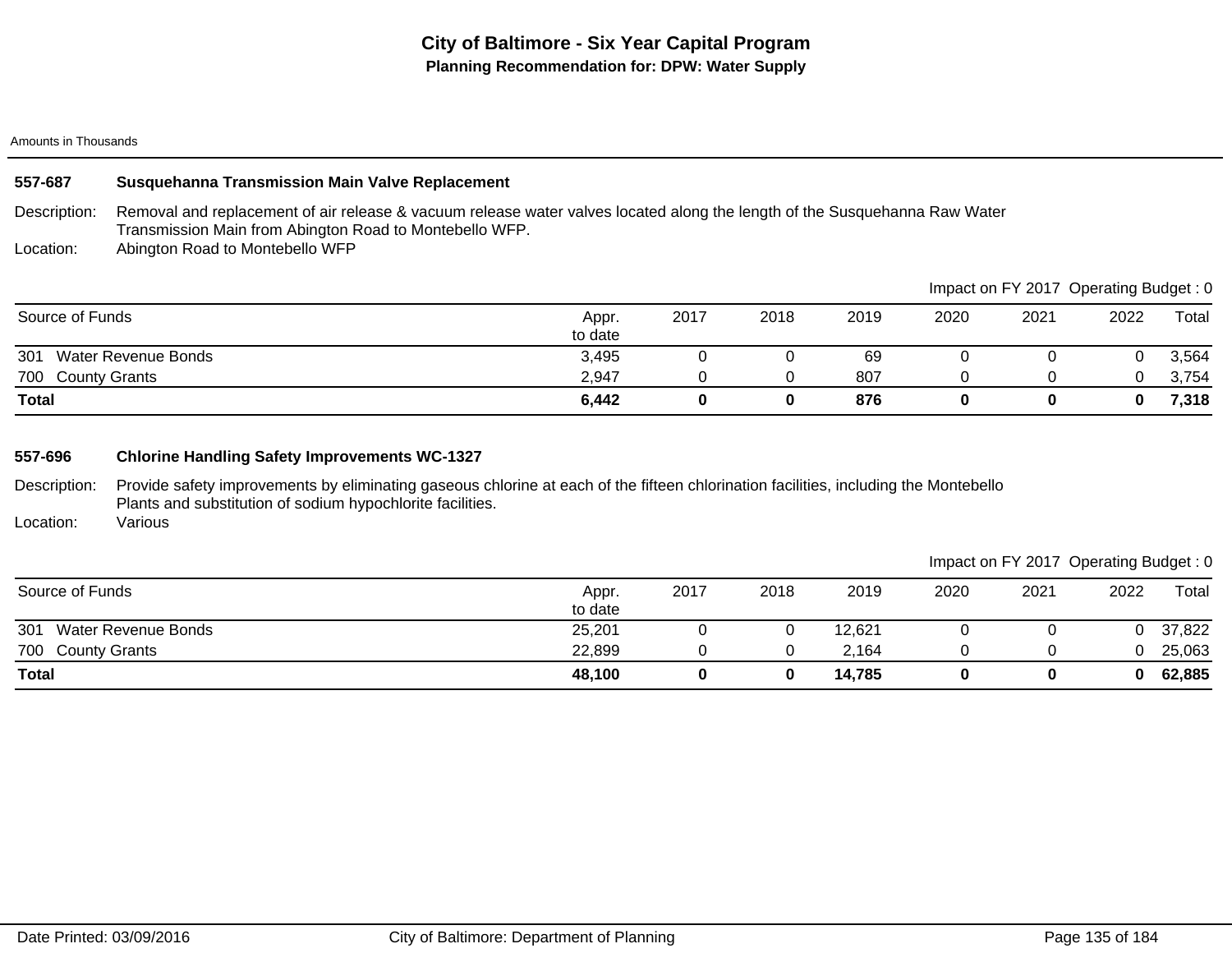| 557-715           | <b>Ashburton Finished Water Reservoir Improvements</b>                                                                                                  |                  |      |         |      |      |                                       |      |           |
|-------------------|---------------------------------------------------------------------------------------------------------------------------------------------------------|------------------|------|---------|------|------|---------------------------------------|------|-----------|
| Description:      | Design and construct covered finished water reservoirs at Ashburton Finished Water Reservoir, including valve replacements and<br>control improvements. |                  |      |         |      |      |                                       |      |           |
| Location:         | 3208 Powhattan Avenue                                                                                                                                   |                  |      |         |      |      |                                       |      |           |
|                   |                                                                                                                                                         |                  |      |         |      |      | Impact on FY 2017 Operating Budget: 0 |      |           |
| Source of Funds   |                                                                                                                                                         | Appr.<br>to date | 2017 | 2018    | 2019 | 2020 | 2021                                  | 2022 | Total     |
| 301               | Water Revenue Bonds                                                                                                                                     | 9,560            |      | 84,795  |      |      |                                       |      | 94,355    |
| 700 County Grants |                                                                                                                                                         | 6,440            |      | 56.531  | 0    |      |                                       |      | 62,971    |
| Total             |                                                                                                                                                         | 16,000           | 0    | 141,326 | 0    | 0    | 0                                     |      | 0 157,326 |

# **557-716 Druid Lake Finished Water Reservoir Improvements**

Description: Design and construct covered finished water reservoirs at Druid Lake, including valve replacements and control improvements.

Location: 718 Druid Park Lake Drive

|                                   |                  |        |       |      |      |      | $\sim$ | ີ         |
|-----------------------------------|------------------|--------|-------|------|------|------|--------|-----------|
| Source of Funds                   | Appr.<br>to date | 2017   | 2018  | 2019 | 2020 | 2021 | 2022   | Total     |
| 301<br><b>Water Revenue Bonds</b> | 78,102           | 15,098 | 3,799 |      |      |      |        | 96,999    |
| 700 County Grants                 | 66,791           | 13,115 | 2,640 |      |      |      |        | 82,546    |
| <b>Total</b>                      | 144,893          | 28,213 | 6,439 |      |      |      |        | 0 179,545 |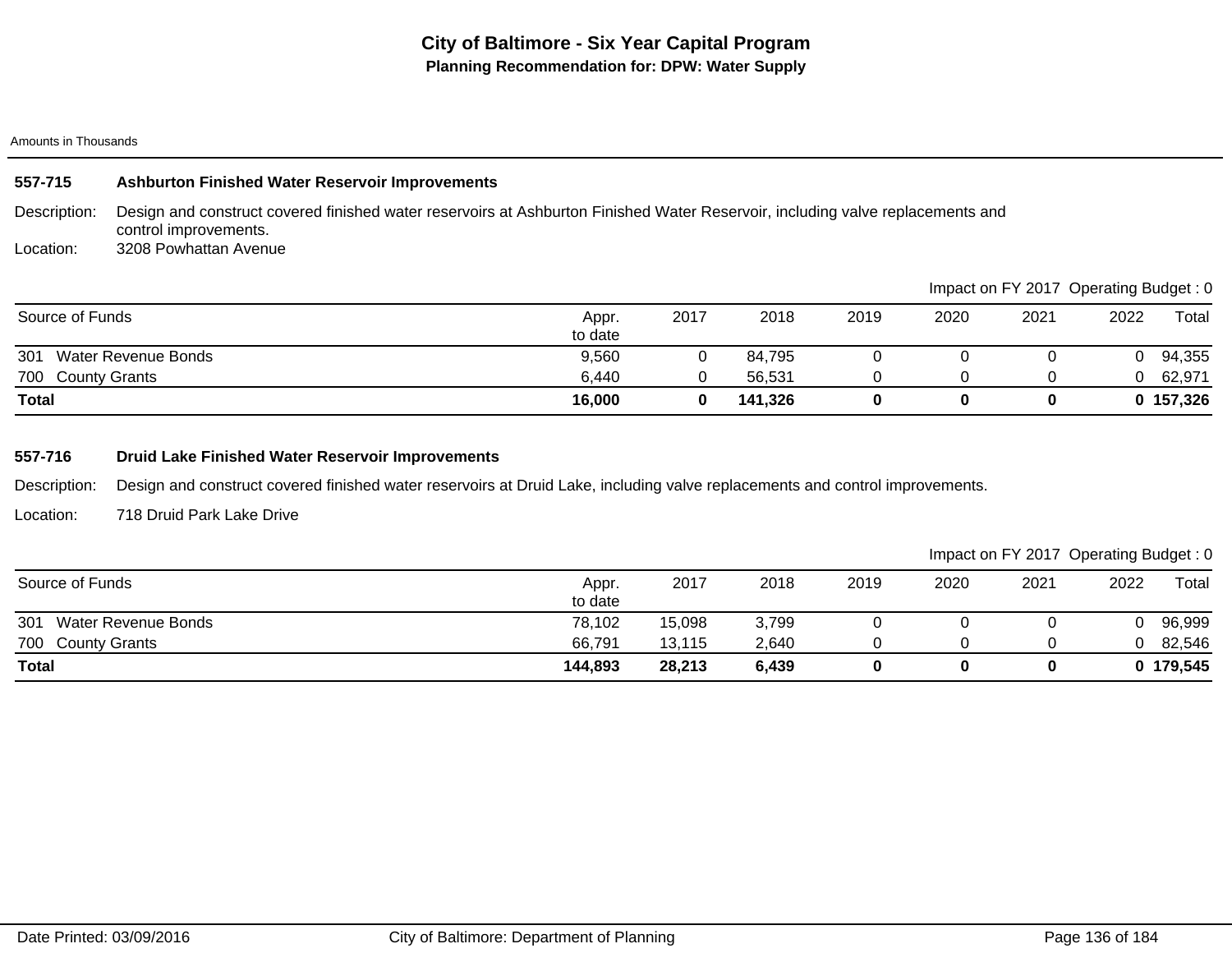## **557-730 Fullerton Water Filtration Plant**

Description: Design and construct a new water filtration plant in the Fullerton Area of Baltimore County. The facility is needed to treat water from the Susquehanna River and will have an initial capacity of approximately 120 MGD.

Location: Belair Road - Baltimore County

|                            |                  |      |      |        |      |      | Impact on FY 2017 Operating Budget: 0 |                 |
|----------------------------|------------------|------|------|--------|------|------|---------------------------------------|-----------------|
| Source of Funds            | Appr.<br>to date | 2017 | 2018 | 2019   | 2020 | 2021 | 2022                                  | Total           |
| 301<br>Water Revenue Bonds | 13,500           |      |      | 14.116 |      |      |                                       | 274,872 302,488 |
| 700 County Grants          | 42,500           |      |      |        |      |      |                                       | 198,454 240,954 |
| Total                      | 56,000           |      |      | 14.116 |      |      | 473,326 543,442                       |                 |

# **557-921 Maintenance Building Improvements at Liberty Dam (WC-1207)**

Description: Evaluate condition of the existing maintenance facilities at Liberty Dam and design and construct recommended improvements.

Location: Liberty Dam

| Source of Funds            | Appr.<br>to date | 2017 | 2018  | 2019 | 2020  | 2021 | 2022 | Total  |
|----------------------------|------------------|------|-------|------|-------|------|------|--------|
| 301<br>Water Revenue Bonds | 2,665            |      | 8,465 |      | ,730  |      |      | 12,860 |
| 700 County Grants          | .785             |      |       |      | 6.869 |      |      | 8,654  |
| <b>Total</b>               | 4,450            |      | 8,465 |      | 8,599 |      |      | 21,514 |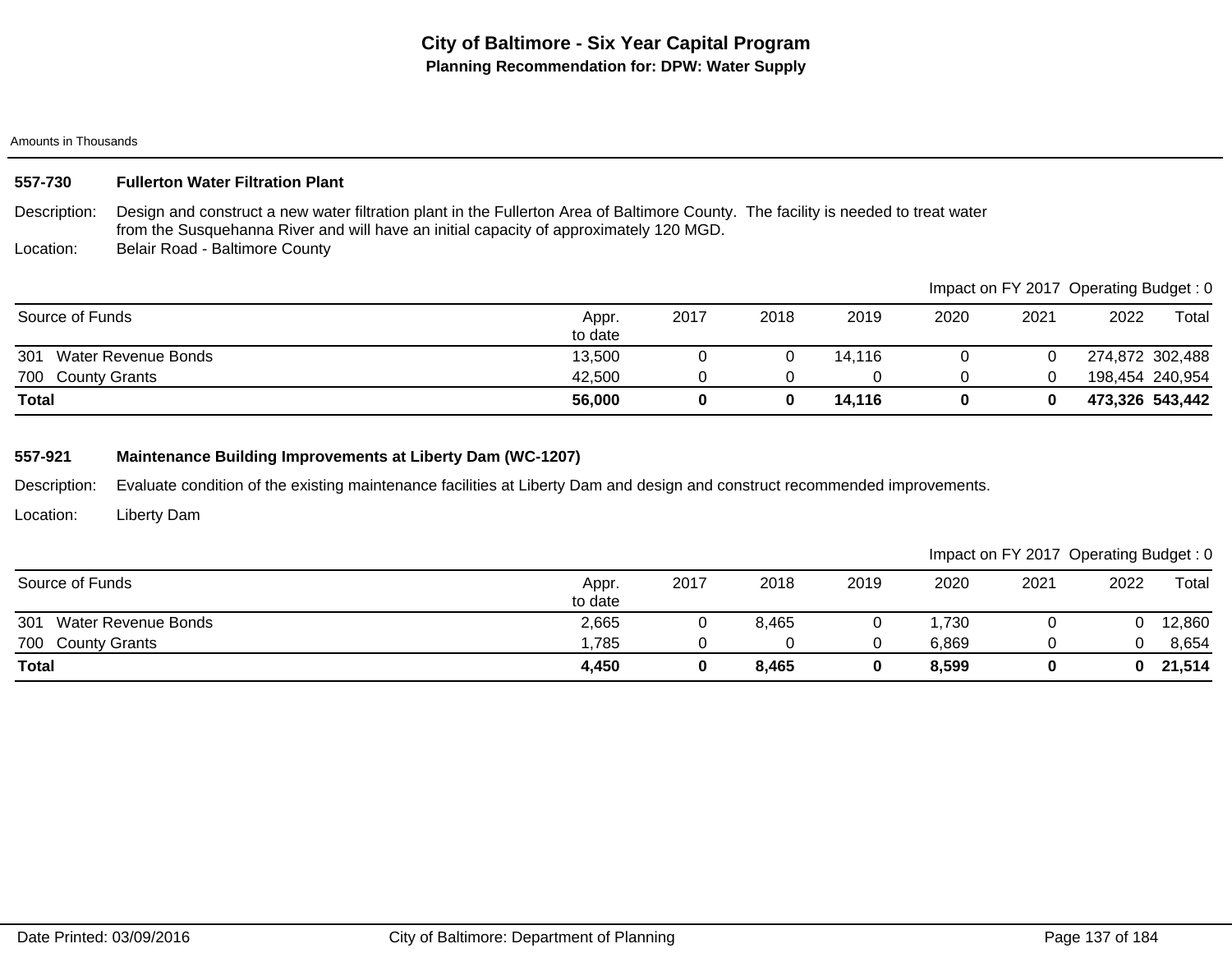# **557-922 Vernon Pump Station Rehabilitation, WC-1229**

Description: Rehabilitate and repair Vernon Water Pumping Station facilities to maintain the operational function and performance reliability of aging systems and to address Citywide Homeland Security concerns.

Location: Vernon

|                            |                  |      |      |      |        |      | Impact on FY 2017 Operating Budget: 0 |        |
|----------------------------|------------------|------|------|------|--------|------|---------------------------------------|--------|
| Source of Funds            | Appr.<br>to date | 2017 | 2018 | 2019 | 2020   | 2021 | 2022                                  | Total  |
| 301<br>Water Revenue Bonds | 1,907            |      |      |      | 17.344 |      | 0                                     | 19,251 |
| 700 County Grants          | 1,331            |      |      |      | 11,652 |      |                                       | 12,983 |
| <b>Total</b>               | 3,238            |      | 0    |      | 28,996 |      | $\mathbf{0}$                          | 32,234 |

# **557-923 Cromwell Pump Station Rehabilitation**

Description: Rehabilitate and repair Cromwell Water Pumping Station facilities to maintain the operational function and performance reliability of aging systems and to address Citywide Homeland Security concerns.

Location: **Cromwell** 

|                            |                  |      |      |      |      |        | Impact on FY 2017 Operating Budget: 0 |        |
|----------------------------|------------------|------|------|------|------|--------|---------------------------------------|--------|
| Source of Funds            | Appr.<br>to date | 2017 | 2018 | 2019 | 2020 | 2021   | 2022                                  | Total  |
| 301<br>Water Revenue Bonds | 756              |      |      |      |      | 10,062 |                                       | 10,818 |
| 700 County Grants          | l.182            |      |      |      |      | 18.286 |                                       | 19,468 |
| <b>Total</b>               | 1,938            |      | 0    |      |      | 28,348 | 0                                     | 30,286 |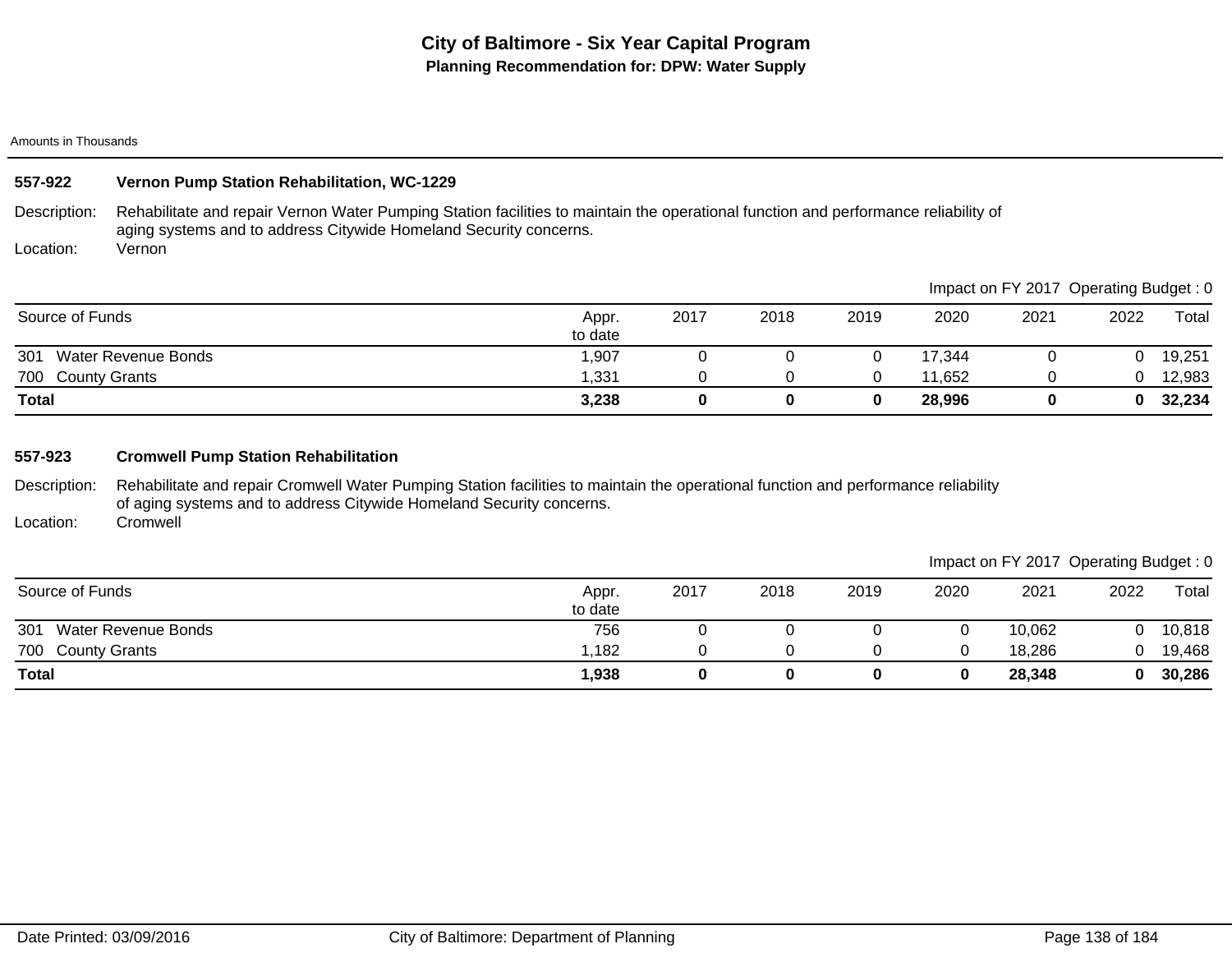# **557-926 Towson Pump Station Rehabilitation**

Description: Rehabilitate and repair Towson Water Pumping Station facilities to maintain the operational function and performance reliability of aging systems and to address Citywide Homeland Security concerns.

Location: Towson

|                                   |                  |        |      |      |      |      | Impact on FY 2017 Operating Budget: 0 |        |
|-----------------------------------|------------------|--------|------|------|------|------|---------------------------------------|--------|
| Source of Funds                   | Appr.<br>to date | 2017   | 2018 | 2019 | 2020 | 2021 | 2022                                  | Total  |
| 301<br><b>Water Revenue Bonds</b> |                  | 118    |      |      |      |      |                                       | 118    |
| 700 County Grants                 |                  | 1.610  |      |      |      |      | 0                                     | 11,610 |
| <b>Total</b>                      |                  | 11.728 |      |      |      |      | 0                                     | 11,728 |

# **557-927 Ashburton Chemical Laboratory**

Description: Upgrade and rehabilitate Ashburton Water Filtration Plant Chemical Laboratory facility to meet future testing requirements mandated by EPA and the Maryland Department of the Environment.

Location: Ashburton

|                            |                  |      |      |      |      | Impact on FY 2017 Operating Budget: 0 |       |       |
|----------------------------|------------------|------|------|------|------|---------------------------------------|-------|-------|
| Source of Funds            | Appr.<br>to date | 2017 | 2018 | 2019 | 2020 | 2021                                  | 2022  | Total |
| 301<br>Water Revenue Bonds | 290              |      |      |      |      | 156                                   | 3,878 | 4,324 |
| 700 County Grants          | 210              |      |      |      |      | 100                                   | 2,695 | 3,005 |
| <b>Total</b>               | 500              |      |      | 0    |      | 256                                   | 6,573 | 7,329 |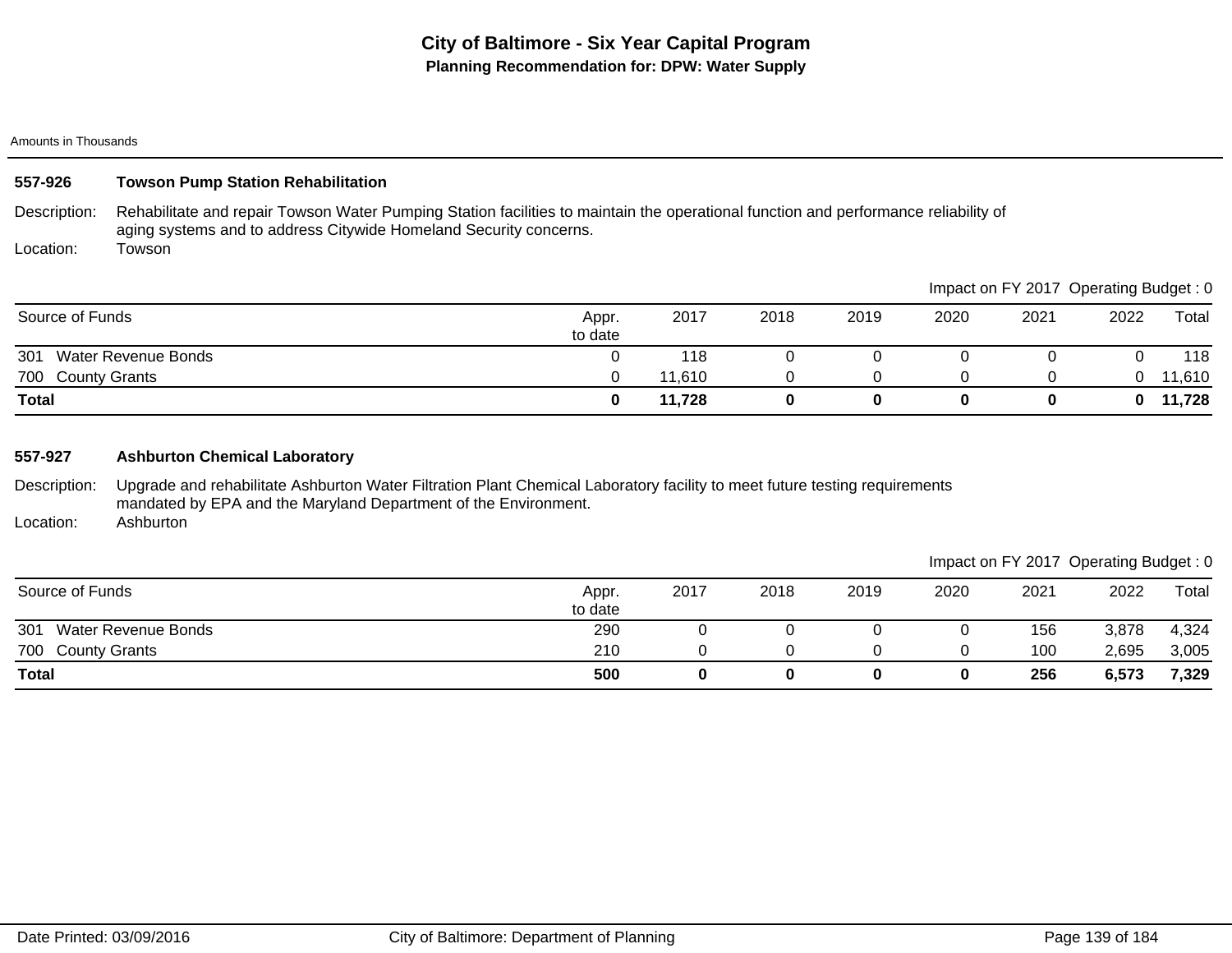| 557-929           | <b>Ashburton Pump Station Rehabilitation (WC-1199)</b>                                                                                                                                                      |                  |      |        |      |      |                                       |      |        |
|-------------------|-------------------------------------------------------------------------------------------------------------------------------------------------------------------------------------------------------------|------------------|------|--------|------|------|---------------------------------------|------|--------|
| Description:      | Rehabilitate and repair Ashburton Water Pumping Station facilities to maintain the operational function and performance reliability<br>of aging systems and to address Citywide Homeland Security concerns. |                  |      |        |      |      |                                       |      |        |
| Location:         | Ashburton                                                                                                                                                                                                   |                  |      |        |      |      |                                       |      |        |
|                   |                                                                                                                                                                                                             |                  |      |        |      |      | Impact on FY 2017 Operating Budget: 0 |      |        |
| Source of Funds   |                                                                                                                                                                                                             | Appr.<br>to date | 2017 | 2018   | 2019 | 2020 | 2021                                  | 2022 | Total  |
| 301               | Water Revenue Bonds                                                                                                                                                                                         | 1.378            |      | 19.499 |      |      |                                       |      | 20,877 |
| 700 County Grants |                                                                                                                                                                                                             | 1,222            | 0    | 17,291 | 0    |      |                                       |      | 18,513 |
| <b>Total</b>      |                                                                                                                                                                                                             | 2,600            | 0    | 36.790 | 0    | 0    | 0                                     | 0    | 39,390 |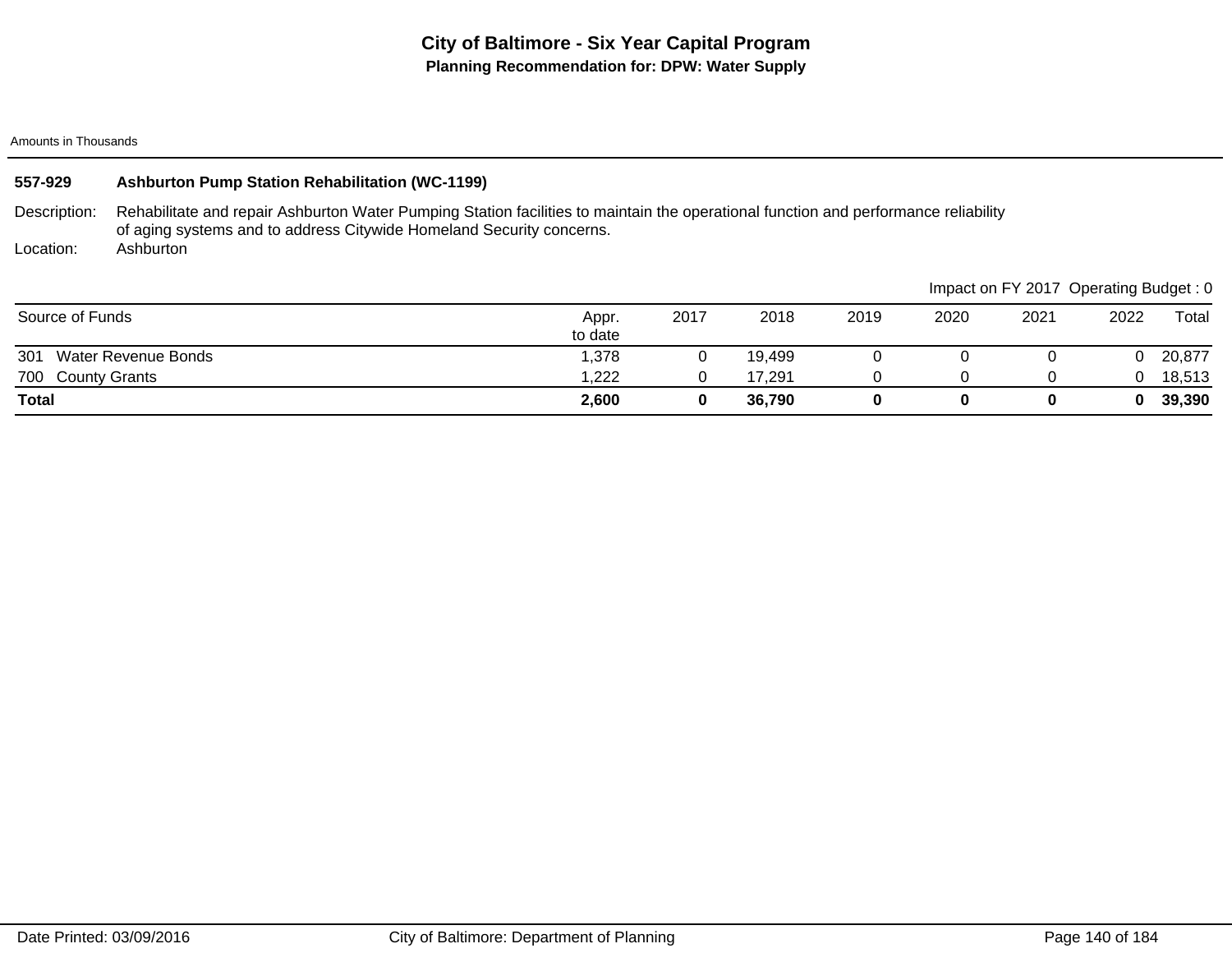# **City of Baltimore - Six Year Capital Program Planning Recommendation for: Transportation: Conduit Construction Program**

## Amounts in Thousands

# **562-001 Reconstruct Deteriorated Manholes at Various Locations Citywide**

Description: City-wide manhole reconstruction to include: Replace Roof Slab, Complete replacement of existing deteriorated manhole with cast -in-place manholes, Perform internal repairs to existing manholes, and Replace Chimnies where necessary.

Location: Various Locations

| <b>Total</b>                              | 6,000            | 4,000 | 4,000 | 4,000 | 4,000 | 4,000                                 | 4,000 | 30,000 |
|-------------------------------------------|------------------|-------|-------|-------|-------|---------------------------------------|-------|--------|
| 907<br><b>Private Payments - Conduits</b> | 6,000            | 4,000 | 4,000 | 4,000 | 4,000 | 4,000                                 | 4,000 | 30,000 |
| Source of Funds                           | Appr.<br>to date | 2017  | 2018  | 2019  | 2020  | 2021                                  | 2022  | Total  |
|                                           |                  |       |       |       |       | Impact on FY 2017 Uperating Budget: 0 |       |        |

## **562-003 Conduit System New Construction**

Description: New conduit construction within various project limits for manhole construction, conduit construction, and associated facilities.

Location: **Citywide** 

|                                           |                  |       |       |       |       | Impact on FY 2017 Operating Budget: 0 |       |        |
|-------------------------------------------|------------------|-------|-------|-------|-------|---------------------------------------|-------|--------|
| Source of Funds                           | Appr.<br>to date | 2017  | 2018  | 2019  | 2020  | 2021                                  | 2022  | Total  |
| 907<br><b>Private Payments - Conduits</b> |                  | 6,000 | 6,000 | 6,000 | 6,000 | 6,000                                 | 6,000 | 36,000 |
| <b>Total</b>                              |                  | 6,000 | 6,000 | 6,000 | 6,000 | 6,000                                 | 6,000 | 36,000 |

 $\blacksquare$ Impact on Fy 2017 Operations on  $\blacksquare$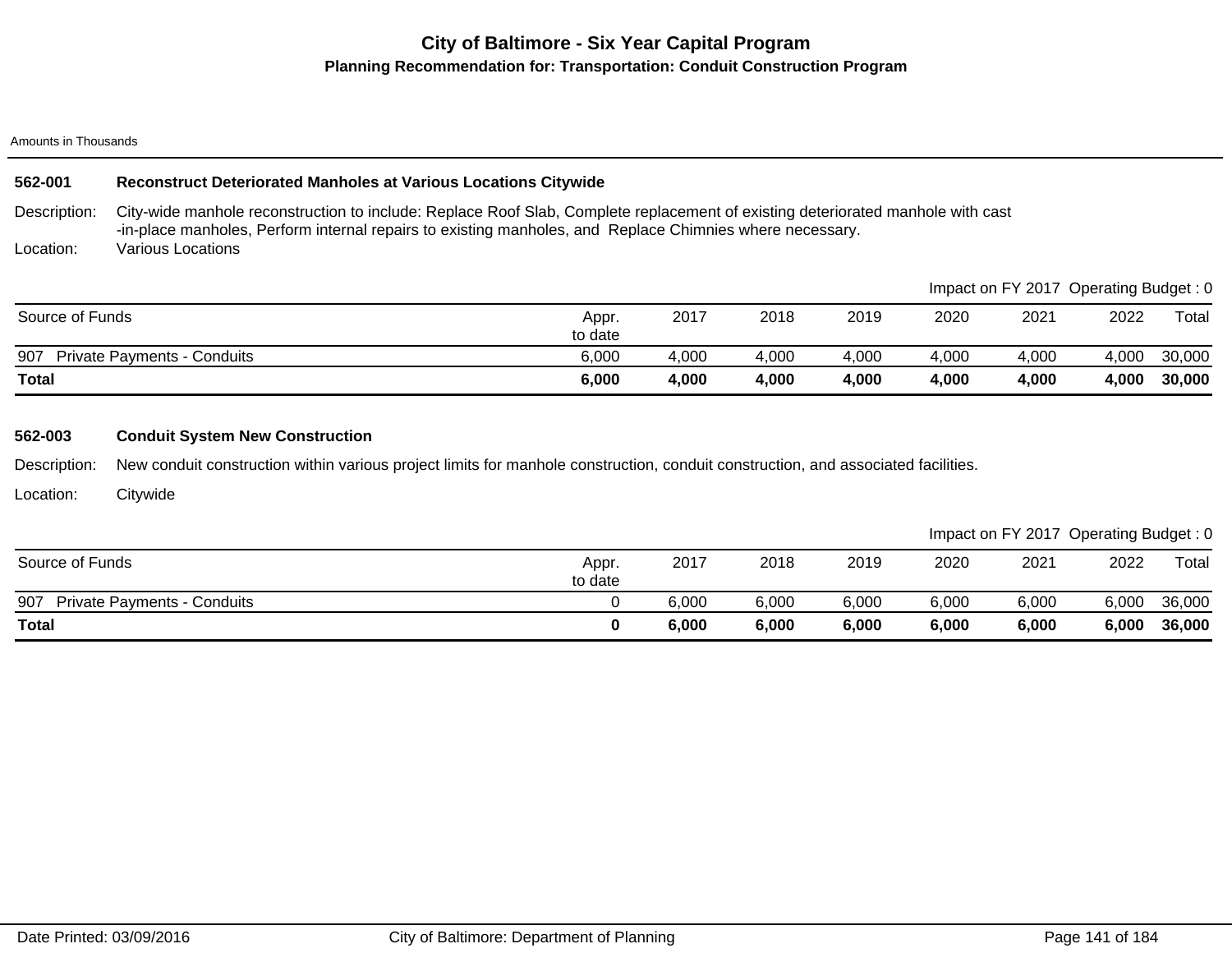| 563-001         | <b>Conduit Construction</b>                                                                                                             |                  |        |        |        |        |        |                                       |                |
|-----------------|-----------------------------------------------------------------------------------------------------------------------------------------|------------------|--------|--------|--------|--------|--------|---------------------------------------|----------------|
| Description:    | Various city owned conduits are to be constructed. Reconstruction or repair by private utility companies which lease these<br>conduits. |                  |        |        |        |        |        |                                       |                |
| Location:       | <b>Various Locations</b>                                                                                                                |                  |        |        |        |        |        |                                       |                |
|                 |                                                                                                                                         |                  |        |        |        |        |        | Impact on FY 2017 Operating Budget: 0 |                |
| Source of Funds |                                                                                                                                         | Appr.<br>to date | 2017   | 2018   | 2019   | 2020   | 2021   | 2022                                  | Total          |
| 907             | <b>Private Payments - Conduits</b>                                                                                                      | 16,800           | 26,000 | 26,000 | 26,000 | 26,000 | 26,000 |                                       | 26,000 172,800 |
| Total           |                                                                                                                                         | 16,800           | 26,000 | 26,000 | 26,000 | 26,000 | 26,000 |                                       | 26,000 172,800 |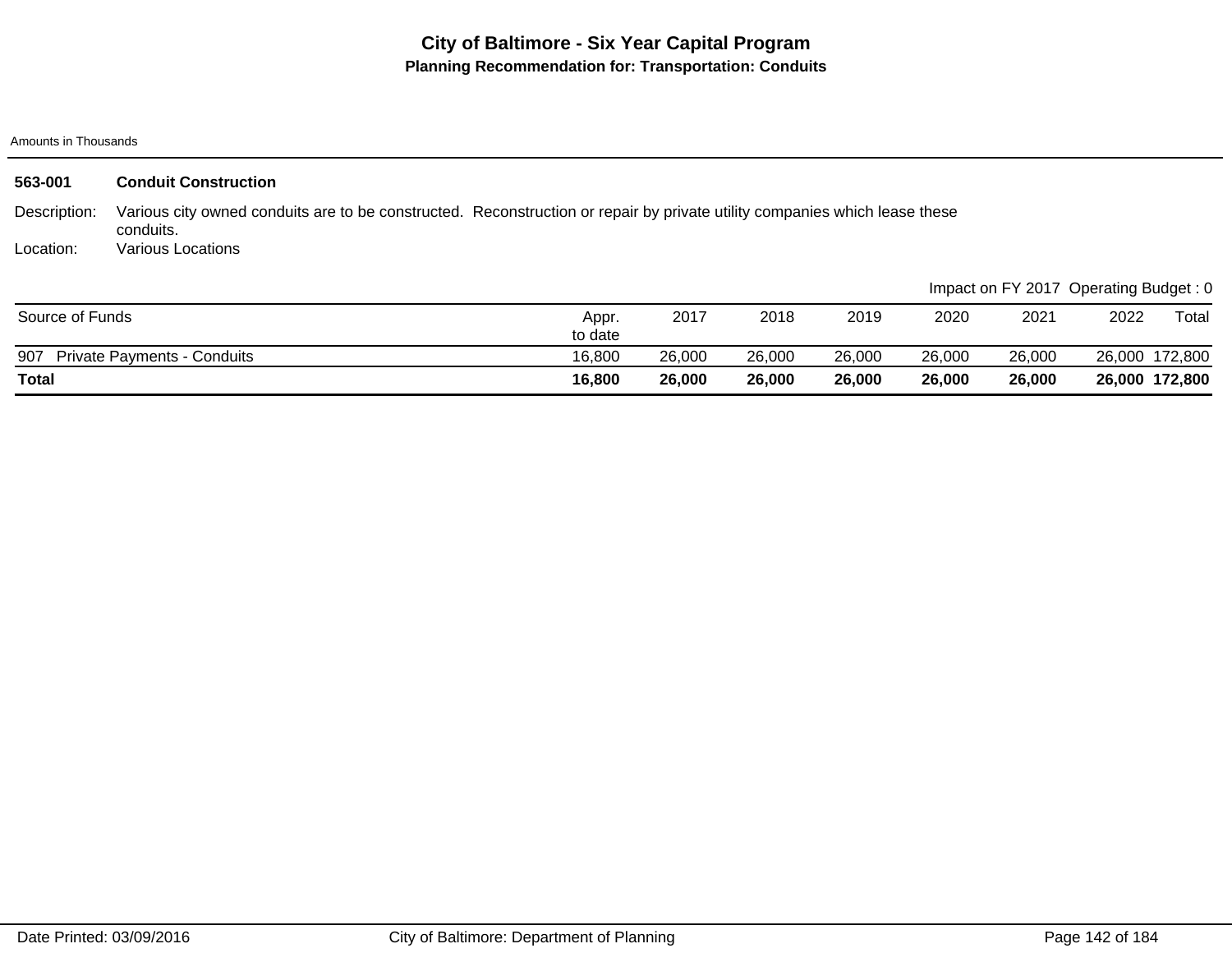# **580-002 Multi-space Parking Meter Program**

Description: Expand multi-space meter program over the next six years by installing 825 new ADA-accessible digital meters that will provide easier and more efficient pay methods for customers and increase PABC back-office system integration.

Location: Various

|                                       |                  |      |      |      |      | Impact on FY 2017 Operating Budget: 553 |      |       |
|---------------------------------------|------------------|------|------|------|------|-----------------------------------------|------|-------|
| Source of Funds                       | Appr.<br>to date | 2017 | 2018 | 2019 | 2020 | 2021                                    | 2022 | Total |
| <b>Parking Enterprise Fund</b><br>955 |                  | Zero |      |      |      |                                         |      |       |
| <b>Total</b>                          |                  | 0    |      |      |      |                                         |      | 0     |

## **580-003 Undertake New Garage Structural Assessments**

Description: Update the Structural Assessments studies of all seventeen City-owned garages over the next five years.

Location: Various

|                             |                  |      |      |      |      | Impact on FY 2017 Operating Budget: 0 |      |       |
|-----------------------------|------------------|------|------|------|------|---------------------------------------|------|-------|
| Source of Funds             | Appr.<br>to date | 2017 | 2018 | 2019 | 2020 | 2021                                  | 2022 | Total |
| 955 Parking Enterprise Fund |                  |      |      | Zero |      |                                       |      |       |
| Total                       |                  |      |      |      |      |                                       |      |       |

# **580-004 Baltimore Street Garage Elevator Modernization**

Description: Location: Original two elevators have been in service for approximately 20 years. Maintenance costs have increased due to frequent repairs, and downtimes has left the garage at times with no back-up elevator service. 15 Guilford Avenue

|                             |                  |      |      |      |      | Impact on FY 2017 Operating Budget: 0 |      |       |
|-----------------------------|------------------|------|------|------|------|---------------------------------------|------|-------|
| Source of Funds             | Appr.<br>to date | 2017 | 2018 | 2019 | 2020 | 2021                                  | 2022 | Total |
| 955 Parking Enterprise Fund |                  |      | Zero |      |      |                                       |      |       |
| <b>Total</b>                |                  |      |      |      |      |                                       |      |       |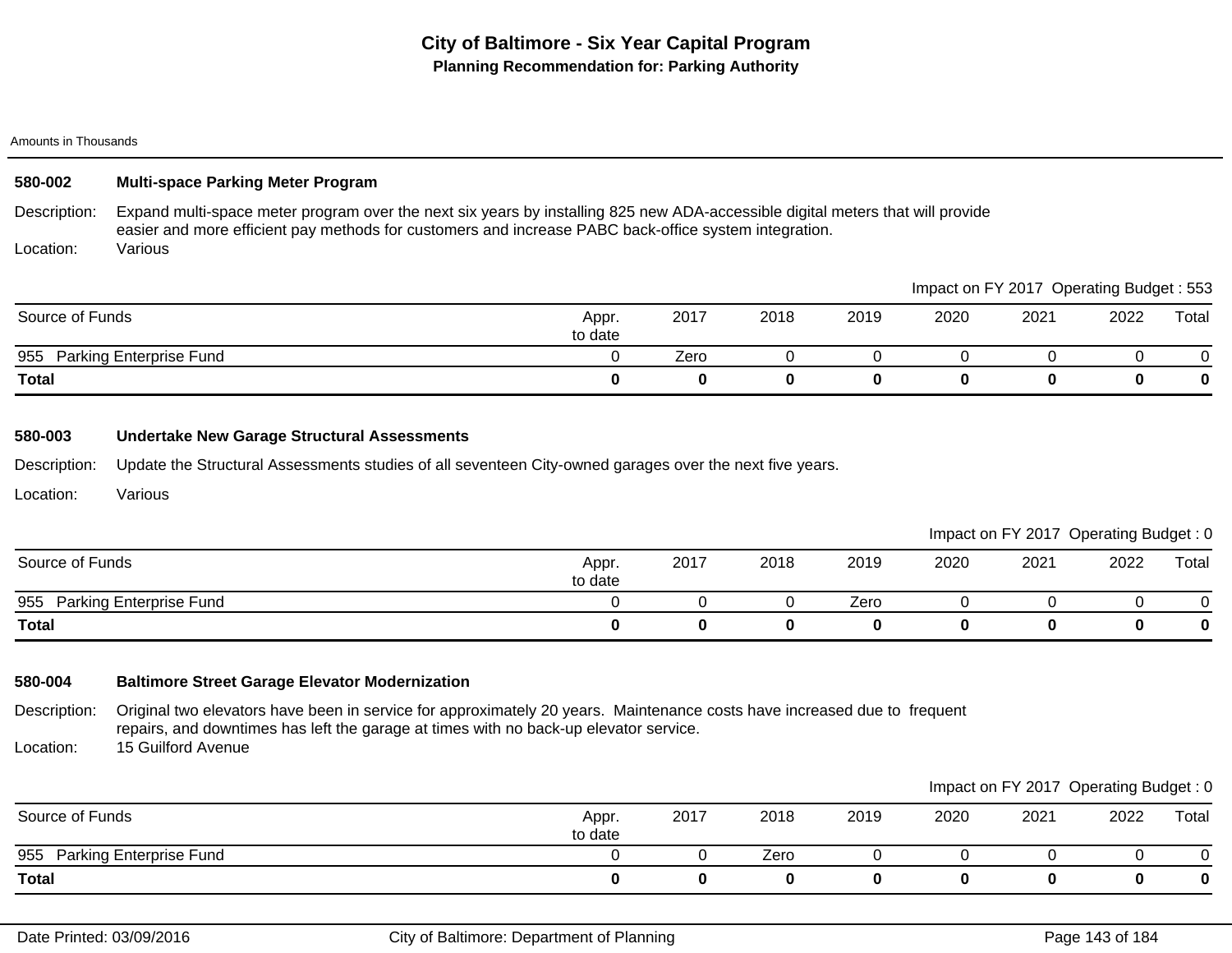# **580-005 Re-equip Garages with New Parking Revenue Control Equipment**

Description: Re-equip all garages with new hardware and software, replacing the current PARCS that is 13 years old.

Location: Various

|                                |                  |       |      |      |      |      | Impact on FY 2017 Operating Budget: 0 |       |
|--------------------------------|------------------|-------|------|------|------|------|---------------------------------------|-------|
| Source of Funds                | Appr.<br>to date | 2017  | 2018 | 2019 | 2020 | 2021 | 2022                                  | Total |
| Parking Enterprise Fund<br>955 |                  | 4,095 |      |      |      |      |                                       | 4,095 |
| <b>Total</b>                   |                  | 4,095 |      |      |      |      |                                       | 4,095 |

# **580-006 Re-equip Garages with New Camera and Security Equipment**

Description: Re-equip all garages with new, maximum image resolution, high definition Internet Protocol (IP) digital surveillance cameras and DVRs. Various

Location:

|                             |                  |      |      |      | Impact on FY 2017 Operating Budget: 0 |      |      |       |
|-----------------------------|------------------|------|------|------|---------------------------------------|------|------|-------|
| Source of Funds             | Appr.<br>to date | 2017 | 2018 | 2019 | 2020                                  | 2021 | 2022 | Total |
| 955 Parking Enterprise Fund |                  | 510  |      |      |                                       |      |      | 510   |
| <b>Total</b>                |                  | 510  |      |      |                                       |      | 0    | 510   |

# **580-007 Expand Fleet & Eden Garage**

Description: Expand existing garage by 220-230 spaces by building into vacant lot along Eastern Avenue to meet increased parking demand in Harbor East and Fell Point neighborhoods.

Location: 501 South Eden St

|                           |                  |      |      |      | Impact on FY 2017 Operating Budget: 0 |      |      |       |  |  |
|---------------------------|------------------|------|------|------|---------------------------------------|------|------|-------|--|--|
| Source of Funds           | Appr.<br>to date | 2017 | 2018 | 2019 | 2020                                  | 2021 | 2022 | Total |  |  |
| 303 Parking Revenue Bonds |                  |      | Zero |      |                                       |      |      |       |  |  |
| <b>Total</b>              |                  | n    | O    |      |                                       |      |      | 0     |  |  |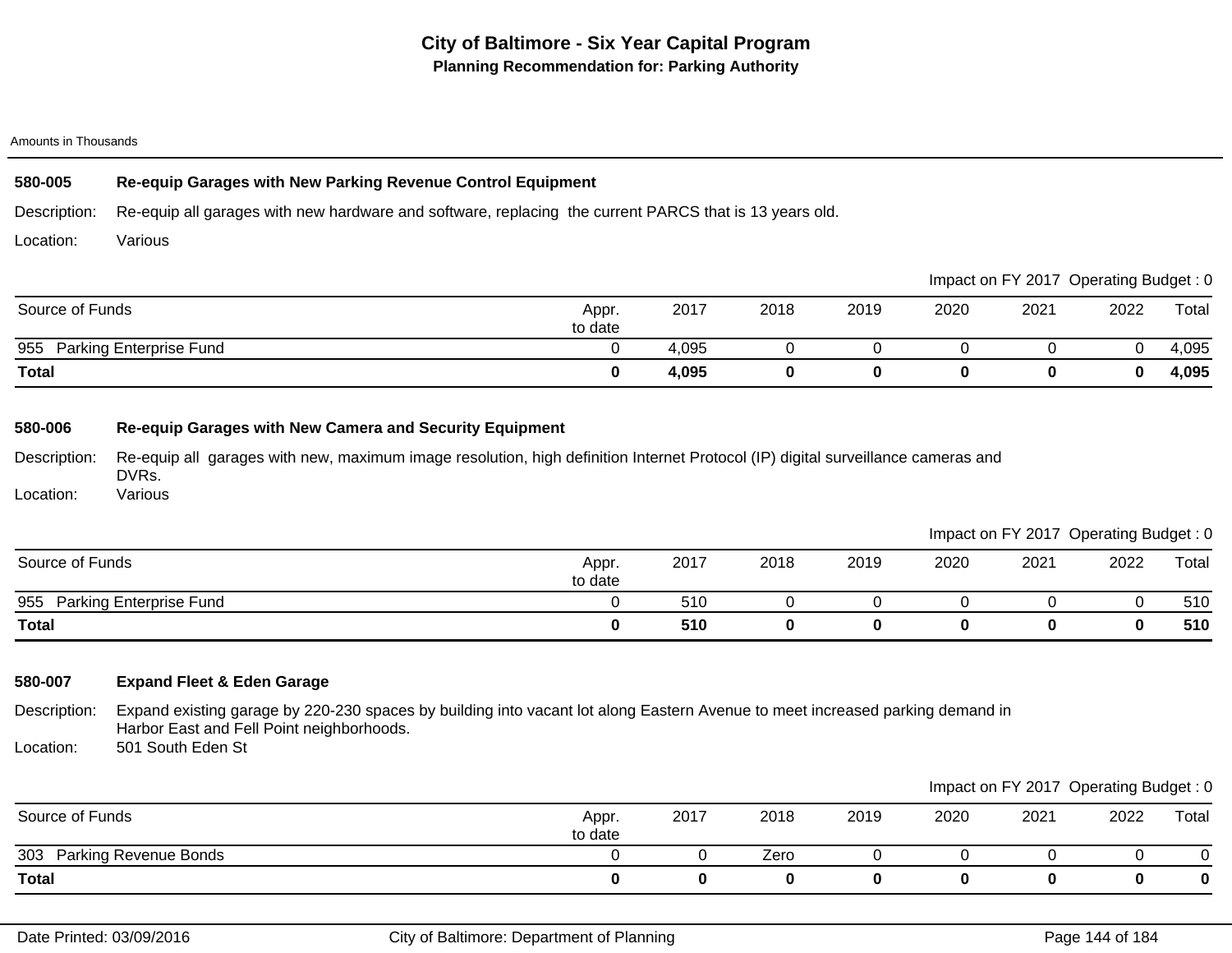| 580-008         | <b>West Street Garage Expansion</b> |                                                                                                                              |      |      |      |      |                                       |      |          |  |  |
|-----------------|-------------------------------------|------------------------------------------------------------------------------------------------------------------------------|------|------|------|------|---------------------------------------|------|----------|--|--|
| Description:    | neighborhood.                       | Expand existing garage by 90 - 100 spaces by adding a fourth level to the garage to meet increased demand in South Baltimore |      |      |      |      |                                       |      |          |  |  |
| Location:       | 40 East West St                     |                                                                                                                              |      |      |      |      |                                       |      |          |  |  |
|                 |                                     |                                                                                                                              |      |      |      |      | Impact on FY 2017 Operating Budget: 0 |      |          |  |  |
| Source of Funds |                                     | Appr.<br>to date                                                                                                             | 2017 | 2018 | 2019 | 2020 | 2021                                  | 2022 | Total    |  |  |
| 303             | <b>Parking Revenue Bonds</b>        |                                                                                                                              | Zero | 0    | 0    |      |                                       |      | 0        |  |  |
| <b>Total</b>    |                                     | 0                                                                                                                            | 0    | 0    | 0    | 0    | 0                                     | 0    | $\bf{0}$ |  |  |
| 580-009         | <b>Marina Garage Renovation</b>     |                                                                                                                              |      |      |      |      |                                       |      |          |  |  |

Description: Conduct structural assessment and plan for redesign of garage to tie into Rash Field redevelopment..

Location: 402 Key Highway

|                              |                  |      |      |      |      | Impact on FY 2017 Operating Budget: 0 |      |       |
|------------------------------|------------------|------|------|------|------|---------------------------------------|------|-------|
| Source of Funds              | Appr.<br>to date | 2017 | 2018 | 2019 | 2020 | 2021                                  | 2022 | Total |
| Parking Revenue Bonds<br>303 |                  | Zero |      |      |      |                                       |      |       |
| <b>Total</b>                 |                  |      |      |      |      |                                       |      |       |

## **580-010 Parking Authority Headquarters Renovation**

Description: Location: Renovate the historic 5-story Pfeiffer Building, located at 200 North Paca St. across from Lexington Market, and relocate PABC office from 200 West Lombard Street. The Meter Shop will also be relocated from its Fallsway location to 200 North Paca St. 200 North Paca St

|                                        |                  |      |      |      |      | Impact on FY 2017 Operating Budget: 0 |      |       |
|----------------------------------------|------------------|------|------|------|------|---------------------------------------|------|-------|
| Source of Funds                        | Appr.<br>to date | 2017 | 2018 | 2019 | 2020 | 2021                                  | 2022 | Total |
| 990 Other Funds (Not Classified Above) |                  | Zero |      |      |      |                                       |      |       |
| <b>Total</b>                           |                  |      |      |      |      |                                       |      | 0     |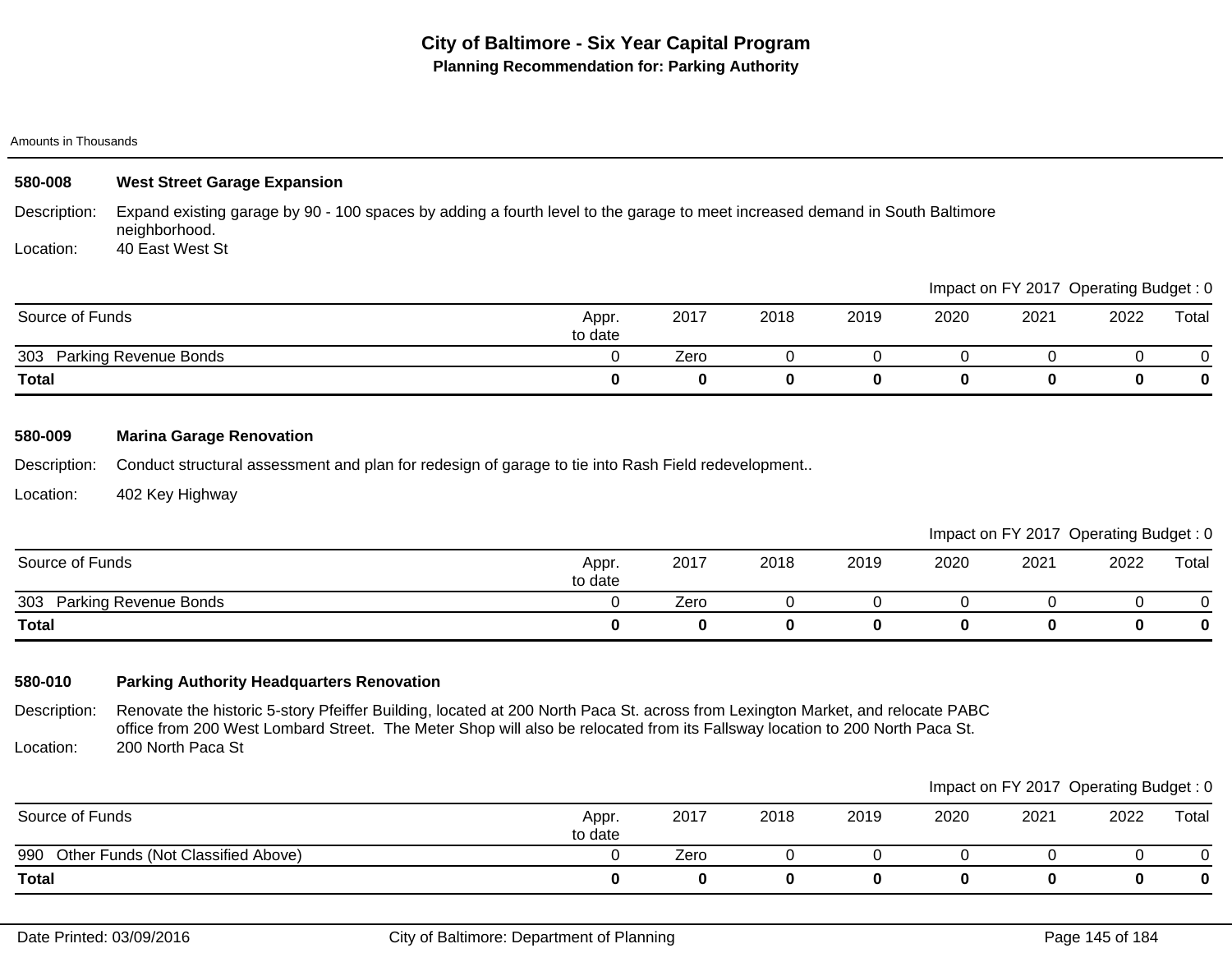| 580-011                   | <b>Arena Garage Repairs</b>                                                                                                                                                                                         |   |      |      |          |          |                                       |      |       |
|---------------------------|---------------------------------------------------------------------------------------------------------------------------------------------------------------------------------------------------------------------|---|------|------|----------|----------|---------------------------------------|------|-------|
| Description:<br>Location: | Arena Garage requires significant brick masonry exterior façade repairs, as well as waterproofing repairs of all structural elements<br>shared in common with the Arena "back-of-house" operations.<br>Arena Garage |   |      |      |          |          |                                       |      |       |
|                           |                                                                                                                                                                                                                     |   |      |      |          |          | Impact on FY 2017 Operating Budget: 0 |      |       |
|                           | Source of Funds                                                                                                                                                                                                     |   | 2017 | 2018 | 2019     | 2020     | 2021                                  | 2022 | Total |
|                           | 955 Parking Enterprise Fund                                                                                                                                                                                         | 0 | 797  | 0    | $\Omega$ | 0        | 0                                     | 0    | 797   |
| Total                     |                                                                                                                                                                                                                     | 0 | 797  | 0    | 0        | $\bf{0}$ | 0                                     | 0    | 797   |
| 580-012                   | <b>Baltimore Street Garage Repairs</b>                                                                                                                                                                              |   |      |      |          |          |                                       |      |       |
| Description:              | Baltimore Street Garage has significant perimeter cove joint and deteriorated concrete repair work, as well as the installation of<br>new waterproofing membrane and sealants.                                      |   |      |      |          |          |                                       |      |       |

Location: Baltimore Street Garage

Impact on FY 2017 Operating Budget : 0

|                                |                  |      |      |      |      |      | $\overline{\phantom{a}}$ | ັ     |
|--------------------------------|------------------|------|------|------|------|------|--------------------------|-------|
| Source of Funds                | Appr.<br>to date | 2017 | 2018 | 2019 | 2020 | 2021 | 2022                     | Total |
| 955<br>Parking Enterprise Fund |                  |      |      | Zero |      |      |                          |       |
| <b>Total</b>                   |                  |      |      |      |      |      |                          |       |

## **580-013 Caroline Street Garage Repairs**

Description: Location: Caroline Street Garage has significant deteriorated concrete in its post-tensioned concrete decks surfaces. Install waterproofing materials, and repair curtainwall metal panels in elevator and stairwell lobbies. Caroline Street Garage

|                             |                  |      |      |      |      |      | Impact on FY 2017 Operating Budget: 0 |       |
|-----------------------------|------------------|------|------|------|------|------|---------------------------------------|-------|
| Source of Funds             | Appr.<br>to date | 2017 | 2018 | 2019 | 2020 | 2021 | 2022                                  | Total |
| 955 Parking Enterprise Fund |                  | 362  |      |      |      |      |                                       | 362   |
| <b>Total</b>                |                  | 362  |      |      |      |      |                                       | 362   |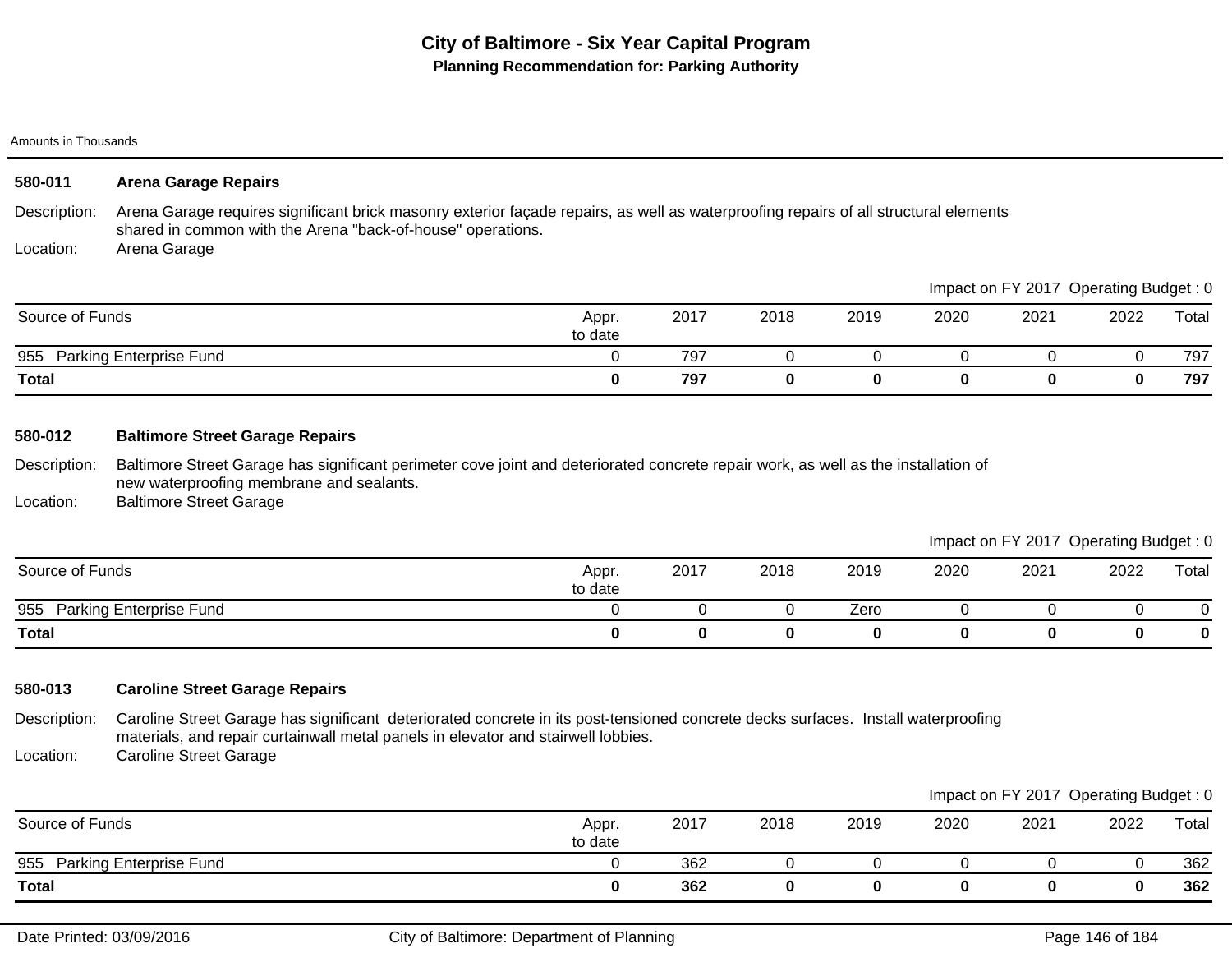| 580-014         | <b>Fayette Street Garage</b>                                                                                                                                                                                           |                  |      |      |      |      |      |                                       |          |
|-----------------|------------------------------------------------------------------------------------------------------------------------------------------------------------------------------------------------------------------------|------------------|------|------|------|------|------|---------------------------------------|----------|
| Description:    | Fayette Street Garage requires repairs to its deteriorating concrete slab-on-grade and numerous expansion joints throughout the<br>garage, plus repairs of its masonry and brick facades, which are in poor condition. |                  |      |      |      |      |      |                                       |          |
| Location:       | <b>Fayette Street Garage Repairs</b>                                                                                                                                                                                   |                  |      |      |      |      |      |                                       |          |
|                 |                                                                                                                                                                                                                        |                  |      |      |      |      |      | Impact on FY 2017 Operating Budget: 0 |          |
| Source of Funds |                                                                                                                                                                                                                        | Appr.<br>to date | 2017 | 2018 | 2019 | 2020 | 2021 | 2022                                  | Total    |
|                 | 955 Parking Enterprise Fund                                                                                                                                                                                            |                  |      |      | Zero |      |      |                                       |          |
| <b>Total</b>    |                                                                                                                                                                                                                        | 0                | 0    | 0    | 0    | 0    |      | 0                                     | $\bf{0}$ |

### **580-016 Fleet and Eden Street Garage Repairs**

Description: Location: Address significant expansion joint failure, especially at its precast tee flanges and where the pre-cast concrete deck meets the walls and columns. Resolve stormwater runoff issues along Eden Street which is causing flooding in the garage. Fleet and Eden Street Garage Repairs

|                             |                  |      |      |      |      | Impact on FY 2017 Operating Budget: 0 |      |       |
|-----------------------------|------------------|------|------|------|------|---------------------------------------|------|-------|
| Source of Funds             | Appr.<br>to date | 2017 | 2018 | 2019 | 2020 | 2021                                  | 2022 | Total |
| 955 Parking Enterprise Fund |                  | 831  |      |      |      |                                       |      | 831   |
| <b>Total</b>                |                  | 831  |      |      |      |                                       |      | 831   |

## **580-017 Franklin Street Garage Repairs**

Description: Franklin Street requires post-tensioned cabling repairs, the installation of waterproofing materials to extend the useful life of the garage, and exterior facade repairs.

Location: 15 W. Franklin Street

|                                       |                  |      |      |      |      |      | Impact on FY 2017 Operating Budget: 0 |       |
|---------------------------------------|------------------|------|------|------|------|------|---------------------------------------|-------|
| Source of Funds                       | Appr.<br>to date | 2017 | 2018 | 2019 | 2020 | 2021 | 2022                                  | Total |
| <b>Parking Enterprise Fund</b><br>955 |                  |      | Zero |      |      |      |                                       |       |
| <b>Total</b>                          |                  |      |      |      |      |      |                                       |       |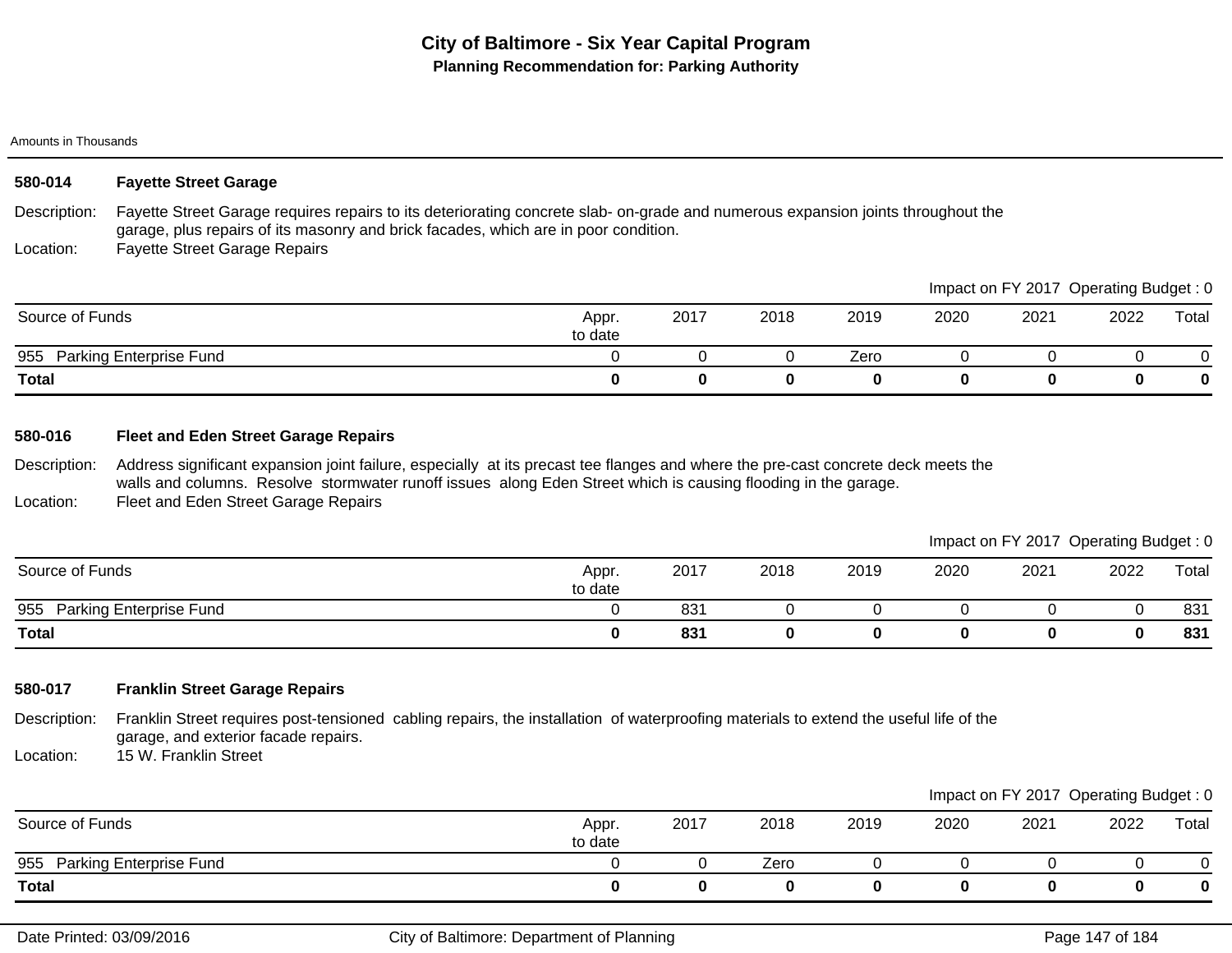## **580-018 Guilford Avenue Garage Repairs**

Description: Guilford Avenue Garage requires a repair or replacement of its asphalt slab-on-grade and other modifications to make the garage more ADA accessible, as well as significant exterior facade work.

Location: 220 N Guilford

|                                |                  |      |      |      |      | Impact on FY 2017 Operating Budget: 0 |      |          |
|--------------------------------|------------------|------|------|------|------|---------------------------------------|------|----------|
| Source of Funds                | Appr.<br>to date | 2017 | 2018 | 2019 | 2020 | 2021                                  | 2022 | Total    |
| Parking Enterprise Fund<br>955 |                  |      | Zero |      |      |                                       |      |          |
| <b>Total</b>                   |                  | 0    |      |      |      | 0                                     |      | $\bf{0}$ |

### **580-019 Lexington Street Garage Repairs**

Description: Lexington Street Garage requires replacement of sealant at joints and the installation of other waterproofing materials.

Location: 510 E. Lexington Street

|                             |                  |      |      |      |      | Impact on FY 2017 Operating Budget: 0 |      |       |
|-----------------------------|------------------|------|------|------|------|---------------------------------------|------|-------|
| Source of Funds             | Appr.<br>to date | 2017 | 2018 | 2019 | 2020 | 2021                                  | 2022 | Total |
| 955 Parking Enterprise Fund |                  |      |      |      | Zero |                                       |      |       |
| <b>Total</b>                |                  |      |      |      |      |                                       |      |       |

## **580-020 Little Italy Garage Repairs**

Description: Little Italy Garage requires the installation of waterproofing materials to extend the useful life of the garage and the repair of its masonry and brick exterior facade.

Location: 400 South Central Avenue

|                             |                  |      |      |      |      | Impact on FY 2017 Operating Budget: 0 |      |       |
|-----------------------------|------------------|------|------|------|------|---------------------------------------|------|-------|
| Source of Funds             | Appr.<br>to date | 2017 | 2018 | 2019 | 2020 | 2021                                  | 2022 | Total |
| 955 Parking Enterprise Fund |                  |      | Zero |      |      |                                       |      |       |
| Total                       |                  |      |      |      |      |                                       | 0    |       |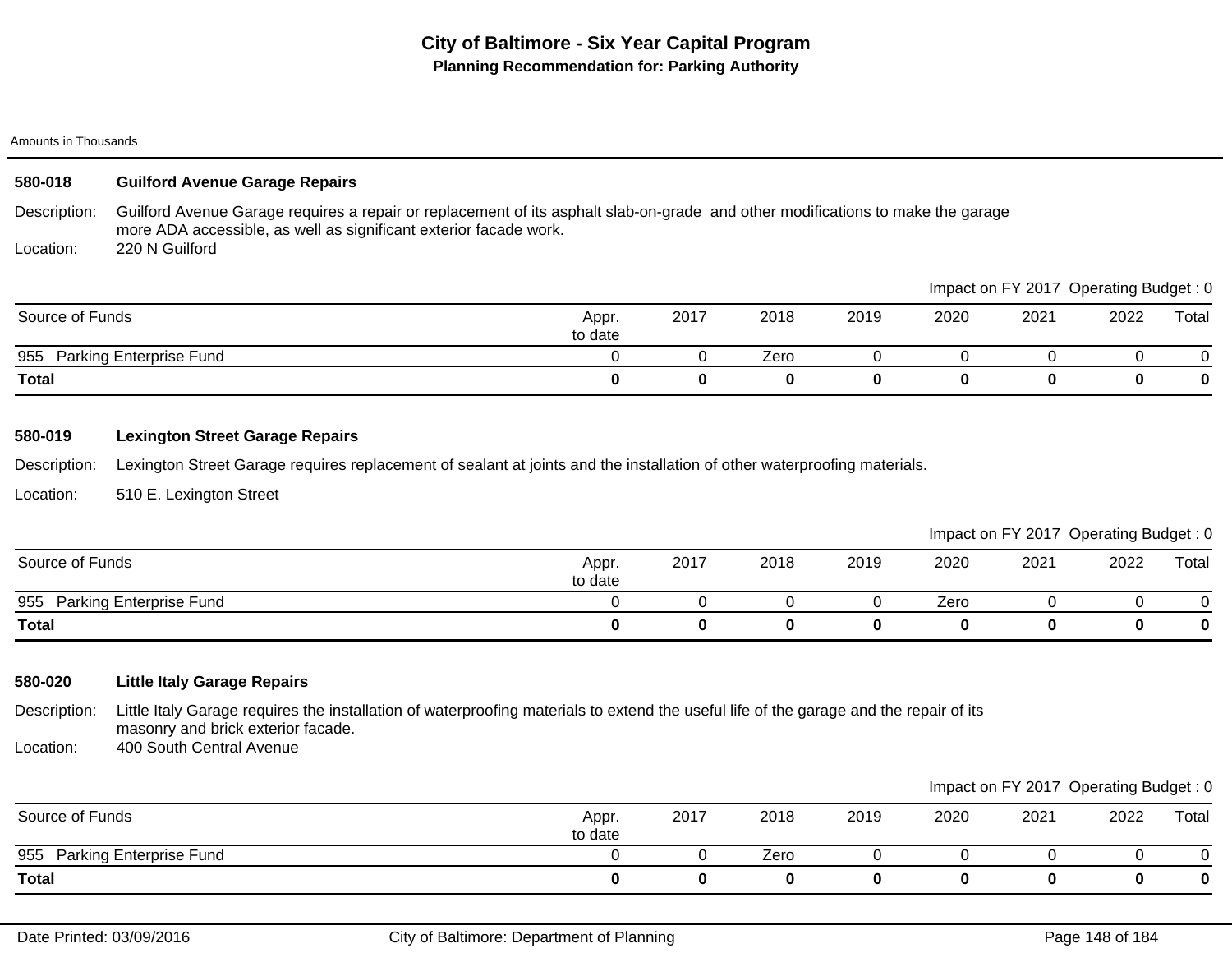| 580-021         | <b>Market Center Garage Repairs</b>                                                                                                                                       |                  |          |      |      |      |      |                                       |       |  |  |
|-----------------|---------------------------------------------------------------------------------------------------------------------------------------------------------------------------|------------------|----------|------|------|------|------|---------------------------------------|-------|--|--|
| Description:    | Market Center Garage requires repairs of deteriorated concrete decks, and post-tensioned cables, and the application of<br>waterproofing materials throughout the garage. |                  |          |      |      |      |      |                                       |       |  |  |
| Location:       | 221 N Paca Street                                                                                                                                                         |                  |          |      |      |      |      |                                       |       |  |  |
|                 |                                                                                                                                                                           |                  |          |      |      |      |      | Impact on FY 2017 Operating Budget: 0 |       |  |  |
| Source of Funds |                                                                                                                                                                           | Appr.<br>to date | 2017     | 2018 | 2019 | 2020 | 2021 | 2022                                  | Total |  |  |
|                 | 955 Parking Enterprise Fund                                                                                                                                               |                  |          | Zero |      |      |      |                                       | 0     |  |  |
| <b>Total</b>    |                                                                                                                                                                           | 0                | $\bf{0}$ | 0    | 0    | 0    | 0    | 0                                     | 0     |  |  |

### **580-022 Marriott Garage Repairs**

Description: Location: Marriott Garage requires significant post-tensioned cable repair work and concrete repairs to the top- and underside of the elevated parking decks. 405 W Lombard Street

Impact on FY 2017 Operating Budget : 0

|                                |                  |             |      |      |      |      | __   | __    |
|--------------------------------|------------------|-------------|------|------|------|------|------|-------|
| Source of Funds                | Appr.<br>to date | 2017        | 2018 | 2019 | 2020 | 2021 | 2022 | Total |
| 955<br>Parking Enterprise Fund |                  | ,980        |      |      |      |      |      | ,980  |
| <b>Total</b>                   |                  | <b>980,</b> |      |      |      |      |      | ,980  |

## **580-023 Penn Station Garage Repairs**

Description: Penn Station Garage requires the replacement of expansion joints, including a major roadway expansion joint at the Plaza drive lane over the top of the garage.

Location: 1511 N. Charles Street

|                                       |                  |      |      |      |      |      | Impact on FY 2017 Operating Budget: 0 |       |
|---------------------------------------|------------------|------|------|------|------|------|---------------------------------------|-------|
| Source of Funds                       | Appr.<br>to date | 2017 | 2018 | 2019 | 2020 | 2021 | 2022                                  | Total |
| 955<br><b>Parking Enterprise Fund</b> |                  | 500  |      |      |      |      |                                       | 500   |
| <b>Total</b>                          |                  | 500  |      |      |      |      |                                       | 500   |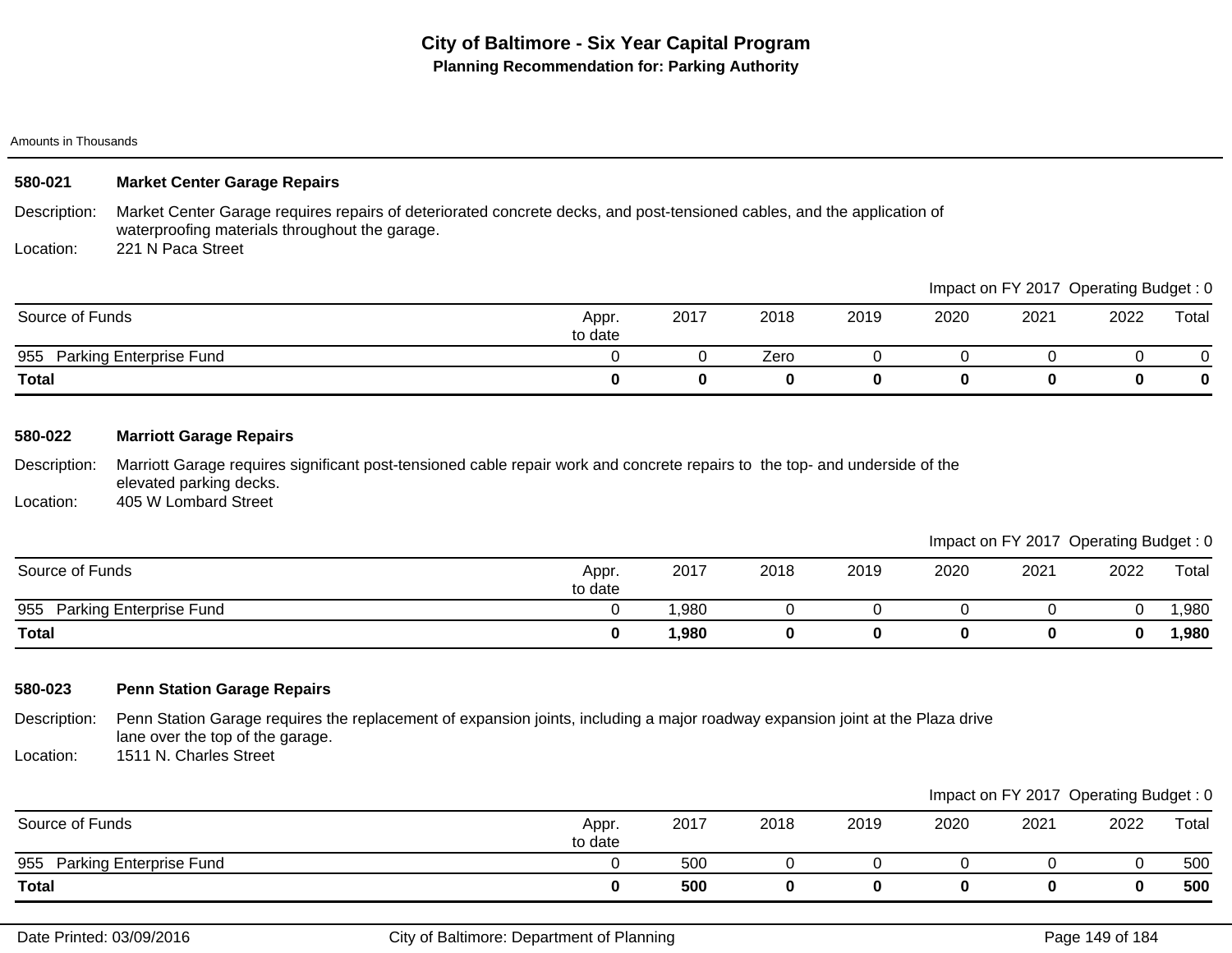| 580-024 |  | <b>Redwood Street Garage Repairs</b> |
|---------|--|--------------------------------------|
|---------|--|--------------------------------------|

Description: Redwood Street Garage requires repair/replacement of spalled and failed concrete in decks surfaces, and the application of sealants and other waterproofing materials.

Location: 11 S. Eutaw Street

|                                |                  |      |      |      |      |      | impact on Fit 2017 Operating Budget. U |       |
|--------------------------------|------------------|------|------|------|------|------|----------------------------------------|-------|
| Source of Funds                | Appr.<br>to date | 2017 | 2018 | 2019 | 2020 | 2021 | 2022                                   | Total |
| Parking Enterprise Fund<br>955 |                  |      |      |      | Zero |      |                                        |       |
| <b>Total</b>                   |                  |      |      |      |      |      |                                        |       |

### **580-025 St. Paul Garage Repairs**

Description: St. Paul Garage requires repairs of spalled and deteriorated concrete in deck surfaces, replacement of the Level 1 expansion joint, and application of waterproofing materials.

Location: 210 St. Paul Place

Impact on FY 2017 Operating Budget : 0

Impact on FY 2017 Operating Budget : 0

|                                       |                  |      |      |      |      |      | $\sim$ | __    |
|---------------------------------------|------------------|------|------|------|------|------|--------|-------|
| Source of Funds                       | Appr.<br>to date | 2017 | 2018 | 2019 | 2020 | 2021 | 2022   | Total |
| <b>Parking Enterprise Fund</b><br>955 |                  |      |      |      |      | Zero |        |       |
| <b>Total</b>                          |                  |      | 0    |      |      |      |        |       |

## **580-026 Water Street Garage Repairs**

Description: Water Street Garage requires the application of waterproofing materials throughout the garage and repair/replacement of steps and treads in stairwells, and new entrance and stairwell doors.

Location: 414 Water Street

|                                |                  |      |      |      |      |      | Impact on FY 2017 Operating Budget: 0 |       |
|--------------------------------|------------------|------|------|------|------|------|---------------------------------------|-------|
| Source of Funds                | Appr.<br>to date | 2017 | 2018 | 2019 | 2020 | 2021 | 2022                                  | Total |
| Parking Enterprise Fund<br>955 |                  |      | Zero |      |      |      |                                       |       |
| <b>Total</b>                   |                  |      |      |      |      |      |                                       |       |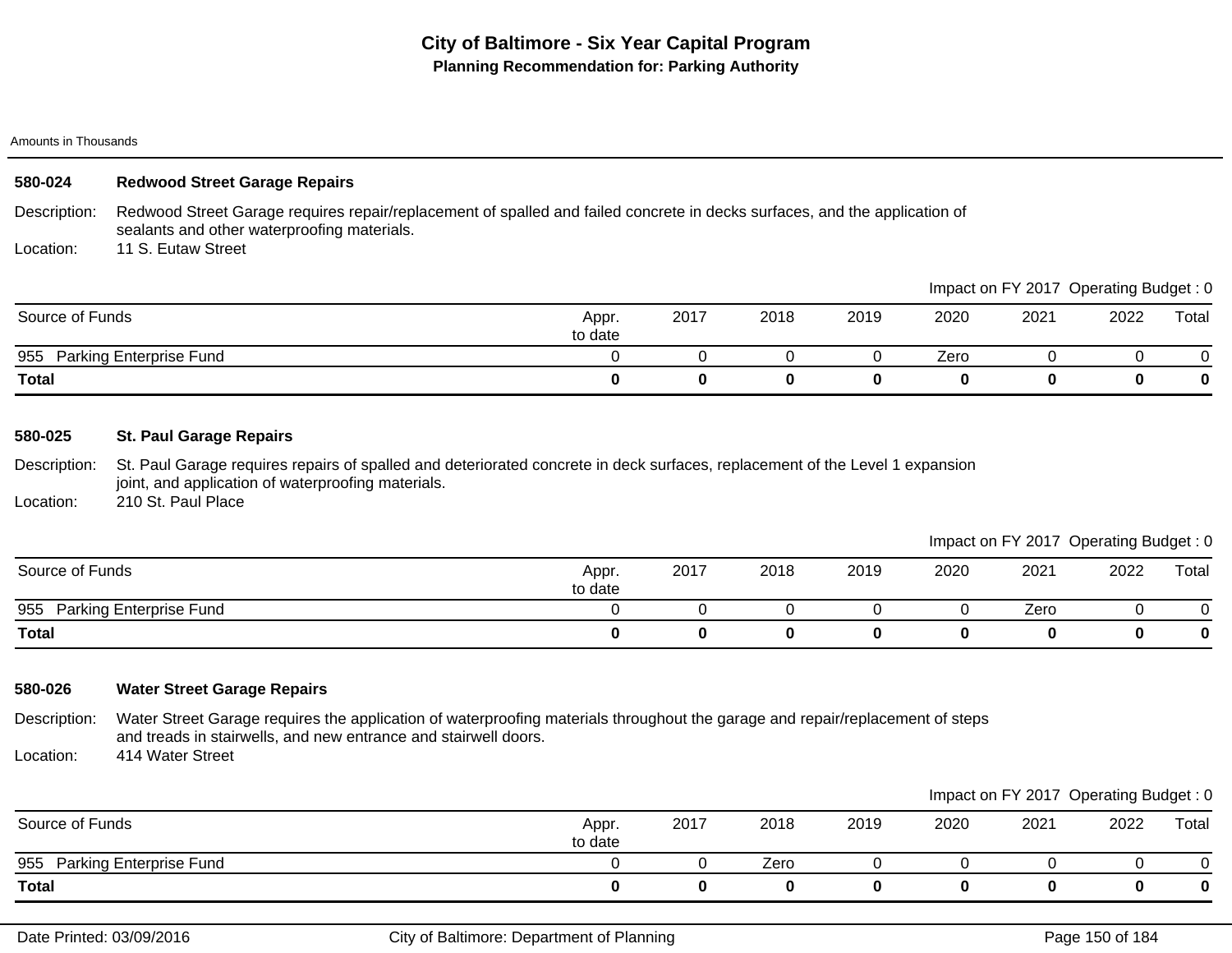### **580-027 West Street Garage Repairs**

Description: West Street Garage requires the application of waterproofing materials throughout the garage.

Location: 40 E. West Street

|                                |                  |      |      |      |      |      | Impact on FY 2017 Operating Budget: 0 |       |
|--------------------------------|------------------|------|------|------|------|------|---------------------------------------|-------|
| Source of Funds                | Appr.<br>to date | 2017 | 2018 | 2019 | 2020 | 2021 | 2022                                  | Total |
| Parking Enterprise Fund<br>955 |                  |      | Zero |      |      |      |                                       |       |
| <b>Total</b>                   |                  |      |      |      |      |      |                                       | 0     |

### **580-028 Market Center Garage Elevator Modernization**

Description: Original three elevators have been in service for approximately 30 years. One elevator is permanently shut down; and maintenance costs on the other two elevators has increased due to frequent repairs.

Location: 221 N Paca Street

|                             |                  |      |      |      |      | Impact on FY 2017 Operating Budget: 0 |      |       |
|-----------------------------|------------------|------|------|------|------|---------------------------------------|------|-------|
| Source of Funds             | Appr.<br>to date | 2017 | 2018 | 2019 | 2020 | 2021                                  | 2022 | Total |
| 955 Parking Enterprise Fund |                  | 925  |      |      |      |                                       |      | 925   |
| <b>Total</b>                |                  | 925  | 0    |      |      |                                       |      | 925   |

## **580-029 Marriott Garage Elevator Modernization**

Description: Location: Original three elevators have been in service for approximately 30 years. Maintenance costs have increased due to frequent repairs, and downtimes that has left the garage at times with no-back-up elevator service. 405 W Lombard Street

|                             |                  |      |      |      |      | Impact on FY 2017 Operating Budget: 0 |      |       |
|-----------------------------|------------------|------|------|------|------|---------------------------------------|------|-------|
| Source of Funds             | Appr.<br>to date | 2017 | 2018 | 2019 | 2020 | 2021                                  | 2022 | Total |
| 955 Parking Enterprise Fund |                  |      |      | Zero |      |                                       |      |       |
| <b>Total</b>                |                  |      |      |      |      |                                       | 0    | 0     |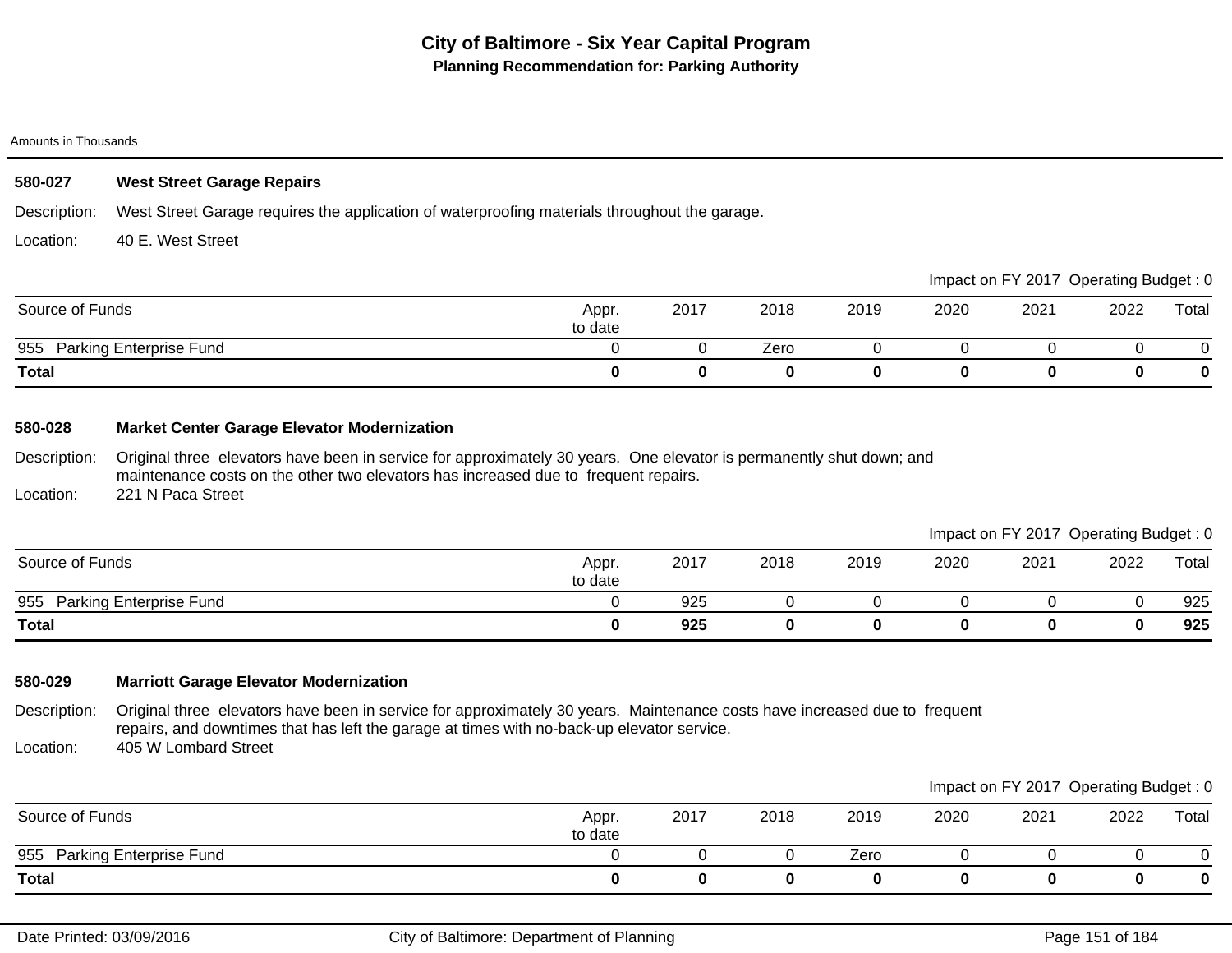| 580-030         | Penn Station Garage Elevator Modernization                                                                                                                                                              |                  |          |      |      |      |                                       |      |       |  |
|-----------------|---------------------------------------------------------------------------------------------------------------------------------------------------------------------------------------------------------|------------------|----------|------|------|------|---------------------------------------|------|-------|--|
| Description:    | The one elevator at Penn Station has been in service for approximately 20 years. Maintenance costs have increased due to<br>frequent downtimes that has left the garage at times with elevator service. |                  |          |      |      |      |                                       |      |       |  |
| Location:       | 1511 N. Charles Street                                                                                                                                                                                  |                  |          |      |      |      |                                       |      |       |  |
|                 |                                                                                                                                                                                                         |                  |          |      |      |      | Impact on FY 2017 Operating Budget: 0 |      |       |  |
| Source of Funds |                                                                                                                                                                                                         | Appr.<br>to date | 2017     | 2018 | 2019 | 2020 | 2021                                  | 2022 | Total |  |
|                 | 955 Parking Enterprise Fund                                                                                                                                                                             |                  |          | Zero |      |      |                                       |      |       |  |
| <b>Total</b>    |                                                                                                                                                                                                         | 0                | $\bf{0}$ | 0    | 0    | 0    | 0                                     |      | 0     |  |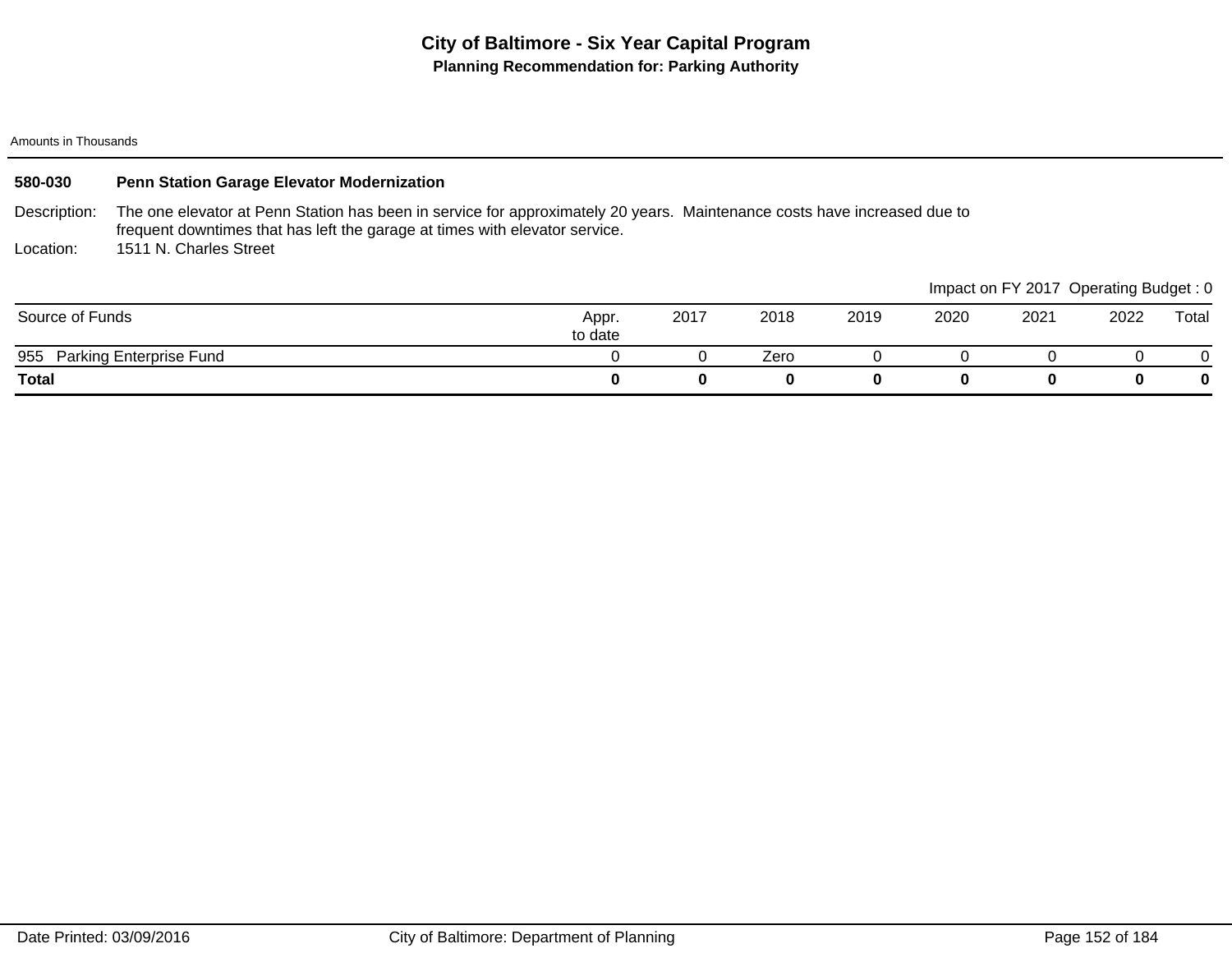#### Amounts in Thousands

| 588-002                                        | <b>Urgent Needs - Stabilization Program</b>                                                                                                                                                                                                                       |                  |      |      |      |      |      |                                       |       |  |  |
|------------------------------------------------|-------------------------------------------------------------------------------------------------------------------------------------------------------------------------------------------------------------------------------------------------------------------|------------------|------|------|------|------|------|---------------------------------------|-------|--|--|
| Description:                                   | Funds will be used citywide for site work, construction, reconstruction, partial demolition or improvements to residential and<br>commercial properties that pose health and safety dangers to the general public and/or to the occupants of adjacent properties. |                  |      |      |      |      |      |                                       |       |  |  |
| Location:                                      | Citywide                                                                                                                                                                                                                                                          |                  |      |      |      |      |      |                                       |       |  |  |
|                                                |                                                                                                                                                                                                                                                                   |                  |      |      |      |      |      | Impact on FY 2017 Operating Budget: 0 |       |  |  |
| Source of Funds                                |                                                                                                                                                                                                                                                                   | Appr.<br>to date | 2017 | 2018 | 2019 | 2020 | 2021 | 2022                                  | Total |  |  |
| 100                                            | <b>General Obligation Bonds</b>                                                                                                                                                                                                                                   | 200              | 150  | 370  | 250  | 250  | 250  | 250                                   | ,720  |  |  |
| 200                                            | <b>General Funds</b>                                                                                                                                                                                                                                              | 300              | Zero | Zero | Zero | Zero | Zero | Zero                                  | 300   |  |  |
| <b>Total</b>                                   |                                                                                                                                                                                                                                                                   | 500              | 150  | 370  | 250  | 250  | 250  | 250                                   | 2,020 |  |  |
|                                                |                                                                                                                                                                                                                                                                   |                  |      |      |      |      |      |                                       |       |  |  |
| 588-005                                        | <b>Urgent Demolition</b>                                                                                                                                                                                                                                          |                  |      |      |      |      |      |                                       |       |  |  |
| <b>Production of the contract of the state</b> | ■ 1014、 川上 1015年 1016、 「1107」。 「1101」。 「1101」, 「11011」。 「11011」, 「11011」, 「110111」, 「1101111111111111111111111                                                                                                                                                    |                  |      |      |      |      |      |                                       |       |  |  |

Description: Funds will be used citywide for the demolition of structures that have been legally determined to present an immediate threat to the general public and/or adjacent structures.

Location: **Citywide** 

## Impact on FY 2017 Operating Budget : 0

| Source of Funds              | Appr.<br>to date | 2017 | 2018 | 2019 | 2020 | 2021 | 2022 | Total    |
|------------------------------|------------------|------|------|------|------|------|------|----------|
| 100 General Obligation Bonds |                  | 500  | 300  | 300  | 500  | 500  | 500  | 2,600    |
| 200 General Funds            |                  | Zero |      |      |      |      |      | $\Omega$ |
| <b>Total</b>                 |                  | 500  | 300  | 300  | 500  | 500  | 500  | 2,600    |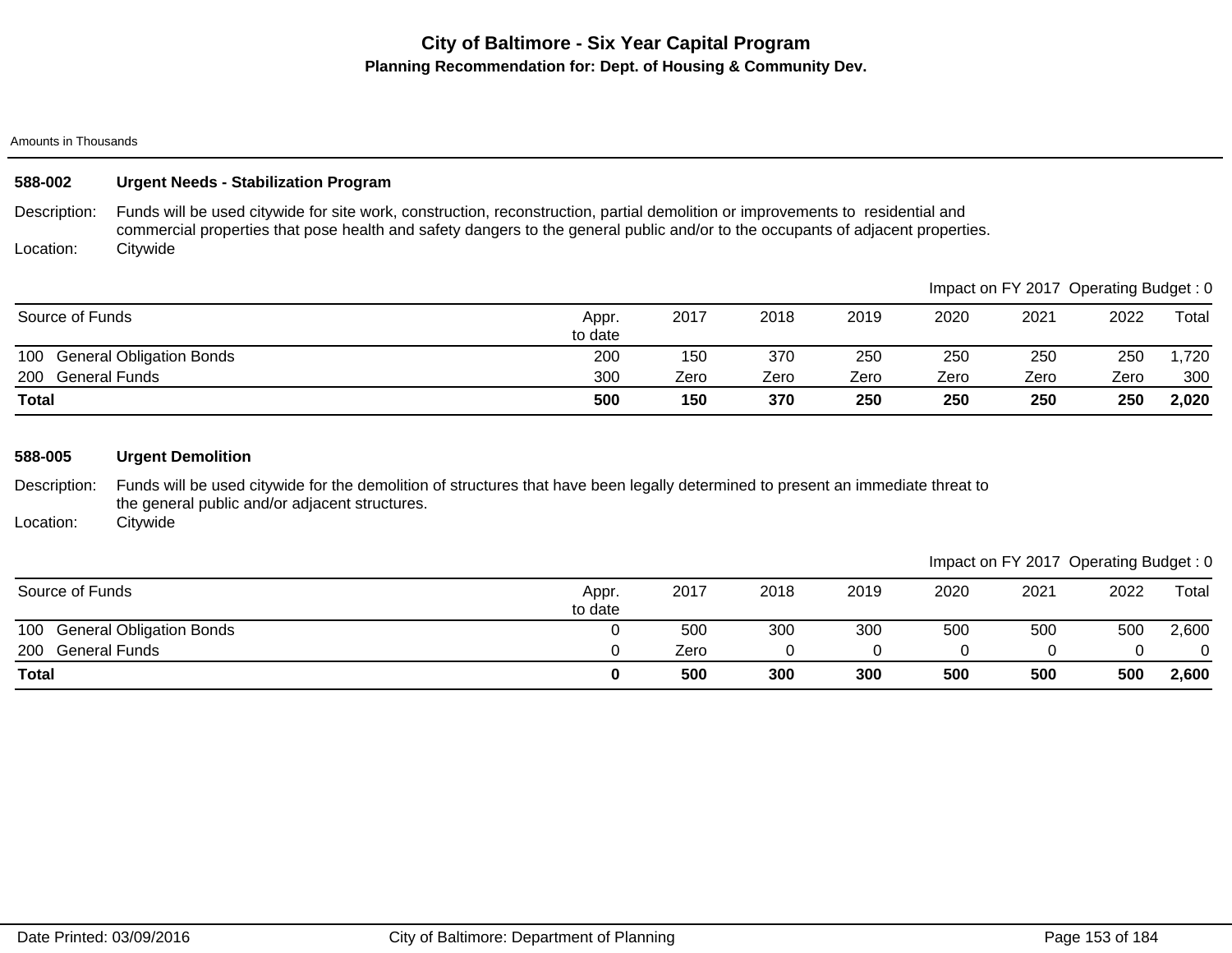Amounts in Thousands

| 588-006                   | <b>HOME Program</b>                                                                                                                                                                                                                                          |                  |          |       |       |       |          |                                       |        |
|---------------------------|--------------------------------------------------------------------------------------------------------------------------------------------------------------------------------------------------------------------------------------------------------------|------------------|----------|-------|-------|-------|----------|---------------------------------------|--------|
| Description:<br>Location: | Acquisition, construction, rehabilitation of residential property to further the City's affordable housing goals on a citywide basis and<br>in compliance with HUD regulations for HOME Investment Partnership Program funds as required by HUD.<br>Citywide |                  |          |       |       |       |          |                                       |        |
|                           |                                                                                                                                                                                                                                                              |                  |          |       |       |       |          | Impact on FY 2017 Operating Budget: 0 |        |
| Source of Funds           |                                                                                                                                                                                                                                                              | Appr.<br>to date | 2017     | 2018  | 2019  | 2020  | 2021     | 2022                                  | Total  |
| 100                       | <b>General Obligation Bonds</b>                                                                                                                                                                                                                              | 400              | $\Omega$ | 0     | 0     | 0     | $\Omega$ | $\Omega$                              | 400    |
| <b>200</b>                | <b>General Funds</b>                                                                                                                                                                                                                                         | 0                | 350      | 400   | 400   | 400   | 400      | 400                                   | 2,350  |
| 590                       | <b>Other Federal Funds</b>                                                                                                                                                                                                                                   | 0                | 2,790    | 2,790 | 2,790 | 2,790 | 2,790    | 2,790                                 | 16,740 |
| <b>Total</b>              |                                                                                                                                                                                                                                                              | 400              | 3,140    | 3,190 | 3,190 | 3,190 | 3,190    | 3,190                                 | 19,490 |
| 588-012                   | <b>Whole Block Demolition</b>                                                                                                                                                                                                                                |                  |          |       |       |       |          |                                       |        |
| Description:              | Demolish whole blocks. Project includes acquisition, relocation, and greening as appropriate to achieve whole-block outcomes.<br>Properties are strategically selected to eliminate blight, support development opportunities, and/or protect public safety. |                  |          |       |       |       |          |                                       |        |
| Location:                 | Citywide                                                                                                                                                                                                                                                     |                  |          |       |       |       |          |                                       |        |
|                           |                                                                                                                                                                                                                                                              |                  |          |       |       |       |          | Impact on FY 2017 Operating Budget: 0 |        |
| Source of Funds           |                                                                                                                                                                                                                                                              | Appr.<br>to date | 2017     | 2018  | 2019  | 2020  | 2021     | 2022                                  | Total  |

200 General Funds 5,689 Zero 1,300 1,300 Zero Zero Zero 8,289 100 General Obligation Bonds 7,500 7,500 7,500 7,500 7,500 7,500 7,500 52,500 **Total 13,189 7,500 8,800 8,800 7,500 7,500 7,500 60,789**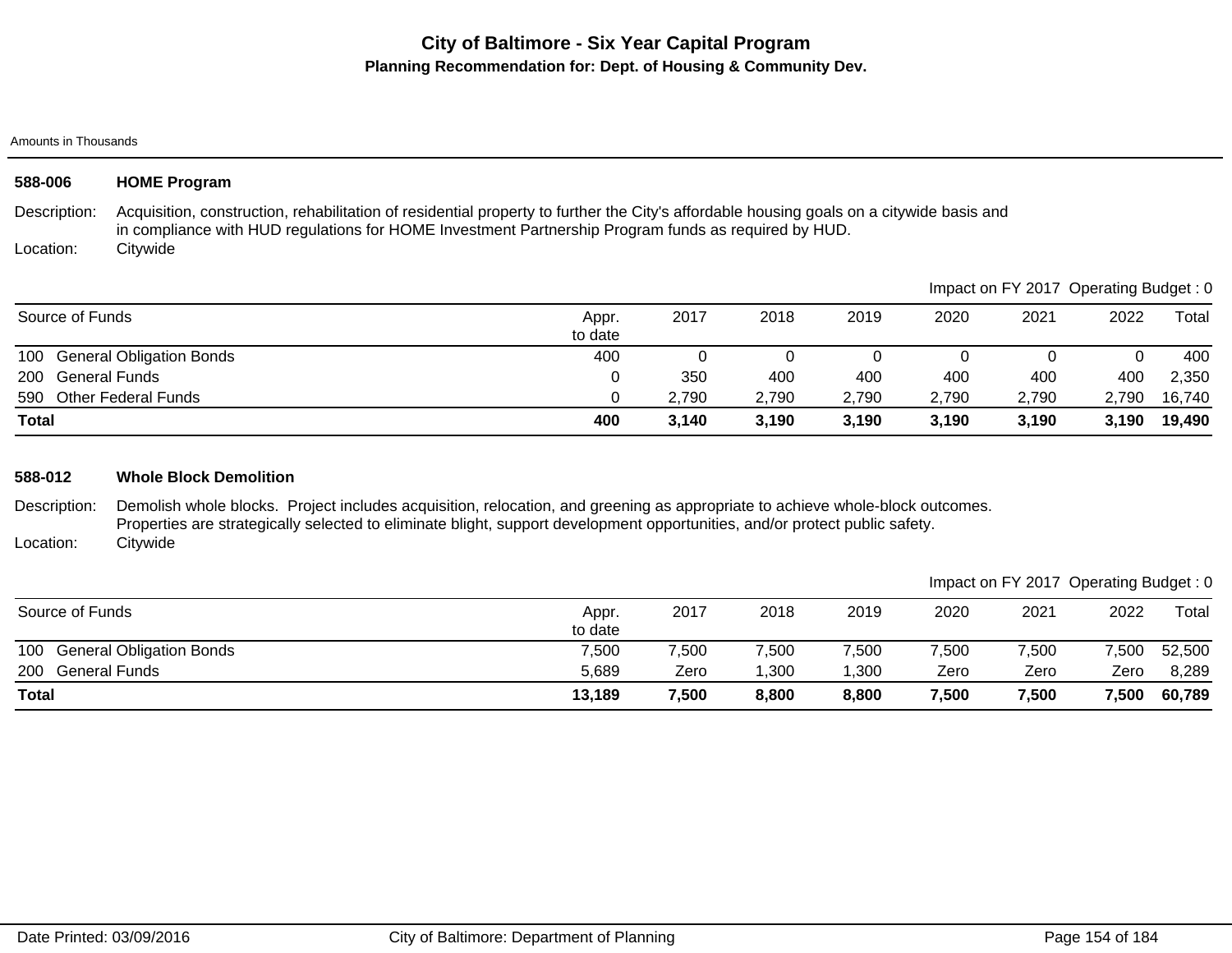### Amounts in Thousands

| 588-013         | <b>Acquisition - Tax Sale</b>                                                                                                                           |                  |      |      |             |      |      |                                       |       |
|-----------------|---------------------------------------------------------------------------------------------------------------------------------------------------------|------------------|------|------|-------------|------|------|---------------------------------------|-------|
| Description:    | Acquire vacant property cheaply and efficiently on blocks and in neighborhoods where MCC holds title to other property through<br>the tax sale process. |                  |      |      |             |      |      |                                       |       |
| Location:       | Citywide                                                                                                                                                |                  |      |      |             |      |      |                                       |       |
|                 |                                                                                                                                                         |                  |      |      |             |      |      | Impact on FY 2017 Operating Budget: 0 |       |
| Source of Funds |                                                                                                                                                         | Appr.<br>to date | 2017 | 2018 | 2019        | 2020 | 2021 | 2022                                  | Total |
| 100             | <b>General Obligation Bonds</b>                                                                                                                         | 200              | 50   | Zero | Zero        | Zero | Zero | Zero                                  | 250   |
| <b>Total</b>    |                                                                                                                                                         | 200              | 50   | 0    | $\mathbf 0$ | 0    | 0    | 0                                     | 250   |

## **588-015 Planning & Development Project Management**

Description: Location: Provide Capital, Planning and Development support for HCD capital projects including Johnston Square, Poppleton, Preston Street Homeownership, Oldtown/Somerset, Inclusionary Housing, Uplands and O'Donnell Heights. **Citywide** 

|                                        |                  |      |      |      |      |      | Impact on FY 2017 Operating Budget: 0 |       |
|----------------------------------------|------------------|------|------|------|------|------|---------------------------------------|-------|
| Source of Funds                        | Appr.<br>to date | 2017 | 2018 | 2019 | 2020 | 2021 | 2022                                  | Total |
| 100<br><b>General Obligation Bonds</b> | 473              | Zero | Zero | Zero | Zero | Zero | Zero                                  | 473   |
| <b>General Funds</b><br>200            | 300              | 300  | 300  | 300  | 300  | 300  | 300                                   | 2,100 |
| <b>Total</b>                           | 773              | 300  | 300  | 300  | 300  | 300  | 300                                   | 2,573 |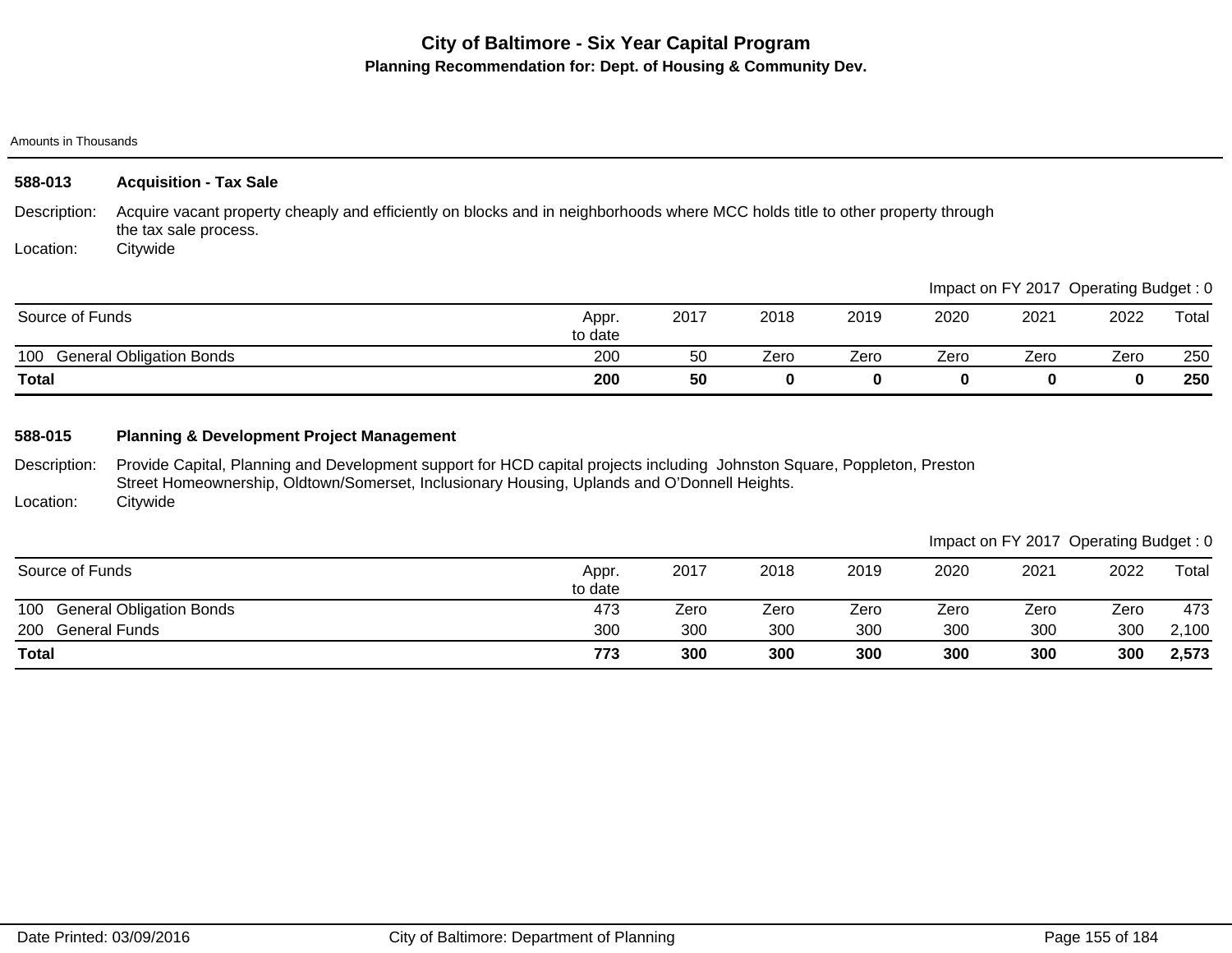#### Amounts in Thousands

### **588-017 Citywide Acquisition and Relocation**

Description: Acquisition and relocation of properties not within defined project areas, generally for health and safety reasons.

Location: City Wide

|                                        |                  |      |      |      |      |      | Impact on FY 2017 Operating Budget: 0 |       |
|----------------------------------------|------------------|------|------|------|------|------|---------------------------------------|-------|
| Source of Funds                        | Appr.<br>to date | 2017 | 2018 | 2019 | 2020 | 2021 | 2022                                  | Total |
| <b>General Obligation Bonds</b><br>100 | 500              | 500  | 150  | 150  | 150  | 150  | 150                                   | ,750  |
| 200 General Funds                      |                  | Zero | 70   | Zero | 70   | 70   | 70                                    | 280   |
| Total                                  | 500              | 500  | 220  | 150  | 220  | 220  | 220                                   | 2,030 |

### **588-018 Anchor Institution Initiative**

Description: Location: Joint investment opportunities with Anchor Institution, community, and philanthropic partners including streetscaping, lighting and public safety enhancements façade improvements, infrastructure, capital and small neighborhood improvement projects. City Wide

|                                        |                  |      |      |      |      | Impact on FY 2017 Operating Budget: 0 |      |       |
|----------------------------------------|------------------|------|------|------|------|---------------------------------------|------|-------|
| Source of Funds                        | Appr.<br>to date | 2017 | 2018 | 2019 | 2020 | 2021                                  | 2022 | Total |
| <b>General Obligation Bonds</b><br>100 |                  | 150  |      |      |      |                                       |      | 150   |
| <b>Total</b>                           |                  | 150  |      |      |      |                                       | 0    | 150   |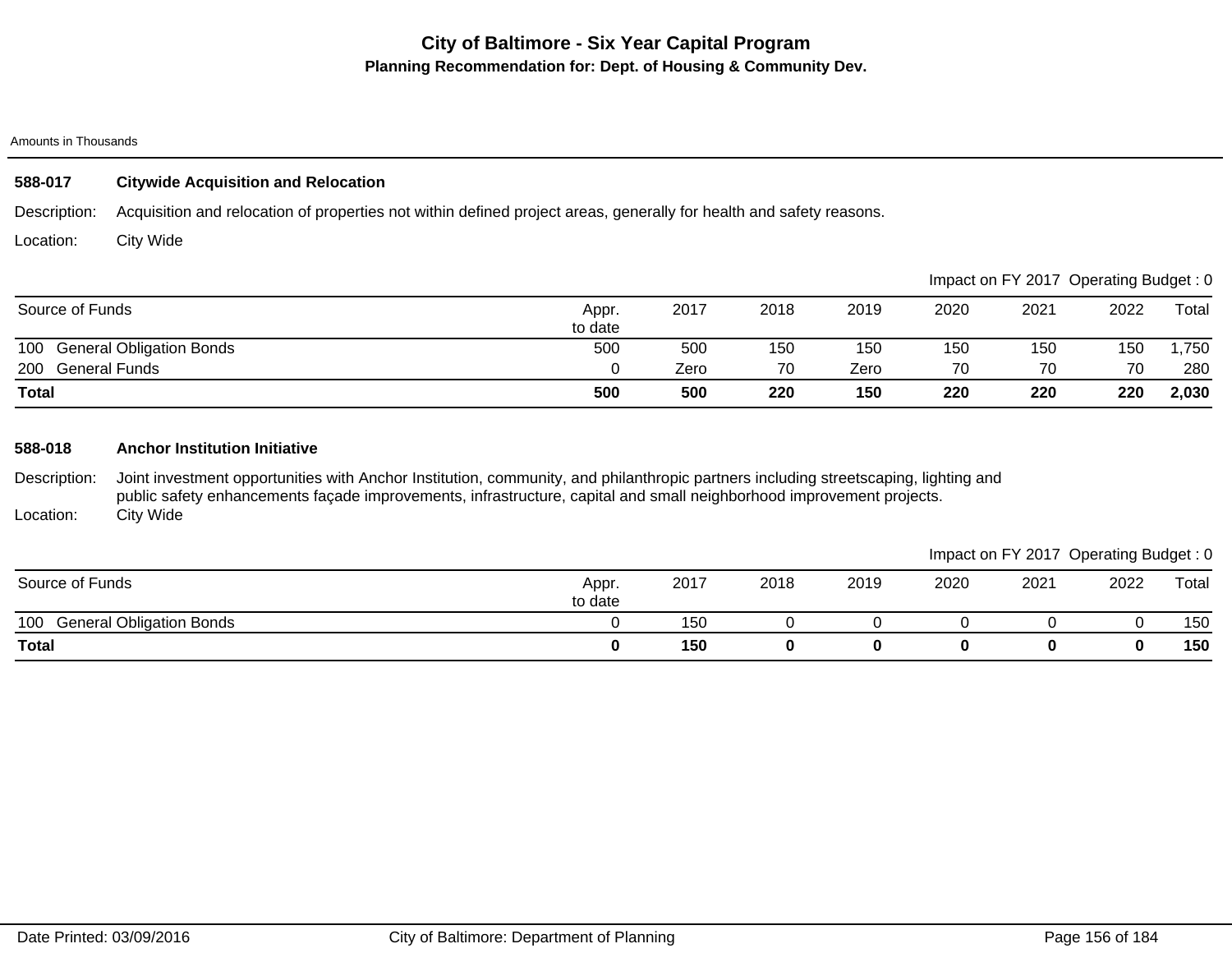Amounts in Thousands

## **588-019 Baltimore Homeownership Incentive Program**

Description: The Baltimore Homeownership Incentive Program (BHIP) is the umbrella program name for the Vacants to Value, City Employee, Live Near Your Work, Live Baltimore "Buying Into Baltimore" and CDBG homeownership incentive programs.

Location: City Wide

|                                        |                  |       |       |       |                | Impact on FY 2017 Operating Budget: 0 |       |        |
|----------------------------------------|------------------|-------|-------|-------|----------------|---------------------------------------|-------|--------|
| Source of Funds                        | Appr.<br>to date | 2017  | 2018  | 2019  | 2020           | 2021                                  | 2022  | Total  |
| <b>General Obligation Bonds</b><br>100 | 212              | 200   |       |       |                |                                       |       | 412    |
| General Funds<br>200                   |                  | 1,300 | 1,000 | 840   | $^{\circ},000$ | 900                                   | ,000  | 6,040  |
| 503 Community Development Block Grants |                  | 1.522 | 969   | 995   | .054           | 999                                   | ,061  | 6,600  |
| <b>Total</b>                           | 212              | 3,022 | 1,969 | 1,835 | 2,054          | 1,899                                 | 2,061 | 13,052 |

### **588-020 Choice Neighborhoods - Perkins**

Description: Location: These funds would be used for planning costs associated with the development of a transformation plan for Perkins. The funds are for creating a Neighborhood transformation for Perkins, Washington Hill and Dunbar Broadway. East Baltimore

|                             |                  |      |      |       |       |       | Impact on FY 2017 Operating Budget: 0 |        |
|-----------------------------|------------------|------|------|-------|-------|-------|---------------------------------------|--------|
| Source of Funds             | Appr.<br>to date | 2017 | 2018 | 2019  | 2020  | 2021  | 2022                                  | Total  |
| 200<br><b>General Funds</b> | 300              |      | .450 | ,500  | 2,500 | 3,250 | 2,000                                 | 11,000 |
| <b>Total</b>                | 300              |      | ,450 | 1,500 | 2,500 | 3,250 | 2,000                                 | 11,000 |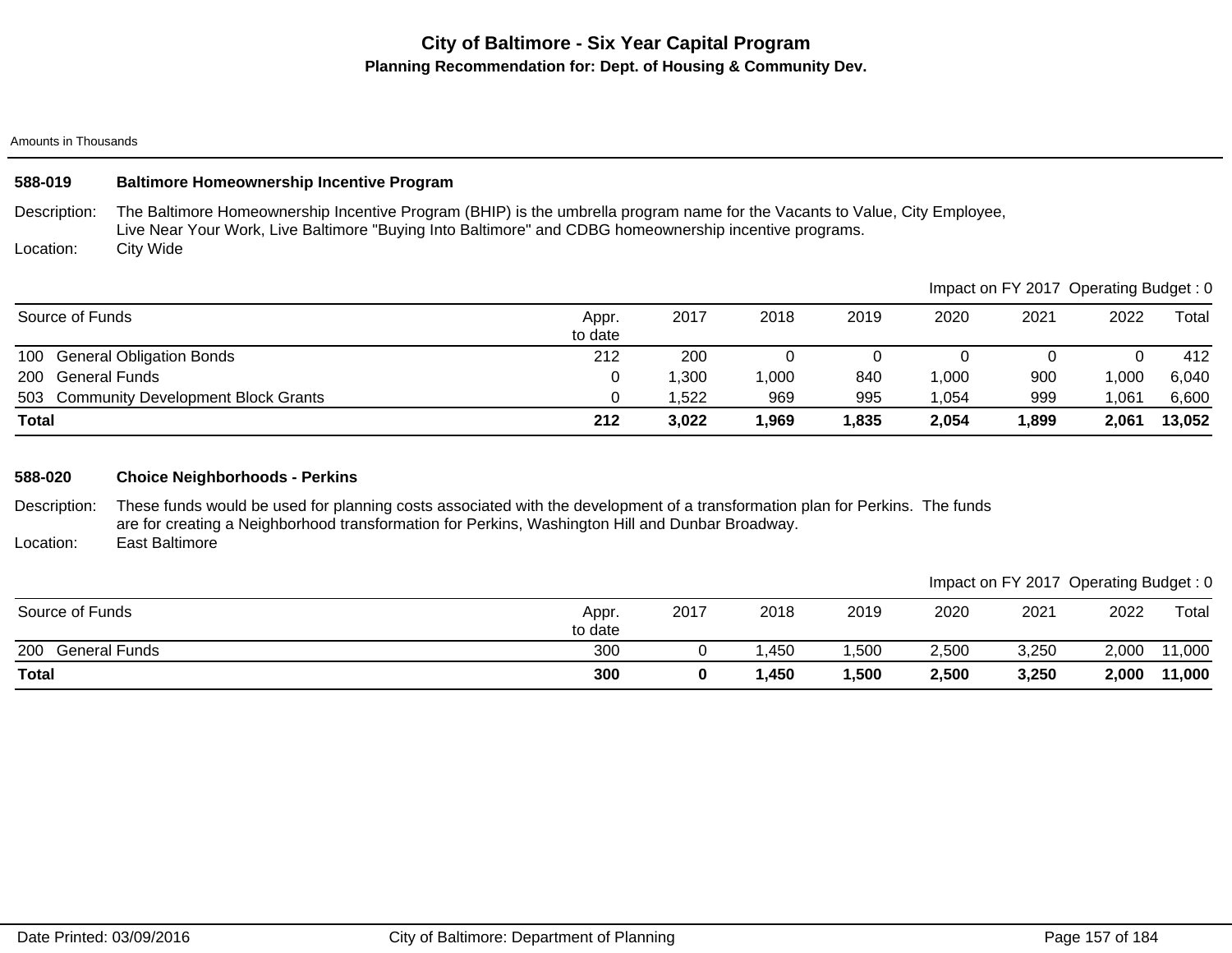#### Amounts in Thousands

| 588-022      | <b>Albemarle Alley</b>                      |
|--------------|---------------------------------------------|
| Dooorintion: | In order to otimulate commercial redevelopm |

Description: In order to stimulate commercial redevelopment along Lombard Street in Jonestown, the City has long been planning for an alley to run between the 1000 blocks of Lombard and Granby.

Location: 1000 Block between East Lombard and Granby

|                                     |                  |      |      |      |      |      | Impact on FY 2017 Operating Budget: 0 |       |
|-------------------------------------|------------------|------|------|------|------|------|---------------------------------------|-------|
| Source of Funds                     | Appr.<br>to date | 2017 | 2018 | 2019 | 2020 | 2021 | 2022                                  | Total |
| 800<br>General Funds (HUR Eligible) |                  | 320  |      |      |      |      |                                       | 320   |
| <b>Total</b>                        |                  | 320  |      |      |      |      |                                       | 320   |

### **588-023 4800 Block Pimlico Redevelopment**

Description: Location: There was \$225K in Impact Aid funds previously earmarked for this block, that we had planned to use as a subsidy to entice potential developers. Even with that, we have aggressively marketed these properties for several years without success. Pimlico Area

|                              |                  |      |      |      |      | Impact on FY 2017 Operating Budget: 0 |      |       |
|------------------------------|------------------|------|------|------|------|---------------------------------------|------|-------|
| Source of Funds              | Appr.<br>to date | 2017 | 2018 | 2019 | 2020 | 2021                                  | 2022 | Total |
| 100 General Obligation Bonds |                  | 775  |      |      |      |                                       |      | 775   |
| 200 General Funds            |                  | Zero | n    |      |      |                                       |      | 0     |
| Total                        |                  | 775  |      | 0    | 0    |                                       |      | 775   |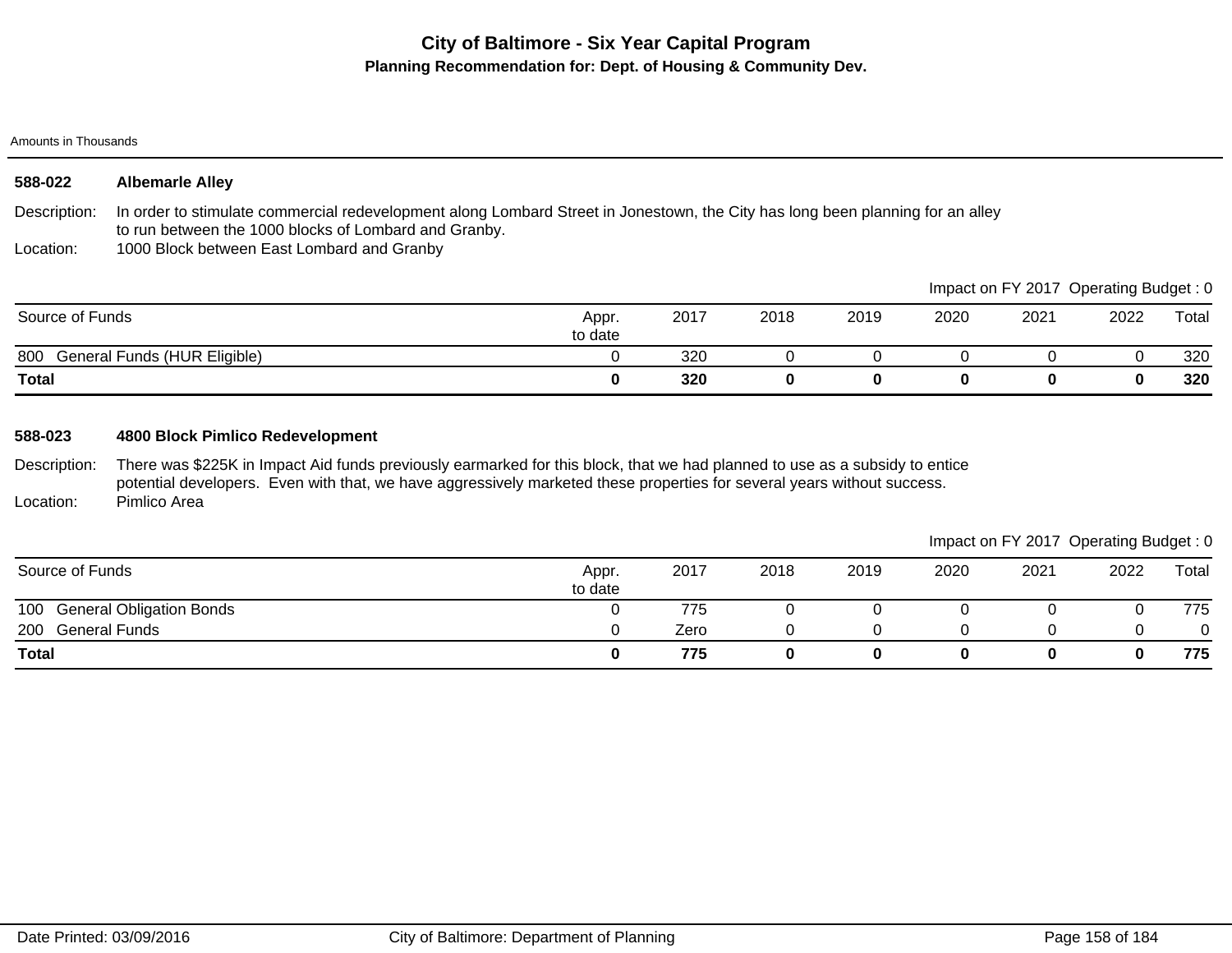#### Amounts in Thousands

| 588-024           | <b>Upton Future Development Site Assembly</b>                                                                                                          |                  |      |      |      |      |                                       |      |       |
|-------------------|--------------------------------------------------------------------------------------------------------------------------------------------------------|------------------|------|------|------|------|---------------------------------------|------|-------|
| Description:      | Acquisition and demolition of privately owned vacant properties generally in the vicinity of the 1200 and 1300 blocks of Argyle and<br>Myrtle Avenues. |                  |      |      |      |      |                                       |      |       |
| Location:         | <b>Central Baltimore</b>                                                                                                                               |                  |      |      |      |      |                                       |      |       |
|                   |                                                                                                                                                        |                  |      |      |      |      | Impact on FY 2017 Operating Budget: 0 |      |       |
| Source of Funds   |                                                                                                                                                        | Appr.<br>to date | 2017 | 2018 | 2019 | 2020 | 2021                                  | 2022 | Total |
| 100               | <b>General Obligation Bonds</b>                                                                                                                        | O                | 400  |      |      |      |                                       |      | 400   |
| 200 General Funds |                                                                                                                                                        |                  | Zero | Zero | 0    |      |                                       |      | 0     |
| Total             |                                                                                                                                                        | $\bf{0}$         | 400  | 0    | 0    | 0    | 0                                     |      | 400   |

### **588-025 Central Baltimore Partnership**

Description: Location: Support Central Baltimore Partnership's efforts to improve commercial corridors by acquiring vacant properties and offering them for redevelopment. Funds will be used to offset acquisition-related costs that are ineligible for State Capital funds. Central Baltimore

|                             |                  |      |      |      |      | Impact on FY 2017 Operating Budget: 0 |      |       |
|-----------------------------|------------------|------|------|------|------|---------------------------------------|------|-------|
| Source of Funds             | Appr.<br>to date | 2017 | 2018 | 2019 | 2020 | 2021                                  | 2022 | Total |
| 200<br><b>General Funds</b> |                  | 100  |      |      |      |                                       |      | 100   |
| <b>Total</b>                |                  | 100  |      |      |      |                                       | 0    | 100   |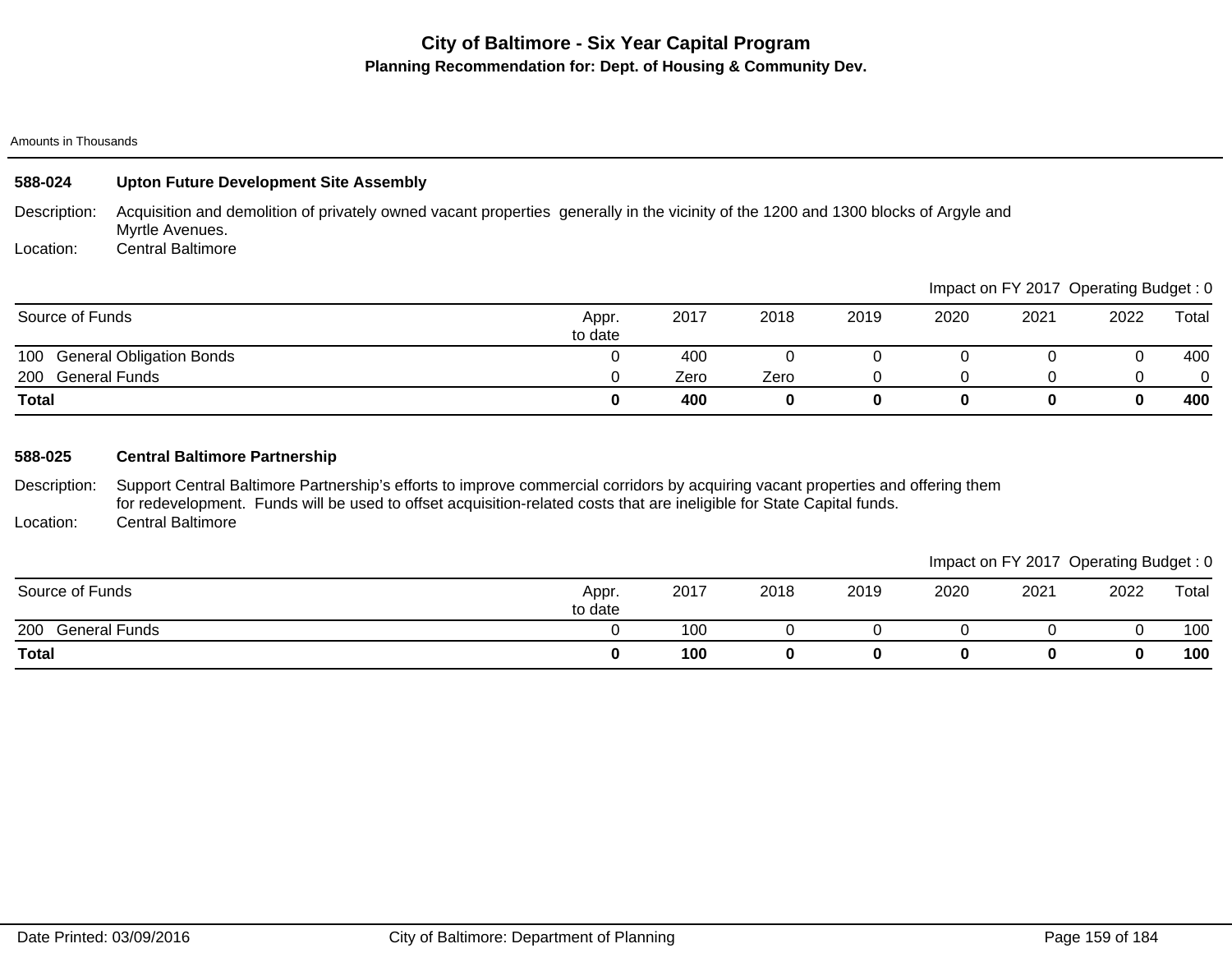#### Amounts in Thousands

| 588-026         | <b>NEW Affordable Housing Fund</b>                                                                                                                                                                                                                                     |                  |          |       |       |          |                                       |             |       |
|-----------------|------------------------------------------------------------------------------------------------------------------------------------------------------------------------------------------------------------------------------------------------------------------------|------------------|----------|-------|-------|----------|---------------------------------------|-------------|-------|
| Description:    | The affordable housing fund will be used to provide gap financing for development costs related to the rehabilitation and new<br>construction of rental and homeownership development projects.                                                                        |                  |          |       |       |          |                                       |             |       |
| Location:       | Citywide                                                                                                                                                                                                                                                               |                  |          |       |       |          |                                       |             |       |
|                 |                                                                                                                                                                                                                                                                        |                  |          |       |       |          | Impact on FY 2017 Operating Budget: 0 |             |       |
| Source of Funds |                                                                                                                                                                                                                                                                        | Appr.<br>to date | 2017     | 2018  | 2019  | 2020     | 2021                                  | 2022        | Total |
| 100             | <b>General Obligation Bonds</b>                                                                                                                                                                                                                                        | $\Omega$         | $\Omega$ | 3,000 | 3,000 | $\Omega$ | 0                                     | $\mathbf 0$ | 6,000 |
| <b>Total</b>    |                                                                                                                                                                                                                                                                        | $\bf{0}$         | $\bf{0}$ | 3,000 | 3,000 | 0        | 0                                     | $\mathbf 0$ | 6,000 |
| 588-027         | <b>Homewood Community Partnership</b>                                                                                                                                                                                                                                  |                  |          |       |       |          |                                       |             |       |
| Description:    | HCD is providing a \$500,000 guaranty investment in the HCPI Development Fund, Inc. The Reinvestment Fund (TRF), an<br>experienced and accomplished Community Development Financial Institution, partnering with HCPI Development Fund to raise<br>approximately \$12. |                  |          |       |       |          |                                       |             |       |
| Location:       | Homewood Community Area                                                                                                                                                                                                                                                |                  |          |       |       |          |                                       |             |       |
|                 |                                                                                                                                                                                                                                                                        |                  |          |       |       |          | Impact on FY 2017 Operating Budget: 0 |             |       |
| Source of Funds |                                                                                                                                                                                                                                                                        | Appr.<br>to date | 2017     | 2018  | 2019  | 2020     | 2021                                  | 2022        | Total |

100 General Obligation Bonds<br>
100 General Obligation Bonds<br>
100 General Obligation Bonds **Total 0 0 0 0 0 0 0 0**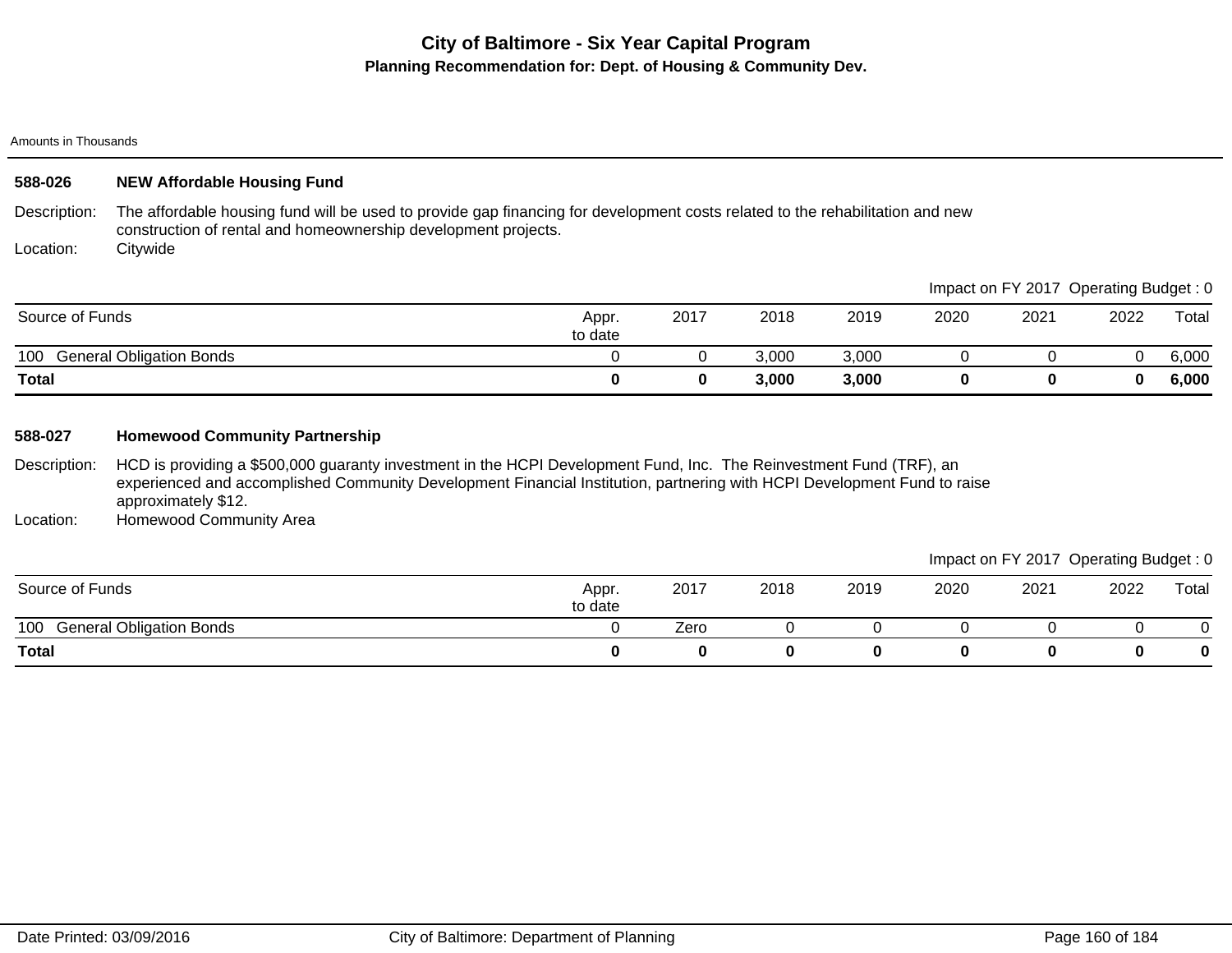#### Amounts in Thousands

| 588-028      | <b>Baker's View II</b>                                                                                    |
|--------------|-----------------------------------------------------------------------------------------------------------|
| Description: | Bakers View 2 – Development of the second phase of homeownership units in the Druid Heights neighborhood. |
| Location:    | Druid Heights                                                                                             |

|                                        |                  |      |      |      |      |      | Impact on FY 2017 Operating Budget: 0 |       |
|----------------------------------------|------------------|------|------|------|------|------|---------------------------------------|-------|
| Source of Funds                        | Appr.<br>to date | 2017 | 2018 | 2019 | 2020 | 2021 | 2022                                  | Total |
| <b>General Obligation Bonds</b><br>100 |                  | Zero |      |      |      |      |                                       |       |
| <b>Total</b>                           |                  |      |      |      |      |      |                                       | 0     |

## **588-030 CORE: Whole Block and Half Block Demolition**

Description: Through Project CORE (Creating Opportunities for Renewal and Enterprise), the State will demolish blighted blocks. The City must relocate residents prior to demolition.

Location: Various

|                                 |                  |       |      |      |      | Impact on FY 2017 Operating Budget: 0 |      |       |
|---------------------------------|------------------|-------|------|------|------|---------------------------------------|------|-------|
| Source of Funds                 | Appr.<br>to date | 2017  | 2018 | 2019 | 2020 | 2021                                  | 2022 | Total |
| <b>Other State Funds</b><br>690 |                  | 3,000 |      |      |      |                                       |      | 3,000 |
| <b>Total</b>                    |                  | 3,000 |      |      |      |                                       | 0    | 3,000 |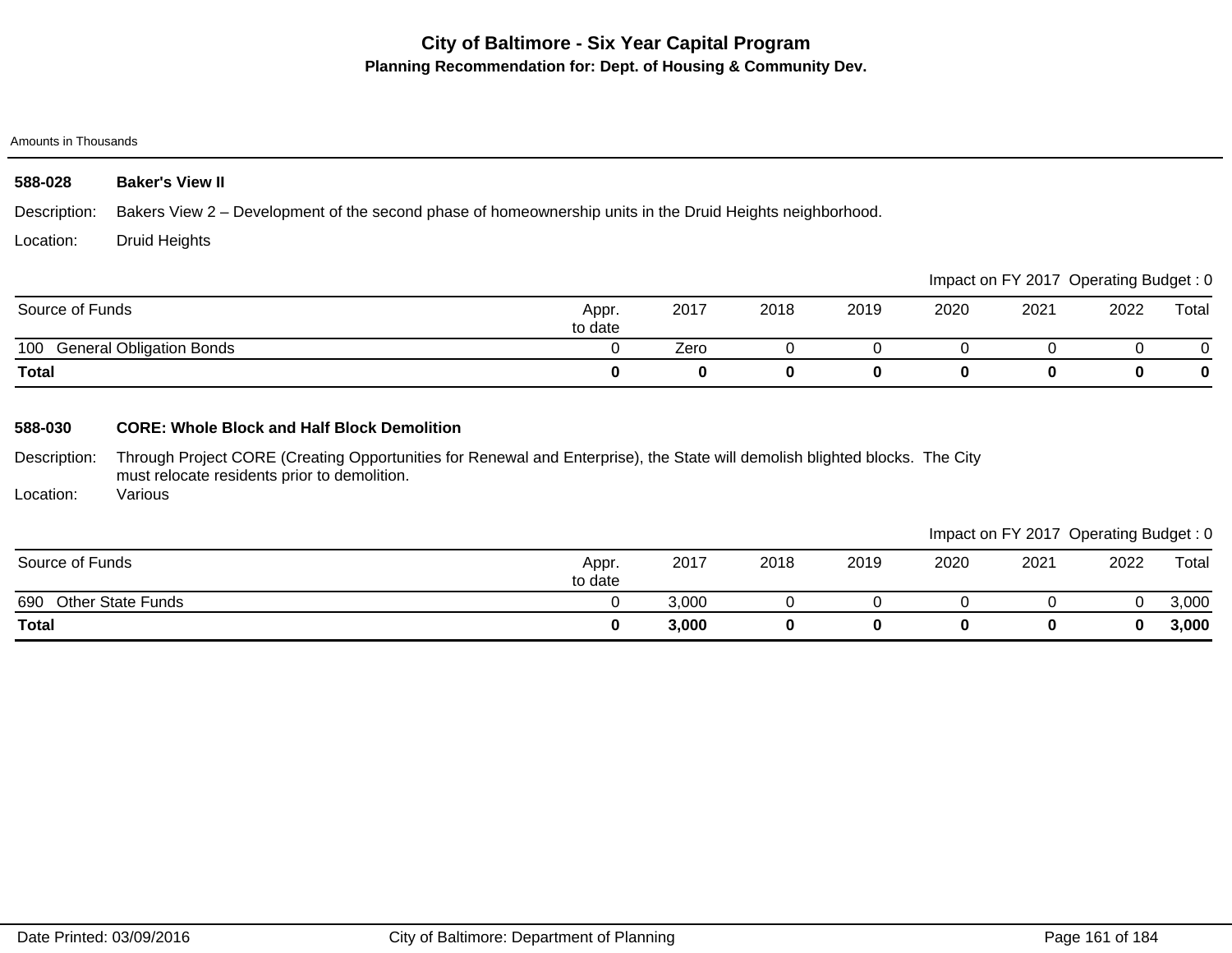#### Amounts in Thousands

### **588-926 Coldstream, Homestead & Montebello (CHM) Acquisition & Demolition**

Description: Continue acquisition and demolition of privately owned vacant structures generally in the vicinity of the 2700 blocks of Fenwick and Hugo Avenues in support of the CHM Master Plan. CHM

Location:

|                              |                  |      |      |      |      |      | Impact on FY 2017 Operating Budget: 0 |       |
|------------------------------|------------------|------|------|------|------|------|---------------------------------------|-------|
| Source of Funds              | Appr.<br>to date | 2017 | 2018 | 2019 | 2020 | 2021 | 2022                                  | Total |
| 100 General Obligation Bonds |                  | 320  |      | Zero | Zero | Zero | Zero                                  | 320   |
| 200<br><b>General Funds</b>  |                  | Zero | Zero |      |      |      |                                       |       |
| <b>Total</b>                 |                  | 320  | 0    |      |      |      |                                       | 320   |

## **588-932 Poppleton Acquisition, Demolition & Relocation**

Description: Location: For the acquisition of 70 properties, relocation of residents and businesses and demolition of all remaining structures to complete site control of the 13.5 acre Poppleton Redevelopment area for future redevelopment as mixed-income projects. Poppleton

100 General Obligation Bonds 1,000 520 Zero Zero Zero Zero Zero 1,520 **Total 1,000 520 0 0 0 0 0 1,520** Source of Funds Appr. to date 2017 2018 2019 2020 2021 2022 Total Impact on FY 2017 Operating Budget : 0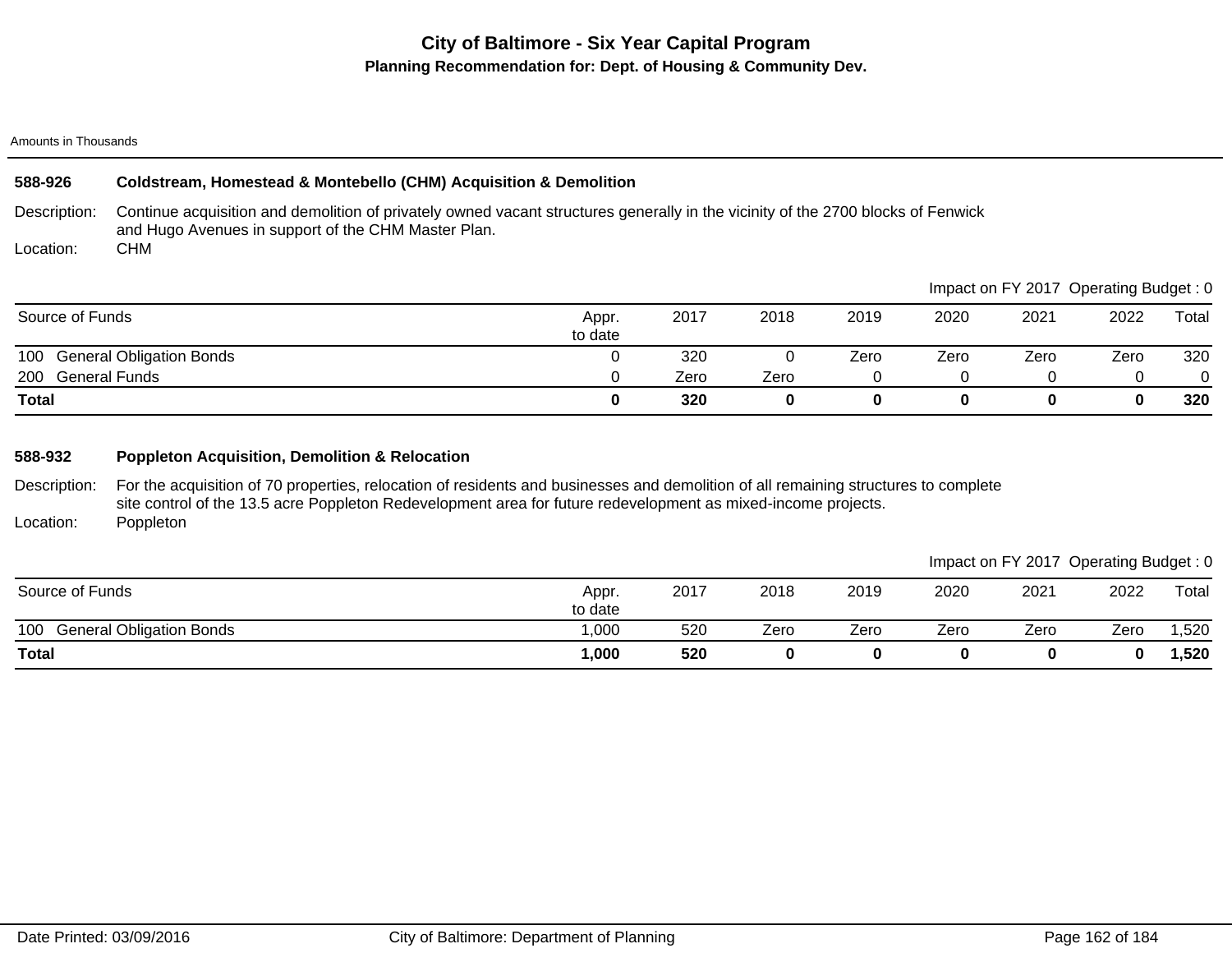#### Amounts in Thousands

### **588-935 Healthy Neighborhoods**

Description: Improve housing values in City's designated Healthy Neighborhoods.

Location: Various Locations

|                              |                  |      |      |      |      |      | Impact on FY 2017 Operating Budget: 0 |       |
|------------------------------|------------------|------|------|------|------|------|---------------------------------------|-------|
| Source of Funds              | Appr.<br>to date | 2017 | 2018 | 2019 | 2020 | 2021 | 2022                                  | Total |
| 100 General Obligation Bonds | 2,180            | 50   | 50   | 50   | 50   | 50   | 50                                    | 2,480 |
| 200 General Funds            | 750              | 700  | 700  | 700  | 700  | 700  | 700                                   | 4,950 |
| <b>Total</b>                 | 2,930            | 750  | 750  | 750  | 750  | 750  | 750                                   | 7,430 |

### **588-962 Northwest Neighborhood Improvements**

Description: Implement capital projects to benefit the economic and community development of neighborhoods in the One Mile Radius areas eligible for Pimlico Local Impact Aid

Location: One mile radius of the Pimlico Racetrack - Excluding Park Heights Master Plan

Impact on FY 2017 Operating Budget : 0

| Source of Funds                                    | Appr.<br>to date | 2017 | 2018 | 2019 | 2020 | 2021 | 2022 | Total |
|----------------------------------------------------|------------------|------|------|------|------|------|------|-------|
| 612<br>Pimlico Area Local Impact Aid - VLT Revenue |                  | 70   |      |      |      |      |      | 70    |
| <b>Total</b>                                       |                  | 70   |      |      |      | u    | o    | 70    |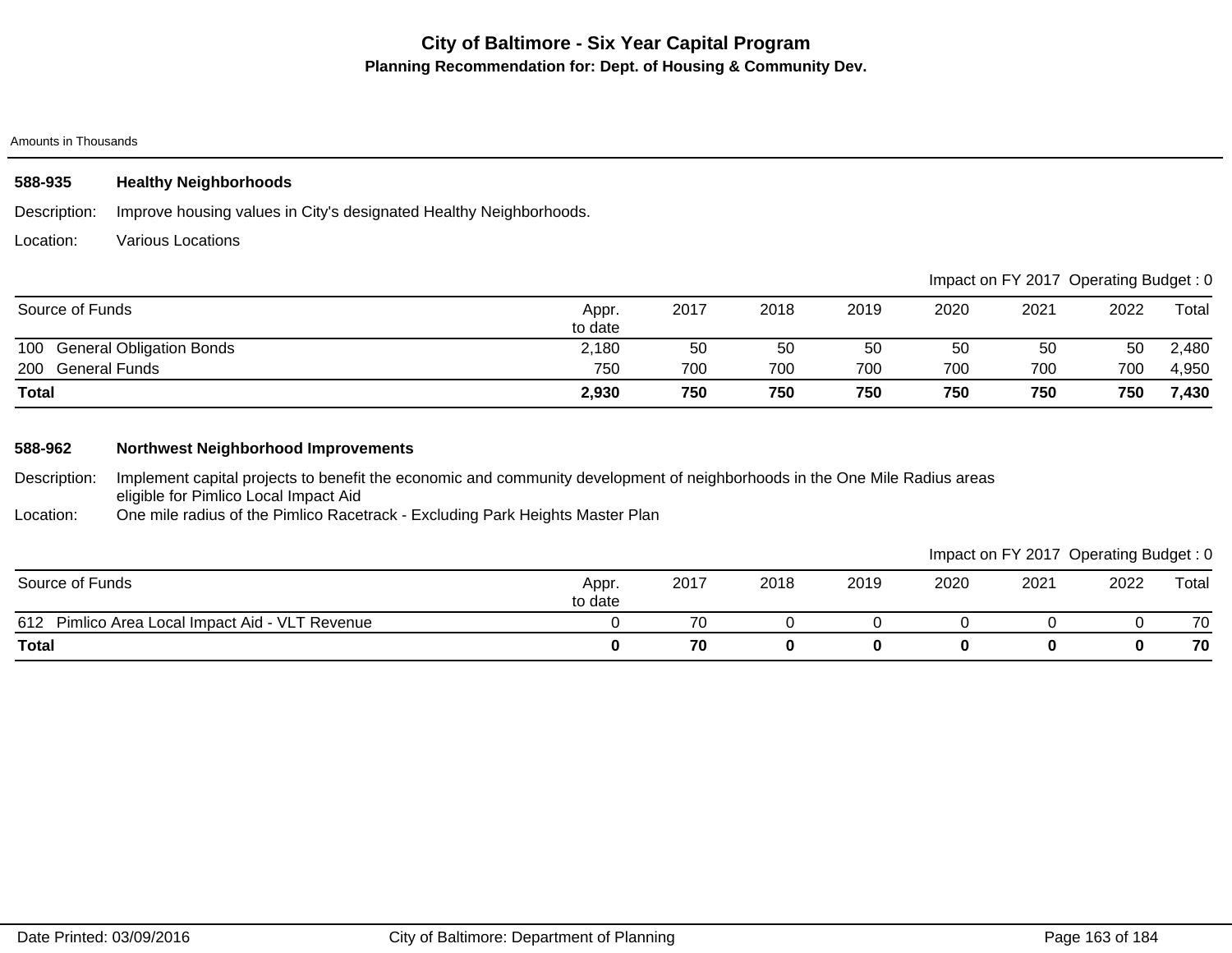#### Amounts in Thousands

## **588-963 Park Heights Redevelopment**

Description: Continue implementing the Park Heights Master Plan, with a focus on assembling land in the major redevelopment area.

#### Location: Park Heights Master Plan Area

|                                                 |                  |       |      |      |      | Impact on FY 2017 Operating Budget: 0 |      |        |
|-------------------------------------------------|------------------|-------|------|------|------|---------------------------------------|------|--------|
| Source of Funds                                 | Appr.<br>to date | 2017  | 2018 | 2019 | 2020 | 2021                                  | 2022 | Total  |
| 100 General Obligation Bonds                    | 204              |       |      |      |      |                                       |      | 204    |
| <b>State Race Track Grants</b><br>611           | 10,207           | 500   | 500  | 500  | 500  | 500                                   | 500  | 13,207 |
| 612 Pimlico Area Local Impact Aid - VLT Revenue | 3,335            | 3.655 |      |      | 0    |                                       |      | 6,990  |
| 990 Other Funds (Not Classified Above)          |                  | 2,000 |      |      |      |                                       |      | 2,000  |
| <b>Total</b>                                    | 13,746           | 6,155 | 500  | 500  | 500  | 500                                   | 500  | 22,401 |

### **588-965 O'Donnell Heights Infras (527-014)**

Description: Redevelop the functionally obsolete and blighted O'Donnell Heights public housing site into a mixed-income residential community by providing pre-development and infrastructure funds.

Location: O`Donnell Heights

## Impact on FY 2017 Operating Budget : 0

| Source of Funds                        | Appr.<br>to date | 2017 | 2018 | 2019 | 2020 | 2021 | 2022 | Total |
|----------------------------------------|------------------|------|------|------|------|------|------|-------|
| <b>General Obligation Bonds</b><br>100 | 319              |      |      |      |      |      |      | 319   |
| General Funds (HUR Eligible)<br>800    | 750              | Zero | Zero | Zero | Zero | Zero | Zero | 750   |
| <b>Total</b>                           | 069              |      | 0    |      |      |      |      | ,069  |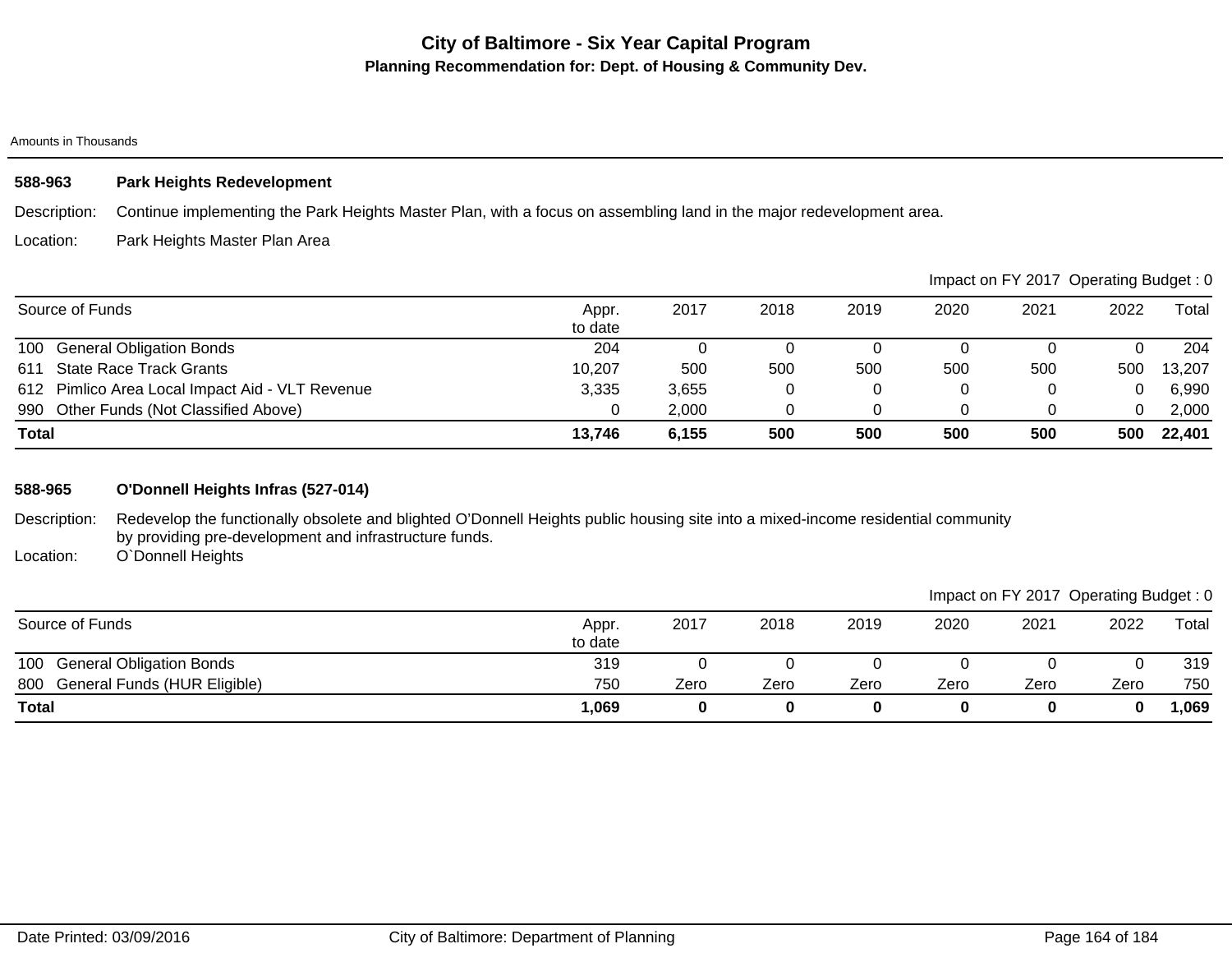#### Amounts in Thousands

| 588-967      | <b>Johnston Square</b>                                                                               |  |
|--------------|------------------------------------------------------------------------------------------------------|--|
| Description: | Acquisition, Relocation and Demolition throughout the Johnston Square Neighborhood.                  |  |
| Location:    | Hoffman Street to the North, Valley Street to the East, east-west alley north of Preston Street to t |  |
|              | Impact on EV 2017, Operating Budget : 0                                                              |  |

|                                        |                  |      |      |      |      |      | impact on F t ZOTT Operating Budget. U |       |
|----------------------------------------|------------------|------|------|------|------|------|----------------------------------------|-------|
| Source of Funds                        | Appr.<br>to date | 2017 | 2018 | 2019 | 2020 | 2021 | 2022                                   | Total |
| 100<br><b>General Obligation Bonds</b> |                  | 750  |      |      |      |      |                                        | 750   |
| <b>Total</b>                           |                  | 750  |      |      |      |      |                                        | 750   |

## **588-970 Urban Agriculture and Community Garden Infrastructure**

Description: Funds will be used to prepare sites and improve infrastructure required for the development of urban agriculture sites throughout the city.

Location: **Citywide** 

|                              |                  |      |      |      |      |      | Impact on FY 2017 Operating Budget: 0 |       |
|------------------------------|------------------|------|------|------|------|------|---------------------------------------|-------|
| Source of Funds              | Appr.<br>to date | 2017 | 2018 | 2019 | 2020 | 2021 | 2022                                  | Total |
| 100 General Obligation Bonds | 142              |      |      |      |      |      |                                       | 142   |
| 200 General Funds            |                  | 50   |      | 50   |      | 50   |                                       | 150   |
| <b>Total</b>                 | 142              | 50   | 0    | 50   |      | 50   | 0                                     | 292   |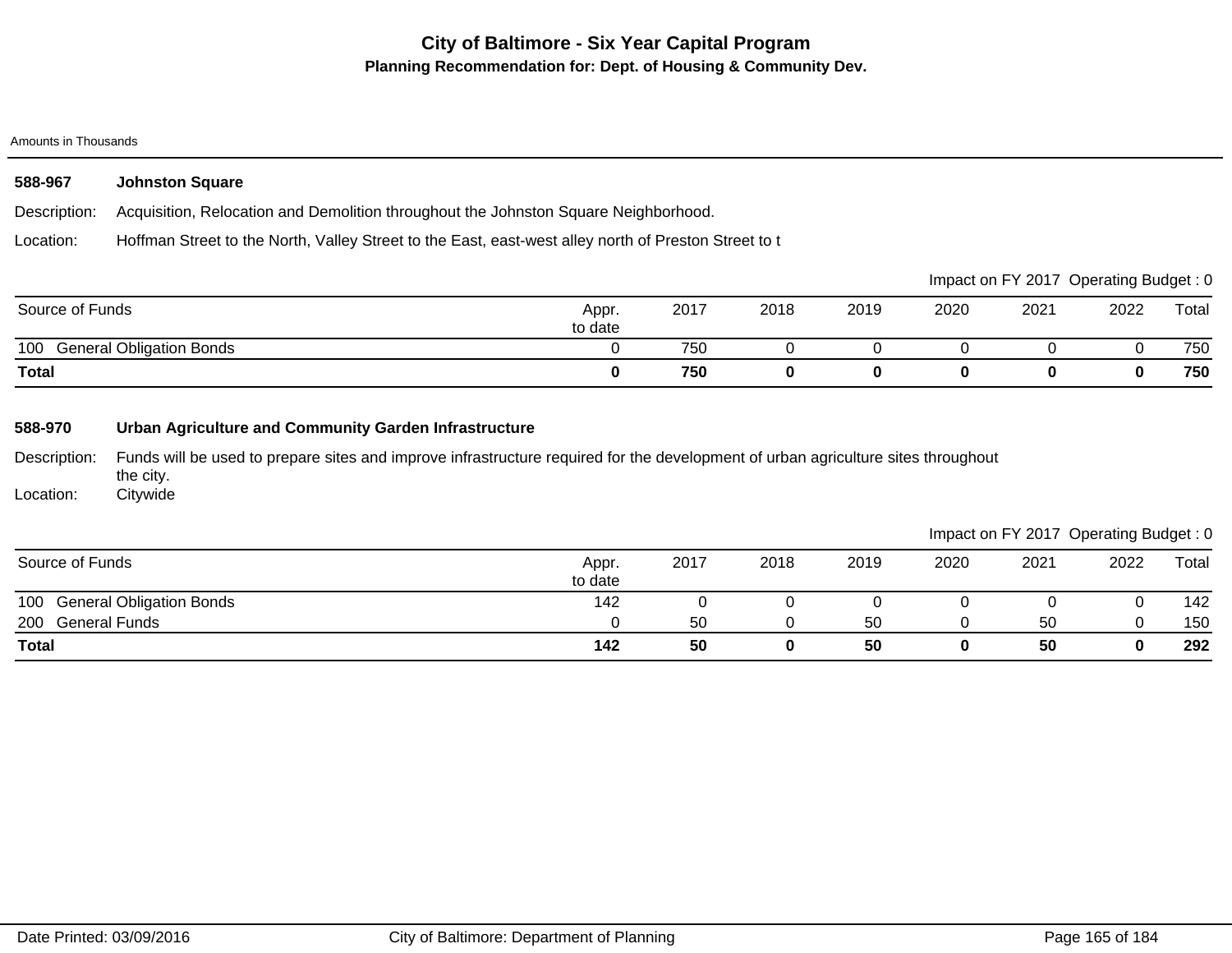Amounts in Thousands

## **588-971 Somerset Homes-Oldtown Mall (527-015)**

Description: This proposal supports the long term use of vacant and underutilized City land for urban agricultural production. Bond funds will provide matching grants for proposals to convert sites to agricultural production on properties identified as appropriate.

Location: Somerset Homes - Old Town Mall Development Area

|                                     |                  |      |      |      |      |      | Impact on FY 2017 Operating Budget: 0 |       |
|-------------------------------------|------------------|------|------|------|------|------|---------------------------------------|-------|
| Source of Funds                     | Appr.<br>to date | 2017 | 2018 | 2019 | 2020 | 2021 | 2022                                  | Total |
| General Funds (HUR Eligible)<br>800 |                  | Zero | Zero | Zero | Zero | Zero | Zero                                  |       |
| <b>Total</b>                        |                  |      |      |      |      |      |                                       | 0     |

### **588-975 Capital Administration**

Description: Administrative support for direct costs associated with the implementation and management of the capital budget for the Department of Housing and Community Development.

Location: **Citywide** 

### Impact on FY 2017 Operating Budget : 0

| Source of Funds                        | Appr.<br>to date | 2017 | 2018 | 2019 | 2020 | 2021 | 2022 | Total |
|----------------------------------------|------------------|------|------|------|------|------|------|-------|
| <b>General Obligation Bonds</b><br>100 | 600              | Zero | Zero | Zero | Zero | Zero | Zero | 600   |
| 200<br><b>General Funds</b>            |                  | 600  | 600  | 600  | 600  | 600  | 600  | 3,600 |
| <b>Total</b>                           | 600              | 600  | 600  | 600  | 600  | 600  | 600  | 4,200 |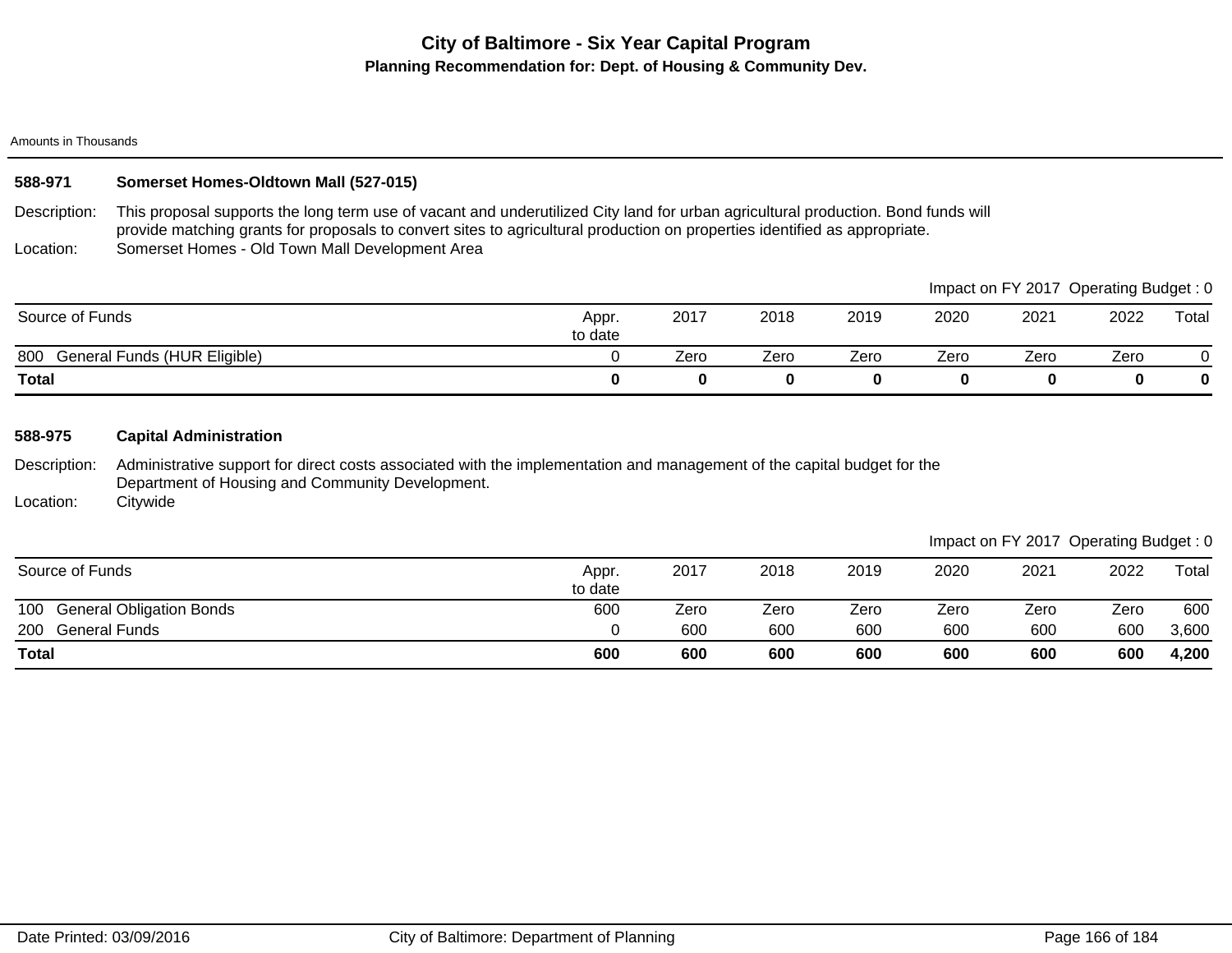#### Amounts in Thousands

| 588-979      | <b>East Baltimore Redevelopment</b>                                                                                                       |
|--------------|-------------------------------------------------------------------------------------------------------------------------------------------|
| Description: | Acquisition, demolition, and site improvements to public areas and rights of way within the 88-acre East Baltimore redevelopment<br>area. |
| Location:    | Middle East, Broadway, East Gay Street, Oliver and Johnston Square                                                                        |

|                                  |                  |       |       |       | Impact on FY 2017 Operating Budget: 0 |       |       |        |
|----------------------------------|------------------|-------|-------|-------|---------------------------------------|-------|-------|--------|
| Source of Funds                  | Appr.<br>to date | 2017  | 2018  | 2019  | 2020                                  | 2021  | 2022  | Total  |
| 690<br><b>Other State Funds</b>  | 5.000            | 5,000 | 5,000 | 5,000 | 5.000                                 | 5,000 | 5.000 | 35,000 |
| <b>Other State Funds</b><br>690  | 9,230            | Zero  | Zero  | Zero  | Zero                                  | Zero  | Zero  | 9,230  |
| 800 General Funds (HUR Eligible) | 1,561            | 0     | 0     |       |                                       |       |       | ,561   |
| 800 General Funds (HUR Eligible) | 812              |       |       |       |                                       |       |       | 812    |
| <b>Total</b>                     | 16,603           | 5,000 | 5,000 | 5,000 | 5,000                                 | 5,000 | 5,000 | 46,603 |

## **588-983 Demolition of Blighted Structures**

Description: Demolish individual properties to remove blight and support the Vacants to Values program. Properties are selected based on the condition of the property and the blighting impact on adjacent properties.

Location: **Citywide** 

|                                        |                  |       |       |       |       | Impact on FY 2017 Operating Budget: 0 |       |        |
|----------------------------------------|------------------|-------|-------|-------|-------|---------------------------------------|-------|--------|
| Source of Funds                        | Appr.<br>to date | 2017  | 2018  | 2019  | 2020  | 2021                                  | 2022  | Total  |
| 100 General Obligation Bonds           |                  | 2,000 | 900   | 900   | 2,000 | 2,000                                 | 2,000 | 9,800  |
| 200 General Funds                      |                  | Zero  |       |       | 0     |                                       |       | 0      |
| 503 Community Development Block Grants | ,158             | 574   | 574   | 574   | 574   | 574                                   | 574   | 4,602  |
| <b>Total</b>                           | 1,158            | 2,574 | 1,474 | 1,474 | 2,574 | 2,574                                 | 2,574 | 14,402 |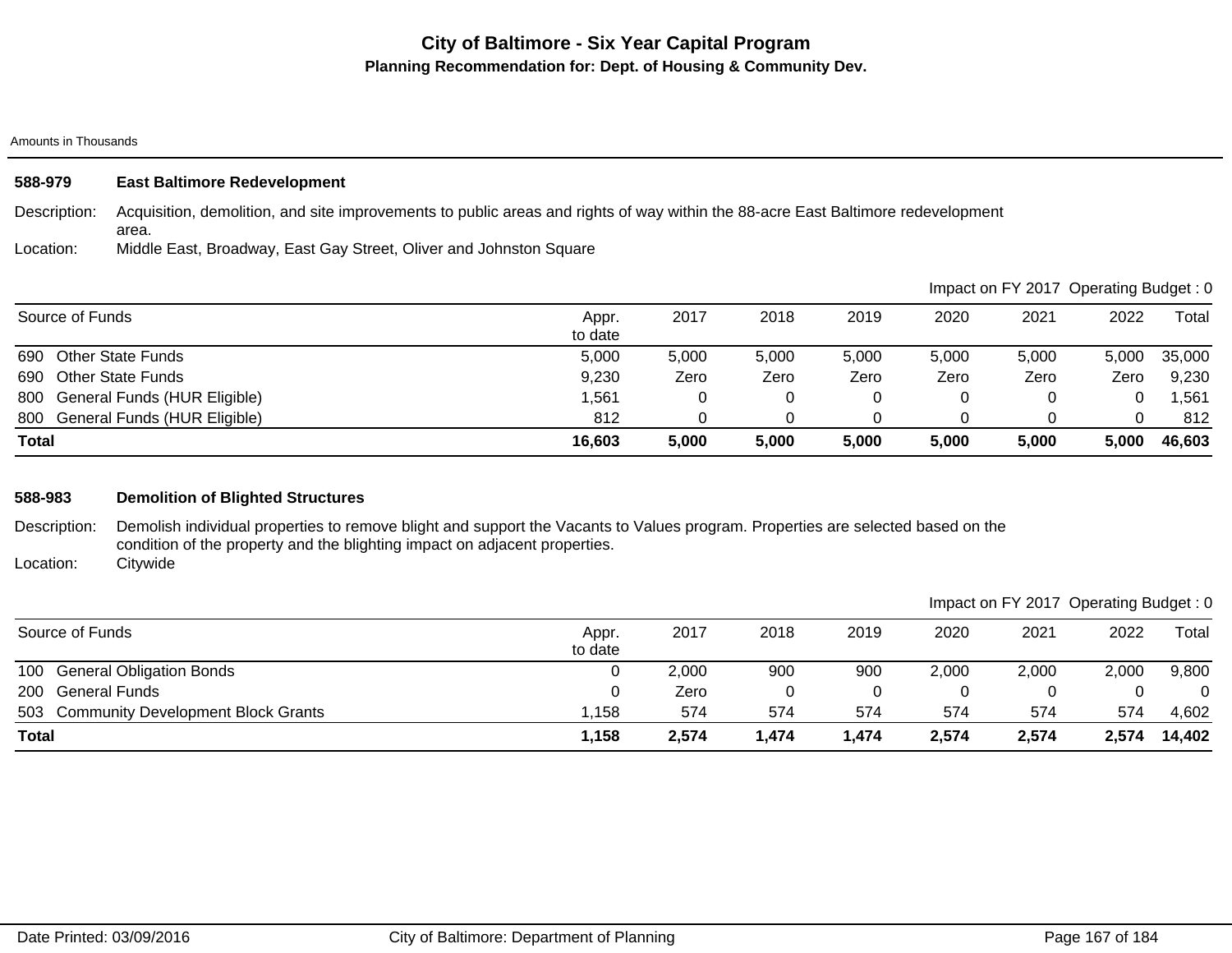Amounts in Thousands

# **588-985 Housing Development**

Description: Support affordable housing development across the City.

Location: **Citywide** 

|              |                                                      |                  |       |       |       | Impact on FY 2017 Operating Budget: 0 |       |       |        |  |
|--------------|------------------------------------------------------|------------------|-------|-------|-------|---------------------------------------|-------|-------|--------|--|
|              | Source of Funds                                      | Appr.<br>to date | 2017  | 2018  | 2019  | 2020                                  | 2021  | 2022  | Total  |  |
|              | 100 General Obligation Bonds                         | 98               |       |       |       |                                       |       |       | 98     |  |
|              | 503 Community Development Block Grants               | 3,500            | 2,500 |       |       | 0                                     |       | 0     | 6,000  |  |
|              | 901 Sale of City Real Property                       |                  | 900   | 900   | 900   | 900                                   | 900   | 900   | 5,400  |  |
|              | 904 Urban Development Action Grant (UDAG) Repayments |                  | .500  | 3,000 | 3,000 | 3,000                                 | 3,000 | 3,000 | 16,500 |  |
|              | 990 Other Funds (Not Classified Above)               |                  | .500  |       |       |                                       |       | 0     | 1,500  |  |
| <b>Total</b> |                                                      | 3,598            | 6,400 | 3,900 | 3.900 | 3,900                                 | 3,900 | 3.900 | 29,498 |  |

## **588-986 Housing Repair Assistance Programs**

Description: Location: Provide existing homeowners with assistance for emergency repairs to their residence. Applications are accepted through referrals from the Mayor's Office, City Council, Community Action Centers and neighborhood associations. **Citywide** 

|                                        |                  |       |      |       |        | Impact on FY 2017 Operating Budget: 0 |      |        |
|----------------------------------------|------------------|-------|------|-------|--------|---------------------------------------|------|--------|
| Source of Funds                        | Appr.<br>to date | 2017  | 2018 | 2019  | 2020   | 2021                                  | 2022 | Total  |
| 100<br><b>General Obligation Bonds</b> |                  |       | 450  | 425   | 900    | 900                                   | 900  | 3,575  |
| 503 Community Development Block Grants |                  | 2,500 | ,000 | 1,000 | ,000   | 1,000                                 | ,000 | 7,500  |
| 590 Other Federal Funds                | 35               |       |      |       |        |                                       |      | 35     |
| <b>Total</b>                           | 35               | 2,500 | ,450 | 1.425 | 900, ا | 1,900                                 | ,900 | 11,110 |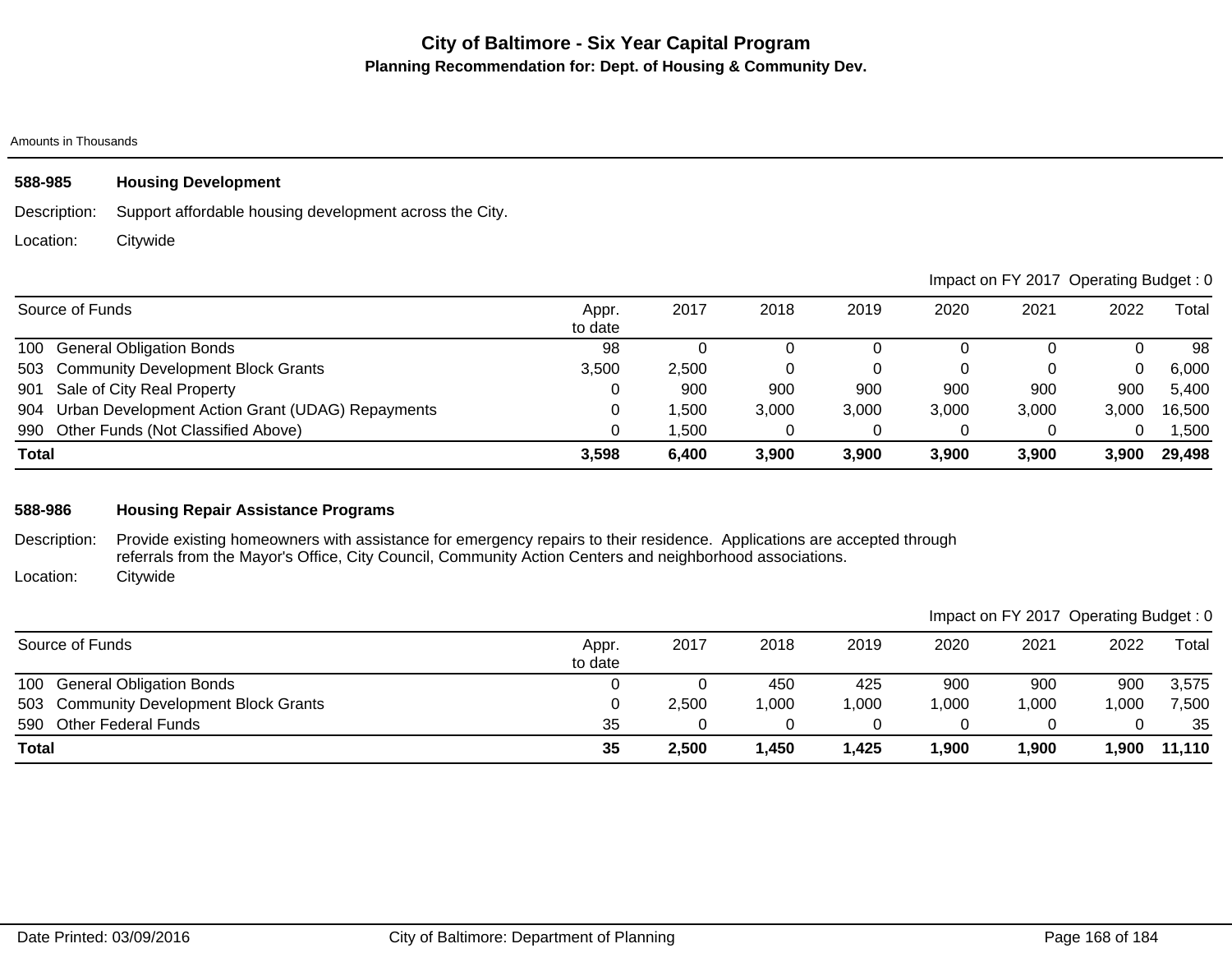Amounts in Thousands

| 588-989                   | <b>Loan Repayment</b>                                                                                                                                                                                     |                  |       |       |       |       |                                       |       |        |
|---------------------------|-----------------------------------------------------------------------------------------------------------------------------------------------------------------------------------------------------------|------------------|-------|-------|-------|-------|---------------------------------------|-------|--------|
| Description:<br>Location: | Funds are required for repayment of debt service on the Department of Housing and Urban Development 108 loans that fund<br>community and economic development initiatives.<br>Citywide                    |                  |       |       |       |       |                                       |       |        |
|                           |                                                                                                                                                                                                           |                  |       |       |       |       | Impact on FY 2017 Operating Budget: 0 |       |        |
| Source of Funds           |                                                                                                                                                                                                           | Appr.<br>to date | 2017  | 2018  | 2019  | 2020  | 2021                                  | 2022  | Total  |
|                           | 503 Community Development Block Grants                                                                                                                                                                    | 0                | 2,687 | 2,644 | 1,627 | 1,567 | ,505                                  | 1,442 | 11,472 |
| <b>Total</b>              |                                                                                                                                                                                                           | 0                | 2,687 | 2,644 | 1,627 | 1,567 | 1,505                                 | 1,442 | 11,472 |
| 588-996                   | <b>Stabilization of City Owned Properties</b>                                                                                                                                                             |                  |       |       |       |       |                                       |       |        |
| Description:              | Stabilize City-owned properties slated for disposition to preserve structural integrity and/or historical value, to avoid potential<br>full/partial collapse and to mitigate damage to adjacent property. |                  |       |       |       |       |                                       |       |        |

Location: **Citywide** 

| Impact on FY 2017 Operating Budget: 0 |
|---------------------------------------|
|                                       |

| Source of Funds                        | Appr.<br>to date | 2017 | 2018 | 2019 | 2020 | 2021 | 2022 | Total |
|----------------------------------------|------------------|------|------|------|------|------|------|-------|
| <b>General Obligation Bonds</b><br>100 |                  | 750  | 300  | 175  | 200  | 200  | 200  | .825  |
| 200<br><b>General Funds</b>            |                  | Zero |      |      |      |      |      |       |
| <b>Total</b>                           |                  | 750  | 300  | 175  | 200  | 200  | 200  | 1,825 |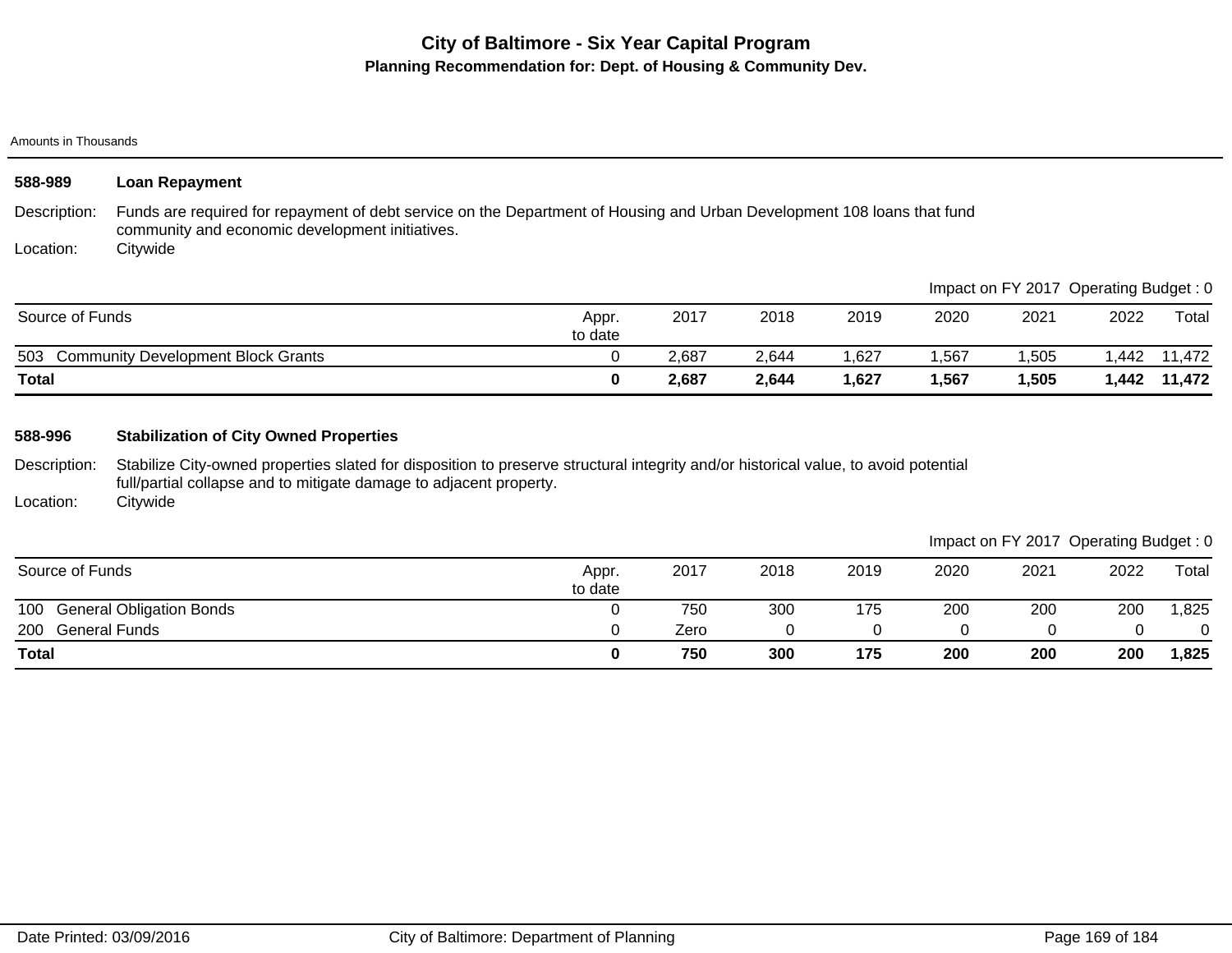#### Amounts in Thousands

## **601-007 Commercial Revitalization - Belair Edison (527-008)**

Description: Repair and restore the aging infrastructure between Erdman, Frankford, and Fleetwood Avenues. The goals of the project include increasing pedestrian safety, increasing foot traffic, and improving the perception of the commercial corridor. Belair Edison

Location:

| <b>Total</b>                        |                  |      |      |      |      | 0                                      |      | 0     |
|-------------------------------------|------------------|------|------|------|------|----------------------------------------|------|-------|
| General Funds (HUR Eligible)<br>800 |                  | Zero | Zero | Zero | Zero |                                        |      |       |
| Source of Funds                     | Appr.<br>to date | 2017 | 2018 | 2019 | 2020 | 2021                                   | 2022 | Total |
|                                     |                  |      |      |      |      | Impact on FY 2017 Operating Budget : 0 |      |       |

### **601-010 Commercial Revitalization - Waverly, Greenmount, Eager to 28th Street (527-009)**

Description: As part of the Mayor's LINCS Initiative, this project will replace sidewalks along Greenmount Ave from 29th St to 35th St so as to restore the aging infrastructure and increasing "foot traffic" to the Main Street business corridor.

Location: 2900-3500 Greenmount Avenue

|                                  |                  |      |      |      |      | Impact on FY 2017 Operating Budget: 0 |      |       |
|----------------------------------|------------------|------|------|------|------|---------------------------------------|------|-------|
| Source of Funds                  | Appr.<br>to date | 2017 | 2018 | 2019 | 2020 | 2021                                  | 2022 | Total |
| 100 General Obligation Bonds     | 200              |      |      |      |      |                                       |      | 200   |
| 800 General Funds (HUR Eligible) | 35               | Zero | Zero | Zero |      |                                       |      | 35    |
| <b>Total</b>                     | 235              |      |      |      |      |                                       |      | 235   |

 $\blacksquare$ Impact on  $\blacksquare$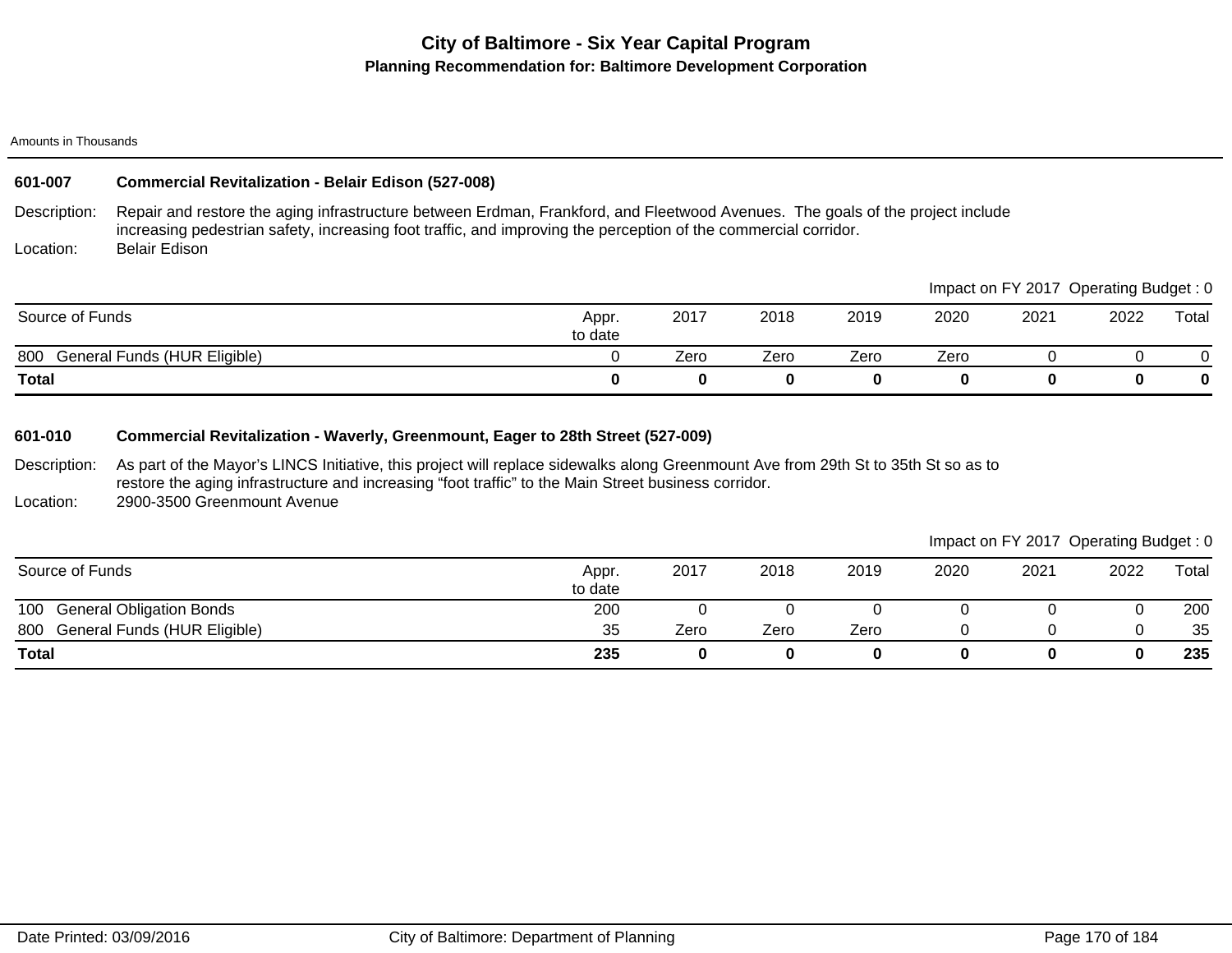#### Amounts in Thousands

## **601-013 Citywide Facade Improvements**

Description: Project aims to improve the appearance of building facades in designated commercial revitalization districts.

Location: **Citywide** 

|                                        |                  |      |      |      |      |      | Impact on FY 2017 Operating Budget: 0 |       |
|----------------------------------------|------------------|------|------|------|------|------|---------------------------------------|-------|
| Source of Funds                        | Appr.<br>to date | 2017 | 2018 | 2019 | 2020 | 2021 | 2022                                  | Total |
| <b>General Obligation Bonds</b><br>100 | 350              | 260  | 500  | 500  | 500  | 500  | 500                                   | 3,110 |
| <b>Total</b>                           | 350              | 260  | 500  | 500  | 500  | 500  | 500                                   | 3,110 |

## **601-014 Lombard & Calvert Streets Streetscaping**

Description: Location: Reconstruct and landscape sidewalks along the north side of Lombard Street between Calvert and Grant Streets and the west side of Calvert Street between Lombard and Redwood Streets. Includes decorative paving, decorative lighting, and greening. Lombard and Calvert Streets

|                                     |                  |      |      |      |      | Impact on FY 2017 Operating Budget: 0 |      |       |
|-------------------------------------|------------------|------|------|------|------|---------------------------------------|------|-------|
| Source of Funds                     | Appr.<br>to date | 2017 | 2018 | 2019 | 2020 | 2021                                  | 2022 | Total |
| General Funds (HUR Eligible)<br>800 |                  |      |      | Zero | 500  |                                       |      | 500   |
| <b>Total</b>                        |                  |      |      |      | 500  |                                       |      | 500   |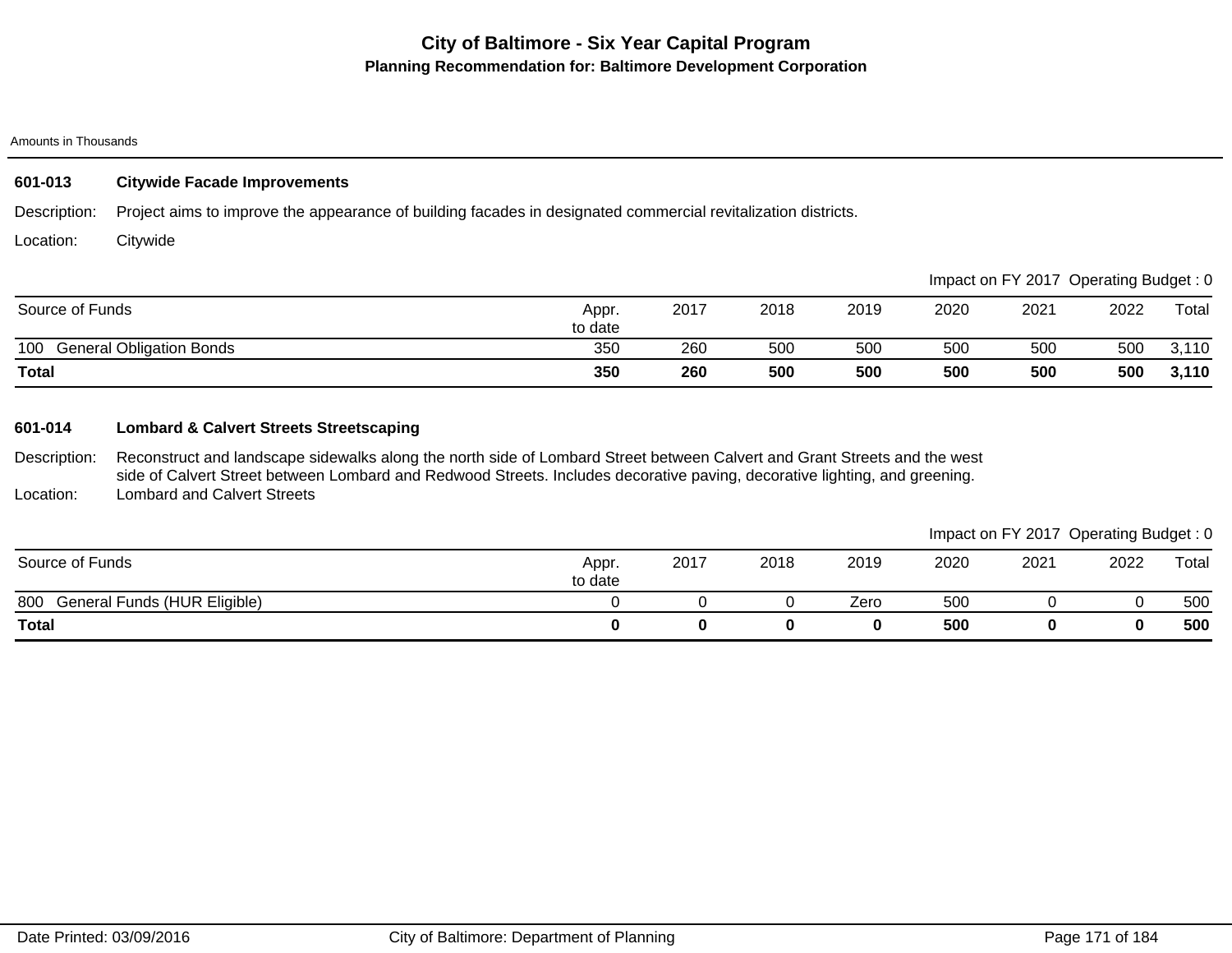#### Amounts in Thousands

| 601-022                                                                                             | <b>Westside - Historic Property Stabilization</b>                                                                                                                                    |   |       |                |               |       |       |                                       |                                            |
|-----------------------------------------------------------------------------------------------------|--------------------------------------------------------------------------------------------------------------------------------------------------------------------------------------|---|-------|----------------|---------------|-------|-------|---------------------------------------|--------------------------------------------|
| Description:                                                                                        | Stabilize historic properties located in Westside Downtown by restoring and preserving the historical components on building<br>exteriors and encouraging private sector investment. |   |       |                |               |       |       |                                       |                                            |
| Location:                                                                                           | Westside                                                                                                                                                                             |   |       |                |               |       |       |                                       |                                            |
|                                                                                                     |                                                                                                                                                                                      |   |       |                |               |       |       | Impact on FY 2017 Operating Budget: 0 |                                            |
| $\bigcap_{i=1}^n A_i$ and $\bigcap_{i=1}^n A_i$ and $\bigcap_{i=1}^n A_i$ and $\bigcap_{i=1}^n A_i$ |                                                                                                                                                                                      | . | 0.017 | $\sim\sim\sim$ | $\sim$ $\sim$ | 0.000 | 0.001 | $\sim$                                | $\mathbf{r}$ . $\mathbf{r}$ . $\mathbf{r}$ |

| <b>Total</b>                           | 500     | 3,500 | 500  | 500  | 500  |      |      | 5,500 |
|----------------------------------------|---------|-------|------|------|------|------|------|-------|
| Sale of City Real Property<br>901      |         | 3,000 |      |      |      |      | ∩    | 3,000 |
| <b>General Funds</b><br>200            |         | Zero  | 500  | Zero | Zero |      |      | 500   |
| <b>General Obligation Bonds</b><br>100 | 500     | 500   | Zero | 500  | 500  |      |      | 2,000 |
|                                        | to date |       |      |      |      |      |      |       |
| Source of Funds                        | Appr.   | 2017  | 2018 | 2019 | 2020 | 2021 | 2022 | Total |

### **601-024 Public Market Improvements**

Description: Implement capital improvements to the markets to enable them to provide customers with fresh food options. Many of the markets are in need of upgrades to equipment and buildings to enable the markets to offer fresher product. **Citywide** 

Location:

|                                        |                  |      |      |      |      | Impact on FY 2017 Operating Budget: 0 |      |        |
|----------------------------------------|------------------|------|------|------|------|---------------------------------------|------|--------|
| Source of Funds                        | Appr.<br>to date | 2017 | 2018 | 2019 | 2020 | 2021                                  | 2022 | Total  |
| 100<br><b>General Obligation Bonds</b> |                  | 350  | 250  | 250  | 250  | 250                                   | 250  | ,600   |
| <b>Total</b>                           |                  | 350  | 250  | 250  | 250  | 250                                   | 250  | 600, ا |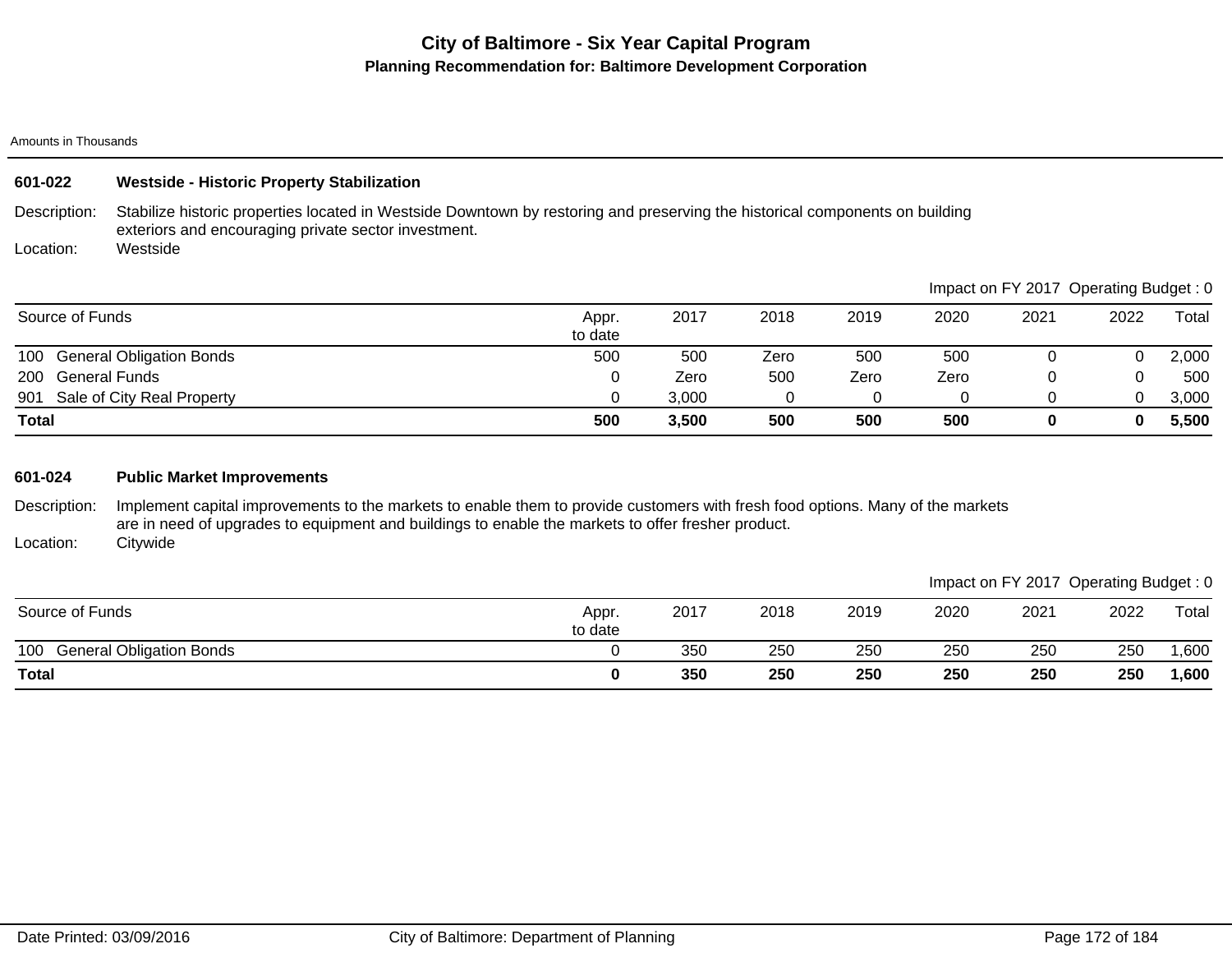#### Amounts in Thousands

### **601-025 Commercial Corridor Blighted Property Demolition**

Description: Demolish strategic properties to remove blight and encourage investment as part of broader commercial revitalization plans along corridors such as Pennsylvania Avenue, Fayette Street and Washington Boulevard.

Location: **Citywide** 

|                      |                  |      |      |      |      | Impact on FY 2017 | Operating Budget: 0 |       |
|----------------------|------------------|------|------|------|------|-------------------|---------------------|-------|
| Source of Funds      | Appr.<br>to date | 2017 | 2018 | 2019 | 2020 | 2021              | 2022                | Total |
| 200<br>General Funds |                  | Zero | Zero | Zero | Zero |                   |                     |       |
| <b>Total</b>         |                  |      |      |      |      |                   |                     | 0     |

### **601-033 Liberty Heights Corridor Improvements**

Description: Location: As part of the Mayor's LINCS Initiative, this project entails improvements along the Liberty Heights Corridor (LHC) in order to leverage development opportunities identified in the LHC Comprehensive Real Estate and Economic Development Assessment. 3200-6000 blks Liberty Heights

|                                        |                  |      |      |      |      |      | Impact on FY 2017 Operating Budget: 0 |       |
|----------------------------------------|------------------|------|------|------|------|------|---------------------------------------|-------|
| Source of Funds                        | Appr.<br>to date | 2017 | 2018 | 2019 | 2020 | 2021 | 2022                                  | Total |
| 100<br><b>General Obligation Bonds</b> | 750              | 750  |      |      |      |      |                                       | ,500  |
| <b>Total</b>                           | 750              | 750  |      |      |      |      |                                       | ,500  |

### **601-034 Brooklyn Commercial Area Improvements**

Description: Implement Brooklyn commercial area plan, including acquiring properties along the struggling commercial gateway to jump start private interest and investment in the community.

Location: 100-1400 blks E. Patapsco Ave, 3400-4000 blks Hanover Street, 3400-4000 blks Potee Street

|                                     |                  |      |      |      |      |      | Impact on FY 2017 Operating Budget: 0 |       |
|-------------------------------------|------------------|------|------|------|------|------|---------------------------------------|-------|
| Source of Funds                     | Appr.<br>to date | 2017 | 2018 | 2019 | 2020 | 2021 | 2022                                  | Total |
| 800<br>General Funds (HUR Eligible) |                  |      | 350  | 350  | 350  |      | 830                                   | ,880  |
| <b>Total</b>                        |                  |      | 350  | 350  | 350  |      | 830                                   | 1,880 |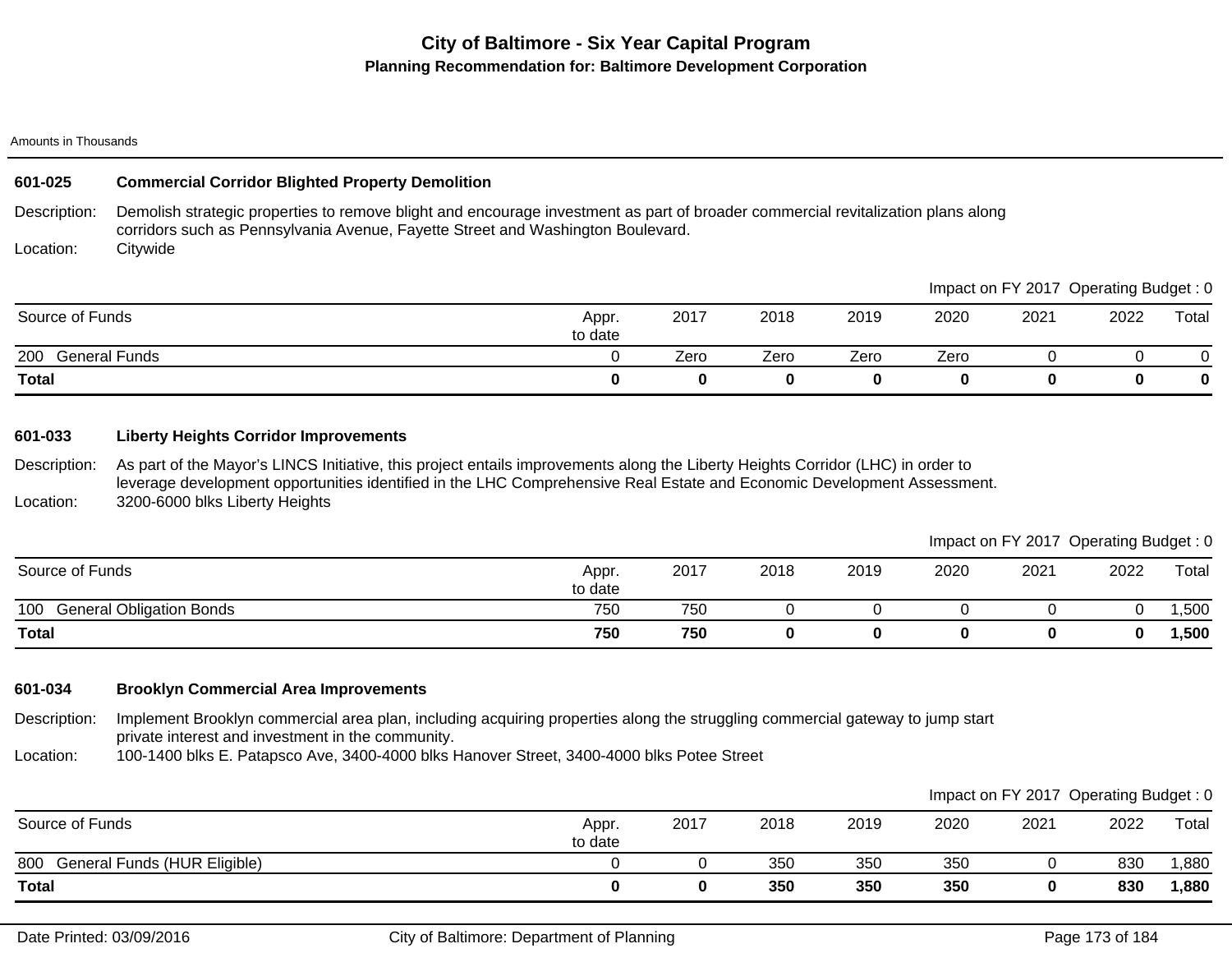#### Amounts in Thousands

| 601-046         | <b>Southwest Plan Implementation</b>                                                                                                                                                                                                                        |                  |          |      |      |       |       |                                       |       |
|-----------------|-------------------------------------------------------------------------------------------------------------------------------------------------------------------------------------------------------------------------------------------------------------|------------------|----------|------|------|-------|-------|---------------------------------------|-------|
| Description:    | The Plan Implementation will not only be beneficial to the existing residents and businesses that are in the neighborhood, it will<br>also make the area more competitive thereby increasing the city's tax and employment base.                            |                  |          |      |      |       |       |                                       |       |
| Location:       | Southwest Baltimore                                                                                                                                                                                                                                         |                  |          |      |      |       |       |                                       |       |
|                 |                                                                                                                                                                                                                                                             |                  |          |      |      |       |       | Impact on FY 2017 Operating Budget: 0 |       |
| Source of Funds |                                                                                                                                                                                                                                                             | Appr.<br>to date | 2017     | 2018 | 2019 | 2020  | 2021  | 2022                                  | Total |
| 100             | <b>General Obligation Bonds</b>                                                                                                                                                                                                                             | 0                | $\Omega$ | 250  | 750  | 750   | 0     | $\Omega$                              | 1,750 |
| <b>Total</b>    |                                                                                                                                                                                                                                                             | 0                | $\bf{0}$ | 250  | 750  | 750   | 0     | 0                                     | 1,750 |
| 601-052         | Inner Harbor - Rash Field                                                                                                                                                                                                                                   |                  |          |      |      |       |       |                                       |       |
| Description:    | Rebuild Rash Field into a marquee waterfront park for residents and visitors of all ages. The park will be redesigned for a<br>combination of recreational, educational and active programming experiences to encourage year-round activation of the space. |                  |          |      |      |       |       |                                       |       |
| Location:       | Inner Harbor                                                                                                                                                                                                                                                |                  |          |      |      |       |       |                                       |       |
|                 |                                                                                                                                                                                                                                                             |                  |          |      |      |       |       | Impact on FY 2017 Operating Budget: 0 |       |
| Source of Funds |                                                                                                                                                                                                                                                             | Appr.<br>to date | 2017     | 2018 | 2019 | 2020  | 2021  | 2022                                  | Total |
| 100             | <b>General Obligation Bonds</b>                                                                                                                                                                                                                             | 0                | 4,500    | Zero | 0    | 1,225 | 2,000 | 0                                     | 7,725 |
| 200             | <b>General Funds</b>                                                                                                                                                                                                                                        | 0                | 0        | 0    | 0    | 750   | 0     | 0                                     | 750   |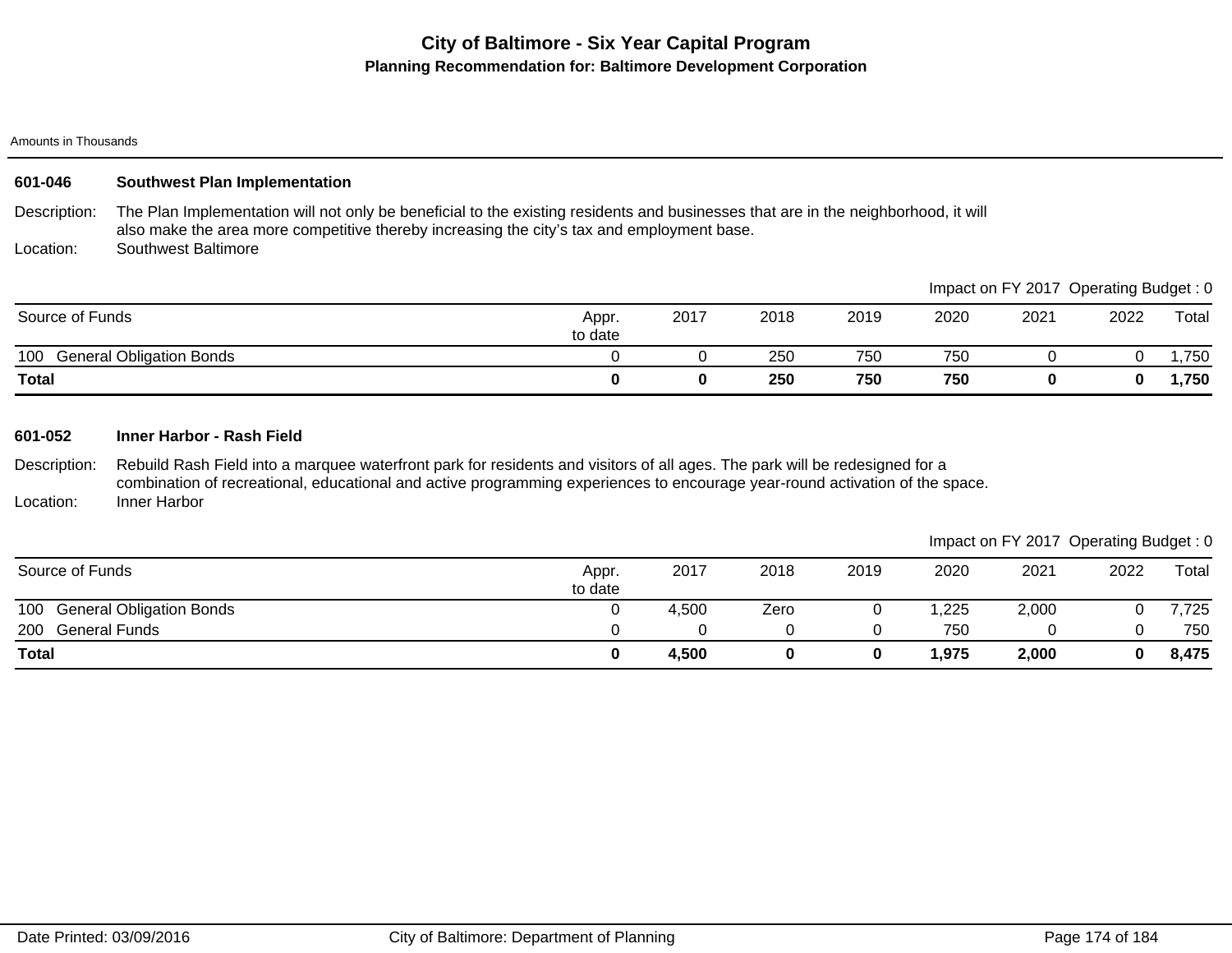#### Amounts in Thousands

### **601-053 Inner Harbor - Infrastructure Surface Improvements**

Description: Upgrade and improve the aging infrastructure around the Inner Harbor: new light fixtures, electrical upgrades, dock and marina improvement, replacement of crumbling bricks, and raising the grade to accommodate ADA regulations.

Location: Inner Harbor

| <b>State Stimulus</b><br>359<br><b>Total</b> | 500              | 2,000<br>2,500 | 500  | 500  | 500  | 500  | 500                                   | 2,000<br>5,500 |
|----------------------------------------------|------------------|----------------|------|------|------|------|---------------------------------------|----------------|
| <b>General Obligation Bonds</b><br>100       | 500              | 500            | 500  | 500  | 500  | 500  | 500                                   | 3,500          |
| Source of Funds                              | Appr.<br>to date | 2017           | 2018 | 2019 | 2020 | 2021 | 2022                                  | Total          |
|                                              |                  |                |      |      |      |      | Impact on FY 2017 Operating Budget: 0 |                |

### **601-058 Jonestown (527-039)**

Description: Location: This project is part of the Mayor's LINCS Initiative. Implementation of the Jonestown Vision Plan to include: park enhancements, street trees, lighting, public art, traffic calming and support for redevelopment of various sites in the area. Jonestown

|                                  |                  |      |      |      |      | Impact on FY 2017 Operating Budget: 0 |      |       |
|----------------------------------|------------------|------|------|------|------|---------------------------------------|------|-------|
| Source of Funds                  | Appr.<br>to date | 2017 | 2018 | 2019 | 2020 | 2021                                  | 2022 | Total |
| 100 General Obligation Bonds     | 200              |      |      |      |      |                                       |      | 200   |
| 800 General Funds (HUR Eligible) |                  | Zero | Zero |      |      |                                       |      |       |
| <b>Total</b>                     | 200              |      | 0    |      |      |                                       |      | 200   |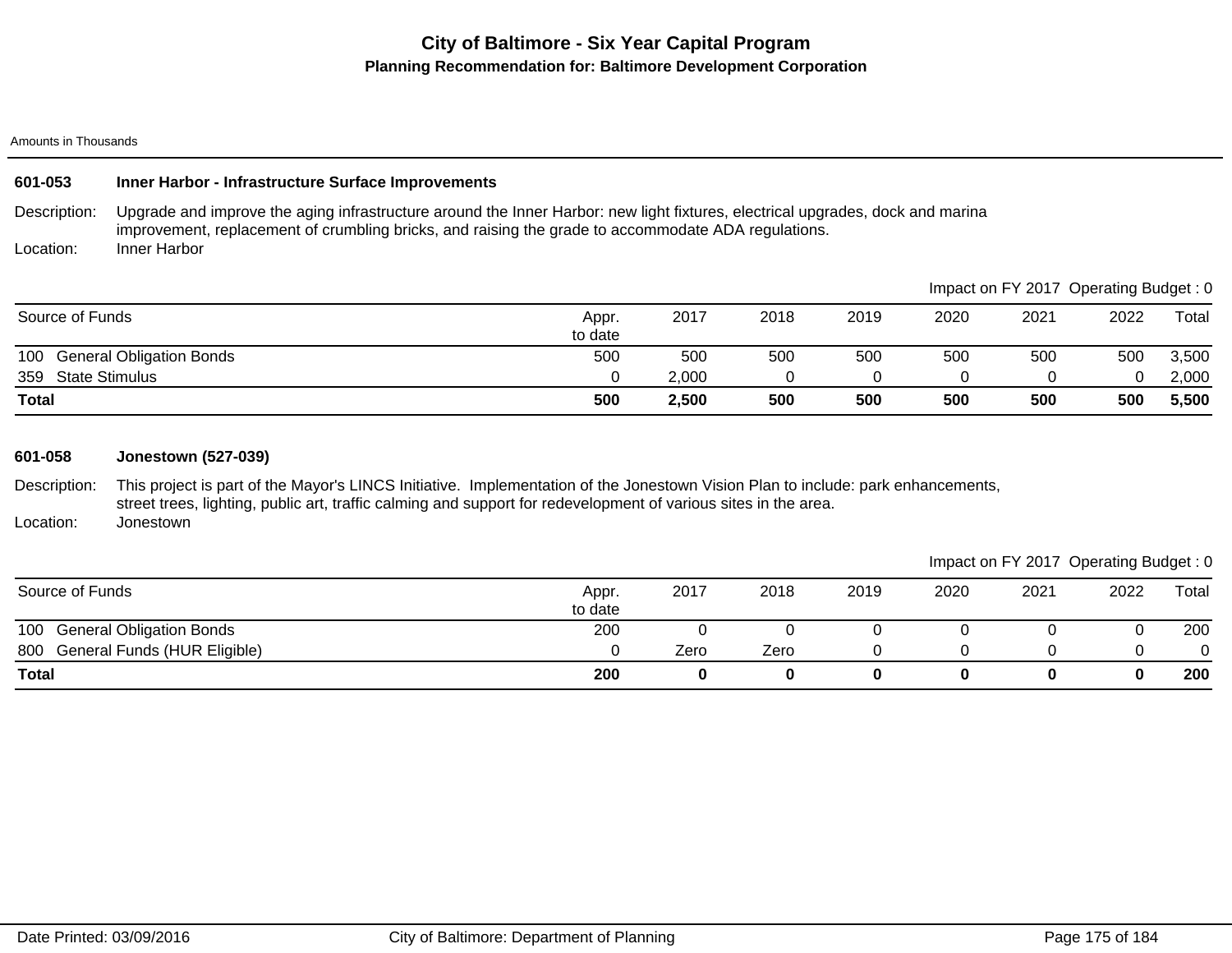#### Amounts in Thousands

| 601-060 | <b>Business Park Upgrades</b> |
|---------|-------------------------------|
|---------|-------------------------------|

Description: Park upgrades utilizes capital improvements within our business parks in order to remain competitive in attracting new business and retaining existing businesses in our industrial parks.

Location: Holabird, Carroll Camden, Seton, Crossroads, Park Circle

|                                        |                  |      |      |      |      |      | Impact on FY 2017 Operating Budget: 0 |                        |
|----------------------------------------|------------------|------|------|------|------|------|---------------------------------------|------------------------|
| Source of Funds                        | Appr.<br>to date | 2017 | 2018 | 2019 | 2020 | 2021 | 2022                                  | $\tau$ <sub>otal</sub> |
| <b>General Obligation Bonds</b><br>100 | 250              | 250  | 500  | 500  | 300  | 300  | 300                                   | 2,400                  |
| <b>Total</b>                           | 250              | 250  | 500  | 500  | 300  | 300  | 300                                   | 2,400                  |

### **601-061 Infrastructure Upgrades: Russell, Bayard, Worcester**

Description: Reconstruct roadways and sidewalks, install traffic signals, signage, lighting and landscape and streetscape elements, and reconfigure utilities and communication lines to accommodate both current and future needs.

Location: Russell, Bayard, Worchester, Warner

613 Casino Area Local Impact Aid - VLT Revenue **4,000** 500 1,500 0 0 0 0 0 6,000 **Total 4,000 500 1,500 0 0 0 0 6,000** Source of Funds **Appr.** Appr. **Appr.** Appr. **Appr.** Appr. **Appr.** Appr. **Appr.** Appr. to date 2017 2018 2019 2020 2021 2022 Total Impact on FY 2017 Operating Budget : 0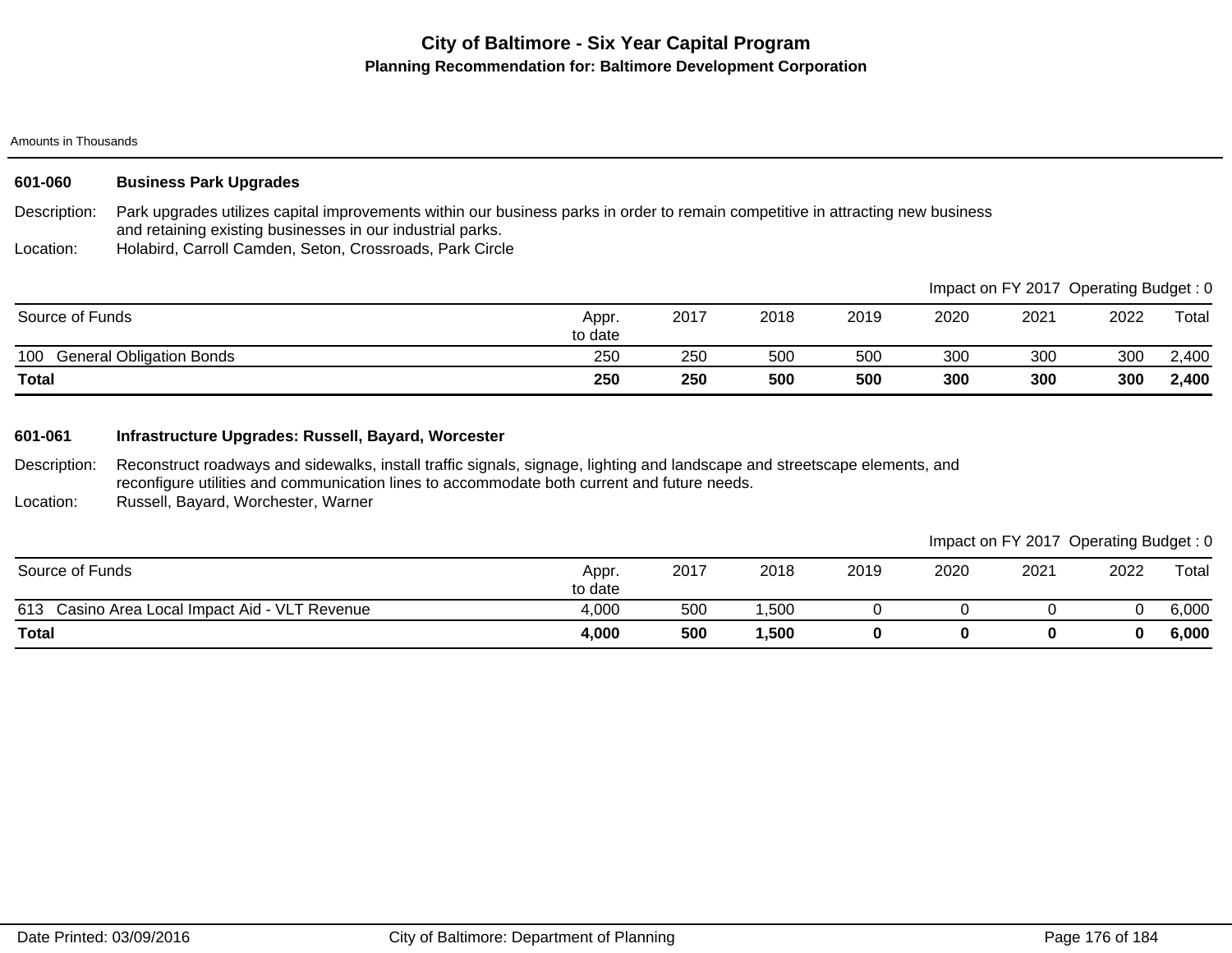#### Amounts in Thousands

| 601-063                   | <b>Lexington Market</b>                                                                                                                                                       |                  |       |       |       |       |       |                                       |       |
|---------------------------|-------------------------------------------------------------------------------------------------------------------------------------------------------------------------------|------------------|-------|-------|-------|-------|-------|---------------------------------------|-------|
| Description:<br>Location: | This project will focus on capital improvements and merchandising upgrades which is necessitated by obsolete infrastructure,<br>declining foot traffic.<br>400 W Lexington St |                  |       |       |       |       |       |                                       |       |
|                           |                                                                                                                                                                               |                  |       |       |       |       |       | Impact on FY 2017 Operating Budget: 0 |       |
| Source of Funds           |                                                                                                                                                                               | Appr.<br>to date | 2017  | 2018  | 2019  | 2020  | 2021  | 2022                                  | Total |
| 100                       | <b>General Obligation Bonds</b>                                                                                                                                               | 1,000            | 1,000 | 1,250 | 1,000 | 1,500 | 1,150 | 1,750                                 | 8,650 |
| 200                       | <b>General Funds</b>                                                                                                                                                          | 0                | 0     | 0     | 0     | 0     | 350   | 0                                     | 350   |
| <b>Total</b>              |                                                                                                                                                                               | 1,000            | 1,000 | 1,250 | 1,000 | 1,500 | 1,500 | 1,750                                 | 9,000 |
| 601-064                   | <b>Innovation Fund</b>                                                                                                                                                        |                  |       |       |       |       |       |                                       |       |
| Description:              | The Innovation Fund involves revolving loan funds for use by Baltimore City's technology industry and allows for business and job<br>growth in Baltimore City's economy.      |                  |       |       |       |       |       |                                       |       |
| Location:                 | City Wide                                                                                                                                                                     |                  |       |       |       |       |       |                                       |       |
|                           |                                                                                                                                                                               |                  |       |       |       |       |       | Impact on FY 2017 Operating Budget: 0 |       |
| Source of Funds           |                                                                                                                                                                               | Appr.<br>to date | 2017  | 2018  | 2019  | 2020  | 2021  | 2022                                  | Total |
| 100                       | <b>General Obligation Bonds</b>                                                                                                                                               | 1,000            | 750   | 500   | 500   | 500   | 500   | 500                                   | 4,250 |
| 200                       | <b>General Funds</b>                                                                                                                                                          | 0                | 0     | 0     | 0     | 0     | 0     | 0                                     | 0     |

**Total 1,000 750 500 500 500 500 500 4,250**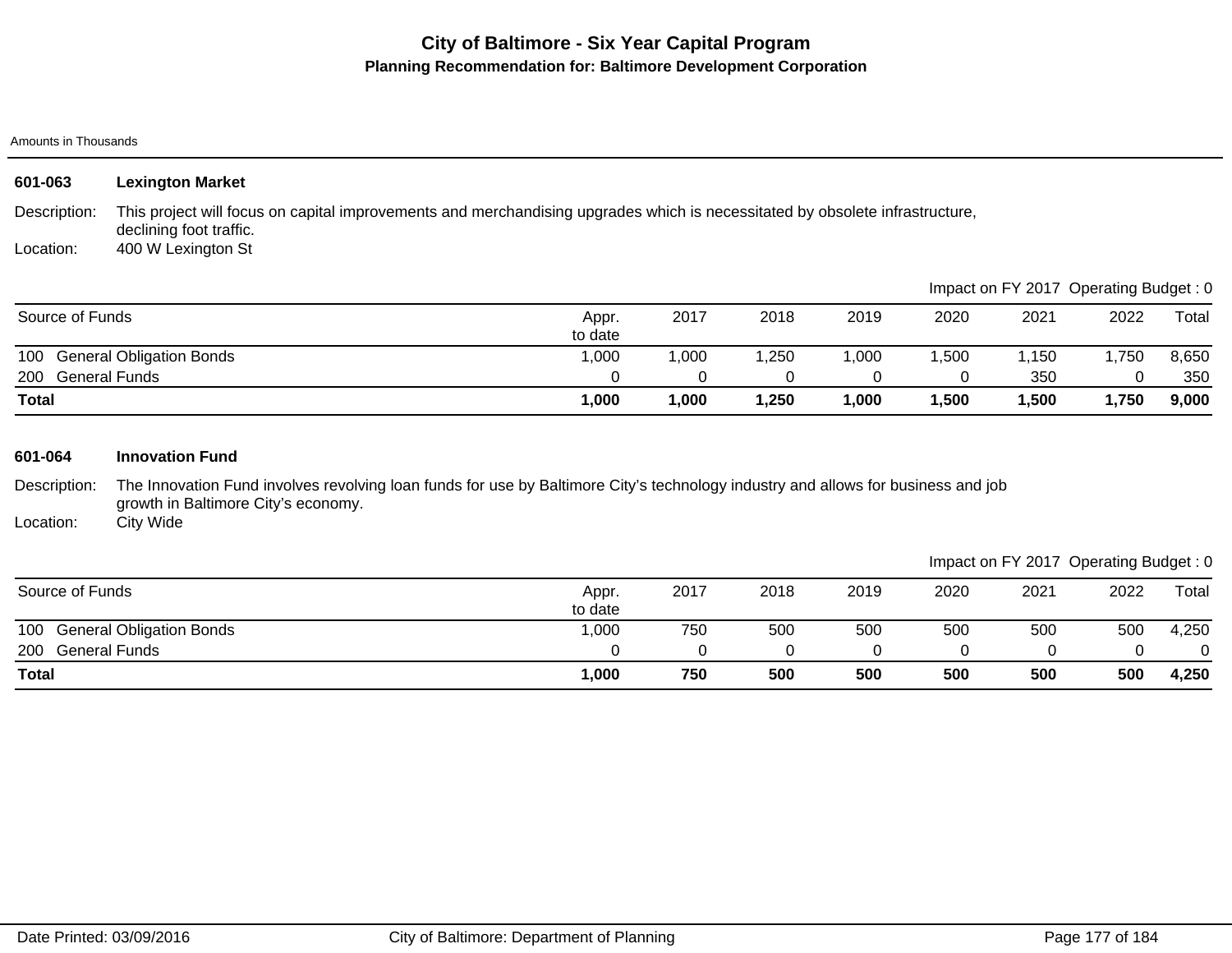#### Amounts in Thousands

### **601-067 Harford Road North/Parkside Plan**

Description: Enhancement of Baltimore City's entrances to improve the physical appearance of corridors connecting commercial districts in the City; investing in the repair of these entryways will help area businesses in promoting job growth.

Location: Northeast Baltimore

|                                     |                  |      |      |      |      |      | Impact on FY 2017 Operating Budget: 0 |       |
|-------------------------------------|------------------|------|------|------|------|------|---------------------------------------|-------|
| Source of Funds                     | Appr.<br>to date | 2017 | 2018 | 2019 | 2020 | 2021 | 2022                                  | Total |
| 800<br>General Funds (HUR Eligible) |                  |      |      |      |      | Zero | Zero                                  |       |
| <b>Total</b>                        |                  |      |      |      |      |      |                                       | 0     |

### **601-069 West Baltimore St Streetscaping**

Description: In conjunction with the Southwest Plan, this project will repair and restore the aging infrastructure from Shroeder to Gilmor Avenue to include: increasing pedestrian safety, increasing foot traffic, improving the perception of the commercial corridor.

Location: Shroeder to Gilmor Avenues

|                                     |                  |      |      |      |      | Impact on FY 2017 Operating Budget: 0 |      |       |
|-------------------------------------|------------------|------|------|------|------|---------------------------------------|------|-------|
| Source of Funds                     | Appr.<br>to date | 2017 | 2018 | 2019 | 2020 | 2021                                  | 2022 | Total |
| 800<br>General Funds (HUR Eligible) |                  |      |      | Zero | 500  | 880                                   | ,000 | 2,380 |
| <b>Total</b>                        |                  |      |      |      | 500  | 880                                   | ,000 | 2,380 |

### **601-071 Frederick Avenue Streetscaping**

Description: Location: Repair and restore the aging infrastructure between Athol to Hilton Avenues. The goals of the project includes: increasing pedestrian safety, increasing foot traffic, improving the perception of the commercial corridor. Irvington

|                                     |                  |      |      |      |      |      | Impact on FY 2017 Operating Budget: 0 |       |
|-------------------------------------|------------------|------|------|------|------|------|---------------------------------------|-------|
| Source of Funds                     | Appr.<br>to date | 2017 | 2018 | 2019 | 2020 | 2021 | 2022                                  | Total |
| General Funds (HUR Eligible)<br>800 |                  |      |      |      | Zero | 500  | 000,                                  | ,500  |
| <b>Total</b>                        |                  |      |      |      |      | 500  | 1,000                                 | 1,500 |

 $\blacksquare$ Impact on Fy 2017 Operation of  $\blacksquare$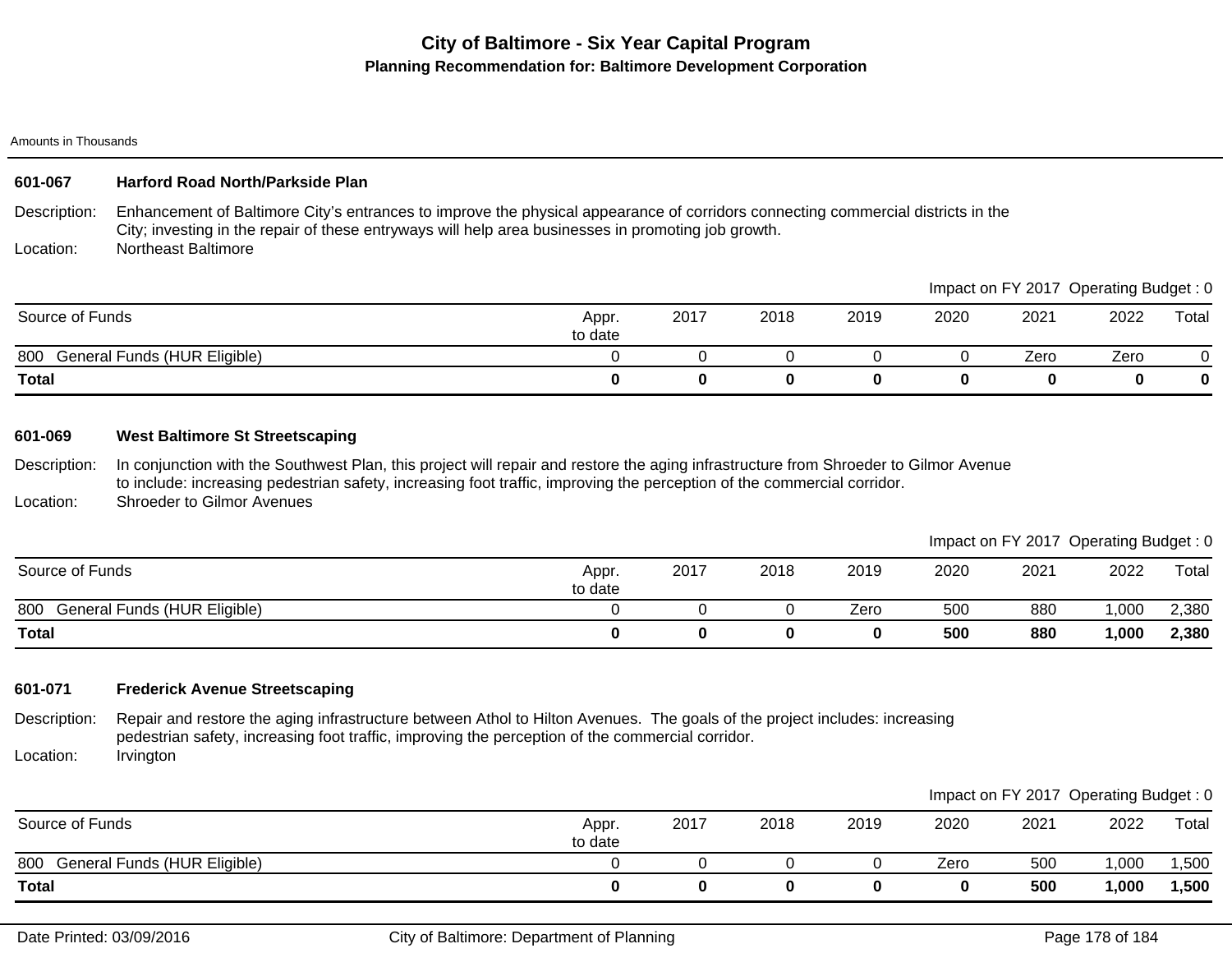#### Amounts in Thousands

### **601-073 East North Avenue Corridor Improvements (527-041)**

Description: Location: This project is part of the Mayor's LINCS Initiative and entails improving the physical appearance of the East North Avenue gateway, investing in signage and other improvements that will assist area businesses and promote job growth. East North Avenue

800 General Funds (HUR Eligible) 0 Zero Zero Zero 0 0 0 0 **Total 0 0 0 0 0 0 0 0** Source of Funds Appr. to date 2017 2018 2019 2020 2021 2022 Total Impact on FY 2017 Operating Budget : 0

### **601-074 Charles/Light/Calvert/Pratt Streets**

Description: Implementation of the Pratt Street Master Plan, including redesign of Mckeldin Square, replacement of street and pedestrian lights and continue improvements to 100 Light Street corridor

Location: Charles Street Vicinity

Impact on FY 2017 Operating Budget : 0

|                              |                  |      |      |      |      |      | $\tilde{\phantom{a}}$ | $\tilde{\phantom{a}}$ |
|------------------------------|------------------|------|------|------|------|------|-----------------------|-----------------------|
| Source of Funds              | Appr.<br>to date | 2017 | 2018 | 2019 | 2020 | 2021 | 2022                  | Total                 |
| 100 General Obligation Bonds |                  |      |      |      |      | Zero | 2,000                 | 2,000                 |
| 200 General Funds            |                  |      |      |      | Zero |      |                       |                       |
| <b>Total</b>                 |                  |      |      |      |      |      | 2,000                 | 2,000                 |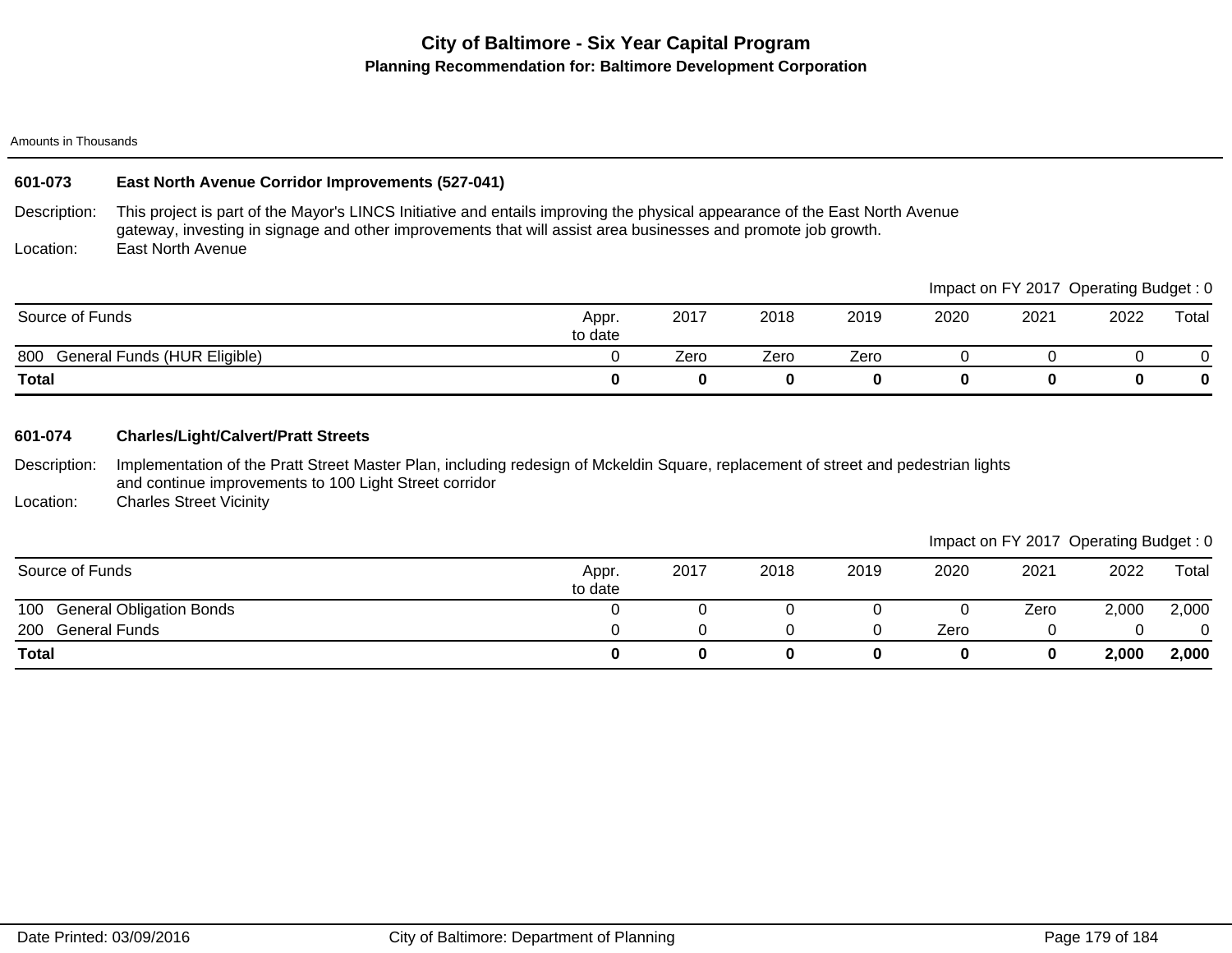Amounts in Thousands

| 601-076                   | <b>Bromo Vision Plan</b>                                                                                                                                                                                                                                                                          |                  |          |      |      |          |                                       |      |          |
|---------------------------|---------------------------------------------------------------------------------------------------------------------------------------------------------------------------------------------------------------------------------------------------------------------------------------------------|------------------|----------|------|------|----------|---------------------------------------|------|----------|
| Description:<br>Location: | Install new decorative lighting themed to the Bromo Arts & Entertainment District, new bicycle lanes, a linear park, a pavilion and<br>programmed open space adjacent to Lexington Market, in accordance with the recommendations from the Bromo Vision Plan.<br>Central                          |                  |          |      |      |          |                                       |      |          |
|                           |                                                                                                                                                                                                                                                                                                   |                  |          |      |      |          | Impact on FY 2017 Operating Budget: 0 |      |          |
| Source of Funds           |                                                                                                                                                                                                                                                                                                   | Appr.<br>to date | 2017     | 2018 | 2019 | 2020     | 2021                                  | 2022 | Total    |
| 800                       | General Funds (HUR Eligible)                                                                                                                                                                                                                                                                      | $\mathbf 0$      | 0        | 500  | 500  | 500      | 400                                   | 500  | 2,400    |
| <b>Total</b>              |                                                                                                                                                                                                                                                                                                   | 0                | $\bf{0}$ | 500  | 500  | 500      | 400                                   | 500  | 2,400    |
| 601-077<br>Description:   | Sharp Leadenhall (527-040)<br>The proposed infrastructure improvements to the blocks bounded by W. Cross, Leadenhall, Stockholm and Race Streets are<br>needed to assist in the retention and attraction of residents, retail establishments, and commercial businesses in the immediate<br>area. |                  |          |      |      |          |                                       |      |          |
| Location:                 | South Baltimore                                                                                                                                                                                                                                                                                   |                  |          |      |      |          |                                       |      |          |
|                           |                                                                                                                                                                                                                                                                                                   |                  |          |      |      |          | Impact on FY 2017 Operating Budget: 0 |      |          |
| Source of Funds           |                                                                                                                                                                                                                                                                                                   | Appr.<br>to date | 2017     | 2018 | 2019 | 2020     | 2021                                  | 2022 | Total    |
| 800                       | General Funds (HUR Eligible)                                                                                                                                                                                                                                                                      | $\Omega$         | Zero     | Zero | 0    | $\Omega$ | $\mathbf 0$                           | 0    | 0        |
| <b>Total</b>              |                                                                                                                                                                                                                                                                                                   | 0                | 0        | 0    | 0    | 0        | $\bf{0}$                              | 0    | $\bf{0}$ |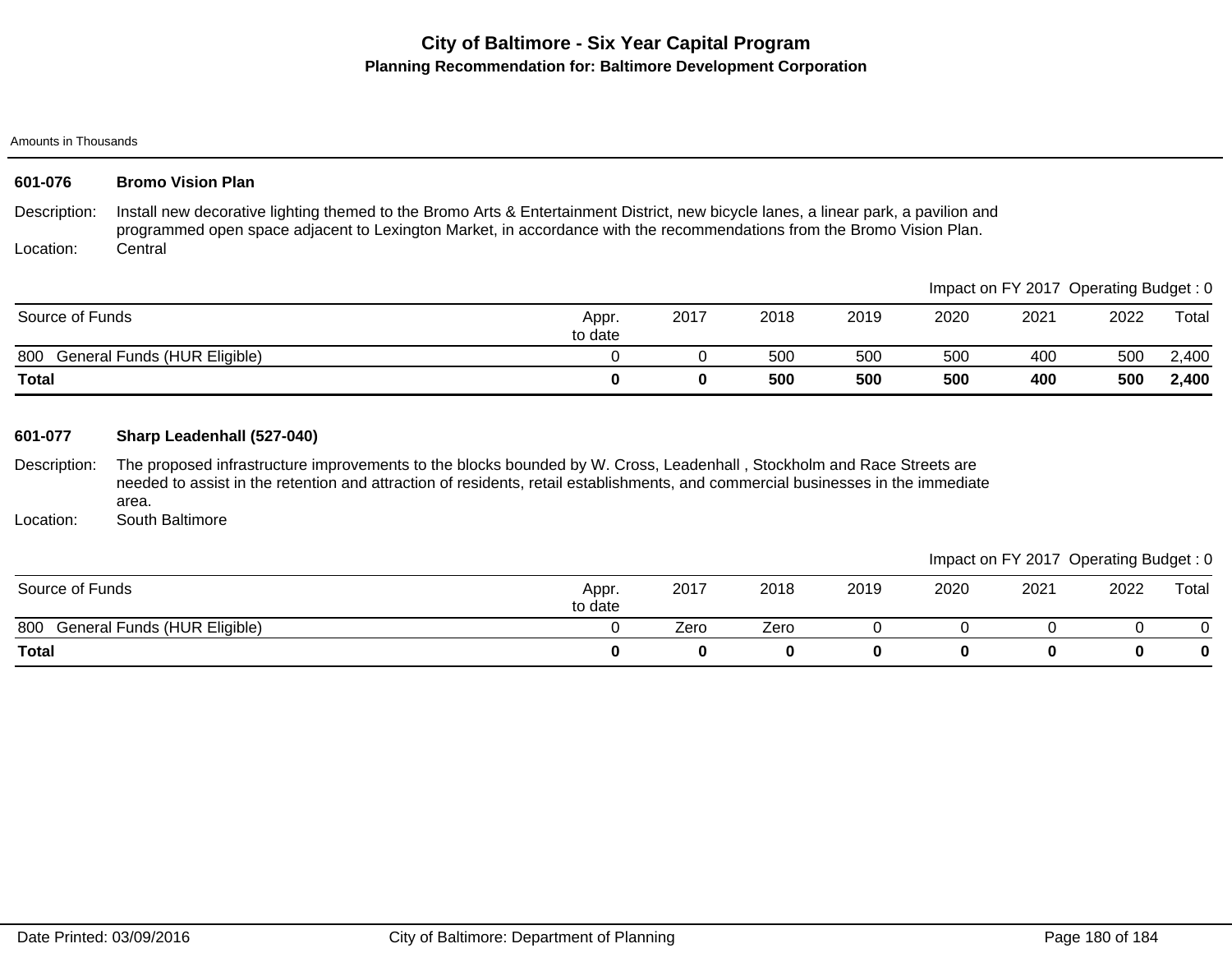# **City of Baltimore - Six Year Capital Program Planning Recommendation for: Baltimore Development Corporation**

Amounts in Thousands

| 601-079         | <b>Penn North</b>                                                                                                                                                                                                                                      |                  |          |          |       |       |          |                                       |       |
|-----------------|--------------------------------------------------------------------------------------------------------------------------------------------------------------------------------------------------------------------------------------------------------|------------------|----------|----------|-------|-------|----------|---------------------------------------|-------|
| Description:    | As part of the Mayor's LINCS Initiative, this project entails installing and repairing pedestrian/traffic lighting, bicycle racks, bollards,<br>and other street furnishings in accordance with the recommendations from the LINCS TAP for Penn-North. |                  |          |          |       |       |          |                                       |       |
| Location:       | Central/Western                                                                                                                                                                                                                                        |                  |          |          |       |       |          |                                       |       |
|                 |                                                                                                                                                                                                                                                        |                  |          |          |       |       |          | Impact on FY 2017 Operating Budget: 0 |       |
| Source of Funds |                                                                                                                                                                                                                                                        | Appr.<br>to date | 2017     | 2018     | 2019  | 2020  | 2021     | 2022                                  | Total |
| 100             | <b>General Obligation Bonds</b>                                                                                                                                                                                                                        | 0                | $\Omega$ | 1,000    | Zero  | Zero  | $\Omega$ | 0                                     | 1,000 |
| 800             | General Funds (HUR Eligible)                                                                                                                                                                                                                           | 0                | $\Omega$ | 0        | 1,000 | 1,000 | 0        | 0                                     | 2,000 |
| <b>Total</b>    |                                                                                                                                                                                                                                                        | $\mathbf 0$      | 0        | 1,000    | 1,000 | 1,000 | 0        | 0                                     | 3,000 |
| 601-080         | <b>MICRO Loan</b>                                                                                                                                                                                                                                      |                  |          |          |       |       |          |                                       |       |
| Description:    | The Micro Loan program is geared towards assisting small, minority and women-owned businesses, and has been operating city-<br>wide since 2013.                                                                                                        |                  |          |          |       |       |          |                                       |       |
| Location:       | Citywide                                                                                                                                                                                                                                               |                  |          |          |       |       |          |                                       |       |
|                 |                                                                                                                                                                                                                                                        |                  |          |          |       |       |          | Impact on FY 2017 Operating Budget: 0 |       |
| Source of Funds |                                                                                                                                                                                                                                                        | Appr.<br>to date | 2017     | 2018     | 2019  | 2020  | 2021     | 2022                                  | Total |
| 100             | <b>General Obligation Bonds</b>                                                                                                                                                                                                                        | $\Omega$         | 300      | 300      | Zero  | 300   | Zero     | 300                                   | 1,200 |
| 200             | <b>General Funds</b>                                                                                                                                                                                                                                   | 0                | $\Omega$ | $\Omega$ | 300   | 0     | 300      | $\Omega$                              | 600   |
| <b>Total</b>    |                                                                                                                                                                                                                                                        | 0                | 300      | 300      | 300   | 300   | 300      | 300                                   | 1,800 |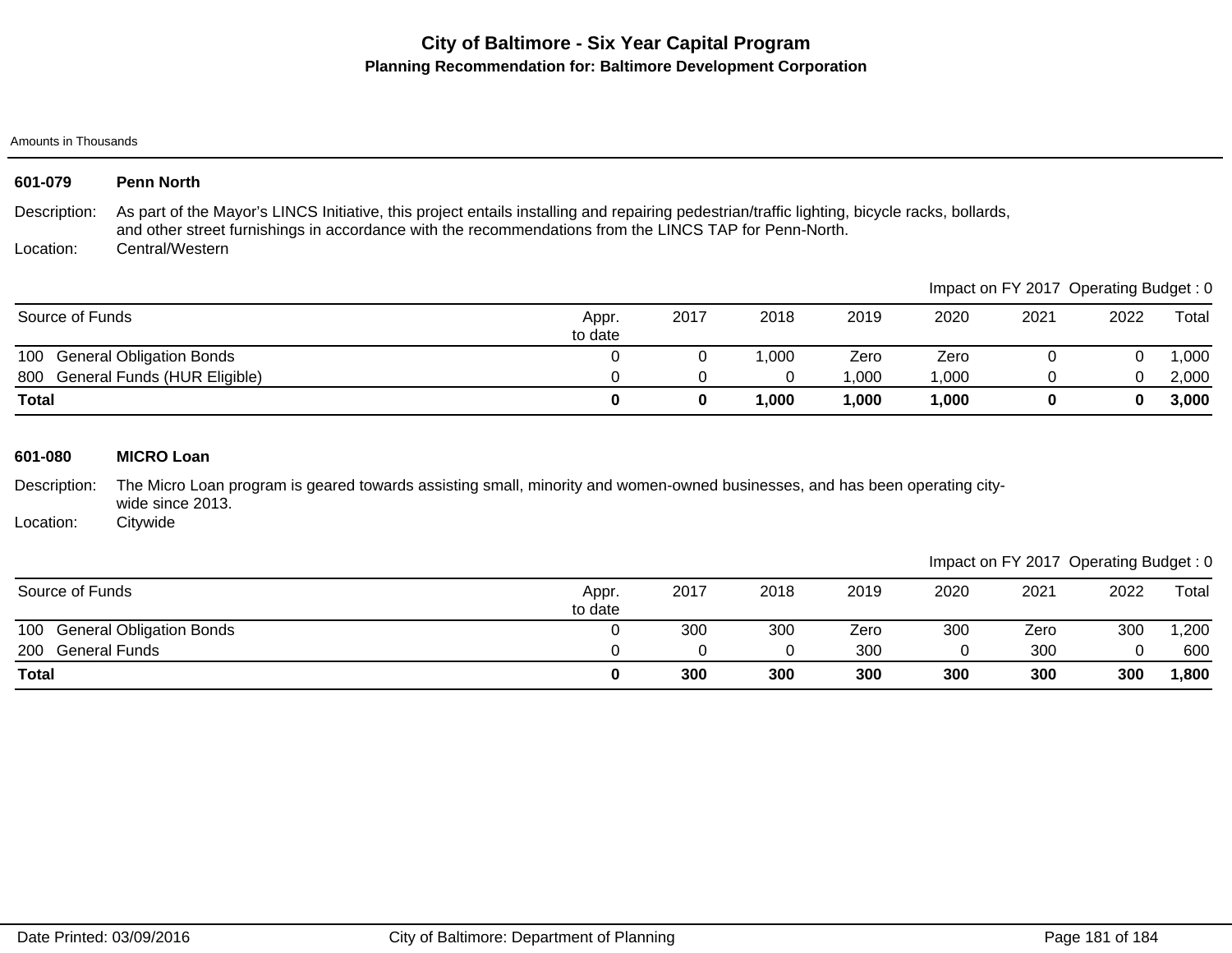## **City of Baltimore - Six Year Capital Program Planning Recommendation for: Baltimore Development Corporation**

#### Amounts in Thousands

| 601-081         | Jones Falls Trail (508-077)                                                                                                                       |                  |          |      |      |      |                                       |      |          |  |
|-----------------|---------------------------------------------------------------------------------------------------------------------------------------------------|------------------|----------|------|------|------|---------------------------------------|------|----------|--|
| Description:    | Phase V construction of the Jones Falls Greenway to utilize neighborhood roads and have dedicated bicycle path along the Jones<br>Falls Greenway. |                  |          |      |      |      |                                       |      |          |  |
| Location:       | 4915 Greenspring Avenue                                                                                                                           |                  |          |      |      |      |                                       |      |          |  |
|                 |                                                                                                                                                   |                  |          |      |      |      | Impact on FY 2017 Operating Budget: 0 |      |          |  |
| Source of Funds |                                                                                                                                                   | Appr.<br>to date | 2017     | 2018 | 2019 | 2020 | 2021                                  | 2022 | Total    |  |
|                 | 800 General Funds (HUR Eligible)                                                                                                                  |                  | Zero     |      |      |      |                                       |      | $\Omega$ |  |
| <b>Total</b>    |                                                                                                                                                   | $\bf{0}$         | $\bf{0}$ | 0    | 0    | 0    | $\mathbf{0}$                          |      | 0        |  |
|                 |                                                                                                                                                   |                  |          |      |      |      |                                       |      |          |  |

### **601-860 Industrial and Commercial Financing**

Description: Make loans to businesses located or seeking to relocate to Baltimore City for retention and expansion, thus providing new jobs to Baltimore City residents and increasing the tax base.

Location: **Citywide** 

Impact on FY 2017 Operating Budget : 0

|                                        |                  |      |      |      |            |      |      | $\tilde{\phantom{a}}$ |
|----------------------------------------|------------------|------|------|------|------------|------|------|-----------------------|
| Source of Funds                        | Appr.<br>to date | 2017 | 2018 | 2019 | 2020       | 2021 | 2022 | Total                 |
| 100<br><b>General Obligation Bonds</b> | 750              | 700  | 500  | 500  | <b>500</b> | Zero | 500  | 3,450                 |
| 200<br><b>General Funds</b>            |                  |      |      |      |            | 500  |      | 500                   |
| <b>Total</b>                           | 750              | 700  | 500  | 500  | 500        | 500  | 500  | 3,950                 |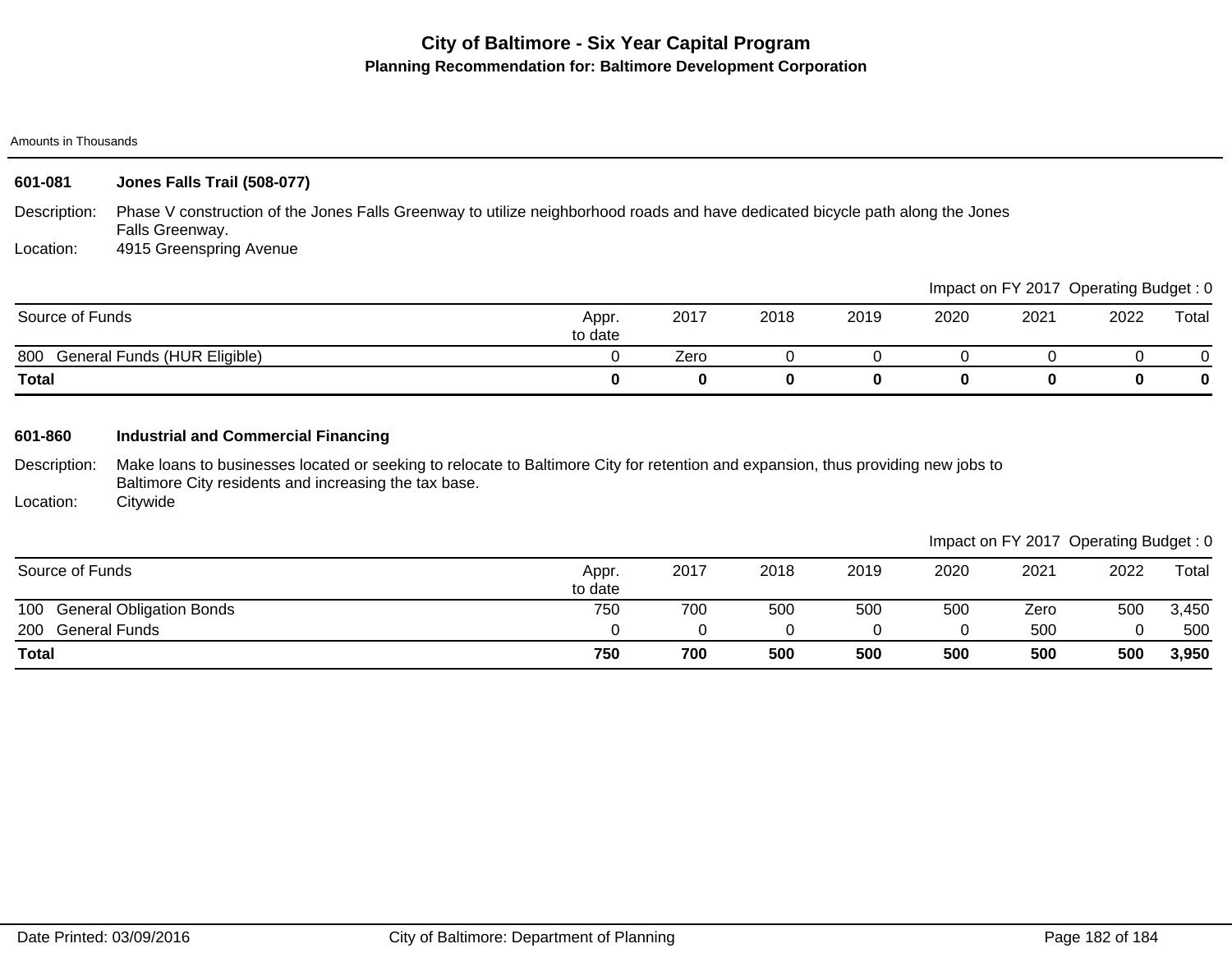# **City of Baltimore - Six Year Capital Program Planning Recommendation for: Baltimore Development Corporation**

#### Amounts in Thousands

### Description: Location: **601-873 Brownfield Incentive Fund** Funding request for the clean up and redevelopment of brownfield sites throughout the City for business development projects. **Citywide**

|                                        |                  |      |      |      |      |      | Impact on FY 2017 Operating Budget: 0 |       |
|----------------------------------------|------------------|------|------|------|------|------|---------------------------------------|-------|
| Source of Funds                        | Appr.<br>to date | 2017 | 2018 | 2019 | 2020 | 2021 | 2022                                  | Total |
| <b>General Obligation Bonds</b><br>100 |                  |      | Zero | Zero | Zero | Zero | Zero                                  |       |
| <b>Total</b>                           |                  |      |      |      |      |      |                                       |       |

## **601-993 BDC Inner Harbor Area**

Description: Repair and reinforce the finger piers in order to return to full operability and to accommodate larger vessels.

Location: Inner Harbor Area

Impact on FY 2017 Operating Budget : 0

|                                        |                  |      |      |        |      |      | ______<br>__ | __    |
|----------------------------------------|------------------|------|------|--------|------|------|--------------|-------|
| Source of Funds                        | Appr.<br>to date | 2017 | 2018 | 2019   | 2020 | 2021 | 2022         | Total |
| 100<br><b>General Obligation Bonds</b> |                  |      | Zero | ,000   | ,000 | 000, | ,000         | 4,000 |
| <b>Total</b>                           |                  |      |      | 000, ا | ,000 | ,000 | ,000         | 4,000 |